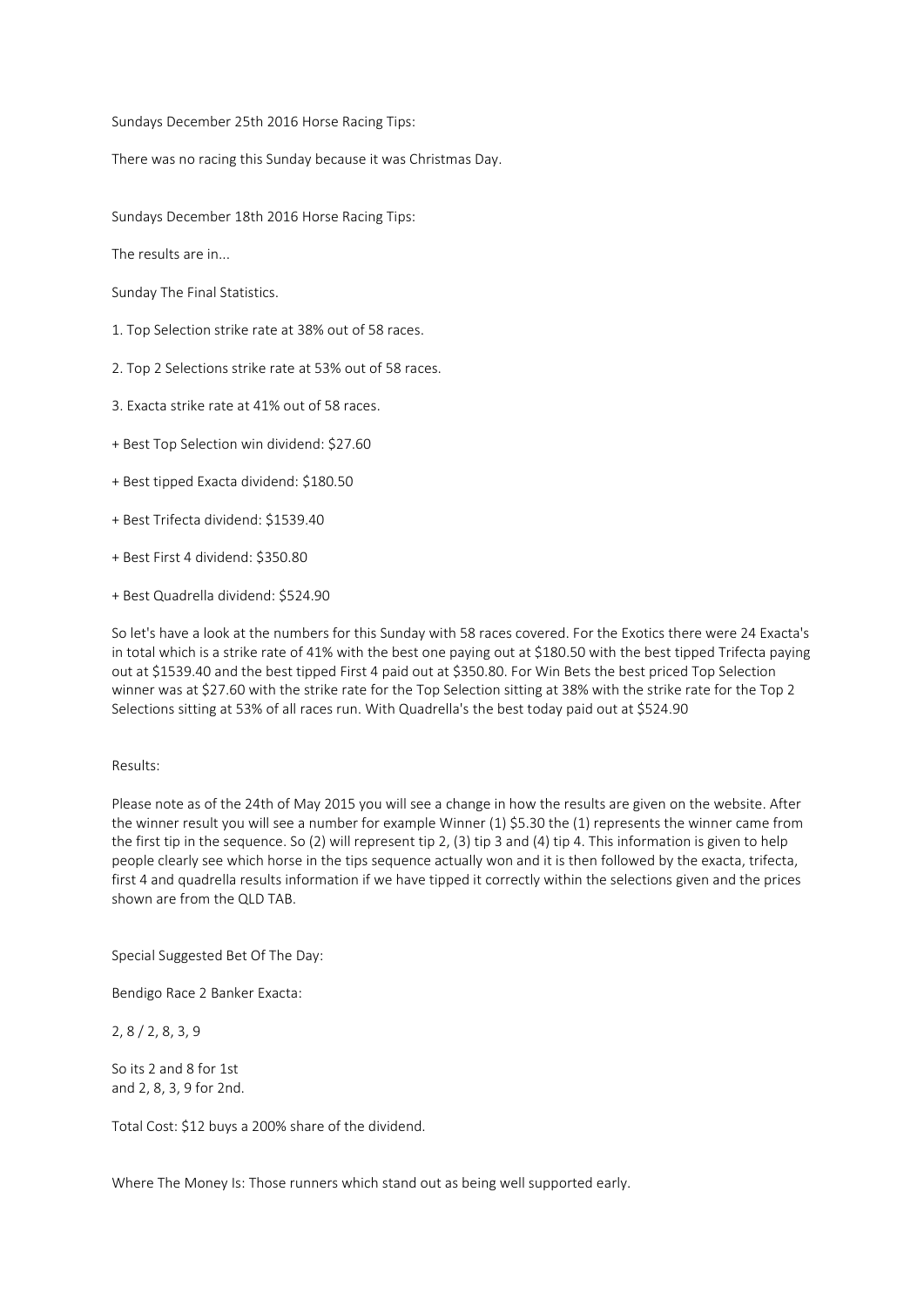Nothing to report.

Best Longshot's Of The Day:

Bunbury Race 2 No 11 Patapus at \$21.00 good money around for this one resuming from a spell today.

Result - Finished 1st

Best Quaddie Of The Day:

Horsham Quadrella:

Race 4: 4, 3, 1, 5 Race 5: 8, 5, 3, 4 Race 6: 3, 8, 4, 9 Race 7: 8, 9, 4, 12

Total Cost: \$13 buys a 5% share of the dividend.

Today's Race Tips:

Sunshine Coast Race Tips:

Race 1: 2, 4, 3, 6 - Winner (2) \$1.70 Exacta \$3.20 Trifecta \$2.30 First 4 \$2.80 Race 2: 3, 5, 2, 4 - Winner (1) \$1.60 Exacta \$5.20 Trifecta \$22.60 Race 3: 3, 2, 4, 7 - Winner (1) \$1.70 Exacta \$2.40 Race 4: 6, 8, 5, 10 - Winner (2) \$5.50 Exacta \$17.30 Quadrella \$55.50 Race 5: 3, 7, 9, 5 - 2nd and 3rd - Loss Race 6: 7, 3, 2, 4 - 2nd, 3rd and 4th - Loss Race 7: 4, 5, 1, 6 - Winner (1) \$2.00 Exacta \$2.50 Trifecta \$7.80

Taree Race Tips:

Race 1: 1, 2, 5, 3 - Winner (1) \$1.40 Exacta \$3.80 Trifecta \$9.40 First 4 \$9.80 Race 2: 2, 6, 9, 4 - 2nd and 3rd - Loss Race 3: 13, 7, 1, 11 - 4th - Loss Race 4: 4, 6, 5, 2 - Winner (2) \$2.00 Exacta \$12.10 Trifecta \$31.70 Race 5: 5, 3, 8, 13 - Winner (1) \$5.70 Race 6: 6, 5, 4, 1 - Winner (2) \$4.90 Exacta \$12.20 Race 7: 9, 13, 7, 6 - Winner (1) \$9.10 Exacta \$35.70 Trifecta \$494.10 Quadrella \$524.90

Bendigo Race Tips:

Race 1: 5, 2, 7, 6 - Winner (1) \$1.60 Exacta \$3.60 Trifecta \$7.10 Race 2: 2, 8, 9, 3 - Winner (1) \$3.00 Race 3: 14, 1, 3, 9 - 2nd, 3rd and 4th - Loss Race 4: 8, 12, 6, 7 - 2nd and 3rd - Loss Race 5: 6, 2, 8, 3 - Winner (2) \$3.50 Exacta \$14.60 Race 6: 7, 6, 4, 8 - Winner (2) \$2.40 Exacta \$5.70 Race 7: 8, 11, 9, 13 - Winner (1) \$2.30 Race 8: 9, 7, 4, 8 - 2nd and 3rd - Loss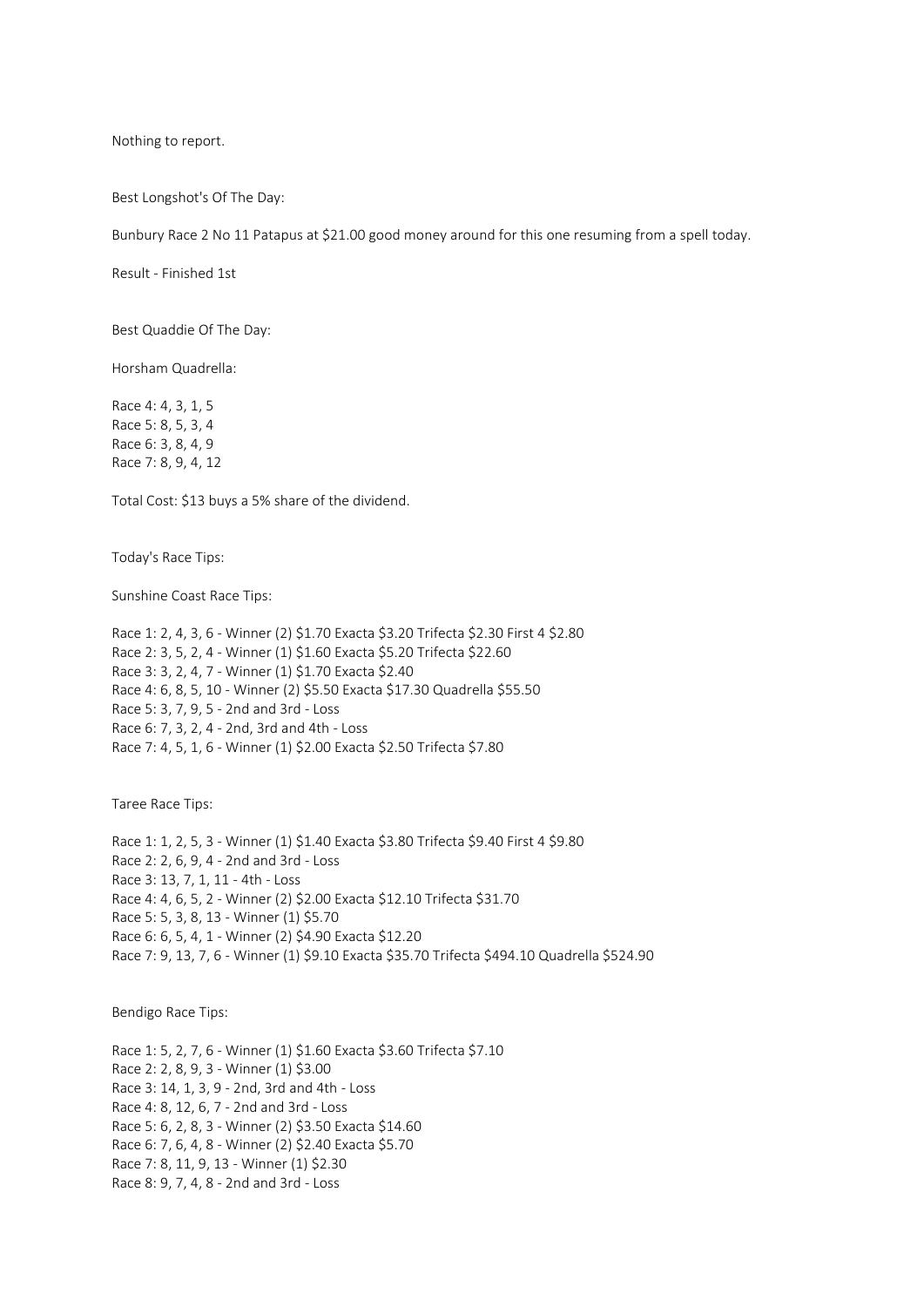Pt Lincoln Race Tips:

Race 1: 2, 1, 3, 4 - Winner (1) \$1.50 Exacta \$3.30 Trifecta \$6.30 Race 2: 4, 2, 8, 5 - Winner (1) \$4.60 Race 3: 3, 1, 2, 7 - Winner (1) \$5.00 Race 4: 5, 6, 2, 4 - 3rd and 4th - Loss Race 5: 2, 4, 3, 1 - Winner (4) \$5.70 Exacta \$34.60 Trifecta \$69.90 First 4 \$115.00 Race 6: 10, 7, 11, 6 - 2nd and 4th - Loss Race 7: 4, 1, 5, 7 - Winner (1) \$2.20 Race 8: 1, 3, 9, 4 - Winner (1) \$1.90

Moruya Race Tips:

Race 1: 2, 6, 8, 10 - Winner (1) \$1.70 Race 2: 1, 6, 10, 4 - Winner (1) \$1.50 Race 3: 8, 4, 12, 5 - Winner (4) \$4.70 Exacta \$25.40 Trifecta \$231.50 First 4 \$195.40 Race 4: 11, 8, 12, 1 - Winner (1) \$2.50 Exacta \$8.60 Quadrella \$76.50 Race 5: 2, 11, 6, 7 - 2nd - Loss Race 6: 10, 11, 9, 4 - 3rd - Loss Race 7: 10, 6, 4, 13 - Winner (3) \$3.70 Exacta \$15.80 Race 8: 10, 5, 8, 13 - Winner (1) \$2.40

Horsham Race Tips:

Race 1: 8, 4, 9, 5 - Winner (2) \$3.90 Exacta \$43.10 Race 2: 7, 1, 10, 8 - Winner (2) \$3.00 Exacta \$8.20 Race 3: 4, 3, 11, 2 - Winner (1) \$7.00 Exacta \$58.30 Trifecta \$115.50 Race 4: 4, 3, 1, 5 - Winner (2) \$7.20 Quadrella \$494.80 Race 5: 8, 5, 3, 4 - 3rd and 4th - Loss Race 6: 3, 8, 4, 9 - Winner (1) \$3.40 Exacta \$9.50 Trifecta \$76.90 First 4 \$350.80 Race 7: 8, 9, 4, 12 - 2nd, 3rd and 4th - Loss

Alice Springs Race Tips:

Race 1: 8, 5, 4, 6 - Winner (3) \$2.40 Exacta \$4.80 Race 2: 10, 9, 3, 5 - 3rd and 4th - Loss Race 3: 12, 3, 1, 6 - 2nd and 4th - Loss Race 4: 8, 4, 3, 2 - Winner (3) \$7.30 Race 5: 5, 2, 1, 4 - Winner (4) \$2.00 Exacta \$7.10 Trifecta \$22.90 First 4 \$37.40

Bunbury Race Tips:

Race 1: 1, 4, 8, 12 - Winner (3) \$10.40 Race 2: 11, 6, 1, 9 - Winner (1) \$27.60 Exacta \$180.50 Trifecta \$1539.40 Race 3: 2, 6, 7, 10 - Winner (1) \$2.70 Race 4: 1, 11, 8, 4 - 3rd - Loss Race 5: 7, 5, 4, 1 - 3rd - Loss Race 6: 9, 1, 11, 7 - 2nd - Loss Race 7: 2, 5, 8, 4 - Winner (4) \$4.10 Race 8: 5, 8, 2, 3 - 2nd and 4th - Loss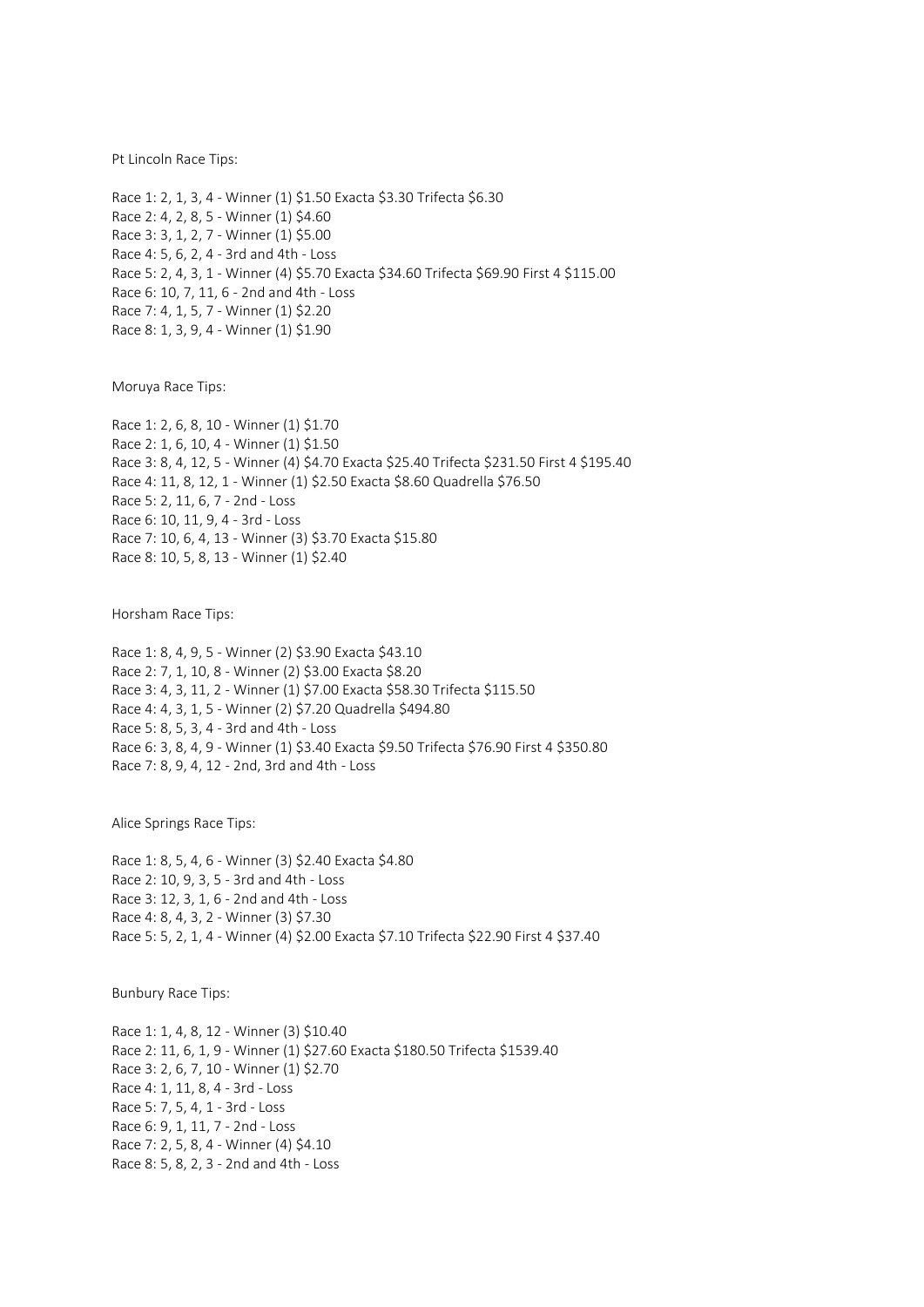Sundays December 11th 2016 Horse Racing Tips:

The results are in...

Sunday The Final Statistics.

- 1. Top Selection strike rate at 35% out of 54 races.
- 2. Top 2 Selections strike rate at 50% out of 54 races.
- 3. Exacta strike rate at 57% out of 54 races.
- + Best Top Selection win dividend: \$5.80
- + Best tipped Exacta dividend: \$187.00
- + Best Trifecta dividend: \$640.30
- + Best First 4 dividend: \$203.80
- + Best Quadrella dividend: \$765.00

So let's have a look at the numbers for this Sunday with 54 races covered. For the Exotics there were 31 Exacta's in total which is a strike rate of 57% with the best one paying out at \$187.00 with the best tipped Trifecta paying out at \$640.30 and the best tipped First 4 paid out at \$203.80. For Win Bets the best priced Top Selection winner was at \$5.80 with the strike rate for the Top Selection sitting at 35% with the strike rate for the Top 2 Selections sitting at 50% of all races run. With Quadrella's the best today paid out at \$765.00

# Results:

Please note as of the 24th of May 2015 you will see a change in how the results are given on the website. After the winner result you will see a number for example Winner (1) \$5.30 the (1) represents the winner came from the first tip in the sequence. So (2) will represent tip 2, (3) tip 3 and (4) tip 4. This information is given to help people clearly see which horse in the tips sequence actually won and it is then followed by the exacta, trifecta, first 4 and quadrella results information if we have tipped it correctly within the selections given.

Note: All prices shown on the site are from the QLD TAB (Tattsbet) or Ubet as they are now known. If you like Exacta's or Quinella's overall they seem to pay a lot better than others do, but for other bet types eg. Trifecta, Quadrella etc you may be best off looking elsewhere. Either way give them a search and see if they will work well for you.

And to read the complete statistical summary about each day simply visit: Check all our results

Special Suggested Bet Of The Day:

Bordertown Race 2 Multi Trifecta:

8, 10 / 8, 10, 5, 6 / Field

So its 8 and 10 for 1st and 8, 10, 5, 6 for 2nd and the field for 3rd.

Total Cost: \$12 buys a 22% share of the dividend.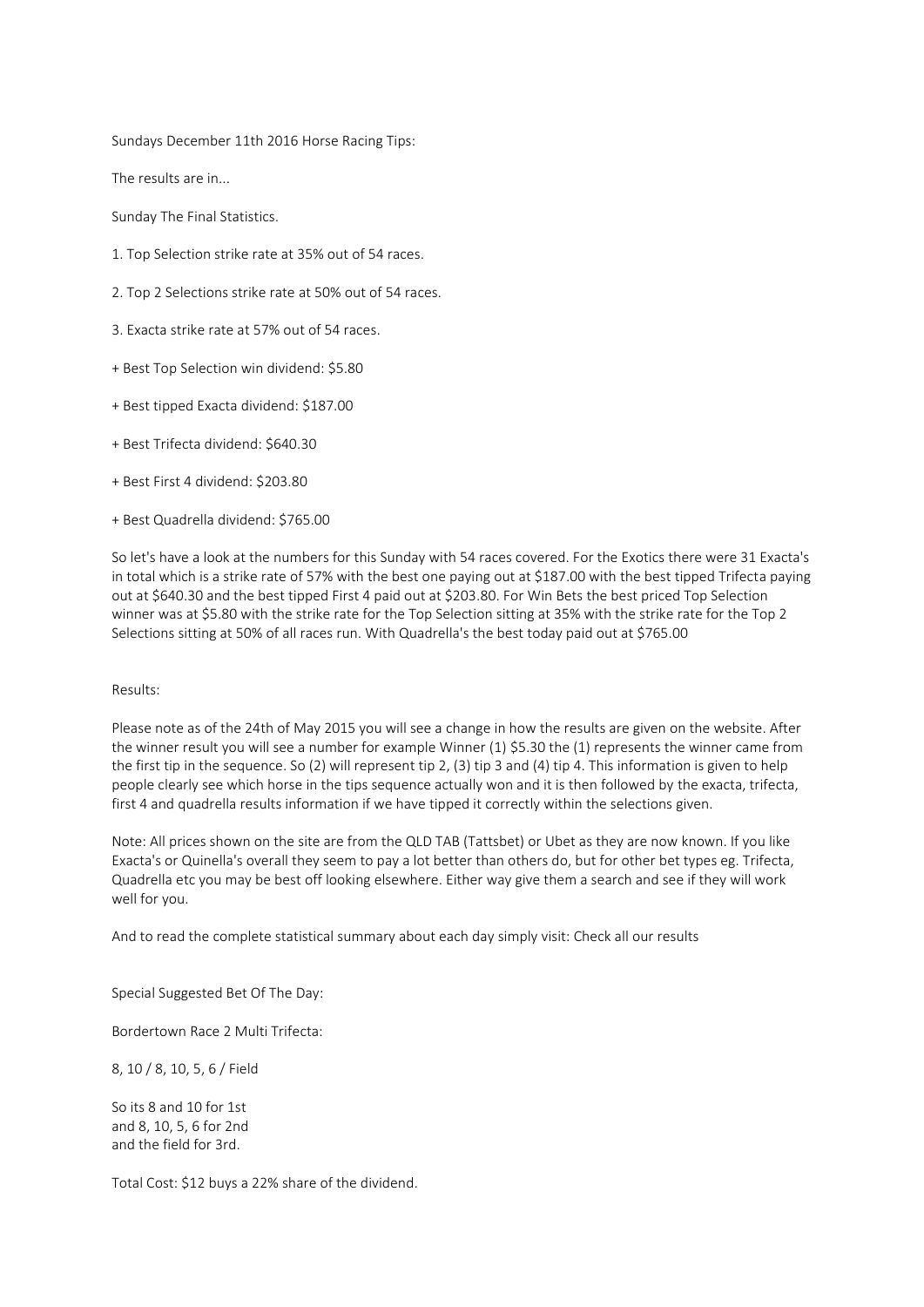Result - A very small win and paid out at \$13.70 for 22%

Where The Money Is: Those runners which stand out as being well supported early.

Nothing to report.

Best Longshot's Of The Day:

Nothing to report.

Best Quaddie Of The Day:

Tatura Quadrella:

Race 4: 3, 1, 5, 7 Race 5: 5, 2, 1, 6 Race 6: 4, 6, 3, 8 Race 7: 8, 2, 4, 6

Total Cost: \$13 buys a 5% share of the dividend.

Result - A very small win and paid out at \$415.50 for 100%

Today's Race Tips:

Sunshine Coast Race Tips:

Race 1: 3, 6, 2, 1 - Winner (1) \$2.40 Exacta \$15.80 Trifecta \$38.50 Race 2: 5, 3, 2, 6 - 2nd and 3rd - Loss Race 3: 2, 5, 4, 7 - Winner (1) \$2.10 Exacta \$5.70 Trifecta \$23.90 First 4 \$44.80 Race 4: 5, 12, 7, 15 - 3rd and 4th - Loss Race 5: 4, 5, 1, 2 - Winner (2) \$5.70 Exacta \$29.40 Race 6: 4, 13, 11, 12 - Winner (4) \$9.50 Exacta \$30.20 Race 7: 4, 10, 11, 14 - Winner (3) \$8.60 Exacta \$187.00 Trifecta \$640.30 Race 8: 7, 12, 2, 11 - 3rd - Loss

Hawkesbury Race Tips:

Race 1: 3, 2, 1, 4 - Winner (2) \$3.70 Exacta \$6.40 Trifecta \$26.00 First 4 \$13.00 Race 2: 1, 4, 3, 6 - Winner (4) \$6.50 Exacta \$67.20 Trifecta \$100.70 First 4 \$128.20 Race 3: 2, 5, 6, 3 - Winner (1) \$2.00 Exacta \$4.90 Trifecta \$7.30 First 4 \$9.20 Race 4: 1, 6, 2, 8 - Winner (3) \$4.30 Exacta \$35.20 Trifecta \$121.40 Quadrella \$765.00 Race 5: 5, 7, 8, 1 - Winner (3) \$1.70 Exacta \$6.50 Trifecta \$8.50 First 4 \$13.80 Race 6: 4, 8, 7, 2 - Winner (4) \$6.20 Exacta \$14.90 Trifecta \$42.00 Race 7: 2, 8, 1, 4 - Winner (3) \$4.00 Exacta \$25.90 Quadrella \$512.40

Werribee Race Tips:

Race 1: 11, 2, 5, 10 - Winner (1) \$2.40 Exacta \$8.60 Race 2: 10, 1, 9, 7 - Winner (2) \$2.30 Exacta \$5.20 Trifecta \$19.80 First 4 \$42.80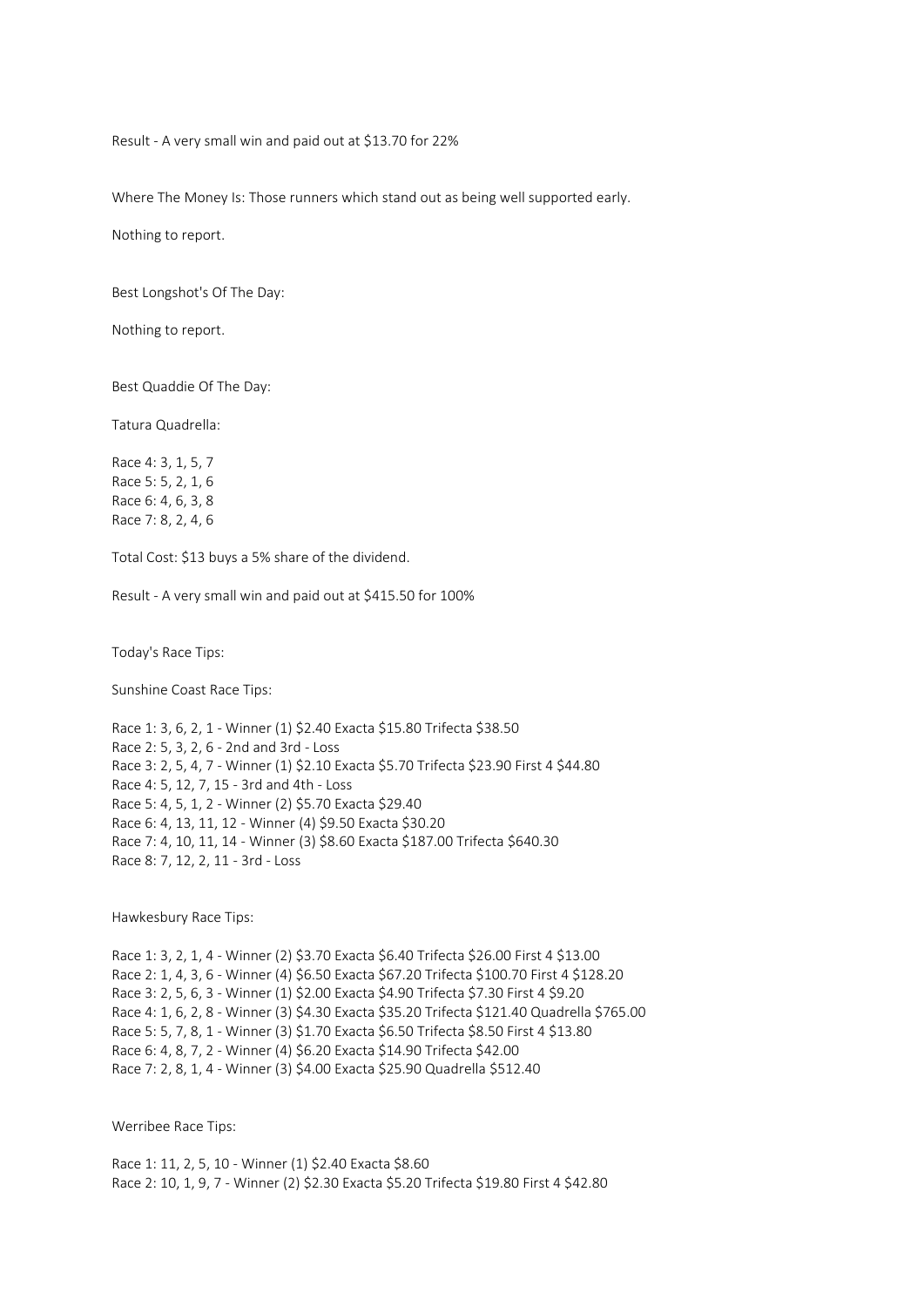Race 3: 7, 9, 5, 6 - Winner (1) \$1.40 Exacta \$2.60 Trifecta \$10.40 First 4 \$19.80 Race 4: 3, 6, 4, 5 - 2nd, 3rd and 4th - Loss Race 5: 3, 5, 1, 2 - Winner (3) \$3.80 Exacta \$23.40 Trifecta \$70.80 First 4 \$190.60 Race 6: 8, 4, 1, 3 - 2nd, 3rd and 4th - Loss Race 7: 5, 9, 3, 1 - Winner (1) \$3.10 Exacta \$12.50 Race 8: 14, 5, 4, 8 - Winner (3) \$2.20 Exacta \$5.10 Trifecta \$28.00

Bordertown Race Tips:

Race 1: 3, 8, 6, 2 - Winner (1) \$3.20 Race 2: 8, 10, 5, 6 - Winner (2) \$6.10 Exacta \$15.90 Race 3: 3, 4, 2, 6 - Winner (2) \$5.30 Exacta \$20.80 Trifecta \$62.80 First 4 \$203.80 Race 4: 3, 8, 6, 4 - Winner (1) \$4.70 Exacta \$25.30 Trifecta \$160.20 Quadrella \$550.20 Race 5: 5, 3, 6, 2 - Winner (1) \$5.80 Race 6: 2, 9, 13, 1 - 3rd - Loss Race 7: 1, 4, 8, 7 - Winner (2) \$4.20 Race 8: 9, 13, 5, 11 - Winner (1) \$3.30

Canberra Race Tips:

Race 1: 5, 4, 2, 3 - Winner (1) \$1.50 Exacta \$3.50 Trifecta \$11.40 Race 2: 3, 8, 7, 4 - Winner (1) \$1.90 Exacta \$7.10 Race 3: 2, 10, 6, 3 - Winner (2) \$4.70 Race 4: 2, 5, 6, 11 - Winner (2) \$2.60 Quadrella \$87.90 Race 5: 5, 10, 3, 6 - Winner (1) \$4.40 Race 6: 6, 10, 8, 7 - Winner (1) \$2.20 Exacta \$20.10 Race 7: 6, 7, 5, 11 - Winner (1) \$1.70 Exacta \$9.40 Quadrella \$74.40

Tatura Race Tips:

Race 1: 8, 3, 7, 1 - 2nd and 4th - Loss Race 2: 5, 1, 8, 3 - 2nd and 4th - Loss Race 3: 6, 4, 3, 9 - Winner (3) \$2.50 Race 4: 3, 1, 5, 7 - Winner (4) \$6.10 Exacta \$20.00 Race 5: 5, 2, 1, 6 - Winner (3) \$2.30 Exacta \$7.00 Race 6: 4, 6, 3, 8 - Winner (1) \$2.70 Race 7: 8, 2, 4, 6 - Winner (3) \$6.20 Exacta \$21.60 Trifecta \$81.90 Quadrella \$415.50

Pinjarra Race Tips:

Race 1: 14, 11, 8, 9 - 2nd and 4th - Loss Race 2: 12, 11, 3, 9 - Winner (1) \$2.50 Race 3: 5, 12, 8, 2 - Winner (3) \$7.10 Exacta \$44.80 Trifecta \$333.10 Race 4: 9, 2, 8, 11 - 2nd - Loss Race 5: 5, 7, 10, 8 - Winner (1) \$3.30 Exacta \$15.80 Trifecta \$69.40 Race 6: 2, 11, 7, 9 - 2nd - Loss Race 7: 2, 1, 5, 10 - Winner (4) \$12.10 Race 8: 5, 2, 3, 8 - Winner (3) \$5.40 Exacta \$21.20 Trifecta \$93.30 Race 9: 5, 13, 10, 9 - Winner (1) \$1.50

Sundays December 4th 2016 Horse Racing Tips: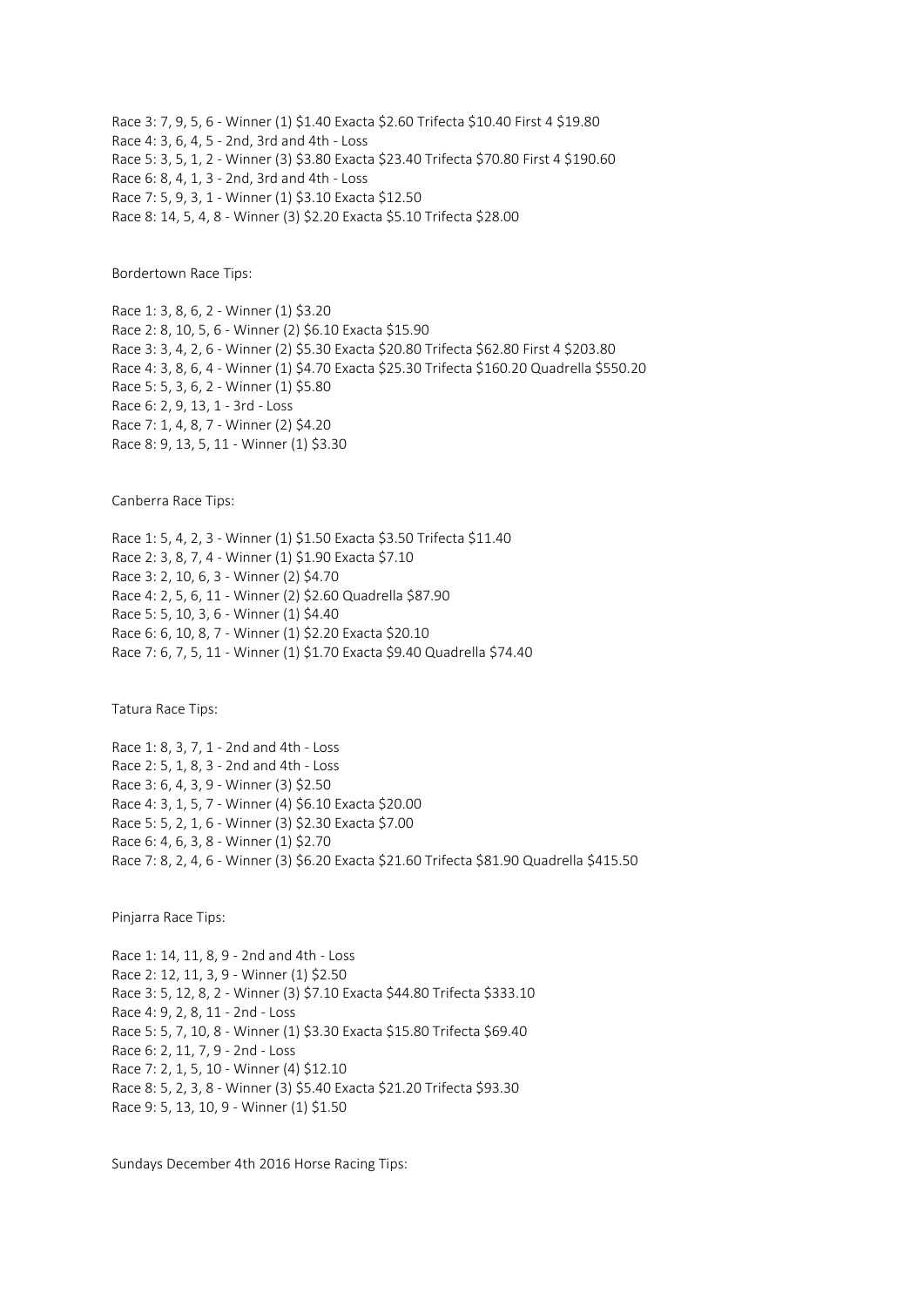The results are in...

Sunday The Final Statistics.

- 1. Top Selection strike rate at 28% out of 58 races.
- 2. Top 2 Selections strike rate at 50% out of 58 races.
- 3. Exacta strike rate at 29% out of 58 races.
- + Best Top Selection win dividend: \$8.60
- + Best tipped Exacta dividend: \$49.50
- + Best Trifecta dividend: \$276.70
- + Best First 4 dividend: \$234.80
- + Best Quadrella dividend: \$4287.00

So let's have a look at the numbers for this Sunday with 58 races covered. For the Exotics there were 17 Exacta's in total which is a strike rate of 29% of all races run with the best one paying out at \$49.50 with the best tipped Trifecta paying out at \$276.70 and the best tipped First 4 paid out at \$234.80. For Win Bets the best priced Top Selection winner was at \$8.60 with the strike rate for the Top Selection sitting at 28% with the strike rate for the Top 2 Selections sitting at 50% of all races run. With Quadrella's there were 4 recorded today with the best paying out at \$4287.00

## Results:

Please note as of the 24th of May 2015 you will see a change in how the results are given on the website. After the winner result you will see a number for example Winner (1) \$5.30 the (1) represents the winner came from the first tip in the sequence. So (2) will represent tip 2, (3) tip 3 and (4) tip 4. This information is given to help people clearly see which horse in the tips sequence actually won and it is then followed by the exacta, trifecta, first 4 and quadrella results information if we have tipped it correctly within the selections given.

Note: All prices shown on the site are from the QLD TAB (Tattsbet) or Ubet as they are now known. If you like Exacta's or Quinella's overall they seem to pay a lot better than others do, but for other bet types eg. Trifecta, Quadrella etc you may be best off looking elsewhere. Either way give them a search and see if they will work well for you.

Special Suggested Bet Of The Day:

Geelong Race 1 Banker Exacta:

3, 4 / 3, 4, 2, 6

So its 3 and 4 for 1st and 3, 4, 2, 6 for 2nd.

Total Cost: \$12 buys a 200% share of the dividend.

Where The Money Is: Those runners which stand out as being well supported early.

Nothing to report.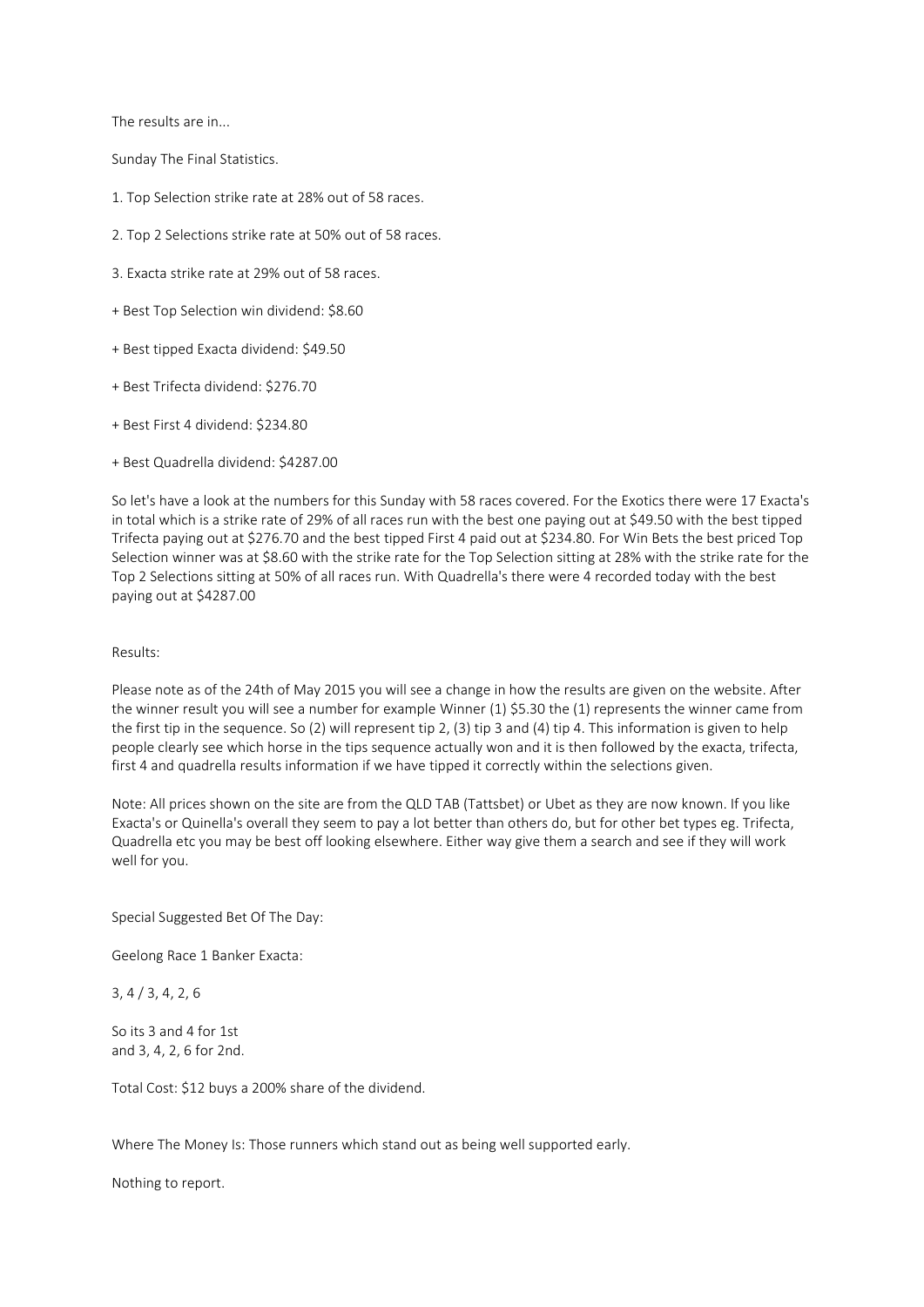Best Longshot's Of The Day:

Nothing to report.

Best Quaddie Of The Day:

Geelong Quadrella:

Race 4: 2, 4, 1, 7 Race 5: 6, 1, 5, 8 Race 6: 3, 4, 10, 9 Race 7: 9, 2, 1, 5

Total Cost: \$13 buys a 5% share of the dividend.

Today's Race Tips:

Sunshine Coast Race Tips:

Race 1: 1, 5, 2, 3 - Winner (3) \$3.30 Exacta \$6.90 Trifecta \$25.30 First 4 \$27.60 Race 2: 2, 6, 1, 7 - Winner (4) \$3.20 Race 3: 2, 3, 1, 7 - 2nd and 4th - Loss Race 4: 8, 6, 3, 7 - Winner (2) \$3.40 Exacta \$14.50 Trifecta \$27.30 First 4 \$55.60 Race 5: 16, 4, 10, 1 - 2nd and 4th - Loss Race 6: 5, 4, 3, 2 - Winner (2) \$2.20 Race 7: 12, 3, 5, 9 - Winner (2) \$1.90 Race 8: 3, 7, 5, 8 - Winner (4) \$7.70 Exacta \$26.70 Trifecta \$94.10 First 4 \$234.80

Hawkesbury Race Tips:

Race 1: 1, 3, 4, 2 - Winner (1) \$2.60 Exacta \$7.90 Trifecta \$14.80 First 4 \$18.80 Race 2: 6, 2, 10, 7 - Winner (1) \$3.30 Race 3: 5, 4, 3, 1 - Winner (2) \$3.20 Exacta \$11.00 Trifecta \$18.00 Race 4: 8, 5, 9, 7 - Winner (1) \$4.10 Quadrella \$104.50 Race 5: 1, 3, 2, 5 - 2nd, 3rd and 4th - Loss Race 6: 2, 1, 10, 5 - Winner (2) \$2.00 Race 7: 3, 5, 1, 7 - Winner (1) \$1.80 Race 8: 2, 8, 6, 4 - Winner (1) \$2.80

Geelong Race Tips:

Race 1: 4, 3, 2, 6 - Winner (1) \$3.30 Race 2: 6, 11, 4, 9 - Winner (1) \$2.10 Exacta \$11.90 Race 3: 1, 8, 7, 3 - Winner (1) \$2.90 Exacta \$23.70 Race 4: 2, 4, 1, 7 - Winner (3) \$2.60 Exacta \$11.60 Trifecta \$40.40 Quadrella \$55.30 Race 5: 6, 1, 5, 8 - Winner (2) \$2.20 Race 6: 3, 4, 10, 9 - 3rd - Loss Race 7: 9, 2, 1, 5 - Winner (3) \$3.60 Exacta \$10.40 Trifecta \$55.60 First 4 \$95.20

Murray Bridge Race Tips: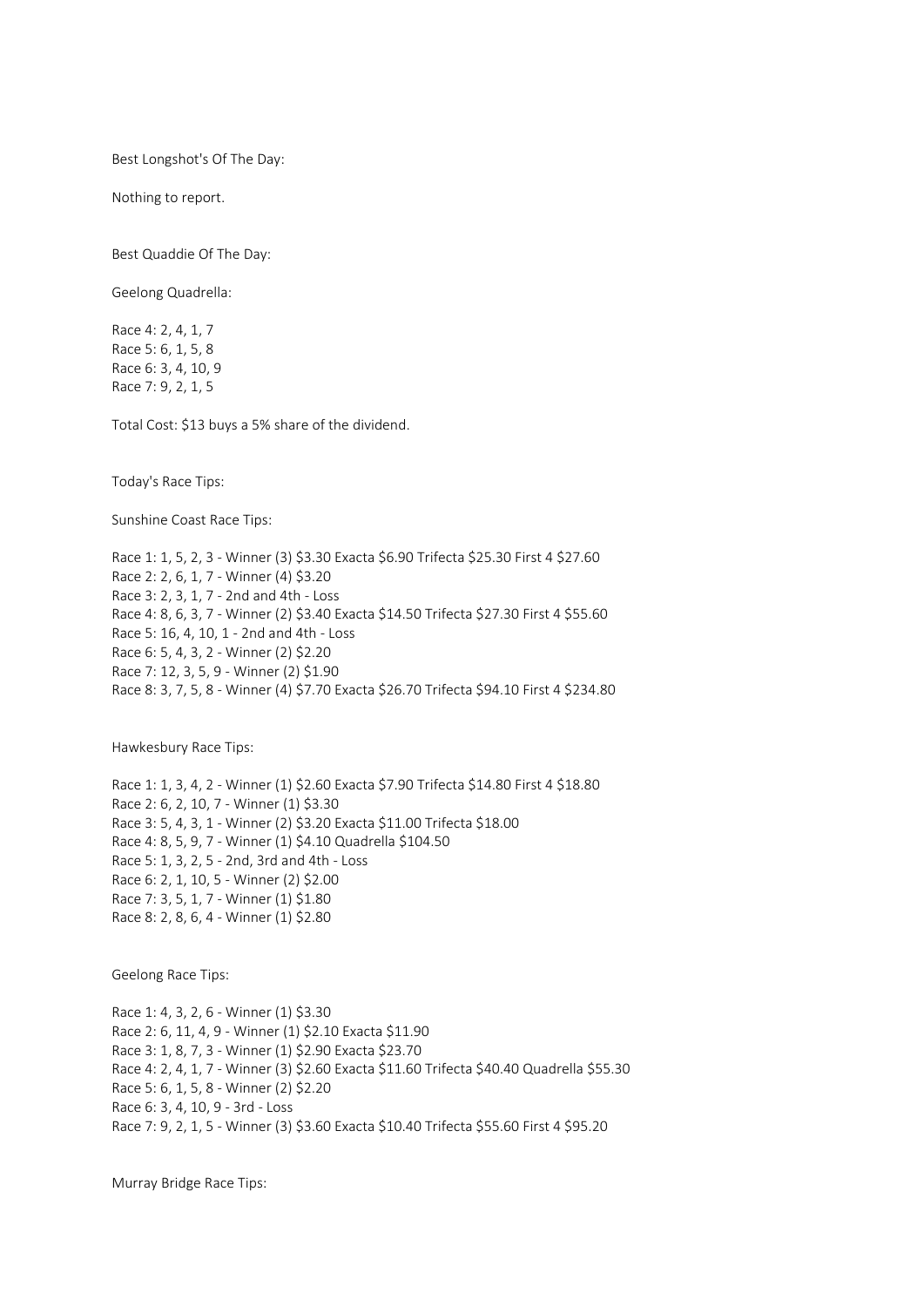Race 1: 3, 6, 1, 2 - Winner (1) \$1.30 Exacta \$4.80 Trifecta \$20.50 First 4 \$15.20 Race 2: 1, 9, 7, 3 - Winner (2) \$1.80 Exacta \$3.10 Race 3: 8, 3, 5, 1 - Winner (4) \$3.80 Exacta \$9.00 Trifecta \$46.50 Race 4: 7, 3, 8, 5 - Winner (3) \$3.40 Quadrella \$93.20 Race 5: 1, 2, 8, 6 - Winner (1) \$1.60 Race 6: 7, 3, 4, 2 - 3rd - Loss Race 7: 5, 9, 8, 6 - Winner (2) \$4.90 Race 8: 8, 5, 3, 6 - 2nd and 3rd - Loss

Nowra Race Tips:

Race 1: 2, 7, 1, 9 - Winner (1) \$1.80 Race 2: 1, 6, 5, 4 - Winner (2) \$8.50 Exacta \$49.50 Trifecta \$50.50 Race 3: 7, 6, 4, 5 - Winner (1) \$1.20 Race 4: 1, 6, 5, 9 - Winner (4) \$7.20 Exacta \$33.50 Race 5: 4, 7, 2, 9 - 2nd, 3rd and 4th - Loss Race 6: 6, 9, 2, 7 - 3rd and 4th - Loss Race 7: 4, 7, 3, 11 - Winner (2) \$7.90

Sale Race Tips:

Race 1: 3, 2, 8, 4 - Winner (2) \$5.00 Exacta \$29.70 Trifecta \$276.70 Race 2: 4, 12, 1, 11 - 2nd and 3rd - Loss Race 3: 3, 4, 7, 5 - Winner (3) \$2.90 Race 4: 5, 3, 1, 8 - Winner (1) \$8.60 Race 5: 9, 5, 12, 11 - Winner (2) \$13.90 Race 6: 2, 1, 4, 6 - Winner (1) \$4.00 Race 7: 12, 7, 8, 10 - Winner (4) \$7.60 Exacta \$36.40 Quadrella \$4287.00

Alice Springs Race Tips:

Race 1: 5, 2, 1, 3 - 2nd and 3rd - Loss Race 2: 7, 2, 5, 3 - 2nd and 3rd - Loss Race 3: 3, 7, 2, 5 - Winner (1) \$3.60 Exacta \$19.30 Race 4: 3, 7, 1, 4 - 2nd - Loss Race 5: 5, 1, 12, 6 - 3rd - Loss

Bunbury Race Tips:

Race 1: 5, 1, 4, 8 - Winner (3) \$2.80 Race 2: 6, 5, 10, 8 - Winner (2) \$4.50 Race 3: 9, 7, 12, 6 - 3rd - Loss Race 4: 9, 7, 5, 11 - 2nd and 4th - Loss Race 5: 4, 8, 1, 11 - 2nd, 3rd and 4th - Loss Race 6: 2, 8, 5, 1 - Winner (1) \$5.20 Race 7: 2, 4, 7, 11 - 3rd - Loss Race 8: 5, 6, 2, 3 - 3rd and 4th - Loss

Sundays November 27th 2016 Horse Racing Tips:

The results are in...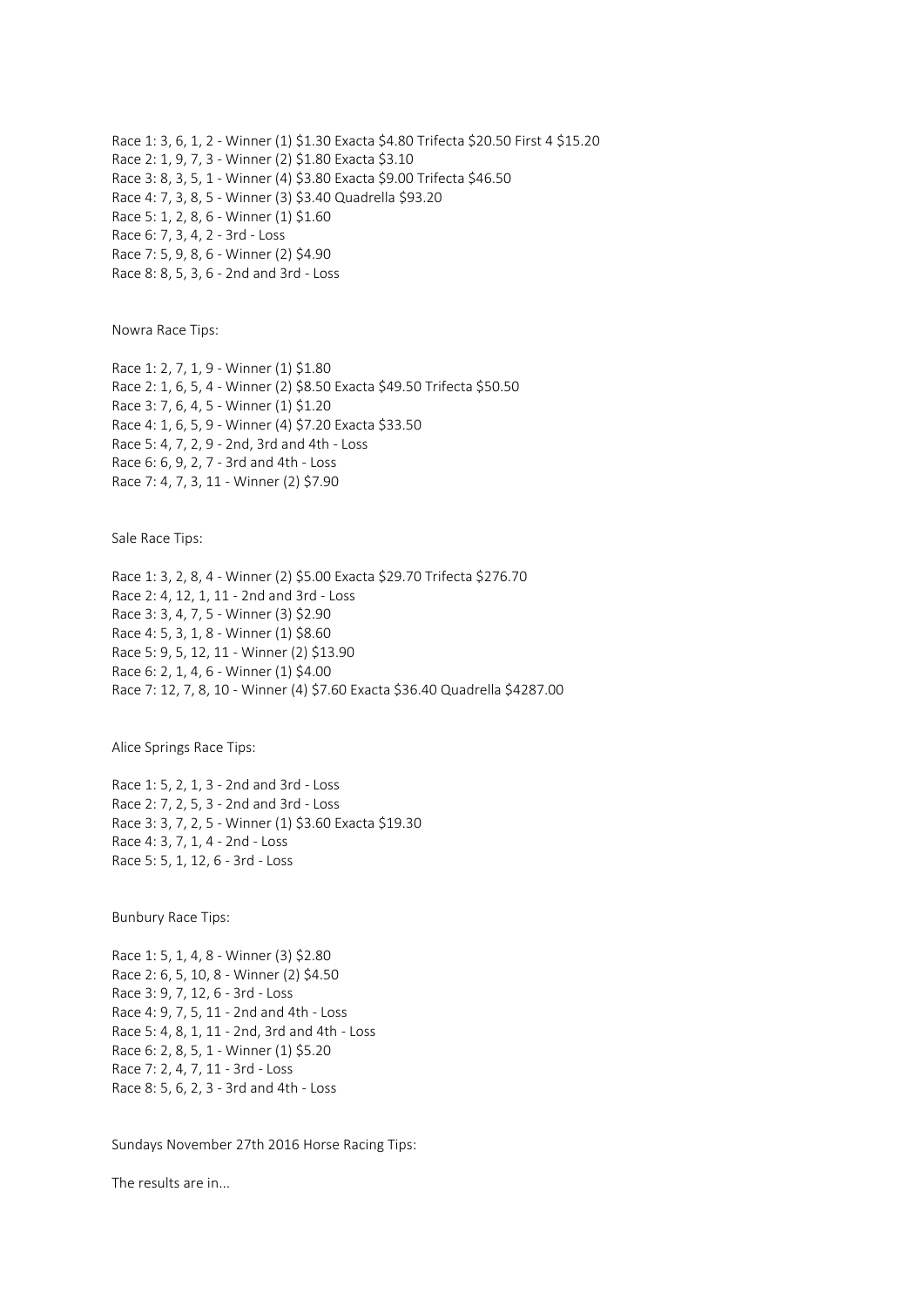Sunday The Final Statistics.

- 1. Top Selection strike rate at 23% out of 60 races.
- 2. Top 2 Selections strike rate at 42% out of 60 races.
- 3. Exacta strike rate at 37% out of 60 races.
- + Best Top Selection win dividend: \$4.90
- + Best tipped Exacta dividend: \$40.60
- + Best Trifecta dividend: \$463.10
- + Best First 4 dividend: \$236.40
- + Best Quadrella dividend: \$191.10

So let's have a look at the numbers for this Sunday with 60 races. For the Exotics there were 22 Exacta's in total which is a strike rate of 37% of all races run with the best one paying out at \$40.60 with the best tipped Trifecta paying out at \$463.10 and the best tipped First 4 paid out at \$236.40. For Win Bets the best priced Top Selection winner was at \$4.90 with the strike rate for the Top Selection sitting at 23% with the strike rate for the Top 2 Selections sitting at 42% of all races run. Not a great day for Quadrella's with the best paying out at \$191.10

## Results:

Please note as of the 24th of May 2015 you will see a change in how the results are given on the website. After the winner result you will see a number for example Winner (1) \$5.30 the (1) represents the winner came from the first tip in the sequence. So (2) will represent tip 2, (3) tip 3 and (4) tip 4. This information is given to help people clearly see which horse in the tips sequence actually won and it is then followed by the exacta, trifecta, first 4 and quadrella results information if we have tipped it correctly within the selections given.

Note: All prices shown on the site are from the QLD TAB (Tattsbet) or Ubet as they are now known. If you like Exacta's or Quinella's overall they seem to pay a lot better than others do, but for other bet types eg. Trifecta, Quadrella etc you may be best off looking elsewhere. Either way give them a search and see if they will work well for you.

And to read the complete statistical summary about each day simply visit: Ratings Results

Special Suggested Bet Of The Day:

Will be posted shortly...

Where The Money Is: Those runners which stand out as being well supported early.

Nothing to report.

Best Longshot's Of The Day:

Nothing to report.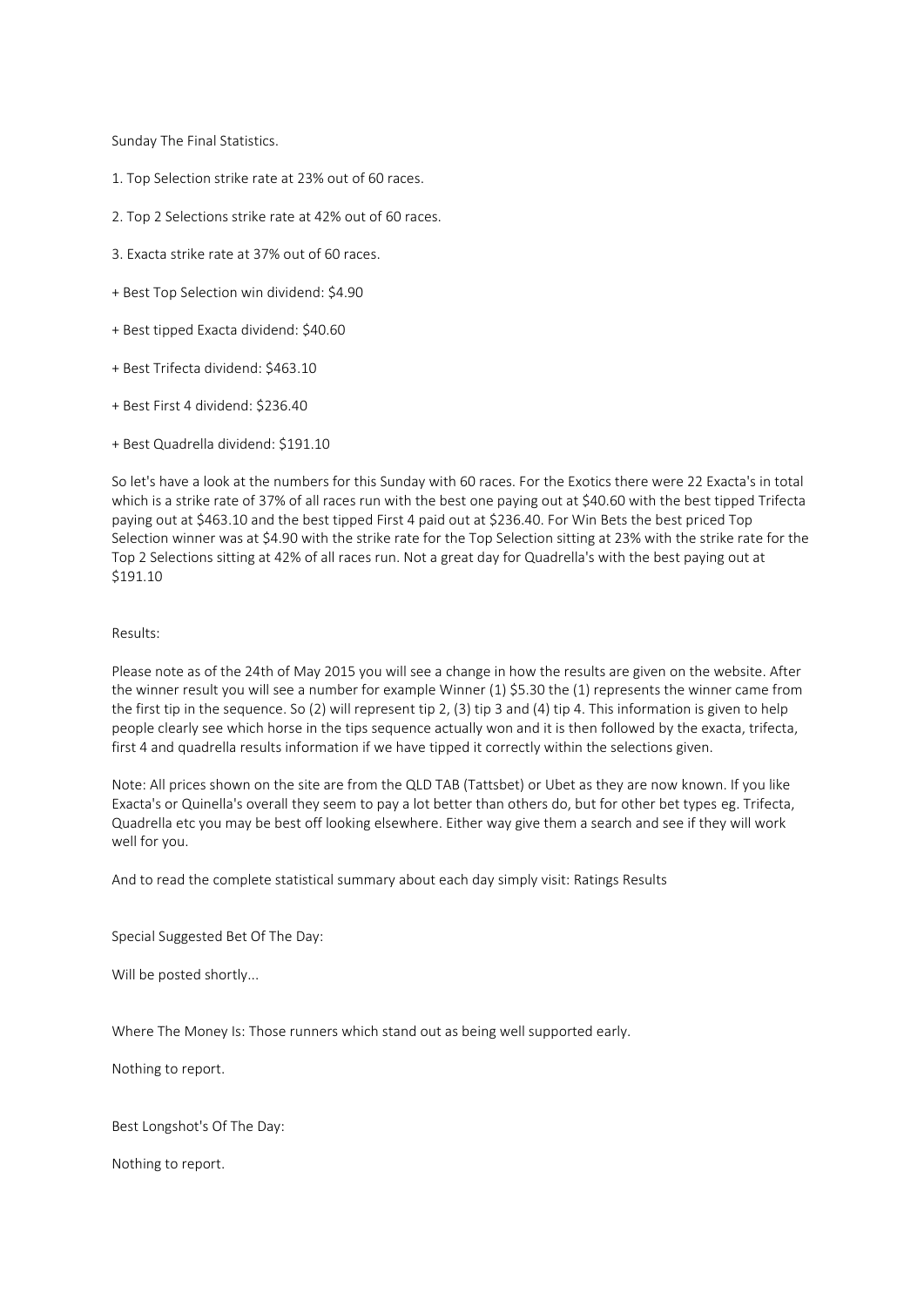Best Quaddie Of The Day:

Traralgon Quadrella:

Race 5: 2, 8, 7, 3 Race 6: 5, 8, 3, 1 Race 7: 1, 4, 6, 7 Race 8: 7, 4, 3, 6

Total Cost: \$13 buys a 5% share of the dividend.

Today's Race Tips:

Sunshine Coast Race Tips:

Race 1: 4, 2, 3, 5 - Winner (1) \$4.90 Exacta \$19.30 Trifecta \$87.90 Race 2: 2, 3, 4, 7 - Winner (2) \$2.80 Exacta \$3.90 Trifecta \$35.80 Race 3: 2, 7, 4, 6 - 3rd and 4th - Loss Race 4: 1, 5, 9, 13 - Winner (2) \$4.80 Exacta \$27.50 Race 5: 6, 7, 1, 2 - Winner (3) \$2.20 Exacta \$11.00 Trifecta \$20.50 Race 6: 7, 6, 8, 4 - Winner (4) \$7.80 Race 7: 9, 7, 3, 1 - 2nd - Loss

Kembla Grange Race Tips:

Race 1: 7, 4, 5, 1 - Winner (2) \$3.50 Exacta \$7.80 Race 2: 11, 8, 3, 9 - Winner (1) \$1.50 Exacta \$3.70 Race 3: 5, 3, 1, 6 - Winner (4) \$2.50 Exacta \$9.70 Trifecta \$40.70 Race 4: 1, 3, 4, 6 - Winner (3) \$7.90 Exacta \$40.60 Quadrella \$191.10 Race 5: 3, 7, 6, 4 - 3rd and 4th - Loss Race 6: 6, 1, 8, 7 - Winner (4) \$4.50 Exacta \$34.60 Trifecta \$48.40 First 4 \$188.80 Race 7: 2, 5, 1, 7 - Winner (2) \$5.50 Exacta \$14.90 Trifecta \$37.20 First 4 \$153.20 Race 8: 5, 9, 7, 3 - Winner (1) \$4.00 Exacta \$18.70 Trifecta \$83.90 First 4 \$236.40

Traralgon Race Tips:

Race 1: 8, 2, 9, 4 - Winner (1) \$1.90 Exacta \$2.40 Trifecta \$11.10 Race 2: 10, 8, 12, 7 - 2nd and 4th - Loss Race 3: 6, 11, 1, 2 - 2nd, 3rd and 4th - Loss Race 4: 8, 13, 1, 12 - Winner (1) \$2.90 Exacta \$23.40 Race 5: 2, 8, 7, 3 - Winner (4) \$5.00 Exacta \$13.80 Race 6: 5, 8, 3, 1 - Winner (2) \$6.20 Race 7: 1, 4, 6, 7 - Winner (4) \$6.60 Race 8: 7, 4, 3, 6 - 2nd - Loss

Clare Race Tips:

Race 1: 3, 5, 2, 4 - Winner (3) \$3.10 Exacta \$15.40 Race 2: 7, 8, 3, 1 - 2nd and 3rd - Loss Race 3: 10, 4, 6, 2 - Winner (3) \$4.00 Race 4: 9, 3, 5, 2 - Winner (3) \$2.90 Race 5: 2, 5, 3, 11 - Winner (4) \$12.30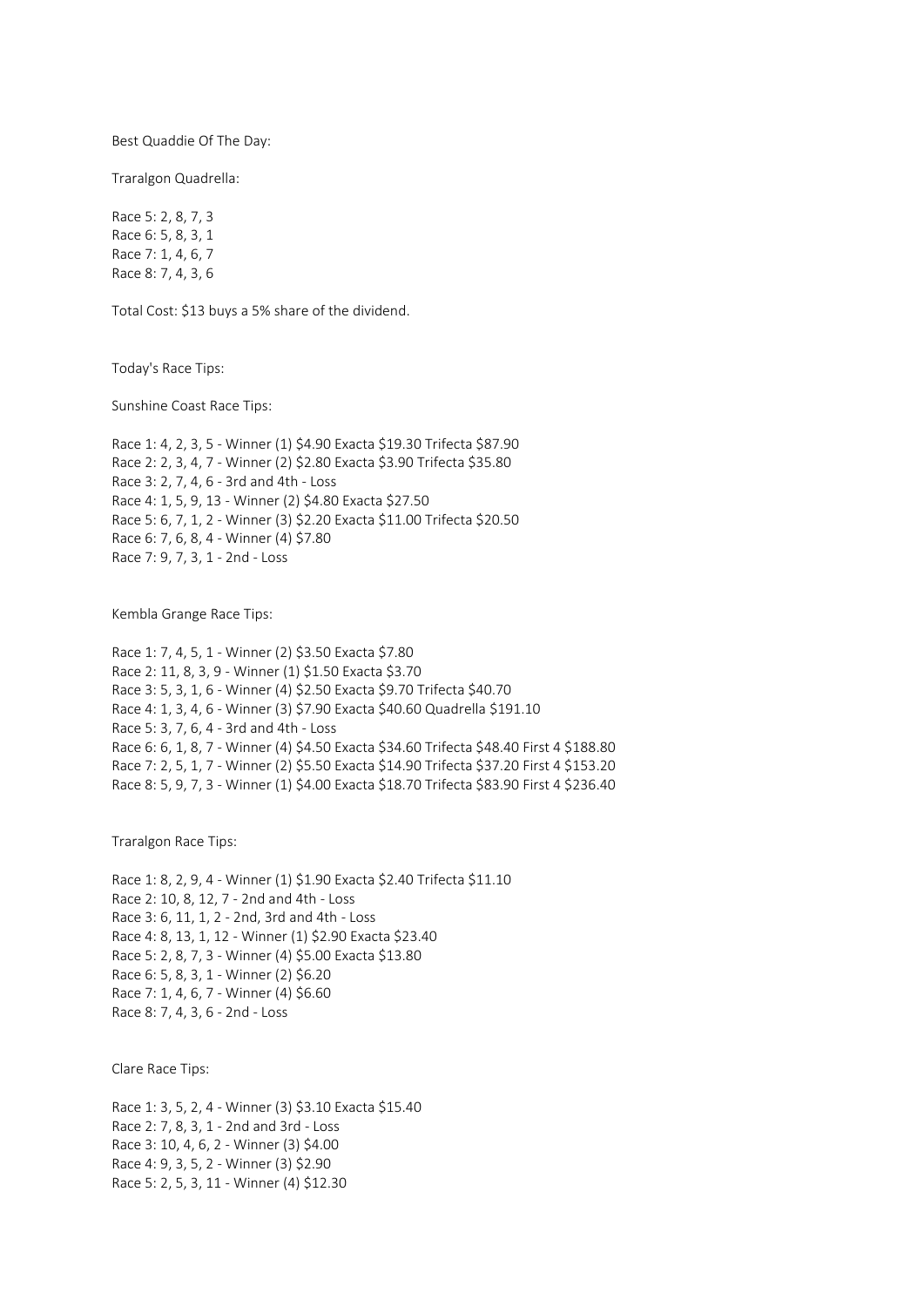Race 6: 7, 4, 8, 6 - 4th - Loss Race 7: 5, 7, 8, 11 - Winner (3) \$13.90

Lismore Race Tips:

Race 1: 2, 13, 4, 12 - 3rd - Loss Race 2: 1, 11, 6, 12 - Winner (2) \$3.70 Race 3: 1, 7, 2, 14 - Winner (2) \$1.80 Race 4: 5, 4, 6, 10 - Winner (2) \$1.70 Exacta \$4.30 Race 5: 8, 13, 4, 5 - 2nd - Loss Race 6: 6, 3, 7, 1 - 2nd, 3rd and 4th - Loss Race 7: 12, 6, 3, 8 - Winner (1) \$3.30

Swan Hill Race Tips:

Race 1: 4, 14, 1, 9 - Winner (1) \$1.30 Exacta \$3.50 Race 2: 3, 10, 1, 4 - Winner (1) \$4.40 Race 3: 1, 4, 2, 3 - Winner (2) \$3.30 Exacta \$26.10 Trifecta \$35.40 First 4 \$160.20 Race 4: 5, 3, 2, 7 - 3rd - Loss Race 5: 2, 4, 5, 6 - Winner (3) \$4.80 Race 6: 3, 5, 1, 13 - 2nd, 3rd and 4th - Loss Race 7: 10, 4, 6, 9 - 2nd - Loss

Hobart Race Tips:

Race 1: 2, 6, 7, 5 - Winner (1) \$1.40 Exacta \$4.20 Trifecta 12.60 Race 2: 2, 7, 4, 1 - Winner (1) \$3.70 Exacta \$4.60 Race 3: 2, 3, 4, 1 - 2nd and 3rd - Loss Race 4: 2, 4, 1, 6 - 2nd, 3rd and 4th - Loss Race 5: 4, 3, 2, 8 - Winner (2) \$11.80 Race 6: 2, 3, 7, 1 - Winner (1) \$2.40 Race 7: 8, 7, 5, 2 - Winner (1) \$2.60

Geraldton Race Tips:

Race 1: 13, 2, 7, 11 - 2nd and 3rd - Loss Race 2: 5, 3, 1, 4 - Winner (1) \$2.50 Race 3: 11, 5, 12, 10 - 2nd and 4th - Loss Race 4: 1, 2, 4, 6 - Winner (4) \$3.40 Exacta \$26.60 Trifecta \$100.60 First 4 \$226.60 Race 5: 9, 5, 8, 1 - 2nd and 3rd - Loss Race 6: 8, 11, 6, 9 - Winner (2) \$6.40 Exacta \$26.00 Trifecta \$463.10 Race 7: 6, 4, 1, 7 - Winner (1) \$2.60 Race 8: 5, 8, 10, 6 - 3rd - Loss Race 9: 8, 12, 14, 11 - Winner (4) \$20.10

Sundays November 20th 2016 Horse Racing Tips:

The results are in...

Sunday The Final Statistics.

1. Top Selection strike rate at 35% out of 49 races.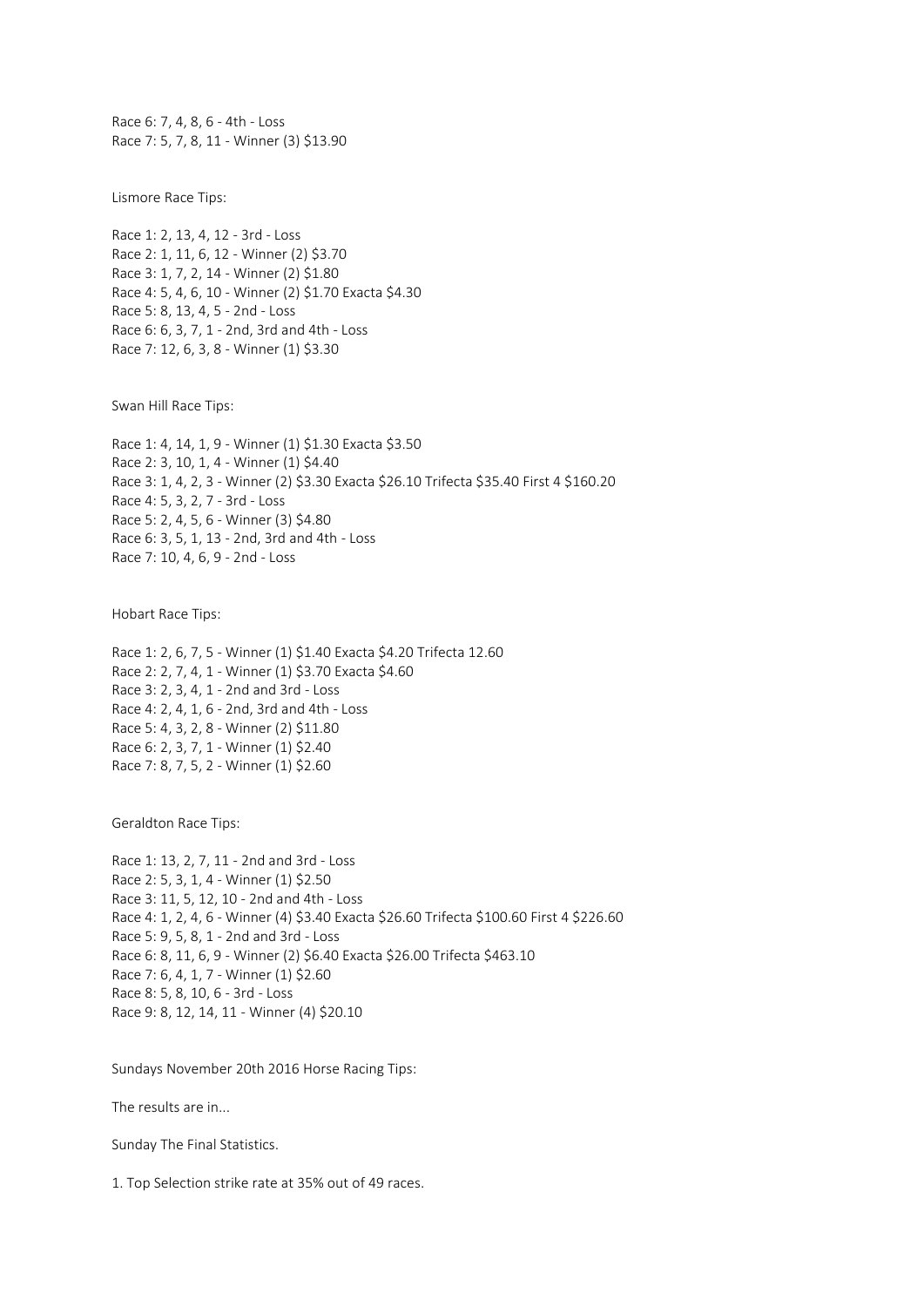- 2. Top 2 Selections strike rate at 51% out of 49 races.
- 3. Exacta strike rate at 47% out of 49 races.
- + Best Top Selection win dividend: \$22.70
- + Best tipped Exacta dividend: \$122.20
- + Best Trifecta dividend: \$176.50
- + Best First 4 dividend: \$526.00
- + Best Quadrella dividend: \$697.70

So let's have a look at the numbers for this Sunday with 49 races covered on the site. For the Exotics there were 23 Exacta's in total which is a strike rate of 47% of all races run with the best one paying out at \$122.20 with the best tipped Trifecta paying out at \$176.50 and the best tipped First 4 paid out at \$526.00. For Win Bets the best priced Top Selection winner was at \$22.70 with the strike rate for the Top Selection sitting at 35% of all races run with the strike rate for the Top 2 Selections sitting at 51% of all races run. With Quadrella's the best today paid out at \$697.70

### Results:

Please note as of the 24th of May 2015 you will see a change in how the results are given on the website. After the winner result you will see a number for example Winner (1) \$5.30 the (1) represents the winner came from the first tip in the sequence. So (2) will represent tip 2, (3) tip 3 and (4) tip 4. This information is given to help people clearly see which horse in the tips sequence actually won and it is then followed by the exacta, trifecta, first 4 and quadrella results information if we have tipped it correctly within the selections given.

Note: All prices shown on the site are from the QLD TAB (Tattsbet) or Ubet as they are now known. If you like Exacta's or Quinella's overall they seem to pay a lot better than others do, but for other bet types eg. Trifecta, Quadrella etc you may be best off looking elsewhere. Either way give them a search and see if they are good and work for you.

Special Suggested Bet Of The Day:

Sunshine Coast Race 1 Banker Exacta:

5, 2 / 5, 2, 3, 4

So its 5 and 2 for 1st and 5, 2, 3,4 for 2nd.

Total Cost: \$12 buys a 200% share of the dividend.

Where The Money Is: Those runners which stand out as being well supported early.

Nothing to report.

Best Longshot's Of The Day:

- Bunbury Race 5 No 10 Arlyah at \$18.00 some money around for this one early at the odds.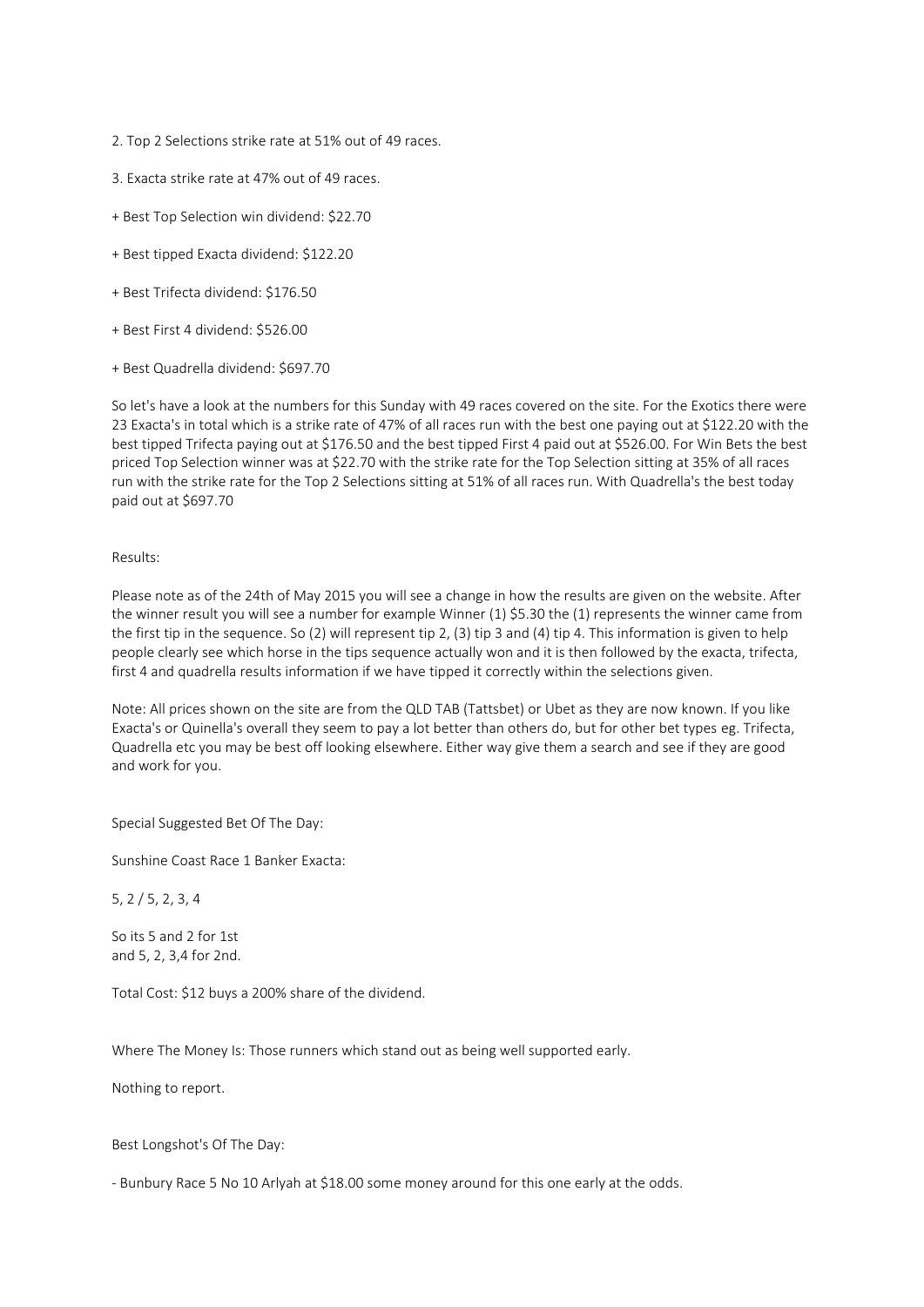Best Quaddie Of The Day:

Kilmore Quadrella:

Race 6: 7, 9, 3, 1 Race 7: 14. 8. 5. 2 Race 8: 5, 4, 7, 2 Race 9: 11, 5, 14, 9

Total Cost: \$13 buys a 5% share of the dividend.

Today's Race Tips:

Sunshine Coast Race Tips:

Race 1: 5, 2, 3, 4 - Winner (1) \$2.10 Exacta \$2.70 Trifecta \$8.10 Race 2: 3, 6, 4, 2 - Winner (1) \$1.60 Exacta \$3.00 Trifecta \$6.20 Race 3: 7, 1, 6, 8 - Winner (4) \$11.70 Exacta \$73.30 Trifecta \$176.50 Race 4: 1, 2, 3, 6 - Winner (3) \$7.60 Exacta \$31.90 Quadrella \$332.60 Race 5: 5, 9, 6, 11 - Winner (1) \$2.10 Race 6: 8, 6, 4, 1 - Winner (2) \$3.20 Exacta \$9.10 Race 7: 3, 5, 4, 9 - 2nd, 3rd and 4th - Loss Race 8: 2, 3, 6, 4 - Winner (2) \$3.30 Exacta \$6.20 Trifecta \$23.00 First 4 \$51.00

Goulburn Race Tips:

Race 1: 1, 5, 2 - Winner (1) \$1.40 Exacta \$1.30 Trifecta \$2.80 Race 2: 3, 6, 4, 1 - Winner (1) \$4.40 Exacta \$16.80 Race 3: 3, 5, 2, 8 - Winner (1) \$3.80 Exacta \$15.60 Race 4: 2, 11, 12, 5 - 2nd and 3rd - Loss Race 5: 1, 3, 5, 8 - 2nd, 3rd and 4th - Loss Race 6: 8, 10, 2, 6 - Winner (1) \$4.00 Race 7: 3, 9, 10, 2 - Winner (3) \$8.30 Exacta \$29.10 Race 8: 1, 13, 9, 2 - Winner (1) \$22.70

Kilmore Race Tips:

Race 1: 4, 8, 10, 2 - 2nd, 3rd and 4th - Loss Race 2: 8, 2, 1, 4 - Winner (4) \$4.20 Race 3: 12, 9, 8, 10 - Winner (2) \$3.00 Exacta \$9.20 Race 4: 1, 6, 5, 7 - Winner (2) \$2.80 Race 5: 5, 1, 3, 4 - Winner (4) \$3.90 Exacta \$22.10 Quadrella \$173.00 Race 6: 7, 9, 3, 1 - Winner (1) \$3.70 Race 7: 14. 8. 5. 2 - 3rd - Loss Race 8: 5, 4, 7, 2 - 2nd, 3rd and 4th - Loss Race 9: 11, 5, 14, 9 - Winner (4) \$10.70 Exacta \$37.00 Trifecta \$130.50 First 4 \$347.20

Strathalbyn Race Tips:

Race 1: 5, 1, 7, 2 - Winner (1) \$1.80 Exacta \$3.40 Race 2: 7, 6, 3, 1 - 4th - Loss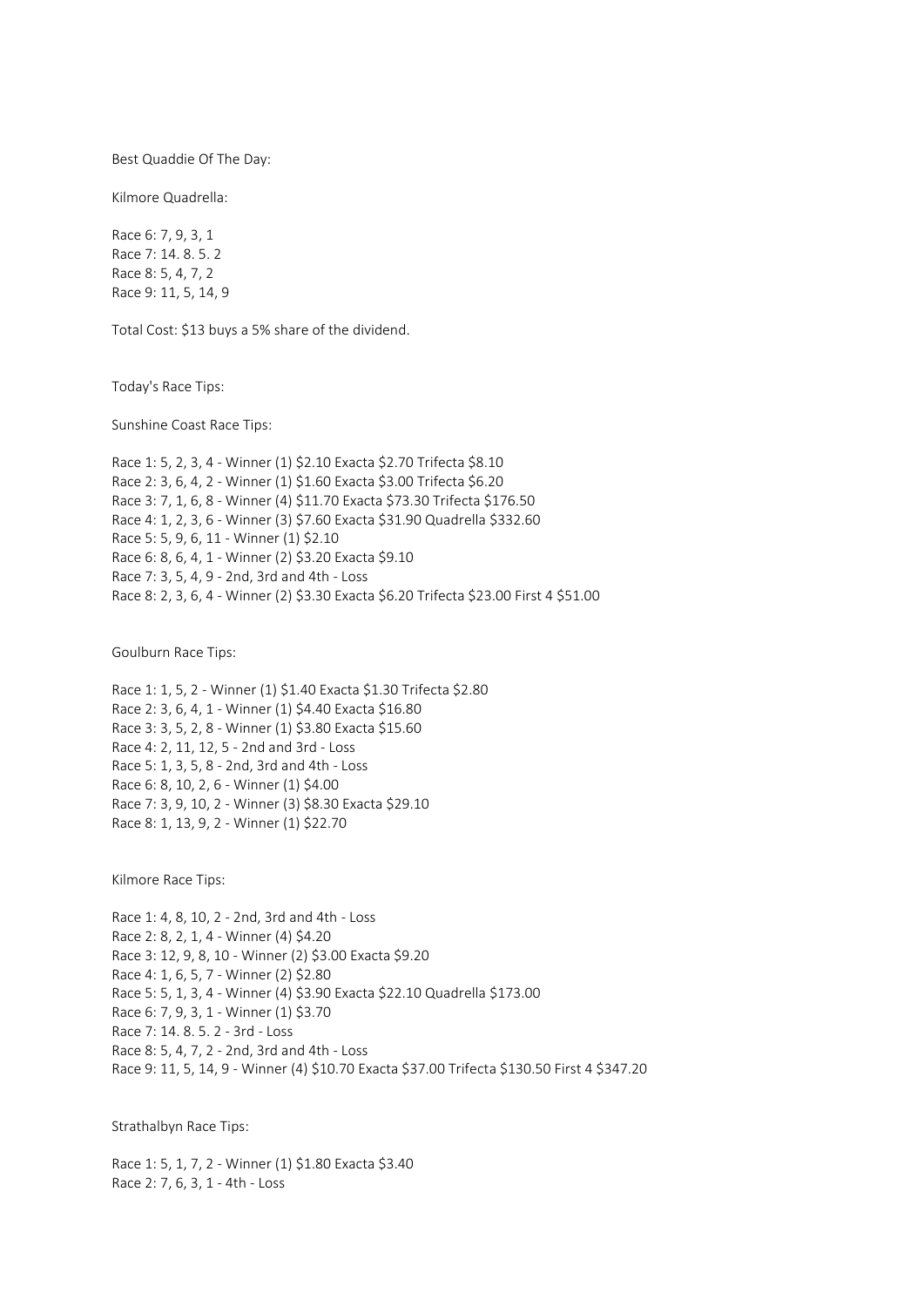Race 3: 14, 13, 8, 7 - Winner (2) \$5.80 Exacta \$14.20 Race 4: 3, 2, 4, 7 - Winner (1) \$7.10 Race 5: 6, 1, 8, 2 - Winner (2) \$3.80 Race 6: 4, 10, 7, 8 - Winner (1) \$3.60 Exacta \$20.50 Race 7: 5, 6, 9, 2 - Winner (2) \$5.90 Exacta \$122.20 Race 8: 7, 4, 2, 10 - Winner (2) \$4.60 Exacta \$13.00 Quadrella \$697.70

Grafton Race Tips:

Race 1: 7, 2, 1, 9 - Winner (3) \$3.90 Exacta \$19.30 Trifecta \$139.80 Race 2: 13, 3, 8, 7 - 2nd and 4th - Loss Race 3: 7, 4, 9, 2 - 2nd, 3rd and 4th - Loss Race 4: 4, 8, 3, 2 - Winner (1) \$7.70 Exacta \$50.10 Trifecta \$172.80 First 4 \$526.00 Race 5: 1, 10, 7, 2 - Winner (4) \$2.40 Race 6: 1, 10, 13, 9 - Winner (1) \$2.70 Race 7: 3, 15, 7, 8 - Winner (3) \$3.70 Exacta \$62.80 Race 8: 6, 9, 4, 10 - 3rd - Loss

Bunbury Race Tips:

Race 1: 7, 1, 6, 8 - Winner (1) \$5.10 Race 2: 14, 4, 3, 6 - 4th - Loss Race 3: 12, 10, 7, 2 - Winner (1) \$1.90 Race 4: 5, 7, 6, 8 - Winner (1) \$2.60 Exacta \$10.40 Race 5: 10, 2, 4, 9 - Winner (4) \$5.60 Race 6: 8, 7, 3, 9 - Winner (4) \$22.10 Exacta \$60.80 Race 7: 2, 12, 11, 13 - 2nd - Loss Race 8: 3, 11, 7, 4 - Winner (3) \$7.40

Sundays November 13th 2016 Horse Racing Tips:

The results are in...

Sunday The Final Statistics.

1. Top Selection strike rate at 33% out of 52 races.

- 2. Top 2 Selections strike rate at 42% out of 52 races.
- 3. Exacta strike rate at 52% out of 52 races.
- + Best Top Selection win dividend: \$17.10
- + Best tipped Exacta dividend: \$132.60
- + Best Trifecta dividend: \$326.30
- + Best First 4 dividend: \$2184.60
- + Best Quadrella dividend: \$543.70

So let's have a look at the numbers for this Sunday with 52 races covered on the site. For the Exotics there were 27 Exacta's in total which is a strike rate of 52% of all races run with the best one paying out at \$132.60 with the best tipped Trifecta paying out at \$326.30 and the best tipped First 4 paid out at \$2184.60. For Win Bets the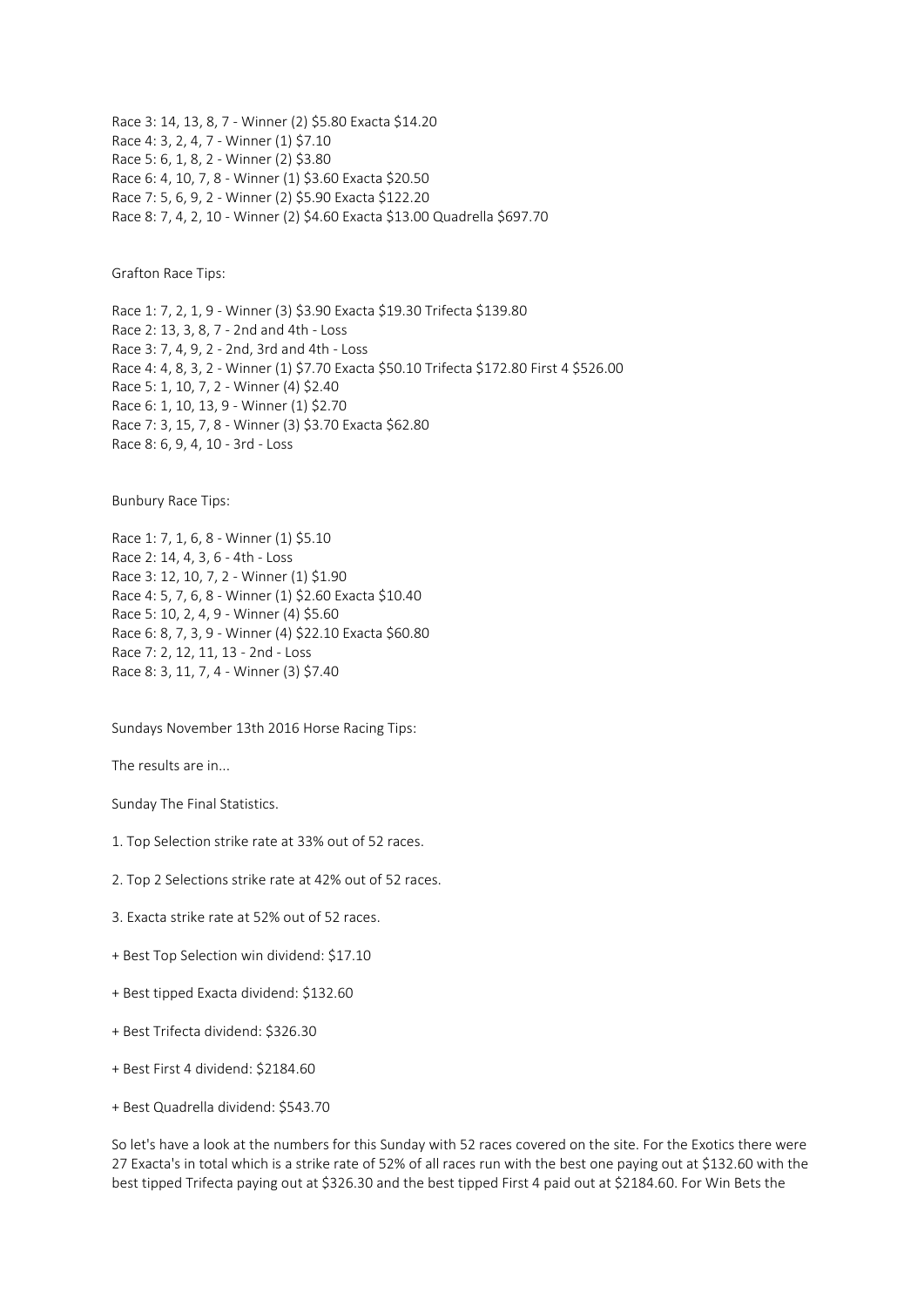best priced Top Selection winner was at \$17.10 with the strike rate for the Top Selection sitting at 33% of all races run with the strike rate for the Top 2 Selections sitting at 42% of all races run. With Quadrella's the best one today paid out at \$543.70

Results:

Please note as of the 24th of May 2015 you will see a change in how the results are given on the website. After the winner result you will see a number for example Winner (1) \$5.30 the (1) represents the winner came from the first tip in the sequence. So (2) will represent tip 2, (3) tip 3 and (4) tip 4. This information is given to help people clearly see which horse in the tips sequence actually won and it is then followed by the exacta, trifecta, first 4 and quadrella results information if we have tipped it correctly within the selections given.

Note: All prices shown on the site are from the QLD TAB (Tattsbet) or Ubet as they are now known. If you like Exacta's or Quinella's overall they seem to pay a lot better than others do, but for other bet types eg. Trifecta, Quadrella etc you may be best off looking elsewhere. Either way give them a search and see if they are good and work for you.

Special Suggested Bet Of The Day:

Sunshine Coast Race 2 Banker Trifecta:

16, 7 / 16, 7, 3, 8 / Field

So its 16 and 7 for 1st and 16, 7, 3, 8 for 2nd and the field for 3rd.

Total Cost: \$12 buys a 18% share of the dividend.

Where The Money Is: Those runners which stand out as being well supported early.

Nothing to report.

Best Longshot's Of The Day:

Nothing to report.

Best Quaddie Of The Day:

Geelong Quadrella:

Race 4: 3, 6, 2, 1 Race 5: 4, 6, 5, 8 Race 6: 7, 2, 8, 1 Race 7: 6, 4, 7, 2

Total Cost: \$13 buys a 5% share of the dividend.

Today's Race Tips:

Sunshine Coast Race Tips: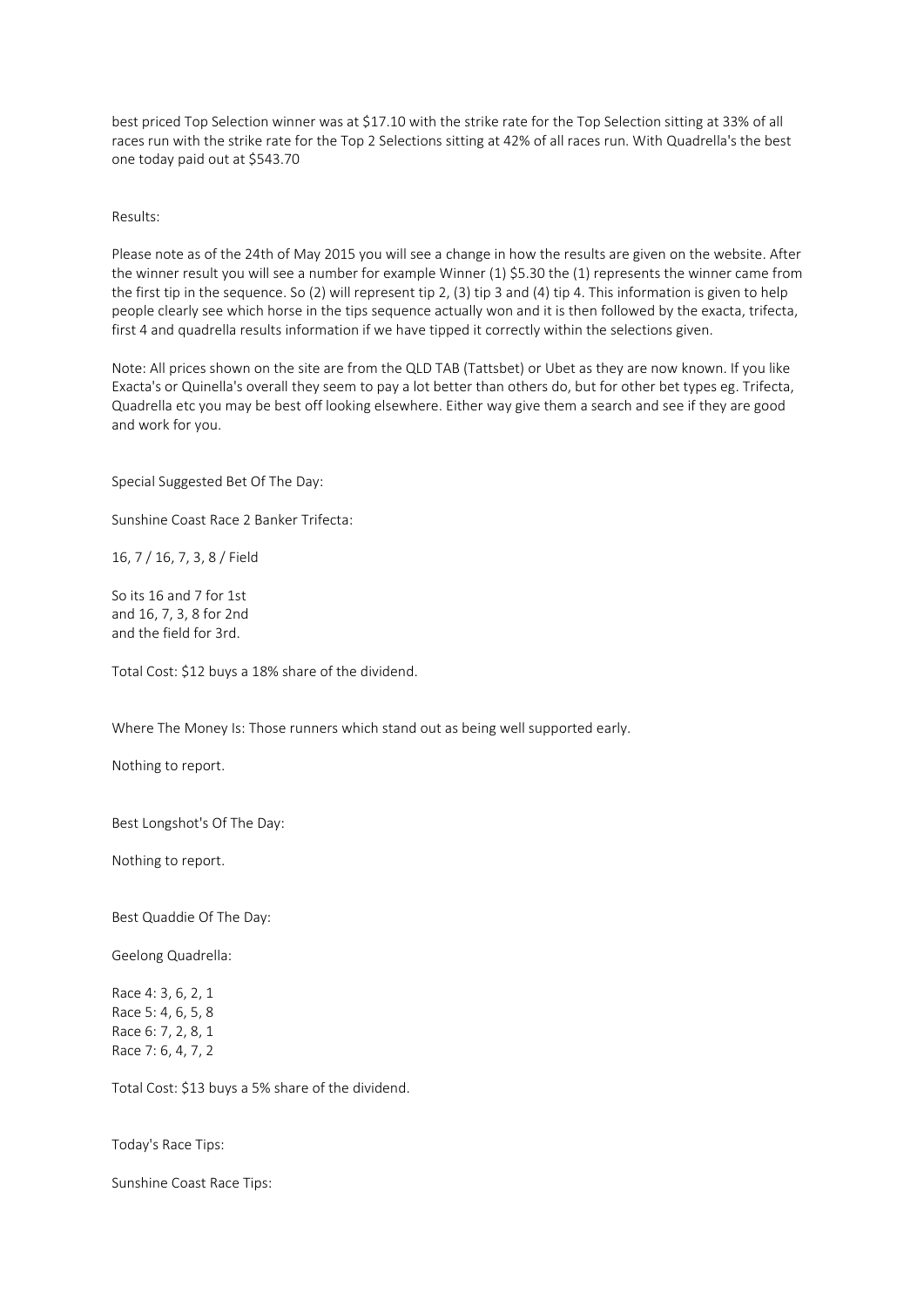Race 1: 3, 4, 9, 2 - Winner (3) \$7.70 Exacta \$35.90 Trifecta \$81.40 Race 2: 16, 7, 3, 8 - 2nd - Loss Race 3: 1, 5, 6, 14 - Winner (1) \$1.70 Exacta \$4.70 Race 4: 1, 5, 7, 3 - Winner (2) \$3.10 Exacta \$7.80 Trifecta \$28.50 First 4 \$61.20 Race 5: 9, 2, 1, 8 - Winner (1) \$5.30 Exacta \$14.30 Trifecta \$58.60 Race 6: 6, 7, 4, 5 - Winner (2) \$3.70 Exacta \$15.40 Trifecta \$53.30 Race 7: 8, 7, 3, 5 - Winner (1) \$5.60 Exacta \$37.10 Trifecta \$97.70 First 4 \$238.20 Race 8: 3, 2, 7, 8 - 2nd and 3rd - Loss

Newcastle Race Tips:

Race 1: 5, 4, 3, 6 - Winner (1) \$1.70 Race 2: 6, 3, 2, 11 - Winner (1) \$2.00 Race 3: 9, 6. 3. 4 - Winner (1) \$1.60 Exacta \$5.60 Race 4: 5, 9, 3, 7 - Winner (1) \$2.40 Exacta \$8.90 Trifecta \$37.90 Quadrella \$30.80 Race 5: 1, 9, 5, 4 - 2nd and 3rd - Loss Race 6: 9, 1, 7, 10 - Winner (1) \$17.10 Race 7: 6, 8, 1, 12 - 2nd, 3rd and 4th - Loss Race 8: 7, 8, 1, 3 - Winner (2) \$9.40 Exacta \$132.60

Geelong Race Tips:

Race 1: 5, 7, 2, 4 - Winner (1) \$1.10 Exacta \$2.90 Trifecta \$6.00 Race 2: 2, 9, 10, 1 - Winner (3) \$7.40 Exacta \$20.80 Trifecta \$48.50 Race 3: 13, 1, 15, 12 - 2nd, 3rd and 4th - Loss Race 4: 3, 6, 2, 1 - Winner (4) \$4.80 Exacta \$10.20 Trifecta \$34.70 First 4 \$58.80 Race 5: 4, 6, 5, 8 - Winner (3) \$8.10 Exacta \$59.90 Trifecta \$248.10 Race 6: 7, 2, 8, 1 - 2nd, 3rd and 4th - Loss Race 7: 6, 4, 7, 2 - Winner (3) \$13.50 Exacta \$111.50

Pt Lincoln Race Tips:

Race 1: 3, 6, 2, 1 - 2nd, 3rd and 4th - Loss Race 2: 9, 7, 12, 3 - 2nd and 3rd - Loss Race 3: 2, 1, 6, 4 - 3rd and 4th - Loss Race 4: 1, 4, 5, 2 - Winner (3) \$2.50 Race 5: 10, 3, 2, 9 - 2nd and 3rd - Loss Race 6: 7, 2, 3, 6 - Winner (1) \$1.90 Exacta \$5.40 Race 7: 3, 8, 5, 2 - Winner (1) \$3.90 Exacta \$13.90 Race 8: 7, 2, 9, 11 - 2nd, 3rd and 4th - Loss

Canberra Race Tips:

Race 1: 3, 5, 6, 10 - Winner (2) \$5.80 Exacta \$83.00 Trifecta \$116.60 Race 2: 7, 12, 8, 2 - Winner (2) \$2.40 Exacta \$7.00 Trifecta \$69.50 Race 3: 7, 14, 12, 5 - Winner (1) \$3.10 Exacta \$14.00 Trifecta \$79.00 Race 4: 2, 3, 1, 5 - Winner (1) \$2.90 Exacta \$10.70 Quadrella \$543.70 Race 5: 9, 8, 2, 10 - Winner (4) \$4.40 Exacta \$60.60 Race 6: 12, 3, 6, 1 - 3rd and 4th - Loss

Donald Race Tips: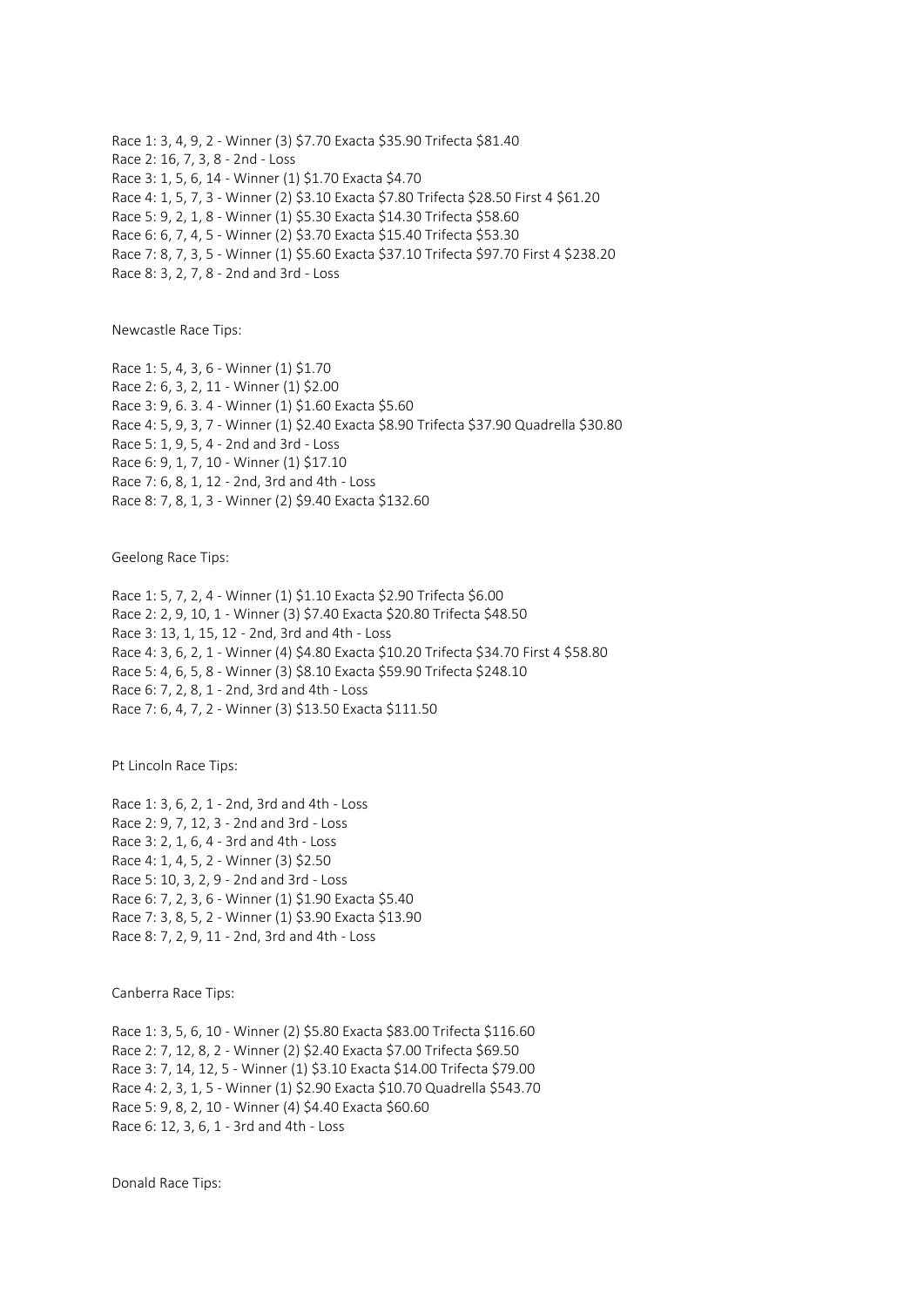Race 1: 3, 6, 13, 5 - 2nd and 4th - Loss Race 2: 8, 9, 14, 6 - Winner (1) \$1.60 Exacta \$5.30 Race 3: 11, 5, 14, 1 - Winner (4) \$14.00 Exacta \$37.10 Race 4: 5, 3, 1, 2 - Winner (3) \$2.40 Exacta \$6.70 Trifecta \$16.60 Race 5: 2, 3, 4, 8 - Winner (3) \$2.80 Exacta \$6.20 Trifecta \$7.30 First 4 \$6.60 Race 6: 5, 8, 9, 4 - Winner (1) \$2.60 Race 7: 2, 9, 10, 1 - 2nd, 3rd and 4th - Loss Race 8: 5, 9, 7, 8 - Winner (4) \$14.40 Exacta \$46.40 Trifecta \$326.30 First 4 \$2184.60

Mt Barker Race Tips:

Race 1: 2, 7, 4, 1 - Winner (4) \$6.50 Exacta \$29.40 Trifecta \$56.30 Race 2: 9, 4, 2, 1 - 3rd - Loss Race 3: 10, 5, 8, 4 - Loss Race 4: 6, 4, 9, 1 - Winner (1) \$5.50 Race 5: 5, 14, 1, 12 - 2nd and 4th - Loss Race 6: 6, 5, 3, 10 - 3rd and 4th - Loss Race 7: 11, 7, 5, 9 - Winner (1) \$2.30

Sundays November 6th 2016 Horse Racing Tips:

The results are in...

Sunday The Final Statistics.

- 1. Top Selection strike rate at 23% out of 52 races.
- 2. Top 2 Selections strike rate at 40% out of 52 races.
- 3. Exacta strike rate at 54% out of 52 races.
- + Best Top Selection win dividend: \$6.50
- + Best tipped Exacta dividend: \$253.80
- + Best Trifecta dividend: \$603.20
- + Best First 4 dividend: \$228.20
- + Best Quadrella dividend: \$2427.90

So let's have a look at the numbers for this Sunday with 52 races covered on the site. For the Exotics there were 28 Exacta's in total which is a strike rate of 54% of all races run with the best one paying out at \$253.80 with the best tipped Trifecta paying out at \$603.20 and the best tipped First 4 paid out at \$228.20. For Win Bets the best priced Top Selection winner was at \$6.50 with the strike rate for the Top Selection sitting at 23% with the strike rate for the Top 2 Selections sitting at 40% of all races run. With Quadrella's the best today paid out at \$2427.90

## Results:

Please note as of the 24th of May 2015 you will see a change in how the results are given on the website. After the winner result you will see a number for example Winner (1) \$5.30 the (1) represents the winner came from the first tip in the sequence. So (2) will represent tip 2, (3) tip 3 and (4) tip 4. This information is given to help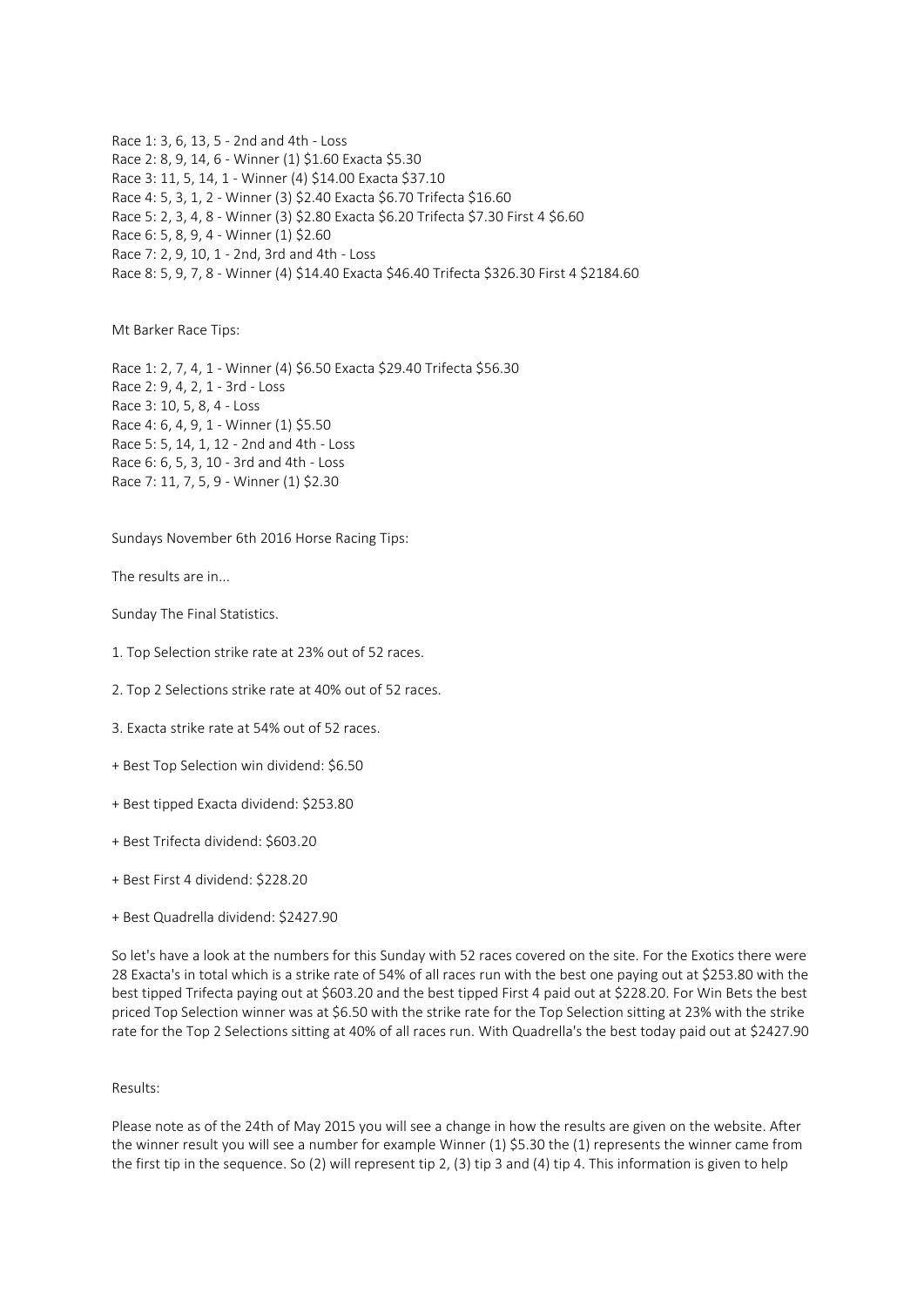people clearly see which horse in the tips sequence actually won and it is then followed by the exacta, trifecta, first 4 and quadrella results information if we have tipped it correctly within the selections given.

Note: All prices shown on the site are from the QLD TAB (Tattsbet) or Ubet as they are now known. If you like Exacta's or Quinella's overall they seem to pay a lot better than others do, but for other bet types eg. Trifecta, Quadrella etc you may be best off looking elsewhere. Either way give them a search and see if they are good and work for you.

Special Suggested Bet Of The Day:

Sunshine Coast Race 3 Banker Exacta:

6, 4 / 6, 4, 3, 8

So its 6 and 4 for 1st and 6, 4, 3, 8 for 2nd.

Total Cost: \$12 buys a 200% share of the dividend.

Where The Money Is: Those runners which stand out as being well supported early.

Nothing to report.

Best Longshot's Of The Day:

- Warren Race 4 No 9 Eumungree at \$17.00 some money around for this one early. Worth a look.

Best Quaddie Of The Day:

Ararat Quadrella:

Race 5: 4, 8, 6, 9 Race 6: 2, 1, 5, 4 Race 7: 9, 4, 2, 5 Race 8: 14, 3, 13, 4

Total Cost: \$13 buys a 5% share of the dividend.

Today's Race Tips:

Sunshine Coast Race Tips:

Race 1: 1, 5, 4, 7 - Winner (1) \$3.10 Exacta \$11.60 Trifecta \$35.00 Race 2: 3, 2, 7, 4 - Winner (1) \$3.10 Exacta \$8.40 Trifecta \$47.00 First 4 \$134.20 Race 3: 6, 4, 3, 8 - 2nd and 3rd - Loss Race 4: 1, 8, 2, 5 - Winner (2) \$2.80 Exacta \$7.40 Trifecta \$31.70 Race 5: 4, 7, 1, 5 - Winner (3) \$2.80 Race 6: 4, 7, 2, 3 - Winner (3) \$3.20 Exacta \$14.50 Trifecta \$22.00 Race 7: 7, 8, 3, 9 - 2nd and 3rd - Loss

Warren Race Tips: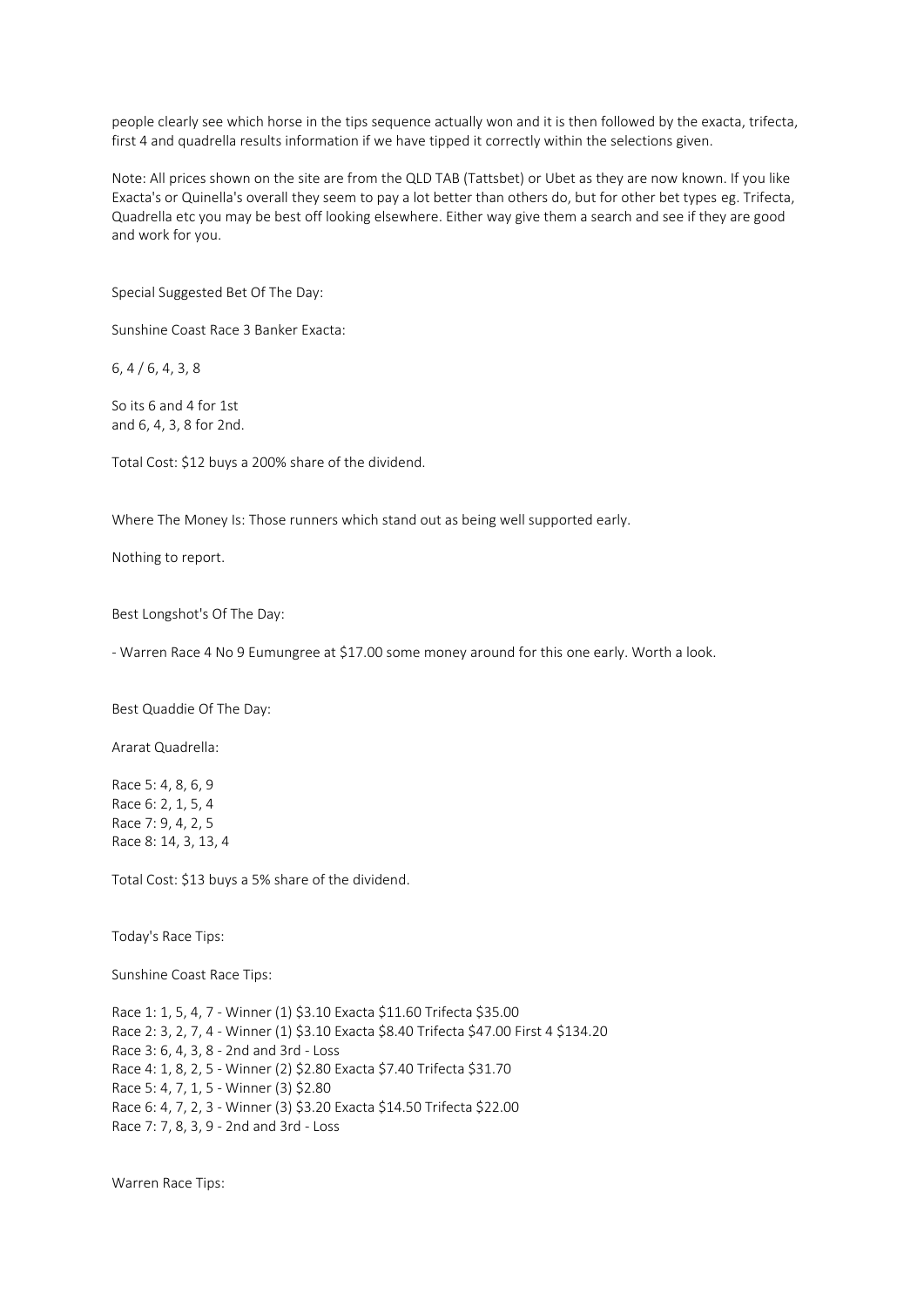Race 1: 2, 14, 12, 13 - Winner (2) \$5.20 Exacta \$9.60 Race 2: 8, 6, 1, 10 - Winner (4) \$2.40 Exacta \$11.00 Race 3: 4, 5, 3, 12 - Winner (1) \$4.60 Race 4: 9, 3, 7, 8 - 3rd and 4th - Loss Race 5: 13, 8, 5, 4 - 4th - Loss Race 6: 10, 6, 9, 2 - Winner (2) \$2.80 Exacta \$17.10 Race 7: 5, 8, 3, 9 - Winner (3) \$4.30 Exacta \$13.50 Trifecta \$123.40 Race 8: 11, 4, 16, 12 - Winner (4) \$5.60 Exacta \$25.30

Ararat Race Tips:

Race 1: 7, 10, 8, 9 - Winner (3) \$9.00 Race 2: 14, 8, 7, 6 - Winner (4) \$8.50 Race 3: 4, 9, 7, 2 - Winner (4) \$6.70 Race 4: 2, 4, 7, 6 - Winner (1) \$4.70 Exacta \$34.10 Quadrella \$2427.90 Race 5: 4, 8, 6, 9 - Loss Race 6: 2, 1, 5, 4 - Winner (3) \$5.40 Exacta \$54.10 Trifecta \$300.30 Race 7: 9, 4, 2, 5 - Winner (3) \$5.40 Race 8: 14, 3, 13, 4 - Winner (3) \$12.20 Exacta \$253.80 Trifecta \$603.20

Mt Gambier Race Tips:

Race 1: 1, 4, 2, 5 - 2nd and 3rd - Loss Race 2: 1, 2, 8, 7 - 2nd and 4th - Loss Race 3: 6, 4, 5, 7 - Winner (1) \$1.70 Exacta \$6.70 Trifecta \$7.50 Race 4: 1, 7, 3, 5 - 2nd and 4th - Loss Race 5: 2, 6, 10, 7 - Winner (2) \$5.10 Race 6: 8, 3, 9, 6 - 2nd and 3rd - Loss Race 7: 4, 6, 5, 10 - Winner (3) \$9.60 Exacta \$40.00 Trifecta \$424.40 Race 8: 2, 3, 1, 6 - 3rd - Loss

Armidale Race Tips:

Race 1: 2, 5, 4, 1 - Winner (4) \$3.70 Exacta \$10.40 Race 2: 2, 3, 6, 4 - Winner (1) \$1.70 Exacta \$3.70 Race 3: 1, 3, 4, 2 - Winner (2) \$3.00 Exacta \$9.90 Trifecta \$29.00 Race 4: 12, 6, 4, 1 - Winner (2) \$5.80 Exacta \$68.60 Quadrella \$166.60 Race 5: 5, 3, 8, 9 - 2nd and 4th - Loss Race 6: 3, 1, 7, 2 - 2nd - Loss Race 7: 13, 9, 8, 6 - Winner (2) \$7.90

Benalla Race Tips:

Race 1: 4, 3, 5, 12 - Winner (1) \$1.40 Exacta \$4.50 Trifecta \$23.90 Race 2: 4, 7, 2, 6 - Winner (2) \$4.70 Exacta \$16.80 Race 3: 1, 7, 6, 2 - 2nd, 3rd and 4th - Loss Race 4: 9, 2, 5, 1 - Winner (1) \$6.50 Exacta \$23.30 Race 5: 1, 7, 10, 3 - Winner (1) \$2.40 Race 6: 5, 8, 2, 6 - Winner (1) \$5.50 Exacta \$65.40 Trifecta \$558.40 Race 7: 6, 7, 1, 3 - Winner (3) \$4.70 Exacta \$24.90 Quadrella \$368.40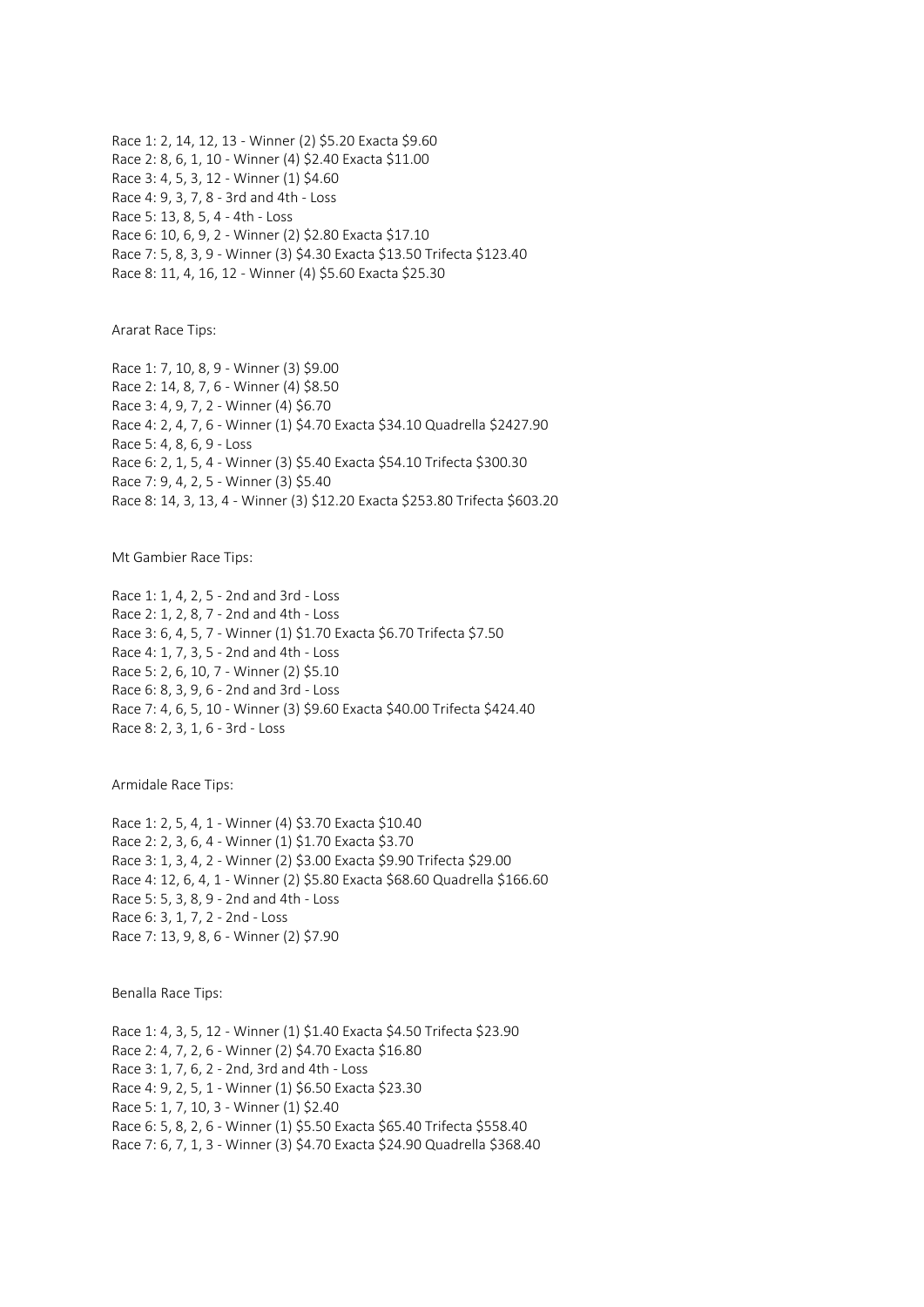York Race Tips:

Race 1: 2, 1, 4, 6 - Winner (1) \$2.60 Exacta \$9.90 Trifecta \$5.70 First 4 \$4.80 Race 2: 5, 2, 4, 3 - Winner (3) \$2.80 Exacta \$15.50 Trifecta \$22.70 First 4 \$10.20 Race 3: 1, 8, 6, 3 - Winner (2) \$4.50 Exacta \$19.40 Trifecta \$56.80 First 4 \$228.20 Race 4: 3, 4, 1, 2 - Winner (3) \$4.10 Exacta \$17.10 Trifecta \$27.90 First 4 \$34.80 Quadrella \$242.20 Race 5: 1, 12, 7, 5 - Winner (1) \$1.60 Race 6: 1, 3, 4, 2 - 2nd, 3rd and 4th - Loss Race 7: 3, 1, 7, 6 - Winner (4) \$4.60 Exacta \$19.50 Trifecta \$94.10 Forst 4 \$171.00

Sundays October 30th 2016 Horse Racing Tips:

The results are in...

Sunday The Final Statistics.

- 1. Top Selection strike rate at 36% out of 42 races.
- 2. Top 2 Selections strike rate at 48% out of 42 races.
- 3. Exacta strike rate at 40% out of 42 races.
- + Best Top Selection win dividend: \$6.40
- + Best tipped Exacta dividend: \$123.30
- + Best Trifecta dividend: \$705.60
- + Best First 4 dividend: \$46.20
- + Best Quadrella dividend: \$48.70

So let's have a look at the numbers for this Sunday with 42 races covered on the site. For the Exotics there were 17 Exacta's in total which is a strike rate of 40% of all races run with the best one paying out at \$123.30 with the best tipped Trifecta paying out at \$705.60 and the best tipped First 4 paid out at \$46.20. For Win Bets the best priced Top Selection winner was at \$6.40 with the strike rate for the Top Selection sitting at 36% of all races run with the strike rate for the Top 2 Selections sitting at 48% of all races run. With Quadrella's the best today paid out at \$48.70

# Results:

Please note as of the 24th of May 2015 you will see a change in how the results are given on the website. After the winner result you will see a number for example Winner (1) \$5.30 the (1) represents the winner came from the first tip in the sequence. So (2) will represent tip 2, (3) tip 3 and (4) tip 4. This information is given to help people clearly see which horse in the tips sequence actually won and it is then followed by the exacta, trifecta, first 4 and quadrella results information if we have tipped it correctly within the selections given.

Note: All prices shown on the site are from the QLD TAB (Tattsbet) or Ubet as they are now known. If you like Exacta's or Quinella's overall they seem to pay a lot better than others do, but for other bet types eg. Trifecta, Quadrella etc you may be best off looking elsewhere. Either way give them a search and see if they are good and work for you.

Special Suggested Bet Of The Day: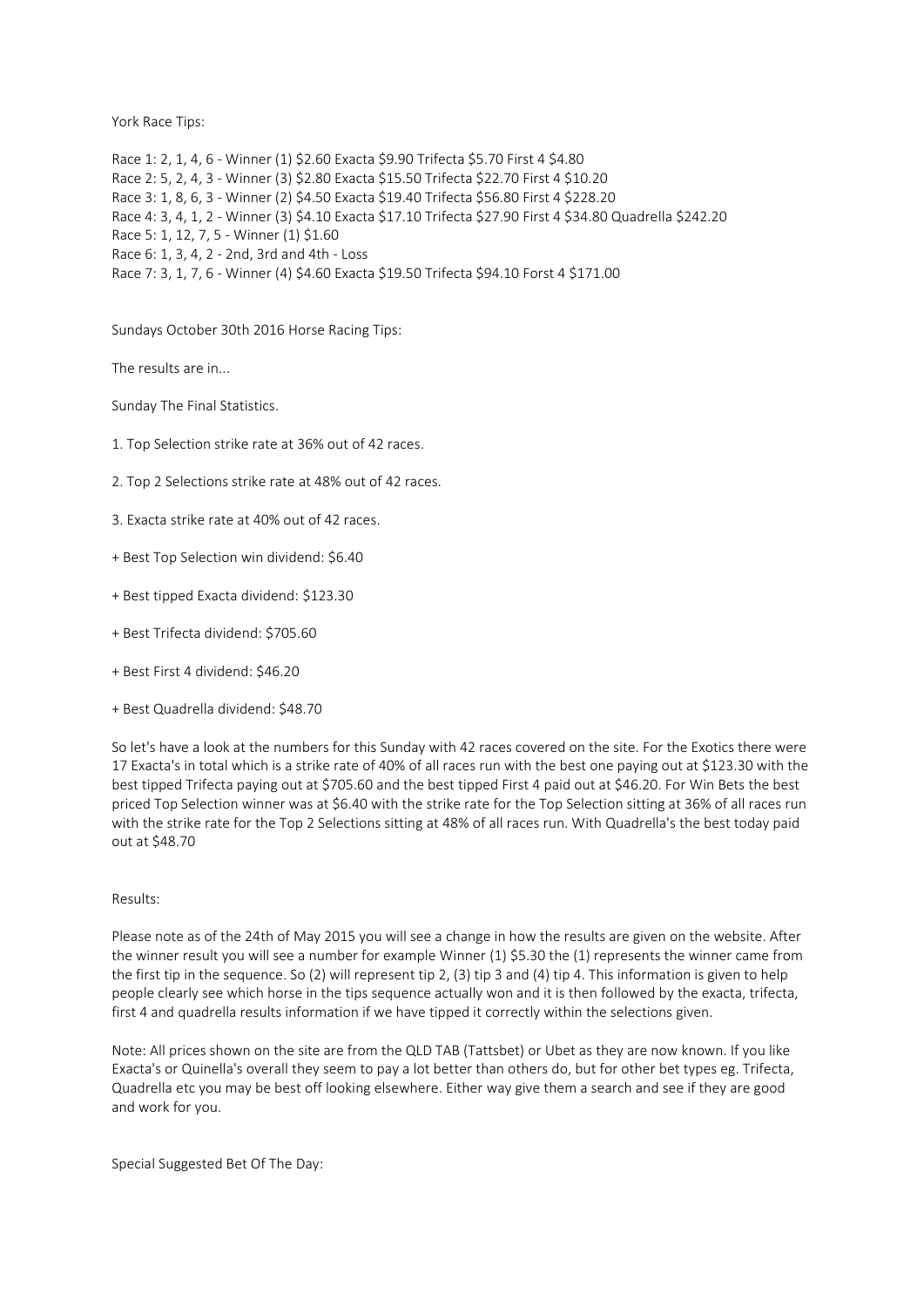Sunshine Coast Race 2 Banker Exacta:

1, 8 / 1, 8, 3, 6

So its 1 and 8 for 1st and 1, 8, 3, 6 for 2nd.

Total Cost: \$12 buys a 200% share of the dividend.

Where The Money Is: Those runners which stand out as being well supported early.

Nothing to report.

Best Longshot's Of The Day:

Nothing to report.

Best Quaddie Of The Day:

Mornington Quadrella:

Race 5: 7, 4, 6, 9 Race 6: 10, 4, 9, 1 Race 7: 3, 6, 2, 4 Race 8: 4, 10, 9, 5

Total Cost: \$13 buys a 5% share of the dividend.

Today's Race Tips:

Sunshine Coast Race Tips:

Race 1: 2, 4, 3, 5 - Winner (1) \$1.80 Race 2: 1, 8, 6, 3 - Winner (3) \$9.50 Race 3: 2, 7, 1, 6 - 2nd, 3rd and 4th - Loss Race 4: 9, 7, 8, 4 - Winner (2) \$4.60 Exacta \$20.30 Race 5: 3, 10, 1, 4 - Winner (2) \$2.60 Exacta \$29.30 Race 6: 3, 6, 1, 7 - Winner (1) \$1.90

Goulburn Race Tips:

Race 1: 3, 4, 1, 8 - Winner (3) \$6.90 Exacta \$18.50 Race 2: 3, 6, 7, 1 - Winner (2) \$2.50 Exacta \$3.00 Trifecta \$8.00 First 4 \$46.20 Race 3: 4, 5, 8, 1 - Winner (1) \$2.40 Exacta \$7.40 Trifecta \$8.40 First 4 \$30.40 Race 4: 1, 3, 5, 4 - 2nd, 3rd and 4th - Loss Race 5: 3, 5, 7, 8 - Winner (1) \$2.70 Race 6: 8, 2, 4, 7 - Winner (3) \$2.30 Exacta \$6.80 Race 7: 2, 5, 7, 10 - 4th - Loss

Mornington Race Tips: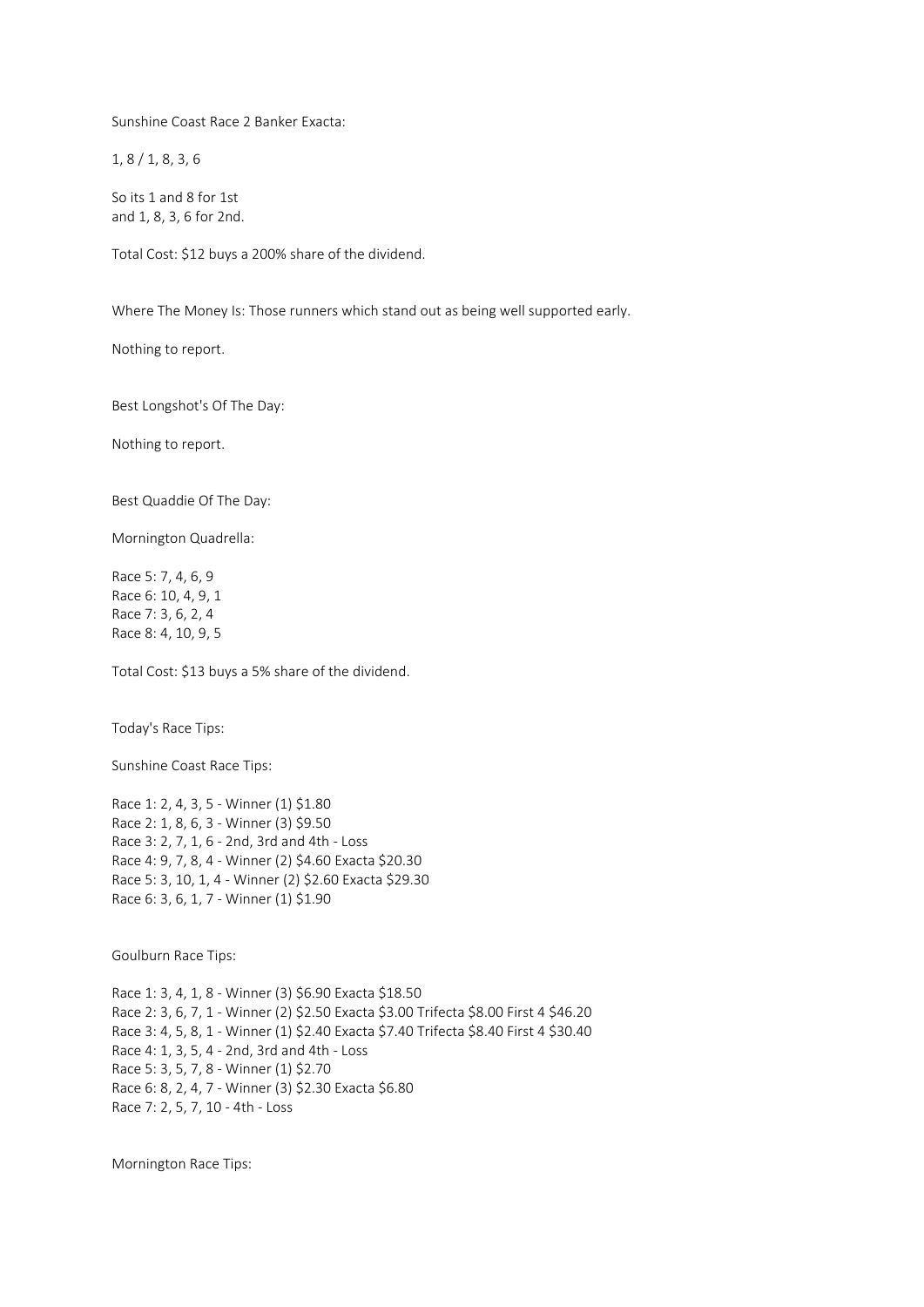Race 1: 2, 3, 1, 8 - Winner (1) \$1.90 Race 2: 9, 7, 4, 8 - Winner (1) \$2.00 Race 3: 10, 7, 15, 1 - Winner (2) \$3.50 Exacta \$15.00 Race 4: 6, 4, 2, 3 - Winner (1) \$1.70 Exacta \$3.20 Trifecta \$21.60 Quadrella \$48.70 Race 5: 7, 4, 6, 9 - Winner (1) \$5.20 Exacta \$29.00 Race 6: 10, 4, 9, 1 - Winner (3) \$5.20 Exacta \$20.10 Race 7: 3, 6, 2, 4 - Winner (3) \$2.90 Race 8: 4, 10, 9, 5 - 2nd, 3rd and 4th - Loss

Muswellbrook Race Tips:

Race 1: 2, 5, 6, 2 - Winner (1) \$1.30 Exacta \$5.60 Trifecta \$15.00 Race 2: 5, 10, 11, 8 - Winner (1) \$2.30 Race 3: 9, 2, 10, 7 - Winner (1) \$1.70 Race 4: 9, 1, 3, 7 - 2nd and 3rd - Loss Race 5: 4, 1, 2, 8 - 2nd and 3rd - Loss Race 6: 10, 4, 3, 7 - 2nd, 3rd and 4th - Lossw Race 7: 1, 10, 7, 5 - Winner (3) \$3.20 Exacta \$22.10 Race 8: 3, 10, 11, 5 - Winner (4) \$23.30 Exacta \$123.30 Trifecta \$705.60

Kilmore Race Tips:

Race 1: 1, 7, 3, 8 - Winner (1) \$3.00 Race 2: 8, 10, 4, 2 - Winner (2) \$3.20 Exacta \$6.50 Trifecta \$129.00 Race 3: 5, 2, 3, 6 - 2nd and 4th - Loss Race 4: 2, 5, 3, 4 - Winner (1) \$2.30 Exacta \$23.20 Race 5: 6, 3, 5, 2 - 2nd and 3rd - Loss Race 6: 4, 5, 7, 8 - Winner (4) \$8.10 Race 7: 2, 11, 10, 7 - Winner (4) \$7.20

Mt Barker Race Tips:

Race 1: 2, 4, 5, 3 - Winner (4) \$9.30 Exacta \$55.10 Trifecta \$145.00 Race 2: 3, 7, 8, 4 - 3rd and 4th - Loss Race 3: 5, 4, 7, 2 - 2nd and 3rd - Loss Race 4: 8, 3, 9, 11 - Winner (1) \$6.40 Race 5: 1, 3, 6, 8 - Winner (1) \$1.80 Exacta \$49.50 Race 6: 2, 4, 7, 6 - Winner (4) \$11.80

Sundays October 23rd 2016 Horse Racing Tips:

The results are in...

Sunday The Final Statistics.

1. Top Selection strike rate at 30% out of 61 races.

2. Top 2 Selections strike rate at 53% out of 61 races.

3. Exacta strike rate at 43% out of 61 races.

+ Best Top Selection win dividend: \$4.40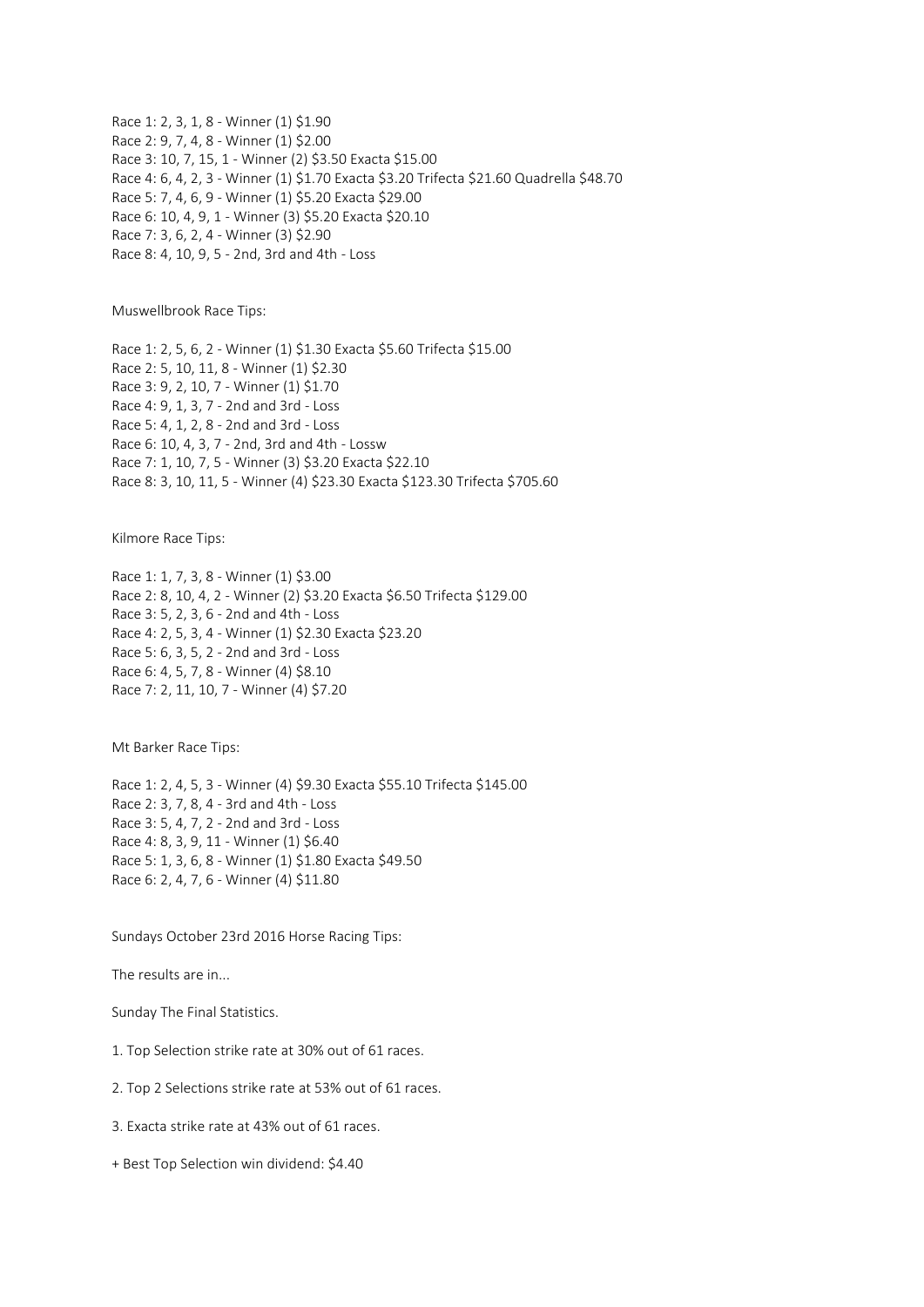- + Best tipped Exacta dividend: \$112.20
- + Best Trifecta dividend: \$367.20
- + Best First 4 dividend: \$228.40
- + Best Quadrella dividend: \$214.30

So let's have a look at the numbers for this Sunday with 61 races covered on the site. For the Exotics there were 26 Exacta's in total which is a strike rate of 43% of all races run with the best one paying out at \$112.20 with the best tipped Trifecta paying out at \$367.20 and the best tipped First 4 paid out at \$228.40. For Win Bets the best priced Top Selection winner was at \$4.40 with the strike rate for the Top Selection sitting at 30% with the strike rate for the Top 2 Selections sitting at 53% of all races run. With Quadrella's the best today paid out at \$214.30

# Results:

Please note as of the 24th of May 2015 you will see a change in how the results are given on the website. After the winner result you will see a number for example Winner (1) \$5.30 the (1) represents the winner came from the first tip in the sequence. So (2) will represent tip 2, (3) tip 3 and (4) tip 4. This information is given to help people clearly see which horse in the tips sequence actually won and it is then followed by the exacta, trifecta, first 4 and quadrella results information if we have tipped it correctly within the selections given.

Note: All prices shown on the site are from the QLD TAB (Tattsbet) or Ubet as they are now known. If you like Exacta's or Quinella's overall they seem to pay a lot better than others do, but for other bet types eg. Trifecta, Quadrella etc you may be best off looking elsewhere. Either way give them a search and see if they are good and work for you.

Special Suggested Bet Of The Day:

Will be posted shortly...

Where The Money Is: Those runners which stand out as being well supported early.

Nothing to report.

Best Longshot's Of The Day:

Nothing to report.

Best Quaddie Of The Day:

Sale Quadrella:

Race 5: 3, 2, 5, 1 Race 6: 2, 4, 10, 7 Race 7: 10, 4, 7, 5 Race 8: 6, 7, 1, 3

Total Cost: \$13 buys a 5% share of the dividend.

Today's Race Tips: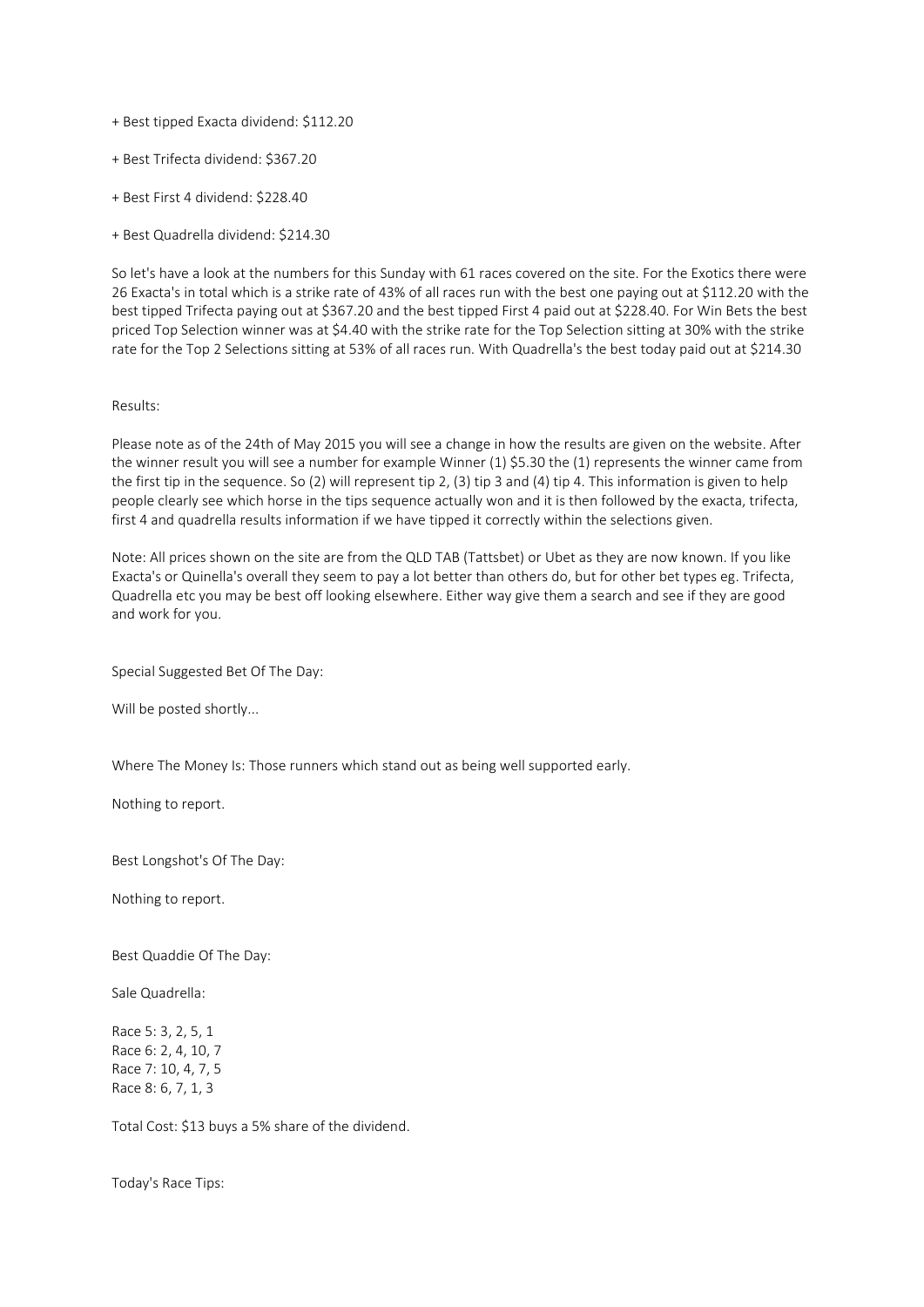Sunshine Coast Race Tips:

Race 1: 6, 2, 8, 3 - Winner (2) \$3.40 Exacta \$15.30 Trifecta \$36.70 Race 2: 14, 9, 7, 3 - 2nd and 3rd - Loss Race 3: 4, 5, 1, 8 - Winner (2) \$2.70 Race 4: 10, 3, 4, 2 - Winner (3) \$4.90 Exacta \$17.60 Trifecta \$42.40 Race 5: 4, 5, 2, 1 - Winner (2) \$3.10 Exacta \$19.40 Trifecta \$85.60 Race 6: 2, 10, 11, 9 - 2nd and 3rd - Loss Race 7: 10, 3, 4, 8 - 2nd and 4th - Loss Race 8: 1, 4, 3, 7 - 2nd, 3rd and 4th - Loss

Scone Race Tips:

Race 1: 9, 7, 8, 2 - Winner (2) \$4.00 Exacta \$23.90 Race 2: 2, 5, 1, 6 - Winner (3) \$2.80 Exacta \$6.60 Race 3: 8, 10, 7, 1 - 3rd - Loss Race 4: 12, 11, 9, 3 - Winner (1) \$3.00 Race 5: 5, 11, 3, 8 - Winner (2) \$5.10 Race 6: 3, 1, 6, 2 - Winner (2) \$8.80 Exacta \$55.20 Race 7: 8, 10, 9. 3 - 2nd - Loss

Sale Race Tips:

Race 1: 7, 2, 4, 6 - 2nd, 3rd and 4th - Loss Race 2: 8, 5, 10, 3 - Winner (1) \$3.90 Race 3: 10, 6, 11, 8 - Winner (3) \$2.10 Race 4: 4, 3, 1, 7 - Winner (1) \$2.30 Exacta \$11.30 Trifecta \$13.50 Race 5: 3, 2, 5, 1 - 2nd and 3rd - Loss Race 6: 2, 4, 10, 7 - Winner (1) \$3.70 Exacta \$39.10 Trifecta \$116.40 Race 7: 10, 4, 7, 5 - 2nd and 3rd - Loss Race 8: 6, 7, 1, 3 - 2nd and 3rd - Loss

Gawler Race Tips:

Race 1: 7, 6, 1, 5 - Winner (1) \$1.20 Race 2 : 9, 6, 3, 5 - Winner (1) \$3.60 Exacta \$12.50 Trifecta \$29.60 Race 3: 3, 12, 10, 7 - Winner (3) \$4.30 Exacta \$17.40 Trifecta \$67.20 Race 4: 5, 6, 1, 13 - 3rd - Loss Race 5: 8, 1, 3, 7 - 2nd and 4th - Loss Race 6: 5, 7, 8, 1 - Winner (3) \$6.30 Exacta \$34.30 Race 7: 1, 5, 2, 7 - 2nd - Loss Race 8: 10, 4, 1, 13 - 3rd - Loss

Queanbeyan Race Tips:

Race 1: 1, 4, 2, 6 - Winner (1) \$1.70 Exacta \$2.30 Trifecta \$6.90 First 4 \$13.00 Race 2: 2, 4, 5, 3 - Winner (3) \$1.90 Exacta \$14.90 Race 3: 2, 1, 7, 3 - Winner (2) \$3.80 Exacta \$8.50 Trifecta \$26.10 Race 4: 3, 2, 5, 6 - Winner (1) \$2.10 Exacta \$12.40 Trifecta \$15.70 First 4 \$23.80 Quadrella \$49.90 Race 5: 2, 6, 5, 4 - Winner (1) \$4.40 Exacta \$17.30 Race 6: 9, 6, 7, 8 - Winner (2) \$2.30 Exacta \$22.30 Trifecta \$57.60 Race 7: 2, 10, 11, 4 - Winner (1) \$1.60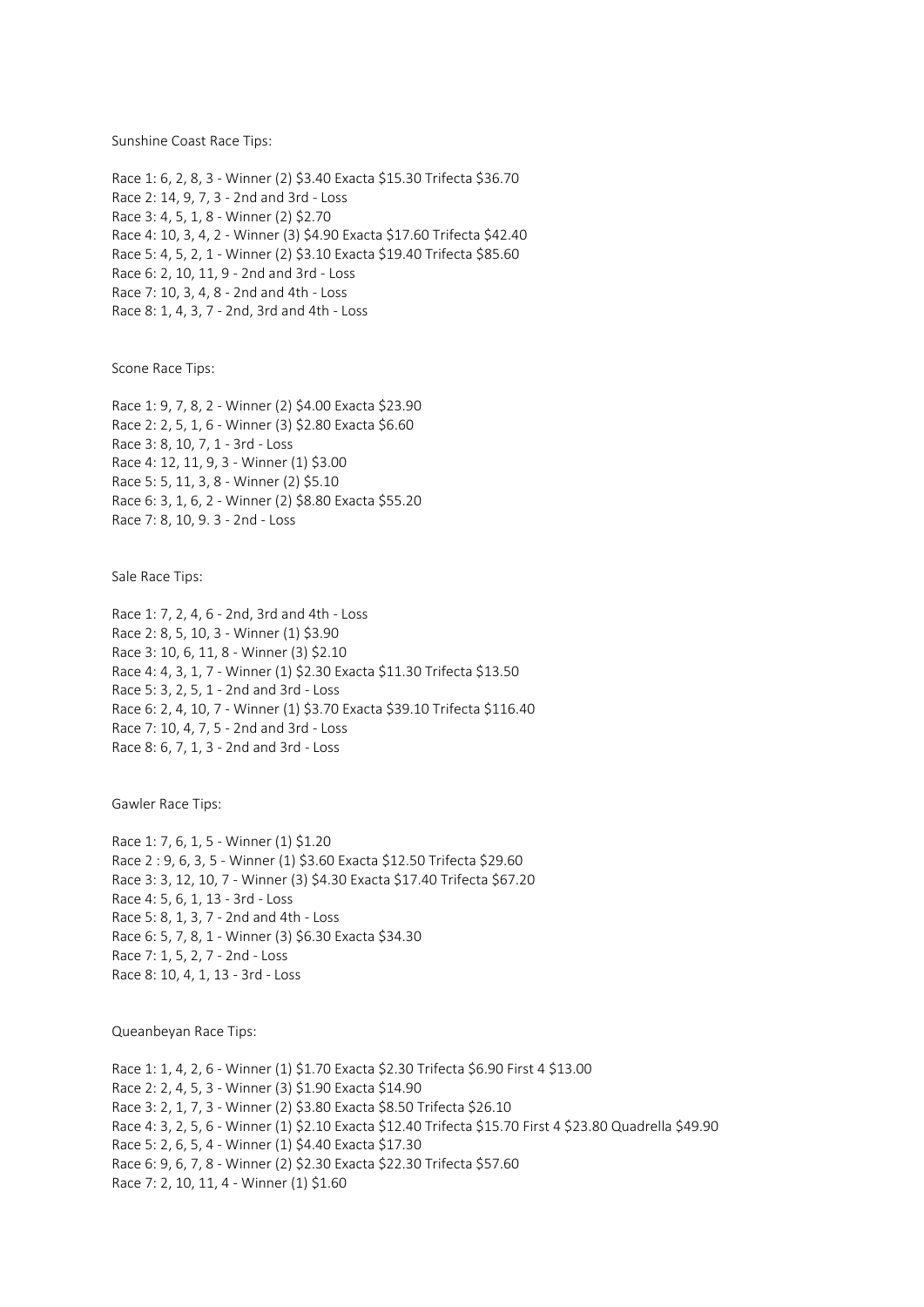Race 8: 5, 1, 3, 8 - Winner (2) \$3.50 Exacta \$25.20 Quadrella \$214.30

Hamilton Race Tips:

```
Race 1: 4, 5, 2, 3 - Winner (3) $4.30 Exacta $24.00
Race 2: 10, 9, 1, 8 - Winner (4) $7.60
Race 3: 11, 5, 10, 8 - Winner (1) $3.20
Race 4: 5, 2, 3, 1 - 2nd and 3rd - Loss
Race 5: 7, 1, 3, 4 - Winner (4) $5.00 Exacta $12.70 Trifecta $20.00
Race 6: 3, 5, 12, 9 - Winner (1) $2.30
Race 7: 3, 5, 1, 8 - Winner (1) $4.00 Exacta $14.90 Trifecta $66.10
Race 8: 7, 5, 8, 3 - 3rd and 4th - Loss
```
Alice Springs Race Tips:

Race 1: 4, 1, 5, 7 - Winner (1) \$2.80 Race 2: 5, 1, 2, 7 - Winner (1) \$3.60 Exacta \$15.90 Race 3: 2, 1, 5, 4 - Winner (1) \$1.60 Exacta \$6.00 Trifecta \$22.40 Race 4: 5, 6, 4, 3 - Winner (2) \$4.20 Exacta \$112.20 Trifecta \$367.20 First 4 \$223.40 Race 5: 1, 6, 4, 5 - Winner (1) \$3.00 Quadrella \$94.60

Northam Race Tips:

Race 1: 7, 1, 6, 3 - Winner (1) \$2.70 Race 2: 5, 4, 7, 3 - Winner (2) \$2.40 Exacta \$12.10 Trifecta \$89.50 First 4 \$228.40 Race 3: 2, 1, 3, 7 - 2nd and 4th - Loss Race 4: 1, 5, 7, 4 - Winner (3) \$4.60 Race 5: 3, 10, 1, 12 - 2nd and 4th - Loss Race 6: 1, 7, 8, 4 - 3rd - Loss Race 7: 4, 5, 7, 2 - Winner (2) \$3.70 Race 8: 7, 11, 5, 8 - Winner (1) \$1.90 Exacta \$20.50 Race 9: 3, 2, 7, 6 - Winner (2) \$6.60

Sundays October 16th 2016 Horse Racing Tips:

The results are in...

Sunday The Final Statistics.

- 1. Top Selection strike rate at 20% out of 59 races.
- 2. Top 2 Selections strike rate at 34% out of 59 races.
- 3. Exacta strike rate at 34% out of 59 races.
- + Best Top Selection win dividend: \$8.10
- + Best tipped Exacta dividend: \$43.50
- + Best Trifecta dividend: \$224.60
- + Best First 4 dividend: \$139.80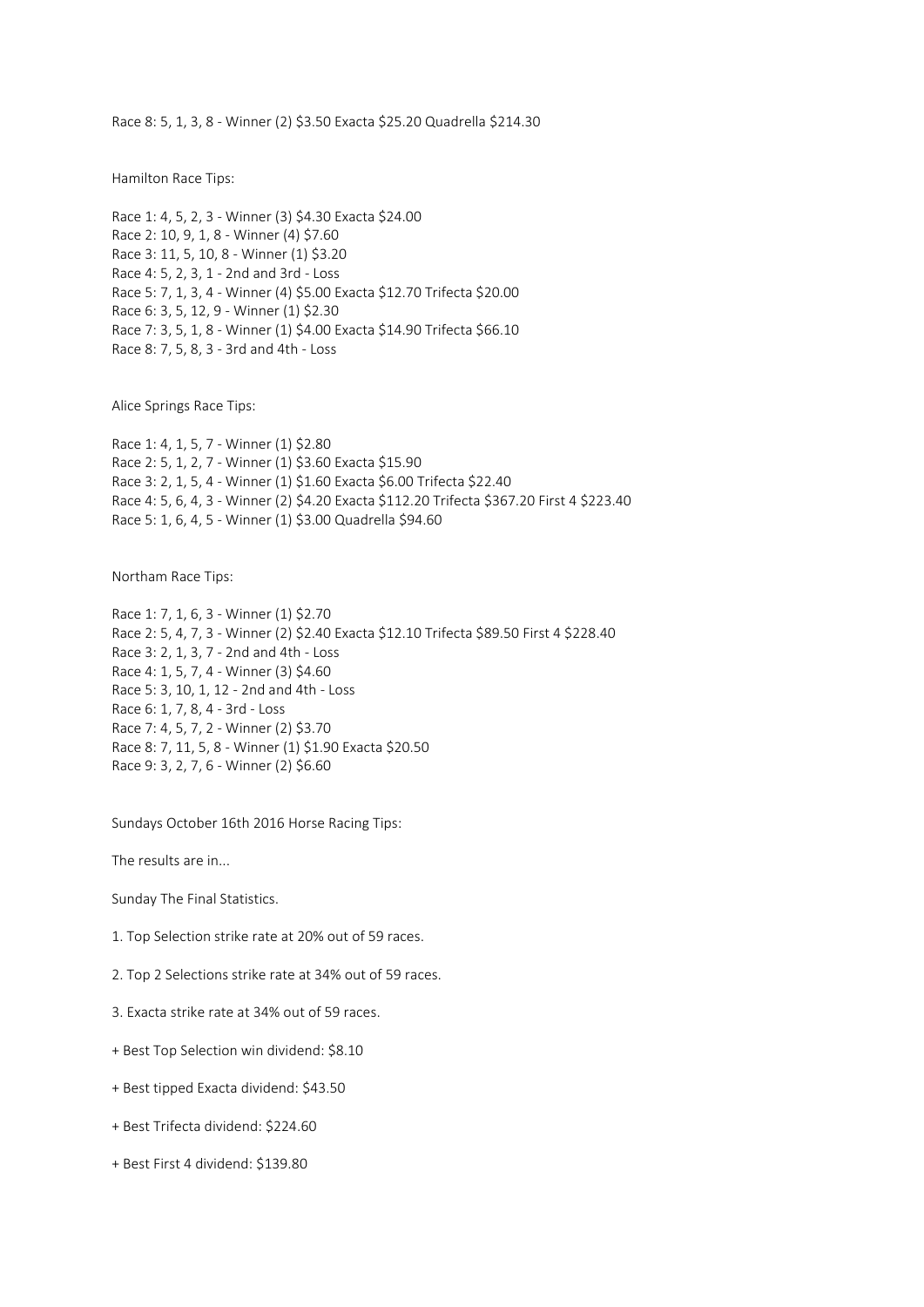## + Best Quadrella dividend: \$2198.80

So let's have a look at the numbers for this Sunday with 59 races covered on the site. For the Exotics there were 20 Exacta's in total which is a strike rate of 34% of all races run with the best one paying out at \$43.50 with the best tipped Trifecta paying out at \$224.60 and the best tipped First 4 paid out at \$139.80. For Win Bets the best priced Top Selection winner was at \$8.10 with the strike rate for the Top Selection sitting at 20% with the strike rate for the Top 2 Selections sitting at 34% of all races run. With Quadrella's the best today paid out at \$2198.80

Results:

Please note as of the 24th of May 2015 you will see a change in how the results are given on the website. After the winner result you will see a number for example Winner (1) \$5.30 the (1) represents the winner came from the first tip in the sequence. So (2) will represent tip 2, (3) tip 3 and (4) tip 4. This information is given to help people clearly see which horse in the tips sequence actually won.

Special Suggested Bet Of The Day:

Sunshine Coast Race 4 Banker Exacta:

3, 9 / 3, 9, 6, 7

So its 3 and 9 for 1st and 3, 9, 6, 7 for 2nd.

Total Cost: \$12 buys a 200% share of the dividend.

Where The Money Is: Those runners which stand out as being well supported early.

Noithing to report.

Best Longshot's Of The Day:

Nothing to report.

Best Quaddie Of The Day:

Warnambool Quadrella:

Race 5: 13, 4, 7, 5 Race 6: 3, 5, 2, 8 Race 7: 3, 8, 10, 1 Race 8: 14, 7, 5, 3

Total Cost: \$13 buys a 5% share of the dividend.

Today's Race Tips:

Sunshine Coast Race Tips:

Race 1: 1, 5, 4, 7 - Winner (3) \$3.80 Exacta \$7.90 Race 2: 7, 1, 9, 3 - Winner (1) \$2.00 Exacta \$12.30 Trifecta \$52.20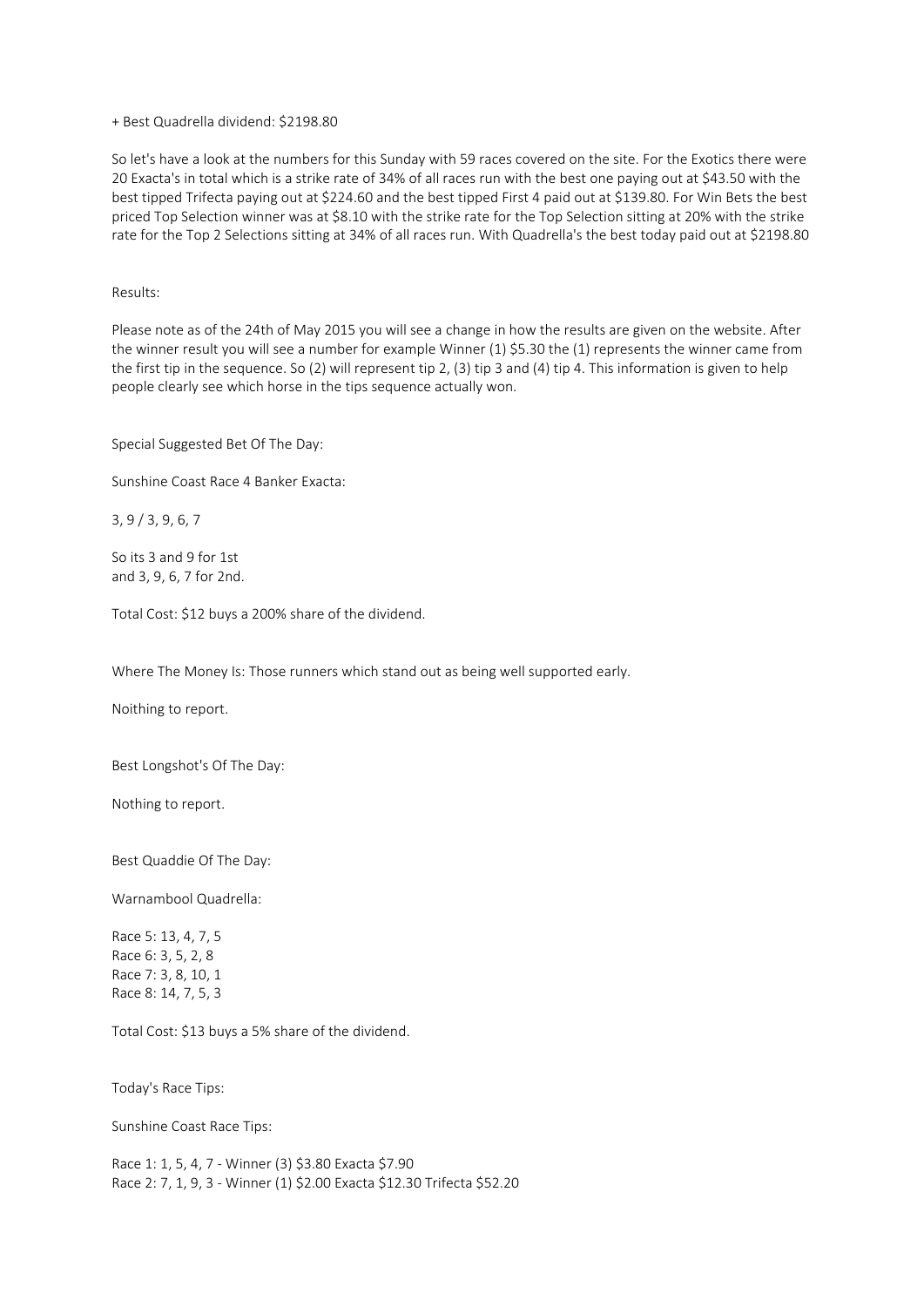Race 3: 2, 1, 4, 5 - Winner (1) \$1.10 Exacta \$3.70 Trifecta \$4.90 Race 4: 9, 3, 7, 6 - 3rd - Loss Race 5: 1, 2, 3, 8 - Winner (1) \$2.80 Race 6: 7, 2, 1, 8 - Winner (2) \$5.30 Exacta \$33.60 Race 7: 2, 1, 6, 7 - Winner (3) \$11.60 Race 8: 4, 2, 6, 8 - Winner (3) \$4.00 Exacta \$43.50 Trifecta \$53.60 Quadrella \$2198.80

Wyong Race Tips:

Race 1: 1, 5, 6, 4 - Winner (2) \$2.00 Exacta \$3.70 Trifecta \$8.50 Race 2: 10, 6, 3, 5 - Winner (3) \$4.50 Exacta \$12.00 Trifecta \$31.20 Race 3: 4, 3, 5, 8 - Winner (1) \$1.70 Exacta \$4.20 Trifecta \$8.70 Race 4: 4, 2, 5, 6 - Winner (3) \$5.00 Exacta \$23.80 Trifecta \$55.80 Quadrella \$150.00 Race 5: 2, 4, 3, 8 - Winner (2) \$2.30 Exacta \$2.80 Race 6: 3, 6, 8, 1 - 3rd - Loss Race 7: 1, 5, 2, 4 - Winner (2) \$3.50 Exacta \$17.30 Trifecta \$64.70 Race 8: 1, 5, 3, 6 - 3rd and 4th - Loss

Warnambool Race Tips:

Race 1: 9, 6, 7, 11 - Winner (3) \$12.40 Race 2: 11, 3, 9, 13 - Winner (1) \$8.10 Exacta \$27.80 Trifecta \$91.90 Race 3: 15, 2, 4, 12 - 2nd, 3rd and 4th - Loss Race 4: 5, 1, 4, 6 - 2nd, 3rd and 4th - Loss Race 5: 13, 4, 7, 5 - 2nd - Loss Race 6: 3, 5, 2, 8 - 2nd and 4th - Loss Race 7: 3, 8, 10, 1 - Winner (1) \$2.00 Exacta \$5.50 Race 8: 14, 7, 5, 3 - Winner (4) \$6.90 Exacta \$41.20 Trifecta \$224.60

Bordertown Race Tips:

Race 1: 5, 11, 12, 7 - Winner (2) \$5.20 Race 2: 8, 7, 1, 10 - 2nd, 3rd and 4th - Loss Race 3: 16, 12, 2, 11 - 3rd - Loss Race 4: 1, 4, 5, 6 - Winner (3) \$5.10 Race 5: 7, 9, 1, 3 - Winner (4) \$4.60 Race 6: 1, 6, 5, 3 - Winner (1) \$5.70 Race 7: 5, 13, 11, 8 - 3rd - Loss Race 8: 5, 3, 6, 4 - 2nd and 3rd - Loss

Nowra Race Tips:

Race 1: 3, 7, 12, 6 - 2nd and 4th - Loss Race 2: 13, 7, 4, 12 - Winner (4) \$5.50 Race 3: 1, 3, 2, 6 - Winner (2) \$2.60 Exacta \$12.00 Trifecta \$51.90 Race 4: 7, 10, 2, 12 - 2nd and 3rd - Loss Race 5: 7, 3, 8, 5 - 3rd - Loss Race 6: 4, 11, 6, 2 - 2nd - Loss Race 7: 7, 13, 4, 6 - Winner (4) \$13.10

Echuca Race Tips: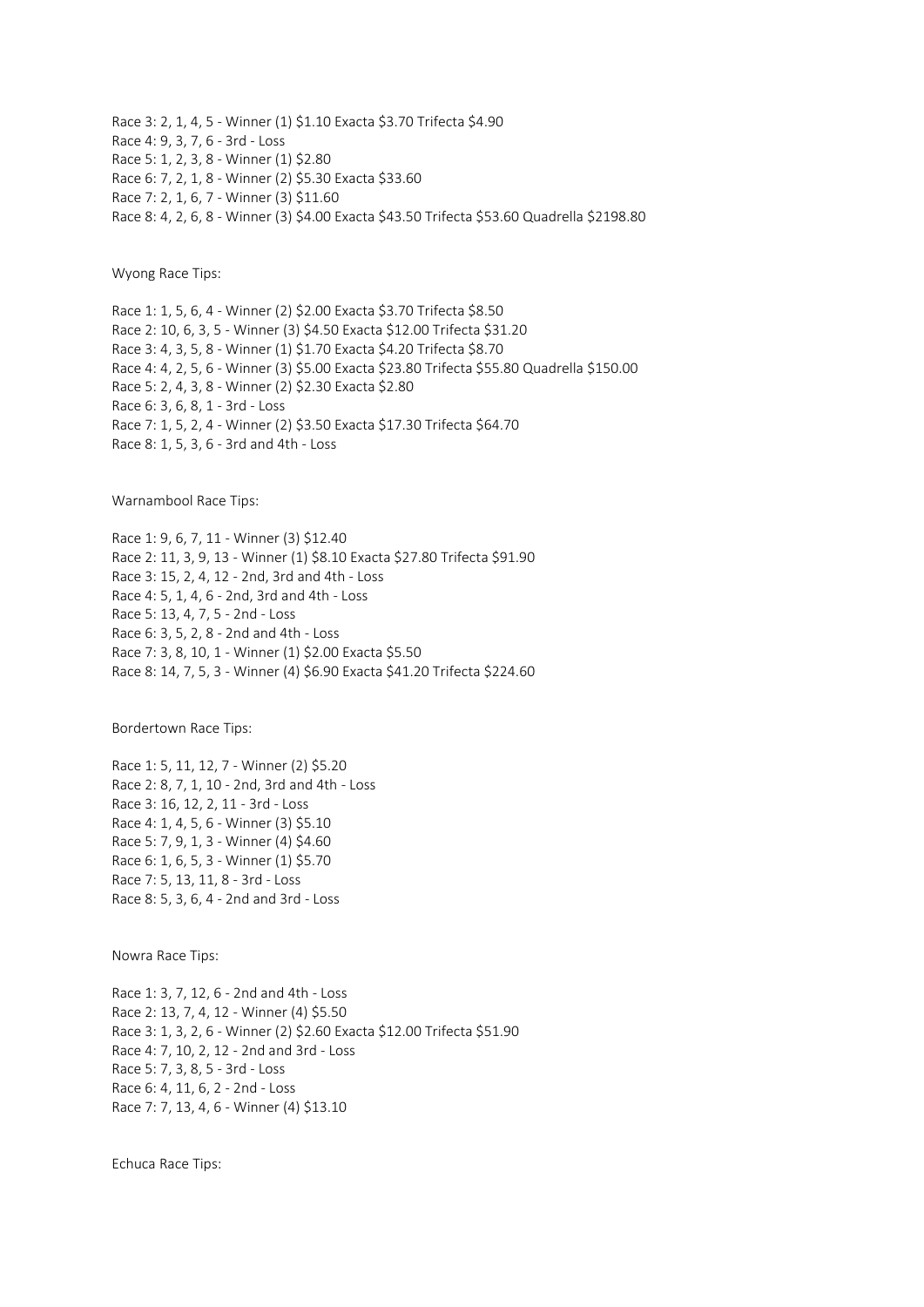Race 1: 4, 7, 12, 14 - Loss Race 2: 7, 5, 9, 10 - Winner (2) \$9.30 Race 3: 2, 5, 3, 1 - Winner (4) \$2.80 Exacta \$3.50 Race 4: 5, 4, 12, 3 - 2nd and 3rd - Loss Race 5: 2, 5, 3, 1 - Winner (4) \$2.30 Race 6: 2, 5, 10, 3 - Winner (2) \$3.30 Race 7: 6, 13, 9, 11 - Winner (1) \$5.30

Alice Springs Race Tips:

Race 1: 2, 1, 5, 7 - 2nd and 3rd - Loss Race 2: 3, 1, 7, 2 - Winner (3) \$4.30 Exacta \$19.50 Trifecta \$84.40 Race 3: 1, 3, 5, 2 - Winner (1) \$1.70 Exacta \$20.60 Trifecta \$97.50 First 4 \$139.80 Race 4: 1, 3, 6, 8 - DH - Winner (1) \$2.60 & (1) \$1.50 Exacta \$8.00 & \$3.00 Trifecta \$68.90 & \$64.50 Race 5: 2, 4, 6, 7 - 3rd - Loss

Geraldton Race Tips:

Race 1: 2, 1, 8, 10 - Winner (1) \$1.90 Exacta \$18.80 Race 2: 1, 4, 8, 7 - 2nd, 3rd and 4th - Loss Race 3: 1, 7, 5, 8 - 2nd and 4th - Loss Race 4: 2, 8, 4, 5 - 2nd and 4th - Loss Race 5: 4, 6, 8, 7 - Winner (1) \$3.30 Race 6: 3, 9, 2, 1 - 2nd, 3rd and 4th - Loss Race 7: 12, 3, 14, 11 - 2nd, 3rd and 4th - Loss Race 8: 11, 4, 9, 14 - Loss

Sundays October 9th 2016 Horse Racing Tips:

The results are in...

Sunday The Final Statistics.

1. Top Selection strike rate at 32% out of 47 races.

2. Top 2 Selections strike rate at 49% out of 47 races.

- 3. Exacta strike rate at 36% out of 47 races.
- + Best Top Selection win dividend: \$5.70
- + Best tipped Exacta dividend: \$153.80
- + Best Trifecta dividend: \$449.00
- + Best First 4 dividend: \$1547.20
- + Best Quadrella dividend: \$668.90

So let's have a look at the numbers for this Sunday with 47 races covered on the site. For the Exotics there were 17 Exacta's in total which is a strike rate of 36% of all races run with the best one paying out at \$153.80 with the best tipped Trifecta paying out at \$449.00 and the best tipped First 4 paid out at \$1547.20. For Win Bets the best priced Top Selection winner was at \$5.70 with the strike rate for the Top Selection sitting at 32% with the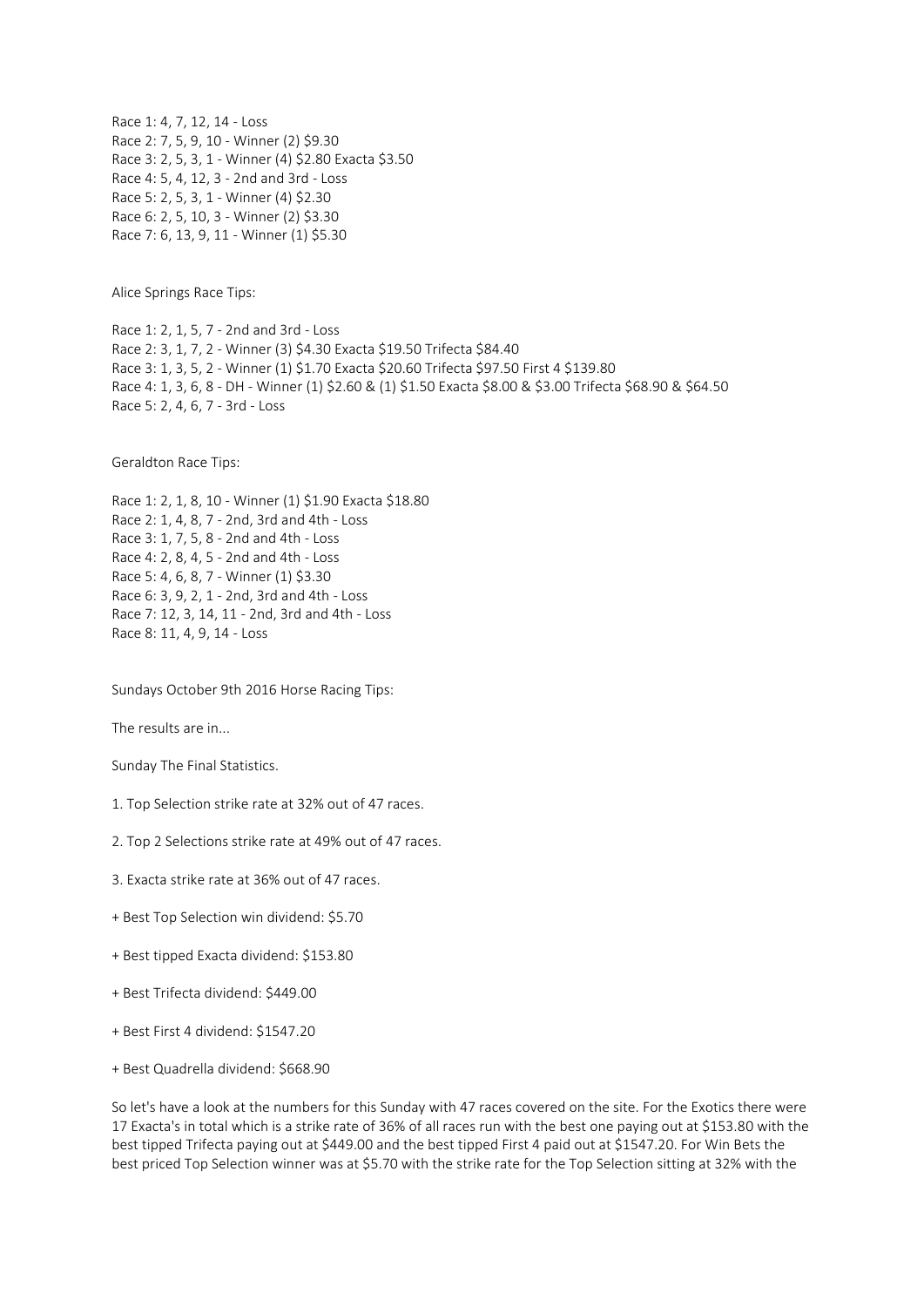strike rate for the Top 2 Selections sitting at 49% of all races run. With Quadrella's the best today paid out at \$668.90

Results:

Please note as of the 24th of May 2015 you will see a change in how the results are given on the website. After the winner result you will see a number for example Winner (1) \$5.30 the (1) represents the winner came from the first tip in the sequence. So (2) will represent tip 2, (3) tip 3 and (4) tip 4. This information is given to help people clearly see which horse in the tips sequence actually won.

Special Suggested Bet Of The Day:

Will be posted shortly...

Where The Money Is: Those runners which stand out as being well supported early.

Nothing to report.

Best Longshot's Of The Day:

Nothing to report.

Best Quaddie Of The Day:

Nothing to report.

Today's Race Tips:

Sunshine Coast Race Tips:

Race 1: 2, 9, 7, 3 - 3rd and 4th - Loss Race 2: 7, 8, 3, 2 - 2nd and 4th - Loss Race 3: 3, 4, 2, 1 - Winner (2) \$6.60 Exacta \$37.80 Trifecta \$99.20 Race 4: 4, 6, 2, 7 - Winner (1) \$1.70 Exacta \$58.70 Race 5: 7, 1, 4, 3 - 2nd and 4th - Loss Race 6: 4, 8, 3, 6 - 2nd, 3rd and 4th - Loss Race 7: 1, 6, 3, 11 - Winner (1) \$1.60 Exacta \$17.70

Hawkesbury Race Tips:

Race 1: 1, 2, 3, 6 - Winner (2) \$2.30 Exacta \$5.70 Trifecta \$12.50 First 4 \$28.60 Race 2: 3, 5, 6, 1 - Winner (1) \$2.80 Race 3: 13, 5, 2, 15 - Winner (3) \$4.70 Exacta \$62.90 Trifecta \$449.00 Race 4: 5, 2, 7, 4 - Winner (1) \$3.90 Ex \$41.50 Tri \$115.60 F4 \$321.40 Q \$210.70 Race 5: 13, 10, 11, 7 - Winner (1) \$4.90 Race 6: 5, 9, 8, 4 - Winner (3) \$4.80 Exacta \$16.20 Race 7: 1, 7, 6, 9 - Winner (1) \$3.90 Race 8: 1, 2, 5, 7 - Winner (1) \$2.30 Quadrella \$238.10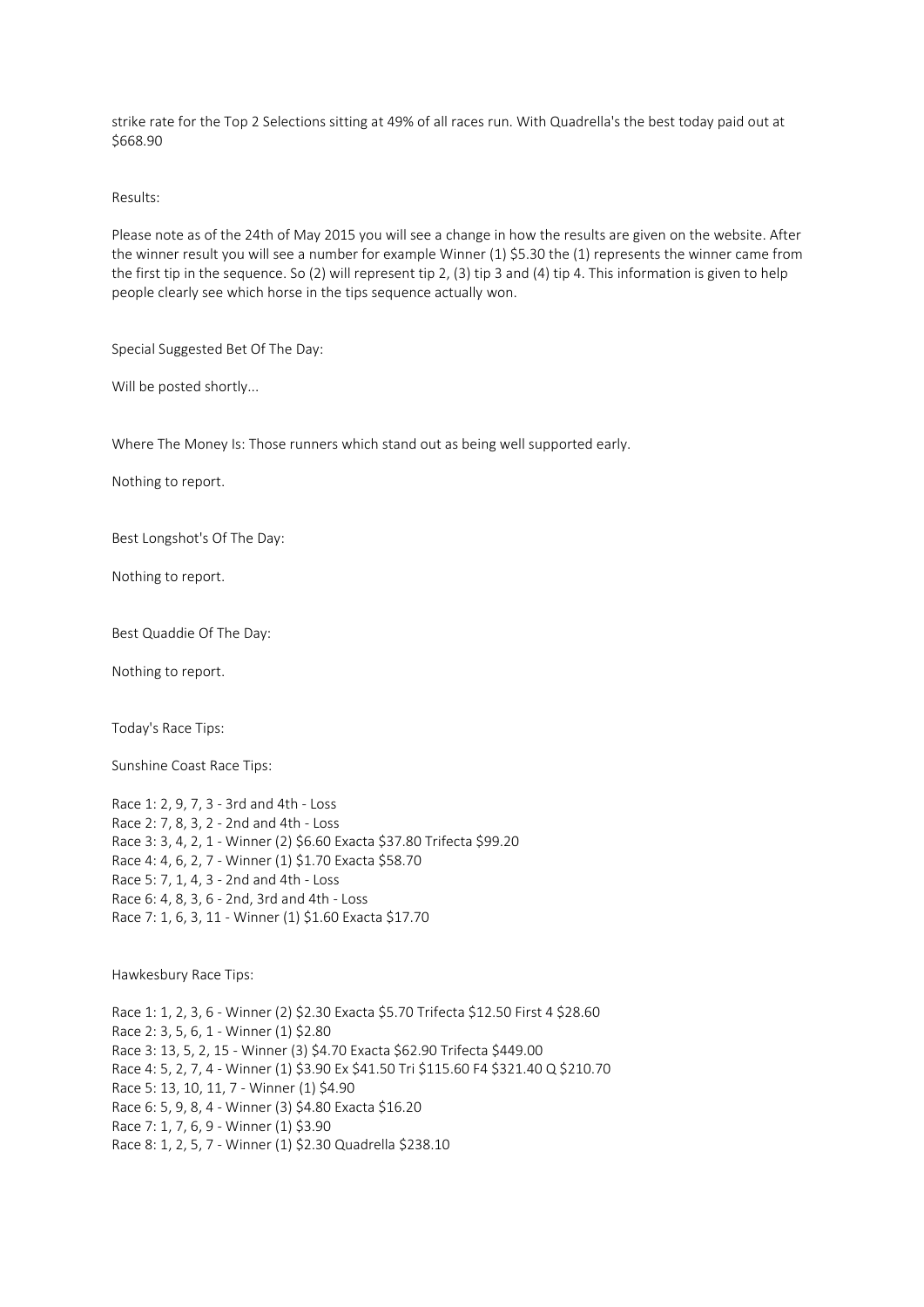Cranbourne Race Tips:

Race 1: 3, 1, 6, 2 - Winner (2) \$3.10 Exacta \$8.30 Race 2 onwards abandoned.

Gawler Race Tips:

Race 1: 1, 2, 3, 5 - Winner (2) \$2.90 Exacta \$11.20 Race 2: 1, 3, 4, 7 - Winner (1) \$1.20 Exacta \$1.90 Trifecta \$4.50 First 4 \$5.60 Race 3: 4, 5, 7, 2 - Winner (3) \$22.60 Exacta \$48.20 Race 4: 1, 5, 6, 7 - Win (1) \$4.80 Ex \$25.30 Tri \$158.10 F4 \$487.00 Q \$668.90 Race 5: 9, 6, 2, 8 - Winner (1) \$2.90 Race 6: 6, 5, 12, 11 - 2nd - Loss Race 7: 3, 11, 10, 9 - 3rd - Loss Race 8: 11, 8, 5, 1 - 2nd - Loss

Coonamble Race Tips:

Race 1: 4, 3, 10, 5 - 3rd - Loss Race 2: 11, 6, 7, 10 - Winner (1) \$1.60 Race 3: 11, 10, 12, 8 - 2nd, 3rd and 4th - Loss Race 4: 7, 4, 8, 5 - Winner (3) \$3.70 Exacta \$16.70 Race 5: 1, 2, 8, 3 - 2nd - Loss Race 6: 10, 6, 1, 5 - Winner (4) \$6.70 Race 7: 1, 8, 6, 2 - Winner (2) \$3.20 Race 8: 6, 4, 5, 9 - Winner (1) \$2.60 Race 9: 6, 8, 4, 2 - Winner (1) \$5.70 Quadrella \$596.10

Northam Race Tips:

Race 1: 10, 11, 2, 4 - Winner (3) \$5.00 Exacta \$25.60 Race 2: 6, 8, 14, 11 - Winner (1) \$2.40 Race 3: 5, 13, 7, 2 - Winner (3) \$3.00 Race 4: 14, 15, 8, 2 - Winner (2) \$5.60 Race 5: 3, 11, 4, 5 - 2nd and 4th - Loss Race 6: 3, 9, 10, 8 - 2nd and 3rd - Loss Race 7: 5, 7, 10, 8 - 4th - Loss Race 8: 3, 7, 6, 4 - Winner (2) \$5.40 Exacta \$26.80 Trifecta \$115.50 Race 9: 4, 13, 6, 10 - 2nd and 4th - Loss

Alice Springs Race Tips:

Race 1: 3, 4, 2, 5 - Winner (1) \$3.30 Exacta \$9.40 Trifecta \$44.00 Race 2: 2, 8, 6, 5 - Winner (3) \$13.90 Ex \$153.80 Tri \$284.40 First 4 \$1547.20 Race 3: 3, 2, 4, 5 - 3rd and 4th - Loss Race 4: 5, 10, 7, 3 - Winner (2) \$2.40 Race 5: 9, 3, 5, 1 - Winner (4) \$3.10

Sundays October 2nd 2016 Horse Racing Tips:

The results are in...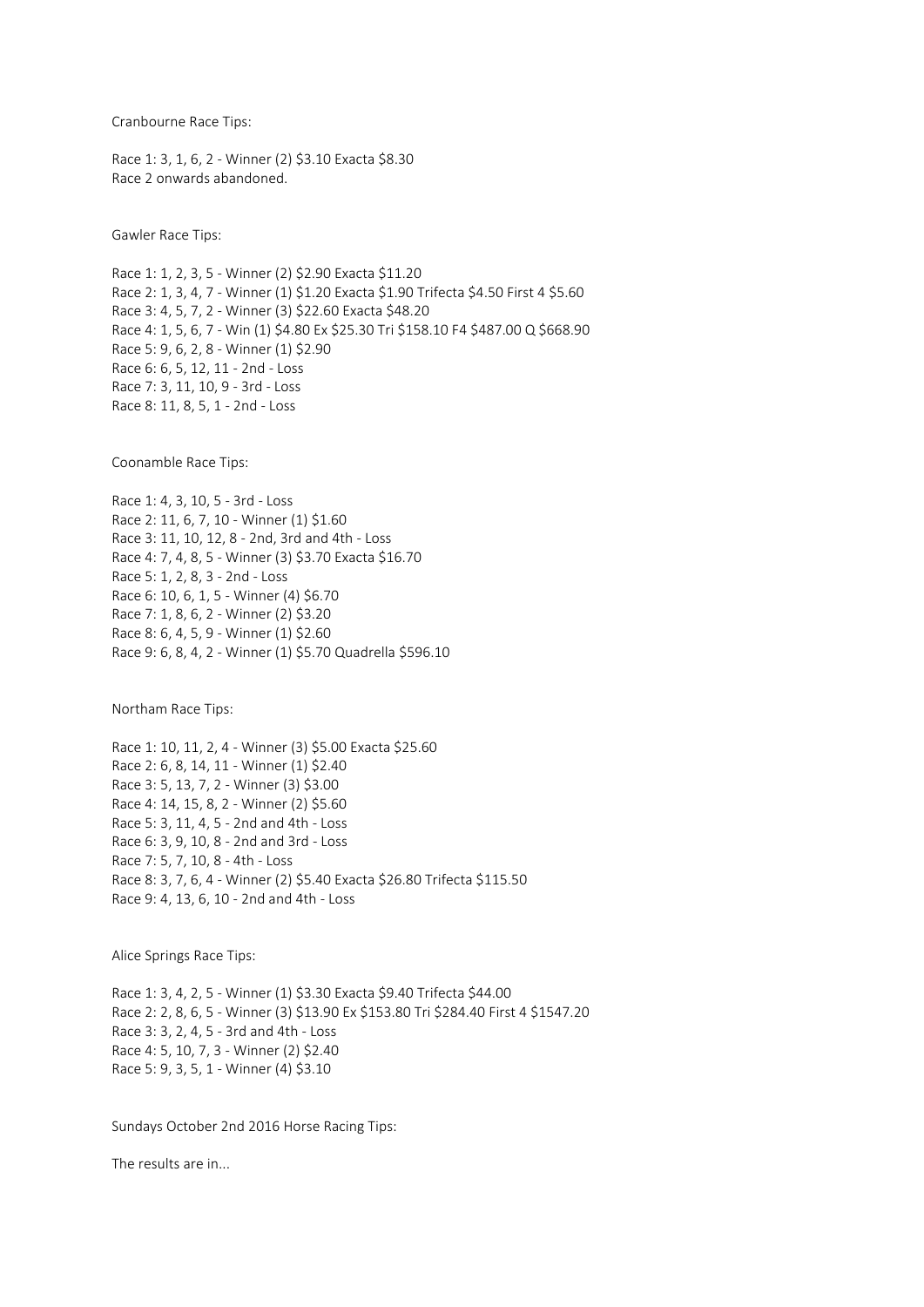Sunday The Final Statistics.

- 1. Top Selection strike rate at 25% out of 52 races.
- 2. Top 2 Selections strike rate at 40% out of 52 races.
- 3. Exacta strike rate at 44% out of 52 races.
- + Best Top Selection win dividend: \$5.40
- + Best tipped Exacta dividend: \$129.40
- + Best Trifecta dividend: \$421.20
- + Best First 4 dividend: \$2095.00
- + Best Quadrella dividend: \$1394.30

So let's have a look at the numbers for this Sunday with 52 races covered on the site. For the Exotics there were 23 Exacta's in total which is a strike rate of 44% of all races run with the best one paying out at \$129.40 with the best tipped Trifecta paying out at \$421.20 and the best tipped First 4 paid out at \$2095.00. For Win Bets the best priced Top Selection winner was at \$5.40 with the strike rate for the Top Selection sitting at 25% with the strike rate for the Top 2 Selections sitting at 40% of all races run. With Quadrella's the best today paid out at \$1394.30

## Results:

Please note as of the 24th of May 2015 you will see a change in how the results are given on the website. After the winner result you will see a number for example Winner (1) \$5.30 the (1) represents the winner came from the first tip in the sequence. So (2) will represent tip 2, (3) tip 3 and (4) tip 4. This information is given to help people clearly see which horse in the tips sequence actually won.

Special Suggested Bet Of The Day:

Will be posted shortly...

Where The Money Is: Those runners which stand out as being well supported early.

Nothing to report.

Best Longshot's Of The Day:

Nothing to report.

Best Quaddie Of The Day:

Flemington Quadrella:

Race 6: 2, 5, 3, 1 Race 7: 4, 9, 1, 7 Race 8: 11, 10, 9, 2 Race 9: 11, 4, 1, 10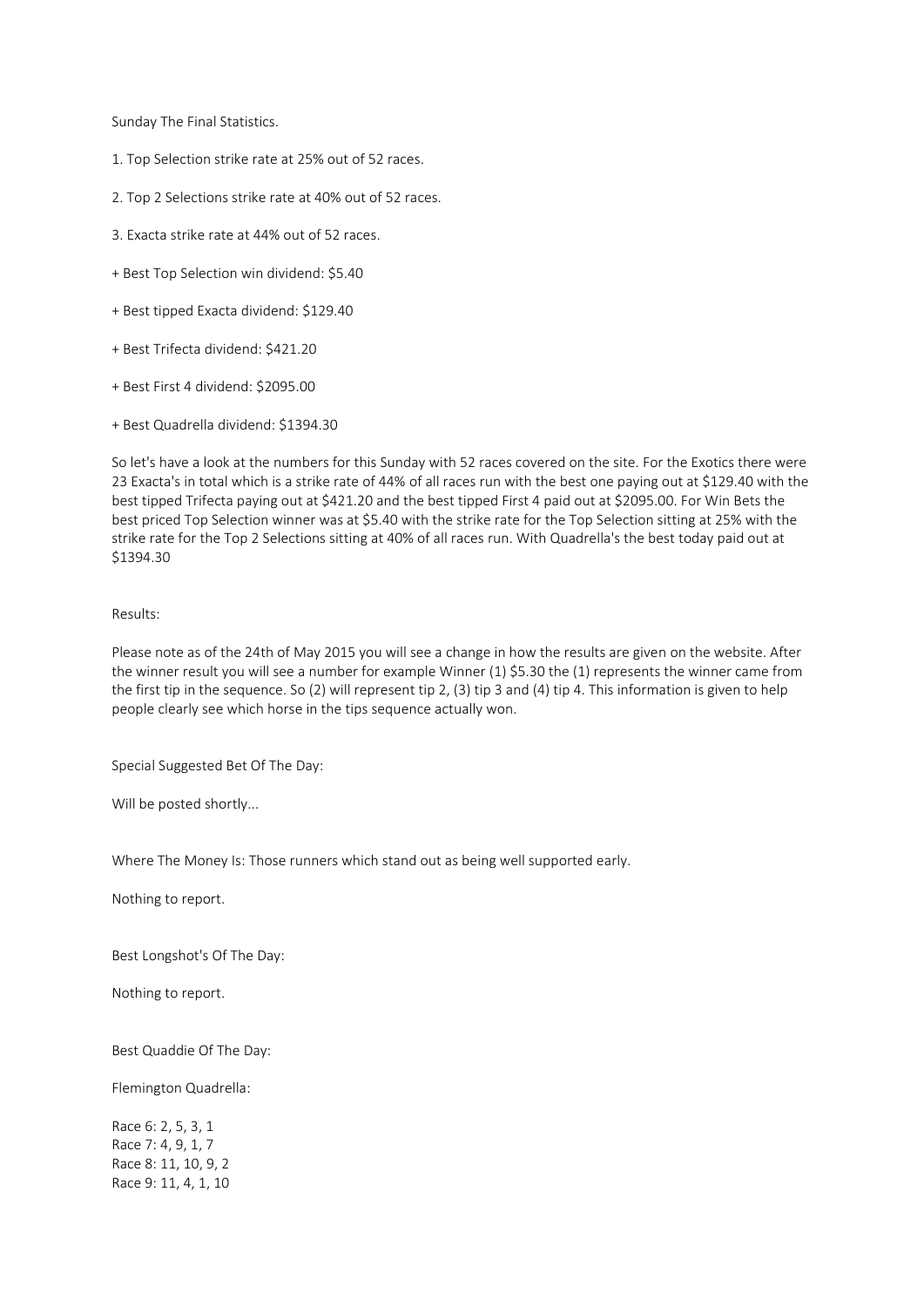Total Cost: \$13 buys a 5% share of the dividend.

Today's Race Tips:

Sunshine Coast Race Tips:

Race 1: 1, 2, 5, 4 - Winner (2) \$2.60 Exacta \$5.90 Race 2: 4, 6, 2, 3 - Winner (2) \$2.90 Exacta \$10.90 Trifecta \$43.00 Race 3: 2, 1, 5, 4 - Winner (1) \$1.50 Exacta \$4.40 Race 4: 1, 7, 8, 5 - Winner (2) \$4.40 Ex \$23.70 Tri \$421.10 F4 \$2095.00 Race 5: 2, 14, 12, 8 - Winner (4) \$18.70 Exacta \$48.40 Race 6: 5, 1, 7, 8 - Winner (2) \$4.10 Exacta \$33.90 Trifecta \$22.80 Race 7: 10, 5, 4, 9 - Winner (1) \$2.30 Exacta \$15.30 Tri \$52.30 Quad \$1394.30

Flemington Race Tips:

Race 1: 13, 5, 14, 9 - Winner (1) \$3.30 Exacta \$14.10 Race 2: 12, 10, 3, 1 - Winner (2) \$4.50 Race 3: 1, 6, 7, 4 - 2nd and 3rd - Loss Race 4: 1, 4, 7, 2 - Winner (4) \$6.90 Exacta \$57.50 Race 5: 3, 8, 1, 2 - Winner (1) \$2.80 Race 6: 2, 5, 3, 1 - Winner (3) \$9.00 Race 7: 4, 9, 1, 7 - Winner (1) \$1.80 Exacta \$4.80 Race 8: 11, 10, 9, 2 - 4th - Loss Race 9: 11, 4, 1, 10 - Winner (1) \$3.30

Ballina Race Tips:

Race 1: 4, 1, 2, 6 - Winner (3) \$5.40 Race 2: 5, 1, 7, 6 - 2nd, 3rd and 4th - Loss Race 3: 11, 5, 6, 13 - Winner (3) \$4.80 Exacta \$17.70 Race 4: 10, 2, 13, 4 - Winner (4) \$9.50 Exacta \$54.60 Trifecta \$173.50 Race 5: 4, 6, 5, 10 - Winner (1) \$5.40 Race 6: 4, 2, 9, 7 - 2nd and 3rd - Loss Race 7: 4, 2, 1, 7 - Winner (2) \$12.40 Exacta \$129.40

Bairnsdale Race Tips:

Race 1: 3, 4, 14, 8 - Winner (1) \$2.20 Exacta \$4.20 Trifecta \$22.10 Race 2: 14, 13, 9, 12 - 2nd and 4th - Loss Race 3: 8, 10, 12, 11 - Loss Race 4: 4, 6, 9, 2 - Winner (4) \$4.20 Race 5: 8, 10, 11, 2 - Loss Race 6: 2, 7, 8, 5 - Winner (2) \$3.50 Exacta \$14.20 Tri \$39.80 First 4 \$121.80 Race 7: 3, 8, 4, 7 - 4th - Loss Race 8: 1, 2, 11, 5 - 2nd, 3rd and 4th - Loss

Pt Lincoln Race Tips:

Race 1: 6, 4, 7, 3 - Winner (2) \$2.10 Race 2: 5, 3, 6, 7 - Winner (1) \$3.60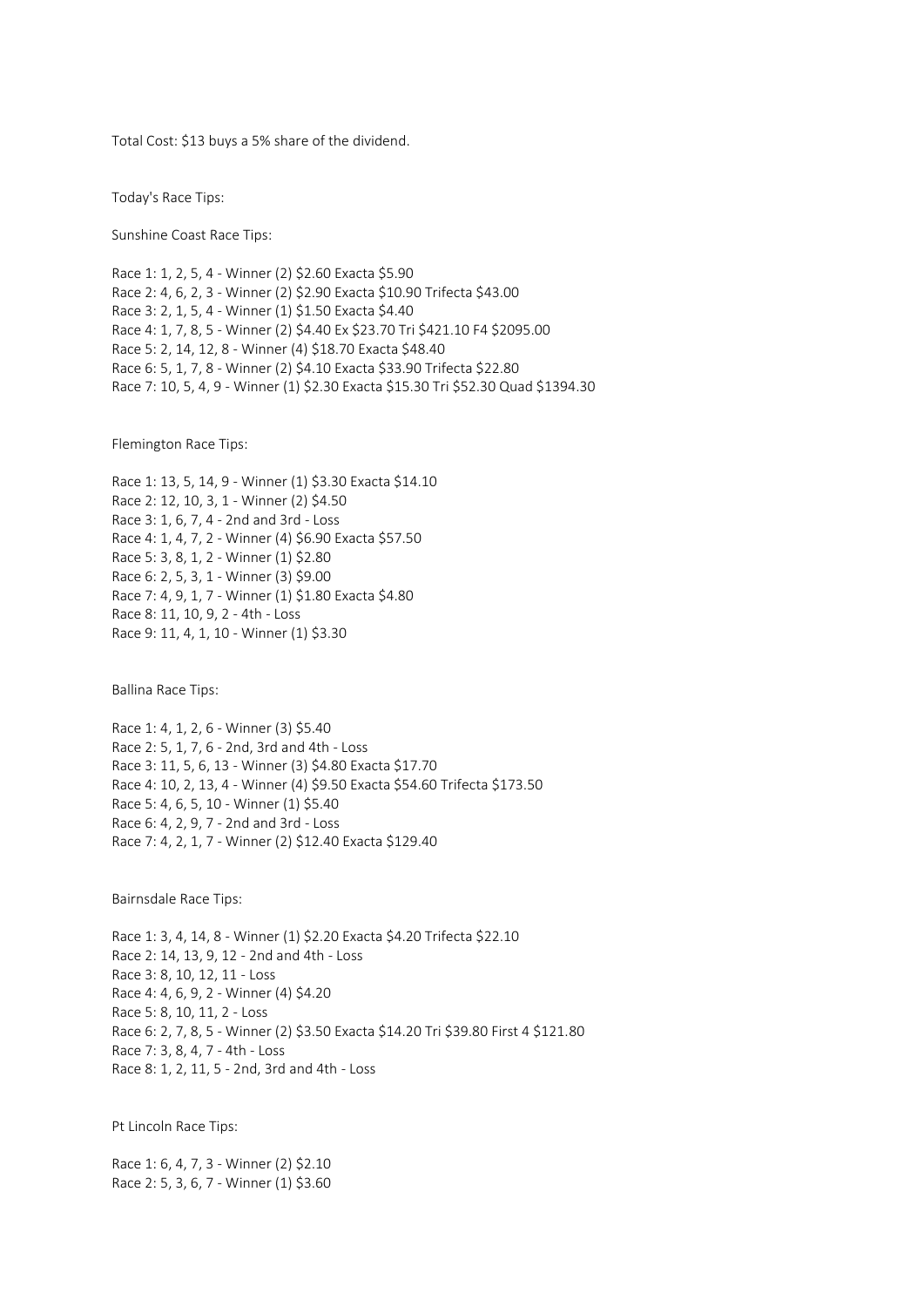Race 3: 4, 2, 1, 5 - Winner (1) \$1.50 Exacta \$10.90 Trifecta \$29.00 Race 4: 1, 6, 7, 5 - Winner (1) \$2.80 Exacta \$10.90 Quadrella \$46.70 Race 5: 3, 7, 6, 1 - Winner (4) \$10.90 Exacta \$45.40 Race 6: 7, 11, 5, 1 - 2nd and 4th - Loss Race 7: 9, 12, 2, 11 - 3rd and 4th - Loss

Devonport Race Tips:

Race 1: 2, 3, 5, 4 - Winner (3) \$5.30 Exacta \$5.60 Trifecta \$12.10 First 4 \$24.20 Race 2: 4, 9, 11, 12 - Winner (3) \$5.90 Exacta \$21.60 Race 3: 2, 12, 1, 6 - Winner (4) \$5.10 Race 4: 7, 5, 8, 1 - Winner (4) \$5.50 Exacta \$29.80 Tri \$188.90 First 4 \$263.80 Race 5: 8, 6, 3, 2 - Winner (4) \$3.90 Exacta \$47.00 Trifecta \$190.20 Race 6: 5, 3, 1, 4 - Winner (3) \$5.40 Exacta \$10.00 Trifecta \$9.00 Race 7: 2, 3, 8, 5 - 2nd and 3rd - Loss

Kalgoorlie Race Tips:

Race 1: 4, 5, 2, 8 - 3rd - Loss Race 2: 3, 7, 2, 6 - 2nd and 4th - Loss Race 3: 3, 7, 8, 2 - Winner (1) \$2.90 Race 4: 1, 8, 4, 2 - 2nd and 3rd - Loss Race 5: 7, 8, 4, 5 - Winner (4) \$3.60 Race 6: 1, 3, 5, 9 - Winner (1) \$3.50 Race 7: 1, 7, 6, 5 - 2nd - Loss

Sundays September 25th 2016 Horse Racing Tips:

The results are in...

Sunday The Final Statistics.

1. Top Selection strike rate at 31% out of 62 races.

2. Top 2 Selections strike rate at 48% out of 62 races.

3. Exacta strike rate at 44% out of 62 races.

- + Best Top Selection win dividend: \$7.00
- + Best tipped Exacta dividend: \$105.40
- + Best Trifecta dividend: \$1009.70
- + Best First 4 dividend: \$1678.20
- + Best Quadrella dividend: \$1841.80

So let's have a look at the numbers for this Sunday with 62 races covered on the site. For the Exotics there were 27 Exacta's in total which is a strike rate of 44% of all races run with the best one paying out at \$105.40 with the best tipped Trifecta paying out at \$1009.70 and the best tipped First 4 paid out at \$1678.20. For Win bets the best priced Top Selection winner was at \$7.00 with the strike rate for the Top Selection sitting at 31% of all races run with the strike rate for the Top 2 Selections sitting at 48% of all races run. With Quadrella's the best one today paid out at \$1841.80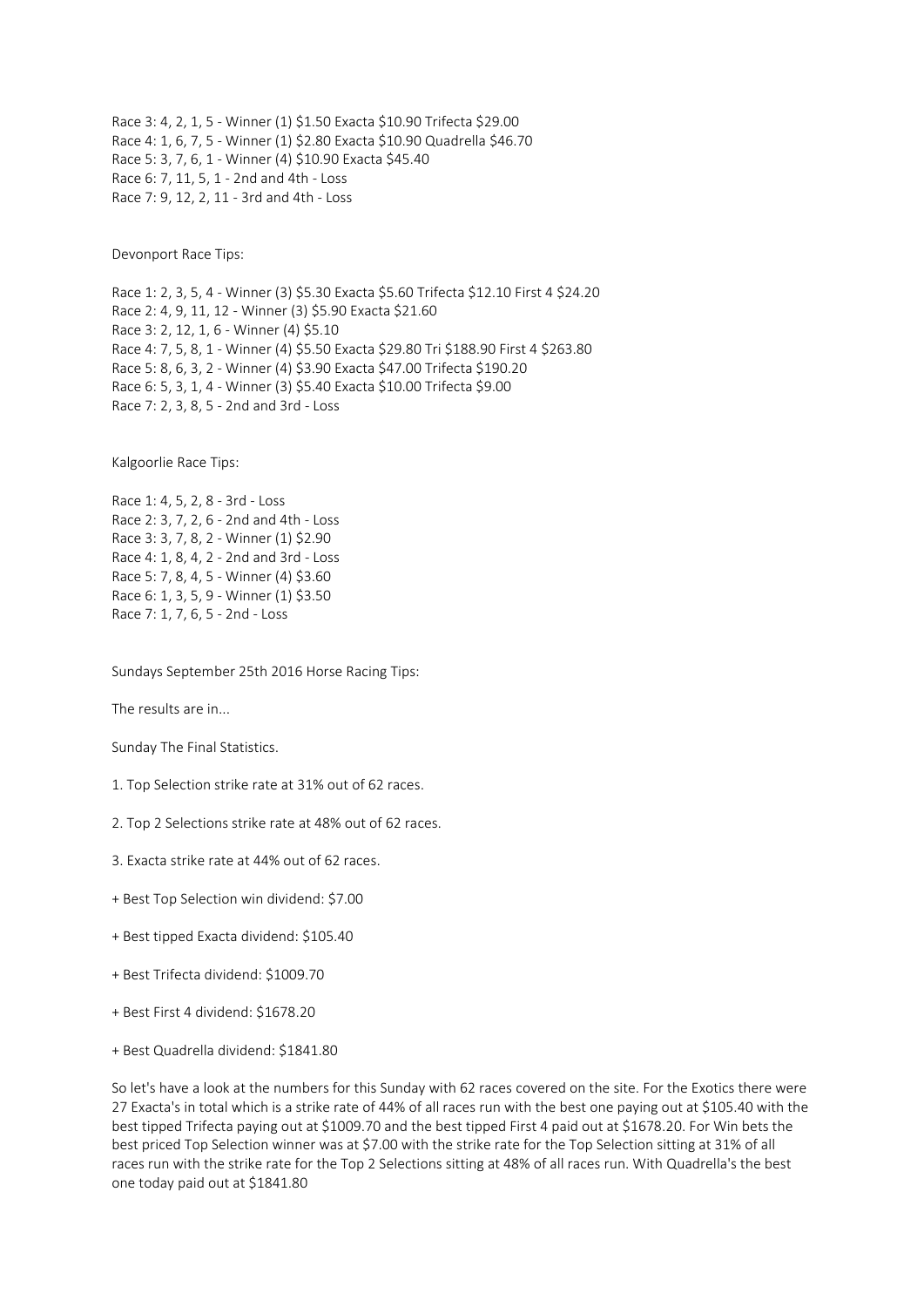### Results:

Please note as of the 24th of May 2015 you will see a change in how the results are given on the website. After the winner result you will see a number for example Winner (1) \$5.30 the (1) represents the winner came from the first tip in the sequence. So (2) will represent tip 2, (3) tip 3 and (4) tip 4. This information is given to help people clearly see which horse in the tips sequence actually won.

Special Suggested Bet Of The Day:

Will be posted shortly...

Where The Money Is: Those runners which stand out as being well supported early.

Nothing to report.

Best Longshot's Of The Day:

- Sunshine Coast Race 2 No 9 Mountain Of Grace at \$26.00 enough early support to warrant respect.

Best Quaddie Of The Day:

Geelong Quadrella:

Race 5: 8, 1, 4, 7 Race 6: 1, 4, 10, 2 Race 7: 5, 10, 9, 3 Race 8: 5, 8, 13, 7

Total Cost: \$13 buys a 5% share of the dividend.

Today's Race Tips:

Sunshine Coast Race Tips:

Race 1: 7, 6, 11, 3 - Winner (2) \$4.70 Exacta \$12.20 Race 2: 9, 1, 4, 3 - Winner (3) \$8.30 Race 3: 6, 1, 7, 4 - Winner (2) \$1.80 Exacta \$2.70 Race 4: 3, 4, 1, 7 - 2nd - Loss Race 5: 3, 6, 4, 7 - 2nd, 3rd and 4th - Loss Race 6: 3, 5, 2, 10 - Winner (1) \$2.30 Exacta \$13.20 Race 7: 2, 7, 5, 1 - Winner (2) \$2.20 Exacta \$6.50 Trifecta \$29.00 Race 8: 1, 10, 5, 2 - Winner (1) \$7.00 Exacta \$29.10

Geelong Race Tips:

Race 1: 11, 6, 8, 1 - Winner (1) \$2.30 Exacta \$13.10 Race 2: 9, 10, 14, 5 - Winner (2) \$7.40 Race 3: 12, 3, 8, 11 - Winner (3) \$2.30 Exacta \$11.80 Race 4: 3, 7, 5, 1 - 3rd and 4th - Loss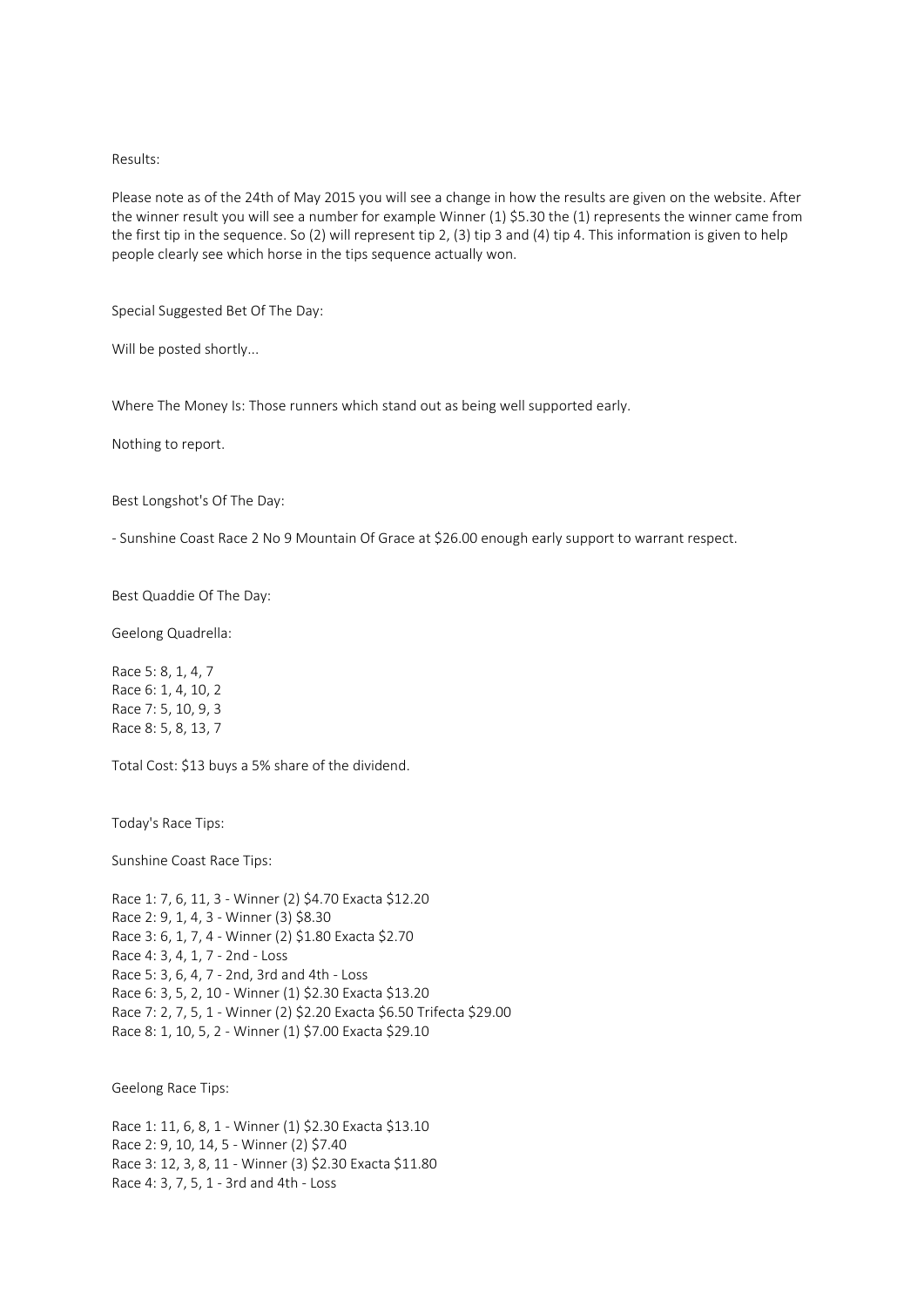Race 5: 8, 1, 4, 7 - 2nd and 3rd - Loss Race 6: 1, 4, 10, 2 - Winner (1) \$2.00 Race 7: 5, 10, 9, 3 - 2nd, 3rd and 4th - Loss Race 8: 5, 8, 13, 7 - 2nd and 3rd - Loss

Murray Bridge Race Tips:

Race 1: 1, 6, 9, 7 - 2nd and 4th - Loss Race 2: 9, 7, 13, 4 - Winner (1) \$2.90 Exacta \$11.90 Trifecta \$32.80 Race 3: 2, 10, 6, 4 - Winner (2) \$8.20 Exacta \$39.70 Race 4: 7, 3, 1, 10 - Winner (1) \$1.30 Exacta \$6.20 Race 5: 3, 2, 9, 12 - 3rd - Loss Race 6: 7, 6, 12, 18 - Winner (2) \$6.10 Exacta \$27.20 Trifecta \$1009.70 Race 7: 8, 14, 6, 15 - 2nd and 4th - Loss

Pt Macquarie Race Tips:

Race 1: 6, 5, 9, 10 - Winner (2) \$6.40 Exacta \$14.30 Trifecta \$69.20 Race 2: 6, 3, 11, 9 - 2nd, 3rd and 4th - Loss Race 3: 9, 8, 7, 10 - 2nd and 3rd - Loss Race 4: 4, 10, 6, 1 - Winner (4) \$2.50 Exacta \$7.50 Race 5: 2, 11, 3, 7 - 4th - Loss Race 6: 8, 6, 1, 10 - Winner (3) \$4.90 Race 7: 2, 11, 8, 5 - Winner (1) \$4.40 Race 8: 10, 13, 8, 1 - Winner (1) \$1.90

Coleraine Race Tips:

Race 1: 8, 5, 3, 7 - Winner (1) \$2.10 Race 2: 7, 6, 10, 9 - Winner (1) \$2.70 Exacta \$9.30 Tri \$39.20 First 4 \$90.60 Race 3: 1, 5, 4, 2 - Winner (1) \$1.30 Exacta \$6.50 Trifecta \$10.30 Race 4: 3, 4, 1, 2 - 2nd and 3rd - Loss Race 5: 7, 11, 3, 8 - Winner (1) \$5.00 Race 6: 7, 1, 3, 4 - 2nd and 4th - Loss Race 7: 5, 12, 4, 11 - Winner (1) \$6.10 Race 8: 6, 10, 7, 4 - Winner (2) \$3.70 Exacta \$9.00 Race 9: 4, 8, 1, 7 - 4th - Loss

Devonport Race Tips:

Race 1: 2, 4, 6, 7 - Winner (3) \$2.90 Ex \$7.50 Trifecta \$18.60 First 4 \$24.80 Race 2: 8, 4, 1, 2 - Winner (3) \$2.10 Race 3: 5, 3, 2, 1 - Winner (1) \$2.80 Ex \$18.80 Trifecta \$119.10 First 4 \$190.20 Race 4: 3, 9, 1, 5 - 2nd and 4th - Loss Race 5: 2, 3, 9, 5 - Winner (2) \$4.10 Race 6: 11, 5, 4, 8 - 2nd, 3rd and 4th - Loss Race 7: 7, 8, 4, 9 - Winner (1) \$1.50 Exacta \$17.30 Trifecta \$43.50 Race 8: 3, 4, 5, 9 - Winner (2) \$3.20

Alice Springs Race Tips:

Race 1: 2, 5, 6, 4 - Winner (1) \$3.40 Exacta \$21.40 Trifecta \$36.90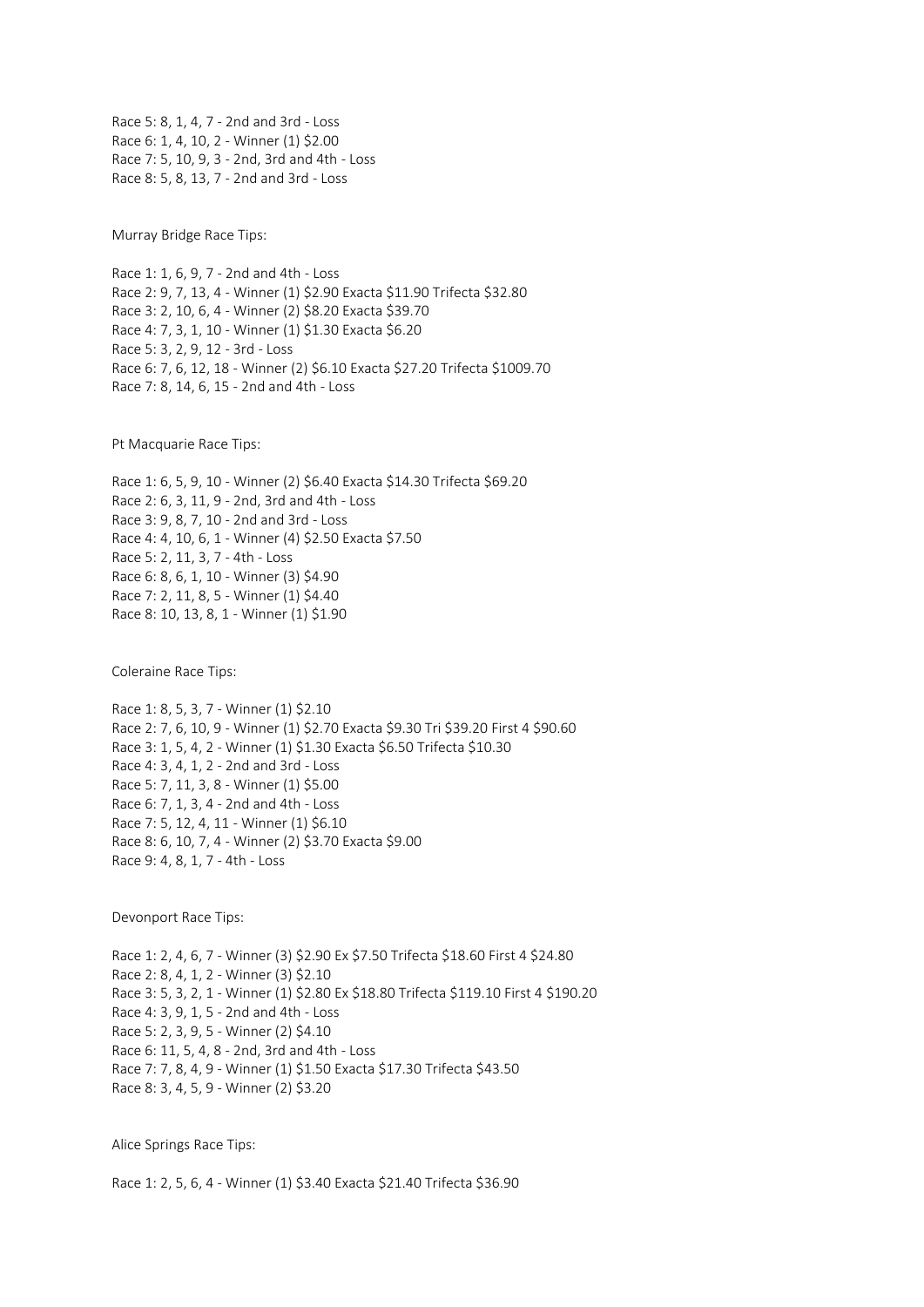Race 2: 4, 2, 7, 1 - Winner (4) \$14.90 Exacta \$61.10 Trifecta \$275.50 Race 3: 1, 6, 5, 7 - Winner (3) \$9.50 Ex \$67.10 Tri \$546.40 First 4 \$1678.20 Race 4: 1, 7, 4, 6 - Winner (1) \$6.90 Exacta \$36.20 Race 5: 3, 1, 5, 8 - Winner (3) \$6.70 Race 6: 1, 2, 5, 6 - Winner (2) \$2.60 Quadrella \$1841.80

Kalgoorlie Race Tips:

Race 1: 3, 8, 7, 6 - 2nd, 3rd and 4th - Loss Race 2: 6, 5, 3, 4 - Winner (1) \$1.50 Exacta \$2.00 Race 3: 5, 1, 8, 6 - Winner (4) \$4.90 Race 4: 6, 9, 4, 2 - Winner (1) \$1.80 Exacta \$7.90 Race 5: 2, 4, 5, 1 - Winner (4) \$3.40 Exacta \$42.50 Trifecta \$11.10 Race 6: 1, 5, 4, 9 - 2nd and 3rd - Loss Race 7: 7, 2, 14, 10 - 2nd and 3rd - Loss Race 8: 3, 9, 5, 6 - Winner (4) \$10.80 Exacta \$105.40

Sunday September 18th 2016 Horse Racing Tips:

The results are in...

Sunday The Final Statistics.

1. Top Selection strike rate at 38% out of 37 races.

2. Top 2 Selections strike rate at 51% out of 37 races.

3. Exacta strike rate at 51% out of 37 races.

+ Best Top Selection win dividend: \$4.70

+ Best tipped Exacta dividend: \$123.50

+ Best Trifecta dividend: \$201.90

+ Best First 4 dividend: \$490.60

+ Best Quadrella dividend: \$1250.00

So let's have a look at the numbers for this Sunday with 37 races covered on the site. For the Exotics there were 20 Exacta's in total which is a strike rate of 51% of all races run with the best one paying out at \$123.50 with the best tipped Trifecta paying out at \$201.90 and the best tipped First 4 paid out at \$490.60. For Win Bets the best priced Top Selection winner was at \$4.70 with the strike rate for the Top Selection sitting at 38% of all races run with the strike rate for the Top 2 Selections sitting at 51% of all races run. With Quadrella's there were 3 today with the best one paying out at \$1250.00

## Results:

Please note as of the 24th of May 2015 you will see a change in how the results are given on the website. After the winner result you will see a number for example Winner (1) \$5.30 the (1) represents the winner came from the first tip in the sequence. So (2) will represent tip 2, (3) tip 3 and (4) tip 4. This information is given to help people clearly see which horse in the tips sequence actually won.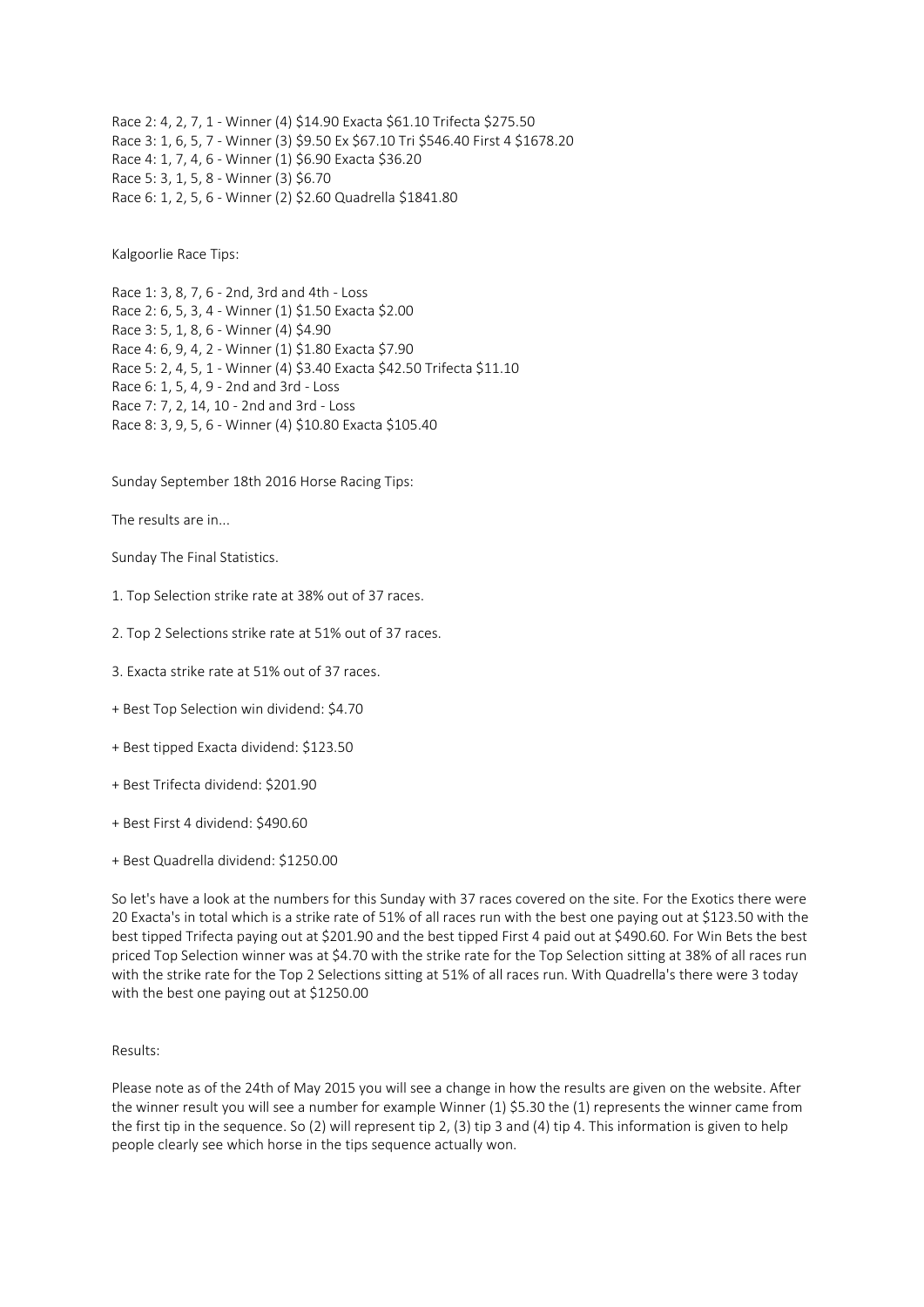Special Suggested Bet Of The Day:

Hobart Race 2 Banker Exacta:

8, 11 / 8, 11, 2, 5

So its 8 and 11 for 1st and 8, 11, 2, 5 for 2nd.

Total Cost: \$12 buys a 200% share of the dividend.

Result - A win but only paid out at \$13.60 for 200%

Where The Money Is: Those runners which stand out as being well supported early.

Nothing to report today.

Best Longshot's Of The Day:

- Kalgoorlie Race 6 No 5 Fulgur at \$23.00 good money around for this one early which brings it right under notice at the long odds.

Best Quaddie Of The Day:

Pakenham Quadrella:

Race 7: 3, 2, 5, 4 Race 8: 6, 4, 2, 9 Race 9: 10, 5, 2, 4 Race 10: 12, 8, 7, 5

Total Cost: \$13 buys a 5% share of the dividend.

Result - A win but only paid out at \$209.80 for 100%

Today's Race Tips:

Sunshine Coast Race Tips:

Race 1: 4, 11, 8, 1 - Winner (2) \$3.60 Exacta \$7.90 Trifecta \$30.00 Race 2: 4, 5, 8, 6 - Winner (1) \$4.60 Exacta \$41.20 Trifecta \$131.70 Race 3: 2, 1, 4, 8 - 2nd, 3rd and 4th - Loss Race 4: 1, 7, 5, 4 - 3rd - Loss Race 5: 5, 8, 7, 6 - Winner (3) \$3.20 Exacta \$12.70 Race 6: 7, 3, 8, 5 - 4th - Loss Race 7: 2, 8, 1, 12 - Winner (1) \$1.50 Exacta \$6.00 Race 8: 4, 10, 2, 8 - Winner (1) \$3.30 Exacta \$24.00 Trifecta \$47.50

Goulburn Race Tips:

Race 1: 2, 4, 1, 3 - Winner (1) \$1.20 Exacta \$3.30 Trifecta \$10.90 First 4 \$20.80 Race 2: 10, 5, 7, 18 - Loss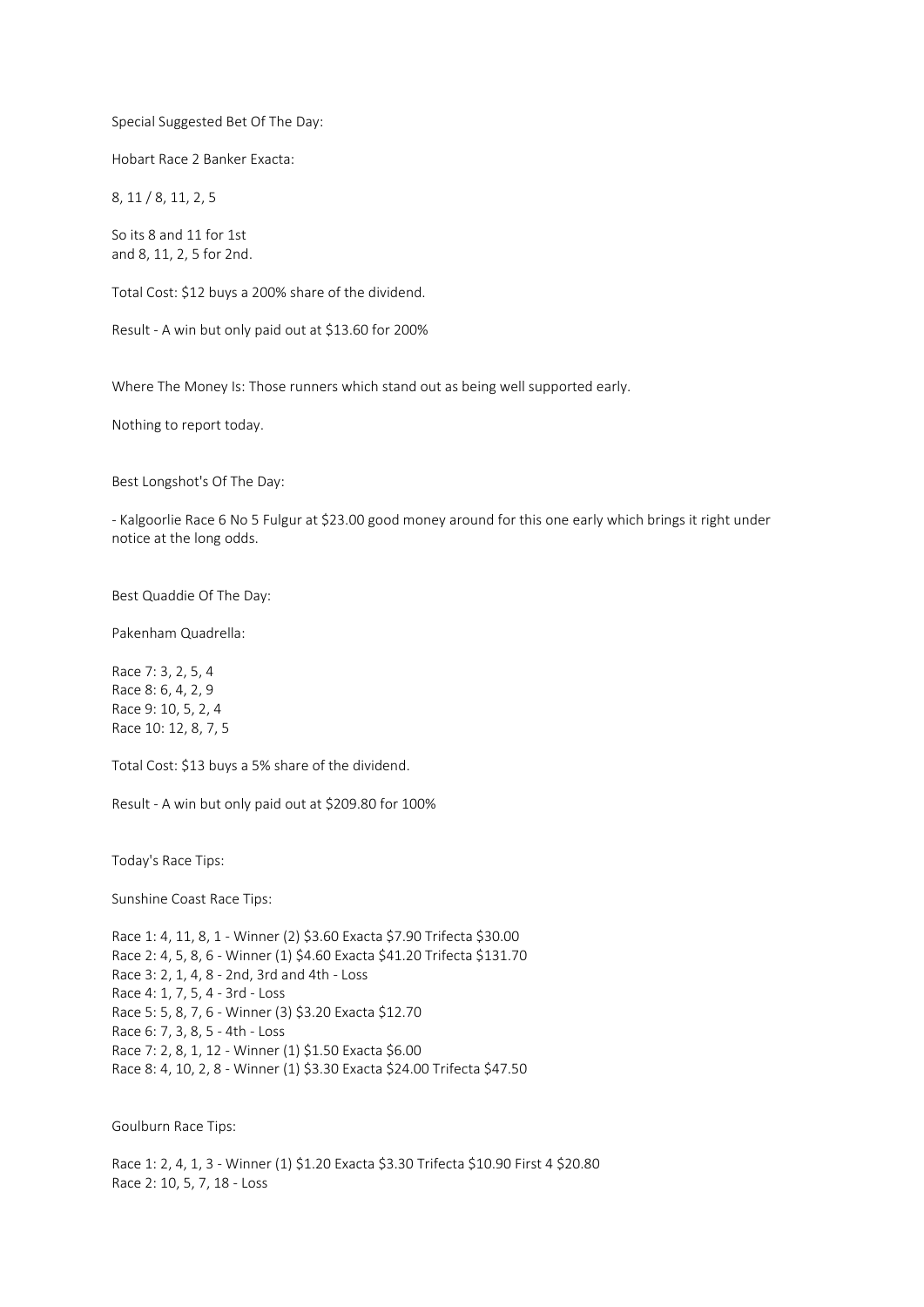Race 3: 2, 6, 9, 10 - Winner (1) \$1.70 Exacta \$7.70 Race 4: 5, 4, 6, 11 - Winner (1) \$1.80 Race 5 onwards abandoned.

Pakenham Race Tips:

Race 1: 5, 1, 4, 11 - 2nd, 3rd and 4th - Loss Race 2: 6, 5, 7, 9 - 3rd - Loss Race 3: 6, 8, 11, 4 - Winner (4) \$4.40 Exacta \$52.10 Trifecta \$104.20 Race 4: 7, 12, 10, 2 - Winner (3) \$12.30 Race 5: 7, 12, 3, 8 - 2nd and 3rd - Loss Race 6: 12, 2, 5, 7 - Winner (1) \$2.20 Exacta \$3.90 Race 7: 3, 2, 5, 4 - Winner (1) \$2.40 Exacta \$7.00 Race 8: 6, 4, 2, 9 - Winner (1) \$2.70 Race 9: 10, 5, 2, 4 - Winner (1) \$4.70 Exacta \$23.10 Tri \$94.30 First 4 \$490.60 Race 10: 12, 8, 7, 5 - Winner (1) \$3.60 Exacta \$36.60 Quadrella \$209.80

Hobart Race Tips:

Race 1: 5, 6, 1, 2 - Winner (3) \$7.20 Exacta \$43.80 Race 2: 8, 11, 2, 5 - Winner (2) \$3.90 Exacta \$6.90 Race 3: 5, 12, 6, 1 - Winner (2) \$2.10 Exacta \$31.70 Trifecta \$201.90 Race 4: 1, 3, 2, 5 - Winner (1) \$1.50 Exacta \$3.20 Trifecta \$19.70 Race 5: 5, 9, 8, 11 - 4th - Loss Race 6: 1, 7, 8, 10 - Winner (2) \$7.40 Race 7: 2, 4, 7, 9 - Winner (1) \$2.10 Exacta \$15.80 Tri \$104.40 First 4 \$420.40 Race 8: 5, 6, 9, 3 - 3rd - Loss

Kalgoorlie Race Tips:

Race 1: 8, 6, 7, 5 - Winner (3) \$3.30 Race 2: 4, 6, 2, 5 - Winner (4) \$4.00 Exacta \$12.80 Race 3: 4, 1, 3, 2 - Winner (4) \$5.40 Race 4: 2, 7, 6, 4 - Winner (2) \$2.40 Quadrella \$355.10 Race 5: 4, 7, 5, 2 - Winner (1) \$3.90 Exacta \$10.20 Race 6: 5, 4, 10, 1 - Winner (2) \$7.90 Race 7: 8, 4, 1, 6 - Winner (3) \$8.70 Exacta \$123.50 Quadrella \$1250.00

Sundays September 11th 2016 Horse Racing Tips:

The results are in...

Sunday The Final Statistics.

1. Top Selection strike rate at 35% out of 46 races.

2. Top 2 Selections strike rate at 50% out of 46 races.

- 3. Exacta strike rate at 50% out of 46 races.
- + Best Top Selection win dividend: \$5.50
- + Best tipped Exacta dividend: \$70.30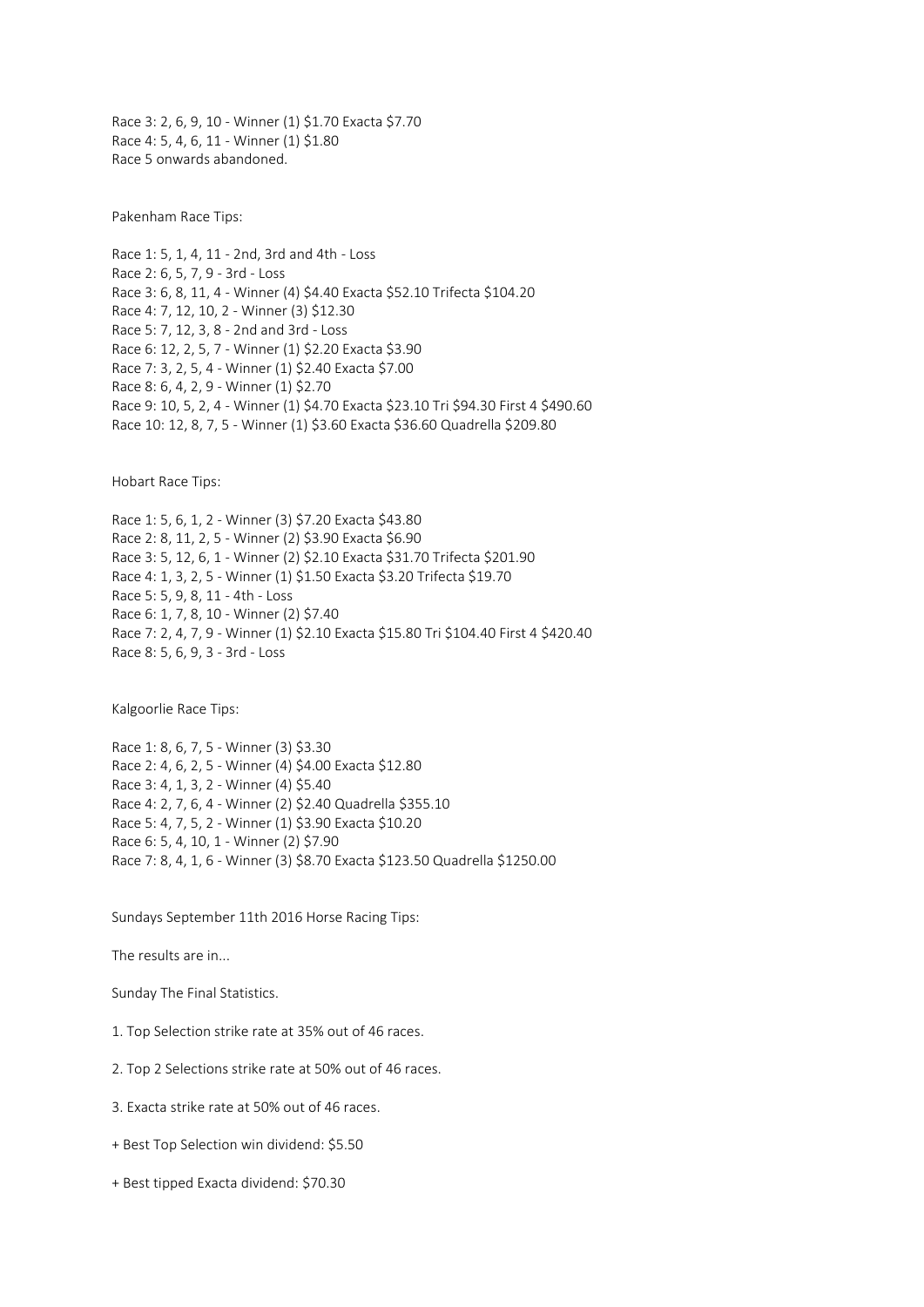+ Best Trifecta dividend: \$370.80

+ Best First 4 dividend: \$1661.60

+ Best Quadrella dividend: \$667.10

So let's have a look at the numbers for this Sunday with 46 races covered on the site. For the Exotics there were 23 Exacta's in total which is a strike rate of 50% of all races run with the best one paying out at \$70.30 with the best tipped Trifecta paying out at \$370.80 and the best tipped First 4 paid out at \$1661.60. For Win Bets the best priced Top Selection winner was at \$5.50 with the strike rate for the Top Selection sitting at 35% of all races run with the strike rate for the Top 2 Selections sitting at 50% of all races run. With Quadrella's there were 4 today with the best one paying out at \$667.10

## Results:

Please note as of the 24th of May 2015 you will see a change in how the results are given on the website. After the winner result you will see a number for example Winner (1) \$5.30 the (1) represents the winner came from the first tip in the sequence. So (2) will represent tip 2, (3) tip 3 and (4) tip 4. This information is given to help people clearly see which horse in the tips sequence actually won.

Special Suggested Bet Of The Day:

No selections available today.

Where The Money Is: Those runners which stand out as being well supported early.

Nothing to report.

Best Longshot's Of The Day:

Nothing to report.

Best Quaddie Of The Day:

Sale Quadrella:

Race 5: 2, 4, 6, 3 Race 6: 5, 4, 3, 7 Race 7: 2, 5, 7, 10 Race 8: 8, 10, 6, 2

Total Cost: \$13 buys a 5% share of the dividend.

Today's Race Tips:

Sunshine Coast Race Tips:

Race 1: 1, 8, 6, 3 - Winner (1) \$1.20 Exacta \$3.40 Trifecta \$8.00 Race 2: 2, 4, 6, 3 - Winner (1) \$2.40 Exacta \$8.30 Trifecta \$18.70 Race 3: 5, 6, 9, 7 - Winner (1) \$4.90 Exacta \$7.40 Trifecta \$14.20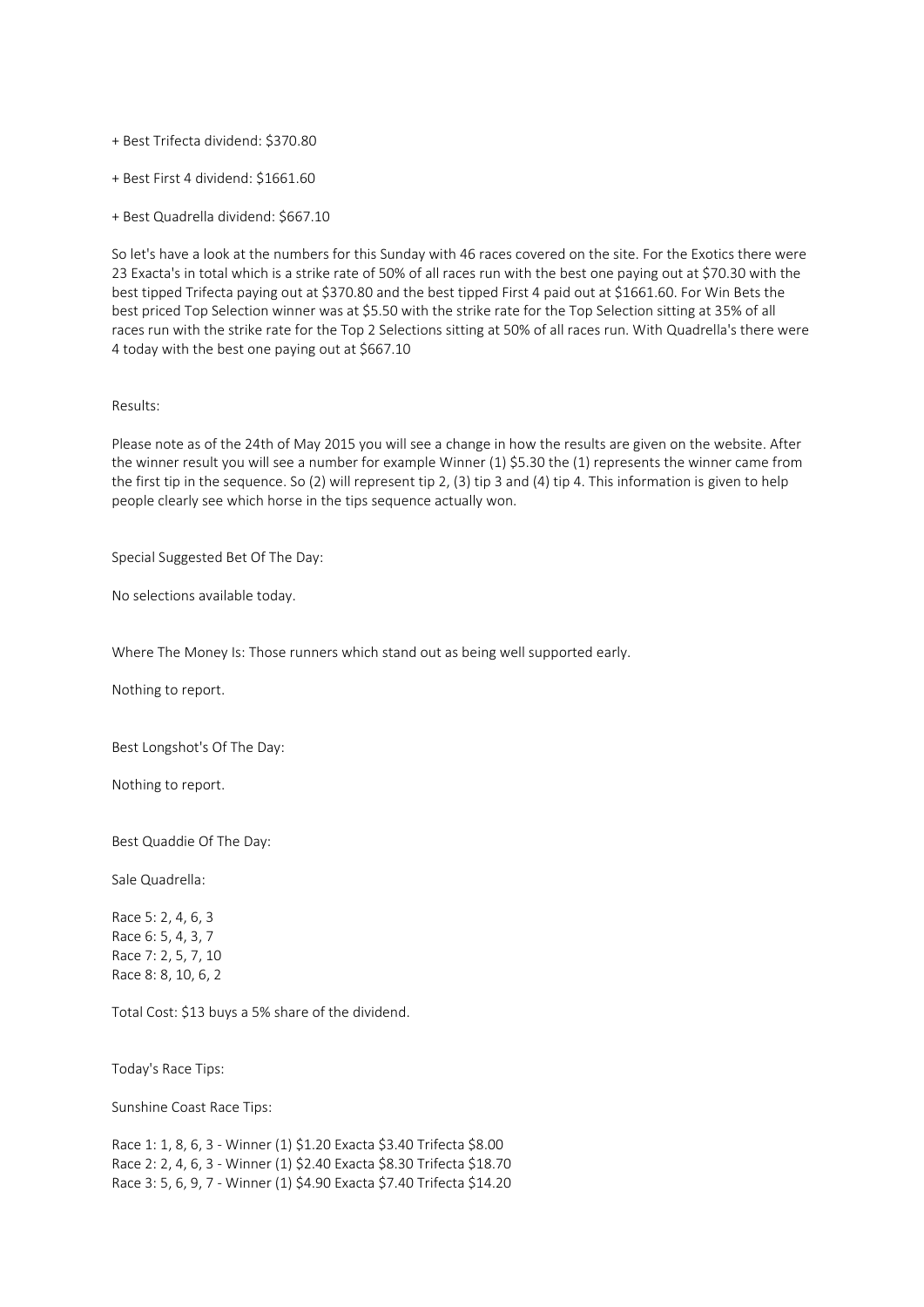Race 4: 11, 13, 15, 16 - Winner (1) \$2.10 Exacta \$11.50 Quadrella \$27.20 Race 5: 15, 10, 13, 3 - Winner (2) \$6.40 Exacta \$14.50 Race 6: 5, 4, 6, 3 - Winner (1) \$2.50 Exacta \$12.80 Tri \$43.30 First 4 \$74.00 Race 7: 2, 8, 3, 7 - Winner (2) \$4.80 Exacta \$11.30 Trifecta \$78.60 Race 8: 7, 5, 15, 11 - Winner (1) \$3.80 Ex \$9.40 Tri \$49.60 F4 \$203.00 Quad \$667.10

Muswellbrook Race Tips:

Race 1: 8, 11, 1, 4 - 3rd - Loss Race 2: 2, 8, 9, 5 - Winner (4) \$4.30 Race 3: 3, 5, 4, 8 - Winner (1) \$3.10 Race 4: 4, 8, 2, 5 - Winner (1) \$3.40 Race 5: 2, 5, 3, 1 - Winner (1) \$1.80 Exacta \$14.50 Race 6: 2, 6, 5, 7 - Winner (4) \$2.20 Exacta \$13.80 Race 7: 8, 10, 13, 12 - Winner (4) \$4.50 Exacta \$15.30 Quadrella \$122.40

Sale Race Tips:

Race 1: 8, 5, 6, 4 - 2nd, 3rd and 4th - Loss Race 2: 15, 6, 16, 9 - Winner (2) \$2.60 Exacta \$3.90 Race 3: 2, 12, 13, 11 - Winner (1) \$2.30 Exacta \$16.30 Race 4: 3, 2, 1, 12 - Winner (1) \$2.60 Exacta \$9.40 Race 5: 2, 4, 6, 3 - Winner (1) \$2.90 Exacta \$5.50 Tri \$22.50 First 4 \$50.80 Race 6: 5, 4, 3, 7 - Winner (2) \$5.90 Exacta \$13.50 Trifecta \$59.20 Race 7: 2, 5, 7, 10 - 3rd and 4th - Loss Race 8: 8, 10, 6, 2 - Winner (1) \$5.50

Mindarie Halidon Race Tips:

Race 1: 3, 8, 4, 7 - Winner (3) \$3.70 Exacta \$22.10 Trifecta \$39.90 Race 2: 6, 7, 4, 11 - 2nd and 3rd - Loss Race 3: 8, 5, 3, 7 - Winner (1) \$2.00 Race 4: 2, 5, 7, 8 - 2nd and 3rd - Loss Race 5: 1, 2, 9, 8 - Winner (4) \$5.00 Exacta \$17.60 Race 6: 3, 8, 11, 6 - Winner (2) \$3.40 Race 7: 3, 4, 2, 8 - Winner (1) \$2.10 Race 8: 1, 3, 2, 8 - Winner (3) \$5.00 Ex \$18.70 Tri \$51.50 F4 \$211.60 Quad \$400.80

Devonport Race Tips:

Race 1: 10, 1, 2, 6 - 4th - Loss Race 2: 3, 13, 7, 8 - Winner (4) \$23.30 Race 3: 3, 4, 9, 7 - Winner (2) \$5.80 Race 4: 2, 5, 8, 3 - 2nd, 3rd and 4th - Loss Race 5: 3, 9, 7, 1 - 3rd - Loss Race 6: 2, 6, 5, 4 - Winner (1) \$2.00 Exacta \$7.50 Race 7: 5, 8, 4, 7 - Winner (3) \$6.40 Exacta \$27.,30 Tri \$129.50 First 4 \$1661.60 Race 8: 4, 7, 9, 2 - 2nd and 3rd - Loss

Kalgoorlie Race Tips:

Race 1: 1, 2, 4, 5 - 2nd and 4th - Loss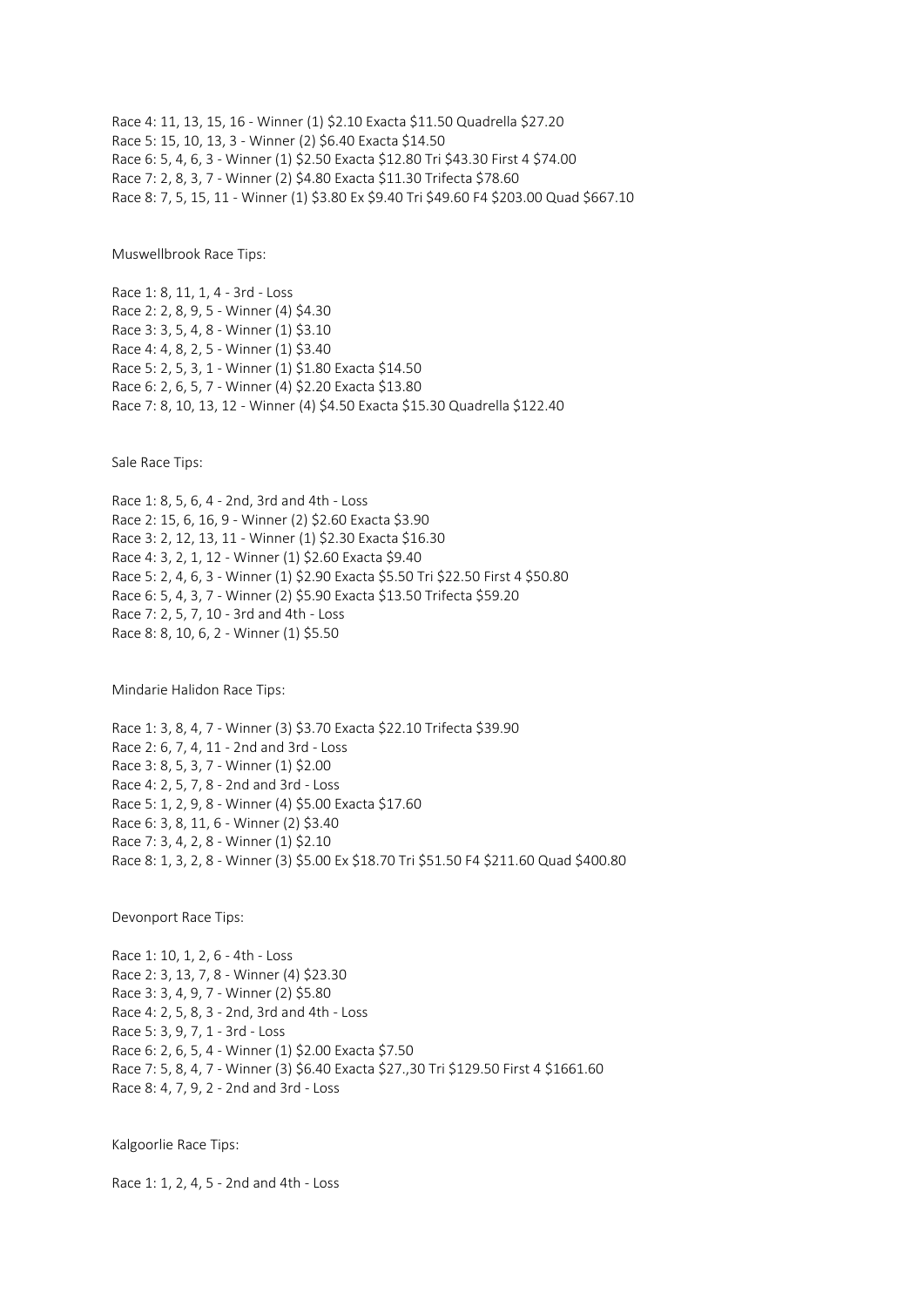Race 2: 8, 1, 4, 10 - Winner (4) \$6.10 Race 3: 5, 6, 7, 1 - Winner (4) \$3.80 Race 4: 8, 14, 2, 11 - 3rd - Loss Race 5: 3, 5, 7, 2 - 4th - Loss Race 6: 5, 2, 6, 9 - Winner (2) \$6.20 Exacta \$14.40 Trifecta \$122.70 Race 7: 4, 7, 1, 5 - Winner (4) \$15.20 Exacta \$70.30 Trifecta \$370.80

Sundays September 4th 2016 Horse Racing Tips:

The results are in...

Sunday The Final Statistics.

1. Top Selection strike rate at 32% out of 57 races.

2. Top 2 Selections strike rate at 51% out of 57 races.

3. Exacta strike rate at 46% out of 57 races.

+ Best Top Selection win dividend: \$5.50

+ Best tipped Exacta dividend: \$188.40

+ Best Trifecta dividend: \$522.60

+ Best First 4 dividend: \$28.60

+ Best Quadrella dividend: \$1820.20

So let's have a look at the numbers for this Sunday with 57 races covered on the site. For the Exotics there were 26 Exacta's in total which is a strike rate of 46% of all races run with the best one paying out at \$188.40 with the best tipped Trifecta paying out at \$522.60 and the best tipped First 4 paid out at \$28.60. For Win Bets the best priced Top Selection winner was at \$5.50 with the strike rate for the Top Selection sitting at 32% with the strike rate for the Top 2 Selections sitting at 51% of all races run. With Quadrella's the best today paid out at \$1820.20

#### Results:

Please note as of the 24th of May 2015 you will see a change in how the results are given on the website. After the winner result you will see a number for example Winner (1) \$5.30 the (1) represents the winner came from the first tip in the sequence. So (2) will represent tip 2, (3) tip 3 and (4) tip 4. This information is given to help people clearly see which horse in the tips sequence actually won.

Special Suggested Bet Of The Day:

Hobart Race 3 Banker Trifecta:

9 / 3, 4, 6 / Field.

So its 9 for 1st and 3, 4, 6 for 2nd and the field for 3rd.

Total Cost: \$12 buys a 40% share of the dividend.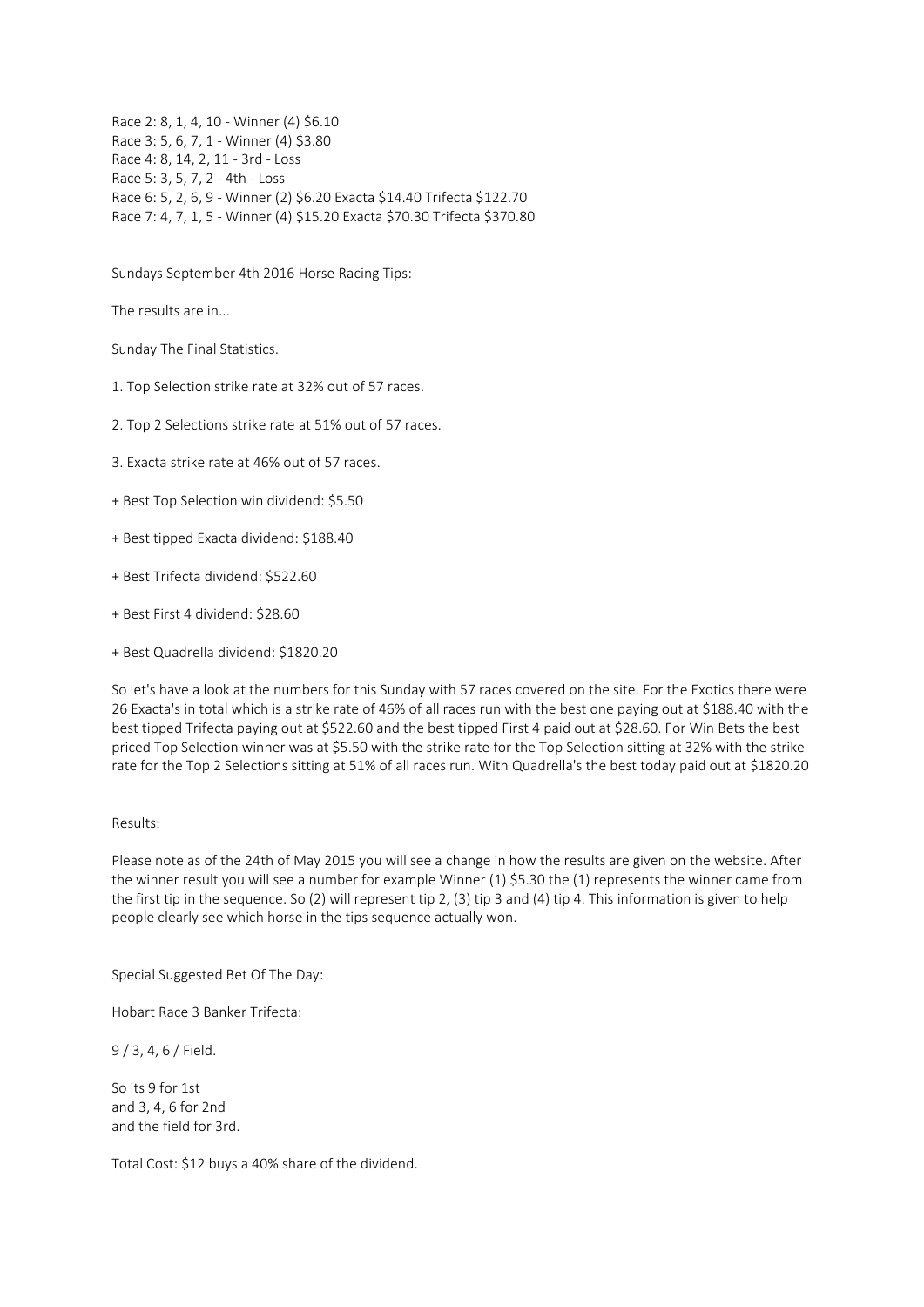Where The Money Is: Those runners which stand out as being well supported early.

Nothing to report.

Best Longshot's Of The Day:

Nothing to report.

Best Quaddie Of The Day:

Geelong Quadrella:

Race 7: 8, 4, 10, 6 Race 8: 9, 7, 10, 4 Race 9: 10, 13, 17, 8 Race 10: 13, 9, 11, 3

Total Cost: \$13 buys a 5% share of the dividend.

Today's Race Tips:

Sunshine Coast Race Tips:

Race 1: 6, 5, 2, 4 - Winner (2) \$3.40 Exacta \$7.80 Race 2: 6, 2, 5, 4 - Winner (3) \$4,30 Exacta \$29.40 Race 3: 5, 3, 1, 2 - Winner (2) \$3.30 Race 4: 5, 1, 10, 13 - Winner (1) \$2.20 Quadrella \$341.20 Race 5: 5, 2, 4, 3 - 2nd, 3rd and 4th - Loss Race 6: 2, 1, 4, 7 - Winner (1) \$2.90 Exacta \$7.00 Race 7: 6, 1, 2, 5 - Winner (1) \$3.40 Exacta \$9.70

Geelong Race Tips:

Race 1: 10, 12, 5, 2 - Winner (3) \$4.20 Exacta \$19.90 Trifecta \$56.70 Race 2: 10, 13, 12, 11 - 2nd and 4th - Loss Race 3: 3, 10, 15, 14 - 3rd and 4th - Loss Race 4: 13, 1, 2, 3 - Winner (3) \$5.10 Exacta \$10.80 Race 5: 5, 2, 8, 6 - 2nd, 3rd and 4th - Loss Race 6: 2, 6, 4, 1 - Winner (2) \$2.20 Exacta \$6.90 Trifecta \$24.40 Race 7: 8, 4, 10, 6 - Winner (1) \$5.50 Exacta \$33.70 Race 8: 9, 7, 10, 4 - Winner (1) \$3.90 Race 9: 10, 13, 17, 8 - 2nd and 4th - Loss Race 10: 13, 9, 11, 3 - Winner (1) \$4.40 Exacta \$49.30 Trifecta \$167.20

Moree Race Tips:

Race 1: 1, 4, 2, 12 - Winner (2) \$3.40 Race 2: 2, 12, 13, 15 - Winner (4) \$12.50 Race 3: 2, 7, 4, 1 - Winner (3) \$4.80 Race 4: 9, 1, 11, 7 - 2nd - Loss Race 5: 16, 7, 3, 15 - Winner (2) \$8.90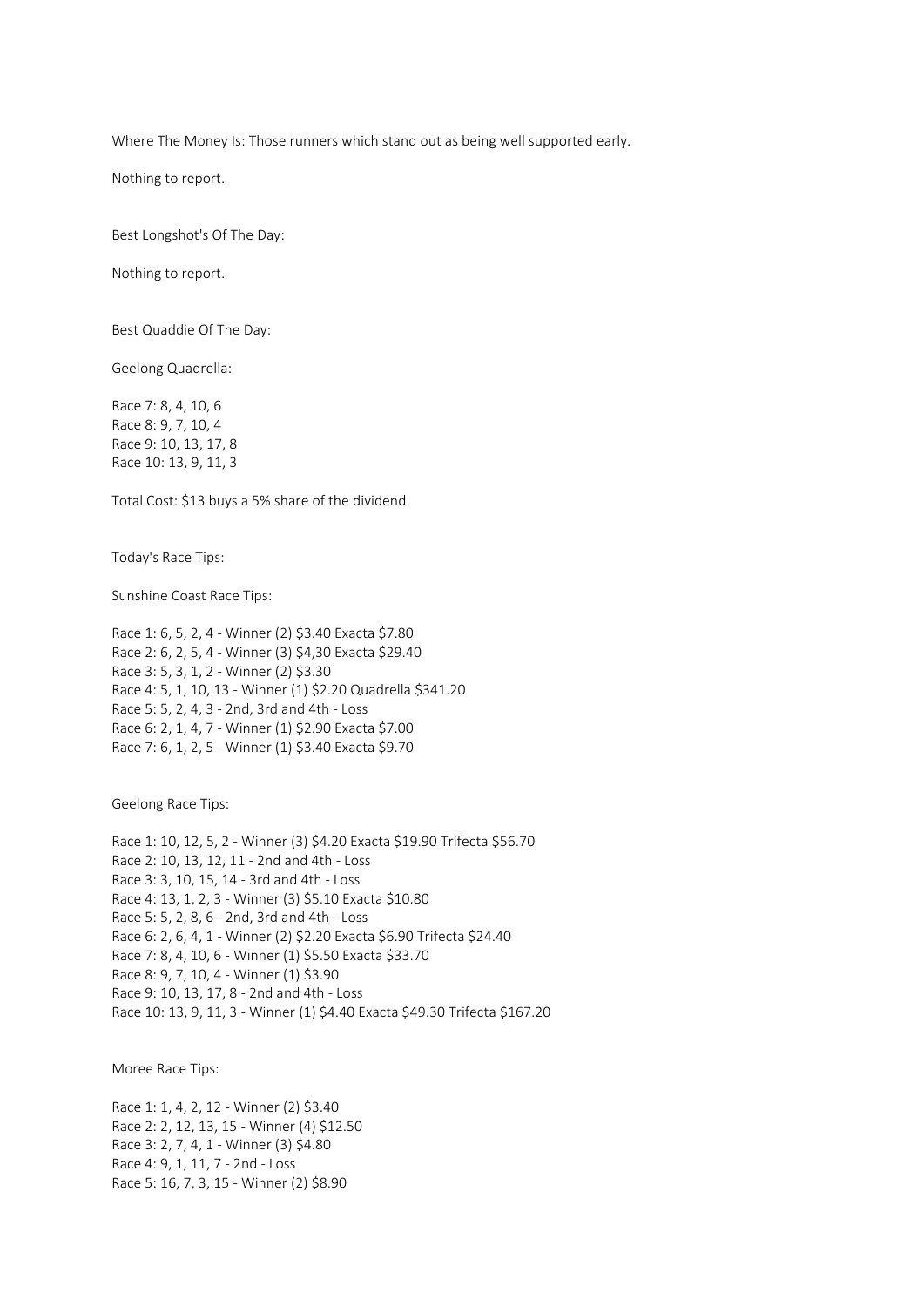Race 6: 4, 7, 9, 3 - Winner (4) \$4.80 Exacta \$20.60 Race 7: 11, 13, 7, 1 - Loss Race 8: 6, 8, 7, 12 - Winner (3) \$17.60

Hobart Race Tips:

Race 1: 6, 1, 10, 9 - Winner (4) \$14.00 Exacta \$77.70 Trifecta \$480.20 Race 2: 4, 6, 5, 3 - Winner (1) \$2.20 Exacta \$18.00 Trifecta \$68.50 Race 3: 9, 3, 4, 6 - 2nd and 4th - Loss Race 4: 5, 2, 1, 6 - Winner (1) \$1.50 Race 5: 1, 5, 13, 12 - 2nd and 4th - Loss Race 6: 2, 6, 11, 7 - Winner (3) \$4.90 Exacta \$30.50 Race 7: 1, 3, 4, 7 - Winner (1) \$1.90 Race 8: 7, 10, 1, 4 - Winner (1) \$1.80 Race 9: 7, 3, 6, 9 - Winner (2) \$3.60

Birdsville Race Tips:

Race 1: 5, 1, 6, 4 - Winner (1) \$1.80 Exacta \$6.30 Race 2: 6, 8, 3, 5 - Winner (4) \$5.50 Exacta \$9.40 Race 3: 3, 1, 2, 6 - Winner (2) \$2.60 Race 4: 7, 2, 8, 6 - Winner (1) \$5.20 Exacta \$93.20 Race 5: 3, 1, 7, 11 - 2nd and 4th - Loss Race 6: 4, 2, 3, 9 - Winner (2) \$3.70 Race 7: 4, 9, 6, 1 - Winner (3) \$3.50 Exacta \$6.10 Trifecta \$14.50 First 4 \$28.60 Race 8: 7, 4, 6, 3 - Winner (1) \$3.00 Race 9: 6, 5, 7, 9 - Winner (2) \$2.50 Exacta \$12.10 Race 10: 3, 7, 9, 8 - 2nd, 3rd and 4th - Loss Race 11: 2, 1, 4, 6 - Winner (2) \$2.80

Alice Springs Race Tips:

Race 1: 6, 2, 5, 4 - Winner (1) \$3.60 Exacta \$12.20 Race 2: 4, 2, 1, 5 - Winner (3) \$3.30 Exacta \$15.30 Trifecta \$26.80 Race 3: 5, 2, 1, 3 - Winner (1) \$1.60 Exacta \$1.50 Trifecta \$10.80 First 4 \$28.20 Race 4: 3, 2, 1, 4 - 2nd, 3rd and 4th - Loss Race 5: 3, 4, 6, 1 - Winner (1) \$1.70 Exacta \$7.40

Kalgoorlie Race Tips:

Race 1: 2, 8, 7, 3 - Winner (1) \$2.10 Race 2: 4, 1, 5, 9 - Winner (3) \$6.00 Exacta \$26.00 Trifecta \$223.20 Race 3: 7, 8, 4, 5 - Winner (4) \$3.00 Exacta \$8.90 Race 4: 7, 9, 3, 10 - Winner (4) \$25.20 Exacta \$188.40 Trifecta \$522.60 Race 5: 2, 7, 5, 3 - Winner (1) \$3.40 Race 6: 13, 4, 11, 2 - Winner (4) \$2.90 Race 7: 5, 11, 9, 7 - Winner (2) \$3.50 Exacta \$39.60 Quadrella \$1820.20

Sundays August 28th 2016 Horse Racing Tips:

The results are in...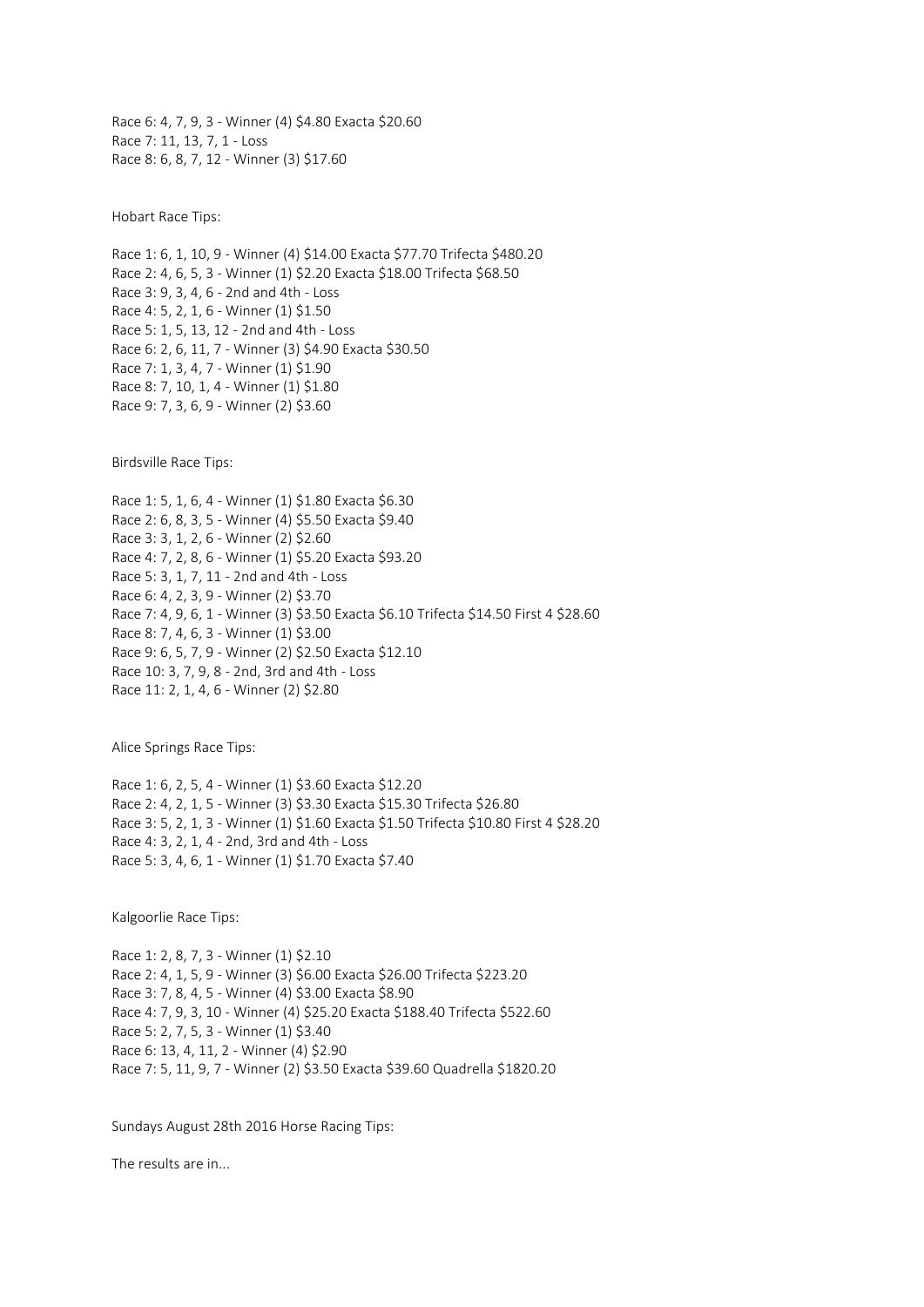Sunday The Final Statistics.

- 1. Top Selection strike rate at 33% out of 55 races.
- 2. Top 2 Selections strike rate at 51% out of 55 races.
- 3. Exacta strike rate at 44% out of 55 races.
- + Best Top Selection win dividend: \$8.10
- + Best tipped Exacta dividend: \$151.80
- + Best Trifecta dividend: \$196.90
- + Best First 4 dividend: \$635.00
- + Best Quadrella dividend: \$472.50

So let's have a look at the numbers for this Sunday with 55 races covered on the site. For the Exotics there were 24 Exacta's in total which is a strike rate of 44% of all races run with the best one paying out at \$151.80 with the best tipped Trifecta paying out at \$196.90 and the best tipped First 4 paid out at \$635.00. For Win Bets the best priced Top Selection winner was at \$8.10 with the strike rate for the Top Selection sitting at 33% of all races run with the strike rate for the Top 2 Selections sitting at 51% of all races run. With Quadrella's the best today paid out at \$472.50

### Results:

Please note as of the 24th of May 2015 you will see a change in how the results are given on the website. After the winner result you will see a number for example Winner (1) \$5.30 the (1) represents the winner came from the first tip in the sequence. So (2) will represent tip 2, (3) tip 3 and (4) tip 4. This information is given to help people clearly see which horse in the tips sequence actually won.

Special Suggested Bet Of The Day:

Nothing to report.

Where The Money Is: Those runners which stand out as being well supported early.

- Sunshine Coast Race 3 No 3 Scrabble at \$2.90 well someone really likes this one early. Watch.

Best Longshot's Of The Day:

Nothing to report.

Best Quaddie Of The Day:

Cranbourne Quadrella:

Race 7: 11, 14, 12, 10 Race 8: 5, 7, 12, 10 Race 9: 5, 8, 13, 3 Race 10: 9, 16, 7, 10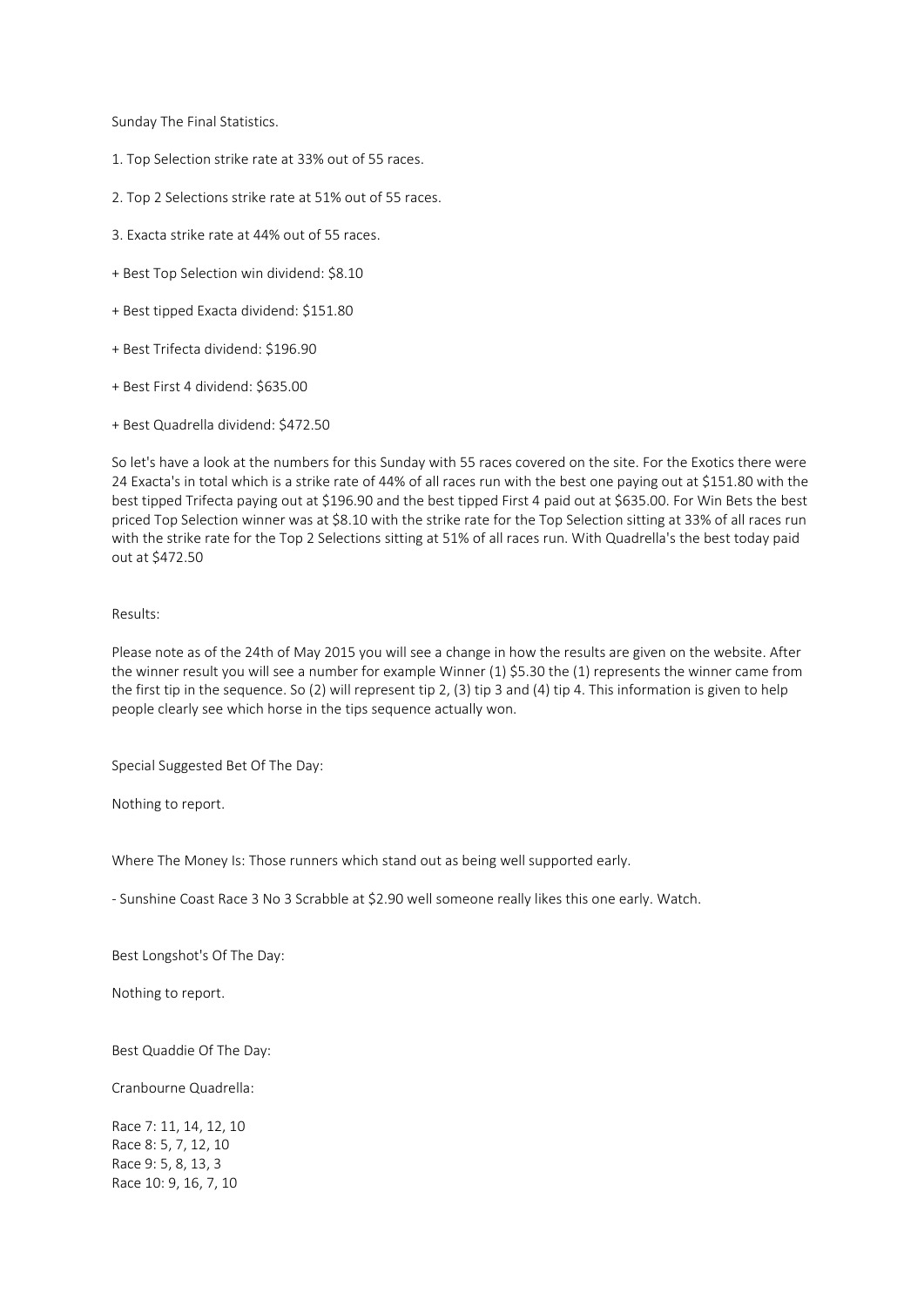Total Cost: \$13 buys a 5% share of the dividend.

Today's Race Tips:

Note: All prices shown on the site are from the QLD TAB (Tattsbet) or Ubet as they are now known. If you like Exacta's or Quinella's overall they seem to pay a lot better than others do, but for other bet types eg. Trifecta, Quadrella etc you may be best off looking elsewhere. Either way give them a search and see if they are good and work for you.

Sunshine Coast Race Tips:

Race 1: 1, 5, 3, 4 - Winner (3) \$2.80 Exacta \$9.00 Trifecta \$20.20 Race 2: 12, 5, 7, 9 - 2nd and 3rd - Loss Race 3: 3, 4, 1, 6 - Winner (3) \$7.80 Exacta \$26.40 Trifecta \$90.90 Race 4: 4, 5, 7, 2 - Winner (1) \$3.60 Exacta \$20.80 Race 5: 5, 4, 10, 6 - 2nd - Loss Race 6: 4, 3, 5, 2 - Winner (1) \$2.30 Race 7: 5, 3, 2, 6 - Winner (2) \$4.50 Race 8: 1, 8, 2, 5 - Winner (4) \$12.20 Exacta \$68.60

Wyong Race Tips:

Race 1: 1, 2, 4, 5 - Winner (1) \$2.70 Exacta \$5.10 Race 2: 1, 2, 4, 3 - Winner (1) \$1.90 Exacta \$4.60 Trifecta \$20.30 Race 3: 3, 7, 9, 12 - Winner (3) \$3.90 Race 4: 2, 8, 7, 10 - 2nd, 3rd and 4th - Loss Race 5: 5, 1, 3, 4 - Winner (4) \$3.50 Exacta \$18.40 Trifecta \$38.30 Race 6: 5, 2, 3, 6 - Winner (1) \$1.40 Race 7: 2, 1, 3, 5 - Winner (3) \$4.70 Exacta \$35.40 Race 8: 4, 1, 5, 7 - Winner (1) \$2.60 Exacta \$12.70 Tri \$54.20 Quad \$220.60

Cranbourne Race Tips:

Race 1: 5, 13, 4, 9 - 2nd and 3rd - Loss Race 2: 8, 11, 5, 3 - Winner (2) \$3.40 Exacta \$8.00 Race 3: 10, 4, 15, 7 - 2nd - Loss Race 4: 12, 14, 5, 7 - Winner (1) \$6.50 Exacta \$54.00 Tri \$112.20 First 4 \$312.00 Race 5: 13, 7, 8, 5 - 2nd, 3rd and 4th - Loss Race 6: 3, 5, 11, 1 - Winner (1) \$2.30 Exacta \$5.40 Tri \$48.30 First 4 \$127.20 Race 7: 11, 14, 12, 10 - 2nd - Loss Race 8: 5, 7, 12, 10 - Winner (2) \$3.00 Race 9: 5, 8, 13, 3 - 3rd - Loss Race 10: 9, 16, 7, 10 - Winner (2) \$13.60 Exacta \$151.80

Pt Augusta Race Tips:

Race 1: 4, 8, 5, 3 - Winner (1) \$4.10 Exacta \$6.70 Race 2: 4, 7, 11, 10 - Winner (1) \$1.90 Exacta \$5.10 Race 3: 3, 6, 2, 1 - Winner (2) \$4.40 Exacta \$19.30 Trifecta \$44.80 Race 4: 2, 1, 4, 9 - 2nd and 3rd - Loss Race 5: 2, 1, 4, 8 - 2nd and 4th - Loss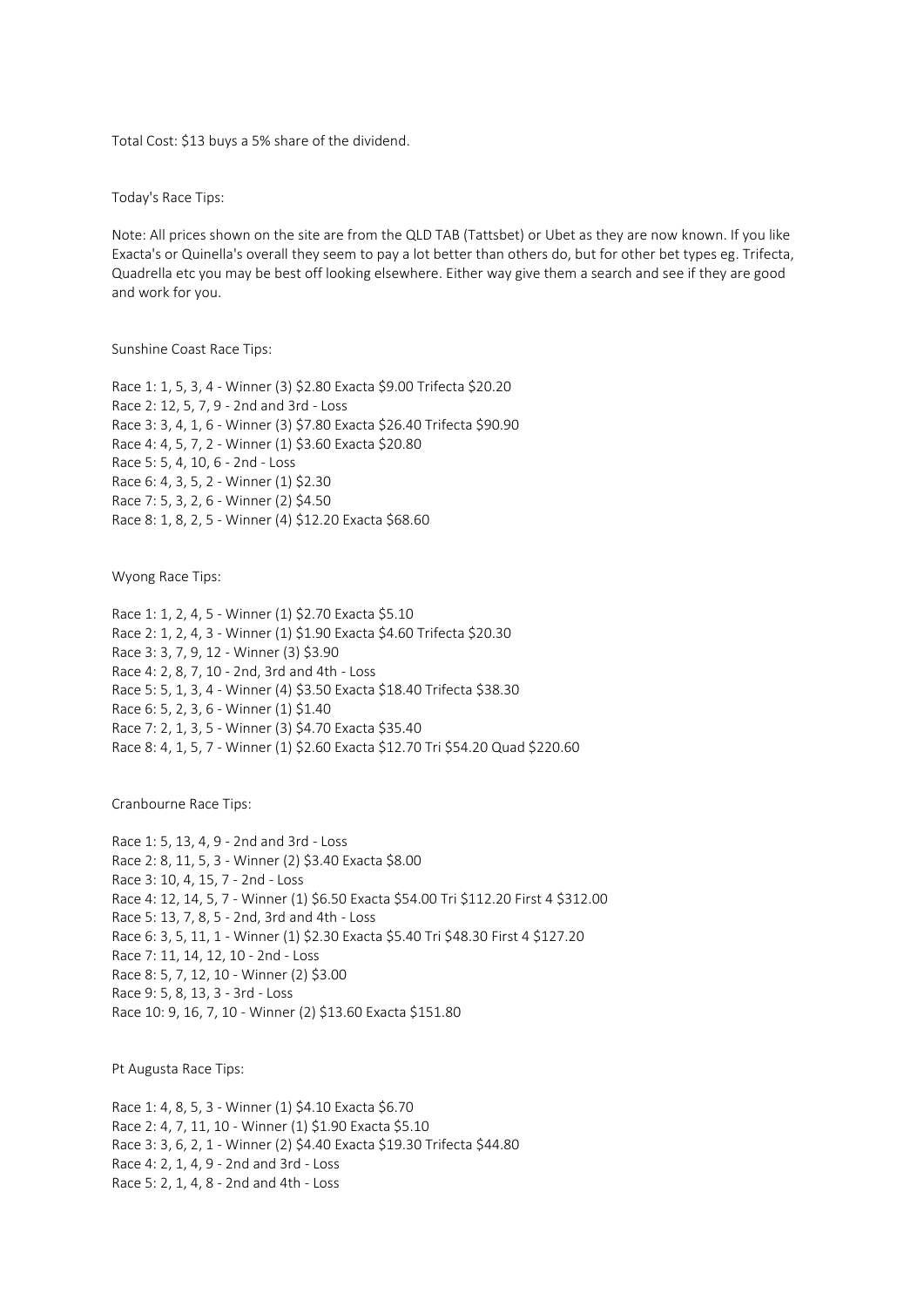Race 6: 2, 5, 1, 8 - Winner (1) \$2.50 Race 7: 1, 3, 11, 4 - Winner (1) \$6.80

Moruya Race Tips:

Race 1: 7, 11, 10, 9 - 3rd - Loss Race 2: 12, 4, 6, 7 - 2nd and 4th - Loss Race 3: 9, 8, 1, 12 - Winner (1) \$3.60 Exacta \$11.90 Race 4: 3, 8, 2, 1 - Winner (1) \$2.00 Race 5: 5, 12, 1, 6 - Winner (1) \$6.90 Exacta \$52.20 Race 6: 3, 2, 1, 7 - Winner (3) \$4.40 Exacta \$24.60 Trifecta \$81.20 Race 7: 2, 11, 7, 4 - Winner (1) \$8.10 Quadrella \$472.50

Devonport Race Tips:

Race 1: 3, 2, 4, 7 - 2nd and 3rd - Loss Race 2: 5, 10, 2, 6 - Winner (4) \$3.30 Race 3: 3, 7, 6, 1 - Winner (3) \$11.50 Exacta \$32.80 Trifecta \$196.90 Race 4: 4, 8, 6, 9 - Winner (3) \$4.90 Race 5: 5, 4, 2, 1 - Winner (1) \$2.00 Exacta \$4.70 Trifecta \$7.50 First 4 \$27.40 Race 6: 3, 6, 1, 11 - Winner (3) \$2.80 Exacta \$5.90 Trifecta \$13.30 Race 7: 5, 1, 6, 2 - Winner (1) \$1.80 Race 8: 7, 8, 5, 6 - Winner (2) \$6.30 Ex \$14.90 Tri \$41.60 F4 \$150.80 Q \$167.20

Kalgoorlie Race Tips:

Race 1: 5, 6, 3, 7 - Winner (2) \$5.60 Exacta \$25.90 Tri \$78.50 First 4 \$635.00 Race 2: 7, 8, 2, 4 - Winner (2) \$2.70 Race 3: 4, 3, 1, 2 - Winner (3) \$3.70 Race 4: 5, 4, 7, 10 - 2nd, 3rd and 4th - Loss Race 5: 3, 2, 5, 4 - 4th - Loss Race 6: 3, 1, 5, 11 - Winner (2) \$13.60 Race 7: 7, 2, 5, 1 - Winner (2) \$5.50

Sundays August 21st 2016 Horse Racing Tips:

The results are in...

Sunday The Final Statistics.

1. Top Selection strike rate at 28% out of 46 races.

2. Top 2 Selections strike rate at 41% out of 46 races.

3. Exacta strike rate at 43% out of 46 races.

+ Best Top Selection win dividend: \$8.50

+ Best tipped Exacta dividend: \$108.20

+ Best Trifecta dividend: \$390.30

+ Best First 4 dividend: \$97.40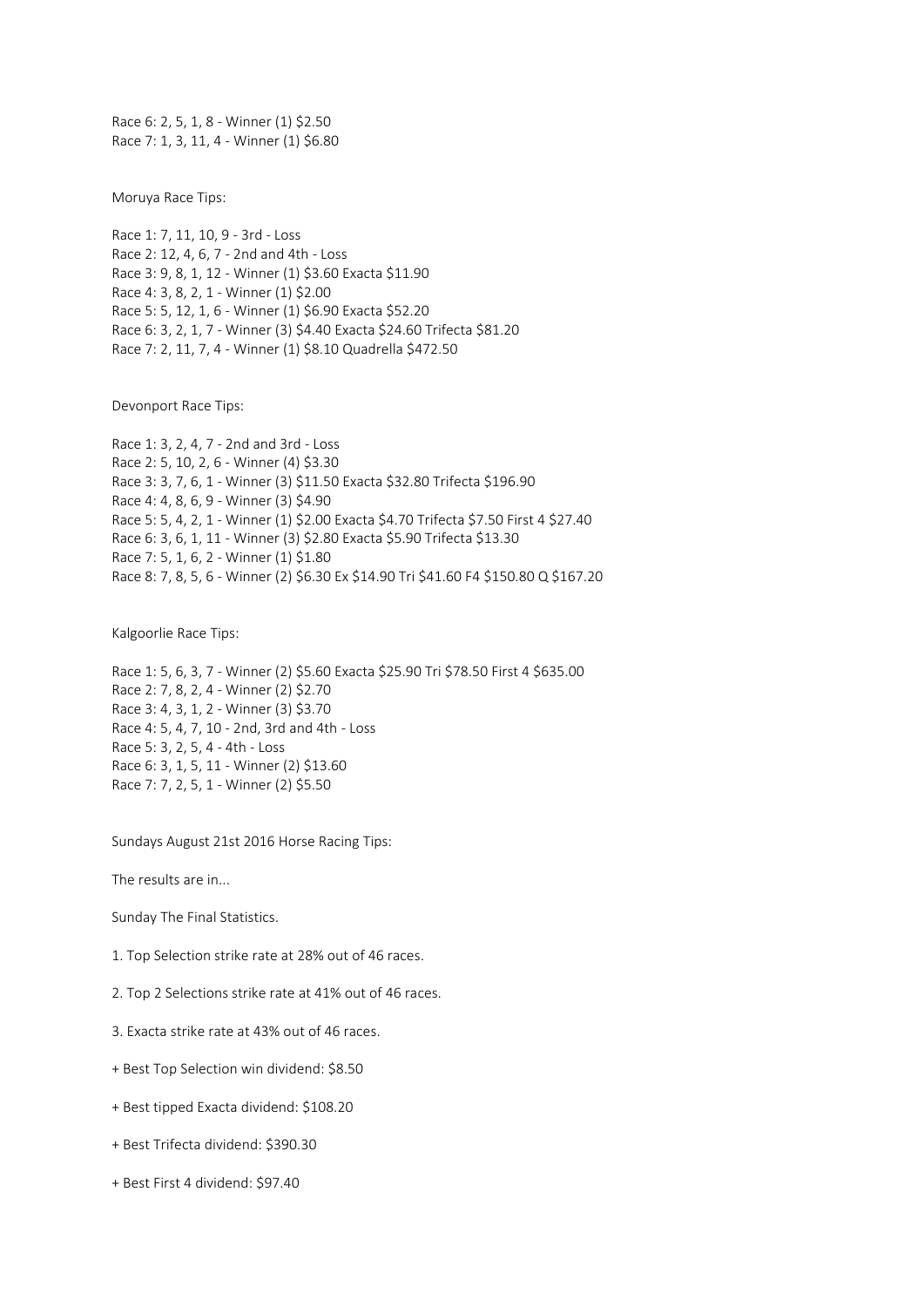+ Best Quadrella dividend: \$244.80

So let's have a look at the numbers for this Sunday with 46 races covered on the site. For the Exotics there were 20 Exacta's in total which is a strike rate of 41% of all races run with the best one paying out at \$108.20 with the best tipped Trifecta paying out at \$390.30 and the best tipped First 4 paid out at \$97.40. For Win Bets the best priced Top Selection winner was at \$8.50 with the strike rate for the Top Selection sitting at 28% with the strike rate for the Top 2 Selection sitting at 41% of all races run. With Quadrella's the best today paid out at \$244.80

Results:

Please note as of the 24th of May 2015 you will see a change in how the results are given on the website. After the winner result you will see a number for example Winner (1) \$5.30 the (1) represents the winner came from the first tip in the sequence. So (2) will represent tip 2, (3) tip 3 and (4) tip 4. This information is given to help people clearly see which horse in the tips sequence actually won.

Special Suggested Bet Of The Day:

Nothing to report.

Where The Money Is: Those runners which stand out as being well supported early.

Nothing to report.

Best Longshot's Of The Day:

Nothing to report.

Best Quaddie Of The Day:

Ballarat Quadrella:

Race 5: 7, 3, 1, 2 Race 6: 8, 7, 5, 2 Race 7: 3, 1, 4, 7 Race 8: 2, 6, 7, 9

Total Cost: \$13 buys a 5% share of the dividend.

Today's Race Tips:

Note: All prices shown on the site are from the QLD TAB (Tattsbet) or Ubet as they are now known. If you like Exacta's or Quinella's overall they seem to pay a lot better than others do, but for other bet types eg. Trifecta, Quadrella etc you may be best off looking elsewhere. Either way give them a search and see if they are good and work for you.

Sunshine Coast Race Tips:

Race 1: 2, 1, 4, 6 - Winner (1) \$1.50 Race 2: 11, 7, 2, 1 - Winner (3) \$3.80 Exacta \$27.20 Trifecta \$46.70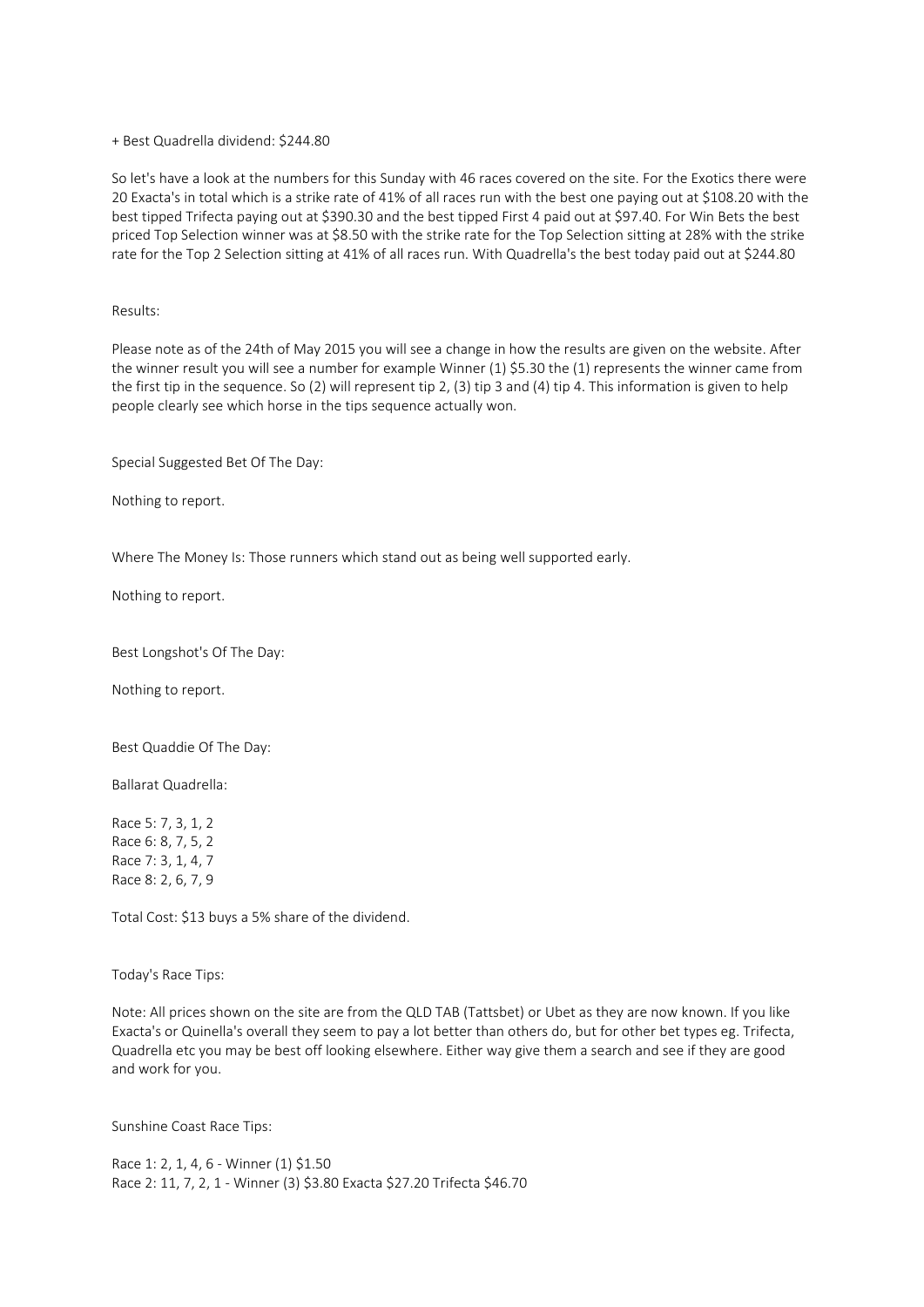Race 3: 2, 4, 5, 8 - Winner (2) \$2.10 Exacta \$3.50 Race 4: 3, 5, 8, 2 - Winner (1) \$1.60 Exacta \$3.40 Quadrella \$45.90 Race 5: 7, 5, 6, 13 - Winner (2) \$3.70 Exacta \$13.40 Race 6: 4, 7, 5, 1 - Winner (4) \$3.70 Exacta \$13.40 Race 7: 4, 1, 7, 9 - Winner (1) \$3.00 Exacta \$18.60 Race 8: 1, 2, 7, 9 - Winner (2) \$2.90 Exacta \$4.70 Tri \$17.00 Quad \$244.80

Ballarat Race Tips:

Race 1: 5, 9, 6, 4 - Winner (3) \$3.90 Exacta \$19.20 Race 2: 7, 10, 12, 6 - 2nd and 3rd - Loss Race 3: 2, 5, 1, 3 - Winner (1) \$1.50 Exacta \$3.60 Race 4: 2, 4, 1, 3 - Winner (3) \$4.80 Exacta \$11.90 Trifecta \$36.70 Race 5: 7, 3, 1, 2 - 2nd and 3rd - Loss Race 6: 8, 7, 5, 2 - 4th - Loss Race 7: 3, 1, 4, 7 - 2nd, 3rd and 4th - Loss Race 8: 2, 6, 7, 9 - Winner (1) \$3.50 Exacta \$25.80

Taree Race Tips:

Race 1: 2, 9, 4, 7 - Winner (1) \$8.50 Race 2: 14, 3, 2, 13 - Winner (1) \$4.30 Race 3: 2, 12, 9, 3 - 4th - Loss Race 4: 9, 10, 7, 6 - 3rd - Loss Race 5: 9, 1, 5, 4 - Winner (1) \$3.70 Exacta \$14.60 Race 6: 2, 8, 4, 5 - Winner (4) \$4.20 Race 7: 5, 6, 3, 2 - Winner (4) \$8.20 Exacta \$33.00 Trifecta \$153.70 Race 8: 11, 6, 4, 10 - 2nd and 3rd - Loss

Devonport Race Tips:

Race 1: 7, 1, 4, 5 - Winner (4) \$7.60 Exacta \$18.10 Trifecta \$60.80 Race 2: 2, 6, 7, 1 - Winner (2) \$2.40 Exacta \$3.80 Race 3: 7, 4, 2, 5 - 2nd, 3rd and 4th - Loss Race 4: 6, 4, 1, 7 - Winner (1) \$2.20 Exacta \$13.40 Race 5: 3, 10, 1, 6 - Winner (2) \$5.40 Race 6: 6, 1, 3, 5 - Winner (1) \$5.50 Race 7: 4, 1, 9, 5 - 2nd and 3rd - Loss Race 8: 1, 9, 4, 7 - 2nd, 3rd and 4th - Loss

Kalgoorlie Race Tips:

Race 1: 1, 7, 8, 4 - Winner (1) \$3.10 Exacta \$11.00 Trifecta \$86.80 Race 2: 1, 8, 9, 3 - Winner (1) \$4.10 Race 3: 5, 6, 7, 4 - Winner (2) \$2.20 Exacta \$5.50 Tri \$59.80 First 4 \$97.40 Race 4: 4, 1, 3, 5 - 2nd and 4th - Loss Race 5: 10, 3, 8, 1 - Winner (1) \$4.00 Race 6: 1, 3, 4, 6 - Winner (4) \$6.50 Exacta \$30.70 Trifecta \$71.90 Race 7: 3, 5, 2, 1 - Winner (4) \$8.10 Exacta \$108.20 Trifecta \$390.30

Nowra Race Tips: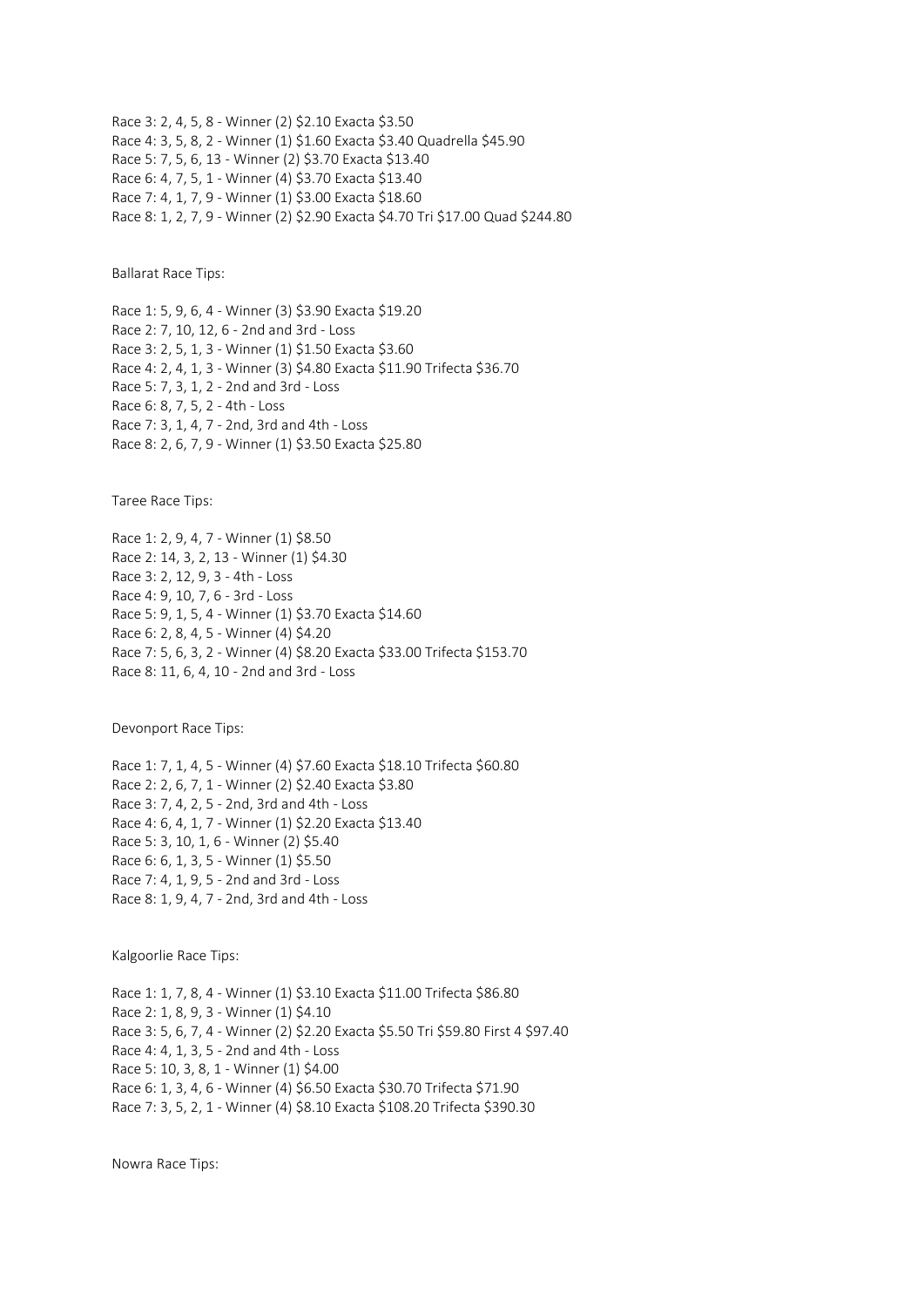Race 1: 2, 11, 3, 9 - 2nd and 3rd - Loss Race 2: 7, 2, 3, 6 - 3rd and 4th - Loss Race 3: 2, 12, 9, 8 - 2nd and 4th - Loss Race 4: 5, 3, 7, 2 - 2nd, 3rd and 4th - Loss Race 5: 9, 6, 3, 10 - Winner (3) \$5.70 Race 6: 4, 5, 12, 7 - 2nd and 3rd - Loss Race 7: 9, 7, 6, 2 - 2nd and 4th - Loss

Sundays August 14th 2016 Horse Racing Tips:

The results are in...

Sunday The Final Statistics.

1. Top Selection strike rate at 17% out of 63 races.

2. Top 2 Selections strike rate at 40% out of 63 races.

3. Exacta strike rate at 38% out of 63 races.

+ Best Top Selection win dividend: \$4.10

- + Best tipped Exacta dividend: \$64.10
- + Best Trifecta dividend: \$371.90
- + Best First 4 dividend: \$244.20
- + Best Quadrella dividend: \$2058.70

So let's have a look at the numbers for this Sunday with 63 races covered on the site. For the Exotics there were 24 Exacta's in total which is a strike rate of 38% of all races run with the best one paying out at \$64.10 with the best tipped Trifecta paying out at \$371.90 and the best tipped First 4 paid out at \$244.20. For Win Bets the best priced Top Selection winner was at \$4.10 with the strike rate for the Top Selection sitting at 17% with the strike rate for the Top 2 Selections sitting at 40% of all races run. With Quadrella's the best today paid out at \$2058.70

# Results:

Please note as of the 24th of May 2015 you will see a change in how the results are given on the website. After the winner result you will see a number for example Winner (1) \$5.30 the (1) represents the winner came from the first tip in the sequence. So (2) will represent tip 2, (3) tip 3 and (4) tip 4. This information is given to help people clearly see which horse in the tips sequence actually won.

Special Suggested Bet Of The Day:

Cairns Race 3 Banker Trifecta:

2, 6 / 2, 6, 1, 7 / Field

So its 2 and 6 for 1st 2, 6, 1, 7 for 2nd and the field for 3rd.

Total Cost:\$12 buys a 25% share of the dividend.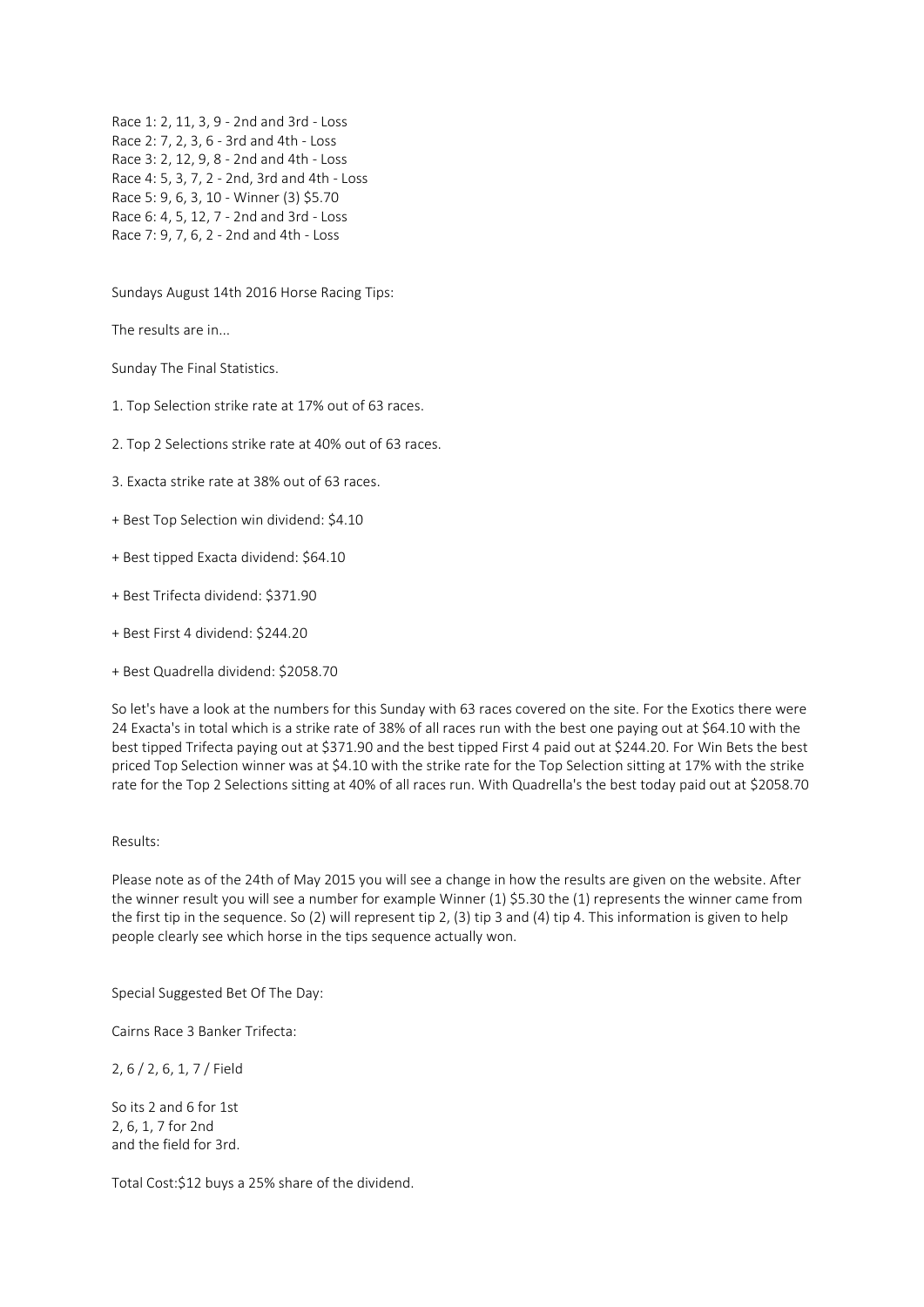Where The Money Is: Those runners which stand out as being well supported early.

Nothing to report.

Best Longshot's Of The Day:

Nothing to report.

Best Quaddie Of The Day:

Bendigo Quadrella:

Race 6: 3, 2, 1, 7 Race 7: 3, 2, 8, 10 Race 8: 11, 6, 3, 8 Race 9: 4, 10, 7, 5

Total Cost: \$13 buys a 5% share ofd the dividend.

Today's Race Tips:

Note: All prices shown on the site are from the QLD TAB (Tattsbet) or Ubet as they are now known. If you like Exacta's or Quinella's overall they seem to pay a lot better than others do, but for other bet types eg. Trifecta, Quadrella etc you may be best off looking elsewhere. Either way give them a search and see if they are good and work for you.

Sunshine Coast Race Tips:

Race 1: 6, 8, 2, 5 - Winner (2) \$2.80 Exacta \$11.70 Trifecta \$32.00 Race 2: 1, 7, 2, 5 - Winner (3) \$5.40 Exacta \$49.70 Race 3: 8, 5, 9, 15 - 2nd and 3rd - Loss Race 4: 4, 7, 3, 6 - Winner (3) \$3.30 Exacta \$21.20 Race 5: 6, 2, 7, 5 - 2nd and 3rd - Loss Race 6: 4, 1, 5, 2 - Winner (2) \$4.80 Exacta \$12.70 Race 7: 6, 4, 11, 5 - Winner (4) \$12.60 Exacta \$64.10 Race 8: 3, 9, 5, 2 - Winner (3) \$3.20 Exacta \$7.50 Trifecta \$19.40 First 4 \$91.60

Cairns Race Tips:

Race 1: 1, 2, 7, 5 - Winner (1) \$1.50 Exacta \$2.50 Race 2: 3, 8, 2, 9 - 2nd and 4th - Loss Race 3: 2, 6, 1, 7 - Winner (2) \$2.60 Race 4: 3, 9, 2, 8 - 3rd and 4th - Loss Race 5: 3, 5, 1, 6 - Winner (4) \$10.80 Race 6: 1, 7, 13, 4 - Winner (4) \$10.00 Exacta \$61.90 Race 7: 1, 6, 2, 7 - 2nd and 4th - Loss Race 8: 6, 5, 9, 7 - Winner (4) \$7.60 Exacta \$60.80 Trifecta \$371.90

Narromine Race Tips: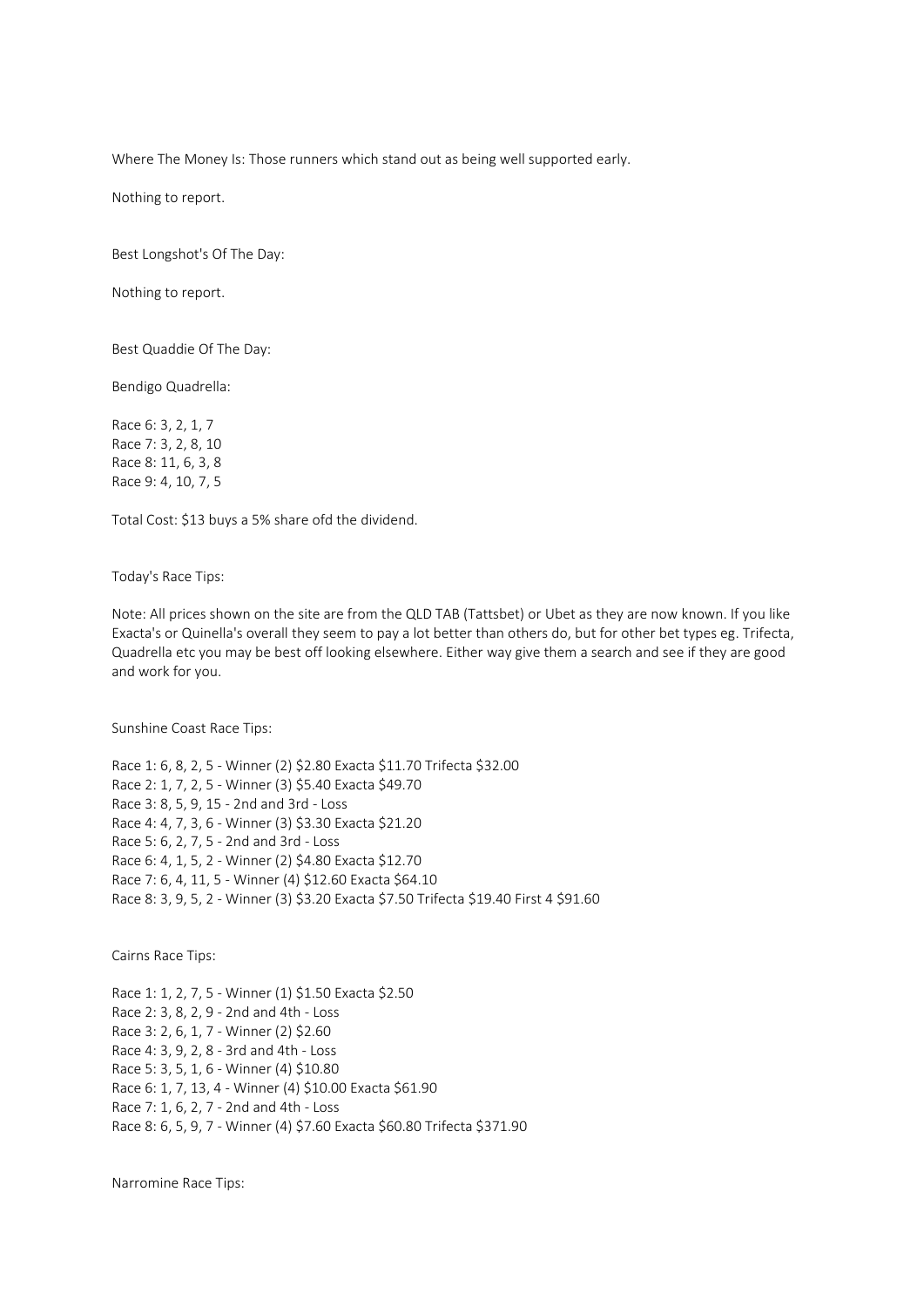Race 1: 2, 9, 6, 3 - Winner (4) \$2.30 Race 2: 10, 5, 9, 3 - 2nd and 3rd - Loss Race 3: 14, 8, 4, 12 - 2nd - Loss Race 4: 6, 7, 10, 9 - 2nd, 3rd and 4th - Loss Race 5: 11, 5, 7, 4 - Loss Race 6: 11, 4, 3, 14 - Loss Race 7: 5, 6, 13, 3 - Winner (1) \$3.60 Race 8: 12, 9, 4, 10 - 2nd and 3rd - Loss

Bendigo Race Tips:

Race 1: 8, 15, 10, 12 - 3rd - Loss Race 2: 3, 11, 8, 14 - Winner (2) \$3.90 Exacta \$8.30 Race 3: 14, 2, 4, 11 - Winner (2) \$6.00 Exacta \$43.30 Race 4: 8, 5, 6, 7 - 3rd and 4th - Loss Race 5: 8, 2, 6, 7 - Winner (1) \$1.50 Exacta \$9.20 Trifecta \$22.30 First 4 \$31.80 Race 6: 3, 2, 1, 7 - Winner (1) \$4.10 Race 7: 3, 2, 8, 10 - 3rd - Loss Race 8: 11, 6, 3, 8 - 3rd - Loss Race 9: 4, 10, 7, 5 - Winner (3) \$9.30

Pt Augusta Race Tips:

Race 1: 1, 3, 4, 2 - Winner (2) \$3.40 Exacta \$23.60 Tri \$35.80 First 4 \$51.00 Race 2: 1, 4, 3, 2 - Winner (1) \$1.40 Exacta \$4.10 Race 3: 2, 1, 4, 5 - Winner (1) \$2.10 Exacta \$3.70 Trifecta \$6.60 Race 4: 5, 3, 4, 8 - Winner (1) \$2.80 Exacta \$20.00 Tri \$64.90 First 4 \$244.20 Race 5: 8, 5, 1, 4 - Winner (2) \$3.10 Race 6: 4, 5, 2, 6 - Winner (1) \$1.90 Exacta \$11.00 Trifecta \$36.60 Race 7: 2, 9, 1, 11 - Winner (3) \$7.00 Quadrella \$163.80

Wagga Race Tips:

Race 1: 6, 7, 1, 9 - 2nd, 3rd and 4th - Loss Race 2 : 2, 4, 6, 5 - Winner (3) \$5.20 Exacta \$26.40 Trifecta \$60.50 Race 3: 2, 1, 6, 5 - Winner (4) \$6.60 Exacta \$22.60 Race 4: 2, 5, 4, 1 - Winner (4) \$4.20 Exacta \$19.60 Race 5: 4, 9, 13, 2 - Winner (2) \$4.20 Race 6: 1, 8, 6, 5 - Winner (1) \$3.30 Race 7: 3, 7, 2, 6 - Winner (4) \$5.20 Quadrella \$739.10

Devonport Race Tips:

Race 1: 2, 3, 1, 6 - 2nd, 3rd and 4th - Loss Race 2: 6, 4, 7, 8 - Winner (1) \$2.10 Race 3: 6, 9, 2, 5 - Winner (2) \$9.40 Exacta \$20.80 Trifecta \$138.50 Race 4: 2, 3, 1, 6 - 2nd and 3rd - Loss Race 5: 1, 6, 4, 7 - Winner (3) \$4.80 Race 6: 7, 6, 3, 10 - Winner (1) \$4.00 Exacta \$14.00 Race 7: 1, 6, 2, 7 - 4th - Loss Race 8: 1, 3, 6, 7 - Winner (2) \$1.90 Exacta \$2.30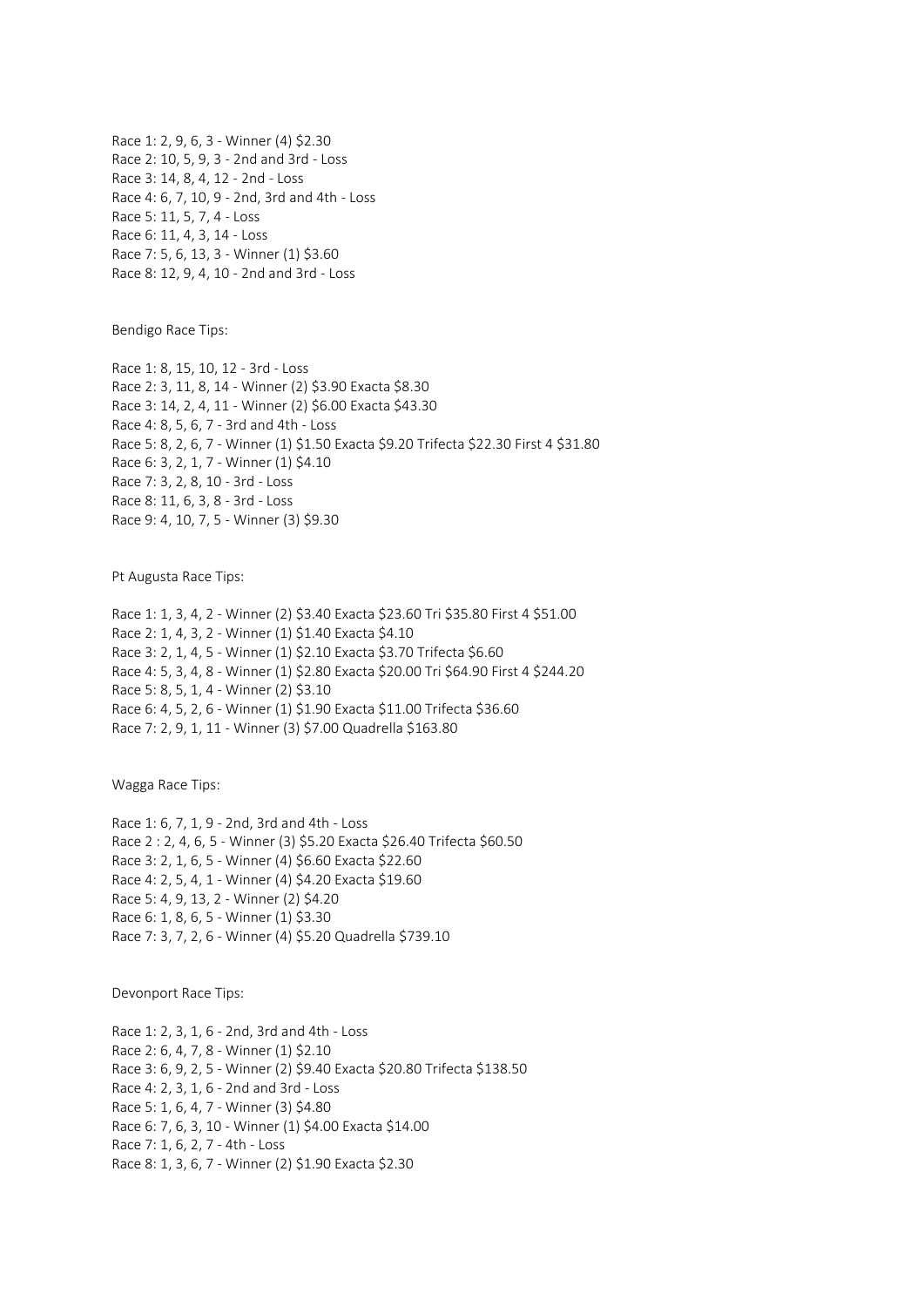Kalgoorlie Race Tips:

Race 1: 6, 7, 9, 8 - Winner (2) \$3.30 Race 2: 2, 4, 1, 5 - Winner (4) \$8.10 Race 3: 6, 4, 2, 10 - Winner (3) \$4.60 Race 4: 1, 3, 6, 2 - Winner (2) \$11.20 Exacta \$33.00 Tri \$62.30 Quad \$2058.70 Race 5: 3, 5, 6, 12 - Winner (2) \$3.70 Race 6: 4, 13, 12, 11 - Winner (2) \$11.00 Race 7: 2, 6, 4, 3 - 2nd and 4th - Loss Race 8: 7, 8, 2, 10 - Winner (4) \$11.80

Sundays August 7th 2016 Horse Racing Tips:

The results are in...

Sunday The Final Statistics.

- 1. Top Selection strike rate at 33% out of 60 races.
- 2. Top 2 Selections strike rate at 48% out of 60 races.
- 3. Exacta strike rate at 35% out of 60 races.
- + Best Top Selection win dividend: \$6.80
- + Best tipped Exacta dividend: \$73.20
- + Best Trifecta dividend: \$332.30
- + Best First 4 dividend: \$256.40
- + Best Quadrella dividend: \$919.30

So let's have a look at the numbers for this Sunday with 60 races covered. For the Exotics there were 21 Exacta's in total which is a strike rate of 35% of all races run with the best one paying out at \$73.20 with the best tipped Trifecta paying out at \$332.30 with the best tipped First 4 paying out at \$256.40. For Win Bets the best priced Top Selection winner was at \$6.80 with the strike rate for the Top Selection sitting at 33% with the strike rate for the Top 2 Selections sitting at 48% of all races run. With Quadrella's the best today paid out at \$919.30

### Results:

Please note as of the 24th of May 2015 you will see a change in how the results are given on the website. After the winner result you will see a number for example Winner (1) \$5.30 the (1) represents the winner came from the first tip in the sequence. So (2) will represent tip 2, (3) tip 3 and (4) tip 4. This information is given to help people clearly see which horse in the tips sequence actually won.

Special Suggested Bet Of The Day:

Nothing today.

Where The Money Is: Those runners which stand out as being well supported early.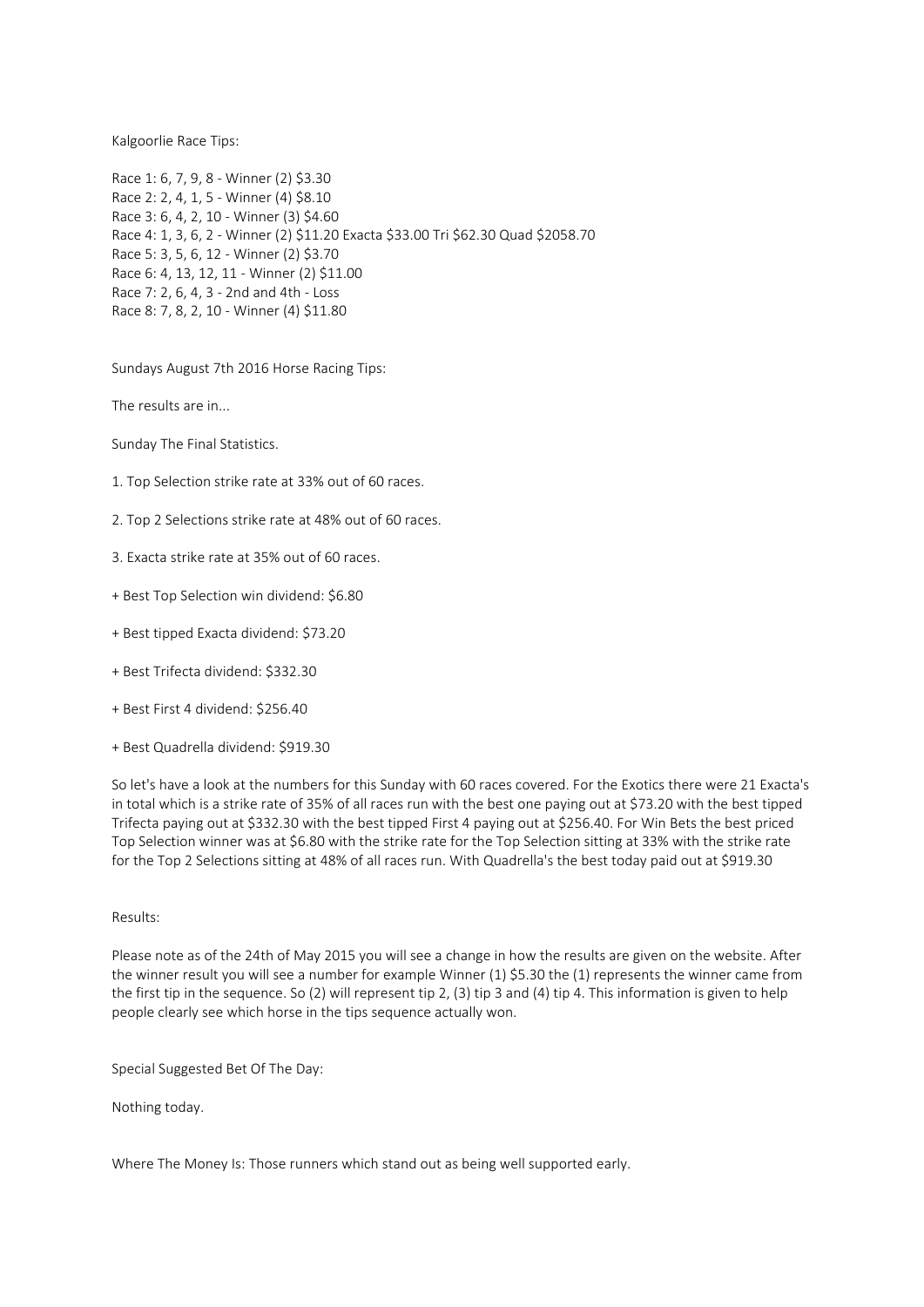Nothing to report.

Best Longshot's Of The Day:

Nothing to report.

Best Quaddie Of The Day:

Sandown Quadrella:

Race 5: 9, 6, 1, 3 Race 6: 6, 7, 5, 2 Race 7: 3, 8, 9, 2 Race 8: 4, 3, 7, 12

Total Cost: \$13 buys a 5% share of the dividend.

Todays Race Tips:

Note: All prices shown on the site are from the QLD TAB (Tattsbet) or Ubet as they are now known. If you like Exacta's or Quinella's overall they seem to pay a lot better than others do, but for other bet types eg. Trifecta, Quadrella etc you may be best off looking elsewhere. Either way give them a search and see if they are good and work for you.

Sunshine Coast Race Tips:

Race 1: 1, 5, 6, 9 - Winner (1) \$1.40 Exacta \$3.50 Race 2: 4, 7, 2, 1 - Winner (2) \$6.10 Exacta \$24.40 Race 3: 1, 5, 4, 6 - Winner (1) \$1.80 Exacta \$15.90 Race 4: 3, 4, 1, 5 - Winner (3) \$2.40 Quadrella \$70.40 Race 5: 10, 13, 2, 17 - Winner (2) \$5.30 Exacta \$61.10 Race 6: 3, 7, 6, 1 - 2nd and 4th - Loss Race 7: 1, 6, 8, 5 - Winner (3) \$9.00 Race 8: 3, 1, 9, 7 - Winner (1) \$1.90

Sandown Race Tips:

Race 1: 4, 8, 2, 6 - Winner (3) \$8.90 Exacta \$43.00 Race 2: 3, 9, 4, 11 - Winner (1) \$2.40 Race 3: 1, 6, 3, 10 - Winner (3) \$5.20 Race 4: 3, 7, 2, 1 - 2nd and 3rd - Loss Race 5: 9, 6, 1, 3 - 3rd and 4th - Loss Race 6: 6, 7, 5, 2 - 2nd and 3rd - Loss Race 7: 3, 8, 9, 2 - 3rd and 4th - Loss Race 8: 4, 3, 7, 12 - 2nd - Loss

Muswellbrook Race Tips:

Race 1: 2, 1, 8, 6 - Winner (2) \$6.70 Exacta \$17.50 Race 2: 10, 8, 6, 11 - Winner (1) \$2.70 Race 3: 4, 7, 8, 5 - 4th - Loss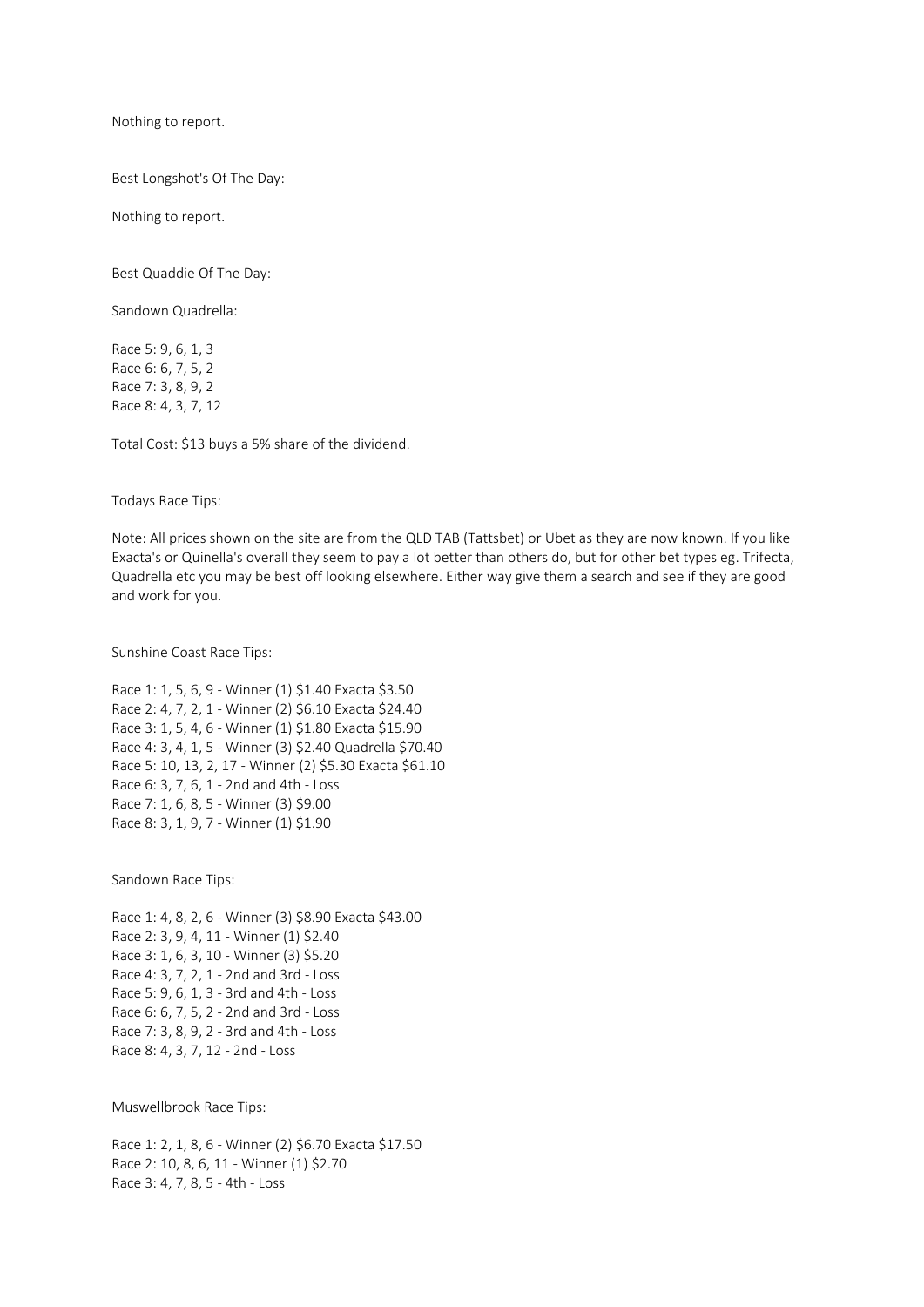Race 4: 4, 3, 9, 12 - Winner (2) \$6.90 Exacta \$66.20 Trifecta \$332.30 Race 5: 1, 3, 7, 6 - Winner (2) \$3.90 Race 6: 1, 5, 6, 9 - Winner (1) \$2.00 Race 7: 1, 2, 5, 9 - Winner (1) \$2.40 Quadrella \$184.10

Echuca Race Tips:

Race 1: 6, 10, 8, 4 - 2nd and 3rd - Loss Race 2: 5, 8, 9, 3 - 2nd and 4th - Loss Race 3: 2, 5, 8, 13 - Winner (1) \$2.30 - L/S No 2 Race 4: 11, 7, 13, 5 - Winner (1) \$1.70 Race 5: 7, 1, 10, 3 - Winner (1) \$4.10 Exacta \$37.20 Race 6: 2, 7, 6, 3 - 2nd, 3rd and 4th - Loss Race 7: 8, 4, 6, 9 - Winner (2) \$3.20 Exacta \$10.60 Race 8: 6, 11, 2, 5 - Winner (3) \$3.50 Exacta \$6.30 Trifecta \$20.30 Race 9: 5, 7, 1, 6 - 2nd and 3rd - Loss Race 10: 12, 7, 9, 3 - 2nd and 4th - Loss

Naracoorte Race Tips:

Race 1: 5, 2, 3, 1 - Winner (4) \$2.80 Exacta \$8.30 Trifecta \$10.50 First 4 \$14.60 Race 2: 1, 4, 6, 5 - Winner (2) \$2.00 Exacta \$5.70 Race 3: 6, 2, 8, 1 - Winner (1) \$3.20 Exacta \$19.70 Race 4: 3, 1, 5, 6 - Winner (1) \$1.90 Exacta \$7.20 Trifecta \$12.70 Quad \$88.80 Race 5: 5, 2, 3, 7 - Winner (1) \$6.80 Exacta \$34.90 Race 6: 9, 5, 6, 2 - 2nd and 4th - Loss Race 7: 3, 1, 5, 4 - Winner (1) \$3.70 Exacta \$11.70 Tri \$57.90 First 4 \$256.40

Sapphire Coast Race Tips:

Race 1: 12, 4, 14, 6 - 2nd - Loss Race 2: 10, 4, 14, 8 - 3rd - Loss Race 3: 6, 9, 3, 1 - Winner (3) \$4.50 Race 4: 2, 3, 8, 11 - Winner (1) \$1.80 Race 5: 8, 11, 6, 2 - Winner (3) \$4.30 Exacta \$26.60 Trifecta \$64.80 Race 6: 5, 2, 7, 3 - Winner (1) \$1.90 Exacta \$4.60 Race 7: 7, 3, 8, 13 - Winner (4) \$3.80 Quadrella \$919.30

Devonport Race Tips:

Race 1: 5, 4, 1, 6 - Winner (3) \$3.40 Exacta \$14.70 Race 2: 7, 1, 9, 4 - 2nd and 3rd - Loss Race 3: 7, 5, 1, 2 - Loss Race 4: 12, 9, 11, 6 - Winner (1) \$5.30 Race 5: 5, 4, 1, 6 - Winner (1) \$5.00 Race 6: 1, 4, 8, 5 - 4th - Loss Race 7: 1, 9, 12, 4 - 3rd - Loss Race 8: 5, 7, 2, 3 - Winner (1) \$4.80 Race 9: 3, 5, 6, 2 - Winner (2) \$2.80

Alice Springs Race Tips: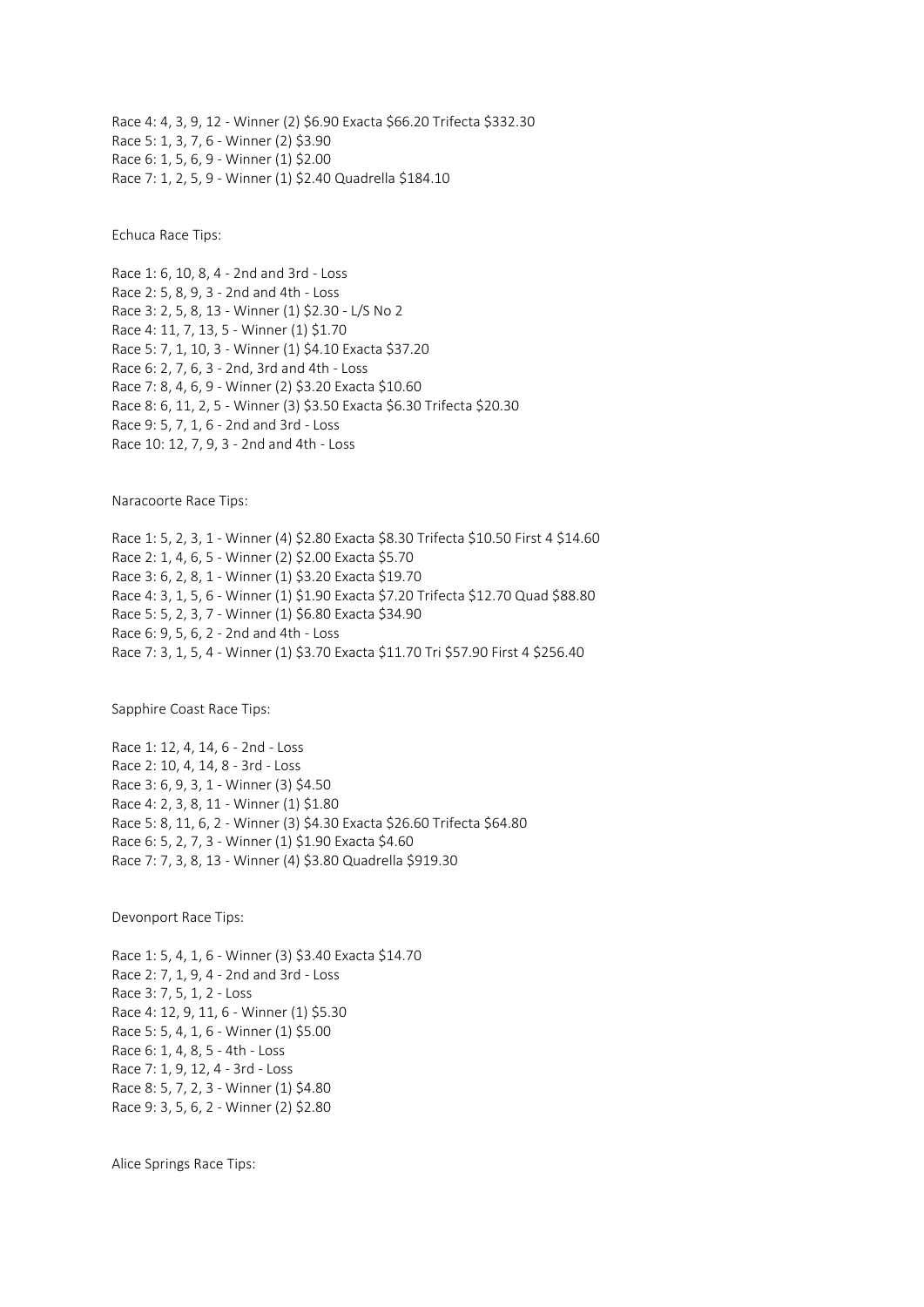Race 1: 1, 4, 2, 5 - Winner (1) \$3.70 Exacta \$17.10 Tri \$78.90 First 4 \$155.20 Race 2: 8, 6, 7, 3 - 2nd and 4th - Loss Race 3: 2, 4, 5, 1 - Winner (2) \$8.90 Exacta \$73.20 Tri \$40.30 First 4 \$109.80 Race 4: 2, 1, 6, 5 - 2nd, 3rd and 4th - Loss

Sundays July 31st 2016 Horse Racing Tips:

The results are in...

Sunday The Final Statistics.

1. Top Selection strike rate at 22% out of 46 races.

2. Top 2 Selections strike rate at 43% out of 46 races.

3. Exacta strike rate at 35% out of 46 races.

+ Best Top Selection win dividend: \$4.00

+ Best tipped Exacta dividend: \$59.70

+ Best Trifecta dividend: \$366.50

+ Best First 4 dividend: \$170.80

+ Best Quadrella dividend: \$472.30

So let's have a look at the numbers for this Sunday with 46 races covered. For the Exotics there were 16 Exacta's in total which is a strike rate of 35% of all races run with the best one paying out at \$59.70 with the best tipped Trifecta paying out at \$366.50 and the best tipped First 4 paid out at \$170.80. For Win Bets the best priced Top Selection winner was at \$4.00 with the strike rate for the Top Selection sitting at 22% with the strike rate for the Top 2 Selections sitting at 43% of all races run. With Quadrella's the best today paid out at \$472.30

### Results:

Please note as of the 24th of May 2015 you will see a change in how the live results are given on the website. After the winner result you will see a number for example Winner (1) \$5.30 the (1) represents the winner came from the first tip in the sequence. So (2) will represent tip 2, (3) tip 3 and (4) tip 4. This information is given to help people clearly see which horse in the tips sequence actually won and it is also very helpful in tracking winning betting patterns.

The Live Results on the website are very important as you can constantly see at a quick glance how things are going. For example if Exotics are doing well at a certain venue then you may like to play the Exotics there. For example at a certain venue if only Win Bets are doing well then you may like to try that approach, if the Top Selections are doing well at a certain venue then you may like to back the next Top Selection. If the 3rd and 4th selections are only doing well at a certain venue then you may like to even try that approach. And also if a certain venue is not doing well at all results wise it may be wise to avoid betting at that venue altogether. Just use your logic when it comes to this information as PATTERNS are very IMPORTANT!

Special Suggested Bet Of The Day:

Gawler Race 2 Banker Exacta:

9, 13 / 9, 13, 7, 14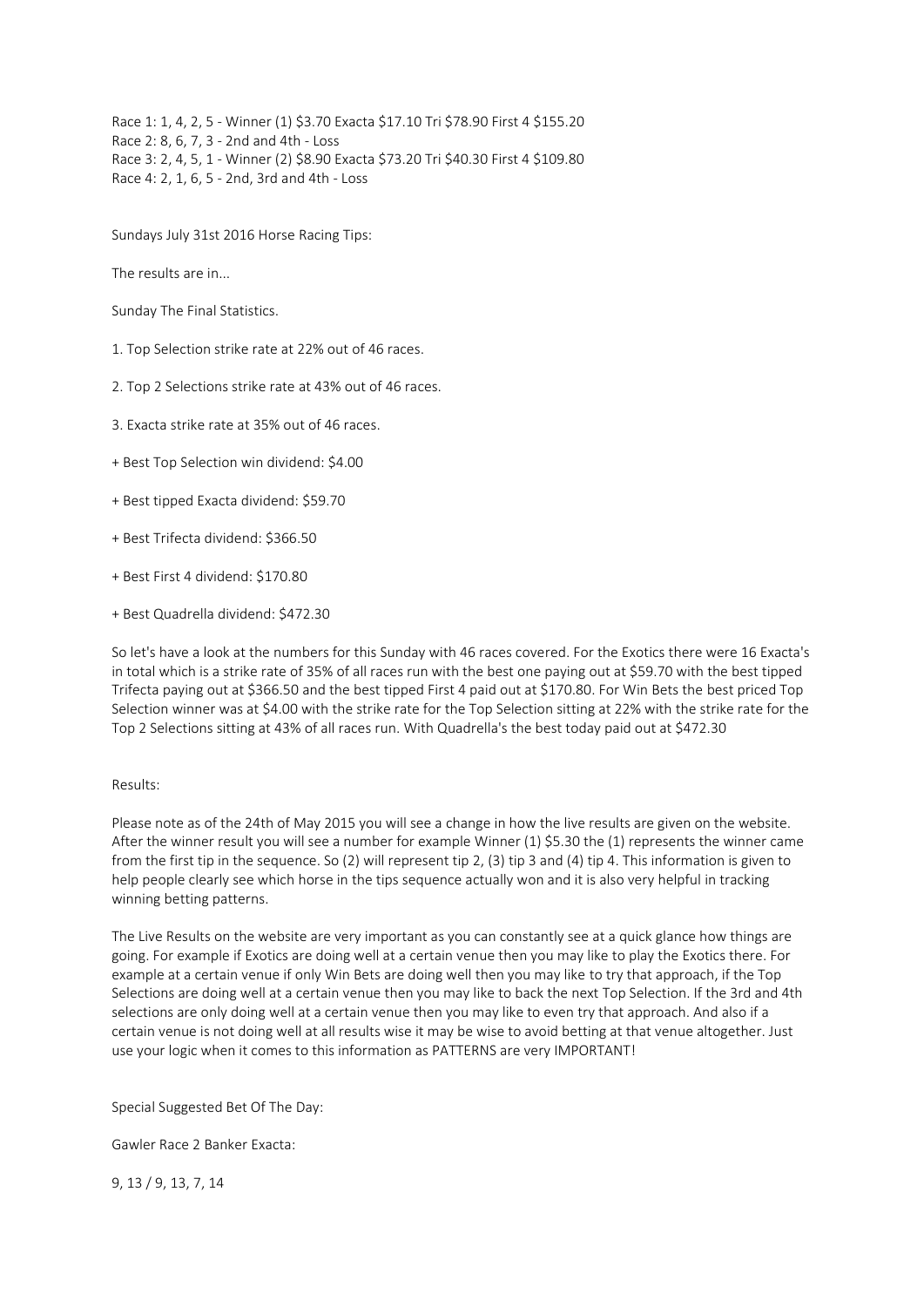So its 9 and 13 for 1st and 9, 13, 7, 14 for 2nd.

Total Cost: \$12 buys a 200% share of the dividend.

Where The Money Is: Those runners which stand out as being well supported early.

Nothing to report.

Best Longshot's Of The Day:

Nothing to report.

Best Quaddie Of The Day:

Pakenham Quadrella:

Race 6: 2, 9, 4, 7 Race 7: 5, 2, 1, 7 Race 8: 5, 9, 2, 3 Race 9: 1, 2, 8, 9

Total Cost: \$13 buys a 5% share of the dividend.

Todays Race Tips:

Note: All prices shown on the site are from the QLD TAB (Tattsbet) or Ubet as they are now known. If you like Exacta's or Quinella's overall they seem to pay a lot better than others do, but for other bet types eg. Trifecta, Quadrella etc you may be best off looking elsewhere. Either way give them a search and see if they are good and work for you.

Sunshine Coast Race Tips:

Race 1: 1, 10, 9, 12 - Winner (3) \$6.50 Race 2: 6, 9, 1, 8 - 4th - Loss Race 3: 3, 2, 6, 8 - Winner (1) \$3.60 Race 4: 5, 6, 8, 7 - Winner (2) \$6.00 Exacta \$39.70 Trifecta \$109.90 Race 5: 10, 16, 4, 7 - 4th - Loss Race 6: 2, 1, 5, 3 - Winner (2) \$5.00 Exacta \$20.30 Trifecta \$119.80 Race 7: 7, 8, 6, 1 - Winner (2) \$7.70 Race 8: 9, 4, 13, 16 - 3rd - Loss

Quirindi Race Tips:

Race 1: 1, 2, 7, 11 - Winner (2) \$2.00 Exacta \$17.80 Race 2: 3, 5, 7, 1 - 4th - Loss Race 3: 12, 8, 6, 13 - Winner (1) \$2.10 Race 4: 9, 14, 10, 11 - Winner (4) \$5.00 Exacta \$11.70 Race 5: 9, 2, 3, 7 - 2nd - Loss Race 6: 9, 7, 5, 1 - 4th - Loss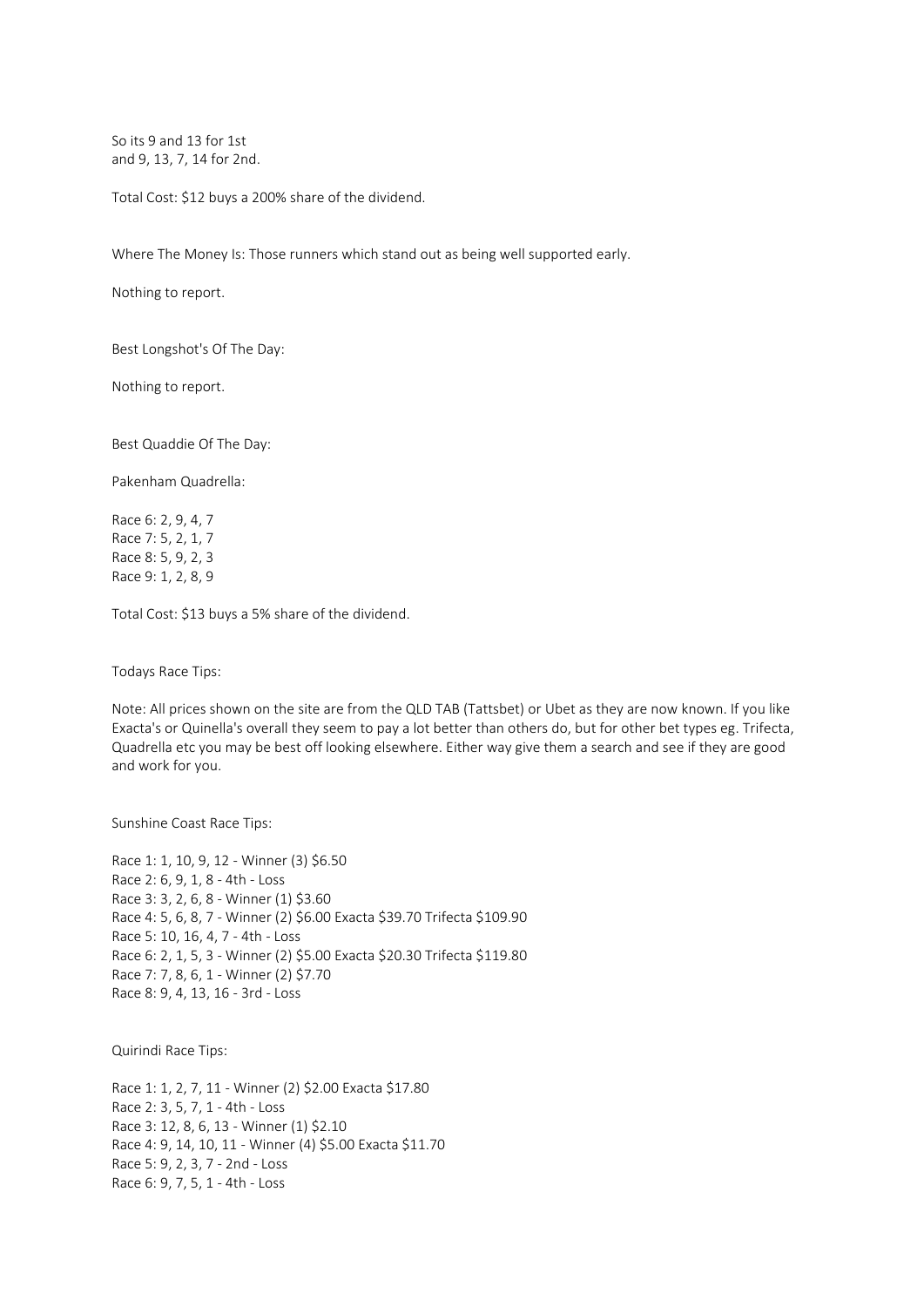Race 7: 8, 13, 3, 10 - Winner (3) \$2.30

Pakenham Race Tips:

Race 1: 2, 7, 5, 1 - Winner (1) \$3.70 Race 2: 10, 4, 3, 8 - Winner (1) \$4.00 Exacta \$22.20 Race 3: 3, 1, 4, 7 - Winner (4) \$3.40 Exacta \$12.10 Trifecta \$98.30 Race 4: 8, 7, 4, 1 - Winner (1) \$2.20 Race 5: 1, 3, 2, 6 - Winner (3) \$3.20 Quadrella \$472.30 Race 6: 2, 9, 4, 7 - Winner (1) \$3.70 Exacta \$20.10 Race 7: 5, 2, 1, 7 - Winner (2) \$2.70 Race 8: 5, 9, 2, 3 - Winner (3) \$7.20 Exacta \$47.30 Race 9: 1, 2, 8, 9 - Winner (1) \$2.00 Quadrella \$278.90

Gawler Race Tips:

Race 1: 4, 3, 1, 8 - 3rd and 4th - Loss Race 2: 9, 13, 7, 14 - Winner (3) \$5.50 Race 3: 16, 10, 9, 1 - Winner (3) \$4.70 Exacta \$32.90 Trifecta \$124.60 Race 4: 5, 7, 8, 11 - Winner (1) \$2.40 Race 5: 1, 7, 9, 5 - Winner (3) \$8.50 Exacta \$59.70 Race 6: 1, 6, 11, 3 - Winner (2) \$4.10 Exacta \$24.90 Trifecta \$45.30 Race 7: 2, 4, 3, 6 - Winner (3) \$3.80 Exacta \$17.10 Race 8: 8, 1, 14, 6 - 3rd and 4th - Loss

Pt Hedland Race Tips:

Race 1: 2, 1, 4, 3 - Winner (4) \$12.90 Exacta \$30.40 Tri \$62.60 First 4 \$170.80 Race 2: 1, 6, 4, 5 - Winner (2) \$4.20 Race 3: 5, 1, 2, 3 - 2nd, 3rd and 4th - Loss Race 4: 1, 5, 3, 6 - Winner (1) \$2.60 Race 5: 4, 3, 9, 7 - Winner (2) \$3.10 Exacta \$11.60 Trifecta \$366.50 Race 6: 3, 9, 5, 6 - 3rd and 4th - Loss Race 7: 1, 10, 8, 3 - Winner (2) \$16.50

Kalgoorlie Race Tips:

Race 1: 4, 8, 10, 7 - Winner (3) \$6.90 Exacta \$56.60 Race 2: 2, 8, 7, 3 - 2nd and 3rd - Loss Race 3: 5, 4, 8, 10 - Winner (1) \$2.90 Exacta \$7.30 Tri \$30.50 First 4 \$88.60 Race 4: 1, 2, 4, 8 - Winner (2) \$6.40 Race 5: 2, 1, 8, 3 - 2nd and 4th - Loss Race 6: 10, 2, 3, 9 - 3rd and 4th - Loss Race 7: 3, 4, 5, 9 - 4th - Loss

Sundays July 24th 2016 Horse Racing Tips:

The results are in...

Sunday The Final Statistics.

1. Top Selection strike rate at 28% out of 69 races.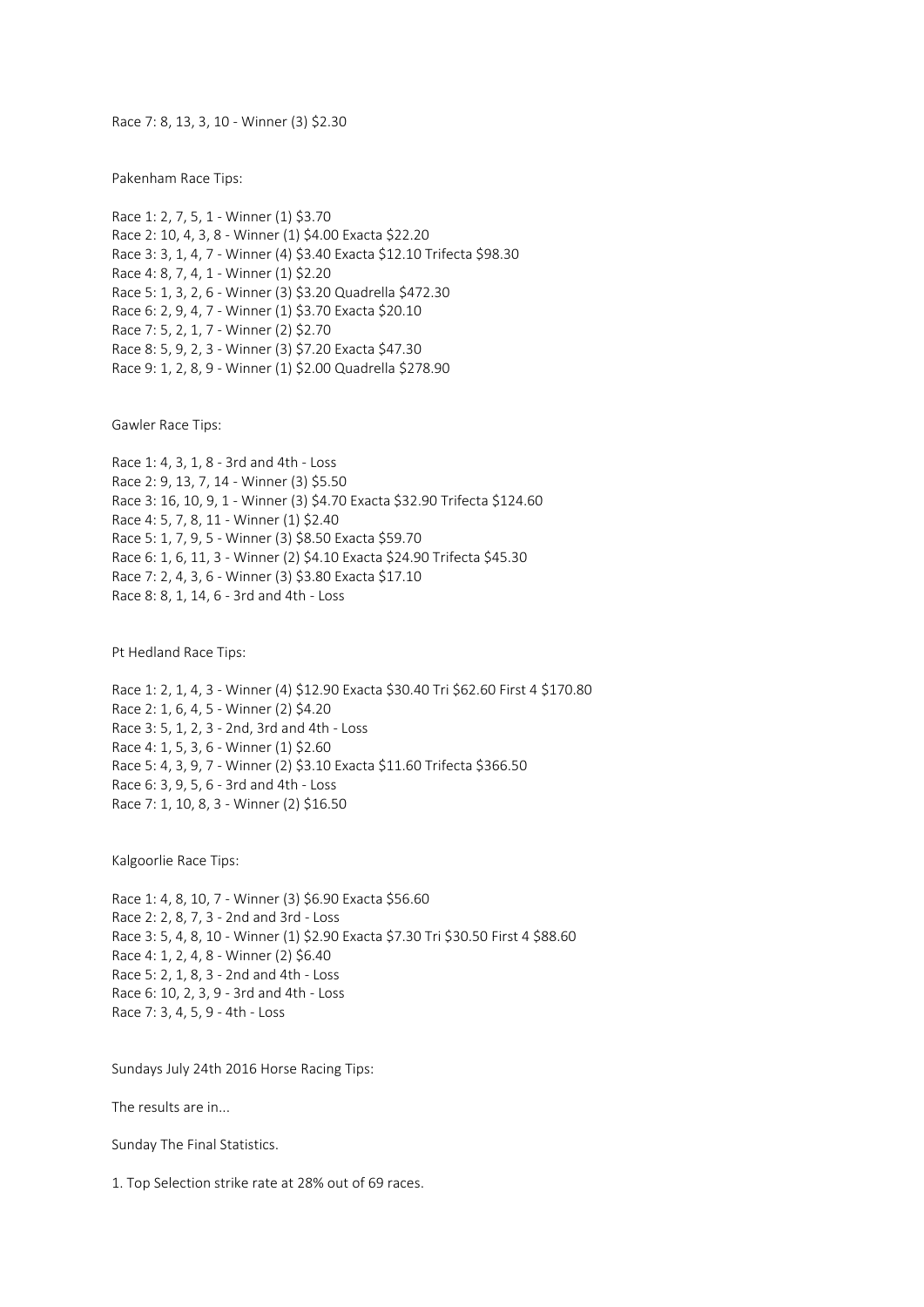- 2. Top 2 Selections strike rate at 46% out of 69 races.
- 3. Exacta strike rate at 39% out of 69 races.
- + Best Top Selection win dividend: \$7.30
- + Best tipped Exacta dividend: \$68.20
- + Best Trifecta dividend: \$259.20
- + Best First 4 dividend: \$824.20
- + Best Quadrella dividend: \$1527.50

So let's have a look at the numbers for this Sunday with 69 races covered. For the Exotics there were 27 Exacta's in total which is a strike rate of 39% of all races run with the best one paying out at \$68.20 with the best tipped Trifecta paying out at \$259.20 and the best tipped First 4 paid out at \$824.20. For Win Bets the best priced Top Selection winner was at \$7.30 with the strike rate for the Top Selection sitting at 28% of all races run with the strike rate for the Top 2 Selections sitting at 46% of all races run. With Quadrella's there were 3 today with the best one paying out at \$1527.50

### Results:

Please note as of the 24th of May 2015 you will see a change in how the live results are given on the website. After the winner result you will see a number for example Winner (1) \$5.30 the (1) represents the winner came from the first tip in the sequence. So (2) will represent tip 2, (3) tip 3 and (4) tip 4. This information is given to help people clearly see which horse in the tips sequence actually won and it is also very helpful in tracking winning betting patterns.

The Live Results on the website are very important as you can constantly see at a quick glance how things are going. For example if Exotics are doing well at a certain venue then you may like to play the Exotics there. For example at a certain venue if only Win Bets are doing well then you may like to try that approach, if the Top Selections are doing well at a certain venue then you may like to back the next Top Selection. If the 3rd and 4th selections are only doing well at a certain venue then you may like to even try that approach. And also if a certain venue is not doing well at all results wise it may be wise to avoid betting at that venue altogether. Just use your logic when it comes to this information as PATTERNS are very IMPORTANT!

To read the complete statistical summary about each day simply visit: Ratings Results

Special Suggested Bet Of The Day:

I forgot to post this one today.

Where The Money Is: Those runners which stand out as being well supported early.

Nothing to report.

Best Longshot's Of The Day:

- Devonport Race 5 No 4 Sunday School at \$26.00 money around for this one early and is first up from a spell. Interesting.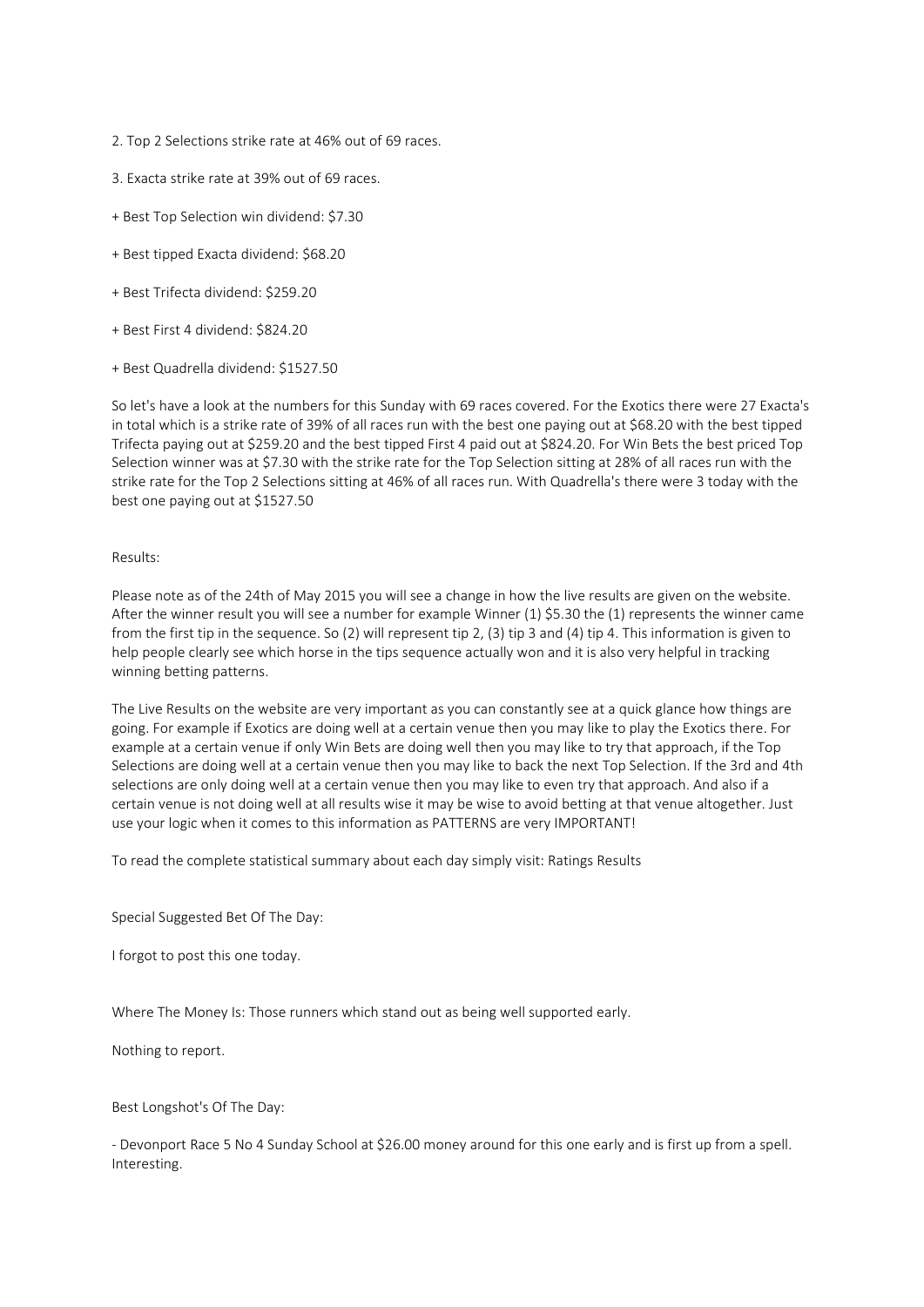Best Quaddie Of The Day:

Bendigo Quadrella:

Race 5: 5, 2, 3, 1 Race 6: 7, 4, 9, 6 Race 7: 2, 7, 8, 1 Race 8: 6, 3, 13, 1

Total Cost: \$13 buys a 5% share of the dividend.

Todays Race Tips:

Note: All prices shown on the site are from the QLD TAB (Tattsbet) or Ubet as they are now known. If you like Exacta's or Quinella's overall they seem to pay a lot better than others do, but for other bet types eg. Trifecta, Quadrella etc you may be best off looking elsewhere. Either way give them a search and see if they are good and work for you.

Sunshine Coast Race Tips:

Race 1: 1, 3, 5, 4 - 2nd and 4th - Loss Race 2: 11, 6, 10, 12 - Winner (1) \$1.60 Race 3: 1, 4, 6, 3 - Winner (3) \$3.80 Exacta \$8.70 Trifecta \$54.40 Race 4: 6, 8, 10, 7 - Winner (2) \$3.40 Race 5: 9, 1, 10, 8 - Winner (2) \$2.50 Exacta \$18.30 Race 6: 4, 1, 7, 3 - Winner (3) \$8.00 Race 7: 2, 8, 6, 1 - Winner (3) \$10.40 Exacta \$40.00 Race 8: 8, 9, 3, 1 - Winner (1) \$4.80 Ex \$33.10 Tri \$259.00 Quadrella \$1527.50

Hawkesbury Race Tips:

Race 1: 2, 7, 6, 3 - Winner (4) \$5.80 Exacta \$20.30 Race 2: 5, 7, 4, 1 - Winner (1) \$3.60 Race 3: 6, 2, 3, 4 - Winner (4) \$3.10 Exacta \$14.00 Tri \$43.20 First 4 \$58.00 Race 4: 7, 1, 13, 14 - 3rd - Loss Race 5: 6, 7, 5, 1 - Winner (4) \$9.40 Exacta \$27.40 Race 6: 7, 5, 8, 2 - 2nd and 4th - Loss Race 7: 7, 4, 2, 6 - Winner (1) \$3.70 Exacta \$5.90 Trifecta \$54.70 Race 8: 3, 4, 7, 5 - 2nd, 3rd and 4th - Loss

Bendigo Race Tips:

Race 1: 11, 10, 6, 9 - Winner (1) \$2.20 Exacta \$9.00 Race 2: 4, 2, 3, 1 - Winner (1) \$2.60 Exacta \$2.90 Race 3: 2, 6, 3, 7 - Winner (4) \$4.10 Race 4: 1, 3, 2, 6 - Winner (1) \$2.10 Exacta \$17.80 Tri \$90.60 Quad \$192.60 Race 5: 5, 2, 3, 1 - Winner (1) \$2.10 Race 6: 7, 4, 9, 6 - Winner (2) \$3.50 Race 7: 2, 7, 8, 1 - 2nd, 3rd and 4th - Loss Race 8: 6, 3, 13, 1 - 2nd, 3rd and 4th - Loss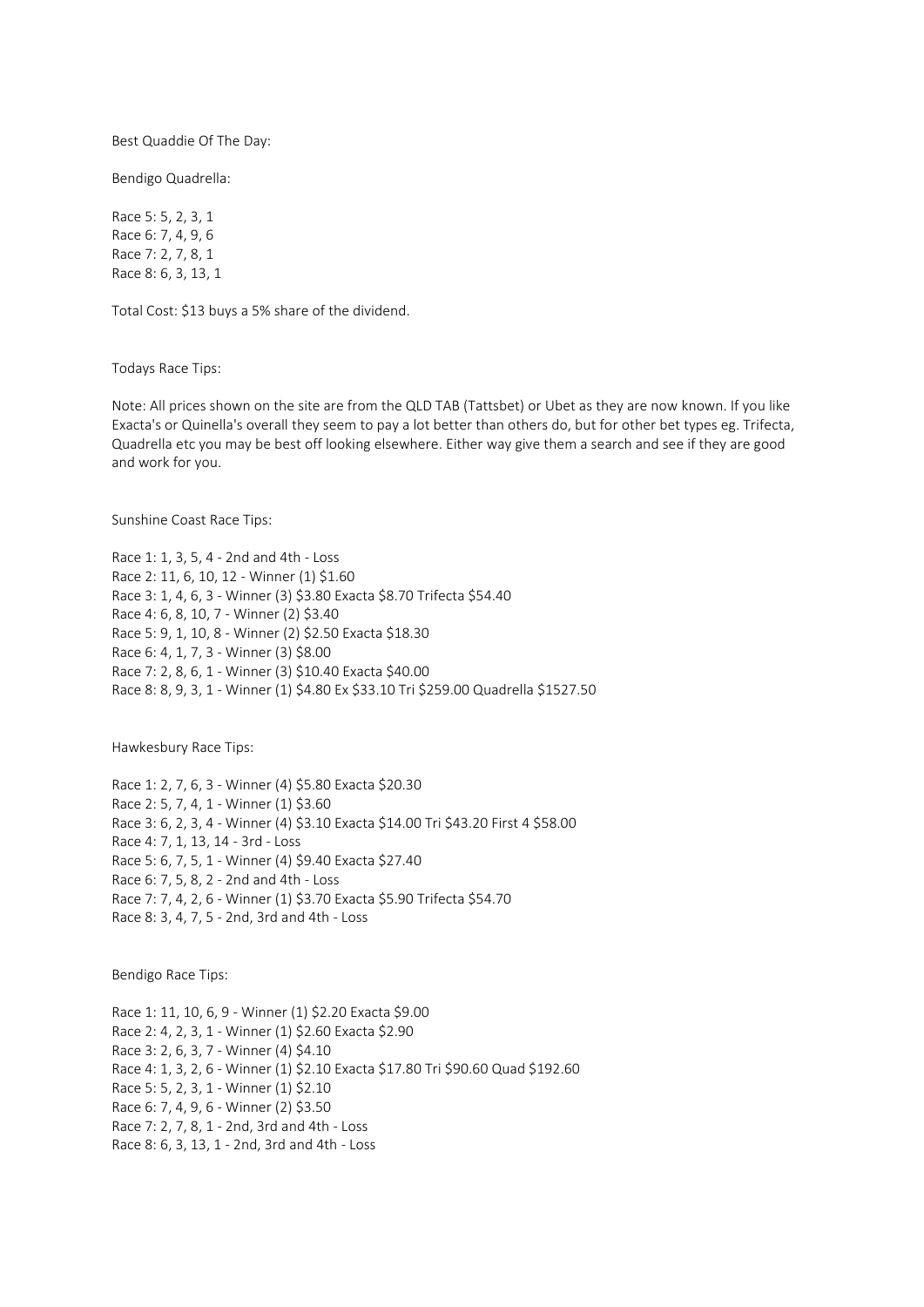Pt Augusta Race Tips:

Race 1: 4, 1, 3, 5 - Winner (2) \$1.90 Race 2: 3, 1, 5, 6 - Winner (2) \$3.70 Race 3: 1, 7, 2, 6 - Winner (1) \$3.10 Exacta \$10.70 Race 4: 8, 4, 2, 11 - Winner (3) \$6.10 Exacta \$68.20 Tri \$259.20 Quad \$189.10 Race 5: 3, 1, 2, 4 - 2nd, 3rd and 4th - Loss Race 6: 2, 3, 5, 1 - Winner (4) \$5.90 Race 7: 2, 4, 3, 7 - Winner (1) \$4.70 Exacta \$26.80 Trifecta \$118.00

Coffs Harbour Race Tips:

Race 1: 10, 9, 8, 12 - Winner (3) \$2.10 Race 2: 7, 10, 4, 2 - Winner (2) \$6.00 Exacta \$28.80 Trifecta \$98.00 Race 3: 2, 3, 8, 4 - 2nd - Loss Race 4: 1, 6, 5, 4 - 2nd and 4th - Loss Race 5: 1, 3, 16, 5 - Winner (2) \$8.50 Race 6: 11, 3, 10, 8 - 3rd and 4th - Loss Race 7: 3, 4, 6, 12 - 3rd - Loss Race 8: 1, 2, 8, 5 - 3rd and 4th - Loss

Moe Race Tips:

Race 1: 4, 1, 7, 5 - Winner (4) \$10.80 Exacta \$55.20 Tri \$196.10 First 4 \$276.40 Race 2: 2, 14, 8, 16 - Winner (2) \$7.30 Race 3: 12, 3, 11, 8 - Winner (1) \$3.90 Exacta \$53.20 Race 4: 8, 2, 6, 12 - 4th - Loss Race 5: 11, 8, 7, 6 - Winner (4) \$8.00 Exacta \$52.40 Race 6: 4, 1, 3, 9 - 3rd - Loss Race 7: 8, 4, 6, 5 - Winner (3) \$7.80 Exacta \$50.00 Race 8: 3, 8, 5, 6 - 2nd and 3rd - Loss Race 9: 10, 9, 13, 1 - Winner (4) \$12.40 Exacta \$63.60

Devonport Race Tips:

Race 1: 5, 1, 9, 3 - Winner (1) \$1.90 Race 2: 5, 12, 1, 10 - Winner (1) \$3.20 Exacta \$29.70 Race 3: 8, 1, 2, 9 - Winner (3) \$5.20 Exacta \$12.70 Race 4: 4, 2, 6, 3 - Winner (1) \$2.20 Exacta \$8.10 Tri \$25.80 First 4 \$60.20 Race 5: 4, 6, 10, 3 - Winner (2) \$9.00 Race 6: 9, 1, 7, 4 - Winner (1) \$7.30 Exacta \$33.00 Race 7: 3, 4, 1, 5 - Winner (2) \$4.40 Race 8: 1, 8, 7, 6 - 3rd and 4th - Loss Race 9: 4, 5, 6, 9 - Winner (3) \$3.00

Alice Springs Race Tips:

Race 1: 2, 4, 1, 8 - 3rd and 4th - Loss Race 2: 1, 2, 4, 3 - Winner (1) \$1.30 Exacta \$6.10 Trifecta \$5.60 First 4 \$9.20 Race 3: 6, 7, 5, 2 - Winner (1) \$2.10 Race 4: 5, 4, 2, 3 - 2nd and 4th - Loss Race 5: 1, 2, 5, 3 - Winner (4) \$2.90 Exacta \$19.80 Trifecta \$49.10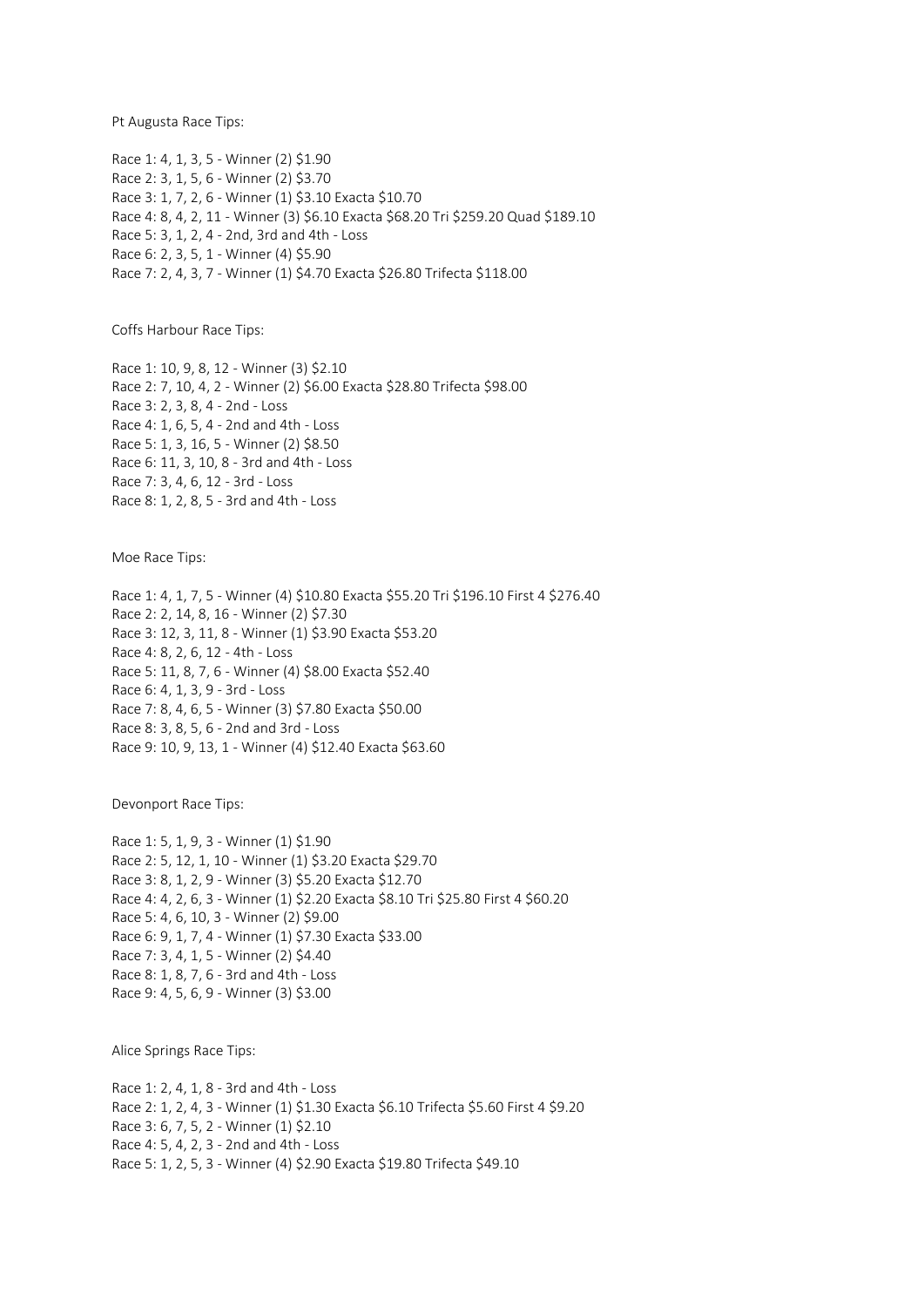Kalgoorlie Race Tips:

Race 1: 1, 8, 2, 5 - Winner (2) \$5.70 Exacta \$25.00 Tri \$101.00 First 4 \$824.20 Race 2: 9, 6, 2, 7 - Winner (2) \$9.00 Race 3: 1, 3, 2, 6 - Winner (1) \$1.50 Race 4: 7, 2, 3, 8 - Winner (2) \$2.50 Race 5: 4, 1, 7, 2 - Winner (1) \$6.00 Race 6: 4, 1, 7, 8 - 2nd and 3rd - Loss Race 7: 6, 7, 13, 9 - 2nd - Loss

Sundays July 17th 2016 Horse Racing Tips:

The results are in...

Sunday The Final Statistics.

- 1. Top Selection strike rate at 32% out of 59 races.
- 2. Top 2 Selections strike rate at 41% out of 59 races.
- 3. Exacta strike rate at 42% out of 59 races.
- + Best Top Selection win dividend: \$6.70
- + Best tipped Exacta dividend: \$49.30
- + Best Trifecta dividend: \$139.40
- + Best First 4 dividend: \$173.80
- + Best Quadrella dividend: \$473.70

So Lets have a look at the numbers for this Sunday with 59 races covered. For the Exotics there were 25 Exacta's in total which is a strike rate of 42% of all races run with the best one paying out at \$49.30 with the best tipped Trifecta paying out at \$139.40 and the best tipped First 4 paid out at \$173.80. For Win Bets the best priced Top Selection winner was at \$6.70 with the strike rate for the Top Selection sitting at 32% with the strike rate for the Top 2 Selections sitting at 41% of all races run. With Quadrella's the best one today paid out at \$473.70

Results:

Please note as of the 24th of May 2015 you will see a change in how the live results are given on the website. After the winner result you will see a number for example Winner (1) \$5.30 the (1) represents the winner came from the first tip in the sequence. So (2) will represent tip 2, (3) tip 3 and (4) tip 4. This information is given to help people clearly see which horse in the tips sequence actually won and it is also very helpful in tracking winning betting patterns.

The Live Results on the website are very important as you can constantly see at a quick glance how things are going. For example if Exotics are doing well at a certain venue then you may like to play the Exotics there. For example at a certain venue if only Win Bets are doing well then you may like to try that approach, if the Top Selections are doing well at a certain venue then you may like to back the next Top Selection. If the 3rd and 4th selections are only doing well at a certain venue then you may like to even try that approach. And also if a certain venue is not doing well at all results wise it may be wise to avoid betting at that venue altogether. Just use your logic when it comes to this information as PATTERNS are very IMPORTANT!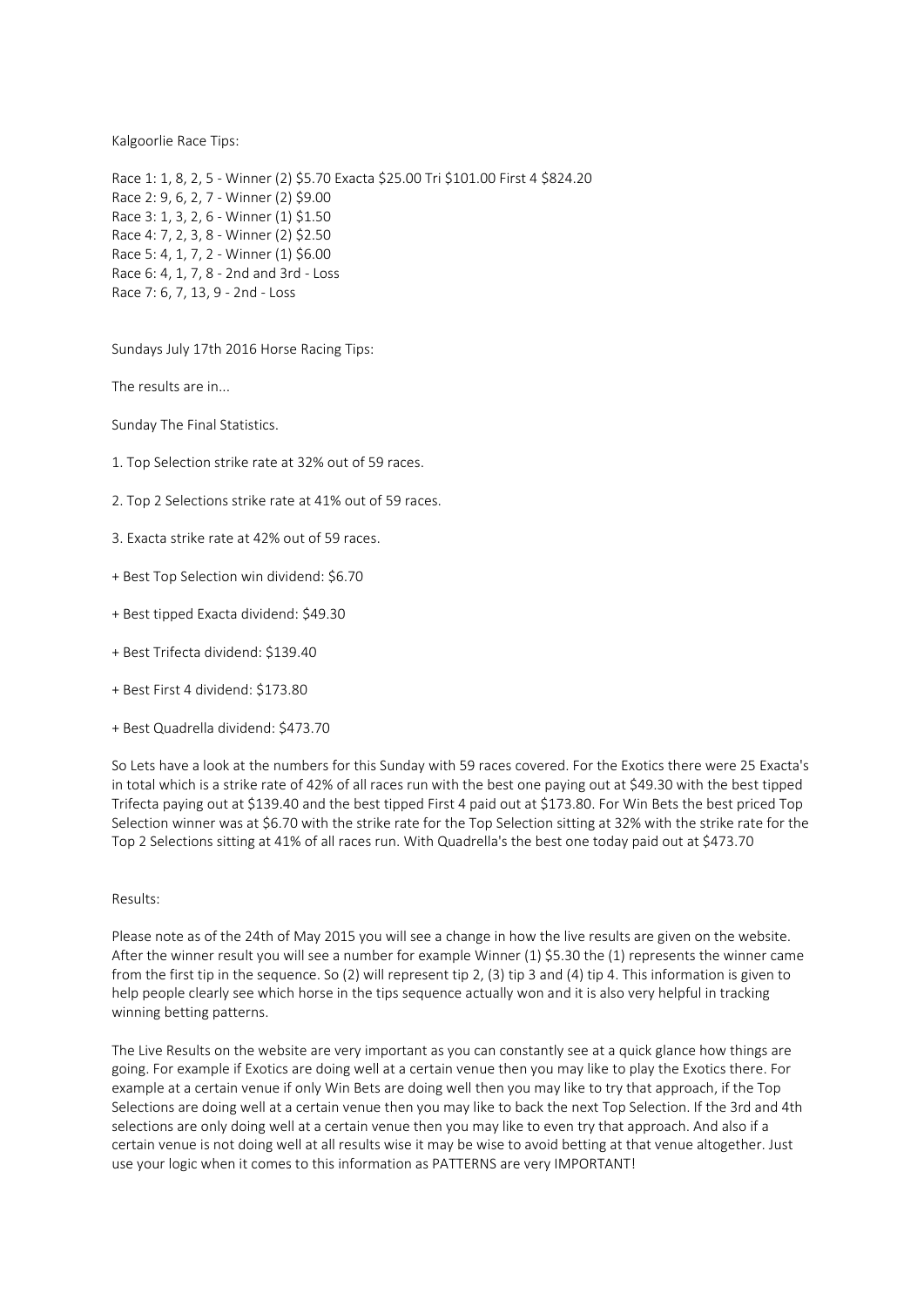### Special Suggested Bet Of The Day:

Grafton Race 2 Banker Exacta:

1, 7 / 1, 7, 6, 12

So its 1 and 7 for 1st and 1, 7, 6, 12 for 2nd.

Total Cost: \$12 buys a 200% share of the dividend.

Where The Money Is: Those runners which stand out as being well supported early.

Nothing to report.

Best Longshot's Of The Day:

Nothing to report.

Best Quaddie Of The Day:

Pakenham Quadrella:

Race 5: 7, 2, 4, 3 Race 6: 5, 3, 2, 1 Race 7: 11, 6, 7, 9 Race 8: 3, 4, 7, 2

Total Cost: \$13 buys a 5% share of the dividend.

Todays Race Tips:

Note: All prices shown on the site are from the QLD TAB (Tattsbet) or Ubet as they are now known. If you like Exacta's or Quinella's overall they seem to pay a lot better than others do, but for other bet types eg. Trifecta, Quadrella etc you may be best off looking elsewhere. Either way give them a search and see if they are good and work for you.

Sunshine Coast Race Tips:

Race 1: 1, 6, 4, 5 - Winner (1) \$1.30 Exacta \$2.80 Trifecta \$5.10 First 4 \$7.40 Race 2: 4, 8, 10, 1 - Winner (3) \$10.30 Exacta \$39.60 Race 3: 3, 1, 2, 5 - Winner (1) \$1.60 Exacta \$10.00 Trifecta \$19.70 Race 4: 4, 2, 3, 7 - 2nd, 3rd and 4th - Loss Race 5: 4, 2, 1, 12 - Winner (2) \$3.00 Exacta \$13.10 Race 6: 5, 1, 2, 3 - Winner (4) \$9.00 Exacta \$38.00 Race 7: 2, 9, 7, 3 - Winner (4) \$10.70 Race 8: 4, 8, 3, 11 - 3rd and 4th - Loss

Grafton Race Tips: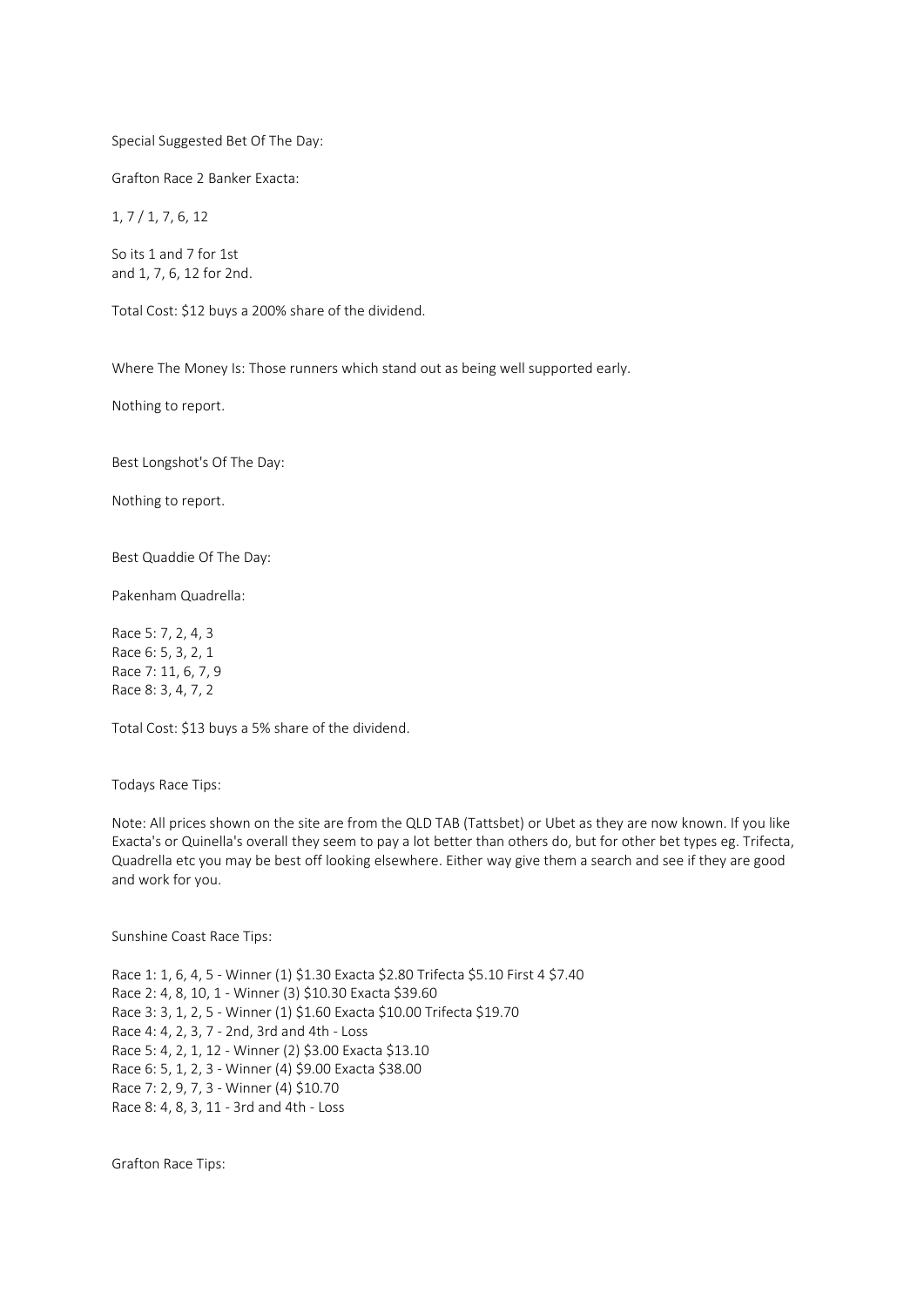Race 1: 4, 7, 2, 3 - 3rd and 4th - Loss Race 2: 1, 7, 12, 6 - Winner (1) \$4.70 Race 3: 3, 11, 9, 4 - Winner (3) \$3.60 Exacta \$11.90 Race 4: 12, 4, 3, 5 - 2nd and 3rd - Loss Race 5: 5, 7, 9, 6 - 4th - Loss Race 6: 3, 8, 7, 11 - Winner (1) \$1.70 Race 7: 5, 7, 3, 12 - 2nd and 3rd - Loss Race 8: 6, 11, 1, 9 - 4th - Loss

Pakenham Race Tips:

Race 1: 7, 1, 2, 5 - Winner (2) \$5.20 Exacta \$23.40 Trifecta \$110.20 Race 2: 3, 11, 6, 4 - Winner (1) \$1.30 Exacta \$9.30 Trifecta \$22.60 Race 3: 3, 4, 7, 9 - Winner (3) \$5.10 Exacta \$39.70 Trifecta \$139.40 Race 4: 9, 2, 12, 10 - Winner (1) \$2.50 Exacta \$14.60 Quadrella \$127.20 Race 5: 7, 2, 4, 3 - Winner (1) \$3.00 Exacta \$10.20 Trifecta \$22.00 Race 6: 5, 3, 2, 1 - Winner (2) \$2.80 Exacta \$10.00 Race 7: 11, 6, 7, 9 - 4th - Loss Race 8: 3, 4, 7, 2 - 2nd - Loss

Naracoorte Race Tips:

Race 1: 2, 6, 1, 5 - Winner (1) \$2.60 Exacta \$5.40 Trifecta \$7.70 Race 2: 3, 2, 1, 5 - 2nd, 3rd and 4th - Loss Race 3: 8, 6, 9, 7 - Winner (3) \$11.50 Race 4: 5, 6, 10, 7 - Winner (2) \$3.90 Exacta \$11.80 Race 5: 5, 1, 8, 2 - 2nd, 3rd and 4th - Loss Race 6: 10, 2, 9, 11 - 3rd - Loss Race 7: 3, 10, 13, 9 - Winner (3) \$10.60

Corowa Race Tips:

Race 1: 5, 14, 6, 11 - Winner (4) \$6.10 Exacta \$23.80 Trifecta \$112.60 Race 2: 10, 2, 9, 14 - Winner (1) \$3.60 Exacta \$13.60 Race 3: 16, 1, 11, 9 - Winner (1) \$3.40 Exacta \$49.30 Race 4: 1, 6, 5, 9 - Winner (3) \$5.10 Exacta \$22.10 Quadrella \$473.70 Race 5: 1, 8, 13, 4 - 3rd - Loss Race 6: 12, 7, 6, 10 - 3rd and 4th - Loss Race 7: 2, 7, 4, 5 - 2nd and 4th - Loss Race 8: 3, 12, 4, 8 - Winner (1) \$4.60

Wodonga Race Tips:

Race 1: 1, 9, 5, 2 - 2nd, 3rd and 4th - Loss Race 2: 2, 7, 8, 9 - 2nd and 4th - Loss Race 3: 8, 13, 3, 11 - Winner (3) \$16.90 Race 4: 3, 4, 6, 10 - Winner (1) \$3.60 Race 5: 6, 9, 5, 8 - 3rd and 4th - Loss Race 6: 13, 4, 9, 8 - Winner (1) \$6.70 Race 7: 8, 4, 11, 6 - 4th - Loss Race 8: 11, 1, 13, 6 - 3rd - Loss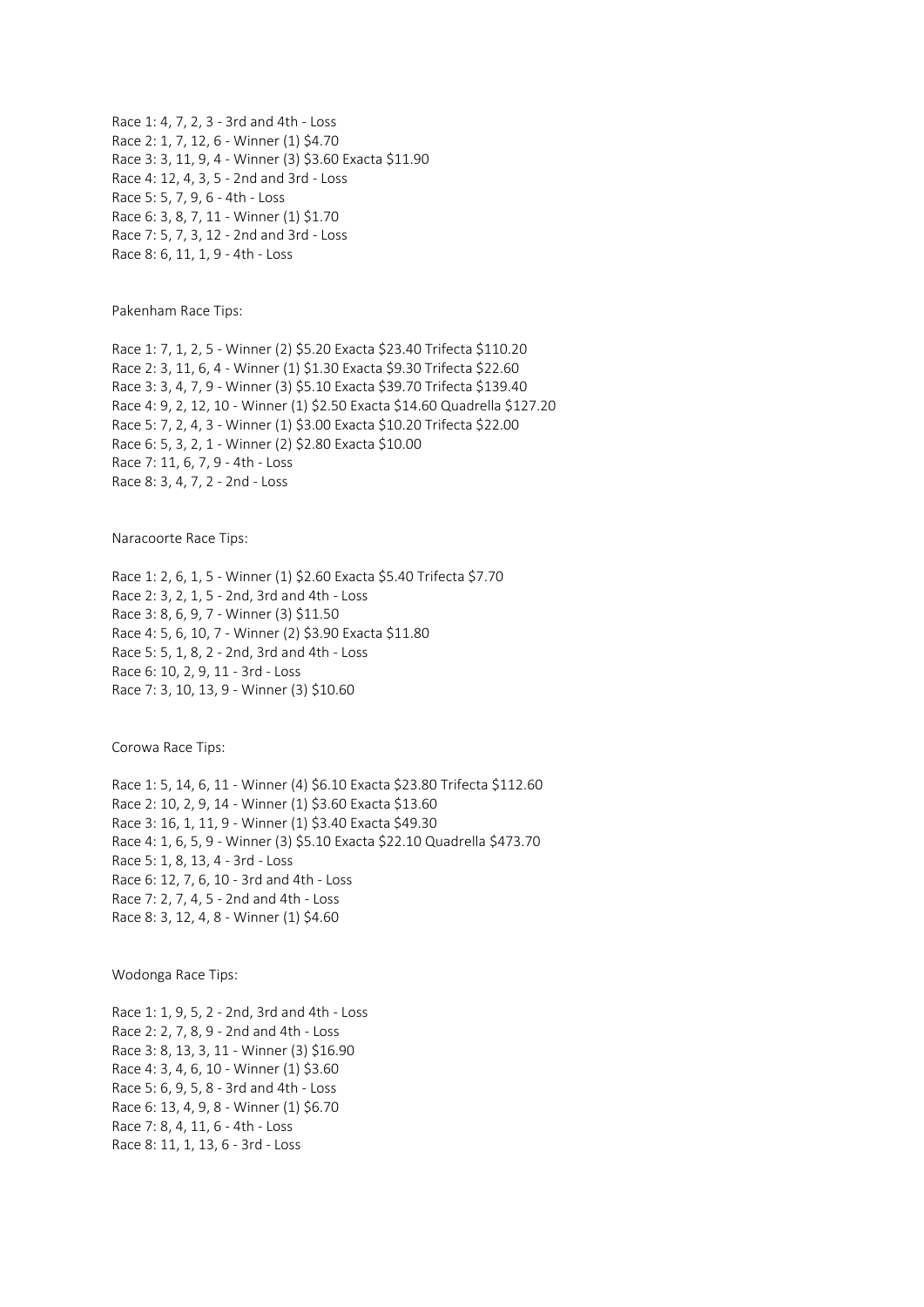Alice Springs Race Tips:

Race 1: 1, 8, 2, 3 - Winner (1) \$1.50 - L/S No's 1 & 8 Race 2: 2, 3, 6, 5 - Winner (2) \$3.70 Exacta \$9.00 Race 3: 5, 3, 1, 2 - Winner (4) \$5.10 Exacta \$26.10 Tri \$78.70 First 4 \$173.80 Race 4: 3, 2, 5, 4 - Winner (1) \$2.50 Exacta \$10.30 Trifecta \$17.70 Race 5: 7, 5, 3, 2 - 3rd and 4th - Loss

Kalgoorlie Race Tips:

Race 1: 6, 9, 7, 8 - Winner (1) \$2.20 Exacta \$7.60 Trifecta \$47.10 First 4 \$55.40 Race 2: 7, 9, 1, 2 - Winner (3) \$3.00 Race 3: 2, 5, 7, 1 - 2nd and 4th - Loss Race 4: 4, 2, 1, 3 - 3rd - Loss Race 5: 6, 1, 7, 8 - Winner (1) \$1.50 Exacta \$2.70 Trifecta \$14.70 Race 6: 4, 11, 2, 10 - Winner (1) \$2.90 Exacta \$36.40 Race 7: 3, 6, 10, 2 - Winner (1) \$2.70 Exacta \$32.70

Sundays July 10th 2016 Horse Racing Tips:

The results are in...

Sunday The Final Statistics.

- 1. Top Selection strike rate at 33% out of 45 races.
- 2. Top 2 Selections strike rate at 40% out of 45 races.
- 3. Exacta strike rate at 42% out of 45 races.
- + Best Top Selection win dividend: \$7.60
- + Best tipped Exacta dividend: \$195.80
- + Best Trifecta dividend: \$2583.30
- + Best First 4 dividend: \$180.00
- + Best Quadrella dividend: \$2315.30

So let's have a look at the numbers for this Sunday with 45 races covered. For the Exotics there were 19 Exacta's in total which is a strike rate of 42% of all races run with the best one paying out at \$195.80 with the best tipped Trifecta paying out at \$2583.30 and the best tipped First 4 paid out at \$180.00. For Win Bets the best priced Top Selection winner was at \$7.60 with the strike rate for the Top Selection sitting at 33% with the strike rate for the Top 2 Selections sitting at 40% of all races run. With Quadrella's the best today paid out at \$2315.30

## Results:

Please note as of the 24th of May 2015 you will see a change in how the live results are given on the website. After the winner result you will see a number for example Winner (1) \$5.30 the (1) represents the winner came from the first tip in the sequence. So (2) will represent tip 2, (3) tip 3 and (4) tip 4. This information is given to help people clearly see which horse in the tips sequence actually won and it is also very helpful in tracking winning betting patterns.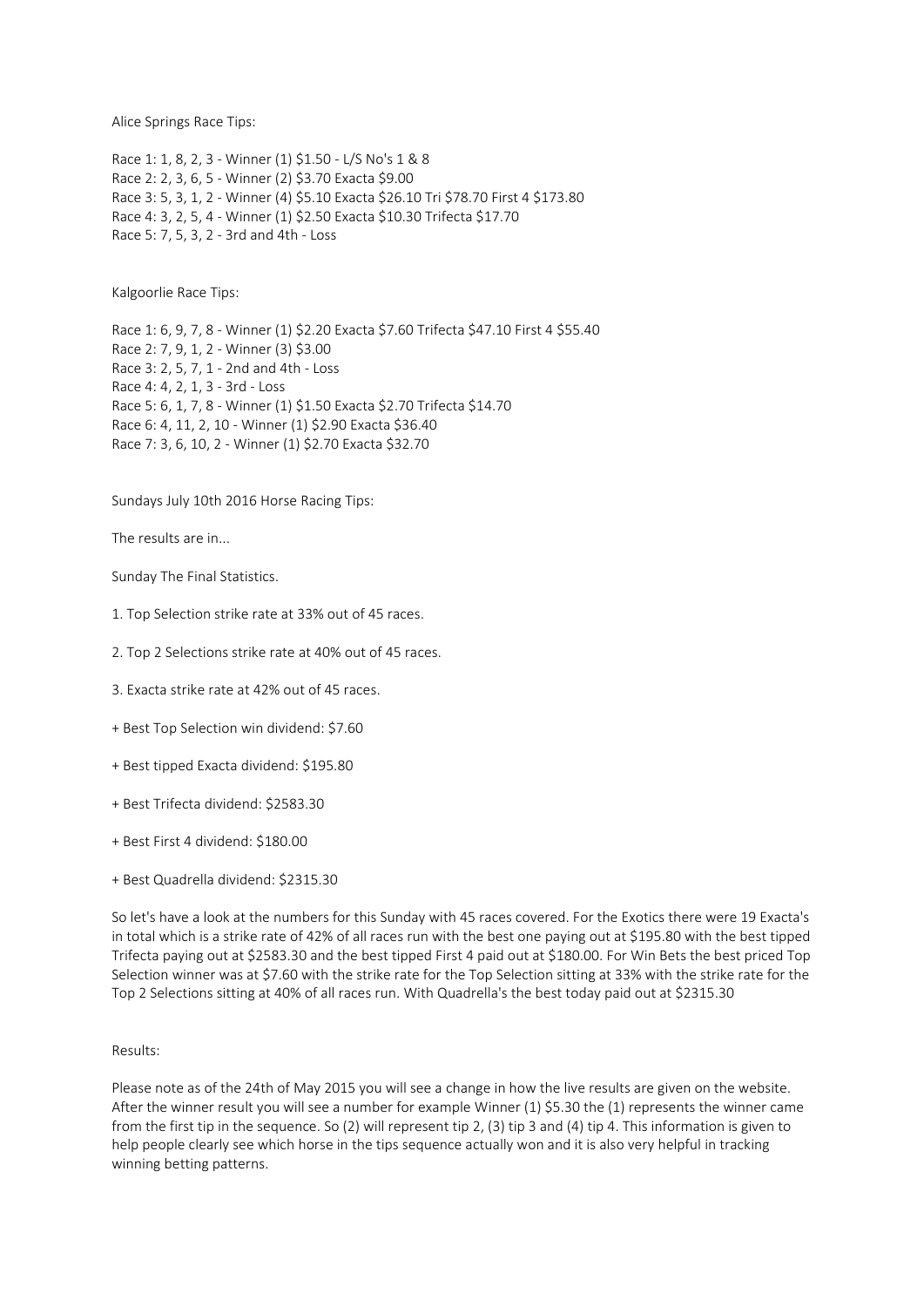The Live Results on the website are very important as you can constantly see at a quick glance how things are going. For example if Exotics are doing well at a certain venue then you may like to play the Exotics there. For example at a certain venue if only Win Bets are doing well then you may like to try that approach, if the Top Selections are doing well at a certain venue then you may like to back the next Top Selection. If the 3rd and 4th selections are only doing well at a certain venue then you may like to even try that approach. And also if a certain venue is not doing well at all results wise it may be wise to avoid betting at that venue altogether. Just use your logic when it comes to this information as PATTERNS are very IMPORTANT!

Special Suggested Bet Of The Day:

Sunshine Coast Race 3 Banker Trifecta:

10 / 4, 5, 7 / Field.

So its 10 for 1st and 4, 5, 7 for 2nd. and the field for 3rd.

Total Cost: \$12 buys a 33% share of the dividend.

Result - Loss finished 1st, 3rd and the wrong order.

Where The Money Is: Those runners which stand out as being well supported early.

- Sunshine Coast Race 3 No 10 Savanna Amour at \$2.70 very heavilly supported early and still remains at a good quote.

Result - Finished 1st

Best Longshot's Of The Day:

Nothing to report.

Best Quaddie Of The Day:

Warrnambool Quadrella:

Race 5: 3, 9, 7, 8 Race 6: 5, 3, 2, 1 Race 7: 2, 6, 4, 5 Race 8: 5, 7, 8, 4

Total Cost: \$13 buys a 5% share of the dividend.

Todays Race Tips:

Sunshine Coast Race Tips:

Race 1: 5, 2, 9, 6 - Winner (2) \$3.60 Exacta \$14.20 Tri \$72.30 First 4 \$180.00 Race 2: 6, 14, 11, 9 - Winner (4) \$5.00 Exacta \$19.00 Race 3: 10, 4, 7, 5 - Winner (1) \$2.50 Race 4: 8, 11, 12, 9 - Winner (2) \$6.10 Quadrella \$345.80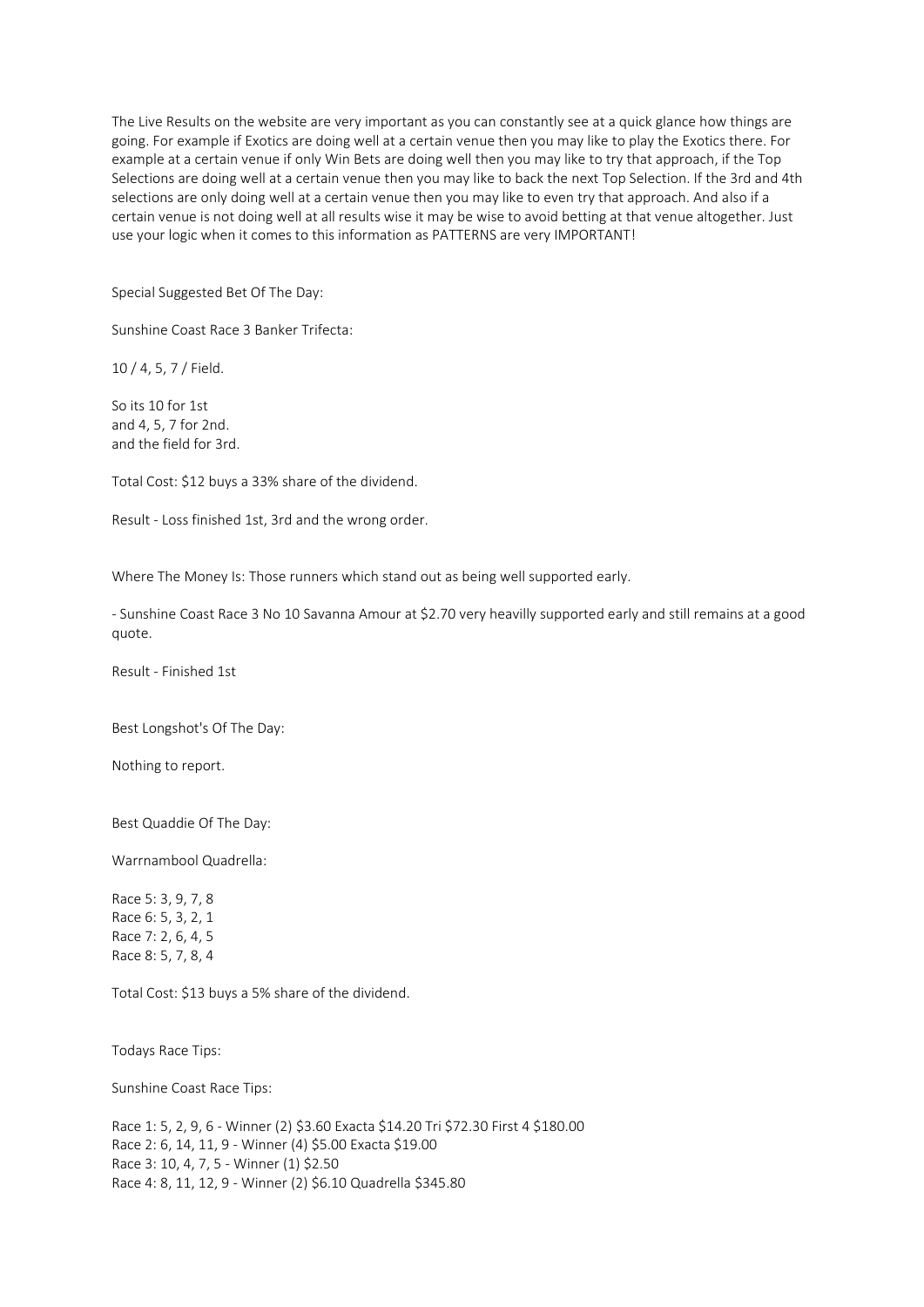Race 5: 1, 5, 3, 11 - Winner (1) \$2.20 Race 6: 9, 4, 2, 8 - Loss Race 7: 6, 3, 4, 5 - Winner (1) \$2.90 Exacta \$18.20 Race 8: 4, 5, 8, 2 - 2nd - Loss

Grafton Race Tips:

Race 1: 1, 9, 16, 6 - Winner (3) \$10.90 Race 2: 8, 3, 1, 10 - Winner (4) \$3.10 Exacta \$24.70 Race 3: 2, 1, 8, 6 - Winner (1) \$1.70 Exacta \$14.90 Race 4: 5, 6, 7, 9 - Winner (3) \$14.80 Quadrella \$2315.30 Race 5: 4, 1, 5, 10 - Winner (1) \$7.60 Exacta \$119.20 Race 6: 7, 4, 13, 5 - Winner (2) \$8.40 Race 7: 2, 5, 9, 13 - 3rd - Loss

Warrnambool Race Tips:

Race 1: 7, 2, 3, 6 - Winner (1) \$2.30 Exacta \$11.30 Trifecta \$31.40 Race 2: 5, 7, 6, 9 - Winner (1) \$4.90 Race 3: 3, 6, 4, 8 - Winner (1) \$2.40 Exacta \$9.80 Tri \$25.90 First 4 \$40.20 Race 4: 2, 3, 1, 5 - Winner (3) \$4.20 Quadrella \$158.20 Race 5: 3, 9, 7, 8 - 2nd and 3rd - Loss Race 6: 5, 3, 2, 1 - 2nd and 3rd - Loss Race 7: 2, 6, 4, 5 - Winner (1) \$3.80 Race 8: 5, 7, 8, 4 - Winner (1) \$4.30

Pt Augusta Race Tips:

Race 1: 2, 3, 1, 5 - Winner (1) \$1.60 Exacta \$3.70 Trifecta \$3.20 First 4 \$3.80 Race 2: 12, 9, 2, 6 - 2nd and 4th - Loss Race 3: 4, 3, 1, 2 - Winner (1) \$3.90 Exacta \$12.70 Trifecta \$23.80 Race 4: 4, 5, 2, 3 - Winner (4) \$6.80 Exacta \$39.80 Tri \$71.80 First 4 \$105.20 Race 5: 6, 5, 12, 9 - Winner (4) \$14.20 Exacta \$195.80 Trifecta \$2583.30 Race 6: 5, 6, 7, 4 - Winner (3) \$5.70 Exacta \$35.00 Trifecta \$123.20 Race 7: 2, 4, 3, 7 - 3rd and 4th - Loss Race 8: 1, 13, 2, 6 - Winner (4) \$5.40

Warracknabeal Race Tips:

Race 1: 5, 10, 9, 4 - DH - Winner (3) \$4.80 & (4) \$1.70 Ex \$38.20 Tri \$620.20 Race 2: 12, 11, 10, 9 - Winner (4) \$4.80 Exacta \$10.80 Race 3: 9, 4, 8, 11 - Winner (4) \$2.50 Race 4: 4, 3, 1, 5 - 2nd, 3rd and 4th - Loss Race 5: 3, 6, 8, 4 - 2nd and 3rd - Loss Race 6: 3, 7, 1, 4 - Winner (1) \$3.60 Exacta \$15.50 Trifecta \$53.30 Race 7: 3, 1, 9, 7 - Winner (3) \$4.90 Exacta \$14.40

Kalgoorlie Race Tips:

Race 1: 1, 8, 10, 7 - 2nd and 4th - Loss Race 2: 3, 4, 5, 2 - Winner (4) \$7.40 Exacta \$13.30 Race 3: 1, 8, 6, 2 - Winner (1) \$2.00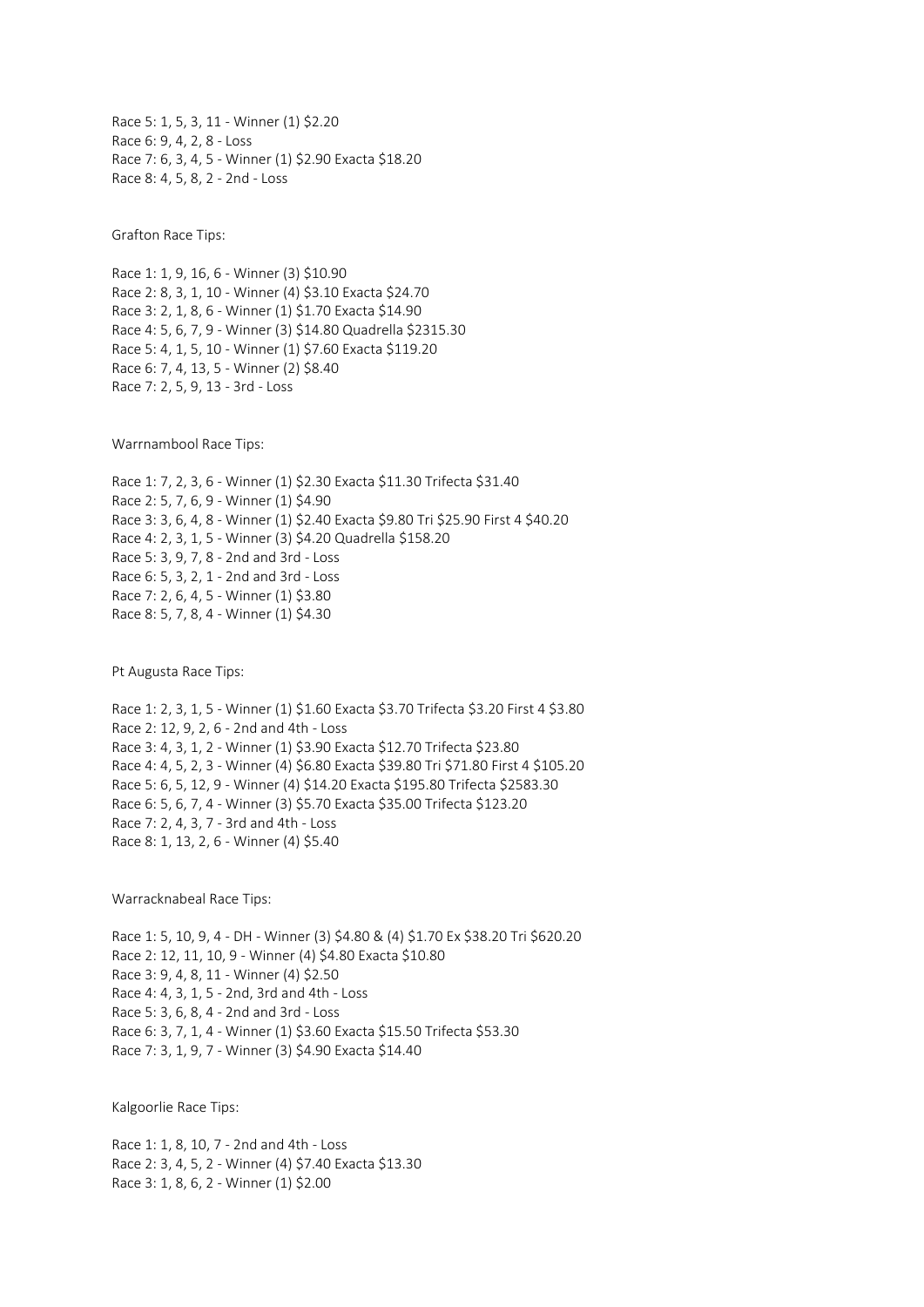Race 4: 2, 4, 10, 1 - 2nd - Loss Race 5: 6, 1, 3, 9 - Winner (1) \$2.70 Race 6: 5, 4, 8, 2 - Winner (4) \$6.30 Exacta \$12.20 Race 7: 9, 4, 1, 11 - 4th - Loss

Sundays July 3rd 2016 Horse Racing Tips:

The results are in...

Sunday The Final Statistics.

1. Top Selection strike rate at 35% out of 66 races.

2. Top 2 Selections strike rate at 45% out of 66 races.

3. Exacta strike rate at 44% out of 66 races.

+ Best Top Selection win dividend: \$7.80

+ Best tipped Exacta dividend: \$92.00

+ Best Trifecta dividend: \$295.10

+ Best First 4 dividend: \$1885.20

+ Best Quadrella dividend: \$1877.40

So let's take a look at the numbers for this Sunday with 66 races covered. For the Exotics there were 29 Exacta's in total which is a strike rate of 44% of all races run with the best one paying out at \$92.00 with the best tipped Trifecta paying out at \$295.10 and the best tipped First 4 paid out at \$1885.20. For Win Bets the best priced Top Selection winner was at \$7.80 with the strike rate for the Top Selection sitting at 35% of all races run with the strike rate for the Top 2 Selections sitting at 45% of all races run. With Quadrella's there were 6 today with the best one paying out at \$1877.40

#### Results:

Please note as of the 24th of May 2015 you will see a change in how the live results are given on the website. After the winner result you will see a number for example Winner (1) \$5.30 the (1) represents the winner came from the first tip in the sequence. So (2) will represent tip 2, (3) tip 3 and (4) tip 4. This information is given to help people clearly see which horse in the tips sequence actually won and it is also very helpful in tracking winning betting patterns.

The Live Results on the website are very important as you can constantly see at a quick glance how things are going. For example if Exotics are doing well at a certain venue then you may like to play the Exotics there. For example at a certain venue if only Win Bets are doing well then you may like to try that approach, if the Top Selections are doing well at a certain venue then you may like to back the next Top Selection. If the 3rd and 4th selections are only doing well at a certain venue then you may like to even try that approach. And also if a certain venue is not doing well at all results wise it may be wise to avoid betting at that venue altogether. Just use your logic when it comes to this information as PATTERNS are very IMPORTANT!

Special Suggested Bet Of The Day:

Toowoomba Race 5 Banker Exacta: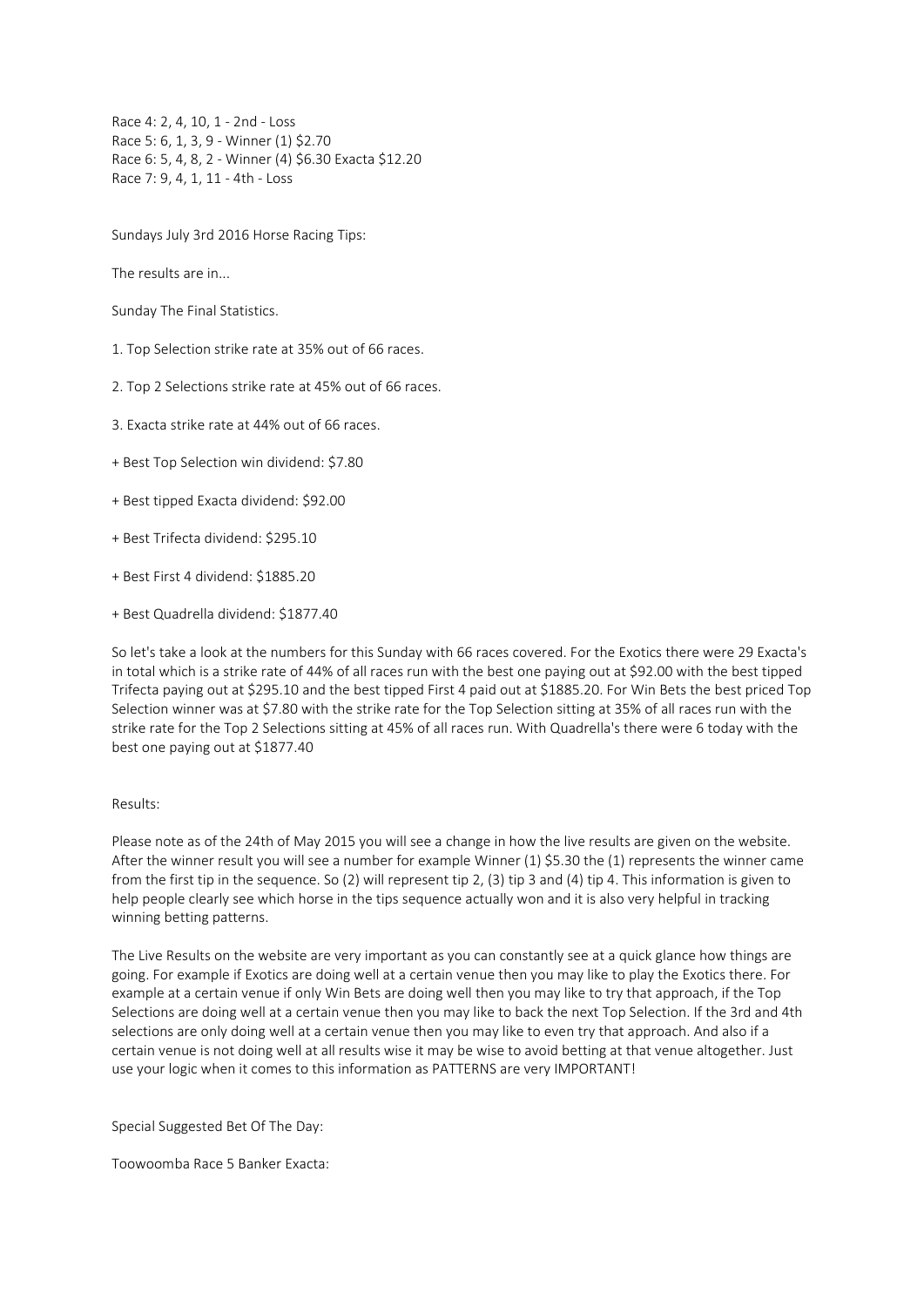2, 8 / 2, 8, 13, 5

So its 2 and 8 for 1st and 2, 8, 13, 5 for 2nd.

Total Cost: \$12 buys a 200% share of the dividend.

Where The Money Is: Those runners which stand out as being well supported early.

Nothing to report.

Best Longshot's Of The Day:

Nothing to report.

Best Quaddie Of The Day:

Sale Quadrella:

Race 5: 2, 9, 6, 3 Race 6: 8, 12, 9, 2 Race 7: 3, 9, 5, 8 Race 8:1, 17, 7, 14

Total Cost: \$13 buys a 5% share of the dividend.

Todays Race Tips:

Toowoomba Race Tips:

Race 1: 4, 3, 5, 1 - Winner (1) \$2.40 Exacta \$5.50 Race 2: 9, 6, 3, 7 - Winner (4) \$8.90 Exacta \$25.60 Race 3: 4, 6, 8, 1 - Winner (1) \$3.20 Exacta \$33.90 Race 4: 5, 8, 2, 7 - Winner (4) \$5.20 Exacta \$28.80 Quadrella \$574.70 Race 5: 2, 8, 13, 5 - Winner (1) \$2.50 Exacta \$6.10 Race 6: 5, 7, 9, 2 - 2nd, 3rd and 4th - Loss Race 7: 9, 6, 1, 2 - 2nd and 3rd - Loss Race 8: 1, 6, 9, 3 - Winner (3) \$6.30

Mudgee Race Tips:

Race 1: 6, 12, 13, 9 - Winner (3) \$6.60 Race 2: 8, 2, 3, 5 - 3rd - Loss Race 3: 14, 8, 12, 10 - Winner (4) \$8.30 Race 4: 5, 7, 4, 10 - Winner (2) \$4.20 Race 5: 7, 11, 5, 8 - Loss Race 6: 5, 15, 7, 11 - Winner (4) \$8.40 Exacta \$35.70 Race 7: 14, 5, 7, 4 - Winner (1) \$7.80

Sale Race Tips: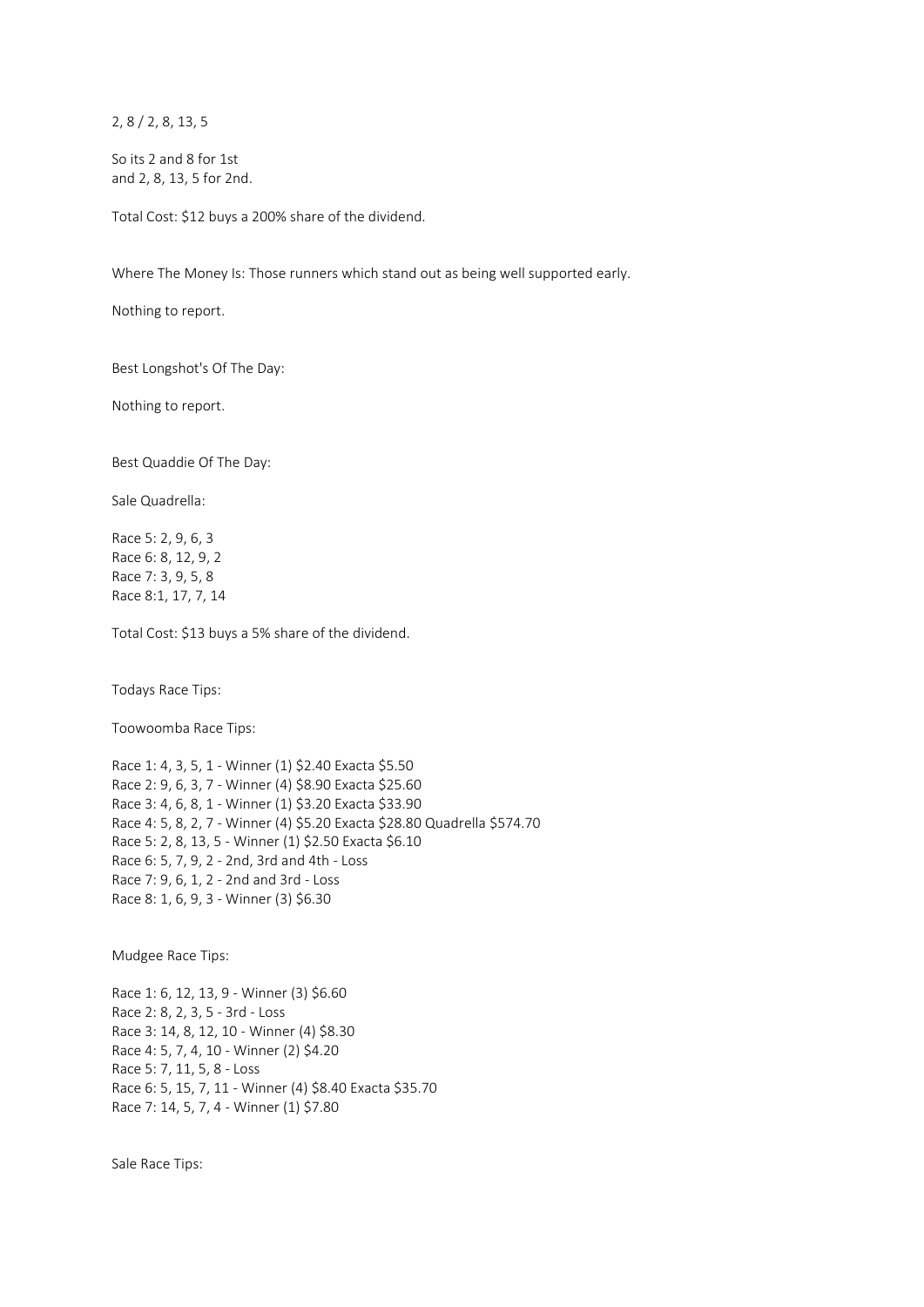Race 1: 8, 7, 3, 2 - Winner (4) \$8.20 Exacta \$22.40 Race 2: 2, 11, 1, 8 - 2nd, 3rd and 4th - Loss Race 3: 10, 8, 6, 7 - Winner (1) \$3.20 Exacta \$10.90 Trifecta \$26.00 Race 4: 7, 11, 6, 14 - Winner (1) \$4.00 Race 5: 2, 9, 6, 3 - Winner (2) \$4.30 Exacta \$31.00 Trifecta \$50.80 Race 6: 8, 12, 9, 2 - Loss Race 7: 3, 9, 5, 8 - 2nd and 4th - Loss Race 8: 1, 17, 7, 14 - 2nd and 3rd - Loss

Bordertown Race Tips:

Race 1: 8, 7, 9, 2 - Winner (2) \$2.60 Race 2: 4, 3, 5, 1 - Winner (4) \$10.10 Exacta \$25.40 Tri \$295.10 First4 \$1885.20 Race 3: 6, 3, 7, 9 - 2nd, 3rd and 4th - Loss Race 4: 2, 7, 12, 6 - 2nd - Loss Race 5: 4, 1, 11, 5 - Winner (4) \$17.20 Race 6: 2, 3, 5, 4 - Winner (4) \$2.50 Exacta \$9.50 Race 7: 1, 4, 3, 7 - Winner (3) \$3.20 Exacta \$14.20 Race 8: 8, 6, 1, 10 - 2nd and 4th - Loss

Sapphire Coast Race Tips:

Race 1: 5, 2, 8, 7 - Winner (4) \$6.20 Exacta \$13.60 Race 2: 11, 3, 13, 7 - Winner (1) \$3.40 Race 3: 6, 7, 2, 1 - 2nd and 3rd - Loss Race 4: 5, 2, 7, 6 - 2nd - Loss Race 5: 3, 6, 2, 5 - 2nd, 3rd and 4th - Loss Race 6: 3, 1, 4, 6 - Winner (1) \$3.00 Exacta \$13.00 Race 7: 3, 7, 5, 4 - Winner (1) \$3.30 Exacta \$19.40

Casterton Race Tips:

Race 1: 3, 1, 4, 2 - Winner (2) \$5.00 Exacta \$7.40 Tri \$21.00 First 4 \$33.00 Race 2: 4, 7, 2, 8 - Winner (1) \$3.20 Exacta \$42.20 Tri \$109.30 First 4 \$232.00 Race 3: 1, 3, 6, 5 - Winner (1) \$2.50 Race 4: 2, 3, 1, 6 - Winner (3) \$2.80 Race 5: 9, 11, 3, 5 - Winner (1) \$2.40 Race 6: 3, 7, 4, 9 - Winner (1) \$3.50 Race 7: 10, 13, 4, 7 - Winner (4) \$7.20 Quadrella \$569.60

Launceston Race Tips:

Race 1: 11, 4, 10, 3 - Winner (3) \$4.30 Race 2: 5, 7, 6, 10 - Winner (1) \$3.90 Exacta \$24.40 Race 3: 10, 1, 2, 6 - Winner (3) \$3.80 Exacta \$22.50 Trifecta \$134.20 Race 4: 12, 2, 4, 13 - Winner (2) \$3.20 Exacta \$22.70 Race 5: 2, 1, 11, 10 - Winner (3) \$16.10 Race 6: 1, 5, 2, 6 - Winner (1) \$1.60 Exacta \$11.00 Race 7: 4, 1, 7, 6 - Winner (1) \$2.60 Exacta \$15.10 Race 8: 8, 1, 7, 10 - Winner (1) \$2.40 Quadrella \$408.10

Alice Springs Race Tips: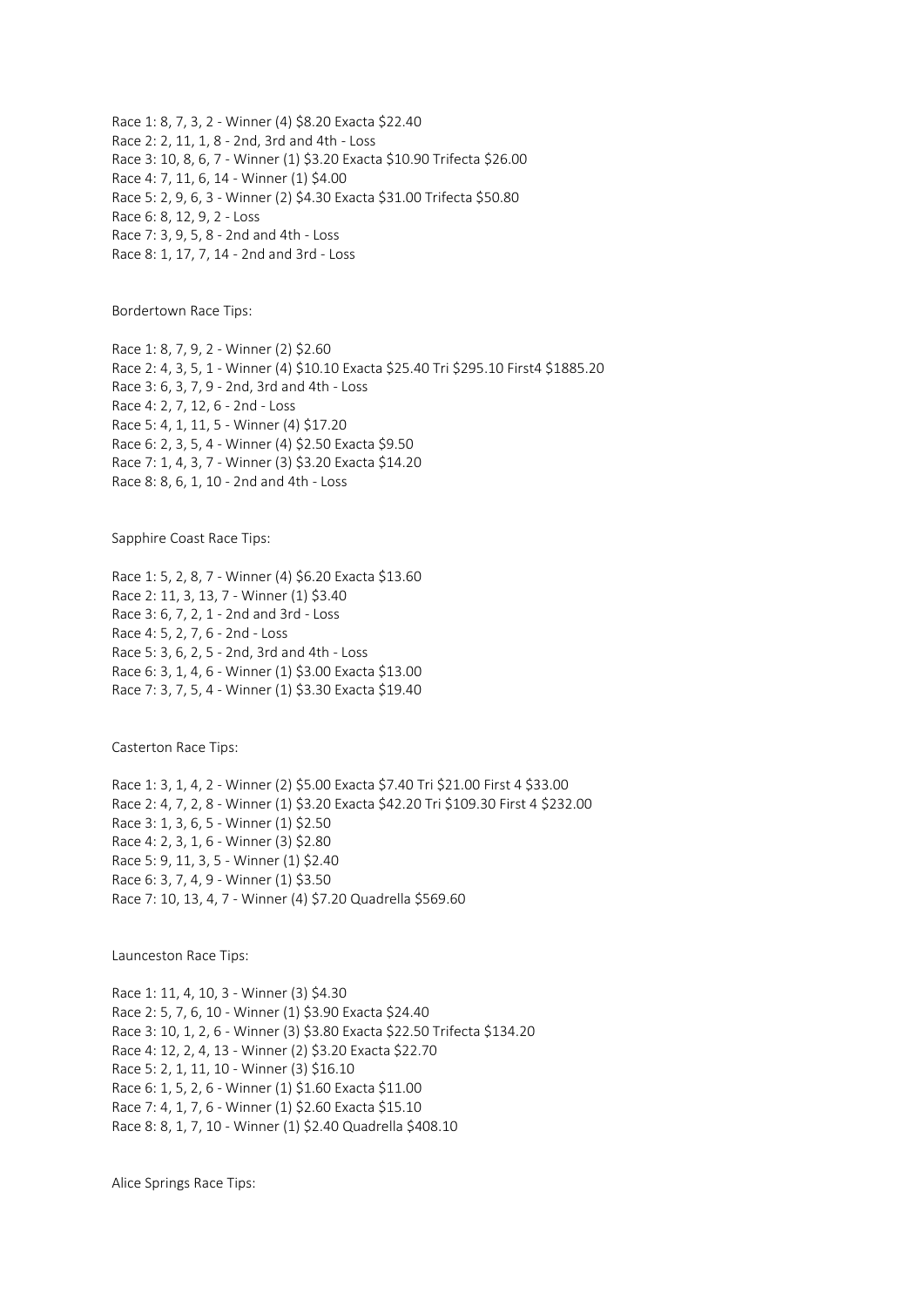Race 1: 9, 1, 4, 6 - Winner (3) \$5.80 Race 2: 3, 2, 1, 5 - Winner (1) \$3.10 Exacta \$32.10 Tri \$96.30 First 4 \$222.00 Race 3: 8, 3, 1, 5 - Winner (2) \$5.60 Exacta \$92.00 Race 4: 5, 7, 4, 3 - Winner (4) \$19.80 Race 5: 3, 4, 7, 5 - Winner (1) \$2.80 Exacta \$21.90 Quadrella \$1103.40

Kalgoorlie Race Tips:

Race 1: 7, 4, 3, 6 - Winner (1) \$2.90 Exacta \$59.80 Race 2: 1, 6, 10, 7 - Winner (4) \$6.70 Race 3: 1, 10, 7, 8 - Winner (1) \$2.10 Race 4: 2, 1, 5, 7 - Winner (1) \$1.60 Exacta \$11.30 Quadrella \$105.30 Race 5: 1, 6, 3, 8 - Winner (1) \$1.80 Exacta \$31.50 Race 6: 7, 6, 10, 5 - Winner (2) \$6.20 Race 7: 7, 5, 1, 6 - Winner (4) \$13.40 Exacta \$47.30 Race 8: 1, 7, 2, 12 - Winner (4) \$7.50 Quadrella \$1877.40

Sundays June 26th 2016 Horse Racing Tips:

The results are in...

Sunday The Final Statistics.

- 1. Top Selection strike rate at 31% out of 68 races.
- 2. Top 2 Selections strike rate at 44% out of 68 races.
- 3. Exacta strike rate at 46% out of 68 races.
- + Best Top Selection win dividend: \$5.60
- + Best tipped Exacta dividend: \$121.10
- + Best Trifecta dividend: \$119.50
- + Best First 4 dividend: \$835.80
- + Best Quadrella dividend: \$5115.30

So let's have a look at the numbers for this Sunday with 68 races covered on the site. For the Exotics there were 31 Exacta's in total which is a strike rate of 46% of all races run with the best one paying out at \$121.10 with the best tipped Trifecta paying out at \$119.50 and the best tipped First 4 piad out at \$835.80. For Win Bets the best priced Top Selection winner was at \$5.60 with the strike rate for the Top Selection sitting at 31% of all races run with the strike rate for the Top 2 Selections sitting at 44% of all races run. With Quadrella's there were 5 recorded today with the best one paying out at \$5115.30

## Results:

Please note as of the 24th of May 2015 you will see a change in how the live results are given on the website. After the winner result you will see a number for example Winner (1) \$5.30 the (1) represents the winner came from the first tip in the sequence. So (2) will represent tip 2, (3) tip 3 and (4) tip 4. This information is given to help people clearly see which horse in the tips sequence actually won and it is also very helpful in tracking winning betting patterns.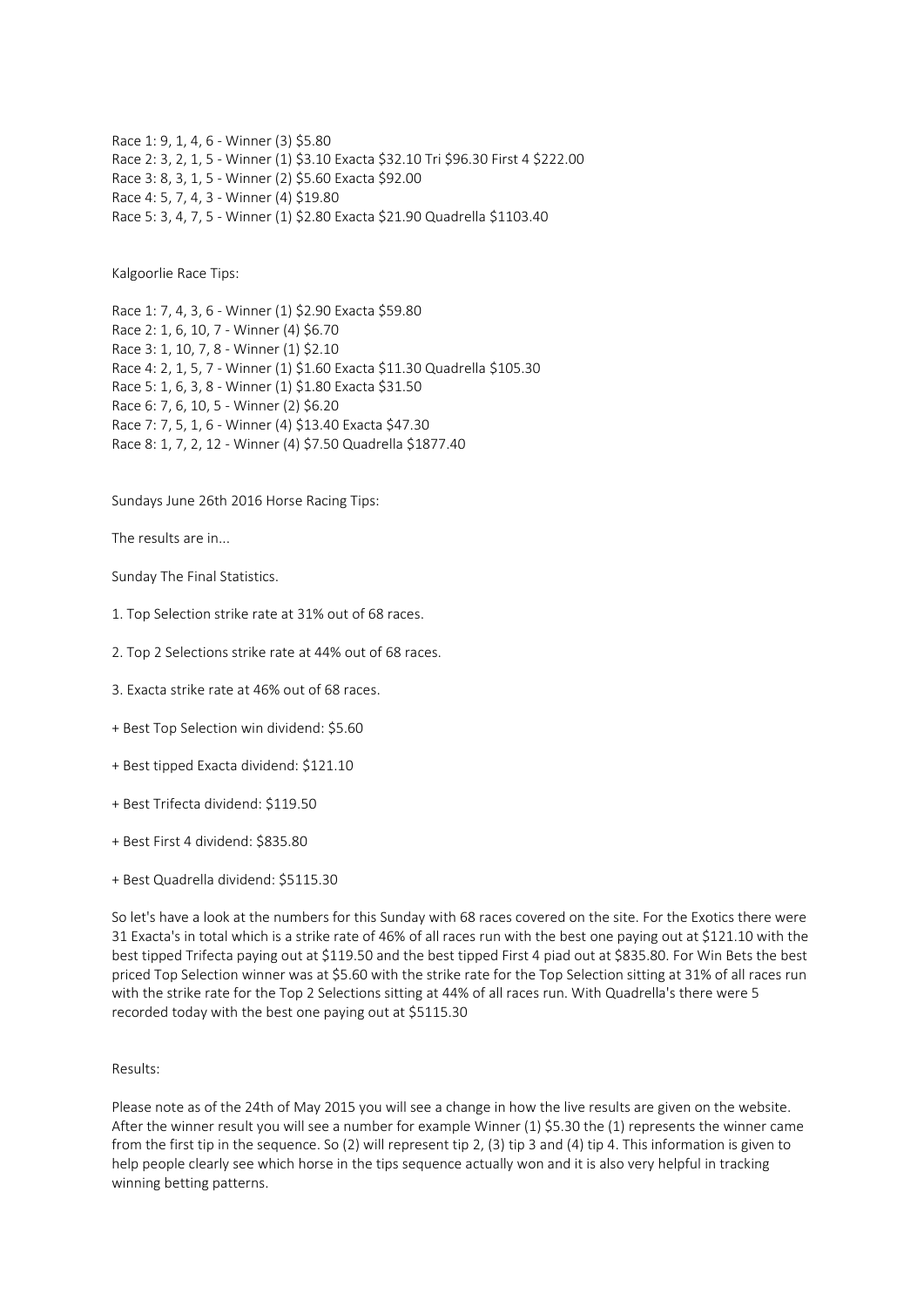The Live Results on the website are very important as you can constantly see at a quick glance how things are going. For example if Exotics are doing well at a certain venue then you may like to play the Exotics there. For example at a certain venue if only Win Bets are doing well then you may like to try that approach, if the Top Selections are doing well at a certain venue then you may like to back the next Top Selection. If the 3rd and 4th selections are only doing well at a certain venue then you may like to even try that approach. And also if a certain venue is not doing well at all results wise it may be wise to avoid betting at that venue altogether. Just use your logic when it comes to this information as PATTERNS are very IMPORTANT!

Special Suggested Bet Of The Day:

Townsville Race 2 Banker Exacta:

5, 7 / 5, 7, 2, 4

So its 5 and 7 for 1st and 5, 7, 2, 4 for 2nd.

Total Cost: \$12 buys a 200% share of the dividend.

Where The Money Is: Those runners which stand out as being well supported early.

Nothing to report.

Best Longshot's Of The Day:

- Pakenham Race 9 No 8 Stanborough at \$34.00 solid money around for this one early which is worth watching in an open race.

Result - Finished 4th

Best Quaddie Of The Day:

Pakenham Quadrella:

Race 6: 5, 6, 4, 9 Race 7: 1, 8, 4, 3 Race 8: 3, 4, 5, 7 Race 9: 5, 8, 2, 3

Total Cost: \$13 buys a 5% share of the dividend.

Result - A win but only paid out at \$432.20

Todays Race Tips:

Gold Coast Race Tips:

Race 1: 5, 7, 4, 11 - Winner (3) \$5.90 Exacta \$24.10 Race 2: 2, 4, 7, 10 - Winner (1) \$2.80 Exacta \$10.10 Tri \$52.10 First 4 \$171.00 Race 3: 11, 4, 9, 3 - Winner (2) \$3.50 Exacta \$23.80 Trifecta \$82.90 Race 4: 1, 7, 3, 9 - Winner (1) \$3.40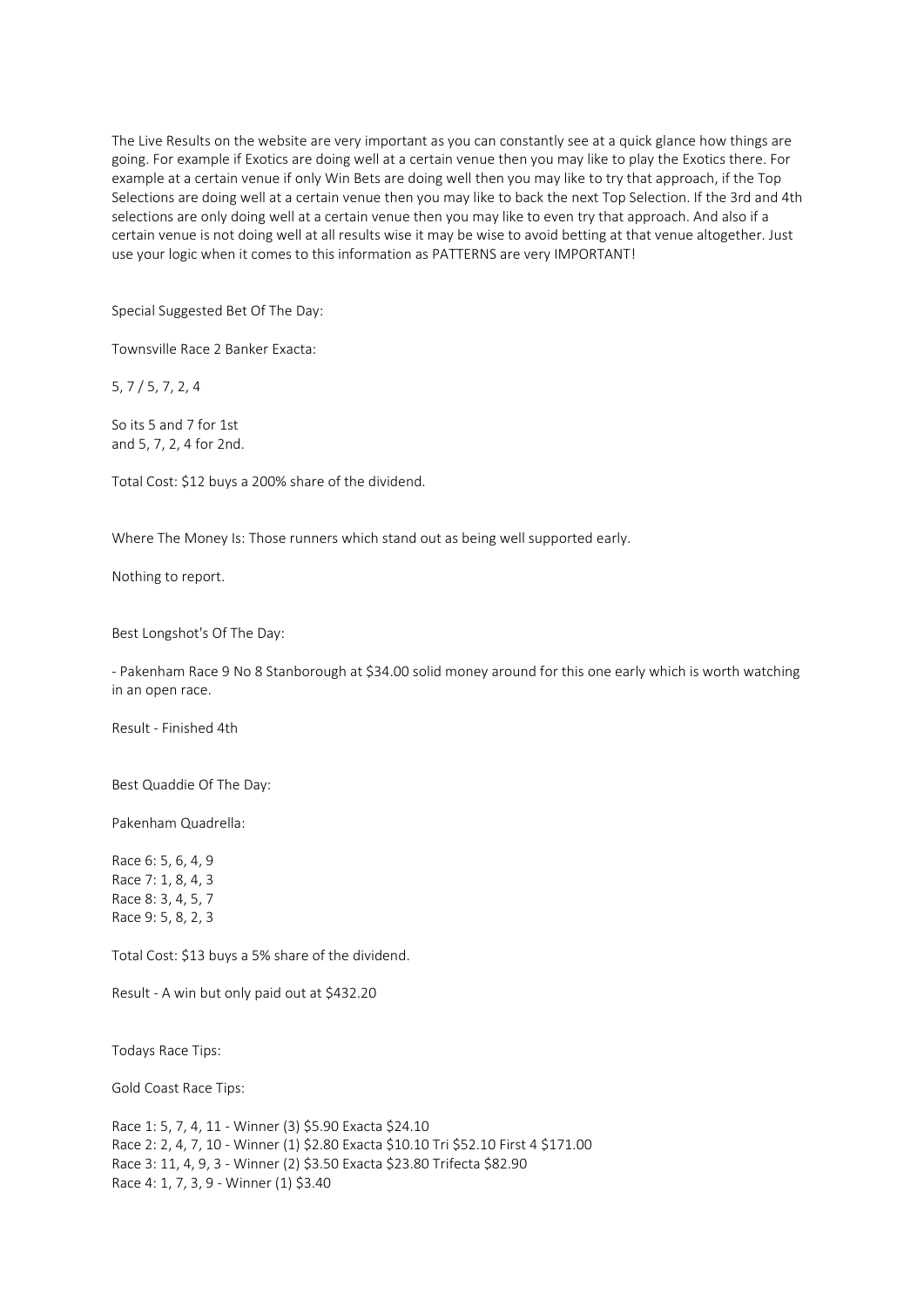Race 5: 4, 11, 2, 6 - 4th - Loss Race 6: 2, 6, 8, 3 - Winner (4) \$6.40 Exacta \$39.80 Race 7: 9, 5, 11, 12 - Winner (1) \$4.50 Exacta \$100.50 Race 8: 6, 5, 9, 12 - 2nd - Loss Race 9: 2, 8, 4, 5 - Winner (4) \$10.40 Exacta \$72.10

Townsville Race Tips:

Race 1: 2, 4, 1, 8 - 2nd and 3rd - Loss Race 2: 5, 7, 2, 4 - 2nd and 3rd - Loss Race 3: 1, 5, 2, 7 - Winner (1) \$1.60 Exacta \$8.50 Trifecta \$13.20 Race 4: 1, 3, 2, 10 - Winner (2) \$4.70 Race 5: 9, 10, 2, 1 - Winner (4) \$25.30 Exacta \$121.10 Race 6: 7, 9, 2, 3 - Winner (3) \$3.10 Exacta \$23.30 Tri \$110.30 First 4 \$835.80 Race 7: 1, 3, 4, 6 - Winner (2) \$2.00 Quadrella \$5115.30

Murwillumbah Race Tips:

Race 1: 2, 5, 7, 3 - Winner (4) \$6.80 Race 2: 1, 2, 6, 4 - 2nd, 3rd and 4th - Loss Race 3: 1, 8, 7, 3 - 3rd and 4th - Loss Race 4: 3, 5, 6, 1 - Winner (1) \$1.40 Exacta \$13.90 Race 5: 2, 6, 7, 4 - Winner (1) \$2.10 Exacta \$76.00 Race 6: 3, 9, 4, 6 - 3rd - Loss Race 7: 8, 3, 4, 6 - Winner (1) \$2.20 Exacta \$3.80 Trifecta \$18.60 Race 8: 9, 10, 6, 3 - Winner (3) \$4.60 Exacta \$13.90

Pakenham Race Tips:

Race 1: 1, 3, 6, 2 - 2nd, 3rd and 4th - Loss Race 2: 2, 3, 12, 1 - Winner (2) \$2.80 Race 3: 1, 2, 4, 7 - Winner (3) \$4.30 Exacta \$12.30 Trifecta \$15.40 Race 4: 10, 9, 4, 8 - Winner (1) \$1.30 Race 5: 2, 4, 5, 6 - Winner (3) \$3.70 Exacta \$13.60 Tri \$77.50 Quad \$141.90 Race 6: 5, 6, 4, 9 - Winner (2) \$2.50 Exacta \$5.20 - L/S No 6 Race 7: 1, 8, 5, 3 - Winner (1) \$3.70 Race 8: 3, 4, 5, 7 - Winner (2) \$3.90 Exacta \$7.40 Race 9: 5, 8, 2, 3 - Winner (3) \$13.70 Exacta \$79.20 Quadrella \$432.20

Pt Augusta Race Tips:

Race 1: 3, 5, 2, 1 - Winner (1) \$5.60 Race 2: 4, 5, 1, 2 - Winner (4) \$2.70 Race 3: 4, 1, 5, 10 - 2nd and 3rd - Loss Race 4: 1, 6, 3, 5 - Winner (4) \$2.40 Exacta \$16.90 Race 5: 4, 3, 2, 7 - 2nd and 3rd - Loss Race 6: 3, 5, 6, 7 - 2nd and 3rd - Loss Race 7: 2, 7, 6, 3 - 2nd and 4th - Loss Race 8: 5, 1, 4, 7 - 2nd and 3rd - Loss

Gilgandra Race Tips: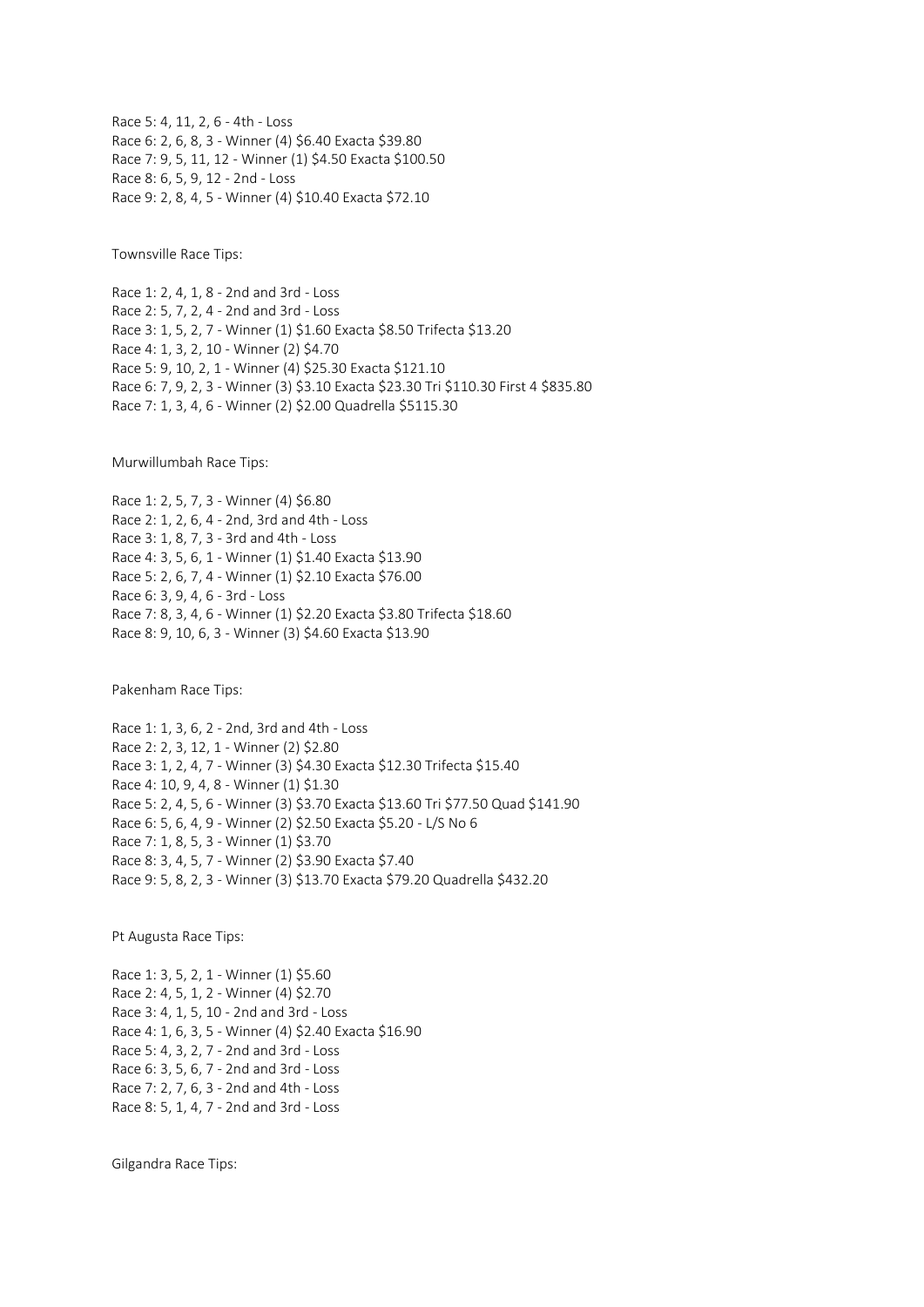Race 1: 3, 1, 4, 5 - Winner (3) \$5.10 Exacta \$31.30 Race 2: 9, 5, 12, 13 - Winner (4) \$7.60 Exacta \$28.20 Tri \$78.00 First 4 \$251.80 Race 3: 4, 7, 5, 3 - 2nd and 4th - Loss Race 4: 12, 13, 3, 6 - 2nd and 3rd - Loss Race 5: 2, 5, 7, 4 - Winner (1) \$2.80 Exacta \$16.80 Race 6: 1, 2, 9, 8 - Winner (4) \$7.70 Exacta \$49.30 Race 7: 1, 3, 7, 12 - Winner (2) \$4.10 Exacta \$29.30 Race 8: 3, 9, 6, 12 - 3rd and 4th - Loss

Coleraine Race Tips:

Race 1: 3, 7, 9, 8 - Winner (2) \$4.80 Exacta \$35.80 Trifecta \$104.60 Race 2: 9, 12, 8, 6 - Winner (1) \$3.40 Race 3: 9, 7, 4, 11 - Winner (1) \$3.70 Race 4: 7, 8, 6, 4 - Winner (1) \$4.70 Ex \$42.00 Tri \$119.50 F4 \$438.40 Quad \$175.40 Race 5: 2, 9, 10, 4 - Winner (1) \$2.10 Exacta \$13.60 Trifecta \$84.10 Race 6: 2, 6, 11, 5 - 3rd and 4th - Loss Race 7: 6, 5, 2, 4 - Winner (1) \$2.40

Alice Springs Race Tips:

Race 1: 1, 9, 2, 4 - Winner (4) \$10.80 Exacta \$35.30 Race 2: 1, 5, 8, 11 - Winner (1) \$2.10 Race 3: 3, 1, 7, 2 - 2nd and 3rd - Loss Race 4: 4, 3, 2, 1 - Winner (4) \$2.40 Race 5: 6, 1, 8, 10 - 4th - Loss

Kalgoorlie Race Tips:

Race 1: 2, 3, 5, 1 - Winner (3) \$4.80 Race 2: 3, 10, 9, 13 - Winner (1) \$4.60 Exacta \$16.10 Trifecta \$57.70 Race 3: 5, 7, 3, 1 - Winner (1) \$5.00 Exacta \$10.10 Tri \$44.90 First 4 \$134.00 Race 4: 8, 4, 5, 12 - Winner (2) \$3.00 Quadrella \$421.10 Race 5: 5, 8, 9, 1 - Winner (1) \$2.10 Exacta \$5.10 Race 6: 1, 5, 8, 7 - 2nd - Loss Race 7: 4, 1, 3, 11 - Winner (1) \$3.80

Sundays June 19th 2016 Horse Racing Tips:

The results are in...

Sunday The Final Statistics.

1. Top Selection strike rate at 27% out of 59 races.

2. Top 2 Selections strike rate at 47% out of 59 races.

- 3. Exacta strike rate at 51% out of 59 races.
- + Best Top Selection win dividend: \$6.00
- + Best tipped Exacta dividend: \$95.80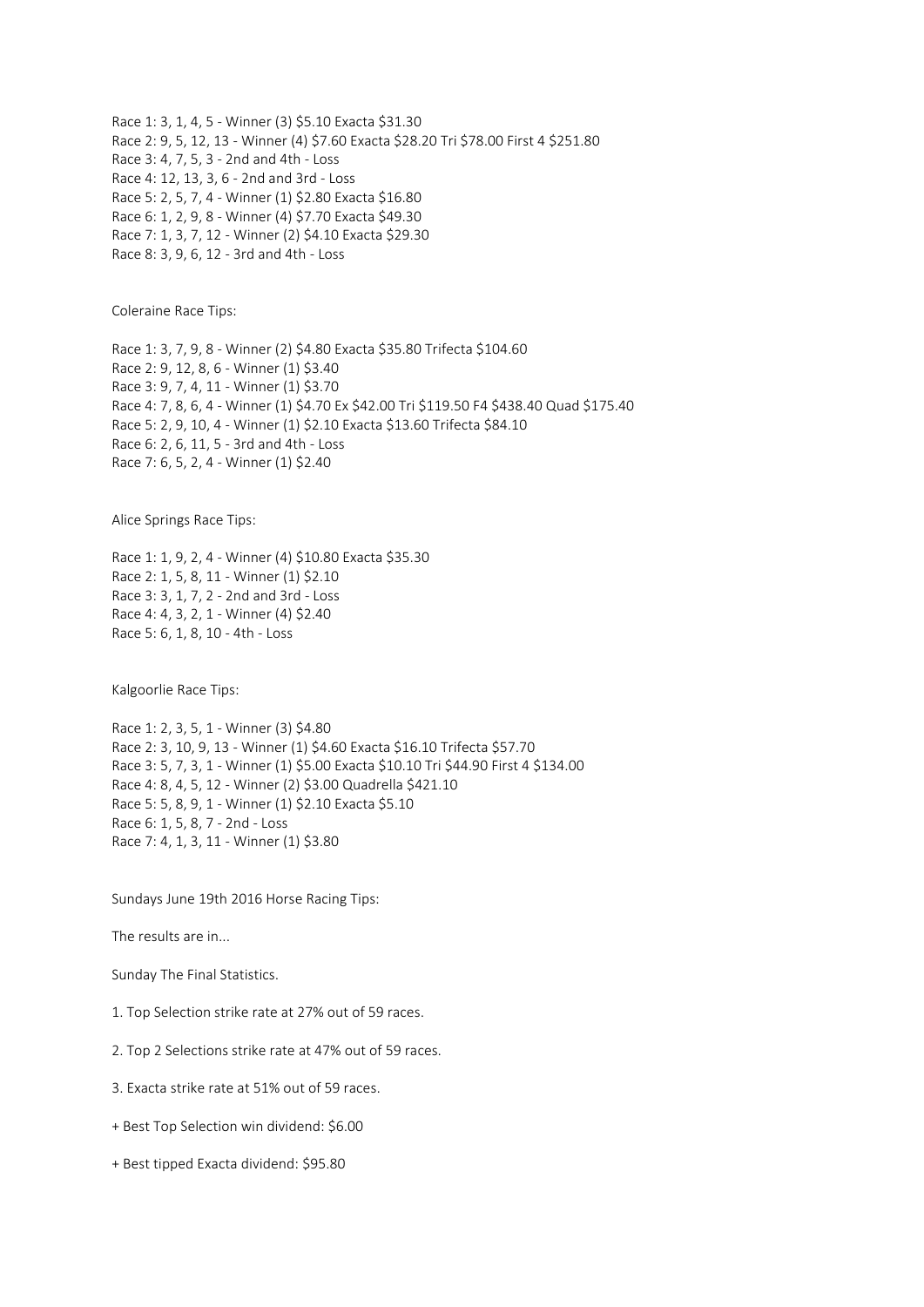+ Best Trifecta dividend: \$149.70

- + Best First 4 dividend: \$913.80
- + Best Quadrella dividend: \$777.80

So let's have a look at the numbers for this Sunday with 59 races covered. For the Exotics there were 30 Exacta's in total which is a strike rate of 51% of all races run with the best one paying out at \$95.80 with the best tipped Trifecta paying out at \$149.70 and the best tipped First 4 piad out at \$913.80. For Win Bets the best priced Top Selection winner was at \$6.00 with the strike rate for the Top Selection sitting at 27% of all races run with the strike rate for the Top 2 Selections sitting at 47% of all races run. With Quadrella's the best today paid out at \$777.80

## Results:

Please note as of the 24th of May 2015 you will see a change in how the live results are given on the website. After the winner result you will see a number for example Winner (1) \$5.30 the (1) represents the winner came from the first tip in the sequence. So (2) will represent tip 2, (3) tip 3 and (4) tip 4. This information is given to help people clearly see which horse in the tips sequence actually won and it is also very helpful in tracking winning betting patterns.

The Live Results on the website are very important as you can constantly see at a quick glance how things are going. For example if Exotics are doing well at a certain venue then you may like to play the Exotics there. For example at a certain venue if only Win Bets are doing well then you may like to try that approach, if the Top Selections are doing well at a certain venue then you may like to back the next Top Selection. If the 3rd and 4th selections are only doing well at a certain venue then you may like to even try that approach. And also if a certain venue is not doing well at all results wise it may be wise to avoid betting at that venue altogether. Just use your logic when it comes to this information as PATTERNS are very IMPORTANT!

Special Suggested Bet Of The Day:

Sale Race 3 Banker Exacta:

3, 10, / 3, 10, 2, 8

So its 3 and 10 for 1st and 3, 10, 2, 8 for 2nd.

Total Cost: \$12 buys a 200% share of the dividend.

Where The Money Is: Those runners which stand out as being well supported early.

Nothing to report.

Best Longshot's Of The Day:

- Sale Race 8 No 13 Merry Magic at \$19.00 nice early money around for this one resuming from a spell today.

Best Quaddie Of The Day:

Sale Quadrella: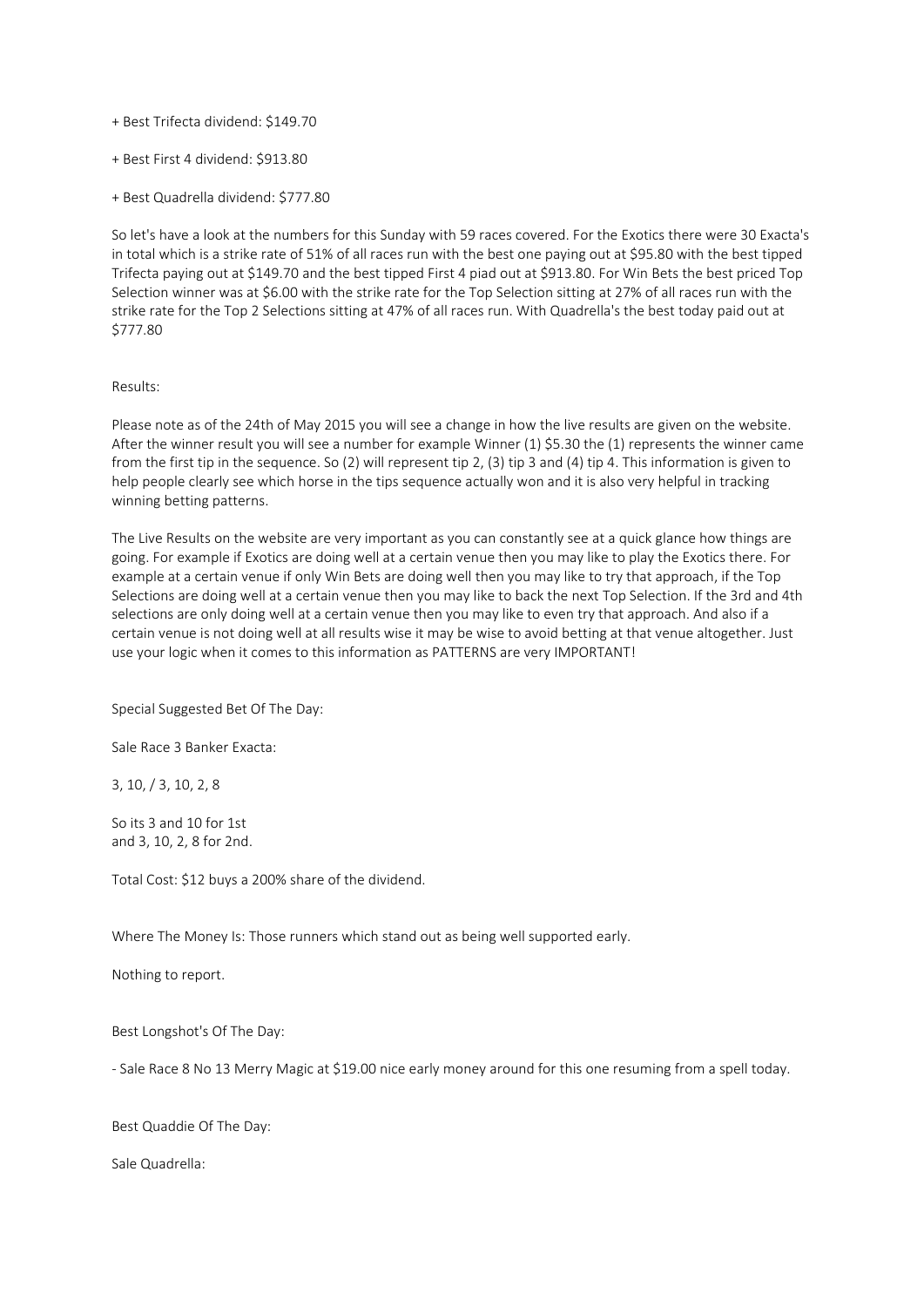Race 6: 4, 5, 3, 6 Race 7: 7, 4, 2, 5 Race 8: 12, 13, 10, 7 Race 9: 15, 10, 4, 12

Total Cost: \$13 buys a 5% share of the dividend.

Todays Race Tips:

Sunshine Coast Race Tips:

Race 1: 4, 1, 5, 7 - Winner (2) \$3.00 Exacta \$9.80 Tri \$34.40 First 4 \$69.80 Race 2: 3, 5, 9, 7 - Winner (1) \$2.20 Exacta \$6.70 Race 3: 13, 6, 10, 2 - Winner (2) \$3.00 Exacta \$24.80 Race 4: 2, 8, 6, 7 - Winner (3) \$2.30 Ex \$4.00 Tri \$15.70 F4 \$13.60 Quad \$76.30 Race 5: 2, 7, 8, 13 - Winner (3) \$12.90 Exacta \$95.80 Race 6: 8, 3, 6, 11 - Winner (2) \$2.20 Exacta \$15.30 Race 7: 4, 12, 3, 10 - Winner (1) \$3.20 Exacta \$29.20 Tri \$86.40 First 4 \$101.20 Race 8: 11, 3, 1, 7 - Winner (3) \$6.20 Exacta \$23.00 Quadrella \$777.80

Muswellbrook Race Tips:

Race 1: 4, 3, 5, 2 - Winner (2) \$4.20 Exacta \$14.00 Trifecta \$27.30 Race 2: 4, 6, 11, 7 - Winner (1) \$3.30 Exacta \$72.30 Tri \$138.00 First 4 \$913.80 Race 3: 1, 7, 2, 3 - Winner (4) \$7.50 Exacta \$21.70 Race 4 onwards abandoned.

Sale Race Tips:

Race 1: 7, 6, 2, 1 - Winner (3) \$4.80 Exacta \$19.30 Trifecta \$37.50 Race 2: 3, 5, 7, 4 - Winner (1) \$2.70 Exacta \$22.20 Race 3: 3, 10, 8, 2 - 2nd and 4th - Loss Race 4: 8, 1, 11, 7 - Winner (1) \$2.20 Race 5: 8, 13, 7, 4 - 3rd and 4th - Loss Race 6: 4, 5, 3, 6 - 2nd - Loss Race 7: 7, 4, 2, 5 - 3rd and 4th - Loss Race 8: 12, 13, 10, 7 - Winner (4) \$4.90 Race 9: 15, 10, 4, 12 - 2nd and 3rd - Loss

Naracoorte Race Tips:

Race 1: 8, 7, 5, 1 - Winner (4) \$7.80 Exacta \$50.00 Tri \$149.70 First 4 \$396.40 Race 2: 12, 14, 1, 4 - 4th - Loss Race 3: 2, 1, 3, 4 - 2nd, 3rd and 4th - Loss Race 4: 2, 3, 5, 1 - Winner (1) \$2.80 Exacta \$17.10 Trifecta \$18.70 First 4 \$31.00 Race 5: 3, 2, 4, 5 - 2nd and 4th - Loss Race 6: 10, 2, 8, 12 - Winner (1) \$6.00 Race 7: 3, 12, 10, 14 - Winner (3) \$5.90 Exacta \$46.10

Pt Macquarie Race Tips:

Race 1: 2, 1, 3, 5 - Winner (1) \$2.70 Exacta \$7.50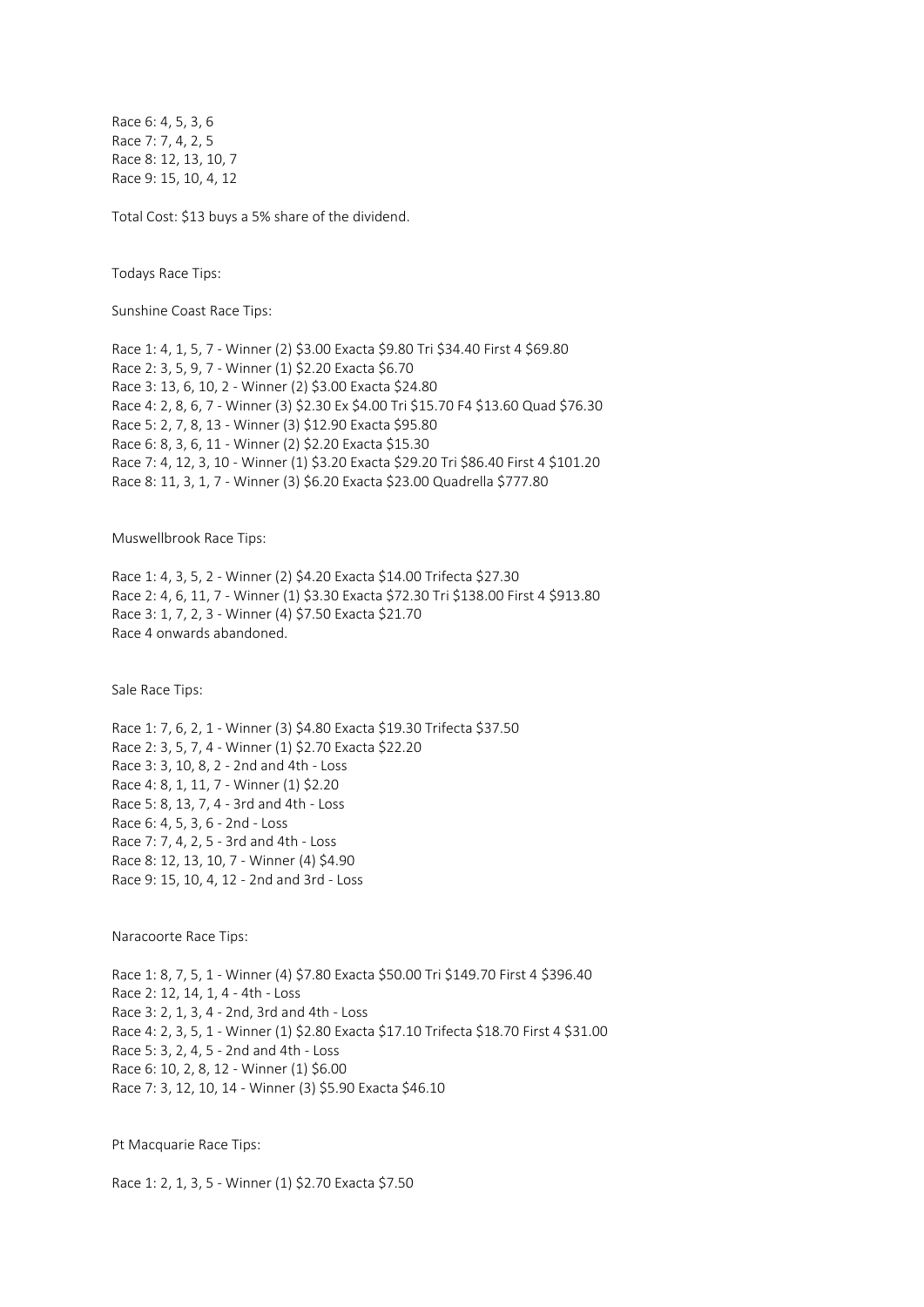Race 2: 1, 5, 8, 3 - Winner (4) \$5.50 Exacta \$11.90 Tri \$44.10 First 4 \$116.60 Race 3: 1, 3, 6, 7 - Winner (1) \$3.70 Exacta \$37.10 Race 4: 4, 5, 9, 8 - 4th - Loss Race 5: 8, 7, 1, 5 - Winner (3) \$5.50 Exacta \$19.40 Race 6: 3, 5, 7, 4 - 2nd - Loss Race 7: 3, 4, 5, 7 - Winner (2) \$6.40 Exacta \$26.00 Trifecta \$119.30 Race 8: 2, 8, 5, 6 - Winner (2) \$7.80 Exacta \$23.80 Trifecta \$80.90

Hamilton Race Tips:

Race 1: 5, 2, 7, 3 - 2nd and 4th - Loss Race 2: 4, 3, 2, 5 - Winner (2) \$4.60 Exacta \$11.20 Trifecta \$20.10 Race 3: 4, 5, 6, 13 - 2nd, 3rd and 4th - Loss Race 4: 9, 8, 2, 6 - Winner (4) \$5.40 Race 5: 9, 8, 13, 10 - Winner (2) \$6.10 Race 6: 7, 6, 5, 11 - 2nd and 3rd - Loss Race 7: 9, 6, 7, 1 - Winner (4) \$10.90 Race 8: 6, 3, 1, 2 - Loss

Devonport Race Tips:

Race 1: 6, 4, 7, 1 - Winner (4) \$6.90 Exacta \$55.80 Trifecta \$101.60 Race 2: 11, 7, 8, 10 - Winner (1) \$3.00 Race 3: 5, 1, 4, 8 - Winner (2) \$1.90 Race 4: 4, 1, 9, 2 - Winner (1) \$2.20 Race 5: 4, 6, 5, 7 - Winner (1) \$5.30 Race 6: 1, 5, 2, 3 - Winner (2) \$2.00 Exacta \$3.80 Race 7: 7, 4, 1, 6 - 3rd and 4th - Loss Race 8: 2, 6, 5, 4 - 2nd, 3rd and 4th - Loss

Kalgoorlie Race Tips:

Race 1: 7, 5, 6, 4 - Winner (2) \$3.10 Race 2: 7, 4, 6, 3 - 2nd, 3rd and 4th - Loss Race 3: 7, 1, 9, 6 - Winner (2) \$2.70 Exacta \$9.90 Race 4: 7, 9, 1, 6 - Winner (1) \$6.00 Exacta \$39.70 Race 5: 2, 6, 8, 5 - Winner (1) \$1.30 Exacta \$6.70 Trifecta \$51.50 Race 6: 1, 12, 9, 7 - Winner (1) \$2.30 Exacta \$32.80 Race 7: 7, 3, 1, 10 - Winner (1) \$1.80 Exacta \$13.90 Race 8: 7, 8, 3, 5 - 2nd and 3rd - Loss

Sundays June 12th 2016 Horse Racing Tips:

The results are in...

Sunday The Final Statistics.

1. Top Selection strike rate at 24% out of 74 races.

2. Top 2 Selections strike rate at 43% out of 74 races.

3. Exacta strike rate at 35% out of 74 races.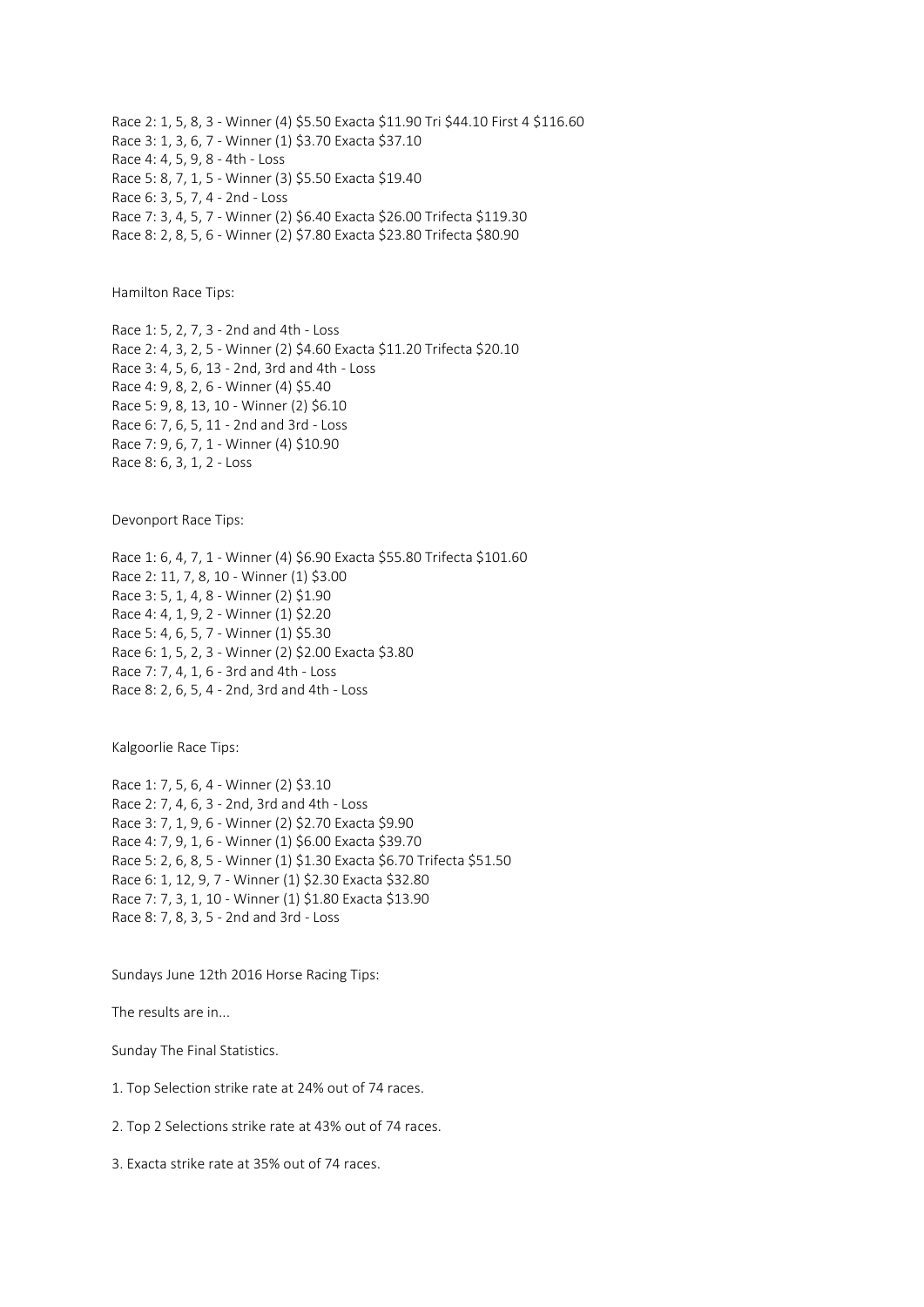- + Best Top Selection win dividend: \$9.30
- + Best tipped Exacta dividend: \$157.60
- + Best Trifecta dividend: \$770.10
- + Best First 4 dividend: \$438.40
- + Best Quadrella dividend: \$960.00

So Let's have a look at the numbers for this Sunday with 74 races covered. For the Exotics there were 26 Exacta's in total which is a strike rate of 35% of all races run with the best one paying out at \$157.60 with the best tipped Trifecta paying out at \$770.10 and the best tipped First 4 paid out at \$438.40. For Win Bets the best priced Top Selection winner was at \$9.30 with the strike rate for the Top Selection sitting at 24% with the strike rate for the Top 2 Selections sitting at 43% of all races run. With Quadrella's the best today paid out at \$960.00

## Results:

Please note as of the 24th of May 2015 you will see a change in how the live results are given on the website. After the winner result you will see a number for example Winner (1) \$5.30 the (1) represents the winner came from the first tip in the sequence. So (2) will represent tip 2, (3) tip 3 and (4) tip 4. This information is given to help people clearly see which horse in the tips sequence actually won and it is also very helpful in tracking winning betting patterns.

The Live Results on the website are very important as you can constantly see at a quick glance how things are going. For example if Exotics are doing well at a certain venue then you may like to play the Exotics there. For example at a certain venue if only Win Bets are doing well then you may like to try that approach, if the Top Selections are doing well at a certain venue then you may like to back the next Top Selection. If the 3rd and 4th selections are only doing well at a certain venue then you may like to even try that approach. And also if a certain venue is not doing well at all results wise it may be wise to avoid betting at that venue altogether. Just use your logic when it comes to this information as PATTERNS are very IMPORTANT!

Special Suggested Bet Of The Day:

Swan Hill Race 2 Boxed Exacta:

10, 8, 6, 9 - Boxed

Total Cost: \$12 buys a 100% share of the dividend.

Where The Money Is: Those runners which stand out as being well supported early.

Nothing to report.

Best Longshot's Of The Day:

Nothing to report.

Best Quaddie Of The Day:

Swan Hill Quadrella: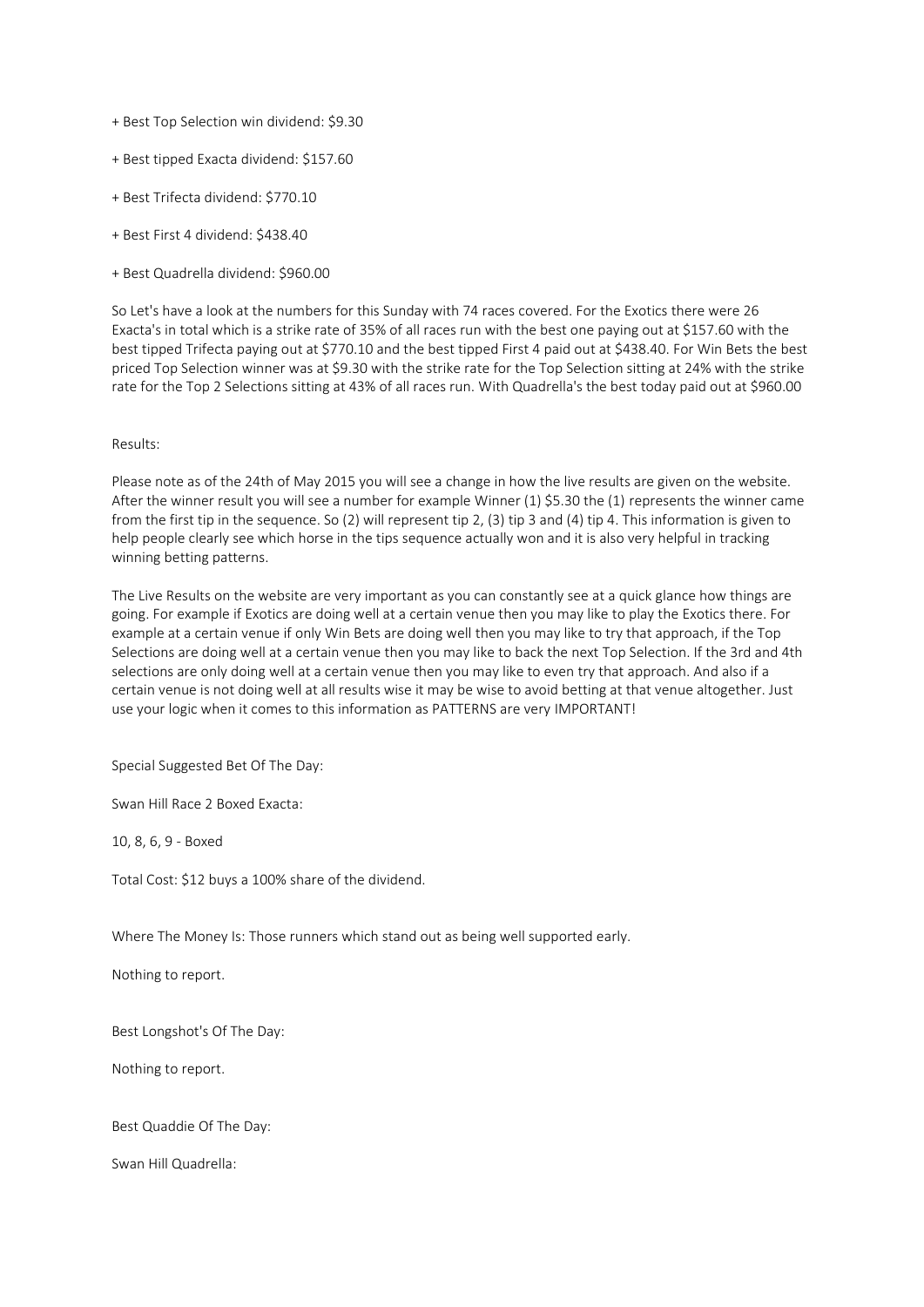Race 6: 1, 4, 3, 7 Race 7: 9, 15, 14, 10 Race 8: 12, 2, 4, 6 Race 9: 6, 4, 5, 2

Total Cost: \$13 buys a 5% share of the dividend.

Todays Race Tips:

Sunshine Coast: Race Tips:

Race 1: 8, 7, 13, 1 - Winner (2) \$6.20 Race 2: 12, 11, 3, 2 - 4th - Loss Race 3: 14, 9, 1, 4 - Winner (2) \$17.00 Exacta \$157.60 Trifecta \$770.10 Race 4: 3, 1, 4, 5 - Winner (1) \$2.60 Exacta \$9.20 Trifecta \$62.40 Race 5: 9, 7, 4, 11 - 2nd and 3rd - Loss Race 6: 4, 3, 5, 2 - Winner (3) \$6.80 Exacta \$24.30 Trifecta \$61.50 Race 7: 10, 3, 11, 5 - Winner (1) \$5.10 Exacta \$23.30 Race 8: 10, 5, 7, 3 - 2nd and 3rd - Loss

Gatton Race Tips:

Race 1: 5, 8, 2, 3 - Winner (1) \$2.30 Exacta \$14.70 Trifecta \$41.50 Race 2: 1, 4, 5, 10 - Winner (2) \$5.40 Race 3: 8, 6, 2, 11 - 2nd and 3rd - Loss Race 4: 7, 4, 2, 8 - Loss Race 5: 4, 5, 8, 9 - Winner (1) \$9.30 Race 6: 6, 1, 5, 7 - Winner (2) \$8.50 Race 7: 13, 11, 4, 2 - Winner (1) \$3.30 Race 8: 5, 8, 1, 4 - Winner (3) \$3.70 Race 9: 4, 10, 7, 8 - Winner (4) \$4.20 Exacta \$43.10 Quadrella \$960.00

Hawkesbury Race Tips:

Race 1: 7, 5, 9, 1 - Winner (4) \$3.10 Exacta \$12.60 Race 2: 3, 7, 5, 8 - Winner (1) \$3.00 Exacta \$10.80 Trifecta \$9.80 First 4 \$6.80 Race 3: 2, 4, 5, 9 - Winner (1) \$2.10 Exacta \$4.00 Race 4: 8, 6, 4, 5 - 2nd, 3rd and 4th - Loss Race 5: 4, 5, 8, 1 - Winner (2) \$6.40 Exacta \$27.30 Race 6: 3, 7, 10, 5 - 2nd, 3rd and 4th - Loss Race 7: 11, 3, 10, 5 - Winner (1) \$5.90 Exacta \$36.30 Trifecta \$104.00 Race 8: 5, 11, 2, 10 - 4th - Loss

Swan Hill Race Tips:

Race 1: 13, 6, 5, 7 - 2nd and 3rd - Loss Race 2: 10, 8, 6, 9 - Winner (2) \$3.80 Race 3: 10, 15, 8, 11 - Winner (1) \$3.60 Exacta \$11.60 Race 4: 8, 13, 10, 5 - 2nd - Loss Race 5: 5, 3, 1, 6 - Winner (1) \$3.60 Race 6: 1, 4, 3, 7 - 2nd and 4th - Loss Race 7: 9, 15, 14, 10 - Winner (4) \$12.70 Race 8: 12, 2, 4, 6 - Loss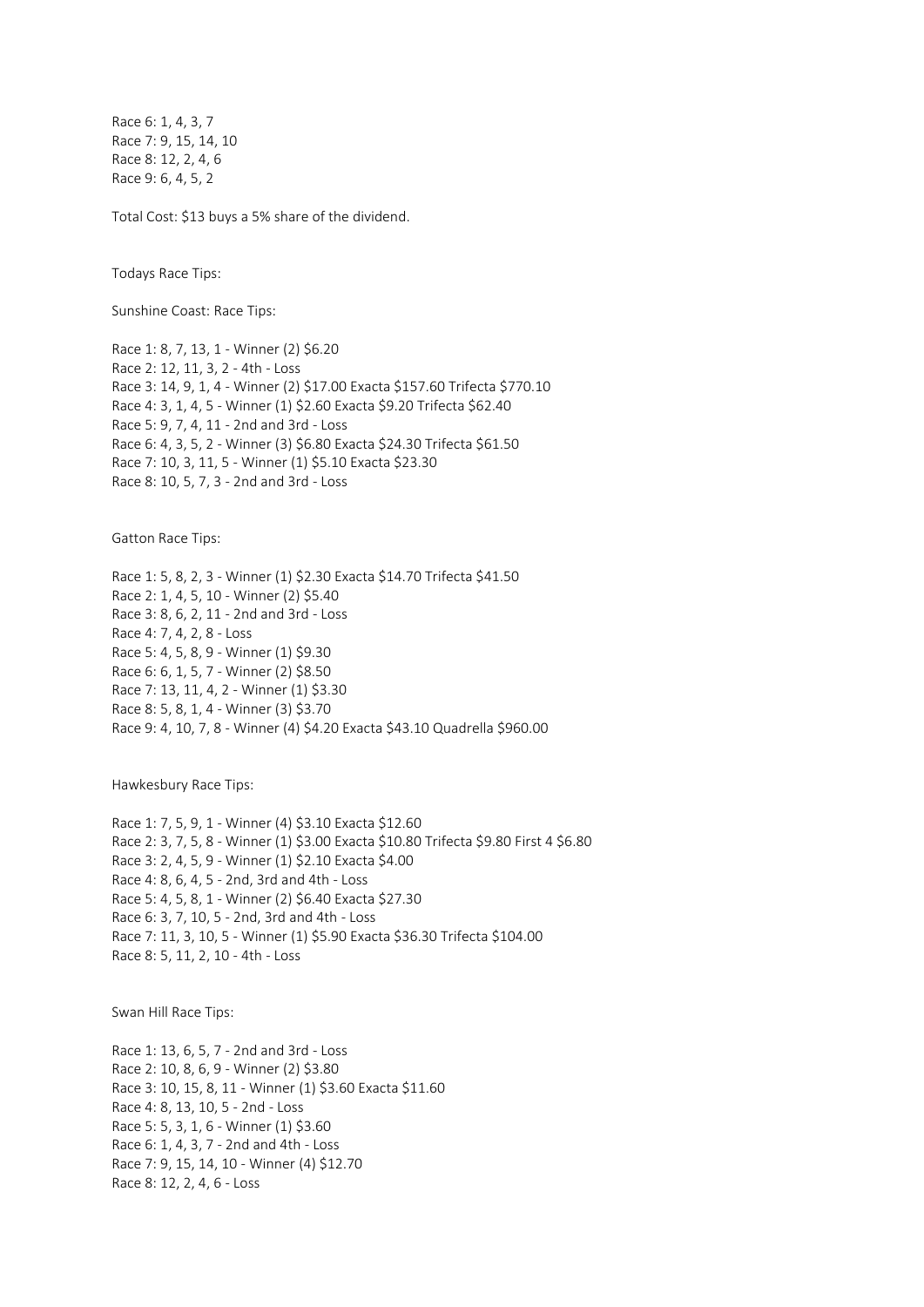Race 9: 6, 4, 5, 2 - Loss

Pt Augusta Race Tips:

Race 1: 4, 1, 5, 7 - 2nd and 4th - Loss Race 2: 5, 6, 2, 3 - Winner (2) \$7.30 Exacta \$67.10 Race 3: 1, 5, 7, 6 - 2nd and 3rd - Loss Race 4: 1, 8, 5, 2 - Winner (1) \$3.70 Race 5: 2, 4, 8, 5 - 2nd and 4th - Loss Race 6: 6, 3, 5, 4 - Winner (4) \$4.10 Exacta \$13.30 Race 7: 3, 4, 8, 7 - 2nd and 3rd - Loss Race 8: 2, 4, 9, 6 - 2nd and 4th - Loss

Sapphire Coast Race Tips:

Race 1: 1, 2, 7, 5 - 3rd and 4th - Loss Race 2: 7, 8, 9, 1 - Winner (4) \$4.10 Exacta \$16.50 Trifecta \$59.30 Race 3: 1, 2, 6, 4 - Winner (2) \$3.40 Exacta \$5.50 Tri \$23.10 First 4 \$56.80 Race 4: 6, 1, 7, 8 - 2nd and 4th - Loss Race 5: 2, 4, 6, 7 - Winner (1) \$3.60 Exacta \$17.00 Race 6: 1, 3, 10, 2 - 2nd and 3rd - Loss Race 7: 2, 6, 4, 10 - 4th - Loss

Edenhope Race Tips:

Race 1: 6, 5, 7, 3 - Winner (4) \$7.30 Race 2: 12, 1, 10, 5 - 2nd - Loss Race 3: 9, 8, 11, 10 - 2nd and 3rd - Loss Race 4: 11, 9, 7, 1 - 2nd and 4th - Loss Race 5: 5, 3, 1, 9 - 3rd and 4th - Loss Race 6: 2, 3, 6, 4 - Winner (1) \$4.70 Race 7: 8, 3, 10, 6 - 4th - Loss Race 8: 1, 2, 3, 8 - Winner (2) \$5.30 Exacta \$37.30 Trifecta \$63.70 Race 9: 9, 10, 7, 4 - Winner (1) \$5.10 Race 10: 5, 9, 8, 1 - Winner (3) \$7.60

Launceston Race Tips:

Race 1: 3, 10, 9, 6 - Winner (2) \$6.20 Exacta \$17.90 Trifecta \$55.90 Race 2: 5, 6, 8, 2 - Winner (4) \$6.30 Exacta \$28.20 Tri \$62.40 First 4 \$91.80 Race 3: 13, 10, 4, 3 - Winner (2) \$2.40 Race 4: 1, 2, 3, 4 - Winner (2) \$2.30 Exacta \$8.10 Trifecta \$21.60 First 4 \$28.80 Race 5: 1, 10, 12, 6 - Winner (1) \$3.00 Race 6: 1, 6, 3, 8 - Winner (1) \$1.50 Exacta \$2.50 Trifecta \$15.80 First 4 \$34.40 Race 7: 4, 2, 5, 8 - Winner (1) \$2.80 Exacta \$12.40 Tri \$45.30 First 4 \$438.40 Race 8: 3, 6, 5, 2 - Winner (3) \$10.10 Exacta \$52.40 Quadrella \$199.20

Kalgoorlie Race Tips:

Race 1: 5, 10, 6, 7 - Winner (1) \$5.20 Exacta \$26.70 Race 2: 3, 9, 6, 11 - Winner (2) \$4.00 Race 3: 3, 7, 2, 12 - 2nd and 3rd - Loss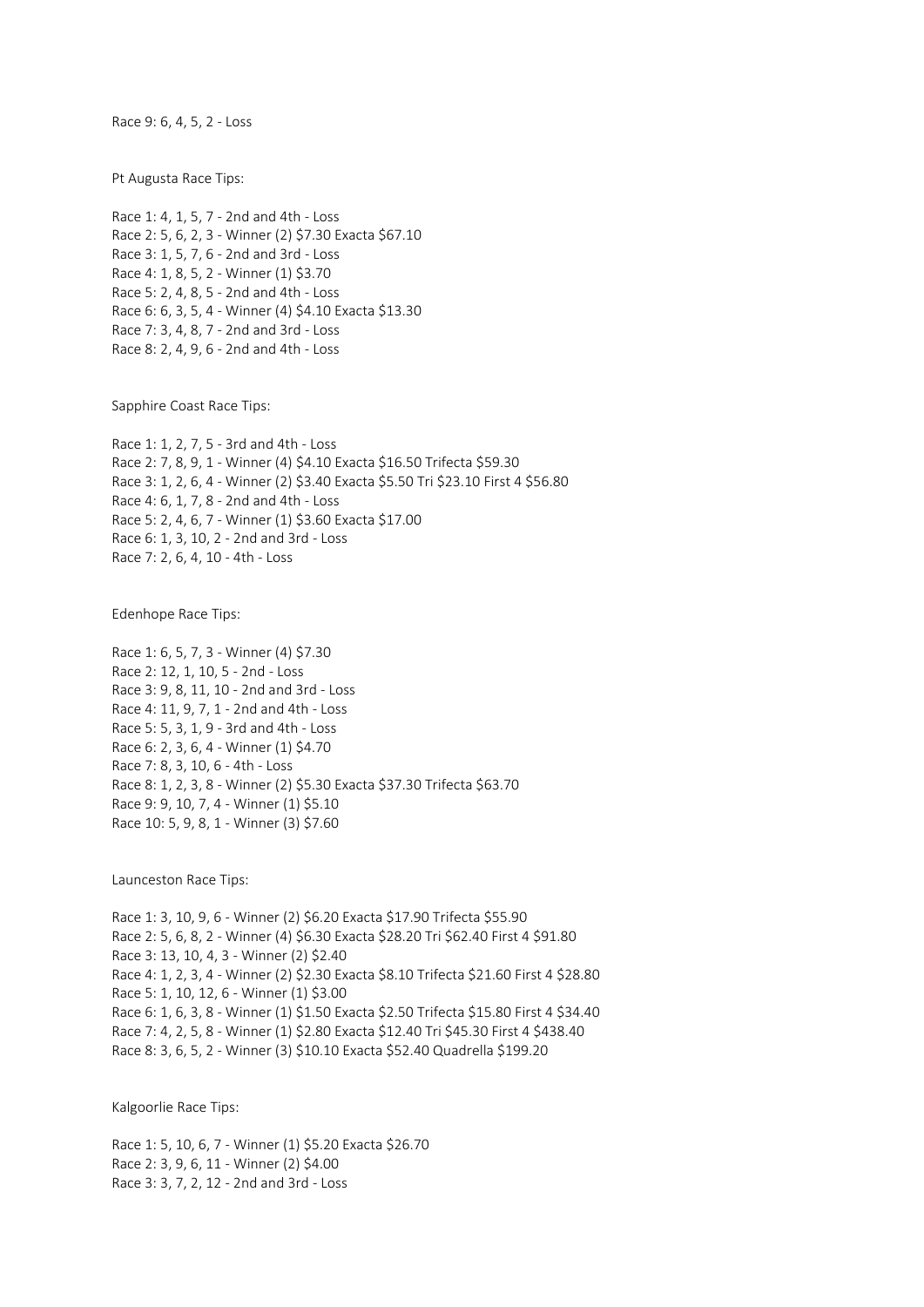Race 4: 2, 9, 3, 6 - Winner (2) \$3.40 Exacta \$8.90 Race 5: 2, 9, 4, 11 - 2nd and 3rd - Loss Race 6: 7, 9, 3, 6 - Loss Race 7: 10, 9, 11, 4 - 3rd and 4th - Loss

Sundays June 5th 2016 Horse Racing Tips:

The results are in...

Sunday The Final Statistics.

1. Top Selection strike rate at 17% out of 52 races.

2. Top 2 Selections strike rate at 33% out of 52 races.

3. Exacta strike rate at 37% out of 52 races.

+ Best Top Selection win dividend: \$3.50

+ Best tipped Exacta dividend: \$67.80

+ Best Trifecta dividend: \$178.60

+ Best First 4 dividend: \$2654.20

+ Best Quadrella dividend: \$593.60

So let's have a look at the numbers for this Sunday with 52 races covered in total. For the Exotics there were 19 Exacta's in total which is a strike rate of 37% of all races run with the best one paying out at \$67.80 with the best tipped Trifecta paying out at \$178.60 and the best tipped First 4 paid out at \$2654.20. For Win Bets the best priced Top Selection winner was at \$3.50 with the strike rate for the Top Selection sitting at 17% with the strike rate for the Top 2 Selections sitting at 33% of all races run. With Quadrella's the best today paid out at \$593.60

## Results:

Please note as of the 24th of May 2015 you will see a change in how the live results are given on the website. After the winner result you will see a number for example Winner (1) \$5.30 the (1) represents the winner came from the first tip in the sequence. So (2) will represent tip 2, (3) tip 3 and (4) tip 4. This information is given to help people clearly see which horse in the tips sequence actually won and it is also very helpful in tracking winning betting patterns.

The Live Results on the website are very important as you can constantly see at a quick glance how things are going. For example if Exotics are doing well at a certain venue then you may like to play the Exotics there. For example at a certain venue if only Win Bets are doing well then you may like to try that approach, if the Top Selections are doing well at a certain venue then you may like to back the next Top Selection. If the 3rd and 4th selections are only doing well at a certain venue then you may like to even try that approach. And also if a certain venue is not doing well at all results wise it may be wise to avoid betting at that venue altogether. Just use your logic when it comes to this information as PATTERNS are very IMPORTANT!

Special Suggested Bet Of The Day:

Sunshine Coast Race 3 Banker Exacta: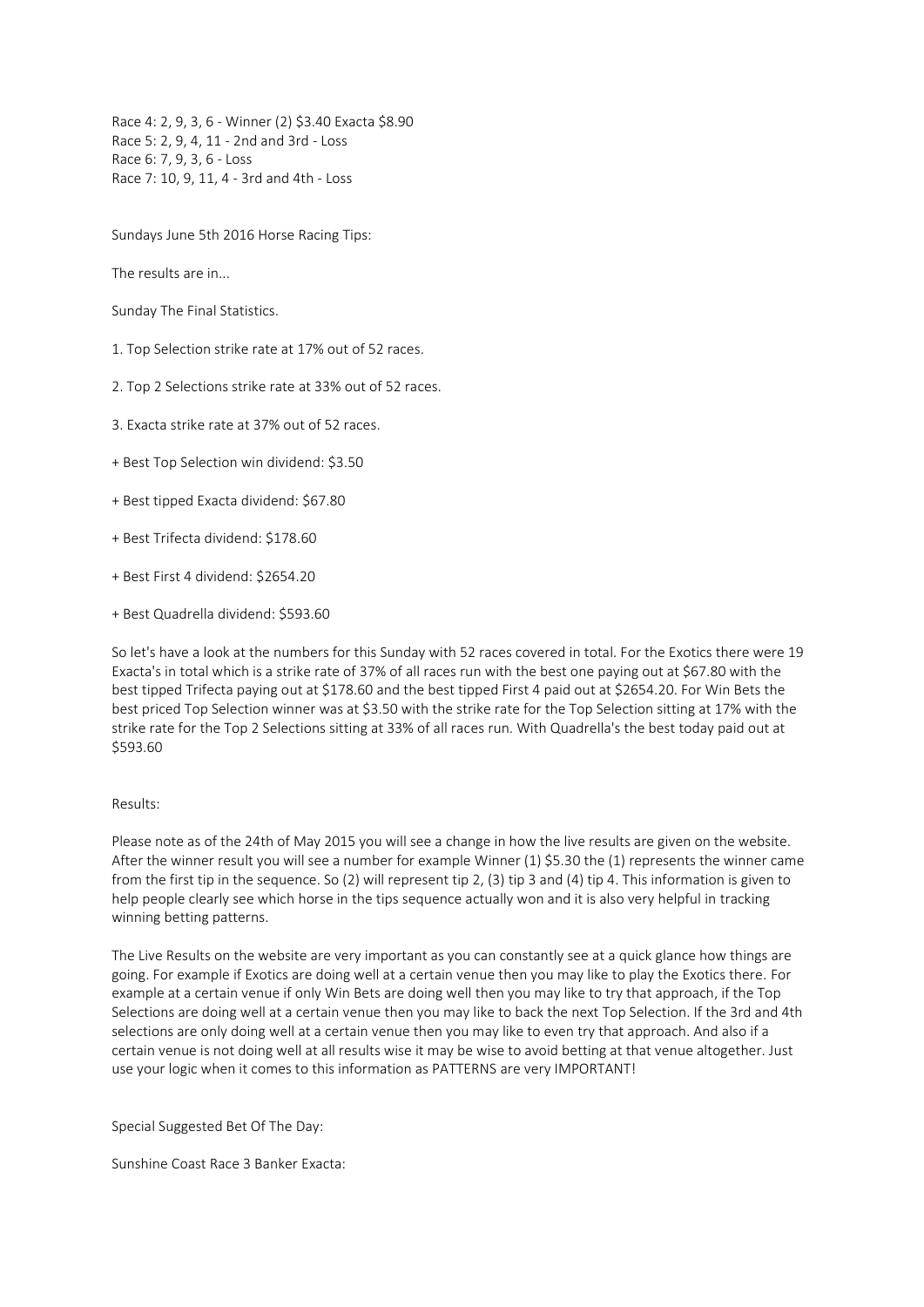11, 13 / 11, 13, 4, 6

So its 11 and 13 for 1st and 11, 13, 4, 6 for 2nd.

Total Cost: \$12 buys a 200% share of the dividend.

Where The Money Is: Those runners which stand out as being well supported early.

Nothing to report today.

Best Longshot's Of The Day:

- Pinjarra Race 4 No 7 The Painter at \$26.00 some money around for this first starter early so may be worth considering.

Best Quaddie Of The Day:

Warrnambool Quadrella:

Looks really interesting today so here's hoping for some great luck.

Race 5: 5, 7, 2, 6 Race 6: 1, 8, 3, 6 Race 7: 2, 4, 5, 6 Race 8: 5, 10, 1, 11

Total Cost: \$13 buys a 5% share of the dividend.

Todays Race Tips:

Sunshine Coast Race Tips:

Race 1: 5, 11, 1, 8 - Winner (1) \$1.70 Race 2: 14, 16, 3, 12 - Winner (4) \$9.60 Race 3: 11, 13, 4, 6 - Winner (4) \$6.30 Race 4: 6, 9, 10, 3 - 2nd and 4th - Loss Race 5: 2, 5, 11, 8 - Winner (3) \$4.90 Exacta \$12.00 Race 6: 1, 8, 6, 11 - Winner (4) \$10.40 Exacta \$43.80 Trifecta \$106.60 Race 7: 3, 2, 8, 11 - 4th - Loss Race 8: 11, 6, 8, 12 - 2nd, 3rd and 4th - Loss

Wellington Race Tips:

Race 1: 1, 10, 6, 3 - Winner (2) \$2.30 Exacta \$16.50 Tri \$178.60 First 4 \$2654.20 Race 2: 7, 11, 2, 5 - 2nd, 3rd and 4th - Loss Race 3: 8, 2, 9, 3 - Winner (1) \$1.50 Exacta \$9.40 Race 4: 2, 6, 4, 10 - Winner (4) \$9.20 Race 5: 5, 6, 1, 10 - Winner (3) \$3.40 Exacta \$7.00 Trifecta \$13.90 Race 6: 10, 2, 3, 1 - Winner (2) \$7.50 Exacta \$26.00 Trifecta \$119.70 Race 7: 11, 9, 2, 5 - 2nd - Loss Race 8: 10, 5, 7, 4 - Winner (1) \$1.70 Exacta \$13.40 Trifecta \$34.30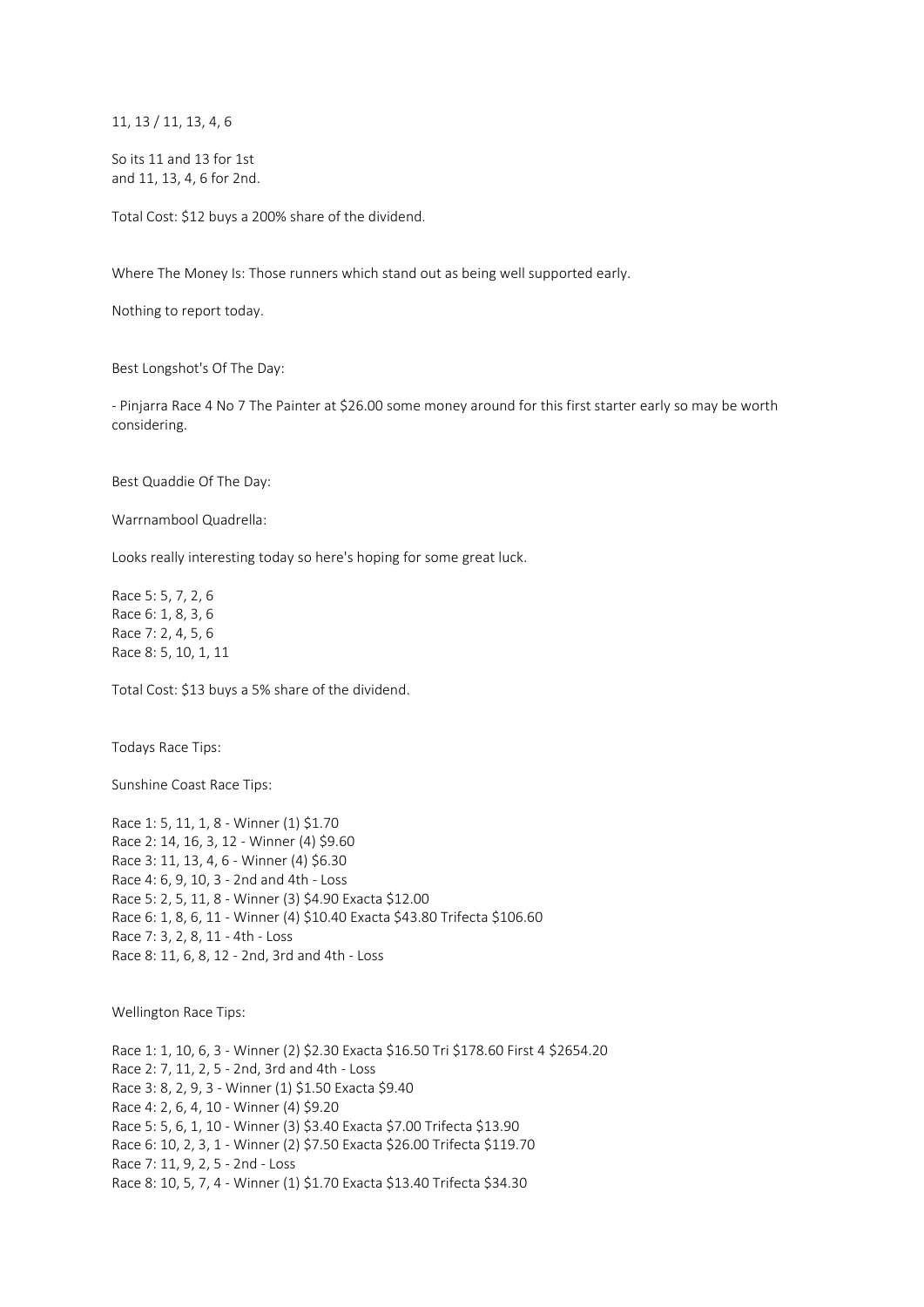Warrnambool Race Tips:

Race 1: 3, 2, 5, 4 - Winner (2) \$3.10 Exacta \$6.70 Trifecta \$18.80 Race 2: 2, 3, 5, 4 - Winner (3) \$6.50 Race 3: 8, 4, 6, 2 - 2nd and 3rd - Loss Race 4: 5, 2, 3, 8 - 2nd and 4th - Loss Race 5: 5, 7, 2, 6 - 3rd and 4th - Loss Race 6: 1, 8, 3, 6 - 3rd and 4th - Loss Race 7: 2, 4, 5, 6 - Winner (2) \$5.40 Exacta \$23.20 Race 8: 5, 10, 1, 11 - 2nd, 3rd and 4th - Loss

Pt Augusta Race Tips:

Race 1: 4, 2, 5, 3 - Winner (2) \$2.40 Exacta \$11.40 Race 2: 6, 2, 4, 5 - Winner (1) \$2.40 Exacta \$10.20 Race 3: 2, 1, 3, 6 - Winner (4) \$17.70 Exacta \$55.00 Race 4: 3, 5, 1, 4 - Winner (1) \$3.00 Ex \$6.30 Tri \$22.20 F4 \$37.40 Quad \$593.60 Race 5: 3, 4, 7, 8 - 2nd and 3rd - Loss Race 6: 4, 8, 3, 11 - 2nd - Loss Race 7: 3, 1, 7, 2 - Winner (2) \$3.60 Exacta \$24.20

Pakenham Race Tips:

Race 1: 6, 5, 7, 1 - 2nd, 3rd and 4th - Loss Race 2: 9, 11, 3, 6 - 2nd and 4th - Loss Race 3: 5, 8, 4, 11 - Loss Race 4: 2, 7, 6, 5 - 2nd, 3rd and 4th - Loss Race 5: 6, 7, 4, 2 - Winner (3) \$7.90 Exacta \$41.90 Race 6: 7, 1, 5, 2 - 2nd and 3rd - Loss Race 7: 3, 5, 11, 10 - Winner (1) \$3.00 Race 8: 4, 1, 11, 12 - Winner (1) \$2.90 Exacta \$23.90

Alice Springs Race Tips:

Race 1: 7, 11, 13, 5 - Winner (2) \$5.60 Race 2: 5, 2, 1, 4 - 3rd and 4th - Loss Race 3: 1, 2, 4, 3 - 2nd and 3rd - Loss Race 4: 2, 7, 12, 1 - 2nd, 3rd and 4th - Loss Race 5: 2, 3, 5, 6 - Winner (2) \$3.60

Pinjarra Race Tips:

Race 1: 5, 12, 1, 13 - Winner (1) \$3.50 Race 2: 11, 2, 12, 9 - Winner (1) \$2.80 Race 3: 9, 10, 5, 11 - Winner (3) \$4.70 Exacta \$13.80 Race 4: 7, 9, 2, 8 - Winner (3) \$2.10 Quadrella \$187.50 Race 5: 5, 4, 11, 8 - 2nd and 4th - Loss Race 6: 1, 5, 7, 4 - Winner (3) \$9.10 Exacta \$59.00 Race 7: 6, 4, 5, 12 - Winner (4) \$5.60 Exacta \$67.80 Race 8: 15, 14, 9, 1 - Winner (3) \$13.50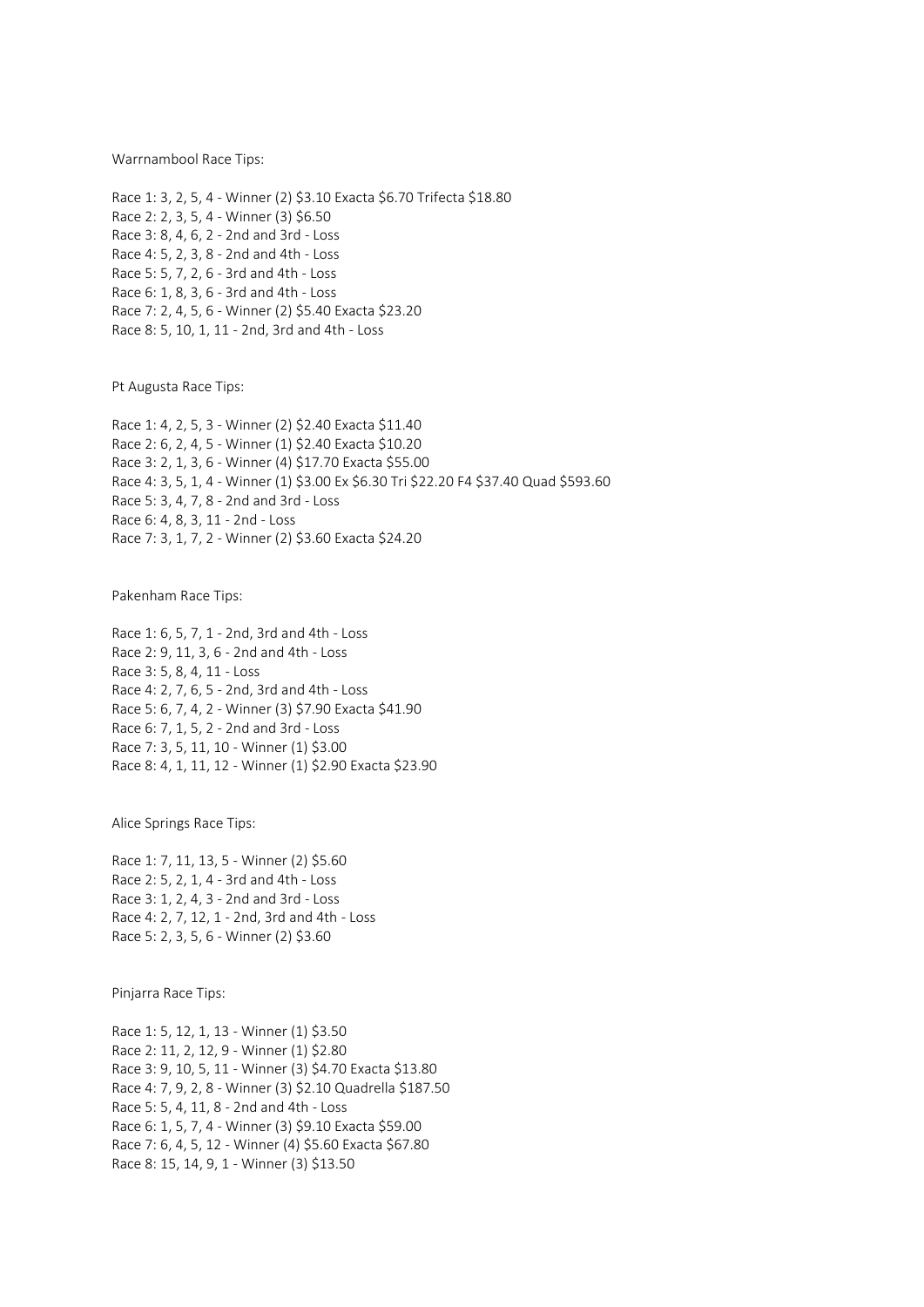Sundays May 29th 2016 Horse Racing Tips:

The results are in...

Sunday The Final Statistics.

- 1. Top Selection strike rate at 22% out of 64 races.
- 2. Top 2 Selections strike rate at 39% out of 64 races.
- 3. Exacta strike rate at 36% out of 64 races.
- + Best Top Selection win dividend: 7.00
- + Best tipped Exacta dividend: \$58.10
- + Best Trifecta dividend: \$141.00
- + Best First 4 dividend: \$1003.80
- + Best Quadrella dividend: \$87.70

So let's have a look at the numbers for this Sunday with 64 races covered. For the Exotics there were 23 Exacta's in total which is a strike rate of 36% of all races run with the best one paying out at \$58.10 with the best tipped Trifecta paying out at \$141.00 and the best tipped First 4 paid out at \$1003.80. For Win Bets the best priced Top Selection winner was at \$7.00 with the strike rate for the Top Selection sitting at 22% with the strike rate for the Top 2 Selections sitting at 39% of all races run. With Quadrella's there was not too much excitement with the best one paying out at \$87.70

## Results:

Please note as of the 24th of May 2015 you will see a change in how the live results are given on the website. After the winner result you will see a number for example Winner (1) \$5.30 the (1) represents the winner came from the first tip in the sequence. So (2) will represent tip 2, (3) tip 3 and (4) tip 4. This information is given to help people clearly see which horse in the tips sequence actually won and it is also very helpful in tracking winning betting patterns.

The Live Results on the website are very important as you can constantly see at a quick glance how things are going. For example if Exotics are doing well at a certain venue then you may like to play the Exotics there. For example at a certain venue if only Win Bets are doing well then you may like to try that approach, if the Top Selections are doing well at a certain venue then you may like to back the next Top Selection. If the 3rd and 4th selections are only doing well at a certain venue then you may like to even try that approach. And also if a certain venue is not doing well at all results wise it may be wise to avoid betting at that venue altogether. Just use your logic when it comes to this information as PATTERNS are very IMPORTANT!

Special Suggested Bet Of The Day:

Not available today.

Where The Money Is: Those runners which stand out as being well supported early.

Nothing to report.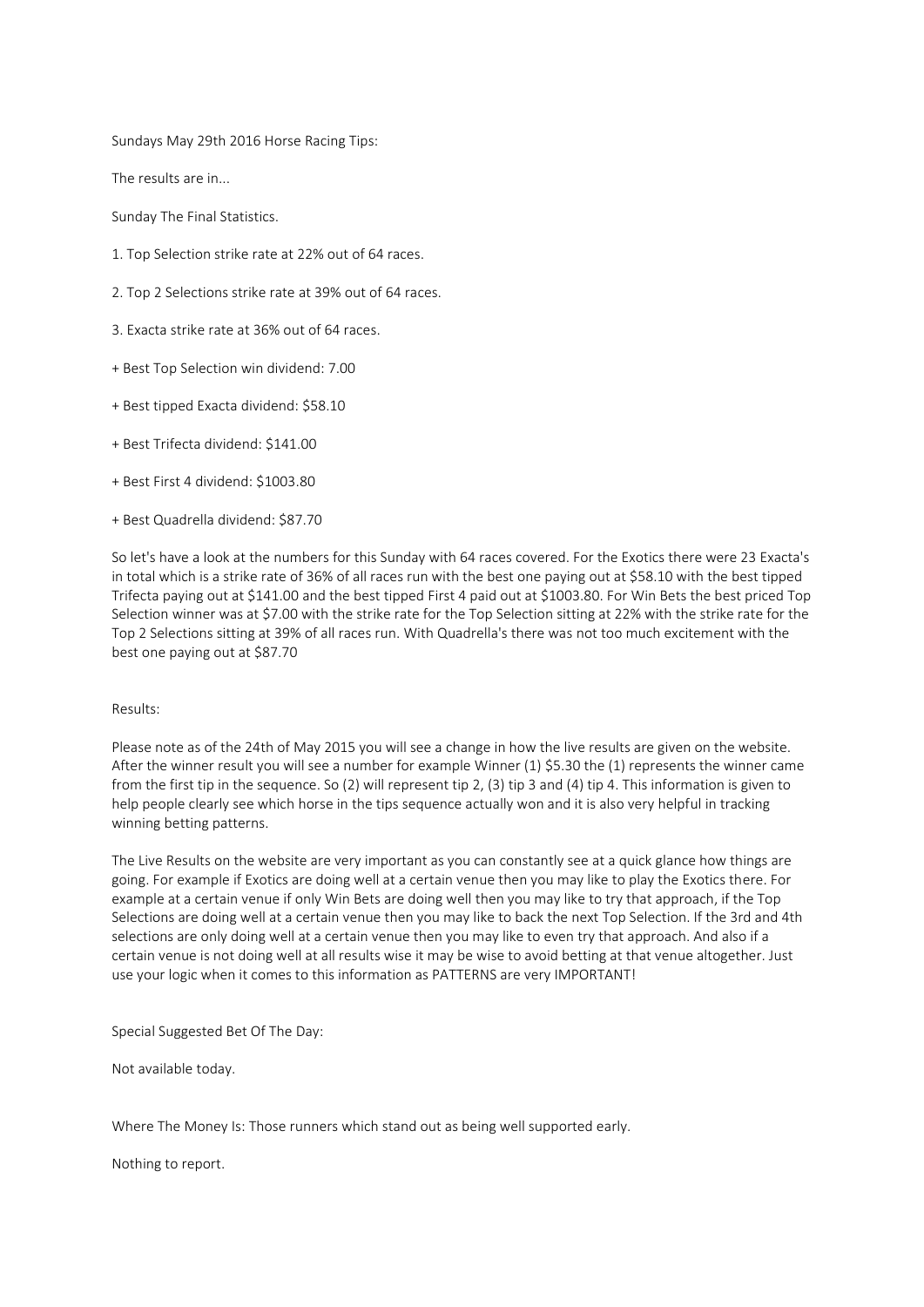Best Longshot's Of The Day:

Nothing to report.

Best Quaddie Of The Day:

Echuca Quadrella:

Race 6: 9, 6, 4, 7 Race 7: 15, 1, 9, 12 Race 8: 4, 1, 10, 5 Race 9: 13, 4, 14, 16

Total Cost: \$13 buys a 5% share of the dividend.

Todays Race Tips:

Hobart Race Tips:

Race 1: 6, 9, 5, 4 - Winner (2) \$3.10 Race 2: 10, 8, 9, 4 - 2nd and 3rd - Loss Race 3: 2, 10, 9, 1 - Winner (4) \$8.30 Exacta \$32.60 Trifecta \$87.40 Race 4: 2, 9, 7, 8 - Winner (1) \$1.40 Exacta \$6.00 Race 5: 3, 7, 2, 5 - 3rd and 4th - Loss Race 6: 3, 4, 1, 7 - Winner (2) \$1.80 Exacta \$5.40 Trifecta \$10.10 First 4 \$38.80 Race 7: 11, 5, 7, 1 - 2nd, 3rd and 4th - Loss Race 8: 2, 5, 6, 4 - Winner (1) \$1.60

Kilcoy Race Tips:

Race 1: 9, 11, 5, 10 - 2nd and 4th - Loss Race 2: 3, 2, 4, 9 - Winner (3) \$5.20 Exacta \$22.70 Tri \$69.70 First 4 \$374.60 Race 3: 8, 5, 7, 3 - Winner (1) \$3.20 Exacta \$17.50 Trifecta \$69.20 Race 4: 5, 11, 6, 4 - Winner (3) \$5.00 Exacta \$23.60 Trifecta \$63.60 Race 5: 1, 4, 8, 6 - Winner (1) \$1.70 Exacta \$14.10 Trifecta \$35.70 Race 6: 7, 2, 9, 1 - Winner (2) \$2.80 Race 7: 2, 1, 6, 11 - 2nd - Loss Race 8: 6, 2, 4, 8 - Winner (1) \$3.60

Moruya Race Tips:

Race 1: 9, 3, 14, 7 - Winner (3) \$4.70 Race 2: 8, 9, 3, 6 - 2nd, 3rd and 4th - Loss Race 3: 1, 5, 11, 3 - 2nd and 4th - Loss Race 4: 4, 2, 3, 1 - 2nd and 4th - Loss Race 5: 6, 7, 1, 5 - Winner (3) \$5.10 Exacta \$14.10 Race 6: 9, 11, 13, 7 - Winner (2) \$5.70 Race 7: 6, 11, 10, 9 - Winner (4) \$6.70

Echuca Race Tips: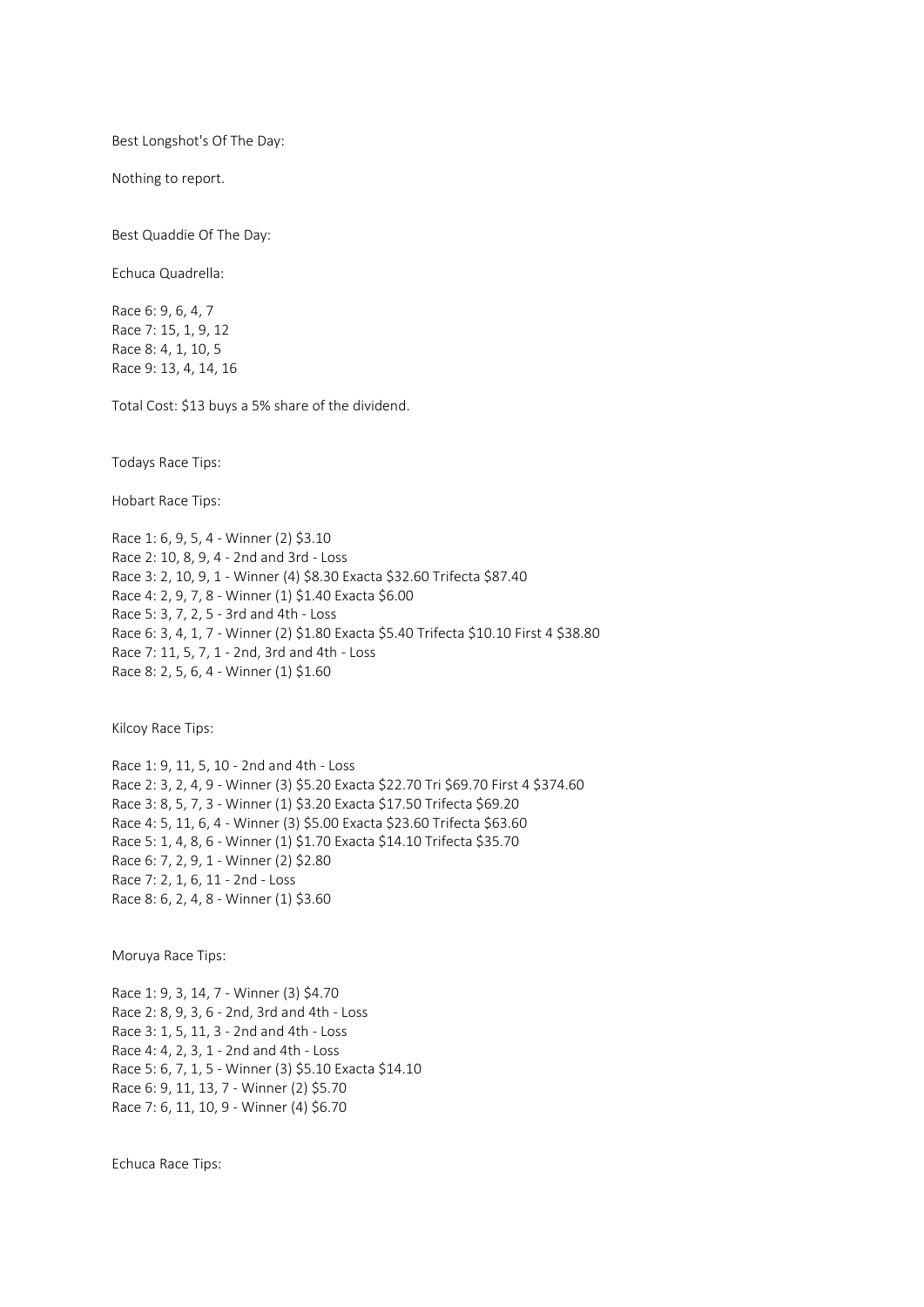Race 1: 5, 3, 10, 13 - Winner (4) \$9.90 Exacta \$40.80 Trifecta \$114.10 Race 2: 12, 7, 14, 2 - 2nd - Loss Race 3: 1, 4, 5, 14 - 2nd and 3rd - Loss Race 4: 1, 10, 4, 3 - Winner (1) \$4.00 Exacta \$22.40 Trifecta \$60.90 Race 5: 8, 7, 11, 3 - Winner (3) \$6.40 Ex \$58.10 Tri \$141.00 First 4 \$1003.80 Race 6: 9, 6, 4, 7 - Winner (1) \$2.50 Exacta \$33.70 Trifecta \$99.20 Race 7: 15, 1, 9, 12 - Loss Race 8: 4, 1, 10, 5 - Winner (2) \$6.30 Race 9: 13, 4, 14, 16 - Winner (1) \$2.10 Exacta \$12.30

Penola Race Tips:

Race 1: 2, 4, 5, 7 - Winner (3) \$5.60 Exacta \$12.30 Trifecta \$32.50 Race 2: 2, 10, 9, 5 - Winner (3) \$3.40 Race 3: 5, 4, 2, 3 - 2nd and 4th - Loss Race 4: 8, 7, 2, 13 - 2nd - Loss - L/S No 7 Race 5: 4, 1, 3, 5 - 3rd - Loss Race 6: 3, 6, 5, 1 - 2nd, 3rd and 4th - Loss Race 7: 8, 9, 5, 10 - Winner (1) \$7.00

Dubbo Race Tips:

Race 1: 7, 8, 3, 5 - Winner (2) \$1.90 Exacta \$5.60 Tri \$52.30 First 4 \$134.20 Race 2: 14, 13, 8, 9 - Winner (1) \$5.60 Exacta \$48.80 Race 3: 14, 8, 13, 12 - Winner (2) \$3.20 Exacta \$7.20 Tri \$40.20 First 4 \$155.60 Race 4: 2, 5, 1, 8 - Winner (2) \$6.00 Exacta \$55.00 Quadrella \$87.70 Race 5: 8, 5, 1, 2 - Winner (3) \$3.80 Race 6: 5, 6, 3, 4 - Winner (4) \$7.20 Race 7: 7, 13, 12, 11 - 2nd - Loss Race 8: 8, 7, 6, 15 - 3rd - Loss

Pakenham Race Tips:

Race 1: 4, 7, 8, 3 - Winner (1) \$1.90 Exacta \$6.60 Trifecta \$15.50 Race 2: 8, 1, 5, 9 - 2nd and 3rd - Loss Race 3: 2, 10, 3, 11 - Winner (1) \$1.60 Race 4: 15, 9, 7, 3 - Winner (3) \$7.40 Race 5: 9, 2, 1, 3 - Winner (2) \$3.30 Exacta \$12.90 Tri \$21.70 First 4 \$107.80 Race 6: 3, 9, 5, 4 - Winner (2) \$4.60 Exacta \$34.10 Race 7: 8, 13, 3, 7 - 3rd and 4th - Loss Race 8: 7, 9, 11, 4 - 2nd - Loss Race 9: 7, 4, 8, 11 - 2nd, 3rd and 4th - Loss Race 10: 4, 12, 13, 10 - 2nd - Loss

Kalgoorlie Race Tips:

Race 1: 7, 9, 8, 10 - Winner (2) \$2.40 Exacta \$27.20 Trifecta \$69.80 Race 2: 10, 12, 7, 11 - 3rd - Loss Race 3: 2, 9, 7, 5 - Winner (1) \$2.80 Exacta \$35.20 Race 4: 7, 6, 4, 10 - 2nd - Loss Race 5: 5, 7, 4, 12 - Winner (1) \$4.40 Race 6: 6, 7, 3, 8 - 3rd and 4th - Loss Race 7: 7, 4, 8, 3 - 2nd and 3rd - Loss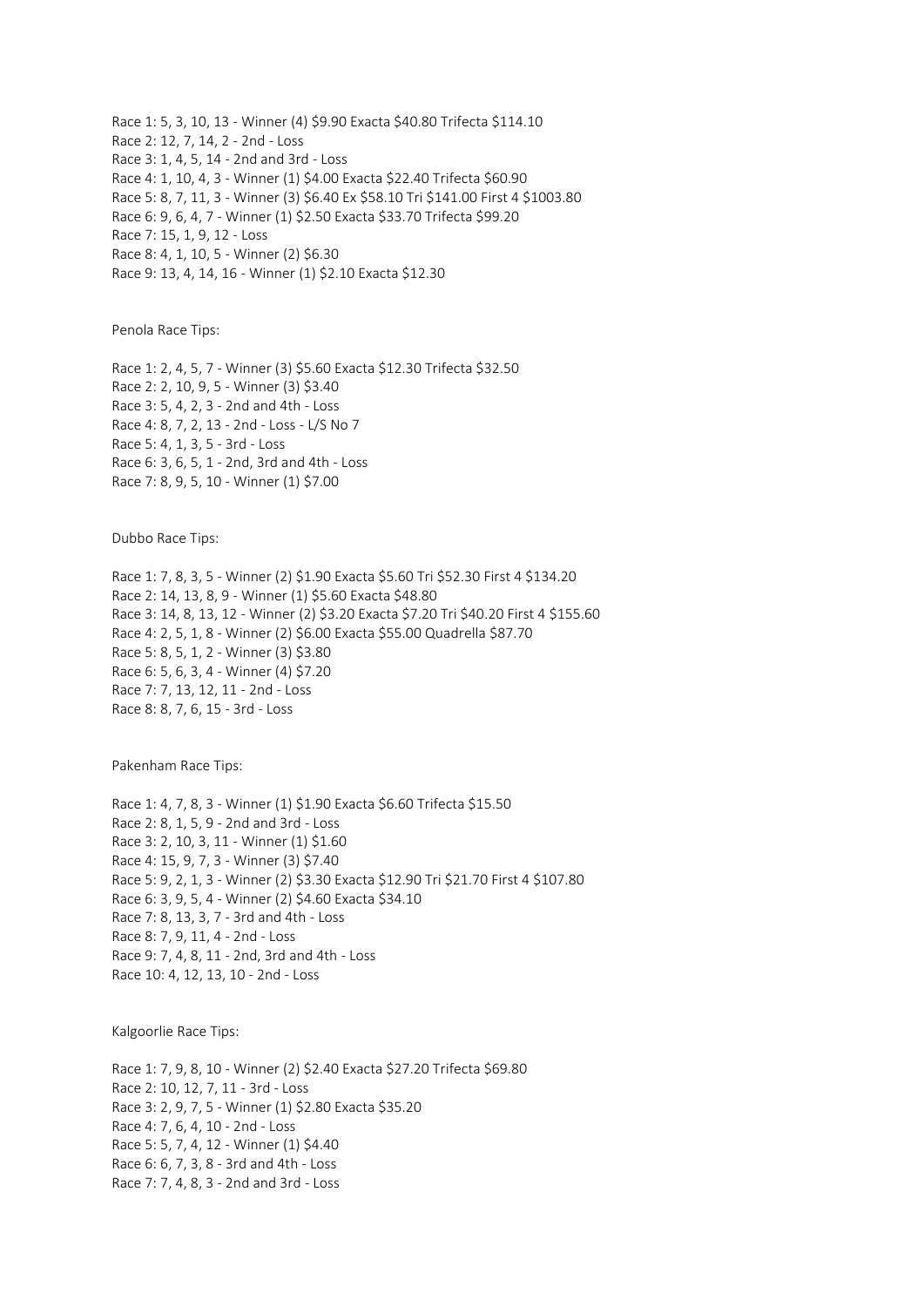Sundays May 22nd 2016 Horse Racing Tips:

The results are in...

Sunday The Final Statistics.

- 1. Top Selection strike rate at 30% out of 69 races.
- 2. Top 2 Selections strike rate at 43% out of 69 races.
- 3. Exacta strike rate at 41% out of 69 races.
- + Best Top Selection win dividend: \$5.10
- + Best tipped Exacta dividend: \$37.00
- + Best Trifecta dividend: \$113.80
- + Best First 4 dividend: \$149.40
- + Best Quadrella dividend: \$13146.00

So let's have a look at the numbers for this Sunday with 69 races covered. For the Exotics there were 28 Exacta's which is a strike rate of 41% of all races run with the best one paying out at \$37.00 with the best tipped Trifecta paying out at \$113.80 with the best tipped First 4 paying out at \$149.40. For Win Bets the best priced Top Selection winner was at \$5.10 with the strike rate for the Top Selection sitting at 30% with the strike rate for the Top 2 Selections sitting at 43% of all races run. With Quadrella's the best today paid out at \$13146.00

## Results:

Please note as of the 24th of May 2015 you will see a change in how the live results are given on the website. After the winner result you will see a number for example Winner (1) \$5.30 the (1) represents the winner came from the first tip in the sequence. So (2) will represent tip 2, (3) tip 3 and (4) tip 4. This information is given to help people clearly see which horse in the tips sequence actually won and it is also very helpful in tracking winning betting patterns.

The Live Results on the website are very important as you can constantly see at a quick glance how things are going. For example if Exotics are doing well at a certain venue then you may like to play the Exotics there. For example at a certain venue if only Win Bets are doing well then you may like to try that approach, if the Top Selections are doing well at a certain venue then you may like to back the next Top Selection. If the 3rd and 4th selections are only doing well at a certain venue then you may like to even try that approach. And also if a certain venue is not doing well at all results wise it may be wise to avoid betting at that venue altogether. Just use your logic when it comes to this information as PATTERNS are very IMPORTANT!

Special Suggested Bet Of The Day:

None available today.

Where The Money Is: Those runners which stand out as being well supported early.

None available today.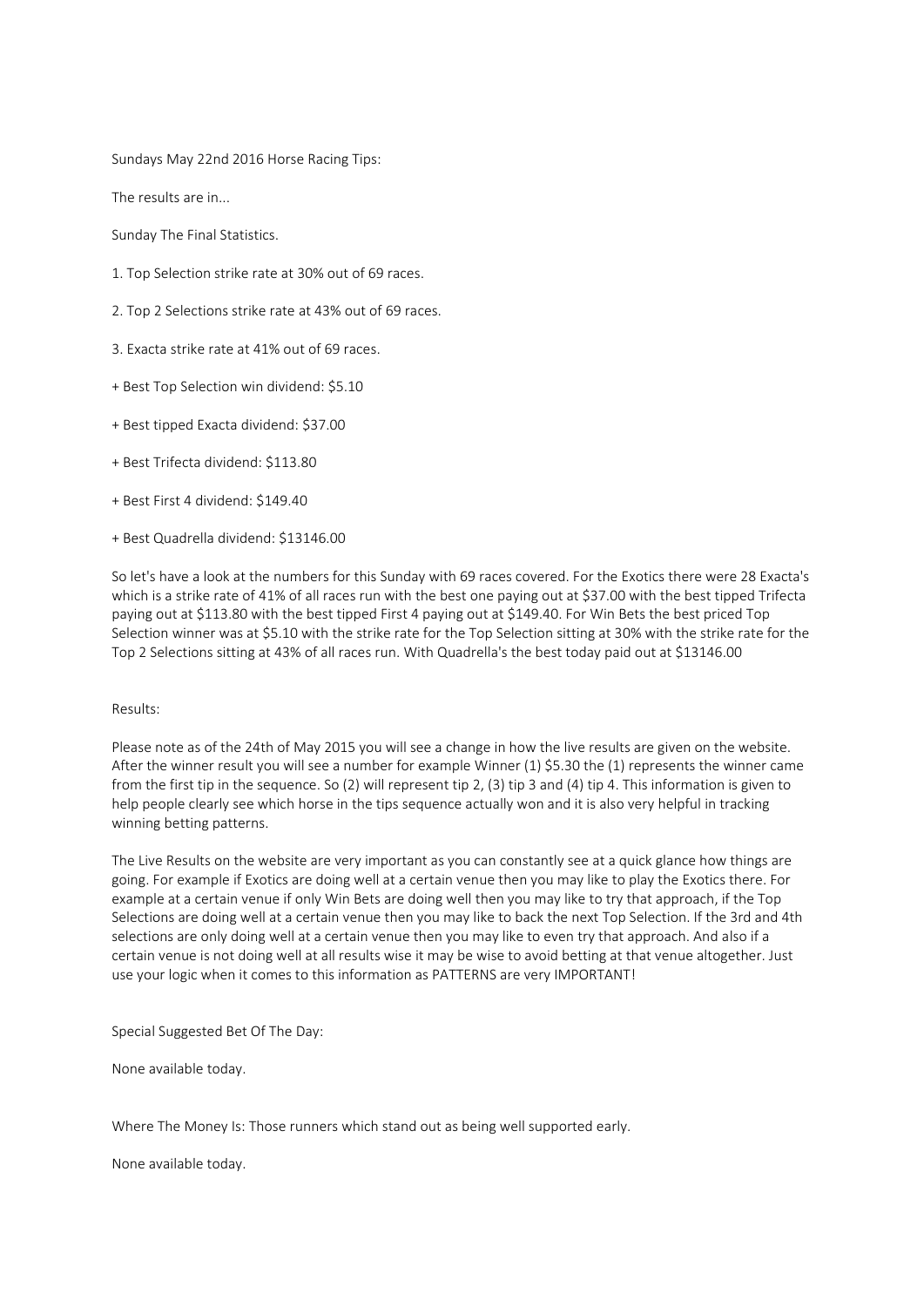Best Longshot's Of The Day:

None available today.

Best Quaddie Of The Day:

None available today.

Todays Race Tips:

Sunshine Coast Race Tips:

Race 1: n/a Race 2: 1, 3, 6, 4 - 2nd, 3rd and 4th - Loss Race 3: 1, 5, 7, 3 - Winner (1) \$1.50 Exacta \$6.70 Race 4: 3, 6, 4, 10 - Winner (3) \$4.10 Exacta \$19.20 Trifecta \$41.70 Race 5: 8, 7, 4, 6 - Winner (2) \$4.20 Race 6: 4, 5, 6, 1 - 2nd, 3rd and 4th - Loss Race 7: 1, 4, 13, 10 - Winner (1) \$1.90 Exacta \$6.10 Race 8: 4, 2, 12, 9 - 3rd and 4th - Loss Race 9: 2, 4, 9, 1 - Winner (1) \$2.40 Exacta \$12.20 Tri \$24.70 First 4 \$74.80

Beaudesert Race Tips:

Race 1: n/a Race 2: 10, 11, 13, 12 - 2nd - Loss Race 3: 3, 4, 6, 5 - Winner (1) \$1.60 Exacta \$6.90 Race 4: 8, 2, 3, 1 - Winner (2) \$5.90 Exacta \$34.60 Trifecta \$72.10 Race 5: 7, 5, 9, 10 - Winner (1) \$5.10 Exacta \$15.60 Race 6: 6, 7, 1, 2 - 2nd and 4th - Loss Race 7: 2, 3, 1, 9 - Winner (3) \$4.30

Nowra Race Tips:

Race 1: n/a Race 2: n/a Race 3: 2, 4, 3, 7 - 3rd and 4th - Loss Race 4: 7, 6, 4, 3 - Winner (3) \$2.50 Exacta \$6.70 Race 5: 5, 9, 7, 10 - 3rd and 4th - Loss Race 6: 2, 5, 4, 6 - 2nd, 3rd and 4th - Loss Race 7: 8, 7, 6, 2 - Winner (1) \$2.30 Exacta \$30.00 Race 8: 8, 11, 3, 5 - Winner (1) \$4.00

Bendigo Race Tips:

Race 1: 1, 7, 5, 6 - Winner (1) \$5.10 Exacta \$22.70 Race 2: 4, 3, 7, 9 - DH Winner (2) \$1.10 & (4) \$3.90 Ex \$14.30 Tr \$54.10 F4 \$71.20 Race 3: 10, 2, 3, 1 - Winner (3) \$7.50 Exacta \$32.50 Tri \$113.80 First 4 \$149.40 Race 4: 3, 6, 5, 9 - 2nd and 4th - Loss Race 5: 9, 3, 11, 8 - 4th - Loss Race 6: 4, 6, 5, 9 - Winner (2) \$7.00 Exacta \$19.40 Trifecta \$63.10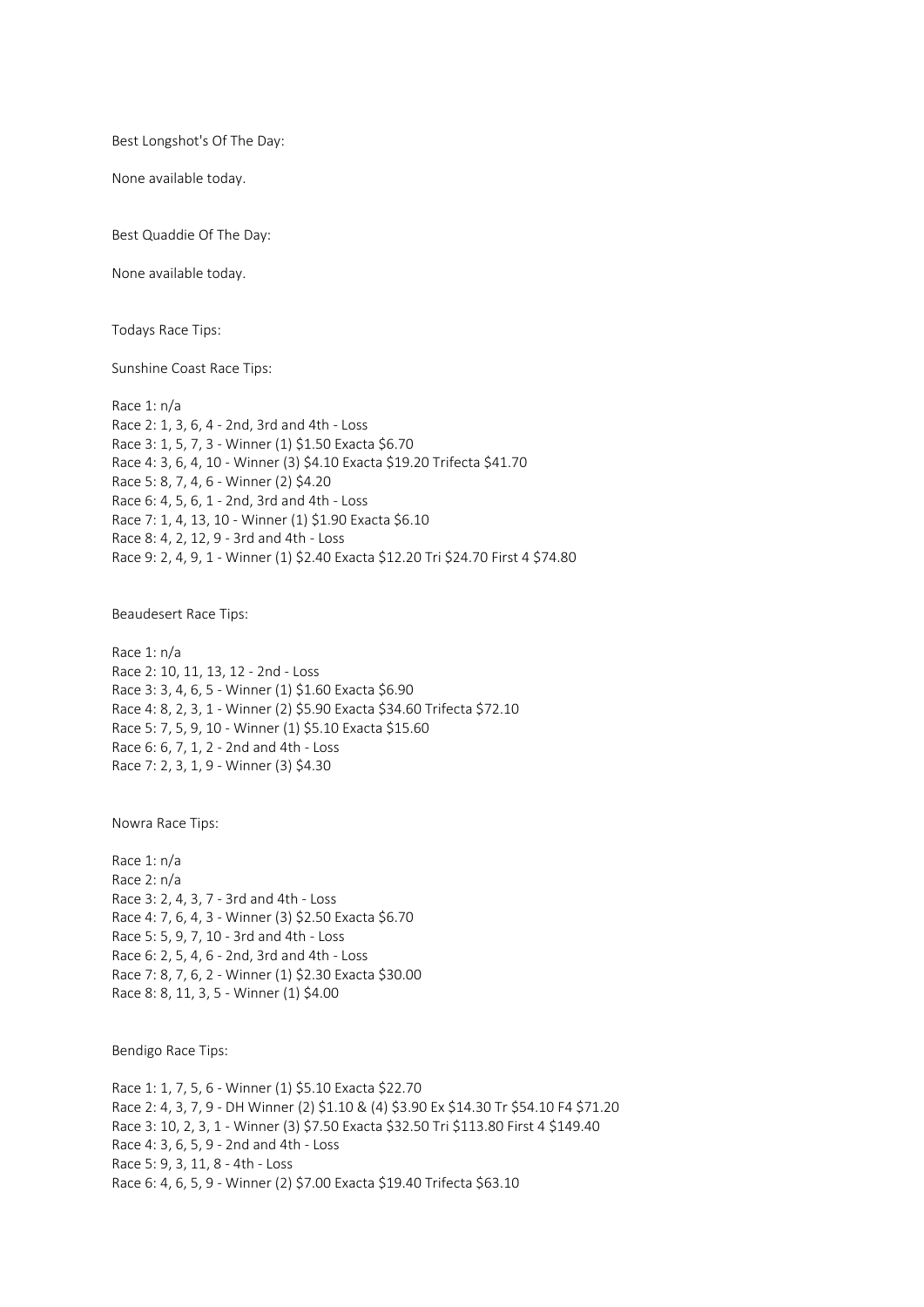Race 7: 2, 4, 5, 10 - Winner (2) \$3.00 Exacta \$7.20 Race 8: 5, 4, 11, 12 - Winner (1) \$2.90 Exacta \$12.90

Starthalbyn Race Tips:

Race 1: n/a Race 2: 4, 7, 5, 6 - Winner (4) \$6.70 Exacta \$34.10 Race 3: 7, 4, 1, 2 - Winner (1) \$1.30 Exacta \$4.30 Trifecta \$9.20 First 4 \$23.40 Race 4: 10, 7, 11, 3 - Winner (3) \$4.10 Exacta \$20.70 Tri \$25.00 First 4 \$97.60 Race 5: 1, 6, 4, 5 - Winner (4) \$2.30 Race 6: 1, 6, 2, 3 - 3rd and 4th - Loss Race 7: 8, 6, 5, 12 - Winner (1) \$2.60 Race 8: 4, 2, 7, 3 - 2nd and 4th - Loss

Muswellbrook Race Tips:

Race 1: 1, 2, 9, 5 - Winner (1) \$1.90 Exacta \$3.50 Trifecta \$11.80 Race 2: 5, 2, 1, 6 - Winner (4) \$3.70 Exacta \$24.60 Tri \$65.80 First 4 \$80.60 Race 3: 7, 3, 14, 10 - Winner (3) \$8.20 Exacta \$37.00 Trifecta \$64.20 Race 4: 10, 4, 5, 1 - Winner (3) \$5.90 Race 5: 3, 11, 2, 8 - Winner (1) \$2.10 Race 6: 6, 5, 7, 8 - Winner (1) \$3.90 Race 7: 4, 3, 2, 1 - 2nd - Loss

Casterton Race Tips:

Race 1: n/a Race 2: 3, 4, 5, 2 - 2nd - Loss Race 3: 10, 4, 3, 1 - Winner (4) \$8.10 Race 4: 1, 3, 2, 6 - 2nd and 3rd - Loss Race 5: 3, 6, 9, 4 - Winner (4) \$9.20 Race 6: 3, 2, 4, 7 - Winner (3) \$7.00 Race 7: 5, 10, 1, 4 - Winner (3) \$11.60 Race 8: 3, 6, 4, 11 - Winner (4) \$3.70 Exacta \$12.40 Quadrella \$13146.00

Launceston Race Tips:

Race 1: n/a Race 2: 4, 11, 1, 15 - Winner (1) \$2.10 Exacta \$3.10 Race 3: 4, 1, 3, 8 - Winner (2) \$3.10 Race 4: 1, 10, 2, 9 -Winner (1) \$2.40 Race 5: 4, 3, 6, 9 - 2nd - Loss Race 6: 3, 1, 8, 2 - Winner (1) \$2.60 Exacta \$8.40 Race 7: 7, 10, 2, 9 - Winner (1) \$2.20 Race 8: 1, 7, 9, 4 - Winner (1) \$1.60 Exacta \$5.20

Alice Springs Race Tips:

Race 1: 6, 1, 2, 13 - Winner (2) \$2.30 Race 2: 2, 1, 3, 4 - Winner (2) \$12.80 Race 3: 2, 6, 4, 3 - 2nd, 3rd and 4th - Loss Race 4: 3, 1, 6, 7 - 2nd and 4th - Loss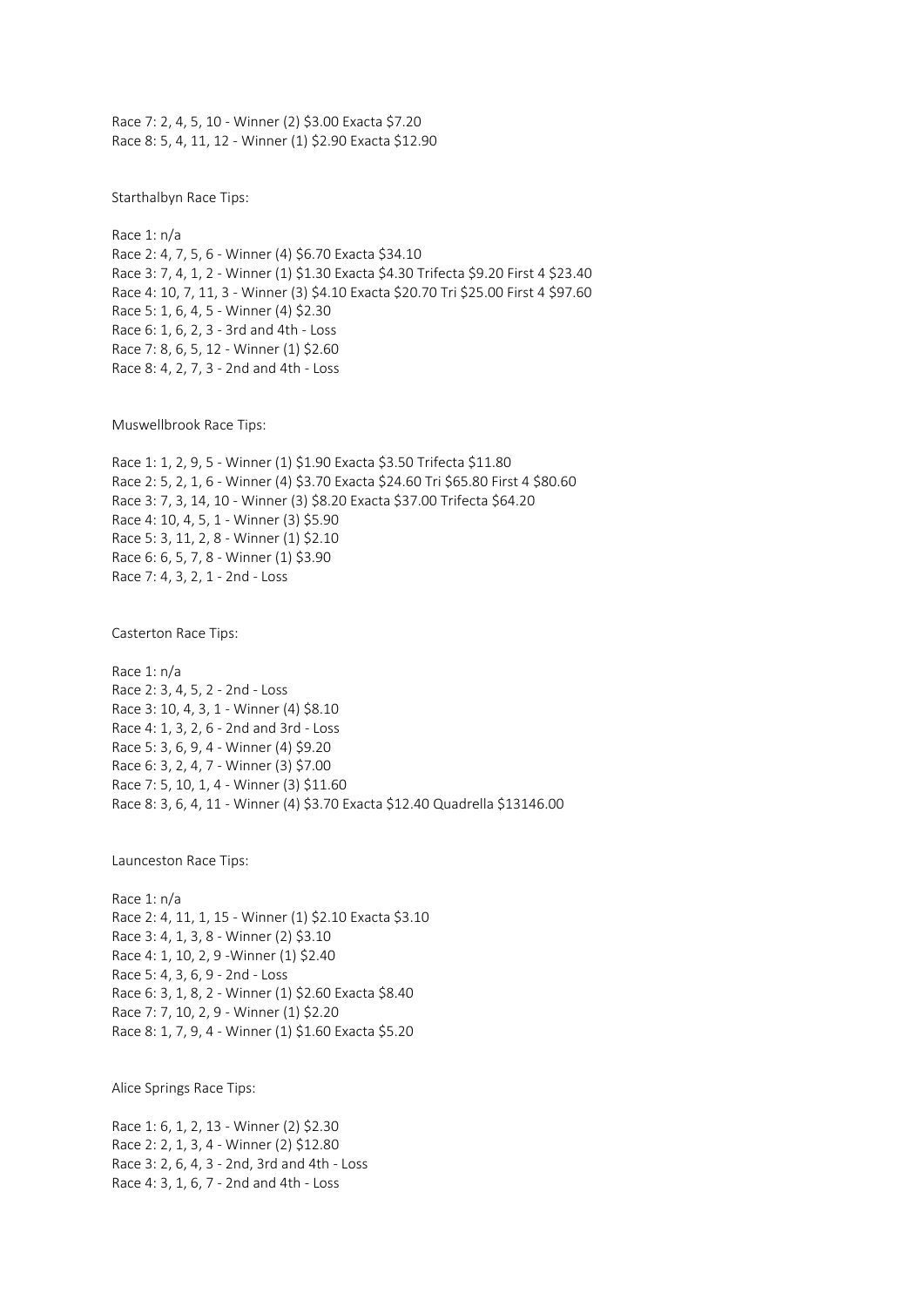Race 5: 1, 5, 11, 10 - 3rd - Loss

Kalgoorlie Race Tips:

Race 1: 4, 1, 8, 7 - 3rd - Loss Race 2: 9, 1, 6, 10 - Winner (2) \$1.90 Race 3: 3, 4, 9, 1 - Winner (3) \$4.80 Exacta \$27.60 Trifecta \$70.00 Race 4: 2, 4, 1, 8 - 2nd - Loss Race 5: 1, 2, 6, 5 - Winner (1) \$2.50 Exacta \$7.50 Race 6: 4, 1, 5, 8 - 3rd - Loss Race 7: 1, 2, 7, 8 - Winner (1) \$2.00 Exacta \$14.50

Sundays May 15th 2016 Horse Racing Tips:

The results are in...

Sunday The Final Statistics.

- 1. Top Selection strike rate at 25% out of 57 races.
- 2. Top 2 Selections strike rate at 39% out of 57 races.
- 3. Exacta strike rate at 42% out of 57 races.
- + Best Top Selection win dividend: \$5.00
- + Best tipped Exacta dividend: \$82.90
- + Best Trifecta dividend: \$468.60
- + Best First 4 dividend: \$645.60
- + Best Quadrella dividend: \$2009.30

So let's have a look at the numbers for this Sunday with 57 races covered. For the Exotics there were 24 Exacta's in total which is a strike rate of 42% of all races run with the best paying out at \$82.90 with the best tipped Trifecta paying out at \$468.60 and the best tipped First 4 paid out at \$645.60. For Win Bets the best priced Top Selection winner was at \$5.00 with the strike rate for the Top Selection sitting at 25% with the strike rate for the Top 2 Selections sitting at 39% of all races run. With Quadrella's there were 4 today with the best paying out at \$2009.30

Results:

Please note as of the 24th of May 2015 you will see a change in how the live results are given on the website. After the winner result you will see a number for example Winner (1) \$5.30 the (1) represents the winner came from the first tip in the sequence. So (2) will represent tip 2, (3) tip 3 and (4) tip 4. This information is given to help people clearly see which horse in the tips sequence actually won and it is also very helpful in tracking winning betting patterns.

The Live Results on the website are very important as you can constantly see at a quick glance how things are going. For example if Exotics are doing well at a certain venue then you may like to play the Exotics there. For example at a certain venue if only Win Bets are doing well then you may like to try that approach, if the Top Selections are doing well at a certain venue then you may like to back the next Top Selection. If the 3rd and 4th selections are only doing well at a certain venue then you may like to even try that approach. And also if a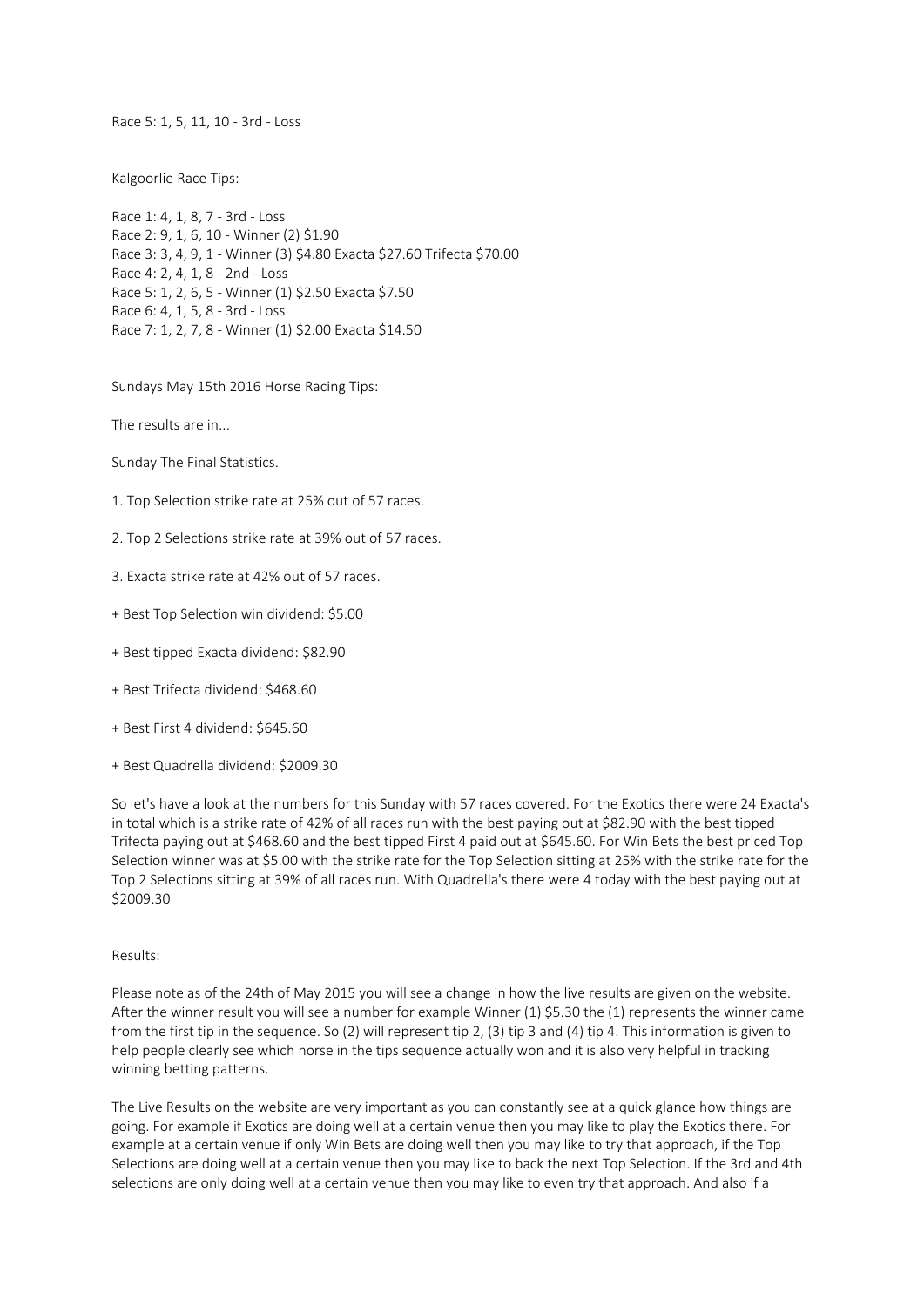certain venue is not doing well at all results wise it may be wise to avoid betting at that venue altogether. Just use your logic when it comes to this information as PATTERNS are very IMPORTANT!

Special Suggested Bet Of The Day:

None available today.

Where The Money Is: Those runners which stand out as being well supported early.

Nothing to report.

Best Longshot's Of The Day:

- Kalgoorlie Race 8 No 3 One For The Girls at \$17.00 someone really likes this one in early betting.

Best Quaddie Of The Day:

Pakenham Quadrella:

Race 6: 7, 3, 2, 11 Race 7: 5, 6, 2, 14 Race 8: 7, 6, 10, 3 Race 9: 3, 2, 8, 12

Total Cost: \$13 buys a 5% share of the dividend.

Todays Race Tips:

Sunshine Coast Race Tips:

Race 1: 11, 3, 2, 4 - Winner (2) \$4.30 Exacta \$27.10 Race 2: 5, 2, 11, 7 - Winner (1) \$4.00 Race 3: 6, 11, 3, 13 - Winner (3) \$4.20 Exacta \$18.70 Race 4: 1, 2, 5, 4 - Winner (1) \$3.10 Exacta \$10.20 Quadrella \$285.60 Race 5: 7, 4, 1, 2 - Winner (2) \$2.80 Exacta \$12.00 Trifecta \$48.10 Race 6: 4, 2, 10, 1 - Winner (1) \$2.50 Race 7: 4, 7, 1, 2 - Winner (2) \$6.80 Quadrella \$411.60

Coffs Harbour Race Tips:

Race 1: 11, 2, 12, 10 - Winner (4) \$10.30 Ex \$55.00 Tri \$166.20 First 4 \$213.60 Race 2: 4, 11, 2, 6 - Winner (4) \$11.00 Exacta \$52.70 Race 3: 1, 4, 6, 3 - Winner (2) \$3.00 Exacta \$17.90 Trifecta \$70.80 Race 4: 5, 8, 2, 6 - Winner (2) \$5.80 Exacta \$19.80 Tri \$156.80 Quad \$2009.30 Race 5: 1, 3, 10, 2 - Winner (3) \$21.70 Race 6: 1, 12, 5, 10 - Winner (2) \$5.70 Exacta \$10.50 Race 7: 2, 12, 6, 5 - 2nd, 3rd and 4th - Loss

Parkes Race Tips: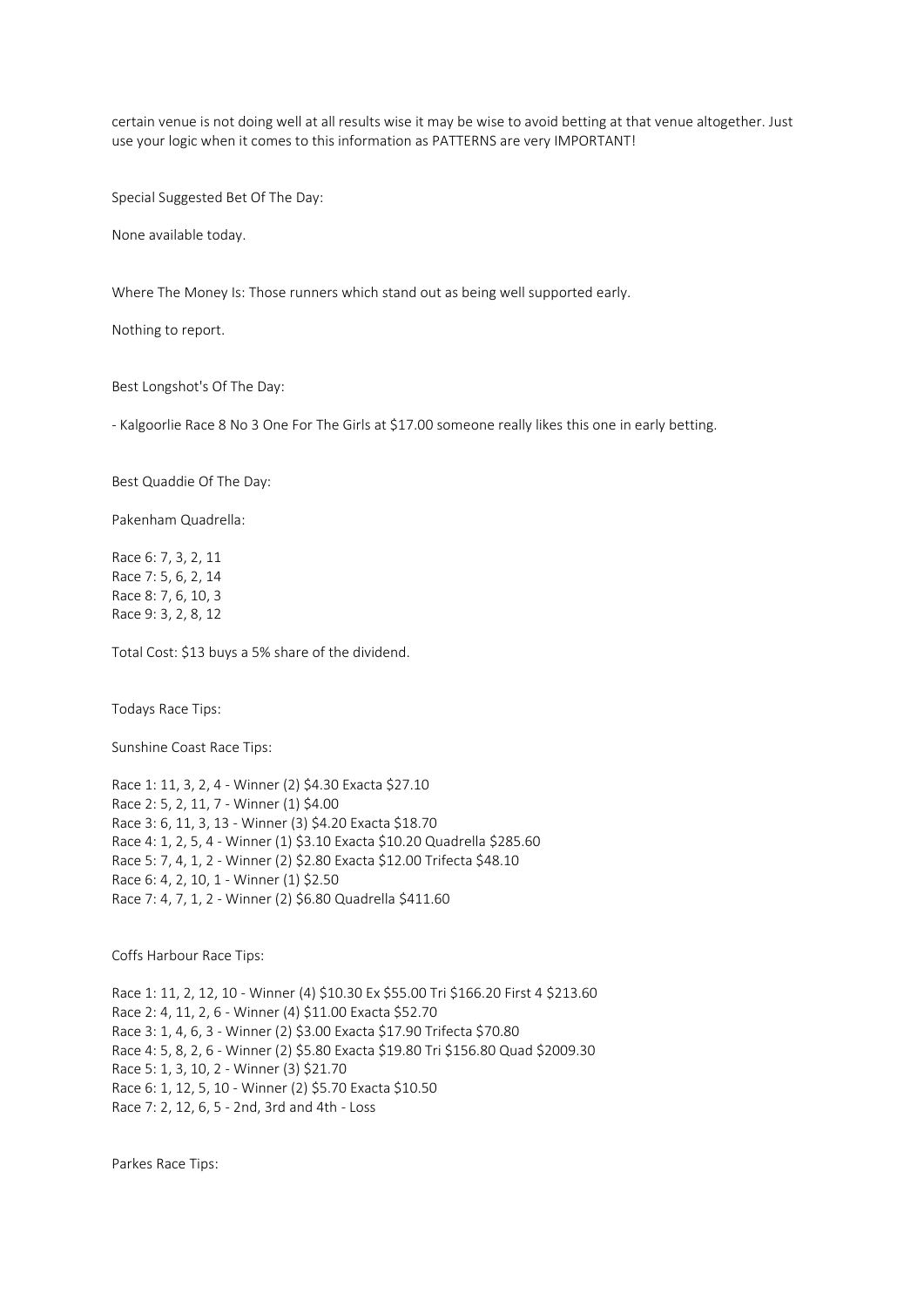Race 1: 13, 8, 4, 12 - 3rd and 4th - Loss Race 2: 10, 9, 3, 4 - Winner (1) \$3.20 Race 3: 2, 9, 7, 5 - Winner (4) \$3.80 Race 4: 6, 5, 7, 9 - 2nd and 4th - Loss Race 5: 8, 11, 5, 14 - Winner (1) \$3.70 Race 6: 6, 12, 7, 9 - 3rd and 4th - Loss Race 7: 8, 5, 6, 4 - Winner (1) \$2.10 Exacta \$4.50 Tri \$22.20 First 4 \$101.60 Race 8: 5, 10, 12, 15 - Winner (4) \$3.40

Pakenham Race Tips:

Race 1: 5, 7, 4, 6 - 2nd, 3rd and 4th - Loss Race 2: 2, 5, 6, 3 - Winner (2) \$2.50 Exacta \$3.90 Race 3: 6, 3, 11, 5 - 2nd, 3rd and 4th - Loss Race 4: 9, 14, 6, 8 - 2nd - Loss Race 5: 10, 9, 4, 2 - Winner (4) \$4.80 Race 6: 7, 3, 2, 11 - Winner (1) \$2.30 Exacta \$6.20 Race 7: 5, 6, 2, 14 - Winner (1) \$2.90 Exacta \$60.60 Race 8: 7, 6, 10, 3 - 2nd - Loss Race 9: 3, 2, 8, 12 - 2nd and 3rd - Loss

Gawler Race Tips:

Race 1: 2, 4, 1, 5 - Winner (3) \$3.60 Exacta \$25.90 Race 2: 10, 7, 3, 14 - Winner (3) \$3.30 Race 3: 1, 12, 8, 4 - 2nd - Loss Race 4: 5, 9, 2, 13 - 4th - Loss Race 5: 2, 7, 1, 4 - Winner (1) \$2.20 Exacta \$7.60 Trifecta \$37.30 Race 6: 1, 4, 7, 3 - Winner (1) \$1.60 Exacta \$6.70 Race 7: 11, 8, 1, 6 - Winner (4) \$17.00 Ex \$82.90 Tri \$468.60 First 4 \$645.60 Race 8: 2, 3, 6, 7 - 2nd and 3rd - Loss Race 9: 3, 1, 9, 4 - 2nd and 4th - Loss Race 10: 8, 7, 12, 2 - 3rd - Loss

Devonport Race Tips:

Race 1: 6, 5, 4, 8 - Winner (1) \$2.30 Exacta \$5.90 Trifecta \$6.20 Race 2: 4, 7, 3, 10 - Winner (3) \$10.40 Exacta \$29.90 Race 3: 8, 11, 5, 9 - Winner (1) \$5.00 Exacta \$32.00 Trifecta \$89.80 Race 4: 2, 4, 5, 7 - 3rd - Loss Race 5: 4, 1, 3, 5 - 2nd, 3rd and 4th - Loss Race 6: 5, 3, 7, 4 - Loss Race 7: 2, 5, 3, 7 - Winner (4) \$18.80 Race 8: 1, 5, 7, 6 - Winner (2) \$2.70 Exacta \$4.70

Kalgoorlie Race Tips:

Race 1: 8, 5, 9, 4 - Winner (1) \$3.30 Exacta \$24.20 Race 2: 8, 7, 3, 10 - Winner (3) \$4.50 Race 3: 9, 4, 2, 8 - 2nd, 3rd and 4th - Loss Race 4: 5, 3, 2, 7 - 2nd and 3rd - Loss Race 5: 3, 7, 6, 5 - Winner (3) \$6.00 Race 6: 3, 1, 7, 6 - Winner (1) \$2.40 Exacta \$5.20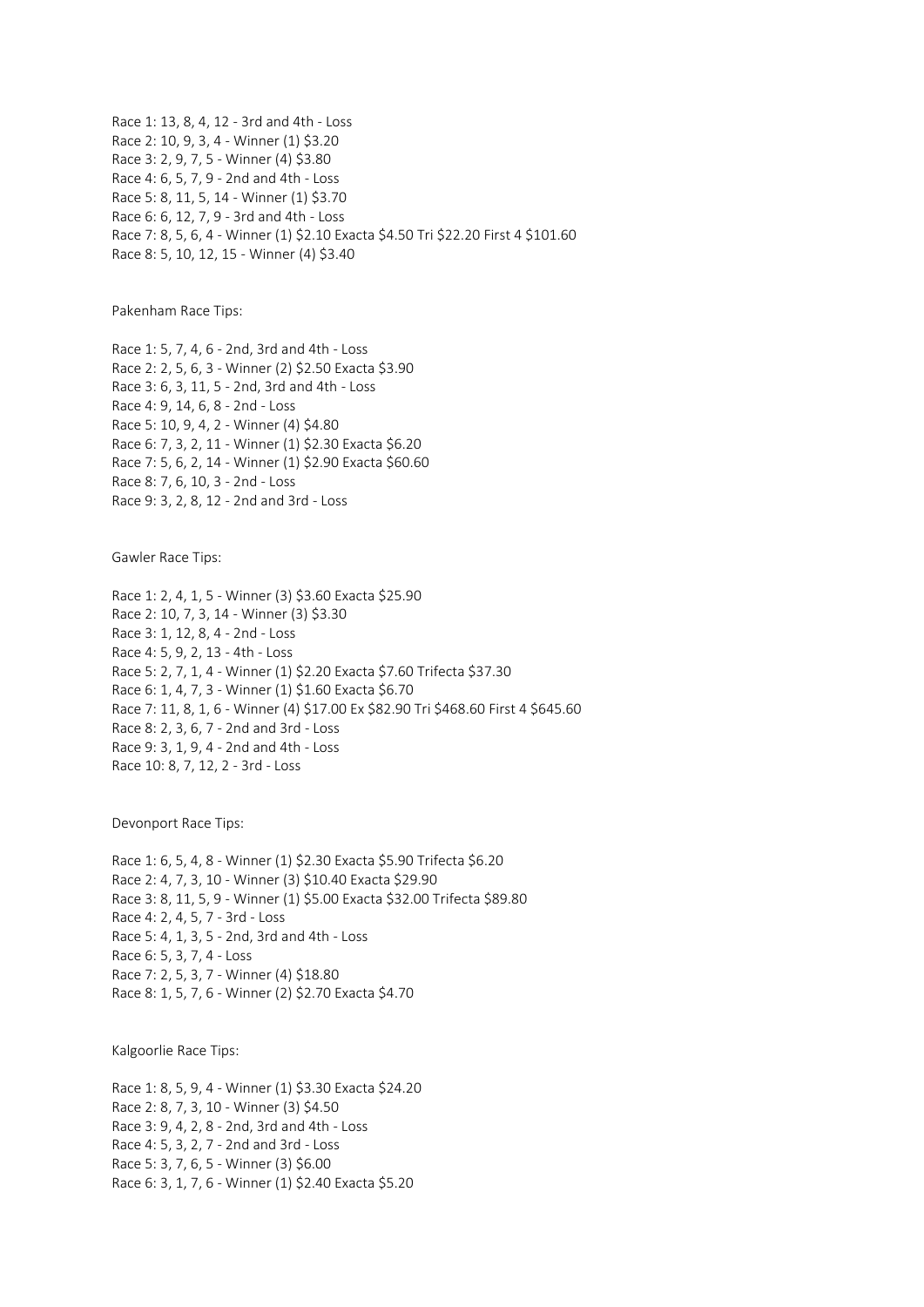Race 7: 4, 1, 7, 6 - Winner (3) \$4.30 Exacta \$10.00 Race 8: 3, 5, 9, 6 - Winner (3) \$6.30 Quadrella \$947.10

Sundays May 8th 2016 Horse Racing Tips:

The results are in...

Sunday The Final Statistics.

- 1. Top Selection strike rate at 29% out of 48 races.
- 2. Top 2 Selections strike rate at 48% out of 48 races.
- 3. Exacta strike rate at 40% out of 48 races.
- + Best Top Selection win dividend: \$4.20
- + Best tipped Exacta dividend: \$111.60
- + Best Trifecta dividend: \$254.70
- + Best First 4 dividend: \$823.00
- + Best Quadrella dividend: \$1022.60

So let's have a look at the numbers for this Sunday with 48 races covered. For the Exotics there were 19 Exacta's in total which is a strike rate of 40% of all races run with the best paying out at \$111.60 with the best tipped Trifecta paying out at \$254.70 and the best tipped First 4 paid out at \$823.00. For Win Bets the best priced Top Selection winner was at \$4.20 with the strike rate for the Top Selection sitting at 29% with the strike rate for the Top 2 Selections sitting at 48% of all races run. With Quadrella's there were 4 today with the best one paying out at \$1022.60

## Results:

Please note as of the 24th of May 2015 you will see a change in how the live results are given on the website. After the winner result you will see a number for example Winner (1) \$5.30 the (1) represents the winner came from the first tip in the sequence. So (2) will represent tip 2, (3) tip 3 and (4) tip 4. This information is given to help people clearly see which horse in the tips sequence actually won and it is also very helpful in tracking winning betting patterns.

The Live Results on the website are very important as you can constantly see at a quick glance how things are going. For example if Exotics are doing well at a certain venue then you may like to play the Exotics there. For example at a certain venue if only Win Bets are doing well then you may like to try that approach, if the Top Selections are doing well at a certain venue then you may like to back the next Top Selection. If the 3rd and 4th selections are only doing well at a certain venue then you may like to even try that approach. And also if a certain venue is not doing well at all results wise it may be wise to avoid betting at that venue altogether. Just use your logic when it comes to this information as PATTERNS are very IMPORTANT!

Special Suggested Bet Of The Day:

Ballarat Race 4 Banker Exacta:

3 / 10, 11, 14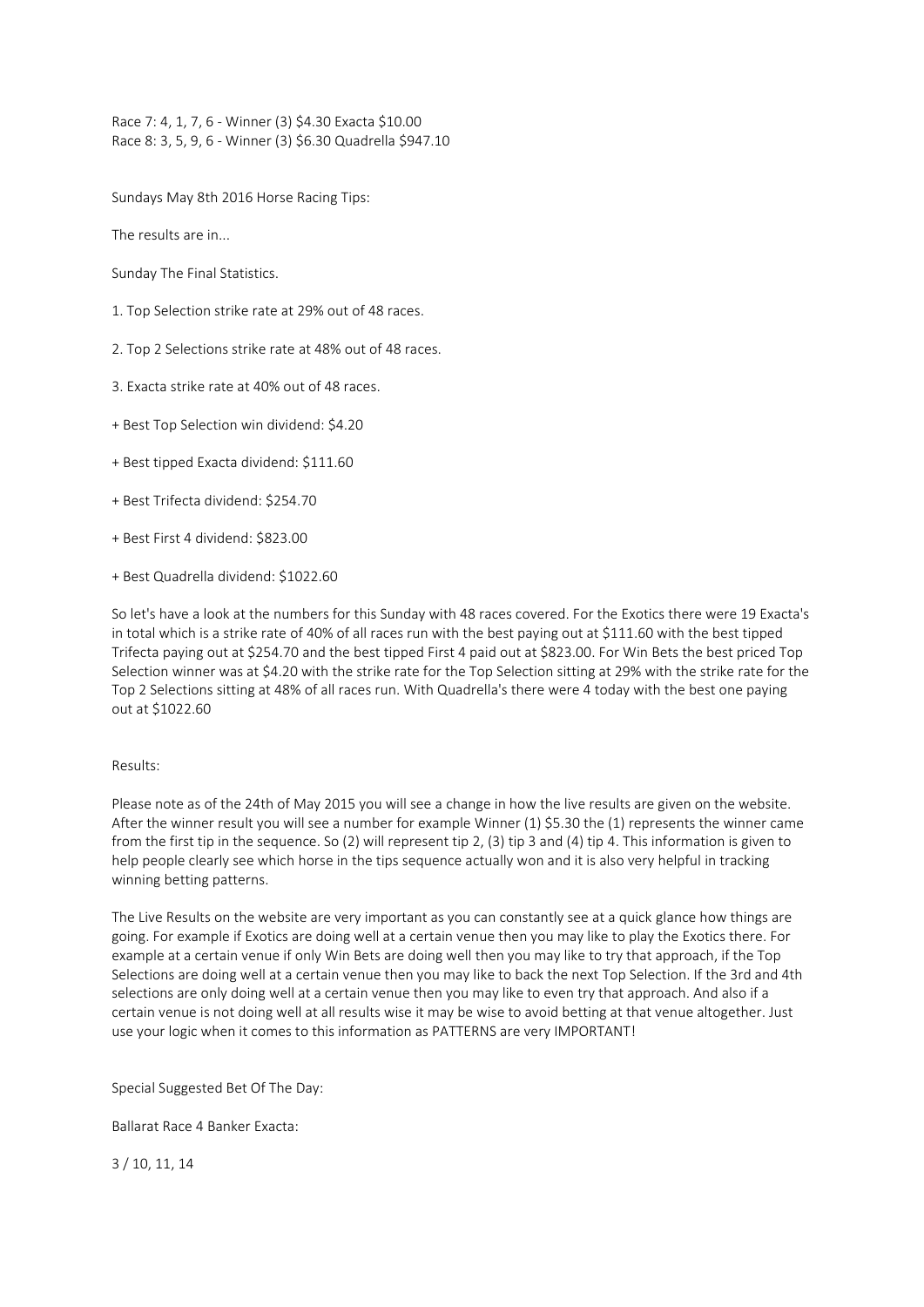So its 1 for 1st and 10, 11, 14 for 2nd.

Total Cost: \$12 buys a 400% share of the dividend.

Where The Money Is: Those runners which stand out as being well supported early.

Nothing to report.

Best Longshot's Of The Day:

Nothing to report.

Best Quaddie Of The Day:

Ballarat Quadrella:

Race 5: 2, 6, 7, 4 Race 6: 5, 4, 9, 8 Race 7: 6, 2, 11, 3 Race 8: 12, 13, 10, 15

Total Cost: \$13 buys a 5% share of the dividend.

Result - A win and paid out at \$1041.40

Todays Race Tips:

Hobart Race Tips:

Race 1: 2, 1, 9, 12 - Winner (4) \$7.70 Exacta \$40.30 Race 2: 5, 7, 4, 3 - Winner (4) \$4.40 Race 3: 1, 3, 6, 7 - Winner (3) \$4.70 Race 4: 1, 6, 5, 3 - Winner (2) \$6.20 Race 5: 1, 3, 2, 11 - Winner (3) \$6.20 Exacta \$32.00 Tri \$246.70 First 4 \$823.00 Race 6: 1, 5, 2, 6 - Winner (1) \$2.10 Exacta \$6.80 Race 7: 1, 6, 2, 5 - Winner (2) \$2.40 Exacta \$6.40 Trifecta \$27.00 Race 8: 6, 3, 7, 8 - Winner (1) \$3.60 Race 9: 1, 5, 6, 2 - Winner (1) \$1.90 Exacta \$14.40 Quadrella \$66.50

Sunshine Coast Race Tips:

Race 1: 4, 6, 9, 10 - Winner (1) \$1.30 Race 2: 10, 2, 1, 7 - 2nd and 3rd - Loss Race 3: 1, 5, 4, 6 - Winner (4) \$17.30 Exacta \$102.00 Trifecta \$254.70 Race 4: 1, 5, 7, 6 - 2nd and 3rd - Loss Race 5: 2, 10, 7, 4 - Winner (1) \$3.30 Exacta \$16.10 Trifecta \$37.60 Race 6: 5, 9, 8, 4 - Winner (1) \$2.30 Exacta \$10.20 Trifecta \$53.20 Race 7: 2, 6, 12, 1 - Winner (4) \$3.90 Exacta \$13.00 Race 8: 7, 1, 2, 9 - Winner (4) \$13.50 Exacta \$111.60 Quadrella \$1022.60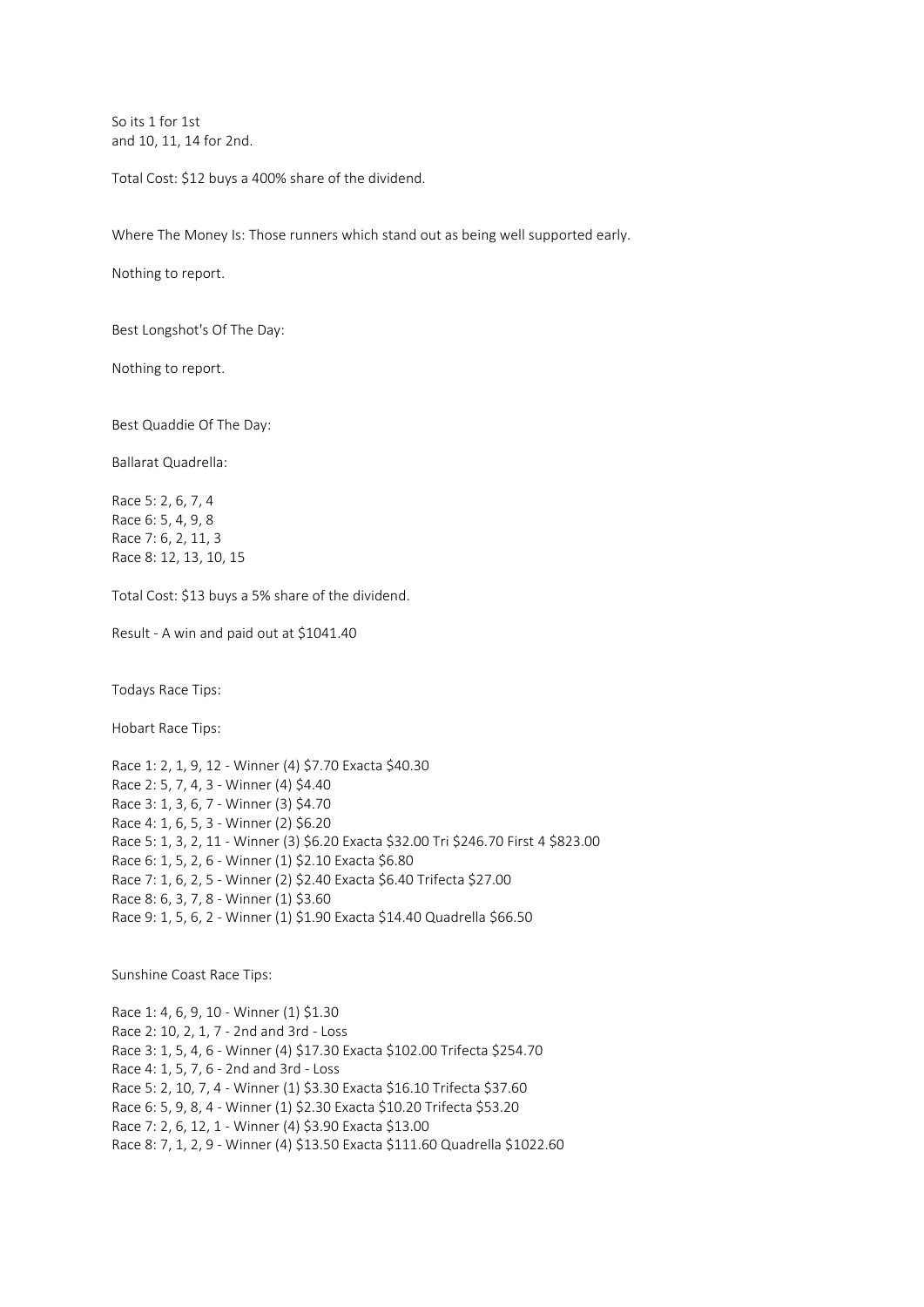Ballarat Race Tips:

Race 1: 3, 1, 2, 7 - 2nd and 3rd - Loss Race 2: 8, 2, 1, 7 - Winner (1) \$3.70 Exacta \$12.70 Trifecta \$32.00 Race 3: 3, 10, 7, 5 - 2nd, 3rd and 4th - Loss Race 4: 3, 10, 14, 11 - Winner (1) \$2.90 Race 5: 2, 6, 7, 4 - Winner (3) \$6.70 Exacta \$35.50 Race 6: 5, 4, 9, 8 - Winner (2) \$14.50 Race 7: 6, 2, 11, 3 - Winner (2) \$3.50 - L/S No 2 Race 8: 12, 13, 10, 15 - Winner (1) \$4.20 Quadrella \$1041.40 - L/S No 12

Gunnedah Race Tips:

Race 1: 1, 2, 5, 9 - Winner (1) \$1.50 Exacta \$3.60 Trifecta \$17.30 Race 2: 9, 4, 12, 16 - Winner (1) \$2.40 Race 3: 4, 2, 5, 8 - 2nd - Loss Race 4: 4, 13, 8, 6 - 4th - Loss Race 5: 8, 3, 1, 4 - 2nd - Loss Race 6: 2, 6, 13, 8 - Loss Race 7: 10, 6, 7, 8 - 2nd, 3rd and 4th - Loss Race 8: 4, 1, 7, 3 - 2nd and 4th - Loss

Queanbeyan Race Tips:

Race 1: 1, 2, 6, 4 - Winner (1) \$1.70 Race 2 onwards abandoned.

Bairnsdale Race Tips:

Race 1: 8, 4, 7, 3 - Winner (1) \$2.60 Race 2: 9, 13, 11, 6 - Winner (4) \$9.00 Race 3: 8, 7, 10, 9 - Winner (2) \$2.60 Exacta \$5.10 Race 4: 4, 5, 3, 9 - Winner (2) \$3.10 Quadrella \$286.50 Race 5: 3, 5, 9, 4 - Winner (2) \$3.10 Exacta \$9.60 Trifecta \$54.40 Race 6: 1, 11, 9, 12 - Winner (2) \$3.60 Exacta \$56.20 Race 7: 2, 8, 3, 11 - 2nd and 4th - Loss Race 8: 1, 2, 11, 4 - Winner (1) \$2.30 Exacta \$7.30 Tri \$21.30 First 4 \$108.40

Kalgoorlie Race Tips:

Race 1: 8, 9, 5, 12 - Winner (3) \$4.20 Exacta \$31.30 Race 2: 2, 5, 7, 6 - Winner (3) \$13.50 Race 3: 1, 4, 5, 2 - 3rd and 4th - Loss Race 4: 1, 3, 6, 4 - Winner (1) \$2.00 Exacta \$9.00 Trifecta \$43.10 Race 5: 7, 4, 10, 2 - Winner (4) \$6.70 Race 6: 4, 12, 5, 9 - 3rd - Loss Race 7 was abandoned.

Sundays May 1st 2016 Horse Racing Tips:

The results are in...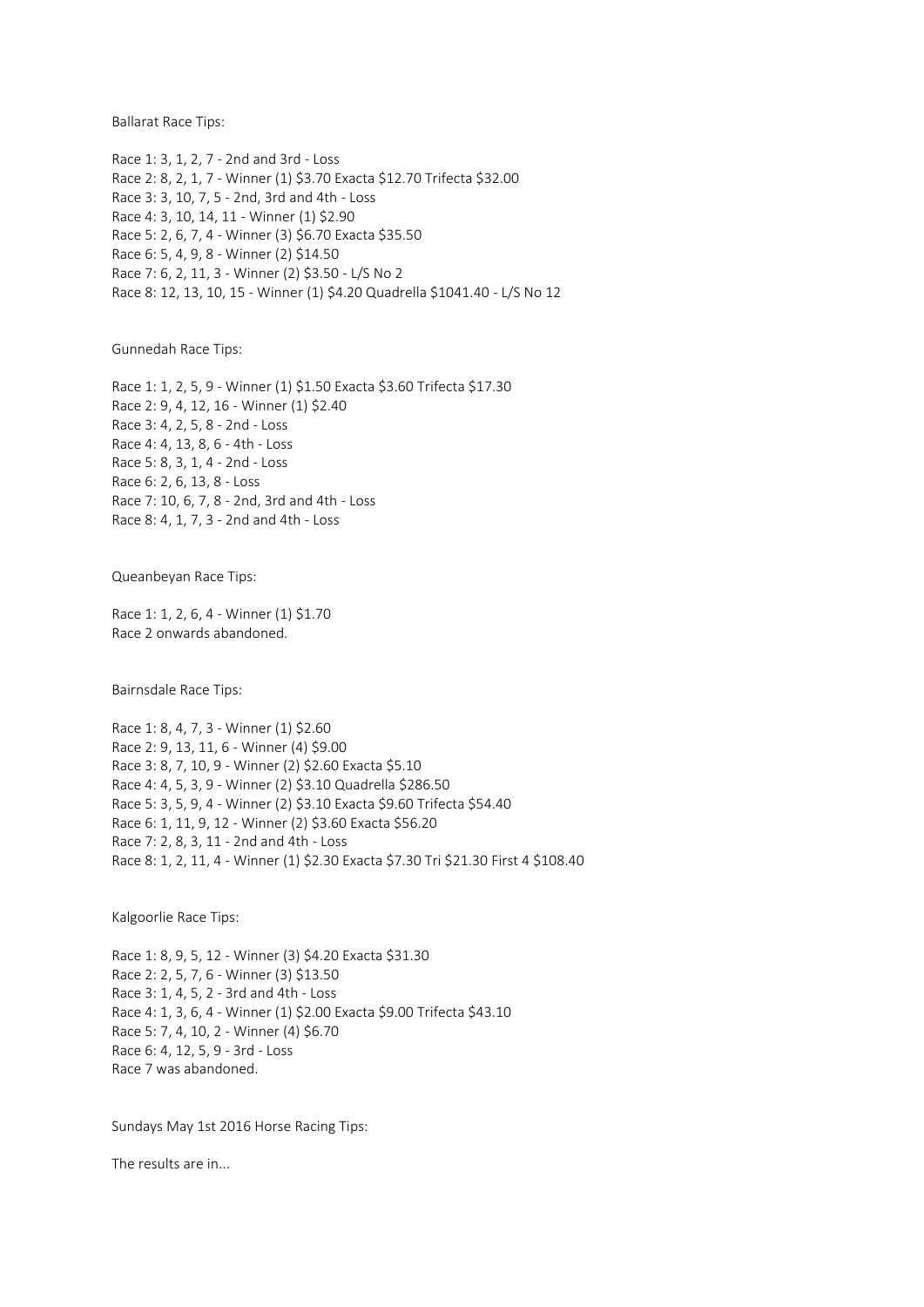Sunday The Final Statistics.

- 1. Top Selection strike rate at 27% out of 63 races.
- 2. Top 2 Selections strike rate at 44% out of 63 races.
- 3. Exacta strike rate at 46% out of 63 races.
- + Best Top Selection win dividend: \$4.90
- + Best tipped Exacta dividend: \$130.00
- + Best Trifecta dividend: \$242.30
- + Best First 4 dividend: \$786.00
- + Best Quadrella dividend: \$247.40

So let's have a look at the numbers for this Sunday with 63 races covered. For the Exotics there were 29 Exacta's in total which is a strike rate of 46% of all races run with the best paying out at \$130.00 with the best tipped Trifecta paying out at \$242.30 and the best tipped First 4 paid out at \$786.00. For Win Bets the best priced Top Selection winner was at \$4.90 with the stirke rate for the Top Selection sitting at 27% with the strike rate for the Top 2 Selections sitting at 44% of all races run. With Quadrella's the best today paid out at \$247.40

## Results:

Please note as of the 24th of May 2015 you will see a change in how the live results are given on the website. After the winner result you will see a number for example Winner (1) \$5.30 the (1) represents the winner came from the first tip in the sequence. So (2) will represent tip 2, (3) tip 3 and (4) tip 4. This information is given to help people clearly see which horse in the tips sequence actually won and it is also very helpful in tracking winning betting patterns.

The Live Results on the website are very important as you can constantly see at a quick glance how things are going. For example if Exotics are doing well at a certain venue then you may like to play the Exotics there. For example at a certain venue if only Win Bets are doing well then you may like to try that approach, if the Top Selections are doing well at a certain venue then you may like to back the next Top Selection. If the 3rd and 4th selections are only doing well at a certain venue then you may like to even try that approach. And also if a certain venue is not doing well at all results wise it may be wise to avoid betting at that venue altogether. Just use your logic when it comes to this information as PATTERNS are very IMPORTANT!

Special Suggested Bet Of The Day:

Penola Race 1 Banker Exacta:

2, 4 / 2, 4, 7, 8

So its 2 and 4 for 1st and 2, 4, 7, 8 for 2nd.

Total Cost: \$12 buys a 200% share of the dividend.

Where The Money Is: Those runners which stand out as being well supported early.

Nothing to report.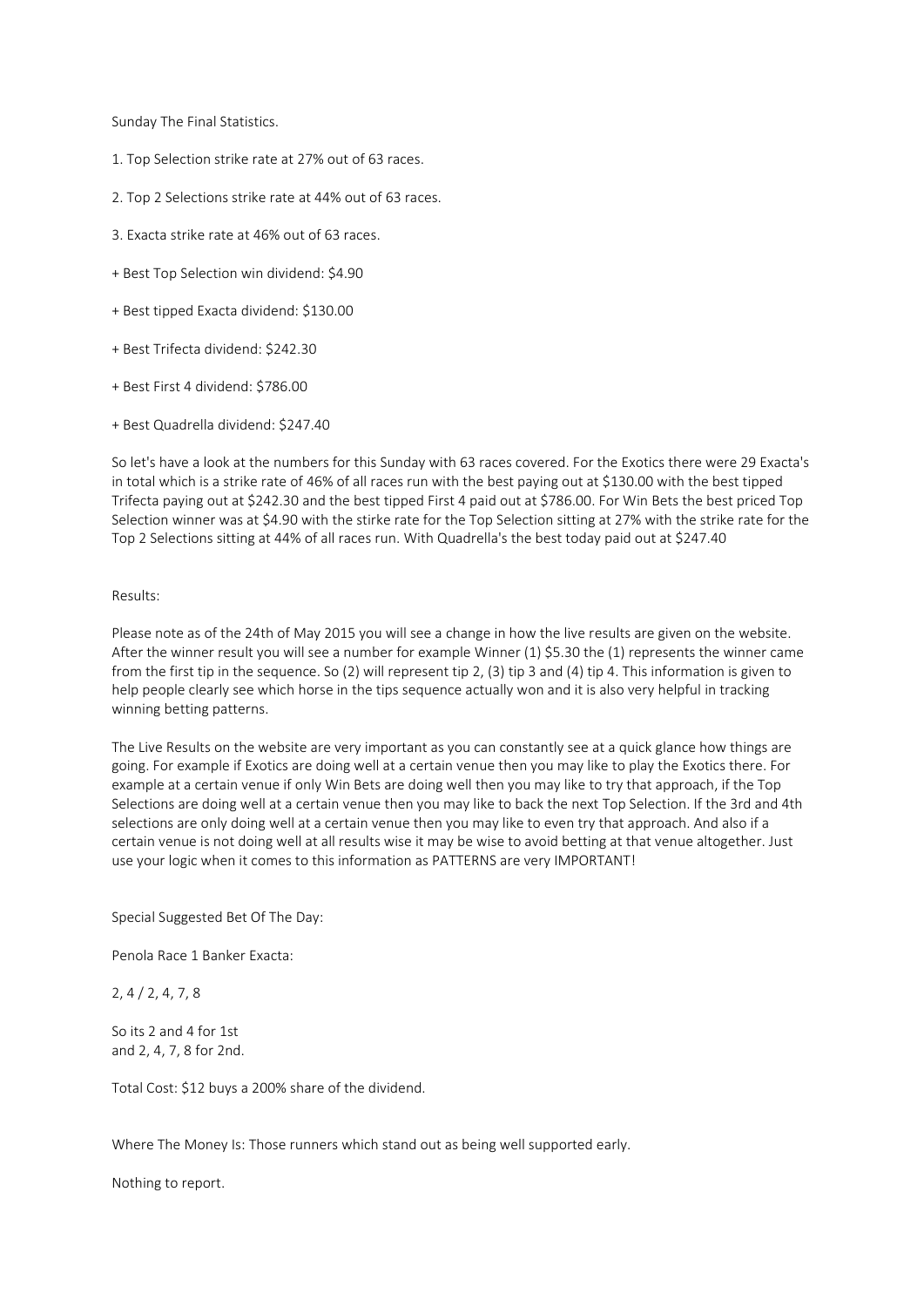Best Longshot's Of The Day:

- Geelong Race 5 No 10 Trinidadian at \$34.00 is supported early but up against a short priced odds on favorite however may be worth a place ticket at the \$5.75 on offer.

Best Quaddie Of The Day:

Geelong Quadrella:

Race 5: 4, 10, 2, 9 Race 6: 10, 6, 12, 9 Race 7: 2, 15, 14, 10 Race 8: 5, 10, 1, 2

Total Cost: \$13 buys a 5% share of the dividend.

Todays Race Tips:

Sunshine Coast Race Tips:

Race 1: 1, 16, 4, 14 - Winner (1) \$1.80 Exacta \$2.20 Tri \$9.40 First 4 \$28.40 Race 2: 4, 3, 9, 5 - 2nd, 3rd and 4th - Loss Race 3: 14, 9, 18, 17 - Winner (1) \$2.00 Exacta \$7.90 Race 4: 6, 11, 14, 10 - Winner (1) \$1.60 Exacta \$11.00 Tri \$42.10 First 4 \$157.00 Race 5: 9, 4, 7, 8 - Winner (1) \$2.30 Exacta \$8.80 Tri \$10.40 First 4 \$10.40 Race 6: 1, 11, 9, 6 - Winner (4) \$5.60 Exacta \$61.40 Race 7: 4, 9, 12, 8 - Winner (1) \$3.20 Race 8: 11, 7, 4, 16 - Winner (2) \$4.10 Exacta \$27.20 Quadrella \$235.60

Devonport Race Tips:

Race 1: 1, 9, 7, 5 - Winner (4) \$4.70 Exacta \$21.70 Trifecta \$87.40 Race 2: 6, 3, 7, 4 - 2nd, 3rd and 4th - Loss Race 3: 3, 7, 11, 6 - Winner (1) \$2.30 Race 4: 5, 6, 4, 11 - Winner (3) \$3.10 Exacta \$10.50 Race 5: 6, 7, 10, 1 - Winner (3) \$6.20 Race 6: 3, 5, 1, 4 - 4th - Loss Race 7: 4, 11, 5, 7 - 2nd and 3rd - Loss Race 8: 2, 1, 3, 7 - Winner (2) \$5.10 Exacta \$15.70

Mudgee Race Tips:

Race 1: 3, 5, 11, 7 - Winner (1) \$3.90 Race 2: 6, 2, 5, 3 - Winner (2) \$3.10 Exacta \$19.80 Race 3: 4, 6, 13, 12 - Winner (1) \$2.90 Exacta \$25.00 Race 4: 9, 8, 7, 2 - Winner (3) \$3.90 Exacta \$20.50 Quadrella \$247.40 Race 5: 9, 6, 5, 8 - Winner (1) \$1.90 Exacta \$3.10 Trifecta \$7.20 Race 6: 6, 10, 3, 9 - Winner (1) \$3.70 Race 7: 5, 4, 8, 11 - Winner (4) \$3.30 Exacta \$25.10 Race 8: 1, 4, 5, 10 - Winner (1) \$3.00 Quadrella \$154.00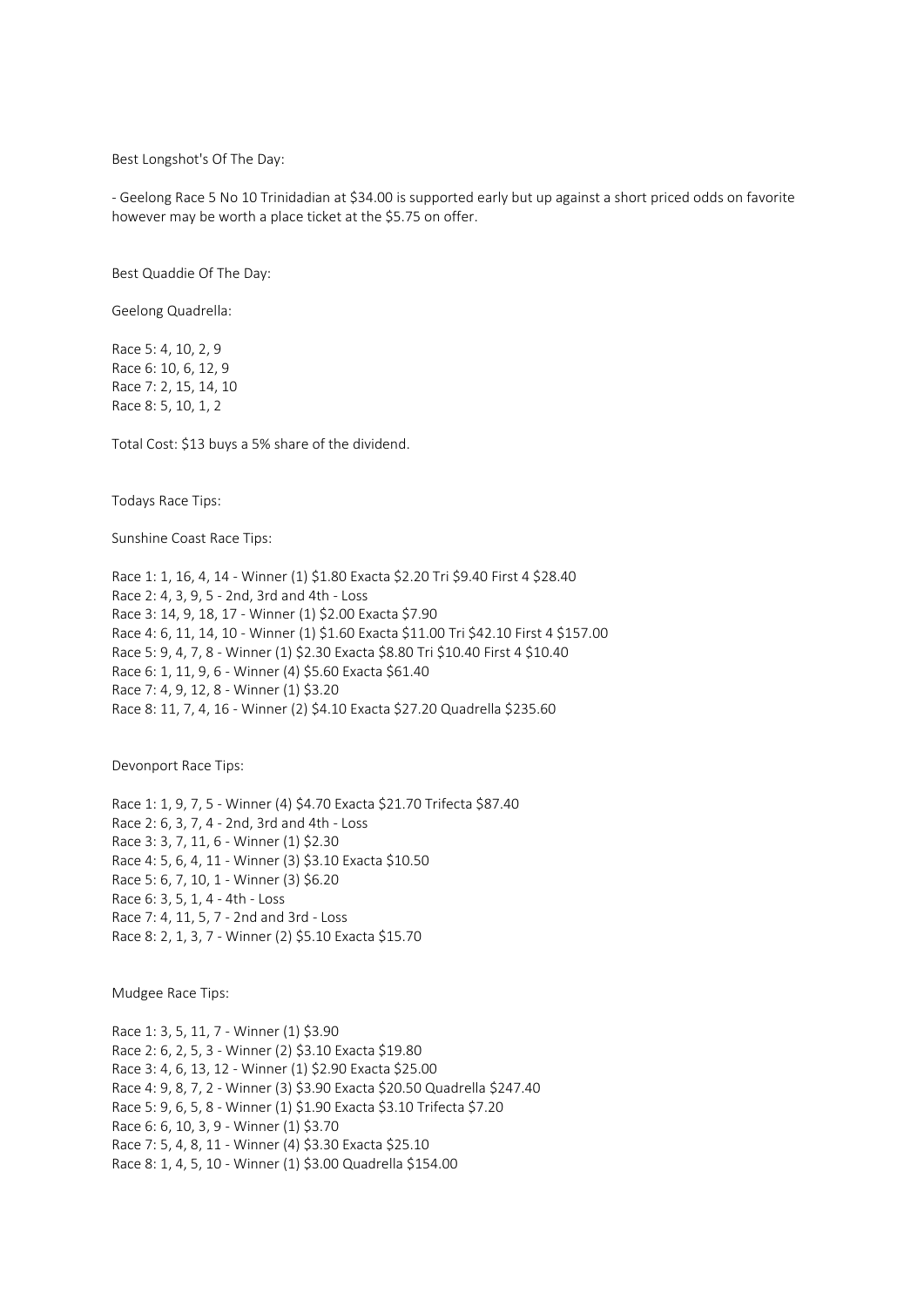Geelong Race Tips:

Race 1: 13, 10, 7, 12 - 4th - Loss Race 2: 2, 10, 4, 3 - Winner (3) \$5.40 Ex \$22.00 Tri \$112.20 First 4 \$786.00 Race 3: 5, 9, 3, 7 - Winner (3) \$6.70 Exacta \$42.00 Race 4: 9, 10, 11, 5 - Winner (2) \$4.90 Exacta \$14.80 Race 5: 4, 10, 2, 9 - 3rd - Loss Race 6: 10, 6, 12, 9 - 2nd and 4th - Loss Race 7: 2, 15, 14, 10 - Winner (1) \$4.90 Race 8: 5, 10, 1, 2 - 2nd, 3rd and 4th - Loss

Penola Race Tips:

Race 1: 2, 4, 7, 8 - Winner (1) \$2.80 Exacta \$4.50 Trifecta \$18.90 Race 2: 6, 12, 2, 8 - 3rd and 4th - Loss Race 3: 3, 9, 1, 5 - Winner (3) \$4.30 Exacta \$18.40 Tri \$35.20 First 4 \$123.80 Race 4: 2, 7, 8, 3 - Winner (1) \$1.50 Race 5: 2, 4, 5, 1 - 2nd and 4th - Loss Race 6: 3, 7, 13, 4 - 2nd - Loss Race 7: 4, 7, 2, 3 - Winner (4) \$5.80 Race 8: 2, 8, 14, 13 - Winner (4) \$7.80 Ex \$56.70 Tri \$154.10 First 4 \$396.20

Sapphire Coast Race Tips:

Race 1: 4, 7, 6, 1 - 2nd and 4th - Loss Race 2: 5, 7, 3, 6 - 2nd and 4th - Loss Race 3: 4, 1, 6, 7 - Winner (3) \$6.30 Exacta \$38.80 Race 4: 5, 3, 6, 4 - Winner (4) \$3.00 Exacta \$9.40 Race 5: 4, 2, 9, 7 - 2nd, 3rd and 4th - Loss Race 6: 8, 2, 6, 4 - 4th - Loss Race 7: 13, 4, 14, 7 - Winner (1) \$2.50 Exacta \$29.10 Trifecta \$242.30

Swan Hill Race Tips:

Race 1: 11, 4, 1, 7 - Winner (2) \$2.90 Race 2: 8, 7, 6, 4 - Winner (1) \$1.50 Exacta \$21.00 Race 3: 7, 4, 5, 3 - Winner (4) \$4.40 Exacta \$22.60 Race 4: 3, 9, 8, 2 - Winner (2) \$2.90 Quadrella \$111.10 Race 5: 4, 7, 1, 13 - Winner (2) \$5.40 Race 6: 7, 6, 10, 5 - 3rd and 4th - Loss Race 7: 5, 7, 3, 8 - 2nd and 3rd - Loss

Northam Race Tips:

Race 1: 2, 10, 6, 5 - Winner (2) \$5.20 Exacta \$130.00 Race 2: 5, 6, 3, 2 - 3rd and 4th - Loss Race 3: 1, 12, 8, 7 - Winner (2) \$2.70 Exacta \$7.30 Race 4: 1, 3, 8, 4 - Winner (2) \$4.40 Exacta \$21.10 Race 5: 4, 16, 12, 7 - Winner (2) \$7.10 Race 6: 1, 5, 4, 3 - 2nd and 3rd - Loss Race 7: 1, 3, 6, 2 - Winner (1) \$2.30 Exacta \$16.30 Tri \$42.70 First 4 \$86.80 Race 8: 2, 1, 6, 5 - 2nd, 3rd and 4th - Loss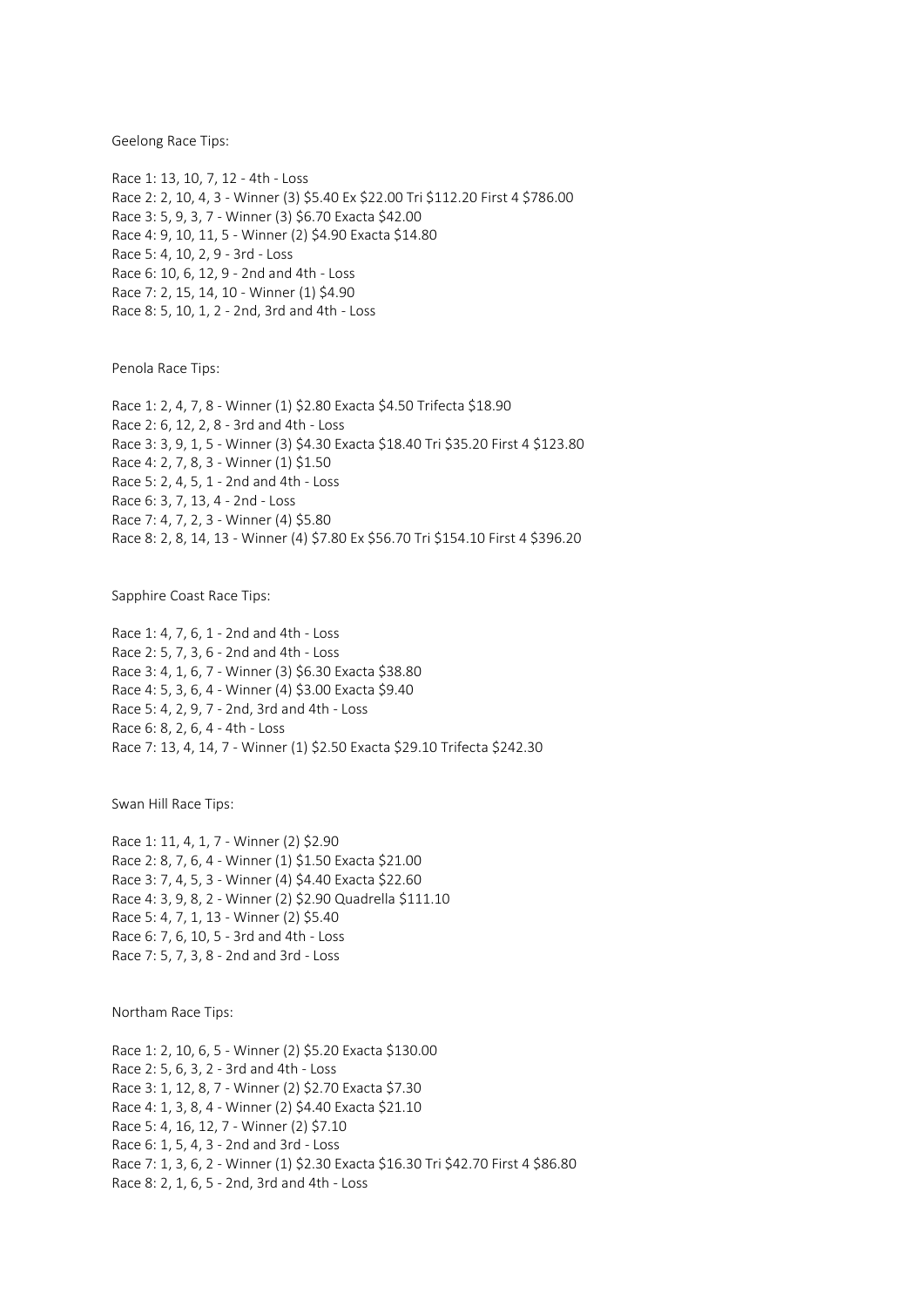Race 9: 5, 6, 2, 9 - 2nd and 3rd - Loss

Sundays April 24th 2016 Horse Racing Tips:

The results are in...

Sunday The Final Statistics.

- 1. Top Selection strike rate at 40% out of 50 races.
- 2. Top 2 Selections strike rate at 42% out of 50 races.
- 3. Exacta strike rate at 46% out of 50 races.
- + Best Top Selection win dividend: \$6.60
- + Best tipped Exacta dividend: \$68.30
- + Best Trifecta dividend: \$526.80
- + Best First 4 dividend: \$2635.60
- + Best Quadrella dividend: \$2234.30

So let's have a quick look at the numbers for this Sunday with 50 races covered on the site in total. For the Exotics there were 23 Exacta's which is a strike rate of 46% of all races run with the highest paying out at \$68.30 with the highest tipped Trifecta paying out at \$526.80 and the highest tipped First 4 paid out at \$2635.60. For Win Bets the highest priced Top Selection winner was at \$6.60 with the strike rate for the Top Selection sitting at 40% of all races run with the strike rate for the Top 2 Selections sitting at 42% of all races run. With Quadrella's there were 3 today with the highest one paying out at \$2234.30

# Results:

Please note as of the 24th of May 2015 you will see a change in how the live results are given on the website. After the winner result you will see a number for example Winner (1) \$5.30 the (1) represents the winner came from the first tip in the sequence. So (2) will represent tip 2, (3) tip 3 and (4) tip 4. This information is given to help people clearly see which horse in the tips sequence actually won and it is also very helpful in tracking winning betting patterns.

The Live Results on the website are very important as you can constantly see at a quick glance how things are going. For example if Exotics are doing well at a certain venue then you may like to play the Exotics there. For example at a certain venue if only Win Bets are doing well then you may like to try that approach, if the Top Selections are doing well at a certain venue then you may like to back the next Top Selection. If the 3rd and 4th selections are only doing well at a certain venue then you may like to even try that approach. And also if a certain venue is not doing well at all results wise it may be wise to avoid betting at that venue altogether. Just use your logic when it comes to this information as PATTERNS are very IMPORTANT!

Special Suggested Bet Of The Day:

None available today.

Where The Money Is: Those runners which stand out as being well supported early.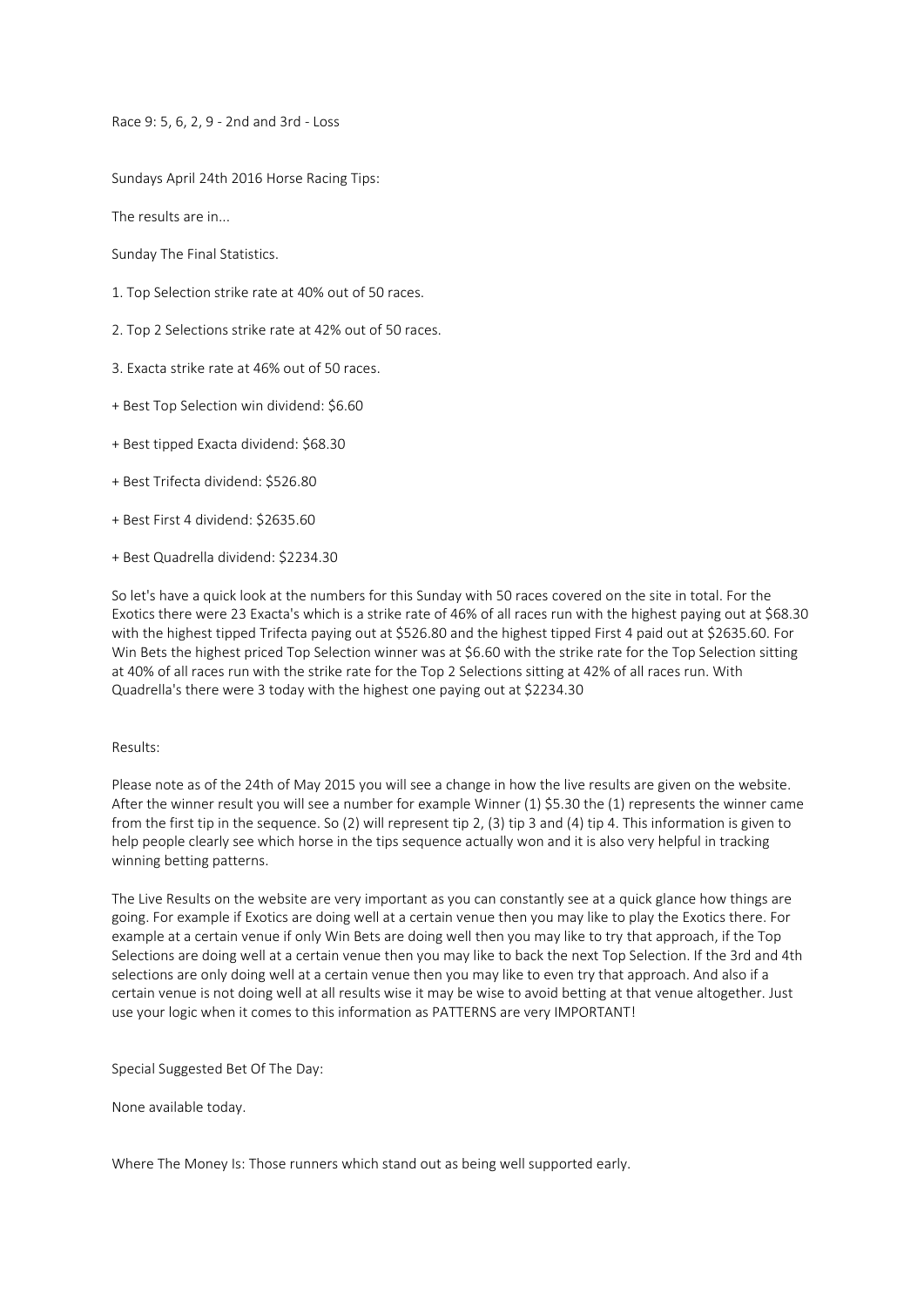Nothing to report today.

Best Longshot's Of The Day:

No selections today.

Best Quaddie Of The Day:

Bendigo Quadrella:

Race 5: 8, 1, 4, 9 Race 6: 6, 4, 7, 8 Race 7: 10, 5, 11, 14 Race 8: 4, 8, 3, 14

Total Cost: \$13 buys a 5% share of the dividend.

Todays Race Tips:

Nowra Race Tips:

Race 1: 2, 3, 4, 5 - Winner (1) \$1.60 Exacta \$7.20 Trifecta \$32.30 Race 2: 4, 1, 3, 6 - Winner (1) \$1.40 Exacta \$30.40 Tri \$26.90 First 4 \$79.80 Race 3: 3, 1, 7, 6 - Winner (4) \$9.00 Exacta \$32.50 Tri \$39.10 First 4 \$73.80 Race 4: 5, 11, 7, 6 - Winner (3) \$15.70 Exacta \$45.90 Quadrella \$342.70 Race 5: 2, 5, 12, 4 - Winner (3) \$3.40 Race 6: 9, 8, 7, 1 - Winner (1) \$5.20 Exacta \$12.40 Race 7: 3, 5, 14, 6 - Winner (4) \$8.50 Exacta \$20.40 Quadrella \$2234.30

Port Augusta Race Tips:

Race 1: 7, 6, 1, 3 - Winner (3) \$3.10 Exacta \$15.30 Trifecta \$36.10 Race 2: 3, 6, 5, 8 - 2nd - Loss Race 3: 4, 1, 3, 2 - Winner (1) \$1.80 Exacta \$5.40 Trifecta \$9.20 Race 4: 4, 8, 10, 3 - Winner (4) \$6.60 Race 5: 1, 4, 7, 2 - Winner (1) \$1.50 Exacta \$9.90 Race 6: 7, 5, 3, 4 - 2nd, 3rd and 4th - Loss Race 7: 1, 2, 12, 6 - Winner (2) \$3.00 Exacta \$28.30 Trifecta \$143.70

Tamworth Race Tips:

Race 1: n/a - (14, 3, 10, 6) Race 2: 8, 11, 7, 9 - Winner (1) \$1.70 Exacta \$17.30 Race 3: 2, 8, 3, 7 - Winner (1) \$2.30 Exacta \$12.80 Tri \$23.10 First 4 \$66.20 Race 4: 7, 4, 3, 10 - Winner (3) \$9.40 Race 5: 6, 7, 8, 3 - Winner (1) \$6.60 Race 6: 2, 11, 4, 8 - Winner (1) \$2.50 Race 7: 6, 8, 7, 13 - Winner (4) \$4.70 Exacta \$18.40 Trifecta \$50.20 Race 8: 10, 6, 4, 12 - Winner (1) \$2.80 Quadrella \$237.40

Ararat Race Tips: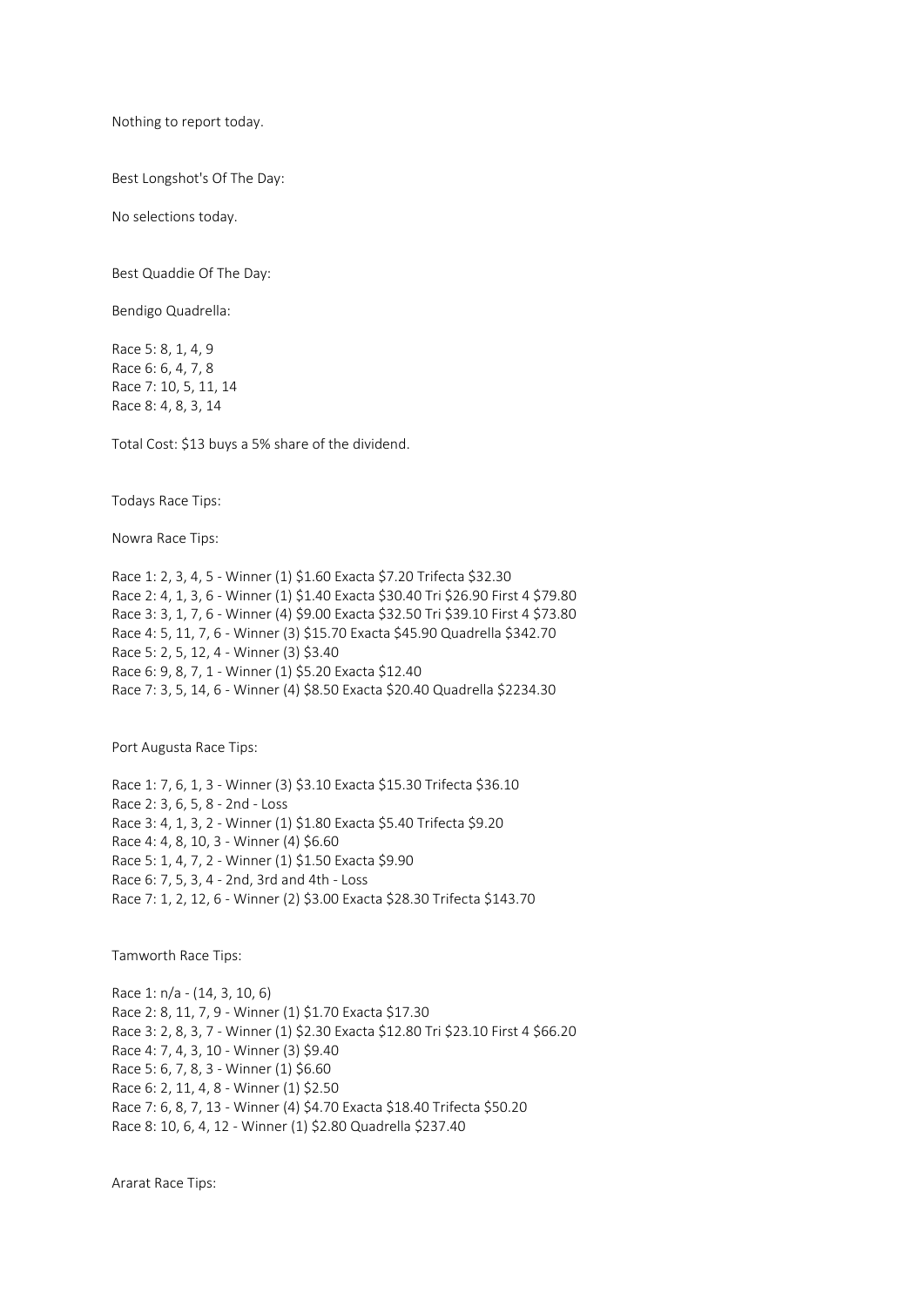Race 1: 8, 4, 1, 5 - Winner (1) \$1.70 Exacta \$20.50 Trifecta \$74.20 Race 2: 12, 5, 8, 4 - Winner (4) \$3.20 Race 3: 4, 7, 3, 8 - 2nd - Loss Race 4: 2, 6, 8, 1 - 2nd, 3rd and 4th - Loss Race 5: 4, 1, 5, 2 - 2nd, 3rd and 4th - Loss Race 6: 6, 7, 9, 5 - Winner (1) \$6.10 Race 7: 1, 2, 12, 4 - Winner (4) \$5.10 Ex \$68.30 Tri \$526.80 First 4 \$2635.60

Hobart Race Tips:

Race 1: n/a - (1, 10, 3, 2) Race 2: n/a - (4, 6, 1, 12) Race 3: n/a - (2, 3, 4, 5) Race 4: 1, 2, 5, 4 - Winner (1) \$1.70 Exacta \$5.40 Trifecta \$12.70 First 4 \$22.20 Race 5: 1, 3, 6, 8 - Winner (1) \$2.10 Exacta \$9.10 Race 6: 3, 6, 10, 5 - Winner (1) \$1.80 Race 7: 2, 5, 4, 7 - Winner (4) \$3.30 Exacta \$54.60 Race 8: 1, 4, 5, 9 - Winner (1) \$3.00 Exacta \$17.20 Trifecta \$86.10 Race 9: 6, 1, 4, 2 - 4th - Loss

Geraldton Race Tips:

Race 1: 1, 2, 4, 3 - Winner (1) \$1.50 Exacta \$2.80 Trifecta \$6.80 Race 2: 1, 2, 3, 5 - 2nd and 3rd - Loss Race 3: 1, 7, 11, 8 - Winner (1) \$3.00 Exacta \$49.40 Trifecta \$122.00 Race 4: 8, 4, 7, 3 - 2nd - Loss Race 5: 10, 2, 11, 3 - 2nd and 3rd - Loss Race 6: 9, 8, 7, 3 - 3rd - Loss Race 7: 9, 10, 12, 1 - Winner (4) \$6.50 Exacta \$61.50 Trifecta \$209.00 Race 8: 6, 8, 5, 13 - 3rd - Loss

Bendigo Race Tips:

Race 1: 7, 2, 5, 4 - Winner (1) \$1.90 Race 2: 4, 3, 7, 5 - Winner (4) \$6.40 Exacta \$21.70 Tri \$71.20 First 4 \$132.60 Race 3: 11, 9, 7, 8 - 2nd and 4th - Loss Race 4: 4, 2, 12, 6 - 2nd - Loss Race 5: 8, 1, 4, 9 - Loss Race 6: 6, 4, 7, 8 - Winner (1) \$3.60 Race 7: 10, 5, 11, 14 - 2nd, 3rd and 4th - Loss Race 8: 4, 8, 3, 14 - 2nd and 4th - Loss

Sundays April 17th 2016 Horse Racing Tips:

The results are in...

Sunday The Final Statistics.

So let's have a look at the numbers for this Sunday with 62 races covered and it was a really brilliant day. For the Exotics there were 25 Exacta's in total which is a strike rate of 40% of all races run with the best paying out at \$62.70 with the best tipped Trifecta paying out at \$247.60 and the best tipped First 4 paid out at \$175.80. For Win Bets the best priced Top Selection winner was at \$7.20 with the strike rate for the Top Selection sitting at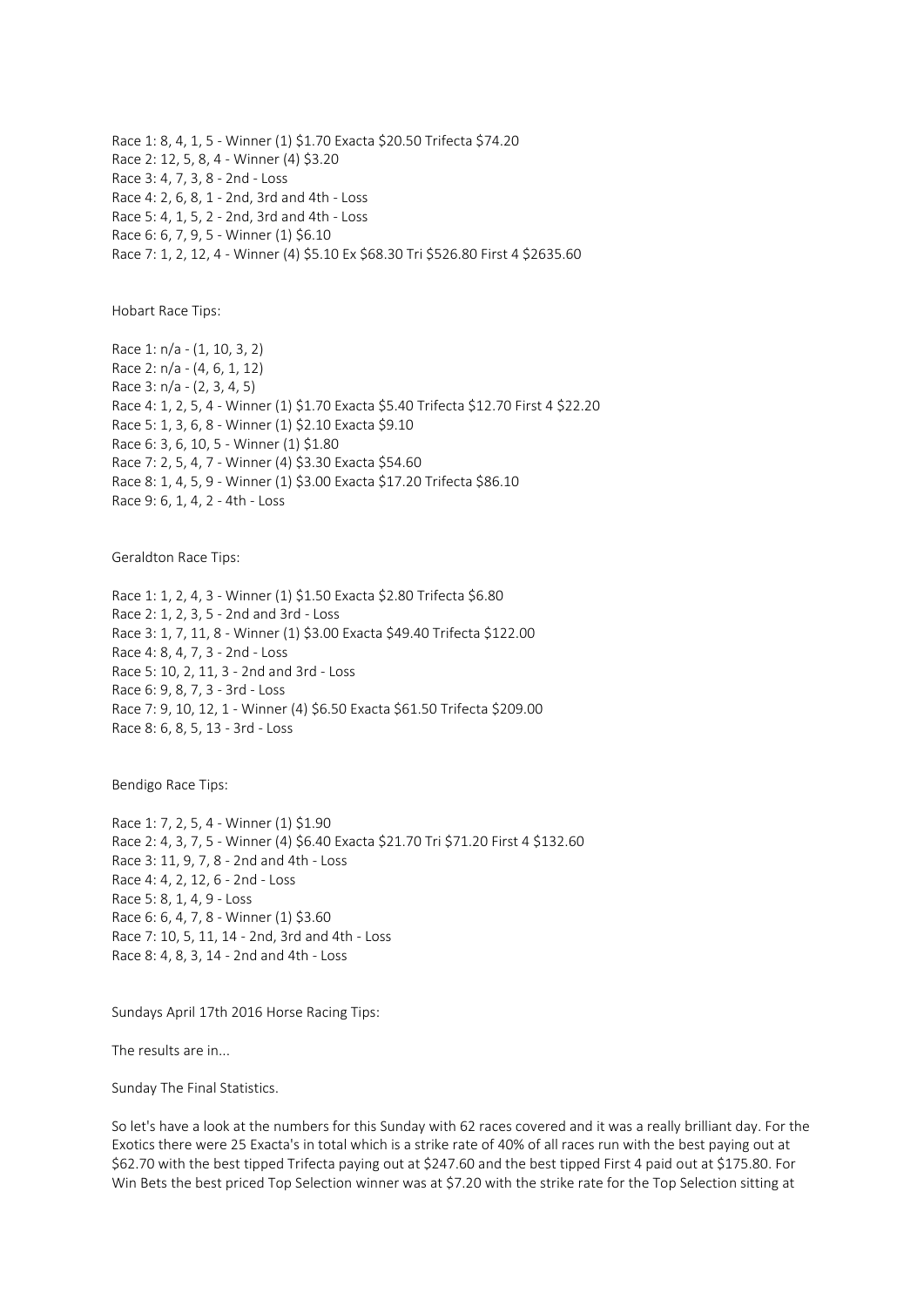32% with the strike rate for the Top 2 Selections sitting at 53% of all races run. With Quadrella's there were 6 in total today with the best one paying out at \$9172.10

Results:

Please note as of the 24th of May 2015 you will see a change in how the live results are given on the website. After the winner result you will see a number for example Winner (1) \$5.30 the (1) represents the winner came from the first tip in the sequence. So (2) will represent tip 2, (3) tip 3 and (4) tip 4. This information is given to help people clearly see which horse in the tips sequence actually won and it is also very helpful in tracking winning betting patterns.

The Live Results on the website are very important as you can constantly see at a quick glance how things are going. For example if Exotics are doing well at a certain venue then you may like to play the Exotics there. For example at a certain venue if only Win Bets are doing well then you may like to try that approach, if the Top Selections are doing well at a certain venue then you may like to back the next Top Selection. If the 3rd and 4th selections are only doing well at a certain venue then you may like to even try that approach. And also if a certain venue is not doing well at all results wise it may be wise to avoid betting at that venue altogether. Just use your logic when it comes to this information as PATTERNS are very IMPORTANT!

Special Suggested Bet Of The Day:

Penola Race 2 Banker Exacta:

Gone looking for a little value today and this just might be it.

2, 7 / 2, 7 4, 5

So its 2 and 7 for 1st and 2, 7, 4, 5 for 2nd.

Total Cost: \$12 buys a 200% share of the dividend.

Where The Money Is: Those runners which stand out as being well supported early.

- Penola Race 1 No 3 Smackwater Jack at \$4.40 someone likes this one really well early and where's there smoke theres fire.

Best Longshot's Of The Day:

- Gatton Race 7 No 9 Under the Weather at \$26.00 enough early betting support to bring it under some notice.

- Narrogin Race 8 No 11 Secret Charm at \$35.00 someone likes this one early and its not without a chance.

Best Quaddie Of The Day:

Terang Quadrella:

Race 5: 6, 4, 9, 8 Race 6: 8, 9, 2, 10 Race 7: 8, 3, 5, 11 Race 8: 10, 4, 14, 13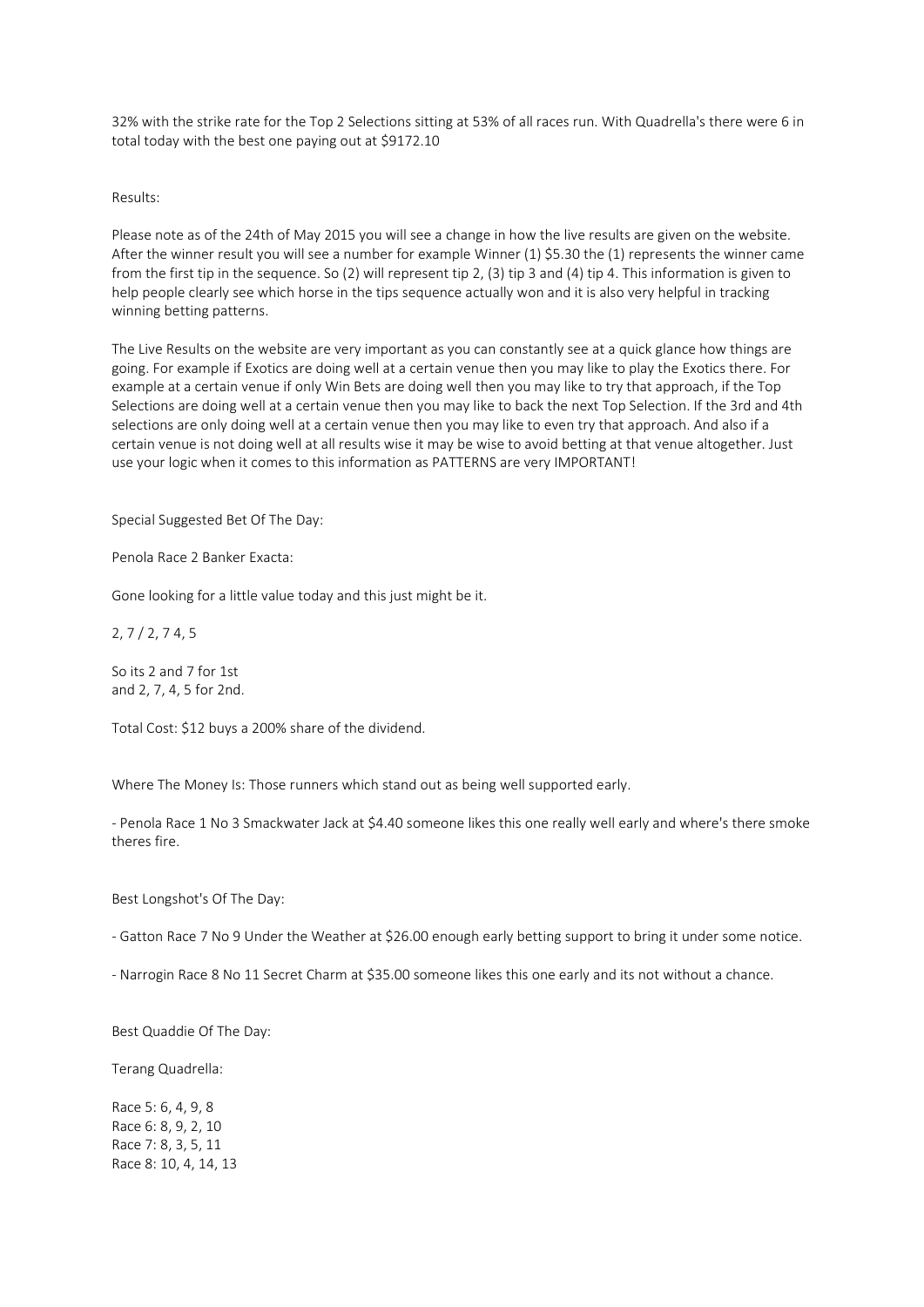Total Cost: \$13 buys a 5% share of the dividend.

Todays Race Tips:

Devonport Race Tips:

Race 1: 6, 4, 3, 5 - Winner (2) \$2.60 Exacta \$20.00 Race 2: 3, 6, 1, 11 - 2nd and 3rd - Loss Race 3: 2, 4, 5, 3 - Winner (1) \$2.70 Exacta \$16.20 Race 4: 5, 3, 9, 1 - Winner (2) \$4.60 Exacta \$11.80 Trifecta \$48.70 Race 5: 3, 1, 7, 5 - Winner (1) \$4.20 Race 6: 2, 9, 6, 8 - Winner (2) \$4.30 Race 7: 4, 5, 6, 9 - Winner (2) \$6.20 Race 8: 3, 2, 7, 6 - Winner (2) \$4.40 Quadrella \$798.60

Wyong Race Tips:

Race 1: 1, 4, 3, 5 - Winner (1) \$2.10 Exacta \$12.00 Trifecta \$33.70 Race 2: 5, 2, 3, 4 - Winner (3) \$6.30 Exacta \$20.00 Tri \$54.70 First 4 \$55.20 Race 3: 7, 3, 6, 5 - Winner (3) \$6.30 Race 4: 2, 5, 4, 1 - Winner (2) \$3.60 Exacta \$8.10 Tri \$36.40 F4 \$76.60 Quad \$444.50 Race 5: 10, 9, 4, 11 - Winner (4) \$3.50 Exacta \$18.10 Tri \$45.90 First 4 \$147.80 Race 6: 2, 4, 3, 7 - 2nd and 3rd - Loss Race 7: 9, 10, 6, 2 - Winner (1) \$4.10 Exacta \$29.60 Race 8: 2, 4, 5, 1 - Winner (1) \$2.90

Terang Race Tips:

Race 1: 11, 3, 10, 5 - Winner (1) \$1.70 Exacta \$6.40 Trifecta \$22.60 Race 2: 3, 15, 17, 12 - Winner (1) \$1.40 Exacta \$7.50 Race 3: 7, 2, 5, 10 - Winner (2) \$2.90 Race 4: 7, 14, 11, 2 - Winner (1) \$3.40 Quadrella \$25.70 Race 5: 6, 4, 9, 8 - Winner (4) \$4.00 Race 6: 8, 9, 2, 10 - Winner (2) \$3.10 Race 7: 8, 3, 5, 11 - Winner (4) \$6.30 Race 8: 10, 4, 14, 13 - 3rd - Loss

Penola Race Tips:

Race 1: 3, 1, 8, 6 - Winner (3) \$6.70 Race 2: 7, 2, 4, 5 - 2nd and 4th - Loss Race 3: 4, 3, 5, 2 - Winner (4) \$5.50 Exacta \$14.10 Tri \$30.90 First 4 \$37.60 Race 4: 7, 2, 8, 6 - Winner (2) \$2.40 Race 5: 1, 5, 2, 6 - Winner (4) \$2.80 Exacta \$13.90 Trifecta \$38.30 Race 6: 3, 1, 8, 2 - Winner (1) \$3.10 Race 7: 4, 6, 8, 1 - Winner (1) \$2.10 Exacta \$7.80 Race 8: 1, 5, 12, 2 - Winner (1) \$4.50 Quadrella \$281.40

Pakenham Race Tips:

Race 1: 1, 7, 8, 6 - Winner (1) \$1.90 Exacta \$3.30 Trifecta \$32.20 First 4 \$175.80 Race 2: 3, 7, 2, 10 - Winner (4) \$10.00 Exacta \$55.70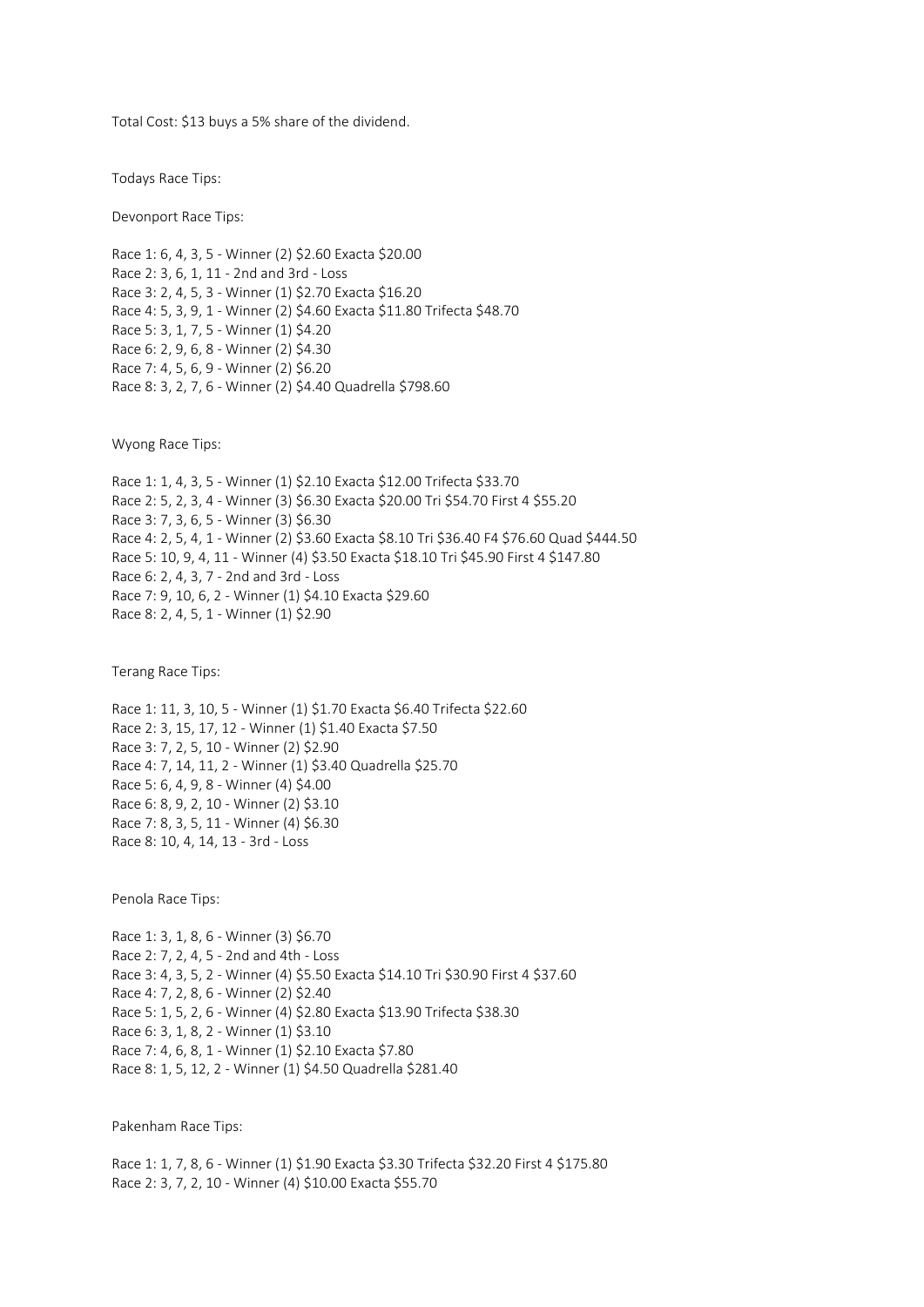Race 3: 4, 1, 5, 6 - 3rd and 4th - Loss Race 4: 6, 7, 4, 3 - Winner (1) \$2.00 Exacta \$4.10 Trifecta \$7.00 Race 5: 1, 2, 5, 3 - Winner (1) \$2.40 Exacta \$7.40 Trifecta \$15.20 Race 6: 5, 3, 7, 2 - Winner (3) \$4.60 Exacta \$23.10 Race 7: 2, 1, 4, 5 - Winner (2) \$2.70 Exacta \$18.30 Race 8: 3, 14, 8, 9 - 2nd and 3rd - Loss

Gatton Race Tips:

Race 1: 7, 11, 1, 2 - Winner (3) \$3.40 Race 2: 1, 3, 5, 6 - 2nd, 3rd and 4th - Loss Race 3: 3, 15, 2, 7 - Winner (1) \$2.40 Race 4: 3, 10, 7, 12 - Winner (1) \$7.20 Exacta \$27.50 Trifecta \$121.80 Race 5: 1, 3, 2, 7 - 2nd and 3rd - Loss Race 6: 3, 8, 5, 6 - Winner (2) \$5.00 Race 7: 2, 5, 9, 8 - Winner (1) \$3.40

Wagga Race Tips:

Race 1: 2, 9, 4, 3 - 2nd, 3rd and 4th - Loss Race 2: 6, 1, 2, 12 - 2nd, 3rd and 4th - Loss Race 3: 2, 8, 4, 10 - 4th - Loss Race 4: 9, 11, 7, 6 - Winner (4) \$8.30 Exacta \$62.70 Race 5: 16, 6, 7, 8 - Winner (1) \$4.50 Race 6: 7, 9, 10, 2 - Winner (1) \$5.80 Exacta \$58.90 Trifecta \$247.60 Race 7: 5, 4, 9, 12 - Winner (2) \$4.60 Quadrella \$1854.70

Narrogin Race Tips:

Race 1: 5, 6, 7, 1 - Winner (3) \$5.10 Exacta \$32.10 Trifecta \$96.90 Race 2: 7, 10, 1, 3 - Winner (4) \$9.20 Exacta \$51.10 Trifecta \$191.50 Race 3: 4, 7, 2, 8 - Winner (3) \$22.30 Race 4: 7, 3, 4, 6 - Winner (3) \$12.50 Quadrella \$9172.10 Race 5: 5, 8, 7, 6 - 2nd and 4th - Loss Race 6: 4, 6, 1, 9 - Winner (2) \$4.50 Exacta \$26.50 Trifecta \$42.30 Race 7: 2, 10, 9, 11 - 2nd and 3rd - Loss Race 8: 3, 11, 4, 5 - Winner (1) \$3.30

Sundays April 10th 2016 Horse Racing Tips:

The results are in...

Sunday The Final Statistics.

So let's have a look at the numbers for this Sunday with 56 races covered. For the Exotics there were 17 Exacta's in total which is a strike rate of 30% with the best paying out at \$72.20 with the best tipped Trifecta paying out at \$124.60 with the best tipped First 4 paying out at \$474.60. For Win Bets the best priced Top Selection winner was at \$5.40 with the strike rate for the Top Selection sitting at 25% with the strike rate for the Top 2 Selections sitting at 41% of all races run.

Results: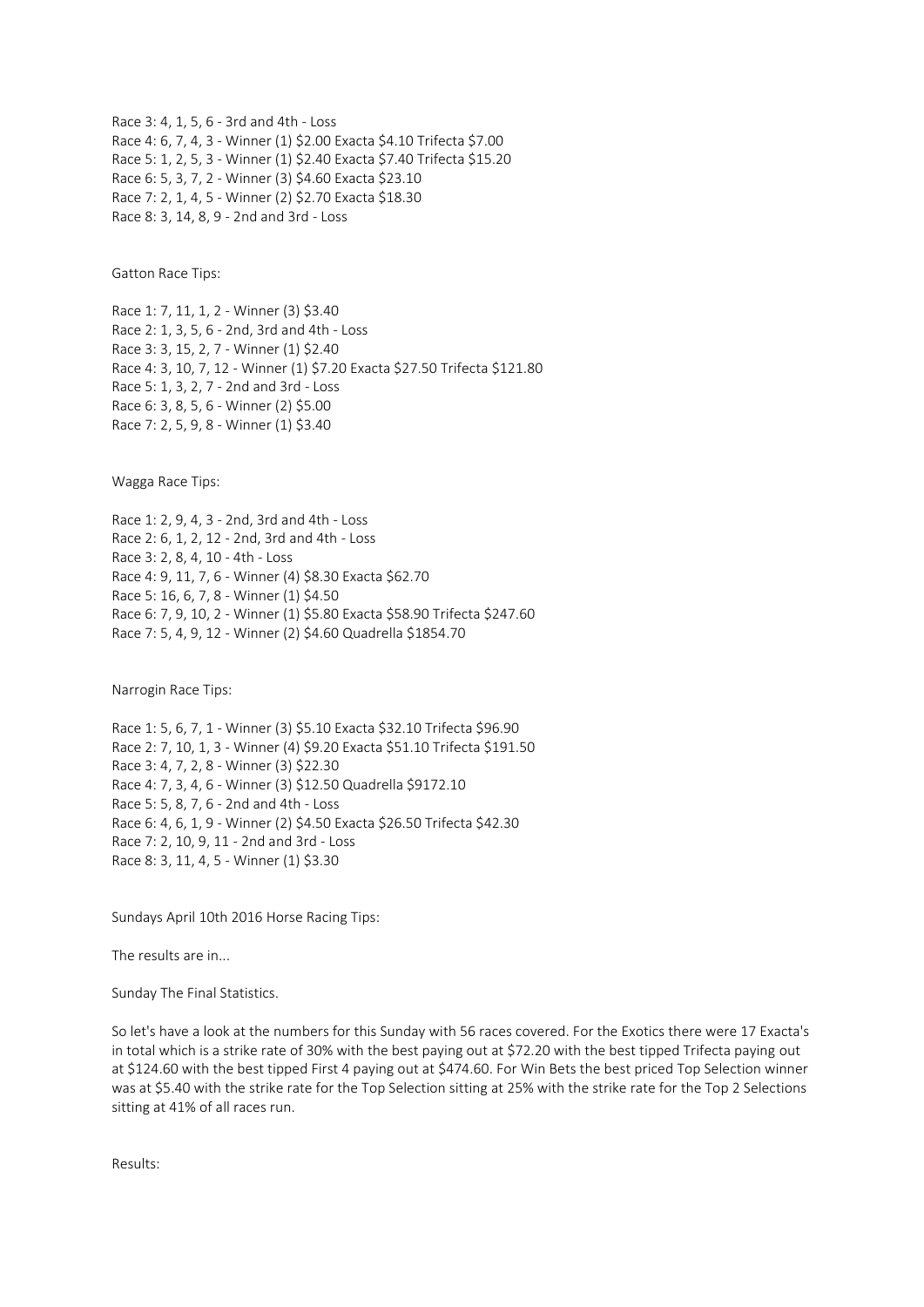Please note as of the 24th of May 2015 you will see a change in how the live results are given on the website. After the winner result you will see a number for example Winner (1) \$5.30 the (1) represents the winner came from the first tip in the sequence. So (2) will represent tip 2, (3) tip 3 and (4) tip 4. This information is given to help people clearly see which horse in the tips sequence actually won and it is also very helpful in tracking winning betting patterns.

The Live Results on the website are very important as you can constantly see at a quick glance how things are going. For example if Exotics are doing well at a certain venue then you may like to play the Exotics there. For example at a certain venue if only Win Bets are doing well then you may like to try that approach, if the Top Selections are doing well at a certain venue then you may like to back the next Top Selection. If the 3rd and 4th selections are only doing well at a certain venue then you may like to even try that approach. And also if a certain venue is not doing well at all results wise it may be wise to avoid betting at that venue altogether. Just use your logic when it comes to this information as PATTERNS are very IMPORTANT!

Special Suggested Bet Of The Day:

Pakenham Race 3 Banker Exacta:

8, 9 / 8, 9, 2, 10

So its 8 and 9 for 1st and 8, 9, 2, 10 for 2nd.

Total Cost: \$12 buys a 200% share of the dividend.

Where The Money Is: Those runners which stand out as being well supported early.

Nothing to report.

Best Longshot's Of The Day:

- Pakenham Race 8 No 6 Ovahead at \$31.00 a little bit of money around for this one early at the long odds.

Best Quaddie Of The Day:

Pakenham Quadrella:

Race 5: 7, 3, 6, 2 Race 6: 9, 4, 7, 6 Race 7: 2, 7, 6, 8 Race 8: 10, 1, 8, 6

Total Cost: \$13 buys a 5% share of the dividend.

Todays Race Tips:

Mudgee Race Tips:

Race 1: 8, 3, 7, 4 - Winner (2) \$2.90 Exacta \$7.30 Race 2: 1, 6, 11, 8 - 4th - Loss Race 3: 2, 3, 4, 6 - Winner (1) \$1.30 Exacta \$3.40 Race 4: 3, 2, 5, 1 - Winner (2) \$5.70 Exacta \$14.20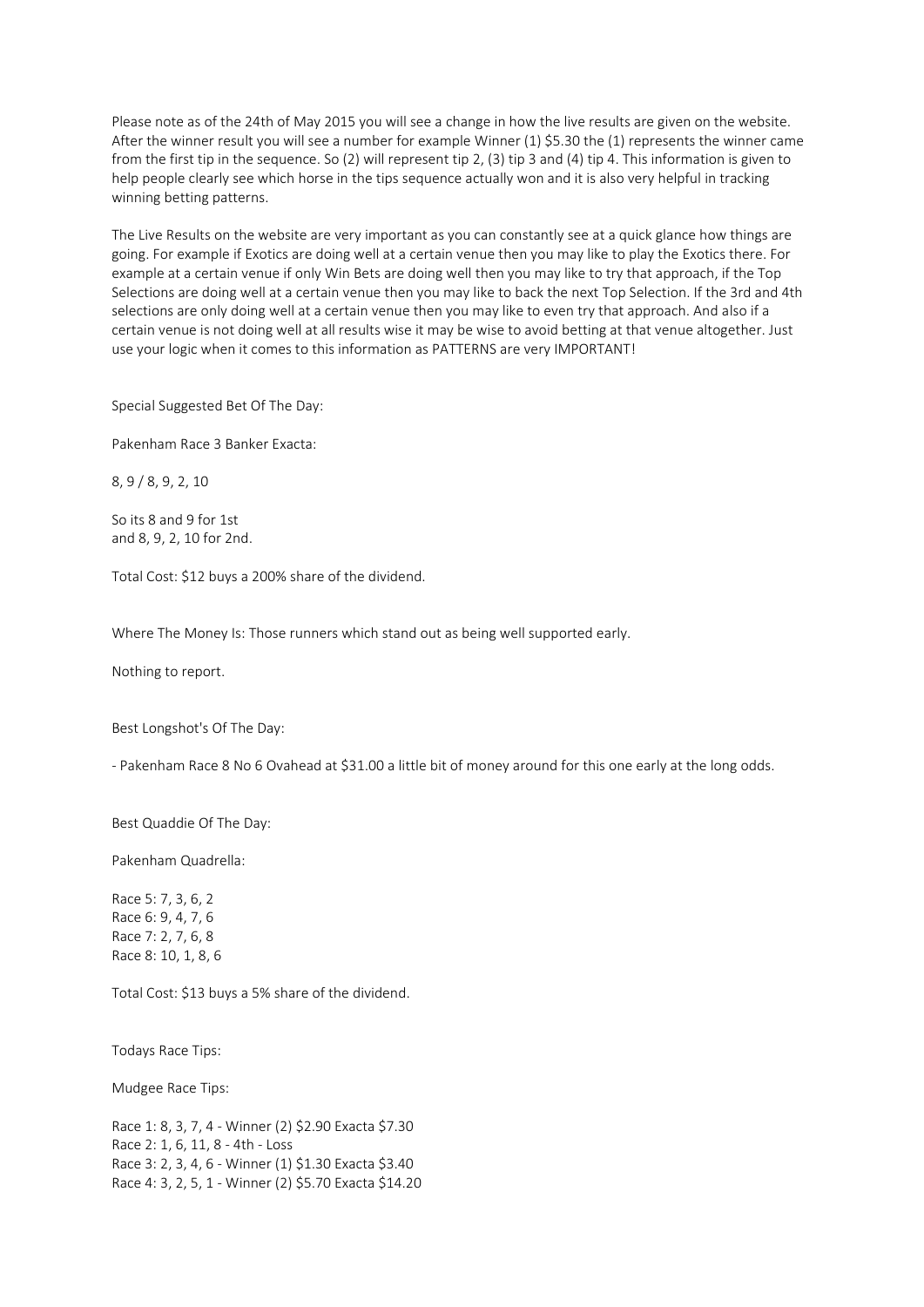Race 5: 10, 9, 7, 2 - Winner (3) \$2.90 Ex \$25.60 Tri \$102.20 First 4 \$474.60 Race 6: 7, 2, 11, 3 - Winner (2) \$3.90 Exacta \$51.40 Race 7: 5, 6, 11, 4 - 2nd and 4th - Loss

Pt Augusta Race Tips:

Race 1: 7, 4, 8, 2 - Winner (4) \$21.40 Exacta \$72.20 Race 2: 3, 4, 7, 1 - 2nd, 3rd and 4th - Loss Race 3: 5, 8, 10, 4 - Winner (1) \$4.70 Exacta \$27.80 Trifecta \$77.90 Race 4: 1, 5, 6, 2 - Winner (1) \$1.90 Race 5: 7, 5, 3, 2 - 2nd, 3rd and 4th - Loss Race 6: 3, 6, 5, 2 - Winner (4) \$3.90 Exacta \$28.90 Tri \$57.40 First 4 \$66.80 Race 7: 4, 6, 10, 5 - Winner (1) \$4.40 Race 8: 1, 7, 11, 5 - 2nd and 3rd - Loss

Pakenham Race Tips:

Race 1: 4, 8, 6, 3 - Winner (1) \$1.70 Race 2: 13, 10, 3, 11 - Winner (1) \$1.90 Race 3: 9, 8, 10, 2 - Winner (1) \$1.90 Race 4: 7, 8, 10, 2 - 3rd - Loss Race 5: 7, 3, 6, 2 - 2nd and 4th - Loss Race 6: 9, 4, 7, 6 - 2nd, 3rd and 4th - Loss Race 7: 2, 7, 6, 8 - Winner (1) \$4.20 Exacta \$11.90 Trifecta \$65.20 Race 8: 10, 1, 8, 6 - Winner (3) \$6.30 Exacta \$25.60

Sunshine Coast Race Tips:

Race 1: 13, 2, 3, 15 - Winner (2) \$3.60 Exacta \$9.30 Race 2: 7, 4, 10, 13 - 3rd - Loss Race 3: 13, 9, 8, 17 - 3rd and 4th - Loss Race 4: 3, 2, 4, 5 - 2nd - Loss Race 5: 1, 7, 2, 8 - Winner (2) \$7.60 Exacta \$36.50 Tri \$51.70 First 4 \$268.60 Race 6: 8, 9, 7, 4 - Winner (4) \$5.00 Race 7: 8, 11, 1, 6 - 2nd and 3rd - Loss Race 8: 1, 16, 8, 3 - 2nd and 3rd - Loss

Gundagai Race Tips:

Race 1: 8, 12, 7, 9 - Winner (2) \$3.90 Race 2: 11, 7, 6, 14 - Winner (1) \$5.40 Race 3: 13, 3, 10, 12 - 3rd - Loss Race 4: 3, 8, 2, 1 - Winner (1) \$2.10 Race 5: 11, 8, 10, 5 - 2nd and 4th - Loss Race 6: 2, 7, 4, 9 - Winner (2) \$5.30 Race 7: 6, 9, 5, 8 - Winner (1) \$2.10 Race 8: 2, 8, 4, 11 - 2nd, 3rd and 4th - Loss

Echuca Race Tips:

Race 1: 4, 7, 5, 6 - Winner (2) \$3.30 Exacta \$10.00 Race 2: 5, 8, 1, 4 - Winner (1) \$2.50 Exacta \$8.20 Trifecta \$35.80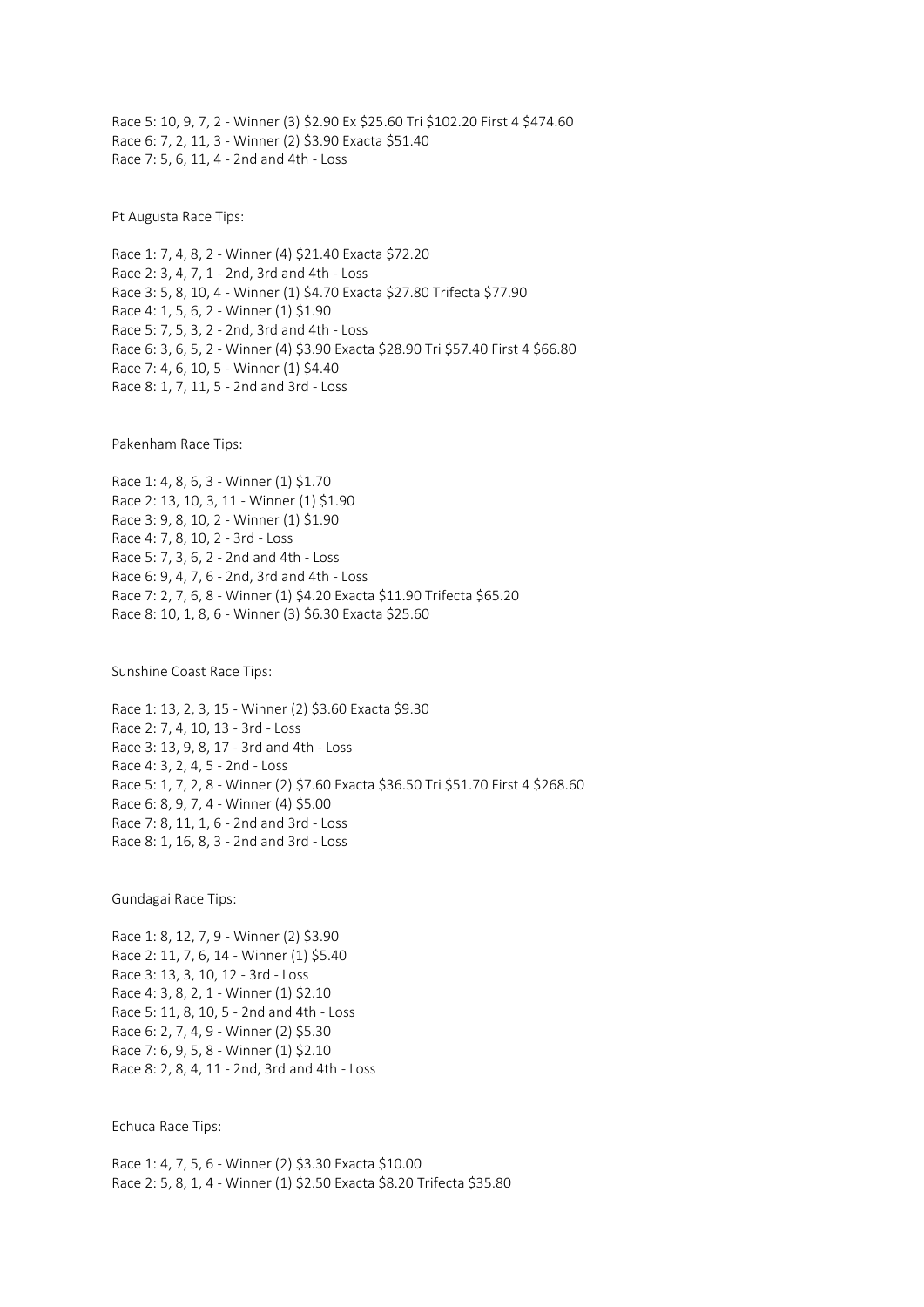Race 3: 2, 10, 4, 5 - Winner (3) \$5.50 Exacta \$26.70 Trifecta \$55.20 Race 4: 6, 3, 5, 1 - Winner (3) \$3.40 Exacta \$19.50 Trifecta \$22.10 Race 5: 2, 4, 3, 6 - 3rd and 4th - Loss Race 6: 3, 1, 8, 9 - 2nd and 4th - Loss Race 7: 4, 8, 3, 10 - 3rd and 4th - Loss

Geraldton Race Tips:

Race 1: 4, 1, 3, 7 - Winner (1) \$4.20 Race 2: 10, 12, 9, 8 - Winner (1) \$3.20 Race 3: 8, 6, 7, 12 -Winner (2) \$3.70 Exacta \$47.00 Trifecta \$124.60 Race 4: 1, 9, 6, 7 - Loss Race 5: 5, 12, 4, 1 - 2nd, 3rd and 4th - Loss Race 6: 3, 12, 4, 10 - 3rd - Loss Race 7: 4, 3, 2, 6 - 2nd, 3rd and 4th - Loss Race 8: 12, 4, 1, 8 - 4th - Loss Race 9: 6, 11, 14, 3 - 2nd and 4th - Loss Race 10: 11, 7, 6, 10 - 2nd and 3rd - Loss

Sundays April 3rd 2016 Horse Racing Tips:

The results are in...

Sunday The Final Statistics.

So let's have a look at the numbers for this Sunday with 56 races covered. For the Exotics there were 20 Exacta's in total which is a strike rate of 36% of all races run with the best paying out at \$117.60 with the best tipped Trifecta paying out at \$186.10 and the best tipped First 4 paid out at \$194.40. For Win Bets the best priced Top Selection winner was at \$10.30 with the strike rate for the Top Selection sitting at 25% with the strike rate for the Top 2 Selections sitting at 38% of all races run. It was not a huge day for Quadrella's with the best today paying out at \$157.50

## Results:

Please note as of the 24th of May 2015 you will see a change in how the live results are given on the website. After the winner result you will see a number for example Winner (1) \$5.30 the (1) represents the winner came from the first tip in the sequence. So (2) will represent tip 2, (3) tip 3 and (4) tip 4. This information is given to help people clearly see which horse in the tips sequence actually won and it is also very helpful in tracking winning betting patterns.

The Live Results on the website are very important as you can constantly see at a quick glance how things are going. For example if Exotics are doing well at a certain venue then you may like to play the Exotics there. For example at a certain venue if only Win Bets are doing well then you may like to try that approach, if the Top Selections are doing well at a certain venue then you may like to back the next Top Selection. If the 3rd and 4th selections are only doing well at a certain venue then you may like to even try that approach. And also if a certain venue is not doing well at all results wise it may be wise to avoid betting at that venue altogether. Just use your logic when it comes to this information as PATTERNS are very IMPORTANT!

Special Suggested Bet Of The Day:

Sunshine Coast Race 3 Banker Exacta:

9, 11 / 9, 11, 4, 12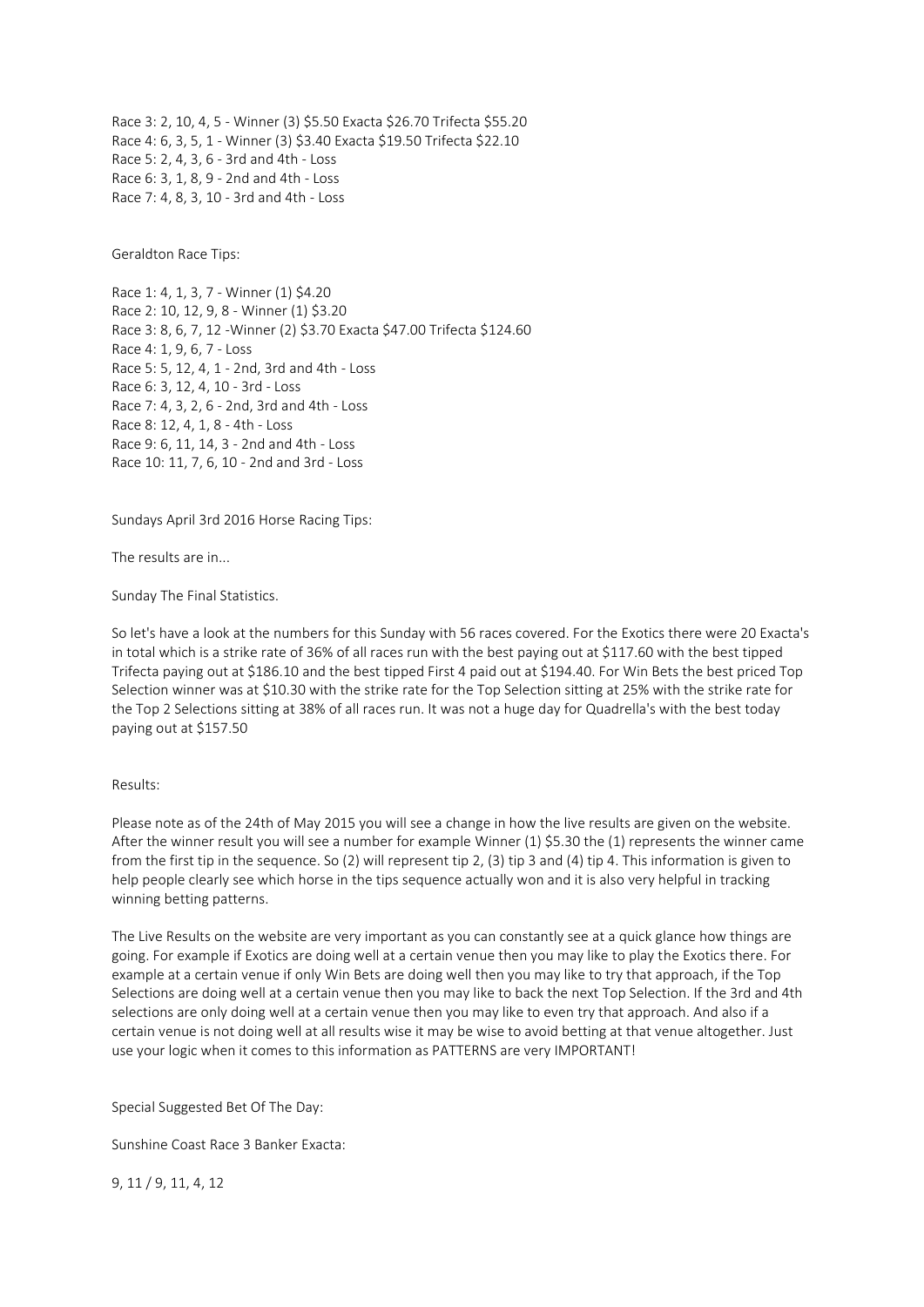So its 9 and 11 for 1st and 9, 11, 4, 12 for 2nd.

Total Cost: \$12 buys a 200% share of the dividend.

Result - A winner and paid out at \$29.20 for 200%

Where The Money Is: Those runners which stand out as being well supported early.

There is some interesting money around early at wagga today and here are the runners.

- Wagga Race 5 No 12 Murtajewel at \$13.00

- Wagga Race 6 No 5 Calke Abbey at \$11.00

Best Longshot's Of The Day:

- Pinjarra Race 2 No 2 Stoney Bridge at \$26.00 money around for this one early but is up against a short priced odds-on favorite but this one is currently paying around \$5.50 the place so may be worth a flutter at the odds.

Result - Finished unplaced

Best Quaddie Of The Day:

Ballarat Quadrella:

Race 6: 2, 6, 7, 1 Race 7: 1, 4, 3, 2 Race 8: 7, 4, 5, 6 Race 9: 1, 4, 6, 5

Total Cost: \$13 buys a 5% share of the dividend.

Todays Race Tips:

Sunshine Coast Race Tips:

Race 1: 7, 12, 6, 11 - Winner (1) \$3.10 Exacta \$20.40 Race 2: 11, 10, 12. 1 - Winner (4) \$3.10 Race 3: 11, 9, 12, 4 - Winner (1) \$4.20 Exacta \$14.60 Race 4 5, 2, 1, 10 - 3rd and 4th - Loss Race 5: 3, 2, 8, 10 - 2nd and 3rd - Loss Race 6: 5, 2, 1, 10 - Winner (2) \$3.80 Race 7: 2, 6, 3, 7 - Winner (2) \$8.10 Exacta \$48.80 Trifecta \$120.80 Race 8: 6, 9, 8, 7 - 2nd - Loss Race 9: 1, 10, 11, 12 - Winner (3) \$12.70

Ballarat Race Tips:

Race 1: 1, 4, 3, 6 - Winner (1) \$1.30 Exacta \$10.20 Trifecta \$29.70 Race 2: 3, 5, 4, 6 - Winner (1) \$1.60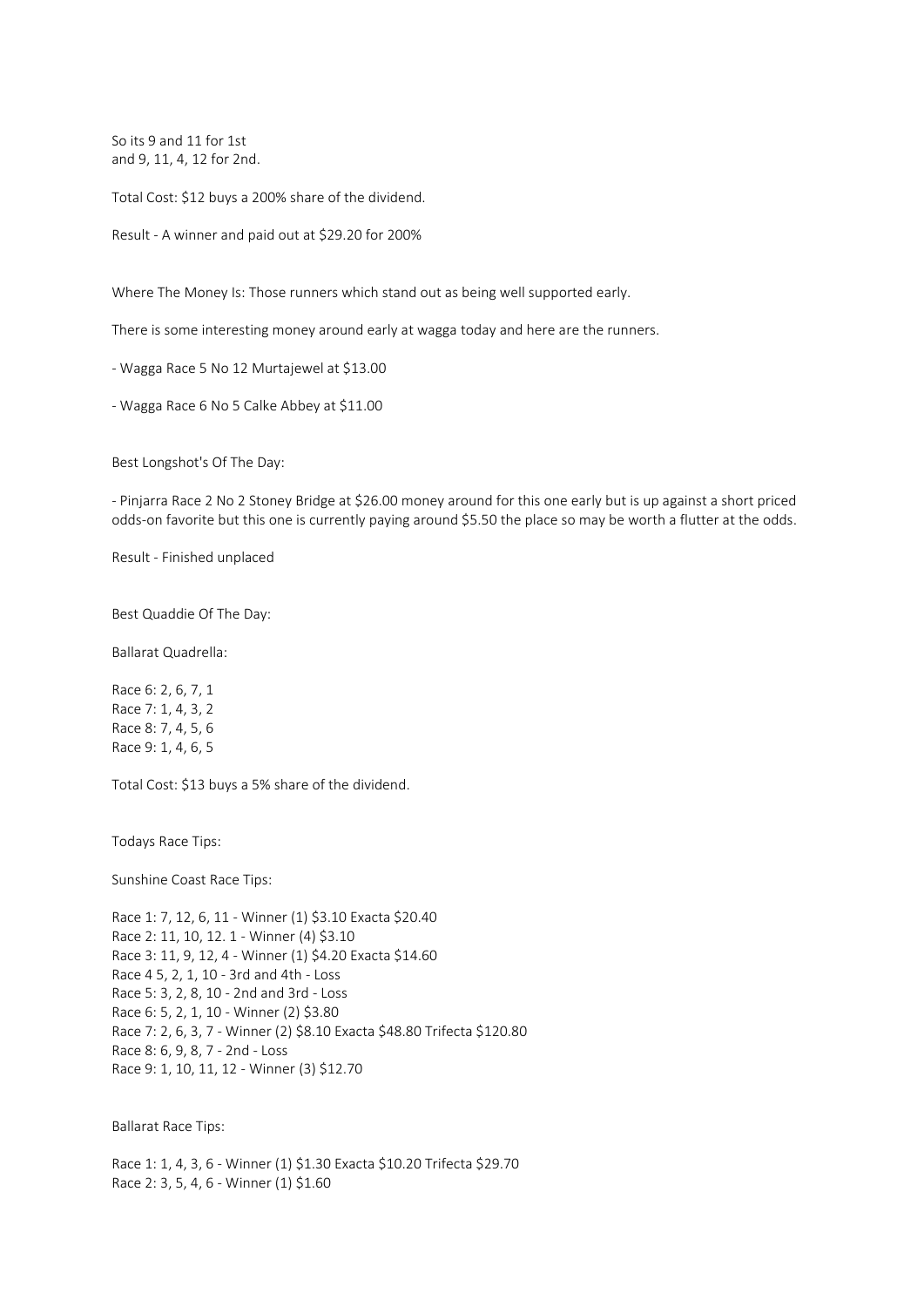Race 3: 4, 3, 8, 2 - Winner (2) \$5.40 Exacta \$12.30 Trifecta \$39.60 Race 4: 9, 4, 7, 3 - Winner (1) \$5.10 Exacta \$9.40 Tri \$30.20 First 4 \$52.40 Race 5: 6, 1, 5, 4 - Winner (3) \$2.50 Early Quadrella \$157.50 Race 6: 2, 6, 7, 1 - Winner (2) \$5.00 Exacta \$6.30 Race 7: 1, 4, 3, 2 - 2nd and 4th - Loss Race 8: 7, 4, 5, 6 - Winner (3) \$11.40 Exacta \$117.60 Trifecta \$186.10 Race 9: 1, 4, 6, 5 - 2nd and 4th - Loss

Hobart Race Tips:

Race 1: 5, 1, 6, 7 - Winner (1) \$1.40 Exacta \$8.80 Trifecta \$19.90 Race 2: 1, 2, 5, 8 - Winner (4) \$33.30 Race 3: 3, 10, 1, 2 - Winner (3) \$3.20 Exacta \$24.30 Tri \$24.80 First 4 \$51.00 Race 4: 6, 3, 2, 7 - Winner (3) \$6.20 Exacta \$17.50 Trifecta \$58.20 Race 5: 3, 2, 8, 11 - Winner (1) \$2.60 Exacta \$9.10 Race 6: 4, 3, 9, 14 - 4th - Loss Race 7: 7, 10, 9, 5 - 4th - Loss

Wagga Race Tips:

Race 1: 1, 13, 4, 10 - Winner (1) \$1.80 Exacta \$4.70 Trifecta \$50.20 Race 2: 12, 8, 13, 1 - Winner (3) \$4.80 Exacta \$24.40 Tri \$95.60 First 4 \$194.40 Race 3: 7, 3, 1, 10 - 2nd, 3rd and 4th - Loss Race 4: 3, 6, 5, 1 - Winner (4) \$3.10 Race 5: 12, 4, 5, 2 - Loss Race 6: 5, 8, 3, 10 - 3rd and 4th - Loss Race 7: 5, 2, 9, 4 - 2nd - Loss

Bordertown Race Tips:

Race 1: 6, 1, 8, 2 - 3rd and 4th - Loss Race 2: 2, 7, 1, 4 - Winner (1) \$3.90 Exacta \$11.20 Trifecta \$31.60 Race 3: 8, 6, 3, 9 - 3rd and 4th - Loss Race 4: 4, 2, 3, 1 - Winner (1) \$2.00 Exacta \$5.00 Race 5: 3, 2, 6, 7 - 3rd and 4th - Loss Race 6: 5, 10, 1, 4 - Winner (4) \$7.20 Race 7: 1, 8, 4, 9 - 2nd and 3rd - Loss

Lismore Race Tips:

Race 1: 5, 8, 3, 1 - 2nd, 3rd and 4th - Loss Race 2: 2, 1, 7, 5 - Winner (3) \$5.00 Exacta \$16.20 Trifecta \$42.40 Race 3: 14, 5, 9, 11 - Winner (1) \$7.10 Exacta \$45.10 Race 4: 1, 8, 9, 3 - Winner (2) \$7.30 Race 5: 7, 9, 12, 10 - Winner (3) \$5.80 Race 6: 11, 6, 4, 7 - Winner (3) \$2.90 Race 7: 3, 6, 2, 4 - 2nd and 3rd - Loss

Pinjarra Race Tips:

Race 1: 5, 7, 6, 1 - 2nd, 3rd and 4th - Loss Race 2: 1, 2, 4, 6 - 2nd - Loss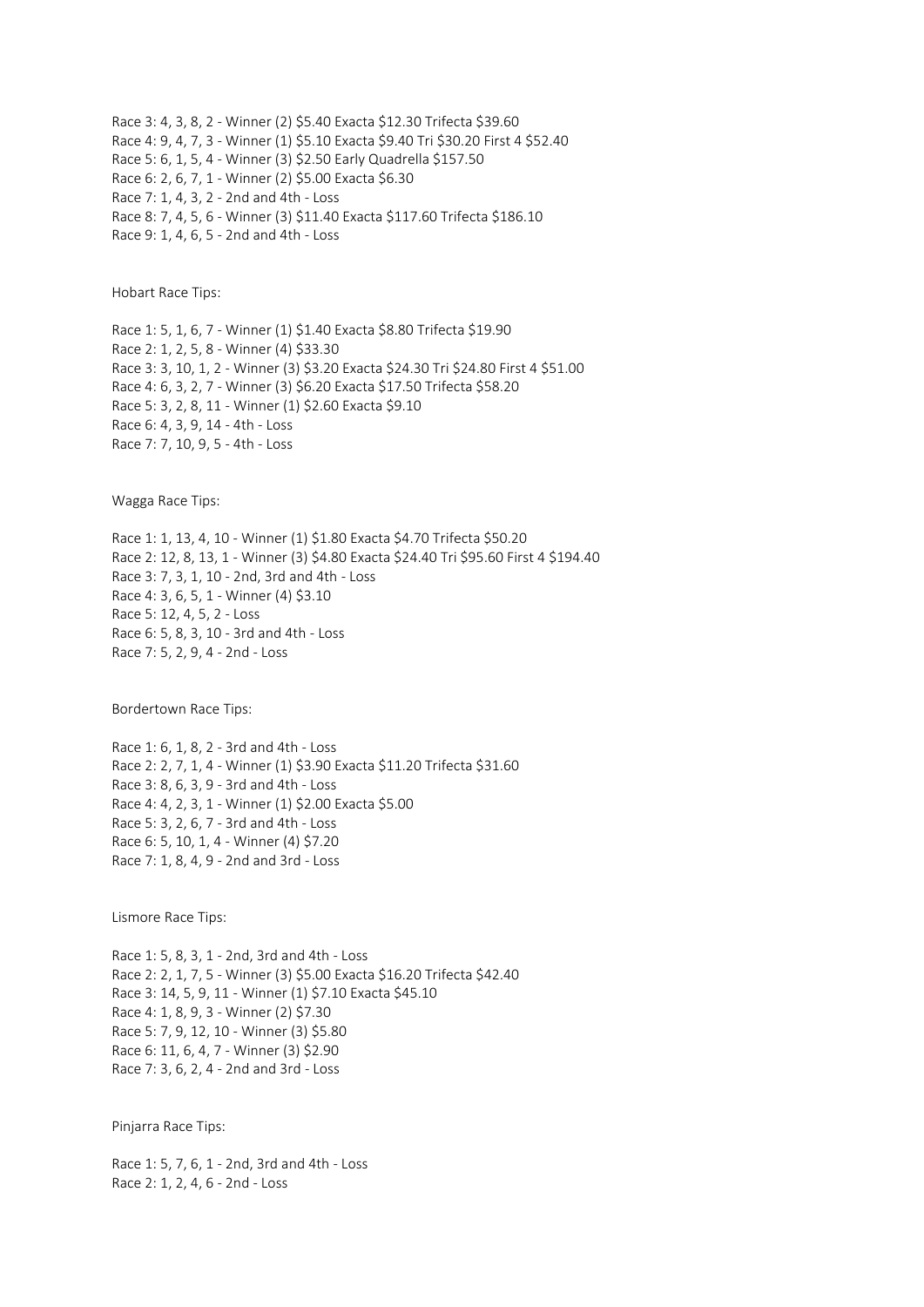Race 3: 1, 7, 6, 8 - Winner (1) \$1.30 Race 4: 7, 5, 10, 14 - Winner (1) \$5.20 Race 5: 1, 5, 2, 3 - 2nd, 3rd and 4th - Loss Race 6: 2, 6, 10, 12 - Winner (2) \$5.10 Race 7: 1, 11, 2, 4 - 2nd and 3rd - Loss Race 8: 7, 5, 9, 8 - Winner (2) \$10.70 Race 9: 11, 1, 12, 2 - Winner (3) \$3.40 Exacta \$24.80 Race 10: 15, 8, 6, 1 - Winner (1) \$10.30 Exacta \$90.30

Sundays March 27th 2016 Horse Racing Tips:

The results are in...

So let's have a look at the numbers for this Sunday with 55 races covered. For the Exotics there were 20 Exacta's in total which is a strike rate of 36% with the best paying out at \$110.50 with the best straight Trifecta paying out at \$217.70 and the best straight First 4 paid out at \$1075.60. For Win Bets the best priced Top Selection winner was at \$7.90 with the strike rate for the Top Selection sitting at 27% with the strike rate for the Top 2 Selections sitting at 40% of all races run. With Quadrella's the best today paid out at \$925.60

## Results:

Please note as of the 24th of May 2015 you will see a change in how the live results are given on the website. After the winner result you will see a number for example Winner (1) \$5.30 the (1) represents the winner came from the first tip in the sequence. So (2) will represent tip 2, (3) tip 3 and (4) tip 4. This information is given to help people clearly see which horse in the tips sequence actually won and it is also very helpful in tracking winning betting patterns.

The Live Results on the website are very important as you can constantly see at a quick glance how things are going. For example if Exotics are doing well at a certain venue then you may like to play the Exotics there. For example at a certain venue if only Win Bets are doing well then you may like to try that approach, if the Top Selections are doing well at a certain venue then you may like to back the next Top Selection. If the 3rd and 4th selections are only doing well at a certain venue then you may like to even try that approach. And also if a certain venue is not doing well at all results wise it may be wise to avoid betting at that venue altogether. Just use your logic when it comes to this information as PATTERNS are very IMPORTANT!

Special Suggested Bet Of The Day:

Wangaratta Race 1 Banker Exacta:

3, 12 / 3, 12, 1, 7

So its 3 and 12 for 1st and 3, 12, 1, 7 for 2nd.

Total Cost: \$12 buys a 200% share of the dividend.

Where The Money Is: Those runners which stand out as being well supported early.

Nothing to report.

Best Longshot's Of The Day: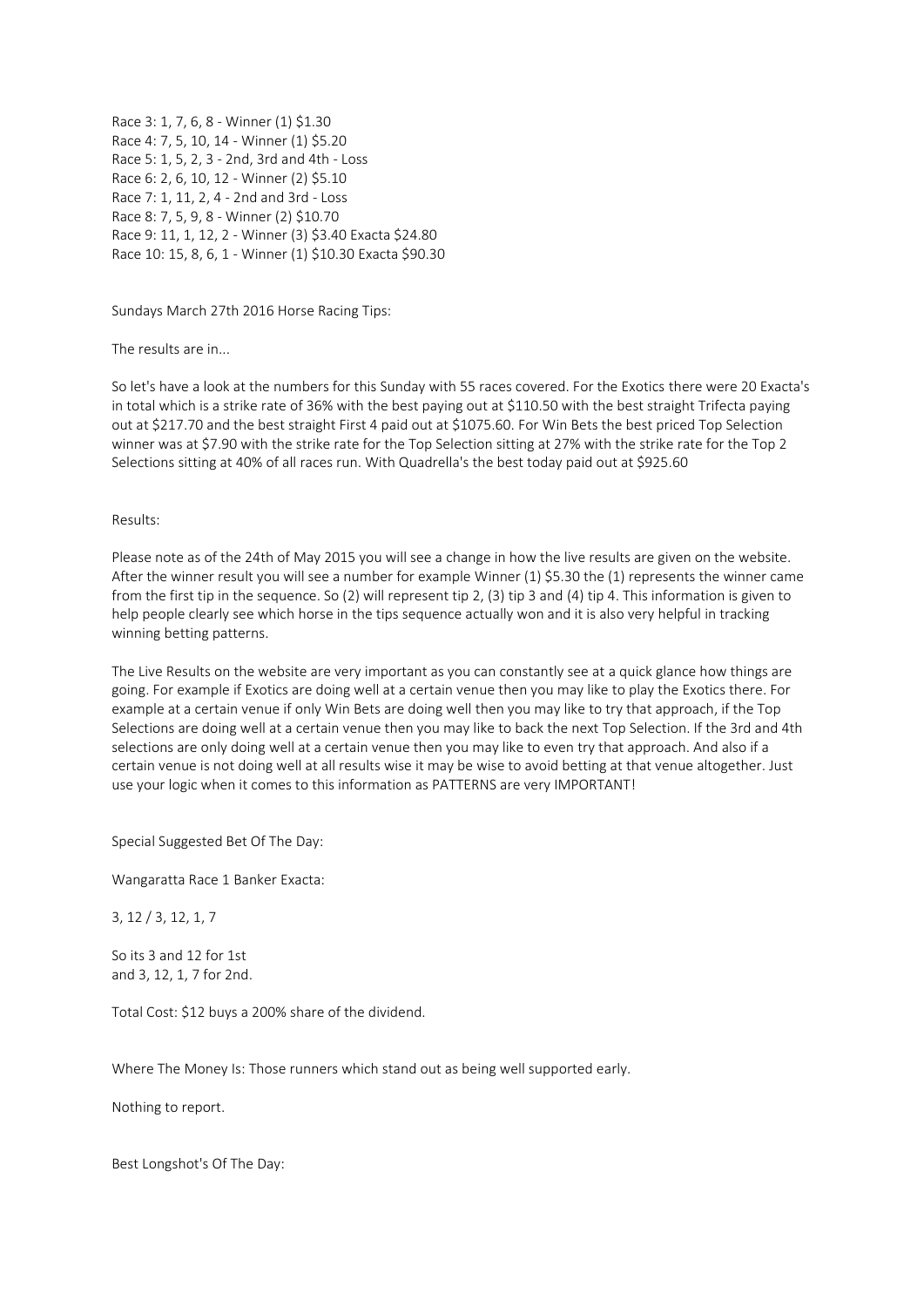Nothing to report.

Best Quaddie Of The Day:

Wangaratta Quadrella:

Race 5: 2, 3, 5, 4 Race 6: 5, 14, 9, 2 Race 7: 3, 6, 12, 9 Race 8: 1, 2, 11, 4

Total Cost: \$13 buys a 5% share of the dividend.

Todays Race Tips:

Sunshine Coast Race Tips:

Race 1: 1, 2, 3, 6 - Winner (1) \$2.50 Exacta \$3.40 Trifecta \$9.20 First 4 \$30.60 Race 2: 6, 3, 4, 7 - Loss Race 3: 5, 13, 2, 8 - Winner (1) \$1.90 Race 4: 6, 5, 3, 1 - Winner (1) \$1.40 Exacta \$6.80 Race 5: 6, 2, 1, 7 - Winner (4) \$3.70 Exacta \$17.30 Race 6: 10, 9, 2, 7 - Winner (1) \$1.60 Race 7: 11, 2, 14, 4 - Winner (2) \$3.40 Exacta \$18.40

Wangaratta Race Tips:

Race 1: 12, 3, 7, 1 - Winner (1) \$2.40 Exacta \$9.90 Trifecta \$42.70 Race 2: 2, 5, 9, 8 - Winner (1) \$1.60 Exacta \$3.10 Race 3: 7, 12, 2, 1 - Winner (4) \$8.00 Race 4: 3, 4, 6, 2 - Winner (2) \$2.30 Exacta \$7.30 Race 5: 2, 3, 5, 4 - 2nd, 3rd and 4th - Loss Race 6: 5, 14, 9, 2 - Winner (3) \$7.90 Exacta \$60.20 Race 7: 3, 6, 12, 9 - Winner (2) \$2.40 Race 8: 1, 2, 11, 4 - 3rd - Loss

Stawell Race Tips:

Race 1: 10, 5, 3, 12 - Winner (1) \$2.70 Exacta \$6.90 Race 2: 5, 11, 9, 10 - Loss Race 3: 12, 2, 10, 7 - 2nd and 4th - Loss Race 4: 2, 10, 1, 5 - Winner (4) \$5.10 Exacta \$34.20 Race 5: 3, 9, 5, 6 - Winner (4) \$7.70 Exacta \$24.20 Race 6: 2, 10, 3, 13 - Winner (1) \$1.80 Exacta \$4.50 Race 7: 5, 1, 2, 7 - Winner (2) \$7.70 Exacta \$87.30 Race 8: 9, 2, 5, 1 - Winner (4) \$5.40 Quadrella \$925.60

Penola Race Tips:

Race 1: 6, 8, 1, 3 - Winner (1) \$3.10 Race 2: 4, 6, 7, 8 - Loss Race 3: 1, 4, 2, 8 - Winner (4) \$6.80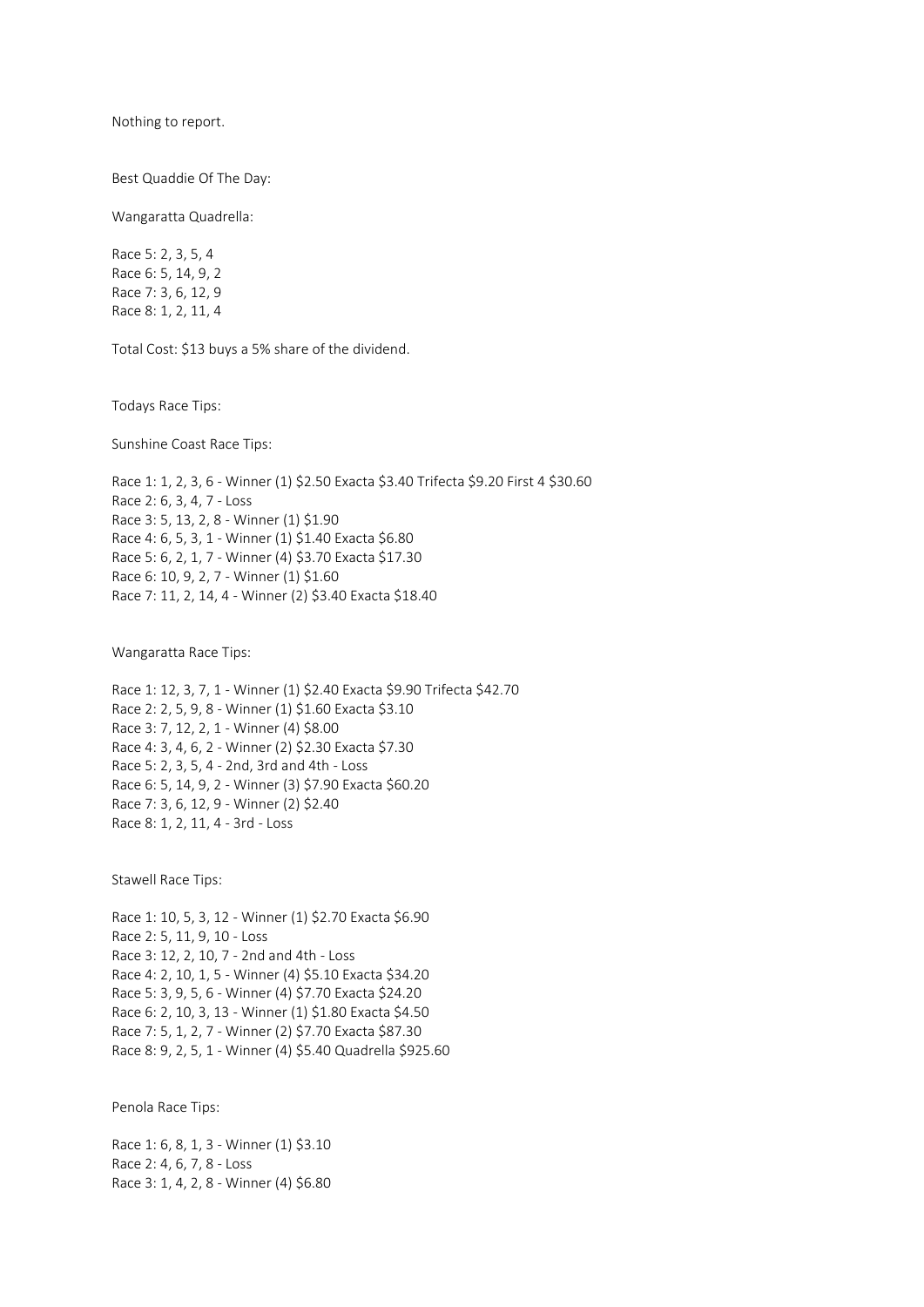Race 4: 9, 1, 7, 6 - Winner (2) \$8.50 Race 5: 6, 7, 2, 5 - Winner (3) \$3.50 Exacta \$9.50 Trifecta \$19.60 Race 6: 6, 3, 8, 1 - Winner (4) \$4.40 Exacta \$13.60 Tri \$30.70 First 4 \$66.40 Race 7: 2, 4, 3, 10 - Winner (3) \$3.30 Exacta \$9.00 Race 8: 5, 4, 10, 8 - 3rd and 4th - Loss

Muswellbrook Race Tips:

Race 1: 3, 9, 8, 13 - Winner (1) \$2.10 Exacta \$11.50 Trifecta \$40.70 Race 2: 3, 7, 2, 5 - 3rd and 4th - Loss Race 3: 5, 1, 2, 9 - Winner (2) \$3.00 Exacta \$110.50 Tri \$217.70 First 4 \$1075.60 Race 4: 4, 1, 9, 2 - 4th - Loss Race 5: 3, 5, 8, 6 - 4th - Loss Race 6: 1, 4, 11, 10 - Winner (1) \$4.80 Race 7: 5, 12, 9, 8 - 2nd and 4th - Loss Race 8: 6, 10, 2, 8 - 3rd - Loss

Nowra Race Tips:

Race 1: 6, 2, 9, 5 - 2nd, 3rd and 4th - Loss Race 2: 4, 8, 7, 3 - Winner (4) \$6.60 Race 3: 9, 6, 5, 7 - 2nd and 3rd - Loss Race 4: 4, 5, 7, 11 - Winner (2) \$5.40 Race 5: 2, 10, 4, 5 - 2nd and 3rd - Loss Race 6: 7, 2, 14, 5 - Winner (2) \$3.00 Race 7: 8, 2, 5, 11 - 3rd - Loss

Albany Race Tips:

Race 1: 3, 1, 7, 11 - Winner (1) \$1.90 Exacta \$10.90 Race 2: 7, 2, 3, 5 - Winner (1) \$2.70 Exacta \$17.90 Race 3: 5, 12, 14, 10 - 2nd and 4th - Loss Race 4: 6, 8, 3, 10 - Loss Race 5: 7, 13, 5, 9 - Loss Race 6: 6, 3, 1, 5 - 3rd and 4th - Loss Race 7: 1, 2, 15, 5 - Loss Race 8: 3, 4, 5, 6 - Winner (1) \$3.70 Race 9: 6, 2, 9, 3 - Winner (1) \$7.90

Sundays March 20th 2016 Horse Racing Tips:

The results are in...

So let's have a look at the numbers for this Sunday with 58 races covered. For the Exotics there were 26 Exacta's in total which is a strike rate of 45% of all races run with the best paying out at \$79.70 with the best tipped Trifecta paying out at \$215.20 and the best tipped First 4 paid out at \$326.20. For Win Bets the best priced Top Selection winner was at \$6.00 with the strike rate for the Top Selection sitting at 36% with the strike rate for the Top 2 Selections sitting at 60% of all races run. With Quadrella's there were a lot today with the best paying out at \$1843.90

Results: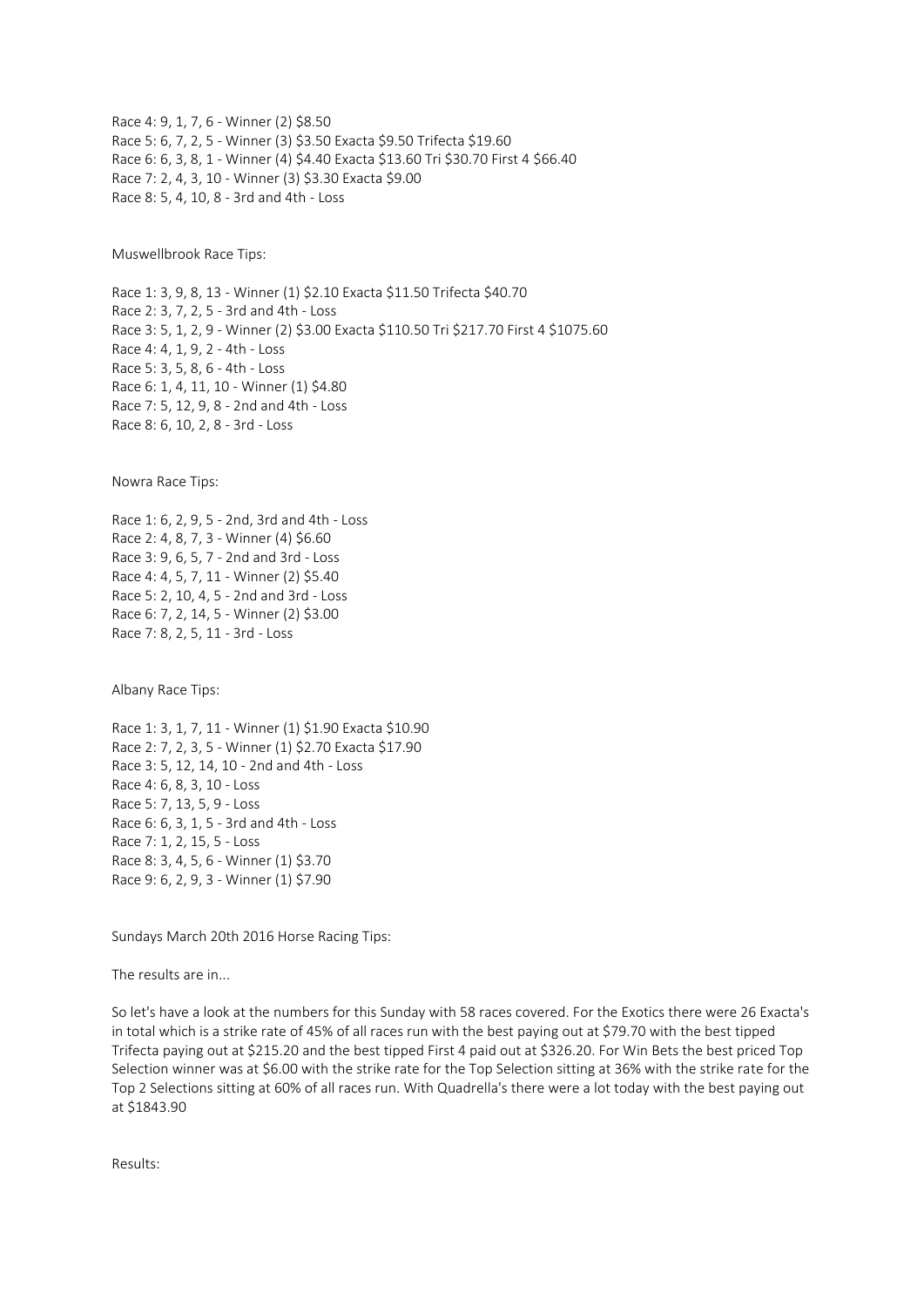Please note as of the 24th of May 2015 you will see a change in how the live results are given on the website. After the winner result you will see a number for example Winner (1) \$5.30 the (1) represents the winner came from the first tip in the sequence. So (2) will represent tip 2, (3) tip 3 and (4) tip 4. This information is given to help people clearly see which horse in the tips sequence actually won and it is also very helpful in tracking winning betting patterns.

The Live Results on the website are very important as you can constantly see at a quick glance how things are going. For example if Exotics are doing well at a certain venue then you may like to play the Exotics there. For example at a certain venue if only Win Bets are doing well then you may like to try that approach, if the Top Selections are doing well at a certain venue then you may like to back the next Top Selection. If the 3rd and 4th selections are only doing well at a certain venue then you may like to even try that approach. And also if a certain venue is not doing well at all results wise it may be wise to avoid betting at that venue altogether. Just use your logic when it comes to this information as PATTERNS are very IMPORTANT!

Special Suggested Bet Of The Day:

Tatura Race 3 Banker Exacta:

3, 11 / 3, 11, 4, 6

So its 3 and 11 for 1st and 3, 11, 4, 6 for 2nd.

Total Cost: \$12 buys a 200% share of the dividend.

Where The Money Is: Those runners which stand out as being well supported early.

Nothing to report.

Best Longshot's Of The Day:

Nothing to report.

Best Quaddie Of The Day:

Tatura Quadrella:

Race 5: 1, 6, 2, 3 Race 6: 5, 6, 4, 2 Race 7: 6, 3, 1, 9 Race 8: 7, 8, 6, 5

Total Cost: \$13 buys a 5% share of the dividend.

Todays Race Tips:

Wyong Race Tips:

Race 1: 2, 5, 6, 7 - Winner (1) \$1.70 Exacta \$8.40 Race 2: 7, 1, 3, 5 - Winner (1) \$1.00 Race 3: 6, 3, 2, 12 - Winner (2) \$3.20 Exacta \$29.30 Tri \$37.40 First 4 \$86.80 Race 4: 6, 3, 5, 2 - Winner (3) \$4.50 Exacta \$14.20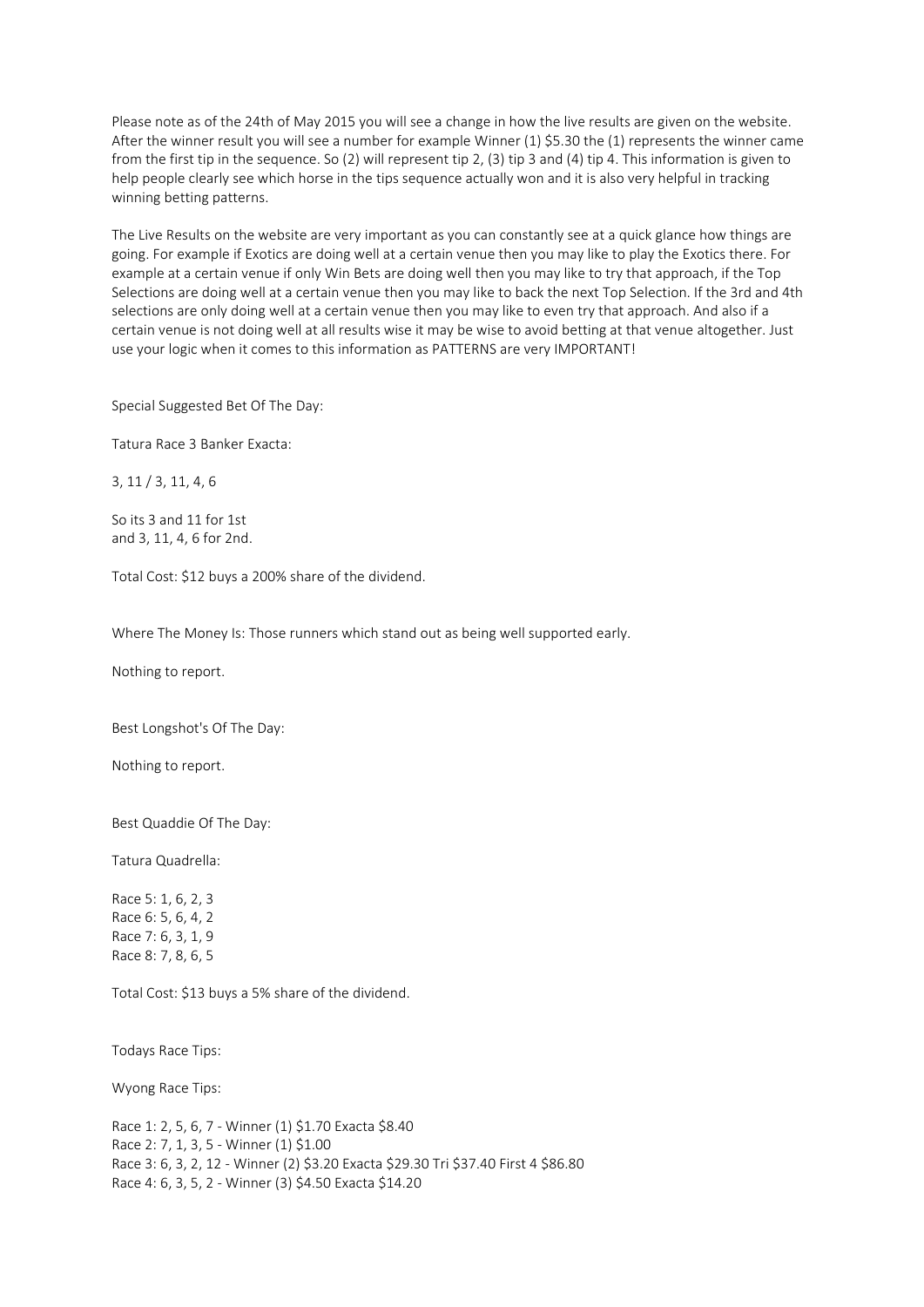Race 5: 5, 7, 9, 2 - Winner (3) \$5.90 Exacta \$35.70 Tri \$182.20 First 4 \$326.20 Race 6: 2, 7, 5, 9 - Winner (4) \$9.20 Exacta \$57.00 Race 7: 10, 9, 3, 11 - Winner (1) \$2.20 Race 8: 16, 9, 8, 4 - Winner (2) \$3.10 Race 9: 5, 6, 1, 4 - 2nd, 3rd and 4th - Loss

Sunshine Coast Race Tips:

Race 1: 12, 5, 11, 8 - Winner (2) \$4.70 Race 2: 7, 10, 11, 9 - Winner (1) \$2.20 Exacta \$4.50 Race 3: 1, 2, 3, 7 - Winner (1) \$2.00 Exacta \$9.10 Race 4: 2, 1, 4, 5 - Winner (1) \$2.20 Exacta \$3.10 Race 5: 1, 2, 5, 8 - Winner (2) \$3.20 Exacta \$10.00 Tri \$71.00 First \$ \$207.80 Race 6: 1, 4, 5, 9 - Winner (1) \$1.30 Exacta \$3.70 Race 7: 11, 2, 7, 8 - Winner (1) \$2.00 Exacta \$5.70 Race 8: 6, 3, 1, 7 - Winner (1) \$6.00 Exacta \$20.40 Quadrella \$98.40

Yarra Valley Race Tips:

Race 1: 2, 9, 1, 5 - Winner (4) \$9.90 Exacta \$37.80 Tri \$68.50 First 4 \$132.80 Race 2: 3, 9, 10, 12 - Winner (1) \$3.10 Exacta \$8.90 Trifecta \$28.40 Race 3: 2, 9, 11, 5 - Winner (2) \$5.00 Exacta \$79.70 Trifecta \$215.20 Race 4: 1, 3, 10, 4 - Winner (1) \$1.90 Exacta \$12.00 Trifecta \$23.90 Race 5: 4, 7, 3, 8 - 2nd and 3rd - Loss Race 6: 9, 2, 11, 8 - Winner (1) \$1.60 Race 7: 3, 6, 12, 1 - Winner (2) \$1.70 Exacta \$9.30 Trifecta \$14.40 First 4 \$14.60 Race 8: 7, 4, 1, 5 - Winner (2) \$3.30 Exacta \$26.60 Trifecta \$113.50 Race 9: 3, 8, 9, 2 - Winner (3) \$3.80 Exacta \$8.10 Tri \$20.30 F4 \$51.20 Quad \$51.90

Port Lincoln Race Tips:

Race 1: 7, 3, 5, 8 - 2nd and 3rd - Loss Race 2: 2, 1, 5, 3 - Winner (1) \$1.40 Race 3: 4, 3, 2, 5 - Winner (2) \$3.20 Race 4: 1, 3, 4, 2 - Winner (1) \$1.90 Race 5: 1, 6, 2, 3 - Winner (3) \$7.10 Exacta \$14.80 Race 6: 6, 1, 4, 3 - Winner (1) \$4.90 Exacta \$44.50 Trifecta \$66.20 Race 7: 5, 1, 6, 3 - 2nd, 3rd and 4th - Loss Race 8: 5, 7, 4, 8 - Winner (2) \$4.50

Dubbo Race Tips:

Race 1: 8, 11, 4, 3 - 2nd - Loss Race 2: 8, 11, 3, 7 - Winner (2) \$6.10 Race 3: 11, 7, 13, 4 - 3rd - Loss Race 4: 1, 6, 10, 13 - Winner (3) \$17.00 Race 5: 3, 10, 4, 1 - Winner (2) \$7.10 Race 6: 7, 15, 4, 10 - Winner (1) \$4.70 Exacta \$21.80 Race 7: 2, 13, 7, 4 - Winner (3) \$3.50 Race 8: 7, 8, 5, 12 - Winner (2) \$8.40 Quadrella \$1843.90

Tatura Race Tips: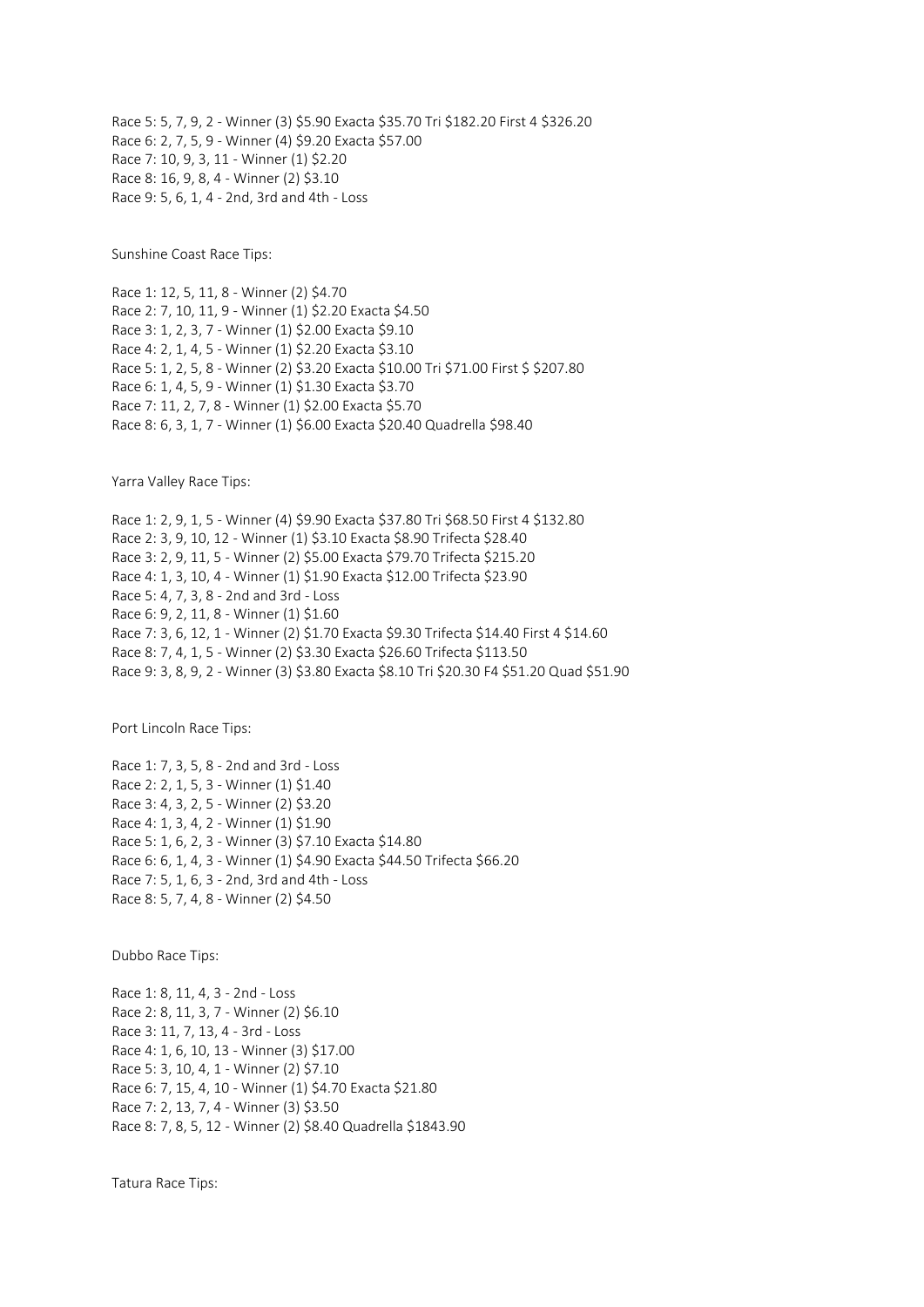Race 1: 1, 6, 8, 10 - Winner (1) \$1.30 Exacta \$8.70 Race 2: 12, 5, 11, 7 - Winner (3) \$8.10 Race 3: 11, 3, 4, 6 - Winner (1) \$1.90 Exacta \$9.30 Trifecta \$82.30 Race 4: 7, 6, 15, 11 - Winner (2) \$3.30 Early Quad \$84.60 Race 5: 1, 6, 2, 3 - Winner (1) \$1.60 Race 6: 5, 6, 4, 2 - Winner (2) \$9.30 Race 7: 6, 3, 1, 9 - Winner (1) \$2.70 Race 8: 7, 8, 6, 5 - Winner (3) \$7.90 Exacta \$22.90 Tri \$81.90 Quad \$213.90

Mt Barker Race Tips:

Race 1: 10, 6, 5, 2 - Winner (3) \$5.10 Exacta \$25.10 Race 2: 1, 7, 11, 9 - Loss Race 3: 3, 6, 1, 7 - 2nd - Loss Race 4: 11, 1, 5, 9 - 3rd and 4th - Loss Race 5: 2, 10, 9, 3 - Winner (1) \$2.80 Race 6: 8, 5, 2, 10 - 4th - Loss Race 7: 12, 9, 4, 2 - 2nd - Loss Race 8: 7, 3, 5, 8 - 4th - Loss

Sundays March 13th 2016 Horse Racing Tips:

The results are in...

So let's have a look at the numbers for the day with 64 races covered. For the Exotics there were 26 Exacta's in total which is a strike rate of 41% of all races run with the best paying out at \$125.00 with the best straight Trifecta paying out at \$169.30 and the best straight First 4 paid out at \$489.20. For Win Bets the best priced Top Selection winner was at \$7.80 with the strike rate for the Top Selection sitting at 30% with the strike rate for the Top 2 Selections sitting at 39% of all races run. With Quadrella's there were just the 2 today and the best paid out at \$826.70

Results:

Please note as of the 24th of May 2015 you will see a change in how the live results are given on the website. After the winner result you will see a number for example Winner (1) \$5.30 the (1) represents the winner came from the first tip in the sequence. So (2) will represent tip 2, (3) tip 3 and (4) tip 4. This information is given to help people clearly see which horse in the tips sequence actually won and it is also very helpful in tracking winning betting patterns.

The Live Results on the website are very important as you can constantly see at a quick glance how things are going. For example if Exotics are doing well at a certain venue then you may like to play the Exotics there. For example at a certain venue if only Win Bets are doing well then you may like to try that approach, if the Top Selections are doing well at a certain venue then you may like to back the next Top Selection. If the 3rd and 4th selections are only doing well at a certain venue then you may like to even try that approach. And also if a certain venue is not doing well at all results wise it may be wise to avoid betting at that venue altogether. Just use your logic when it comes to this information as PATTERNS are very IMPORTANT!

Special Suggested Bet Of The Day:

Mildura Race 8 Boxed Exacta:

Boxed - 6, 5, 4, 3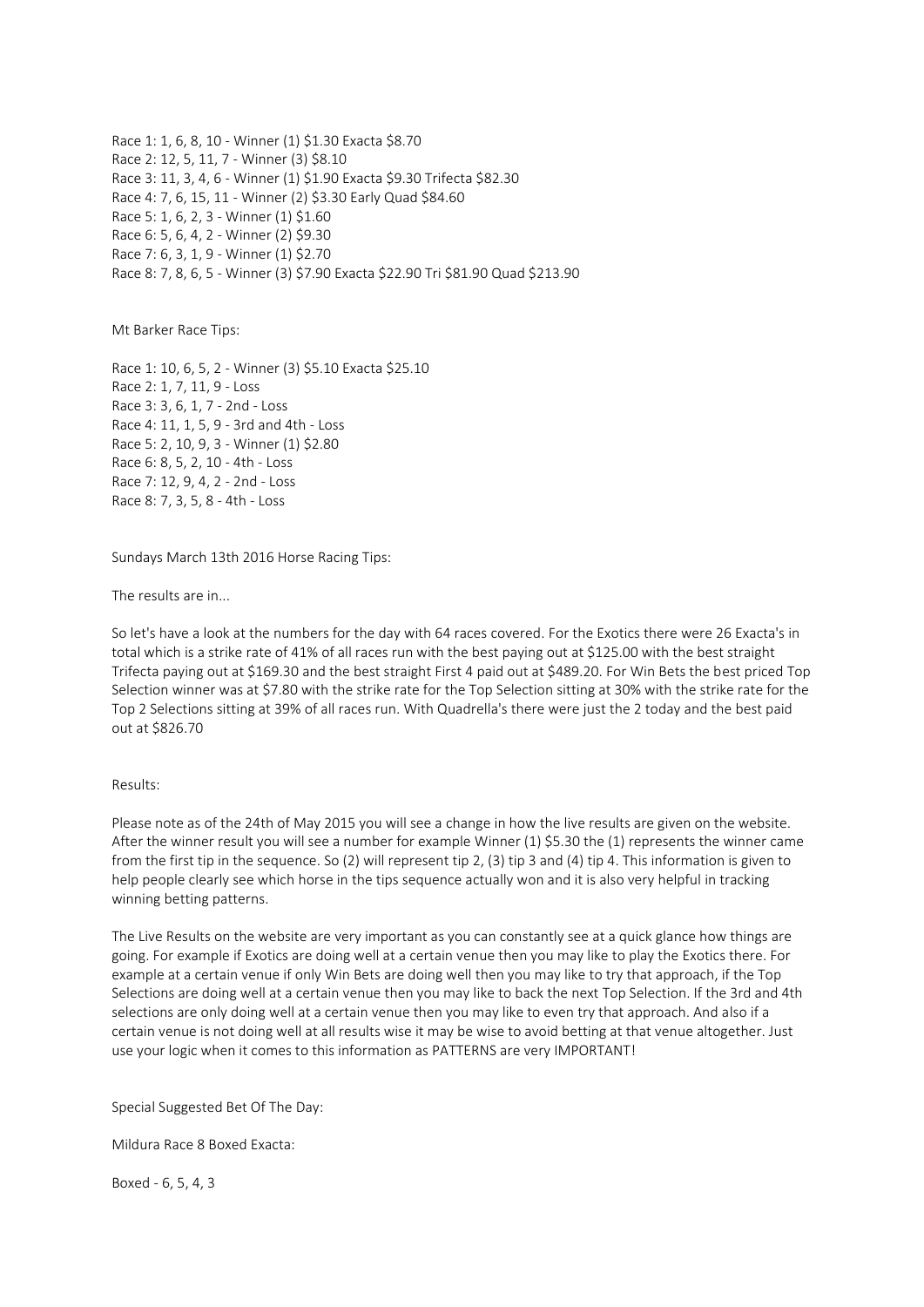Total Cost: \$12 buys a 100% share of the dividend.

Result - A win and paid out at \$23.80

Where The Money Is: Those runners which stand out as being well supported early.

- Stoney Creek Race 2 No 11 Total Chaos at \$8.50 enough early support to keep it under notice.

Result - Unplaced

Best Longshot's Of The Day:

- Mildura Race 8 No 5 Edelston at \$18.00 good money for this one early so keep an eye on this one.

Result - Unplaced

Best Quaddie Of The Day:

Well both the victorian quadrella's look possible today with nice value in each leg so we shall post them both.

Mildura Quadrella:

Race 5: 4, 3, 2, 5 Race 6: 3, 4, 1, 7 Race 7: 3, 2, 6, 5 Race 8: 6, 5, 4, 3

Total Cost: \$13 buys a 5% share of the div.

Result - A win and paid out at \$826.70

Stoney Creek Quadrella:

Race 5: 3, 6, 8, 1 Race 6: 3, 8, 6, 1 Race 7: 4, 9, 5, 11 Race 8: 5, 8, 2, 4

Total Cost: \$13 buys a 5% share of the dividend.

Result - A Loss

Todays Race Tips:

Mildura Race Tips:

Race 1: 4, 9, 1, 6 - Winner (3) \$2.80 Exacta \$16.80 Trifecta \$111.80 Race 2: 7, 4, 6, 1 - Winner (3) \$2.70 Exacta \$12.20 Trifecta \$43.00 Race 3: 9, 10, 4, 8 - Winner (3) \$3.50 Race 4: 1, 5, 2, 4 - Winner (1) \$1.70 Exacta \$5.00 Trifecta \$8.40 Race 5: 4, 3, 2, 5 - Winner (1) \$2.40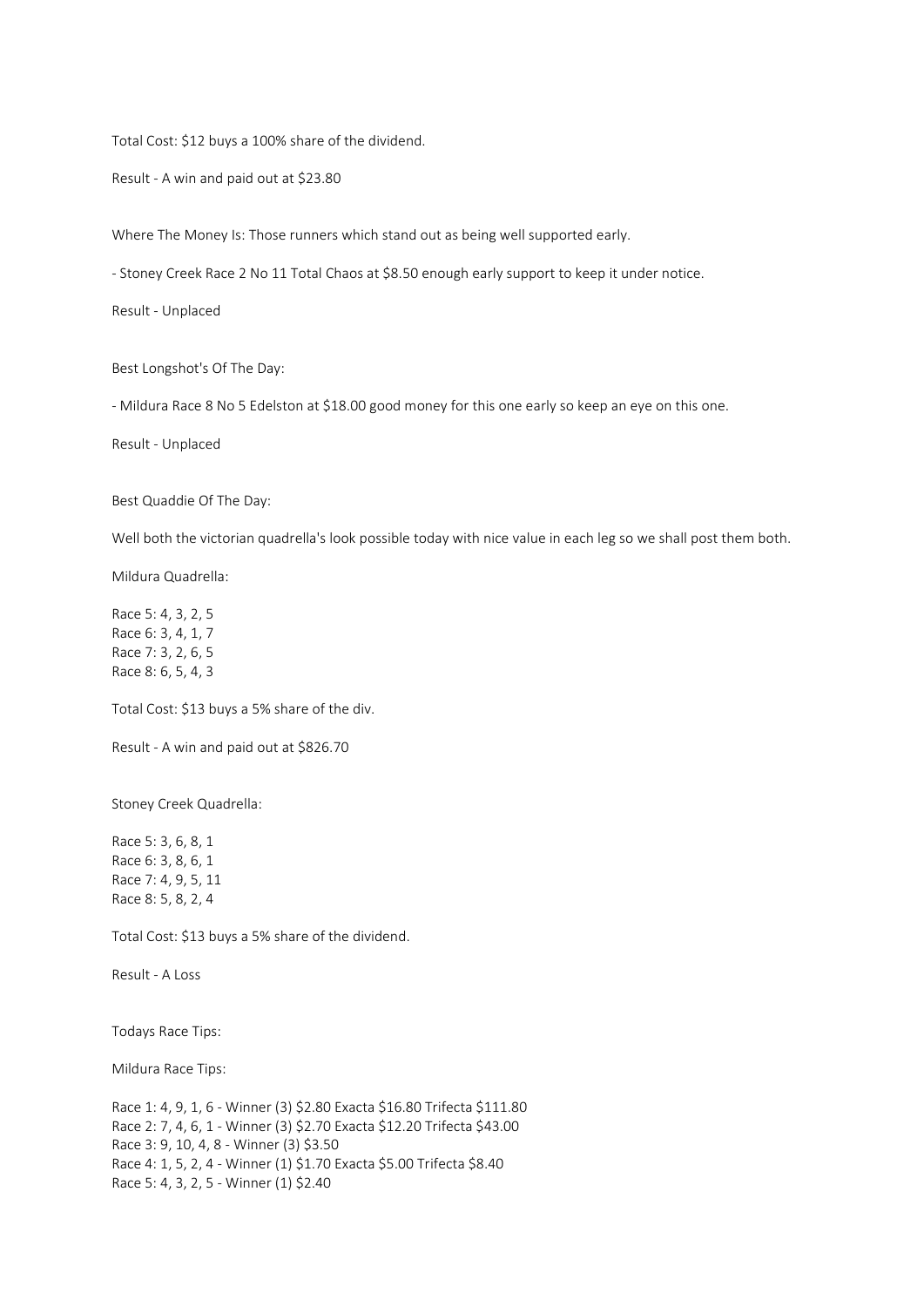Race 6: 3, 4, 1, 7 - Winner (1) \$4.20 Exacta \$17.50 Trifecta \$36.90 Race 7: 3, 2, 6, 5 - Winner (4) \$11.50 Exacta \$31.70 Race 8: 6, 5, 4, 3 - Winner (1) \$3.80 Exacta \$23.40 Quadrella \$826.70

Beaudesert Race Tips:

Race 1: 1, 2, 6, 7 - 2nd, 3rd and 4th - Loss Race 2: 1, 8, 7, 5 - Winner (1) \$3.10 Exacta \$20.00 Race 3: 2, 4, 7, 6 - Winner (4) \$5.40 Exacta \$19.90 Race 4: 1, 5, 7, 4 - Winner (4) \$4.10 Race 5: 7, 11, 12, 14 - 4th - Loss Race 6: 1, 5, 7, 2 - Winner (4) \$4.70 Exacta \$72.70 Trifecta \$169.30 Race 7: 9, 4, 3, 1 - Winner (3) \$3.30 Race 8: 1, 2, 3, 8 - Winner (1) \$1.70 Exacta \$22.10

Wellington Race Tips:

Race 1: 5, 3, 7, 8 - Winner (4) \$2.60 Race 2: 5, 1, 9, 7 - Winner (2) \$2.30 Exacta \$5.50 Tri \$34.30 First 4 \$489.20 Race 3: 11, 7, 12, 6 - 2nd - Loss Race 4: 5, 9, 3, 6 - Winner (2) \$3.50 Race 5: 2, 16, 6, 1 - Winner (4) \$24.20 Exacta \$125.00 Race 6: 8, 9, 1, 6 - 2nd - Loss Race 7: 5, 7, 6, 8 - Winner (1) \$7.80 Exacta \$38.80 Tri \$106.90 First 4 \$114.60 Race 8: 4, 2, 11, 9 - Winner (2) \$2.30 Race 9: 11, 4, 7, 1 - 4th - Loss

Oakbank Race Tips:

Race 1: 7, 1, 2, 4 - Winner (3) \$4.50 Race : 7, 11, 4, 6 - 3rd - Loss Race 3: 7, 5, 2, 3 - Winner (1) \$4.30 Exacta \$15.90 Tri \$45.90 First 4 \$148.40 Race 4: 9, 11, 4, 3 - Winner (1) \$2.70 Exacta \$24.20 Trifecta \$113.10 Race 5: 1, 6, 10, 13 - 2nd and 3rd - Loss Race 6: 5, 1, 6, 7 - 2nd and 3rd - Loss Race 7: 1, 8, 2, 9 - Winner (3) \$2.40 Race 8: 2, 10, 11, 3 - Winner (1) \$5.30

Corowa Race Tips:

Race 1: 1, 5, 3, 4 - Winner (3) \$2.40 Exacta \$5.50 Race 2: 13, 2, 7, 11 - 2nd - Loss Race 3: 12, 1, 6, 13 - Winner (1) \$4.20 Exacta \$14.10 Trifecta \$68.10 Race 4: 6, 1, 5, 4 - Winner (1) \$2.00 Exacta \$5.90 Trifecta \$9.80 First 4 \$18.60 Race 5: 8, 2, 3, 10 - Winner (2) \$3.20 Exacta \$16.00 Trifecta \$50.40 Race 6: 1, 5, 2, 4 - 4th - Loss Race 7: 8, 7, 4, 3 - Winner (1) \$5.00 Race 8: 5, 6, 8, 14 - 2nd - Loss

Alice Springs Race Tips:

Race 1: 2, 7, 4, 9 - Winner (1) \$2.20 Exacta \$10.50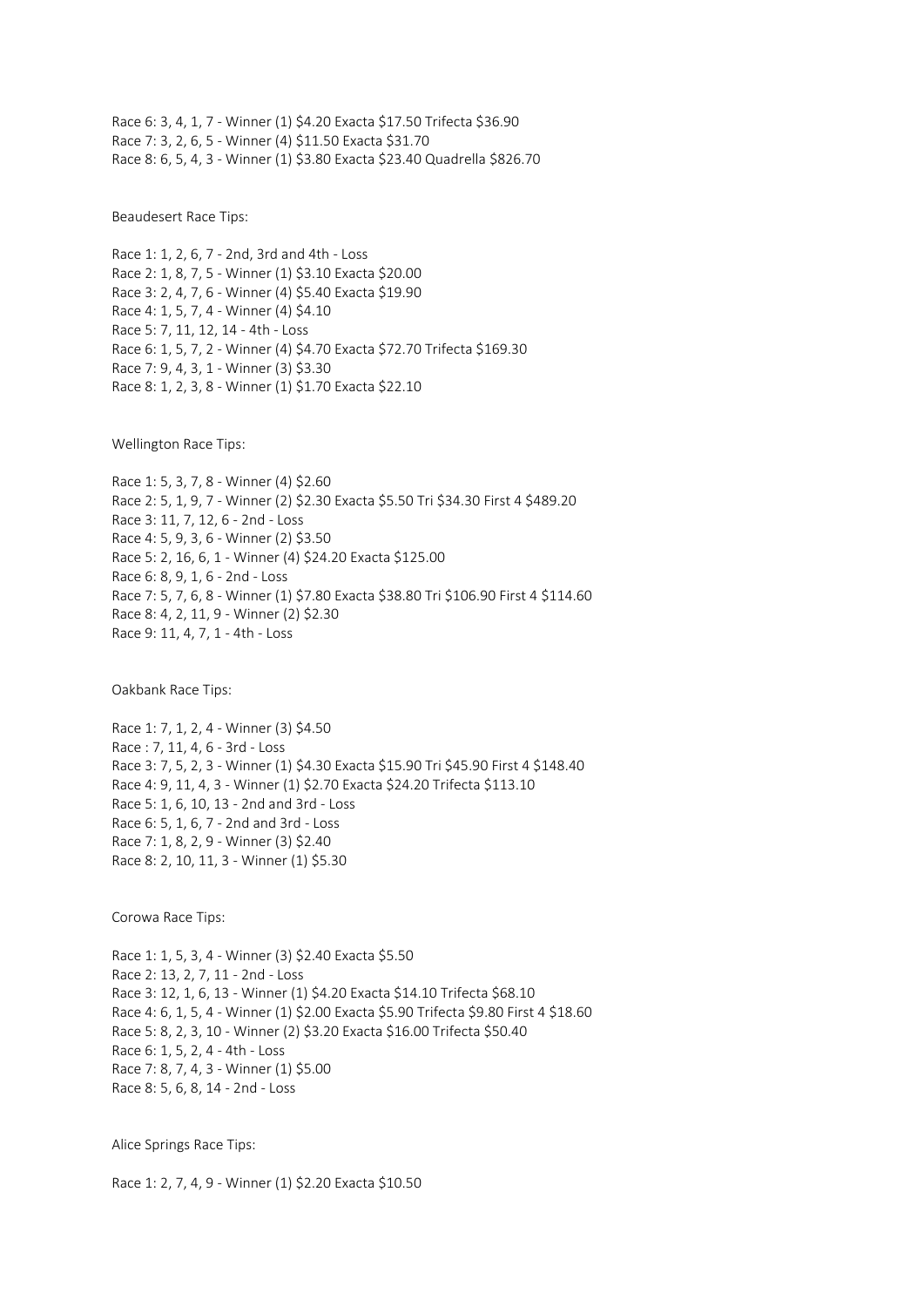Race 2: 1, 2, 3, 6 - Winner (1) \$1.90 Exacta \$3.80 Race 3: 5, 1, 3, 4 - Winner (1) \$2.30 Exacta \$14.20 Trifecta \$18.00 Race 4: 1, 3, 4, 2 - Winner (4) \$3.90 Exacta \$18.80 Trifecta \$42.00 Race 5: 1, 4, 3, 2 - 2nd, 3rd and 4th - Loss Race 6: 2, 3, 1, 4 - 2nd, 3rd adn 4th - Loss

Bunbury Race Tips:

Race 1: 7, 3, 8, 5 - Winner (3) \$7.00 Exacta \$15.60 Trifecta \$70.60 Race 2: 8, 3, 12, 13 - Winner (1) \$2.50 Exacta \$10.40 Tri \$52.40 First 4 \$190.60 Race 3: 5, 1, 2, 3 - 2nd, and 3rd - Loss Race 4: 1, 5, 3, 4 - Winner (4) \$3.00 Race 5: 7, 3, 5, 1 - Winner (1) \$4.50 Exacta \$16.10 Trifecta \$48.10 Race 6: 8, 3, 9, 2 - 3rd - Loss Race 7: 2, 1, 3, 7 - Winner (2) \$2.60 Race 8: 4, 9, 7, 2 - 2nd and 4th - Loss Race 9: 1, 5, 6, 10 - Winner (1) \$3.80

Stoney Creek Race Tips:

Race 1: 9, 4, 3, 2 - 2nd and 3rd - Loss Race 2: 11, 2, 13, 8 - Winner (4) \$7.60 Race 3: 4, 5, 9, 2 - 2nd, 3rd and 4th - Loss Race 4: 4, 7, 5, 10 - 2nd and 3rd - Loss Race 5: 3, 6, 8, 1 - 2nd and 3rd - Loss Race 6: 3, 8, 6, 1 - 2nd and 3rd - Loss Race 7: 4, 9, 5, 11 - Winner (2) \$8.70 Race 8: 5, 8, 2, 4 - 2nd and 3rd - Loss

Sundays March 6th 2016 Horse Racing Tips:

The results are in...

So let's have a look at the numbers with 52 races covered in total. For the Exotics there were 21 Exacta's in total which is a strike rate of 40% of all races run with the best paying out at \$54.60 with the best straight Trifecta paying out at \$125.60 and the best straight First 4 paid out at \$293.00. For Win Bets the best priced Top Selection winner was at \$11.70 with the strike rate for the Top Selection sitting at 23% with the strike rate for the Top 2 Selections sitting at 42% of all races run. With Quadrella's the best paid out at \$2162.50

Results:

Please note as of the 24th of May 2015 you will see a change in how the live results are given on the website. After the winner result you will see a number for example Winner (1) \$5.30 the (1) represents the winner came from the first tip in the sequence. So (2) will represent tip 2, (3) tip 3 and (4) tip 4. This information is given to help people clearly see which horse in the tips sequence actually won and it is also very helpful in tracking winning betting patterns.

The Live Results on the website are very important as you can constantly see at a quick glance how things are going. For example if Exotics are doing well at a certain venue then you may like to play the Exotics there. For example at a certain venue if only Win Bets are doing well then you may like to try that approach, if the Top Selections are doing well at a certain venue then you may like to back the next Top Selection. If the 3rd and 4th selections are only doing well at a certain venue then you may like to even try that approach. And also if a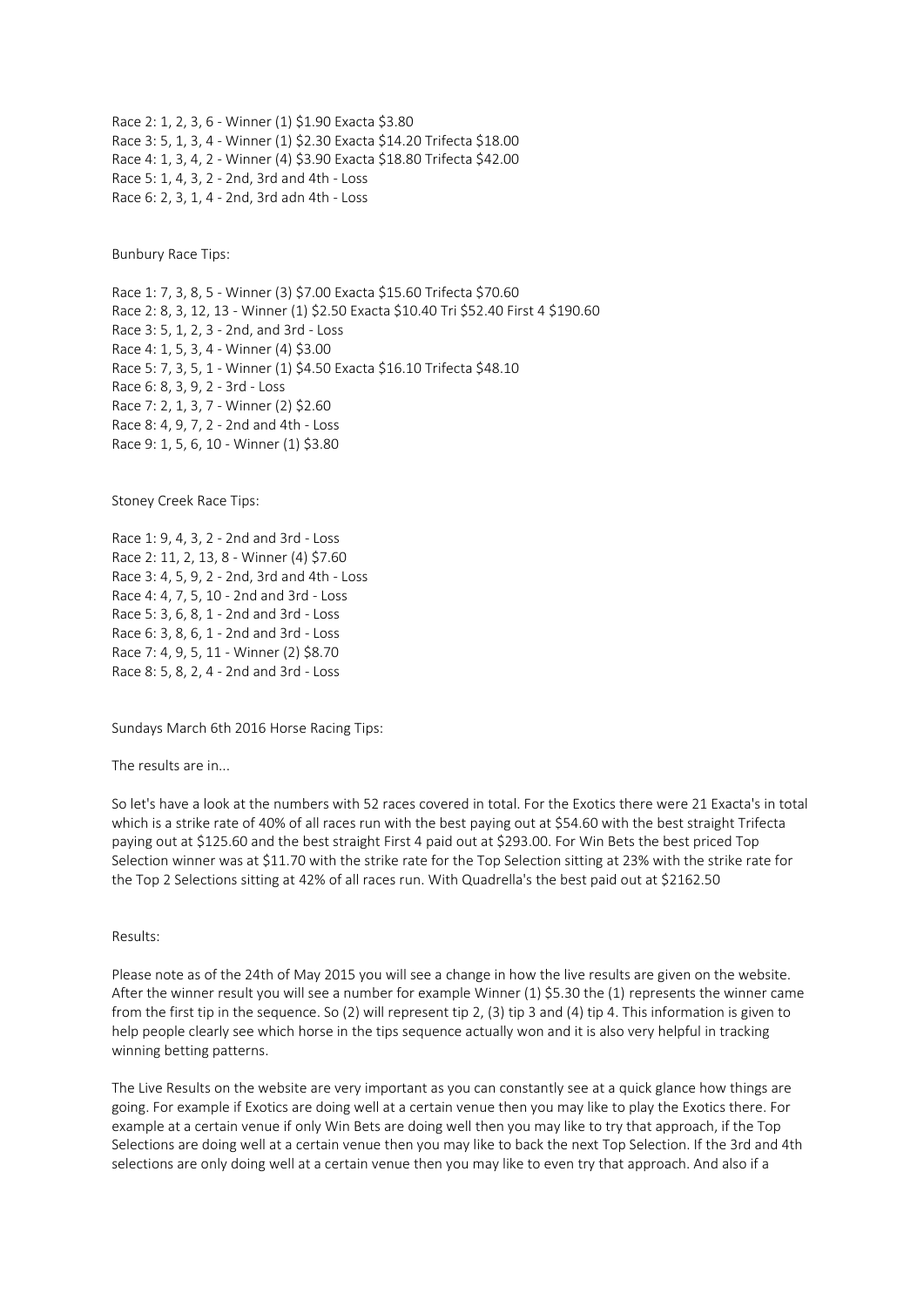certain venue is not doing well at all results wise it may be wise to avoid betting at that venue altogether. Just use your logic when it comes to this information as PATTERNS are very IMPORTANT!

Special Suggested Bet Of The Day:

Not available today.

Where The Money Is: Those runners which stand out as being well supported early.

Nothing to report.

Best Longshot's Of The Day:

Nothing to report.

Best Quaddie Of The Day:

Wangaratta Quadrella:

Race 6: 5, 4, 2, 11 Race 7: 1, 3, 8, 6 Race 8: 9, 5, 2, 11 Race 9: 8, 9, 2, 10

Total Cost: \$12 buys a 5% share of the dividend.

Todays Race Tips:

Wangaratta Race Tips:

Race 1: 4, 6, 10, 1 - Winner (2) \$4.70 Race 2: 8, 3, 1, 5 - Winner (2) \$3.10 Exacta \$5.80 Trifecta \$8.80 Race 3: 5, 8, 4, 2 - Winner (2) \$11.20 Exacta \$19.50 Race 4: 7, 3, 6, 10 - Winner (3) \$2.90 Race 5: 6, 9, 8, 1 - 2nd and 3rd - Loss Race 6 onwards abandoned.

Hobart Race Tips:

Race 1: 8, 6, 2, 9 - Winner (1) \$4.20 Exacta \$7.10 Trifecta \$32.80 First 4 \$53.40 Race 2: 3, 11, 9, 10 - Winner (4) \$10.40 Exacta \$23.80 Trifecta \$125.60 Race 3: 2, 4, 3, 6 - Winner (4) \$7.20 Exacta \$54.60 Trifecta \$96.90 Race 4: 2, 11, 10, 7 - Winner (4) \$7.90 Race 5: 4, 14, 10, 8 - Winner (1) \$2.10 Exacta \$5.30 Tri \$32.60 First 4 \$293.00 Race 6: 6, 8, 11, 10 - Winner (1) \$1.80 Race 7: 3, 6, 4, 5 - Winner (1) \$3.50 Exacta \$11.70 Race 8: 3, 2, 7, 6 - 2nd, 3rd and 4th - Loss

Sunshine Coast Race Tips: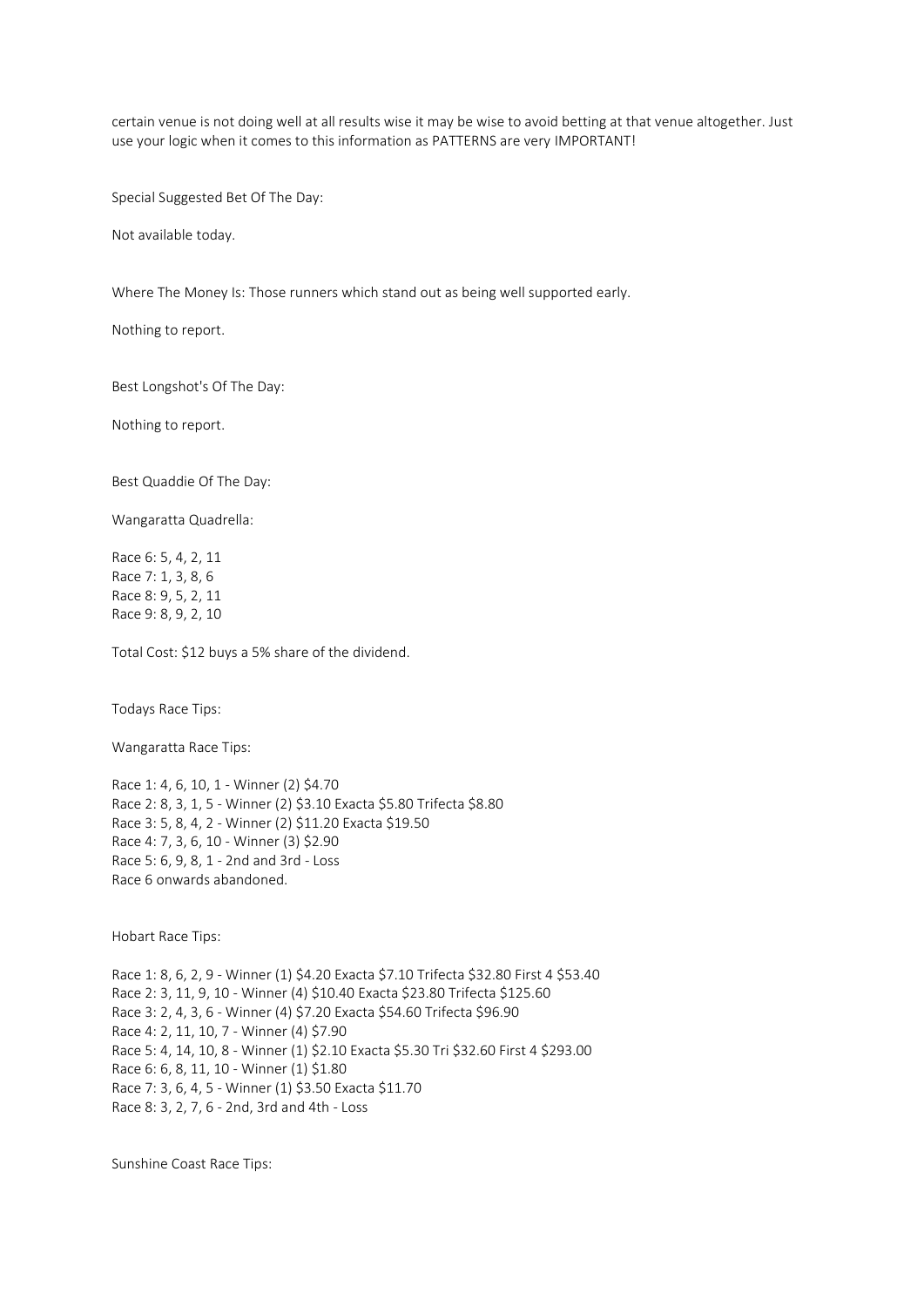Race 1: 4, 1, 3, 5 - Winner (3) \$9.90 Exacta \$22.90 Tri \$63.20 Forst 4 \$80.00 Race 2: 6, 8, 5, 9 - Winner (2) \$5.70 Exacta \$16.60 Race 3: 2, 6, 1, 7 - Winner (3) \$4.50 Race 4: 6, 10, 5, 4 - 2nd and 4th - Loss Race 5: 1, 4, 3, 2 - Winner (1) \$2.90 Exacta \$11.70 Tri \$34.00 First 4 \$63.80 Race 6: 1, 3, 5, 4 - Winner (2) \$4.60 Exacta \$10.50 Tri \$37.90 First 4 \$85.80 Race 7: 8, 10, 1, 2 - Winner (4) \$4.50 Exacta \$10.00

Grafton Race Tips:

Race 1: 1, 6, 7, 8 - Winner (1) \$2.20 Exacta \$8.30 Trifecta \$16.80 Race 2: 6, 2, 11, 10 - Winner (1) \$2.70 Race 3: 12, 7, 11, 5 - Winner (1) \$3.20 Exacta \$18.10 Trifecta \$76.30 Race 4: 12, 4, 3, 1 - 2nd - Loss Race 5: 1, 8, 14, 9 - 3rd and 4th - Loss Race 6: 4, 7, 2, 3 - Winner (4) \$7.20 Race 7: 3, 1, 4, 8 - Winner (2) \$5.60 Race 8: 8, 5, 4, 15 - Winner (1) \$4.00 Exacta \$21.20

Clare Race Tips:

Race 1: 7, 5, 1, 6 - Winner (4) \$12.50 Race 2: 7, 2, 9, 3 - Winner (3) \$3.60 Exacta \$8.80 Race 3: 11, 7, 5, 2 - 3rd and 4th - Loss Race 4: 1, 4, 2, 7 - Winner (3) \$1.60 Exacta \$4.40 Trifecta \$5.80 Race 5: 4, 6, 3, 5 - 2nd and 4th - Loss Race 6: 8, 10, 4, 1 - 4th - Loss Race 7: 7, 2, 13, 1 - 2nd and 4th - Loss

Canberra Race Tips:

Race 1: 9, 7, 8, 6 - Winner (2) \$2.30 Race 2: 8, 10, 6, 4 - Winner (1) \$2.50 Race 3: 5, 2, 9, 1 - 2nd and 4th - Loss Race 4: 2, 12, 1, 7 - 3rd - Loss Race 5: 11, 4, 12, 3 - Winner (1) \$11.70 Race 6: 2, 1, 3, 5 - Winner (4) \$12.50 Race 7: 2, 1, 3, 13 - Winner (1) \$1.60 Race 8: 5, 4, 9, 2 - Winner (4) \$6.10 Quadrella \$2162.50

Bunbury Race Tips:

Race 1: 1, 4, 5, 10 - 2nd - Loss Race 2: 5, 2, 6, 4 - Winner (2) \$7.90 Exacta \$32.20 Race 3: 5, 9, 6, 3 - 2nd and 4th - Loss Race 4: 12, 2, 13, 10 - 3rd and 4th - Loss Race 5: 2, 3, 5, 9 - Winner (2) \$2.00 Exacta \$9.90 Trifecta \$107.30 Race 6: 9, 6, 8, 5 - 2nd - Loss Race 7: 4, 8, 2, 6 - Winner (2) \$6.40 Exacta \$46.60 Race 8: 12, 9, 1, 4 - Winner (4) \$4.90 Exacta \$32.80 Race 9: 8, 6, 7, 5 - 4th - Loss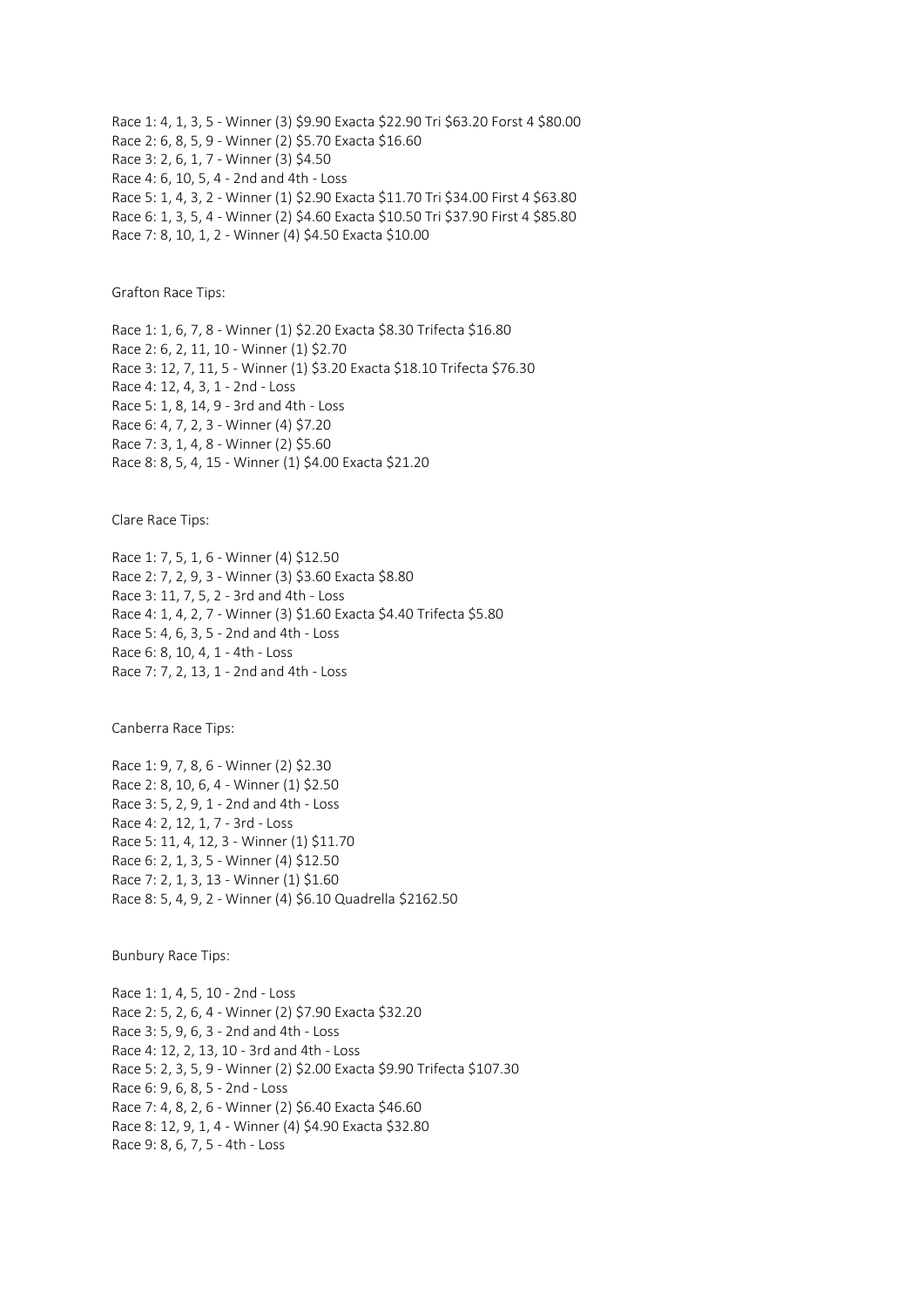Sundays February 28th 2016 Horse Racing Tips:

The results are in...

So let's have a look at the numbers with 54 races covered today. For the Exotics there were 24 Exacta's in total which is a strike rate of 44% with the best paying out at \$112.20 with the best straight Triffecta paying out at \$297.10 and the best straight First 4 paid out at \$355.20. For Win Bets the strike rate for the Top Selection was sitting at 22% with the strike rate for the Top 2 Selections sitting at 37% of all races run. With Quadrella's there were the 2 that stood out today and they paid out at \$881.50 and \$957.40

## Results:

Please note as of the 24th of May 2015 you will see a change in how the live results are given on the website. After the winner result you will see a number for example Winner (1) \$5.30 the (1) represents the winner came from the first tip in the sequence. So (2) will represent tip 2, (3) tip 3 and (4) tip 4. This information is given to help people clearly see which horse in the tips sequence actually won and it is also very helpful in tracking winning betting patterns.

The Live Results on the website are very important as you can constantly see at a quick glance how things are going. For example if Exotics are doing well at a certain venue then you may like to play the Exotics there. For example at a certain venue if only Win Bets are doing well then you may like to try that approach, if the Top Selections are doing well at a certain venue then you may like to back the next Top Selection. If the 3rd and 4th selections are only doing well at a certain venue then you may like to even try that approach. And also if a certain venue is not doing well at all results wise it may be wise to avoid betting at that venue altogether. Just use your logic when it comes to this information as PATTERNS are very IMPORTANT!

Special Suggested Bet Of The Day:

Not available today.

Where The Money Is: Those runners which stand out as being well supported early.

Nothing to report.

Best Longshot's Of The Day:

Nothing to report.

Best Quaddie Of The Day:

As you know we always play the victorian quadrella but today there is no value there so we shall try balaklava instead.

Balaklava Quadrella:

Race 4: 1, 9, 6, 10 Race 5: 6, 2, 5, 1 Race 6: 5, 3, 4, 8 Race 7: 1, 2, 11, 3

Total Cost: \$13 buys a 5% share of the dividend.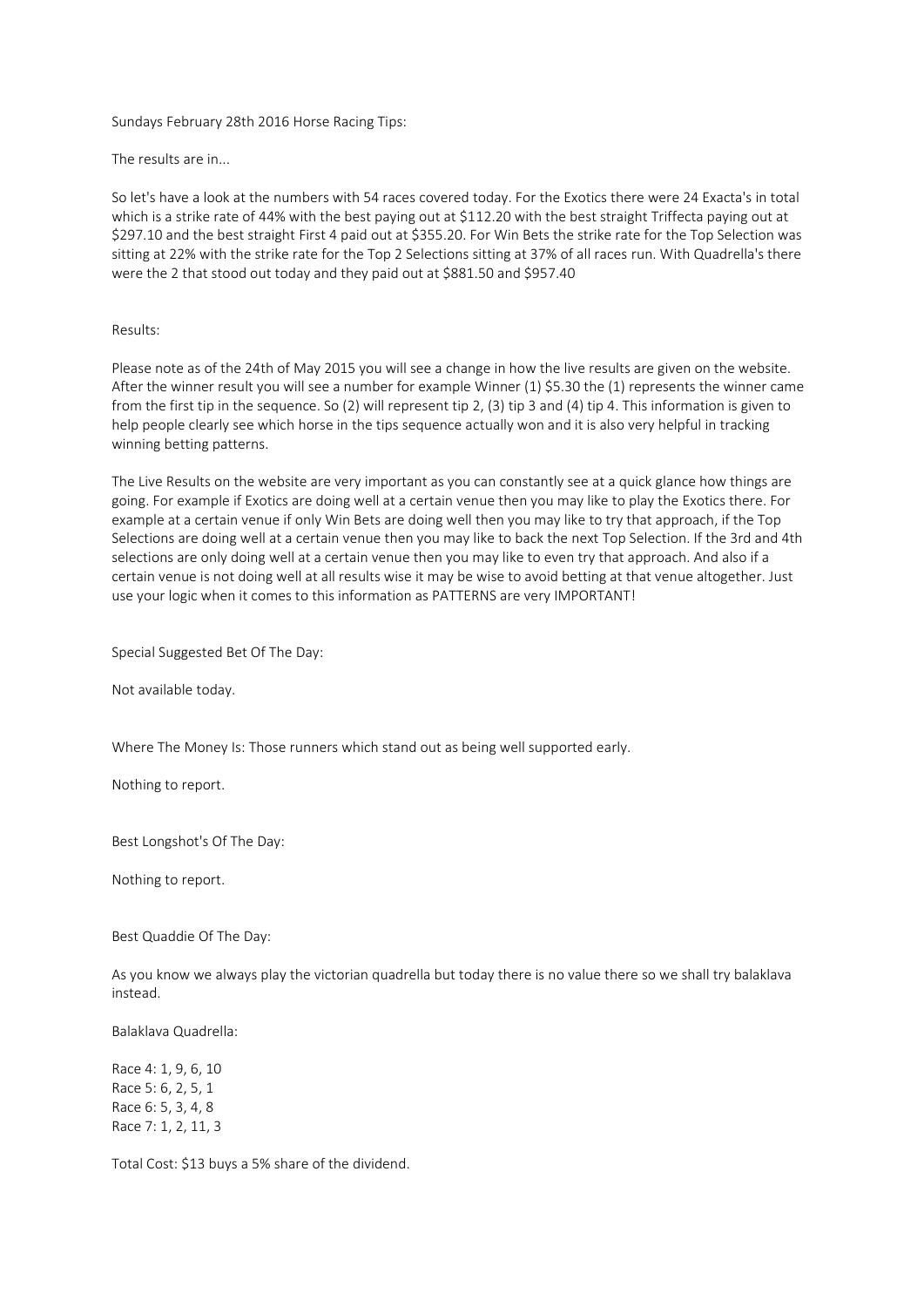Result - A winner and paid out at \$957.40

Todays Race Tips:

Sunshine Coast Race Tips:

Race 1: 1, 6, 5, 4 - Winner (1) \$2.20 Race 2: 2, 3, 6, 1 - Winner (4) \$3.70 Exacta \$22.00 Tri \$62.80 First 4 \$355.20 Race 3: 3, 8, 4, 2 - Winner (4) \$2.20 Exacta \$18.10 Trifecta \$41.20 Race 4: 9, 10, 12, 3 - 2nd and 3rd - Loss Race 5: 7, 6, 9, 4 - Winner (3) \$4.60 Exacta \$39.10 Trifecta \$84.80 Race 6: 3, 1, 5, 9 - Winner (1) \$2.50 Race 7: 9, 14, 3, 2 - 2nd and 3rd - Loss

Mackay Race Tips:

Race 1: 4, 6, 2, 3 - Winner (1) \$2.10 Exacta \$13.50 Race 2: 3, 7, 5, 11 - 2nd and 4th - Loss Race 3: 6, 2, 12, 5 - 4th - Loss Race 4: 9, 8, 6, 7 - 2nd - Loss Race 5: 3, 2, 1, 5 - 2nd and 3rd - Loss Race 6: 2, 5, 6, 1 - Winner (3) \$3.00 Exacta \$3.50 Trifecta \$7.70 First 4 \$9.80 Race 7: 2, 3, 6, 7 - Winner (2) \$12.20 Exacta \$112.20

Nowra Race Tips:

Race 1: 3, 5, 7, 9 - Winner (3) \$3.10 Race 2: 2, 6, 9, 10 - 2nd and 4th - Loss Race 3: 11, 4, 1, 13 - Winner (3) \$5.60 Exacta \$42.10 Trifecta \$101.00 Race 4: 11, 8, 3, 4 - Winner (4) \$3.50 Race 5: 6, 7, 4, 2 - Winner (2) \$3.30 Exacta \$7.90 Race 6: 4, 11, 5, 10 - Winner (2) \$6.50 Exacta \$18.60 Trifecta \$60.20 Race 7: 7, 13, 11, 10 - Winner (2) \$11.10 Ex \$20.20 Tri \$229.70 F4 455.80 Quad \$881.50

Sale Race Tips:

Race 1: 3, 7, 6, 1 - Winner (1) \$1.50 Exacta \$2.00 Race 2: 5, 7, 8, 9 - Winner (2) \$1.70 Race 3: 5, 11, 9, 10 - Winner (3) \$7.90 Exacta \$38.50 Race 4: 11, 1, 7, 12 - Winner (2) \$2.10 Exacta \$12.10 Race 5: 3, 4, 1, 6 - Winner (3) \$3.90 Exacta \$10.60 Trifecta \$36.10 Race 6: 3, 1, 2, 5 - Winner (3) \$10.20 Exacta \$36.30 Trifecta \$93.50 Race 7: 1, 2, 9, 4 - Winner (1) \$4.30 Race 8: 10, 7, 4, 6 - Winner (1) \$2.00 Exacta \$18.20 Race 9: 6, 9, 1, 2 - 2nd, 3rd and 4th - Loss

Balaklava Race Tips:

Race 1: 2, 3, 9, 6 - Winner (2) \$5.30 Exacta \$13.80 Trifecta \$19.90 Race 2: 7, 3, 5, 2 - 2nd, 3rd and 4th - Loss Race 3: 7, 12, 5, 10 - Winner (3) \$3.10 Race 4: 1, 9, 6, 10 - Winner (4) \$6.70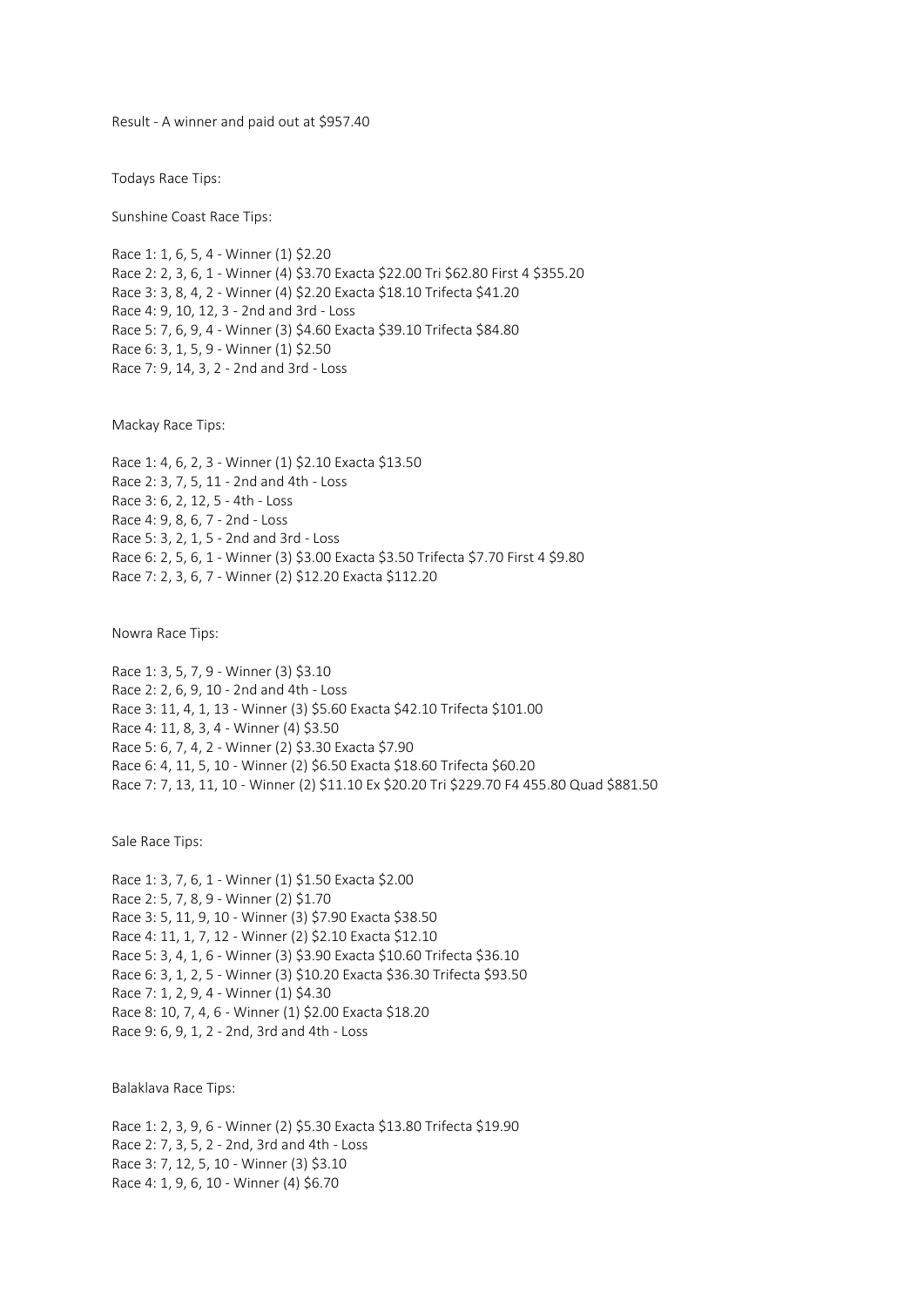Race 5: 6, 2, 5, 1 - Winner (1) \$4.70 Exacta \$21.50 Race 6: 5, 3, 4, 8 - Winner (1) \$3.20 Exacta \$22.70 Race 7: 1, 2, 11, 3 - Winner (4) \$4.30 Exacta \$19.70 Quadrella \$957.40

Taree Race Tips:

Race 1: 3, 6, 1, 8 - Winner (3) \$2.90 Exacta \$8.70 Race 2: 4, 11, 7, 10 - 3rd and 4th - Loss Race 3: 11, 5, 13, 10 - Winner (2) \$4.50 Race 4: 9, 5, 8, 3 - 2nd and 4th - Loss Race 5: 4, 2, 5, 3 - Winner (2) \$4.70 Race 6: 12, 2, 6, 7 - Loss Race 7: 3, 1, 4, 10 - Winner (4) \$10.30 Exacta \$102.90 Race 8: 13, 10, 4, 8 - Winner (1) \$3.80 Exacta \$14.10

Pinjarra Race Tips:

Race 1: 9, 3, 4, 8 - Winner (1) \$1.70 Race 2: 10, 11, 3, 6 - Winner (1) \$2.20 Race 3: 14, 8, 6, 13 - 2nd and 3rd - Loss Race 4: 6, 2, 4, 3 - Winner (1) \$4.10 Race 5: 2, 11, 5, 6 - 3rd and 4th - Loss Race 6: 6, 12, 8, 13 - 2nd - Loss Race 7: 3, 12, 4, 7 - Winner (4) \$5.70 Exacta \$94.00 Trifecta \$297.10 Race 8: 11, 2, 5, 15 - 3rd and 4th - Loss Race 9: 6, 7, 3, 9 - 3rd and 4th - Loss

Sundays February 21st 2016 Horse Racing Tips:

The results are in...

So lets have a look at the numbers with 57 races covered today. For the Exotics there were 24 Exacta's in total which is a strike rate of 42% with the best paying out at \$148.50 with the best straight Trifecta paying out at \$513.40 and the best straight First 4 paid out at \$218.80. For Win Bets the best priced Top Selection winner was at \$18.80 with the strike rate for the Top Selection sitting at 25% with the strike rate for the Top 2 Selections sitting at 39% of all races run. With Quadrella's there were quite a few but the 2 best paid out at \$5147.50 and \$2138.40

Results:

Please note as of the 24th of May 2015 you will see a change in how the live results are given on the website. After the winner result you will see a number for example Winner (1) \$5.30 the (1) represents the winner came from the first tip in the sequence. So (2) will represent tip 2, (3) tip 3 and (4) tip 4. This information is given to help people clearly see which horse in the tips sequence actually won and it is also very helpful in tracking winning betting patterns.

The Live Results on the website are very important as you can constantly see at a quick glance how things are going. For example if Exotics are doing well at a certain venue then you may like to play the Exotics there. For example at a certain venue if only Win Bets are doing well then you may like to try that approach, if the Top Selections are doing well at a certain venue then you may like to back the next Top Selection. If the 3rd and 4th selections are only doing well at a certain venue then you may like to even try that approach. And also if a certain venue is not doing well at all results wise it may be wise to avoid betting at that venue altogether. Just use your logic when it comes to this information as PATTERNS are very IMPORTANT!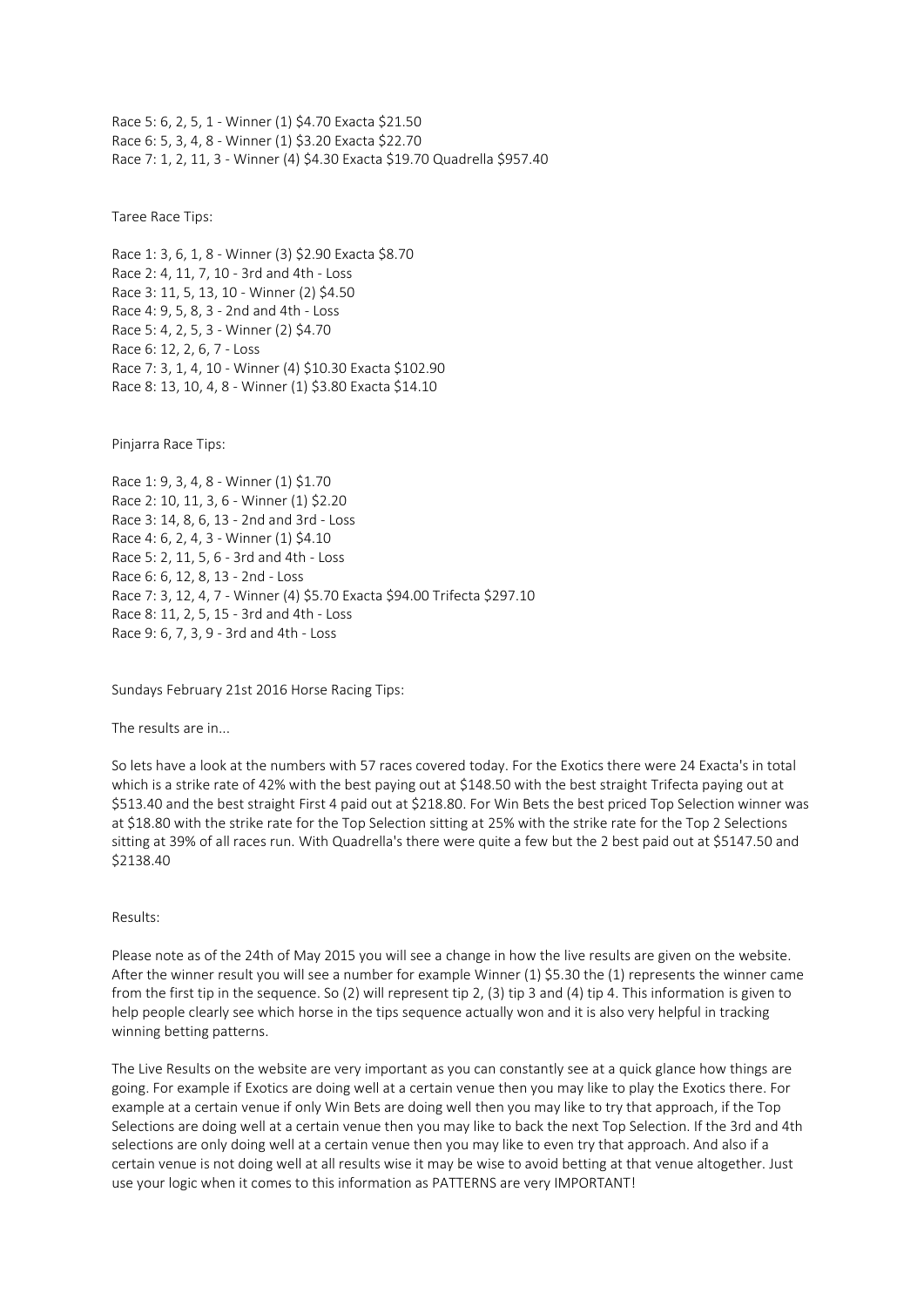#### Special Suggested Bet Of The Day:

Ballarat Race 3 Banker Exacta:

5, 6 / 5, 6, 8, 10

So its 5 and 6 for 1st and 5, 6, 8, 10 for 2nd.

Total Cost: \$12 buys a 200% share of the dividend.

Where The Money Is: Those runners which stand out as being well supported early.

- Launceston Race 3 No 1 Beaudion at \$13.00 there is money around for this one early and it is first up from a spell today.

- Ipswich Race 8 No 5 Trust No One at \$15.00 again one which there is good early money flowing for.

Best Longshot's Of The Day:

No information available today.

Best Quaddie Of The Day:

Ballarat Quadrella:

Race 6: 3, 7, 5, 1 Race 7: 1, 6, 4, 10 Race 8: 2, 7, 10, 6 Race 9: 12, 7, 6, 8

Total Cost: \$13 buys a 5% share of the dividend.

Todays Race Tips:

Ballarat Race Tips:

Race 1: 8, 7, 3, 5 - Winner (1) \$2.70 Exacta \$9.40 Trifecta \$16.30 Race 2: 6, 4, 2, 9 - Winner (4) \$10.20 Ex \$59.40 Tri \$134.70 First 4 \$190.80 Race 3: 5, 6, 10, 8 - Winner (3) \$8.10 Race 4: 10, 6, 13, 3 - 3rd and 4th - Loss Race 5: 5, 2, 1, 4 - Winner (3) \$7.40 Exacta \$28.20 Race 6: 3, 7, 5, 1 - Winner (1) \$3.60 Race 7: 1, 6, 4, 10 - 3rd and 4th - Loss Race 8: 2, 7, 10, 6 - Winner (1) \$4.90 Exacta \$8.90 Race 9: 12, 7, 6, 8 - Winner (3) \$4.70 Exacta \$28.60 Trifecta \$203.30

Port Lincoln Race Tips:

Race 1: 3, 5, 7, 6 - Winner (1) \$1.50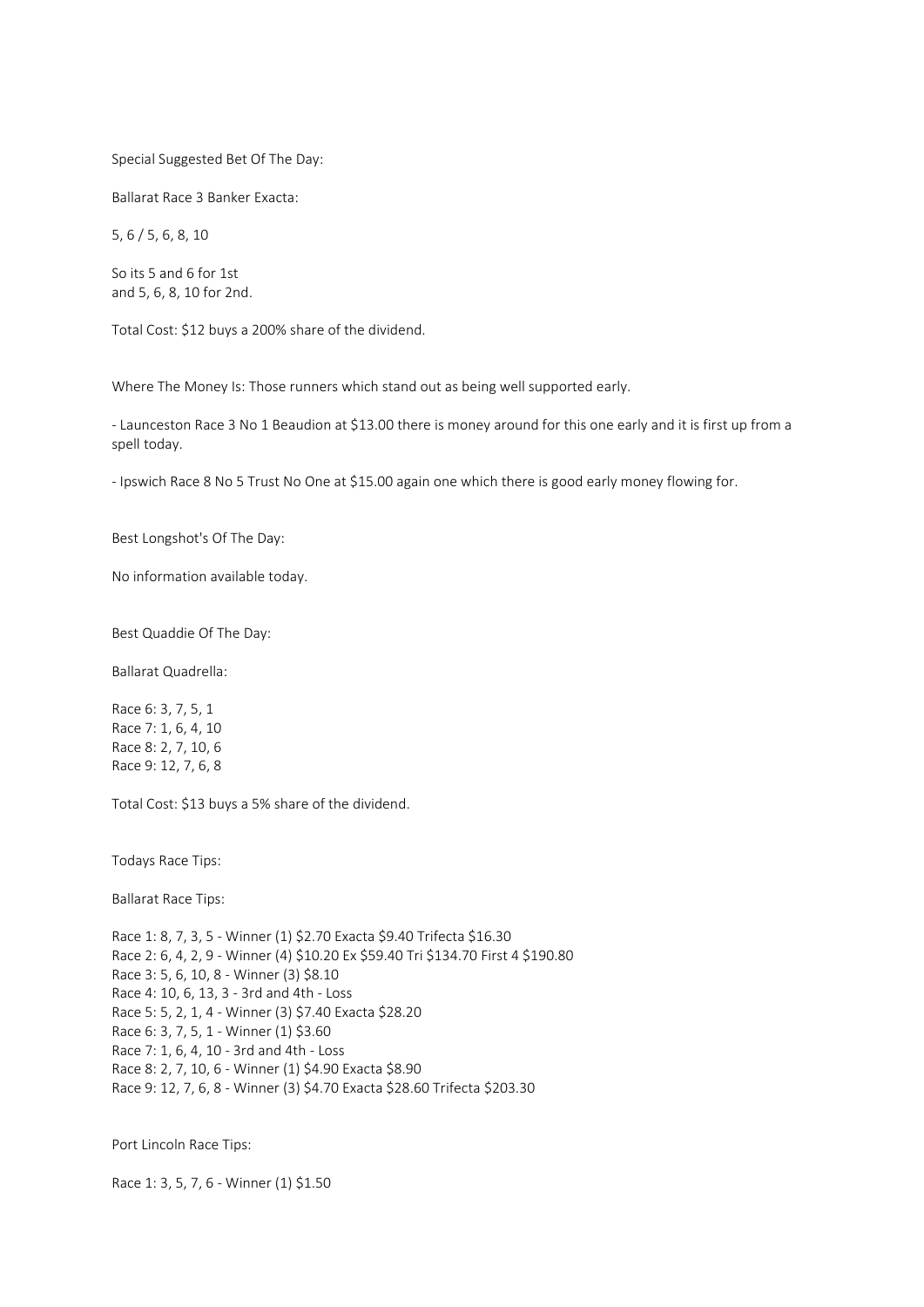Race 2: 7, 8, 3, 2 - 2nd, 3rd and 4th - Loss Race 3: 1, 8, 2, 5 - Winner (3) \$5.60 Race 4: 8, 4, 2, 1 - 2nd - Loss Race 5: 1, 6, 5, 2 - Winner (1) \$4.00 Race 6: 2, 1, 3, 9 - Winner (1) \$2.80 Exacta \$30.80 Race 7: 5, 1, 4, 3 - Winner (4) \$8.50 Exacta \$32.90 Race 8: 6, 2, 7, 4 - 2nd and 3rd - Loss Race 9: 3, 1, 5, 6 - Winner (3) \$7.00

Scone Race Tips:

Race 1: 1, 6, 10, 7 - 2nd and 3rd - Loss Race 2: 2, 3, 1, 11 - 3rd and 4th - Loss Race 3: 10, 9, 7, 1 - Winner (3) \$8.00 Exacta \$28.70 Race 4: 4, 1, 2, 5 - Winner (2) \$9.00 Race 5: 5, 12, 6, 1 - Winner (2) \$12.00 Exacta \$30.80 Trifecta \$152.70 Race 6: 4, 8, 10, 3 - Winner (1) \$5.20 Race 7: 10, 12, 14, 1 - Winner (2) \$3.30 Race 8: 10, 14, 7, 13 - Winner (3) \$1.70 Quadrella \$418.70

Ipswich Race Tips:

Race 1: 5, 4, 7, 6 - Winner (3) \$11.20 Exacta \$52.80 Tri \$83.00 First 4 \$218.80 Race 2: 8, 9, 4, 5 - Winner (4) \$3.50 Exacta \$20.70 Tri \$76.10 First 4 \$59.20 Race 3: 1, 3, 8, 13 - Winner (1) \$1.40 Exacta \$4.90 Trifecta \$6.00 First 4 \$10.40 Race 4: 1, 8, 12, 6 - Winner (4) \$5.00 Early Quadrella \$573.50 Race 5: 1, 8, 6, 2 - 2nd, 3rd and 4th - Loss Race 6: 6, 9, 8, 5 - Winner (1) \$1.60 Exacta \$2.90 Race 7: 6, 2, 9, 5 - Winner (2) \$7.30 Race 8: 9, 5, 12, 4 - Winner (4) \$10.50 Exacta \$24.80

Canberra Race Tips:

Race 1: 3, 9, 10, 6 - 2nd, 3rd and 4th - Loss Race 2: 5, 1, 6, 3 - 2nd and 3rd - Loss Race 3: 4, 2, 9, 1 - Winner (4) \$8.20 Exacta \$23.20 Race 4: 4, 14, 8, 11 - Winner (2) \$3.20 Race 5: 6, 4, 11, 7 - Winner (1) \$1.60 Race 6: 11, 12, 4, 14 - Winner (4) \$24.60 Exacta \$98.90 Trifecta \$513.40 Race 7: 12, 13, 9, 4 - Winner (4) \$9.00 Exacta \$33.60 Quadrella \$2138.40

Launceston Race Tips:

Race 1: 2, 8, 3, 1 - Winner (3) \$4.90 Exacta \$33.80 Trifecta \$45.90 Race 2: 8, 9, 1, 6 - Winner (2) \$7.00 Race 3: 1, 10, 5, 13 - 2nd, 3rd and 4th - Loss Race 4: 5, 9, 4, 1 - 2nd - Loss Race 5: 1, 9, 8, 3 - Winner (4) \$3.30 Exacta \$9.00 Trifecta \$26.30 Race 6: 3, 2, 6, 1 - 2nd - Loss Race 7: 3, 1, 9, 4 - Winner (1) \$1.40 Race 8: 1, 6, 5, 4 - Winner (3) \$4.10 Exacta \$30.60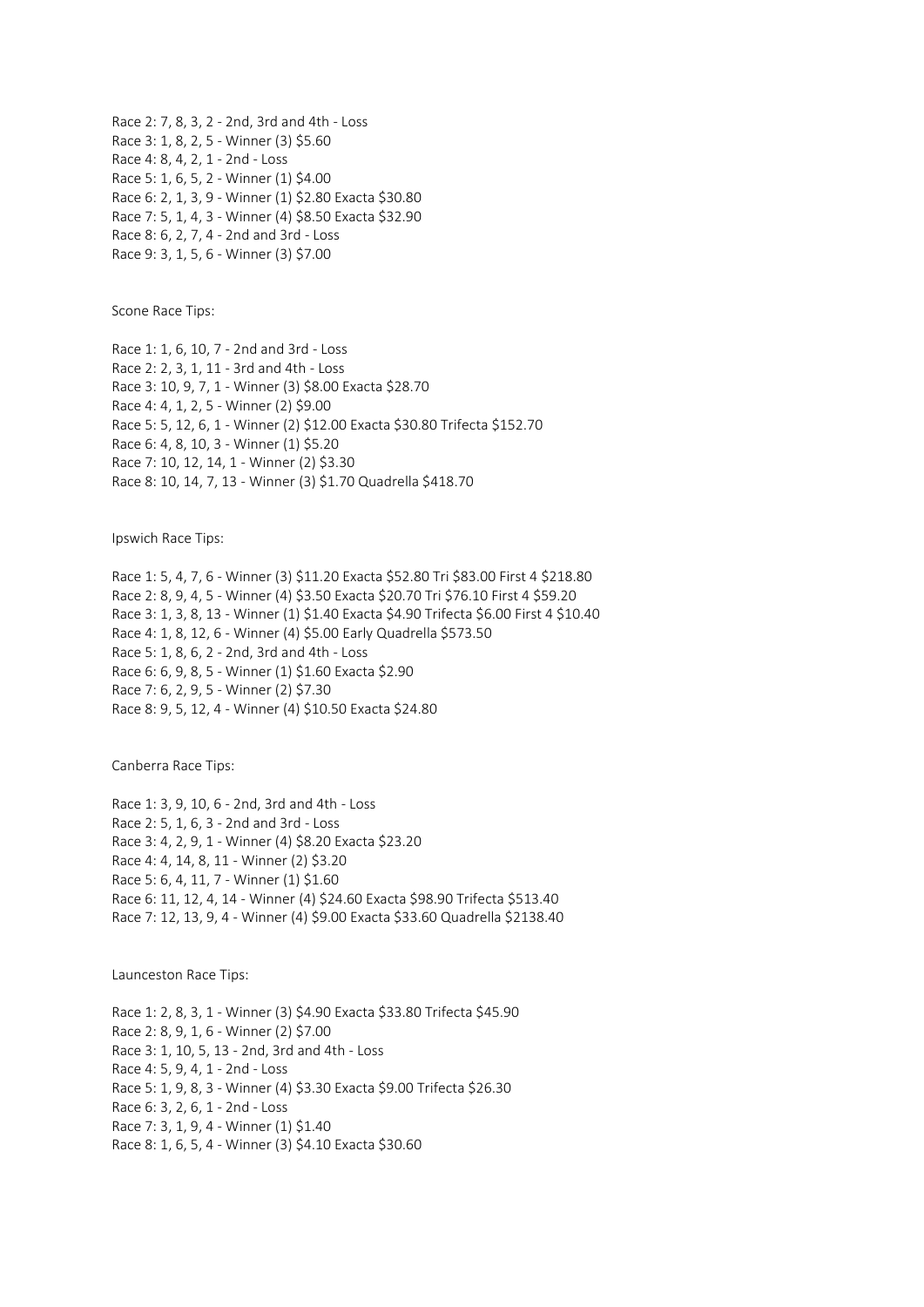Pinjarra Race Tips:

Race 1: 3, 1, 5, 4 - Winner (2) \$1.70 Exacta \$4.60 Trifecta \$35.10 First 4 \$76.20 Race 2: 5, 1, 3, 10 - Winner (1) \$2.50 Exacta \$5.20 Trifecta \$19.20 Race 3: 12, 1, 5, 13 - 2nd and 3rd - Loss Race 4: 8, 4, 1, 13 - 2nd - Loss Race 5: 7, 10, 2, 4 - Winner (1) \$18.80 Exacta \$148.50 Trifecta \$475.20 Race 6: 1, 4, 8, 2 - Winner (4) \$6.50 Race 7: 2, 12, 8, 6 - Winner (2) \$3.30 Race 8: 13, 11, 12, 1 - Winner (1) \$1.90 Exacta \$13.50 Quadrella \$5147.50

Sundays February 14th 2016 Horse Racing Tips:

The results are in...

So let's have a look at the numbers with 67 races covered. For Win Bets the best priced winner was at \$17.40 with the strike rate for the Top Selection sitting at 31% with the strike rate for the Top 2 Selections sitting at 52%. For the Exotics there were 30 Exacta's in total which is a strike rate of 45% with the best paying out at \$171.10 with the best straight Trifecta paying out at \$347.90 and the best straight First 4 paid out at \$2111.20. For the Quadrella's the best paid out at \$1549.70

Results:

Please note as of the 24th of May 2015 you will see a change in how the live results are given on the website. After the winner result you will see a number for example Winner (1) \$5.30 the (1) represents the winner came from the first tip in the sequence. So (2) will represent tip 2, (3) tip 3 and (4) tip 4. This information is given to help people clearly see which horse in the tips sequence actually won and it is also very helpful in tracking winning betting patterns.

The Live Results on the website are very important as you can constantly see at a quick glance how things are going. For example if Exotics are doing well at a certain venue then you may like to play the Exotics there. For example at a certain venue if only Win Bets are doing well then you may like to try that approach, if the Top Selections are doing well at a certain venue then you may like to back the next Top Selection. If the 3rd and 4th selections are only doing well at a certain venue then you may like to even try that approach. And also if a certain venue is not doing well at all results wise it may be wise to avoid betting at that venue altogether. Just use your logic when it comes to this information as PATTERNS are very IMPORTANT!

Special Suggested Bet Of The Day:

Pakenham Race 2 Boxed Exacta:

Boxed - 2, 11, 10, 7

Total Cost: \$12 buys a 100% share of the dividend.

Where The Money Is: Those runners which stand out as being well supported early.

- Naracoorte Race 2 No 5 Winston Tycoon at \$9.00 some money around for this first starter early which is interesting.

Best Longshot's Of The Day: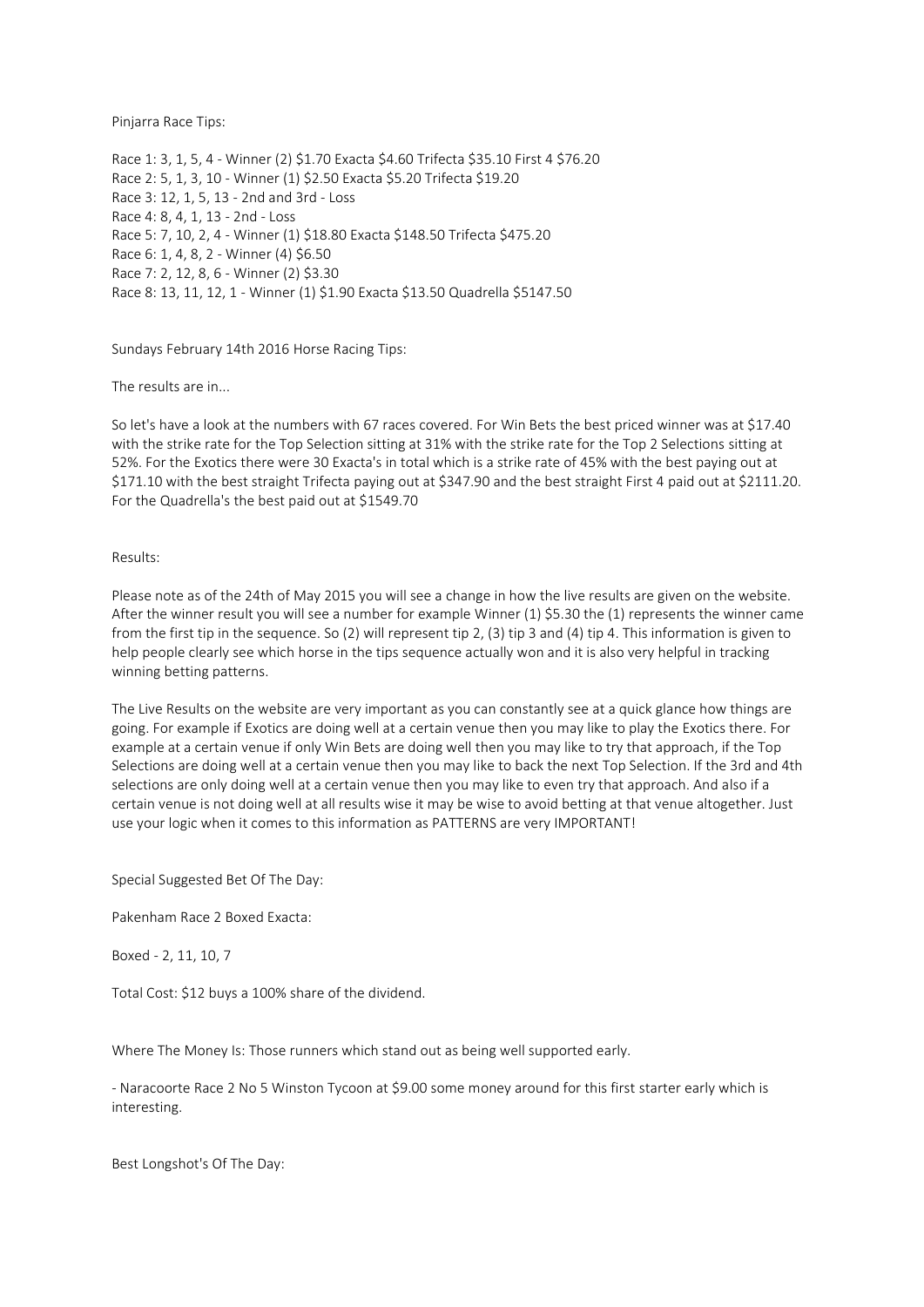- Bathurst Race 4 No 9 Thiltre at \$51.00 some money around for this one early at the long odds.

Best Quaddie Of The Day:

Pakenham Quadrella:

Race 4: 7, 5, 3, 4 Race 5: 5, 1, 2, 8 Race 6: 5, 1, 3, 4 Race 7: 6, 11, 5, 10

Total Cost: \$13 buys a 5% share of the dividend.

Todays Race Tips:

Sunshine Coast Race Tips:

Race 1: 2, 4, 9, 1 - Winner (1) \$4.00 Exacta \$7.20 Race 2: 5, 1, 7, 4 - Winner (4) \$4.40 Race 3: 4, 7, 3, 2 - Winner (2) \$13.60 Exacta \$81.40 Trifecta \$194.30 Race 4: 6, 4, 1, 3 - 2nd and 3rd - Loss Race 5: 3, 1, 14, 12 - Winner (2) \$13.00 Race 6: 2, 8, 3, 6 - 2nd, 3rd and 4th - Loss Race 7: 2, 6, 4, 10 - 2nd, 3rd and 4th - Loss Race 8: 4, 7, 3, 8 - Winner (3) \$8.40 Exacta \$32.50

Wyong Race Tips:

Race 1: 2, 3, 8, 7 - 2nd, 3rd and 4th - Loss Race 2: 3, 6, 10, 7 - Winner (2) \$3.30 Race 3: 4, 6, 11, 12 - 3rd - Loss Race 4: 8, 10, 4, 11 - Winner (1) \$4.50 Race 5: 2, 3, 1, 5 - Winner (1) \$2.40 Exacta \$8.60 Trifecta \$28.20 Race 6: 1, 7, 3, 8 - Winner (3) \$4.00 Exacta \$10.60 Trifecta \$34.60 Race 7: 5, 9, 1, 8 - Winner (1) \$2.70 Race 8: 2, 3, 4, 9 - Winner (2) \$1.80

Pakenham Race Tips:

Race 1: 9, 6, 5, 7- Winner (2) \$5.70 Race 2: 2, 11, 10, 7 - Loss Race 3: 11, 10, 6, 12 - Winner (1) \$1.90 Exacta \$8.30 Trifecta \$18.60 Race 4: 7, 5, 3, 4 - Winner (3) \$2.70 Exacta \$7.80 Trifecta \$29.60 Race 5: 5, 1, 2, 8 - Winner (1) \$3.70 Race 6: 5, 1, 3, 4 - Winner (3) \$5.00 Exacta \$25.60 Race 7: 6, 11, 5, 10 - 3rd and 4th - Loss

Naracoorte Race Tips:

Race 1: 1, 8, 2, 5 - Winner (2) \$5.50 Exacta \$20.50 Trifecta \$23.60 Race 2: 5, 6, 4, 8 - Winner (4) \$13.90 Exacta \$171.10 Tri \$347.90 First 4 \$2111.20 Race 3: 3, 1, 4, 5 - Winner (1) \$1.90 Exacta \$7.20 Trifecta \$7.70 First 4 \$6.00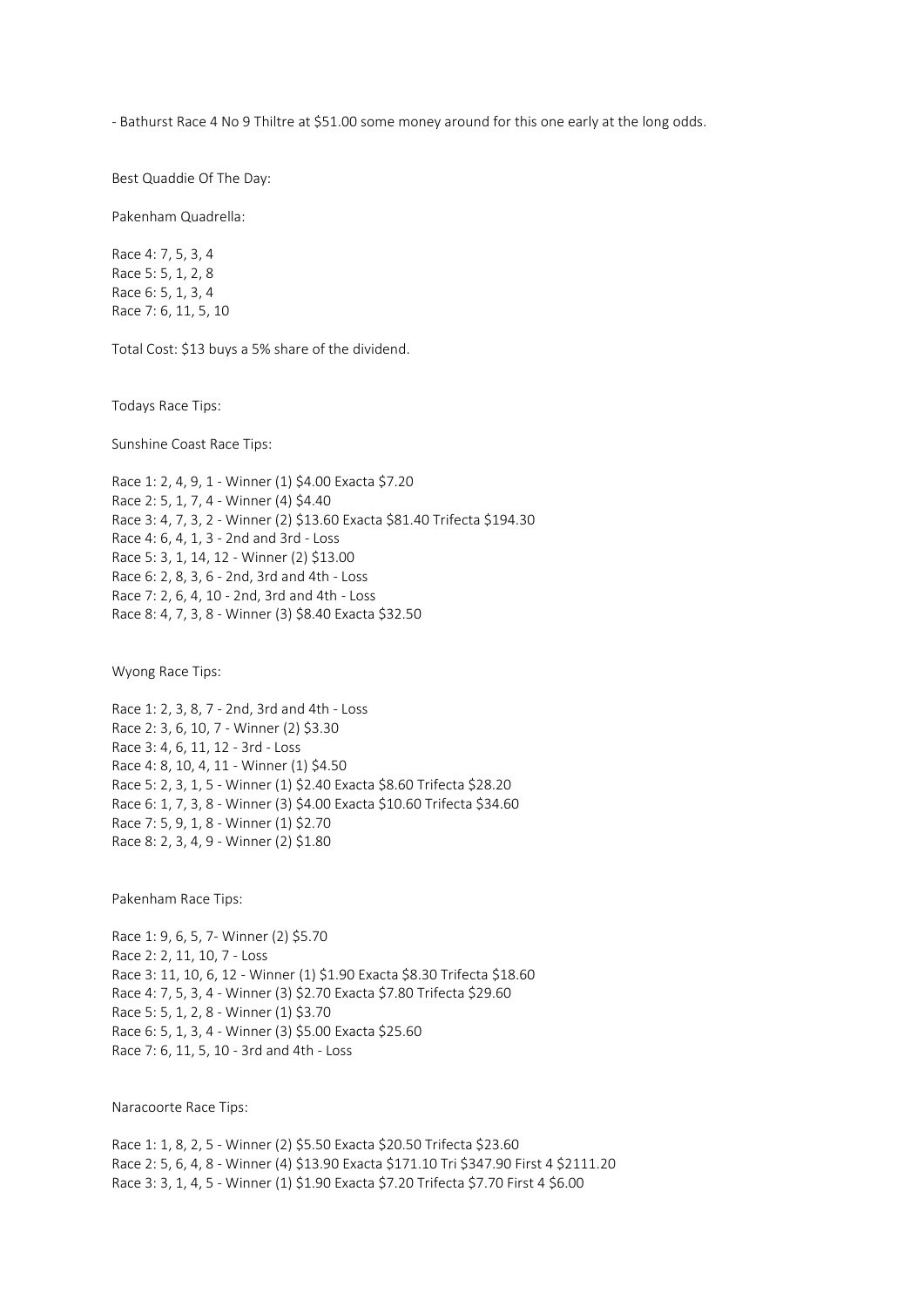Race 4: 1, 2, 3, 5 - Winner (2) \$4.10 Exacta \$25.80 Tri \$128.20 First 4 \$226.40 Race 5: 7, 6, 5, 1 - 3rd - Loss Race 6: 4, 9, 8, 2 - Winner (3) \$15.70 Exacta \$102.50 Race 7: 1, 2, 6, 3 - 2nd, 3rd and 4th - Loss Race 8: 2, 3, 9, 10 - 2nd, 3rd and 4th - Loss

Bathurst Race Tips:

Race 1: 5, 3, 1, 2 - Winner (1) \$1.60 Exacta \$5.20 Trifecta \$5.70 First 4 \$6.60 Race 2: 3, 9, 6, 4 - 2nd and 3rd - Loss Race 3: 1, 2, 5, 8 - 2nd - Loss Race 4: 4, 9, 8, 3 - Winner (1) \$2.60 Race 5: 2, 1, 8, 9 - Winner (1) \$5.50 Exacta \$28.30 Race 6: 9, 14, 1, 13 - Winner (3) \$3.90 Exacta \$9.10 Race 7: 4, 9, 6, 1 - 3rd and 4th - Loss Race 8: 2, 7, 16, 10 - Winner (1) \$1.50

Colac Race Tips:

Race 1: 4, 7, 5, 8 - Winner (2) \$5.50 Exacta \$42.70 Trifecta \$173.50 Race 2: 10, 6, 7, 4 - 2nd and 3rd - Loss Race 3: 6, 11, 7, 8 - Winner (1) \$2.30 Exacta \$5.20 Race 4: 5, 4, 3, 6 - 2nd and 3rd - Loss Race 5: 9, 8, 4, 7 - Winner (4) \$5.80 Race 6: 3, 6, 8, 10 - 3rd and 4th - Loss Race 7: 2, 3, 5, 4 - Winner (1) \$1.70 Race 8: 2, 11, 3, 5 - 2nd - Loss

Hobart Race Tips:

Race 1: 2, 7, 3, 10 - Winner (1) \$3.20 Exacta \$8.20 Trifecta \$99.60 Race 2: 6, 1, 7, 10 - Winner (2) \$3.00 Race 3: 4, 3, 9, 5 - Winner (3) \$12.20 Race 4: 3, 8, 6, 4 - Winner (2) \$2.90 Exacta \$6.00 Race 5: 4, 3, 1, 6 - Winner (1) \$2.80 Exacta \$14.80 Trifecta \$30.30 Race 6: 1, 5, 4, 7 - 2nd and 4th - Loss Race 7: 2, 4, 7, 8 - Winner (1) \$3.20 Exacta \$42.90 Trifecta \$223.40

Alice Springs Race Tips:

Race 1: 3, 1, 5, 7 - Winner (1) \$5.10 Race 2: 4, 1, 5, 3 - Winner (4) \$2.60 Exacta \$24.60 Trifecta \$54.70 Race 3: 1, 4, 6, 5 - Winner (2) \$6.80 Exacta \$35.70 Trifecta \$114.20 Race 4: 5, 2, 9, 6 - Winner (1) \$1.60 Exacta \$27.80 Trifecta \$160.80 Race 5: 4, 3, 5, 7 - 2nd and 3rd - Loss

Geraldton Race Tips:

Race 1: 8, 3, 4, 1 - Winner (1) \$1.80 Exacta \$8.60 Tri \$60.60 First 4 \$189.40 Race 2: 2, 3, 4, 1 - Winner (2) \$2.40 Exacta \$4.50 Race 3: 7, 9, 2, 8 - Winner (4) \$10.60 Exacta \$22.10 Race 4: 6, 4, 5, 3 - Winner (4) \$17.40 Exacta \$120.40 Early Quadrella \$1549.70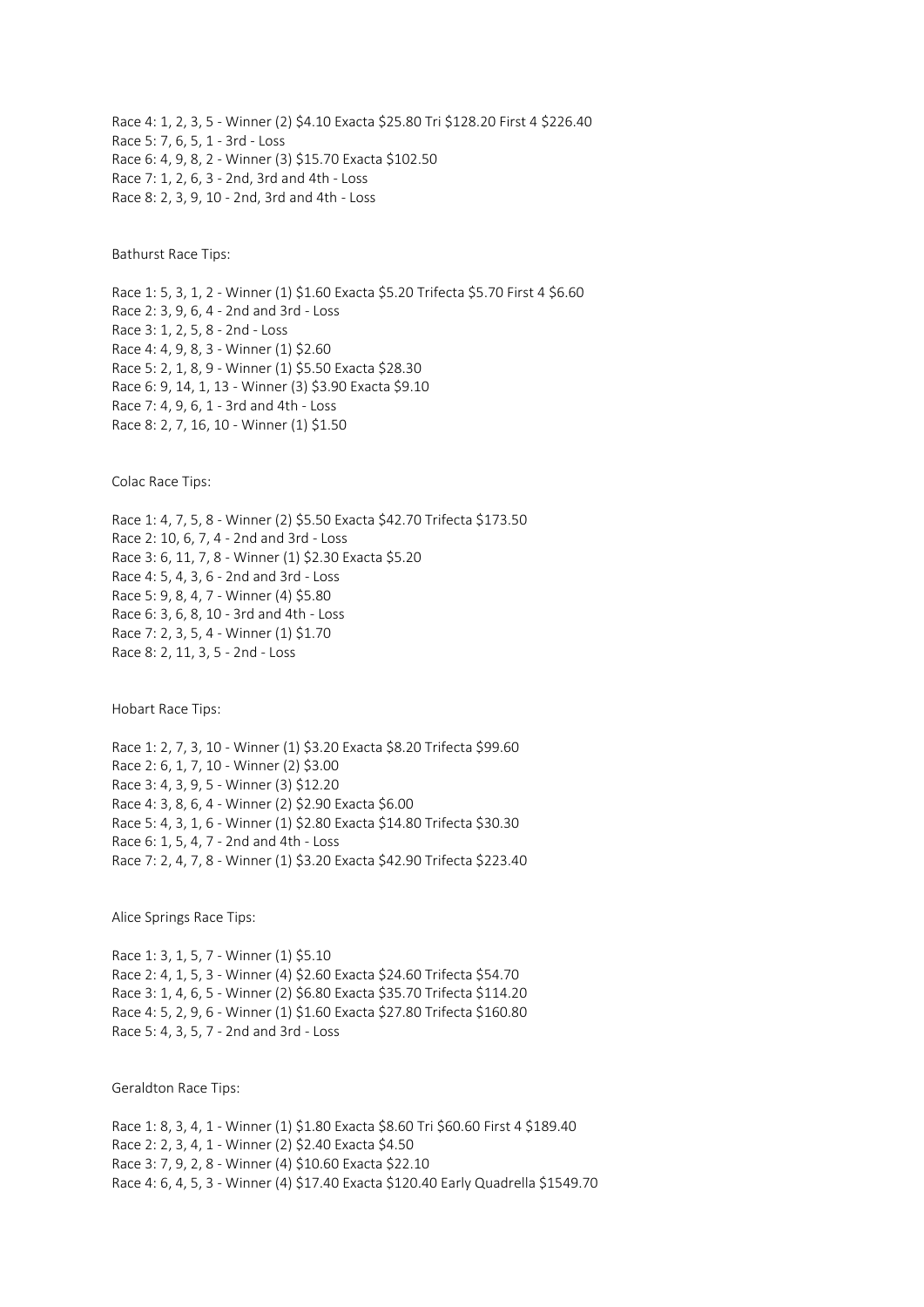Race 5: 3, 7, 5, 4 - Winner (1) \$1.80 Race 6: 12, 10, 1, 4 - Winner (2) \$5.50 Race 7: 9, 1, 2, 3 - Winner (2) \$5.60 Exacta \$27.50 Race 8: 1, 8, 6, 10 - Winner (1) \$2.,30 Quadrella \$172.50

Sundays February 7th 2016 Horse Racing Tips:

The results are in...

So let's have a look at the numbers with 52 races covered this Sunday. For Win Bets the best priced winner was at \$11.80 with the strike rate for the Top Selection sitting at 33% with the strike rate for the Top 2 Selections sitting at 52%. For the Exotics there were 23 Exacta's in total which is a strike rate of 44% with the best paying out at \$35.40 with the best straight Trifecta paying out at \$160.80 with the best straight First 4 paying out at \$745.40

Results:

Please note as of the 24th of May 2015 you will see a change in how the live results are given on the website. After the winner result you will see a number for example Winner (1) \$5.30 the (1) represents the winner came from the first tip in the sequence. So (2) will represent tip 2, (3) tip 3 and (4) tip 4. This information is given to help people clearly see which horse in the tips sequence actually won and it is also very helpful in tracking winning betting patterns.

The Live Results on the website are very important as you can constantly see at a quick glance how things are going. For example if Exotics are doing well at a certain venue then you may like to play the Exotics there. For example at a certain venue if only Win Bets are doing well then you may like to try that approach, if the Top Selections are doing well at a certain venue then you may like to back the next Top Selection. If the 3rd and 4th selections are only doing well at a certain venue then you may like to even try that approach. And also if a certain venue is not doing well at all results wise it may be wise to avoid betting at that venue altogether. Just use your logic when it comes to this information as PATTERNS are very IMPORTANT!

Special Suggested Bet Of The Day:

Mudgee Race 2 Banker Exacta:

6, / 9, 13, 14

So its 6 for 1st and 9, 13, 14 for 2nd.

Total Cost: \$12 buys 400% of the dividend.

Where The Money Is: Those runners which stand out as being well supported early.

Nothing to report.

Best Longshot's Of The Day:

Nothing available today.

Best Quaddie Of The Day: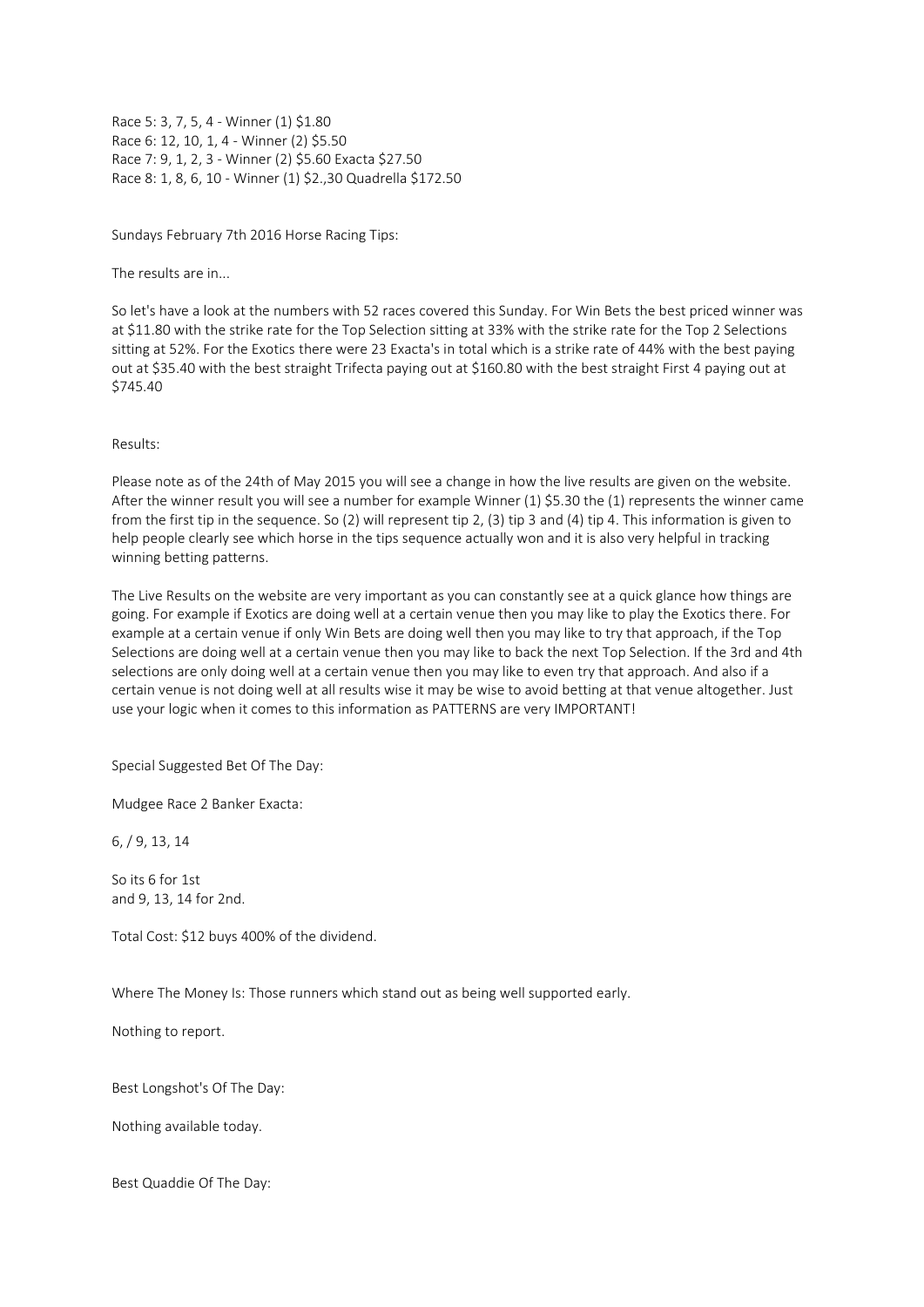Sale Quadrella:

Race 6: 6, 1, 5, 7 Race 7: 4, 3, 6, 2 Race 8: 3, 6, 2, 8 Race 9: 10, 13, 7, 1

Total Cost: \$13 buys a 5% share of the dividend.

Todays Race Tips:

Sale Race Tips:

Race 1: 1, 8, 7, 3 - Winner (1) \$3.80 Race 2: 7, 2, 6, 8 - 3rd and 4th - Loss Race 3: 3, 7, 5, 2 - 3rd and 4th - Loss Race 4: 13, 3, 9, 4 - Winner (1) \$3.60 Exacta \$23.00 Race 5: 2, 5, 1, 4 - Winner (3) \$3.40 Exata \$14.70 Race 6: 6, 1, 5, 7 - Winner (4) \$9.30 Exacta \$30.40 Trifecta \$97.30 Race 7: 4, 3, 6, 2 - 2nd, 3rd and 4th - Loss Race 8: 3, 6, 2, 8 - Winner (4) \$4.40 Exacta 23.80 Race 9: 10, 13, 7, 1 - Winner (1) \$5.70

Sunshine Coast Race Tips:

Race 1: 2, 5, 1, 7 - Winner (1) \$2.30 Exacta \$8.10 Race 2: 4, 1, 8, 10 - Winner (1) \$3.20 Exacta \$16.80 Tri \$74.30 First 4 \$162.20 Race 3: 1, 4, 6, 8 - Winner (4) \$4.80 Exacta \$18.90 Tri \$44.50 First 4 \$143.40 Race 4: 5, 16, 15, 21 - 2nd and 3rd - Loss Race 5: 3, 5, 7, 1 - Winner (1) \$1.60 Exacta \$5.00 Race 6: 3, 11, 9, 6 - Winner (4) \$2.60 Exacta \$6.90 Race 7: 4, 5, 12, 8 - 2nd, 3rd and 4th - Loss

Mudgee Race Tips:

Race 1: 6, 10, 12, 1 - Winner (1) \$2.10 Race 2: 6, 14, 13, 9 - Winner (1) \$2.20 Race 3: 5, 4, 10, 7 - Winner (1) \$3.70 Race 4: 3, 5, 10, 11 - Winner (1) \$2.40 Race 5: 11, 5, 10, 13 - Winner (3) \$5.70 Race 6: 14, 1, 12, 10 - Winner (2) \$2,.20 Exacta \$14.80 Race 7: 4, 10, 11, 9 - Winner (1) \$1.50 Exacta \$9.80 Race 8: 4, 9, 12, 3 - Winner (2) \$4.10 Exacta \$21.40 Quadrella \$136.20

Bordertown Race Tips:

Race 1: 3, 8, 10, 1 - Winner (2) \$4.80 Exacta \$35.40 Tri \$85.20 First 4 \$315.80 Race 2: 6, 4, 7, 8 - Winner (2) \$4.10 Race 3: 1, 3, 5, 6 - Winner (2) \$4.50 Race 4: 7, 6, 11, 12 - Winner (4) \$8.10 Race 5: 1, 2, 4, 9 - 2nd - Loss Race 6: 6, 5, 7, 3 - Winner (4) \$4.60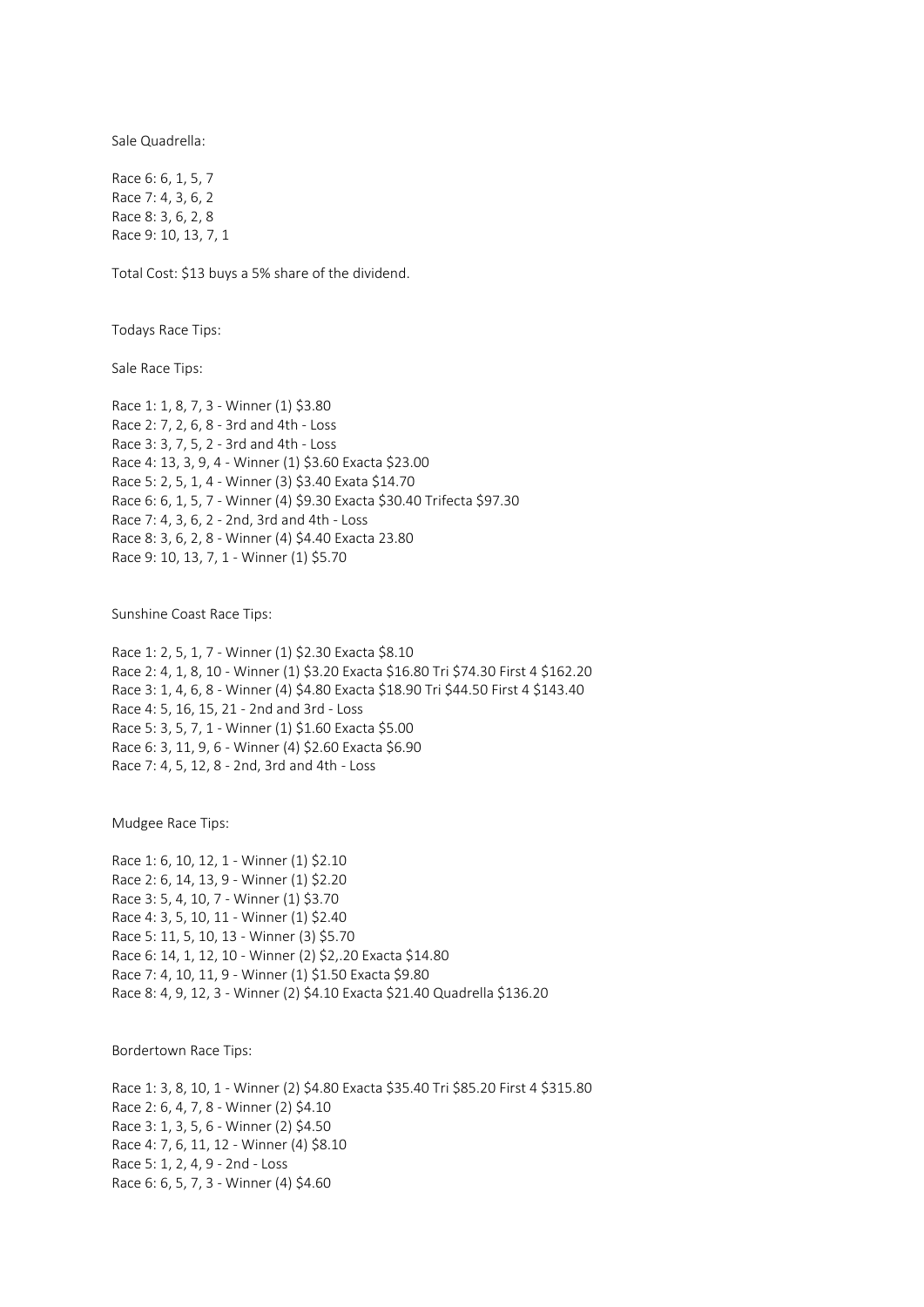Race 7: 5, 8, 6, 11 - Winner (2) \$5.00 Exacta \$20.80

Sapphire Coast Race Tips:

Race 1: 1, 2, 5, 3 - 2nd, 3rd and 4th - Loss Race 2: 5, 2, 7, 6 - 2nd and 3rd - Loss Race 3: 14, 11, 10, 2 - Winner (1) \$3.90 Exacta \$38.10 Race 4: 5, 2, 6, 8 - Winner (1) \$1.60 Exacta \$3.00 Race 5: 11, 5, 7, 3 - 3rd - Loss Race 6: 1, 3, 4, 6 - 4th - Loss Race 7: 7, 9, 10, 2 - 2nd - Loss Race 8: 4, 5, 7, 1 - Winner (1) \$2.10 Exacta \$8.70

Alice Springs Race Tips:

Race 1: 1, 6, 2, 4 - Winner (1) \$1.90 Exacta \$5.20 Trifecta \$8.50 Race 2: 1, 4, 2, 6 - Winner (2) \$3.60 Exacta \$15.70 Tri \$46.60 First 4 \$159.80 Race 3: 2, 5, 6, 1 - Winner (1) \$1.50 Race 4: 1, 2, 3, 5 - Winner (2) \$5.80 Exacta \$27.10 Tri \$32.40 First 4 \$130.80

Pinjarra Race Tips:

Race 1: 12, 10, 2, 5 - 2nd - Loss Race 2: 3, 12, 10, 8 - Winner (4) \$5.20 Exacta \$19.60 Trifecta \$83.40 Race 3: 12, 10, 3, 8 - 3rd and 4th - Loss Race 4: 2, 6, 11, 4 - Winner (1) \$1.80 Exacta \$17.90 Trifecta \$160.80 Race 5: 14, 12, 3, 1 - Winner (2) \$4.90 Exacta \$17.70 Tri \$139.10 First 4 \$745.40 Race 6: 8, 10, 6, 5 - 2nd and 4th - Loss Race 7: 4, 1, 10, 2 - Winner (4) \$3.10 Race 8: 1, 8, 6, 3 - Winner (3) \$11.80 Race 9: 11, 4, 7, 16 - Winner (2) \$6.40

Sundays January 31st 2016 Horse Racing Tips:

The results are in...

So let's have a quick look at the results for this Sundays racing with 51 races covered. For Win Bets the best priced winner was at \$9.10 with the strike rate for the Top Selection sitting at 29% with the strike rate for the Top 2 Selections sitting at 53%. For the Exotics there were 25 Exacta's in total which is a strike rate of 49% of all races run with the best paying out at \$62.20 there were a lot of straight Trifecta's and First 4's today with the best straight Trifecta paying out at \$247.90 and the best straight First 4 paid out at \$847.40. With Quadrella's there were just the 2 recorded today and the best paid out at \$1323.10

Results:

Please note as of the 24th of May 2015 you will see a change in how the live results are given on the website. After the winner result you will see a number for example Winner (1) \$5.30 the (1) represents the winner came from the first tip in the sequence. So (2) will represent tip 2, (3) tip 3 and (4) tip 4. This information is given to help people clearly see which horse in the tips sequence actually won and it is also very helpful in tracking winning betting patterns.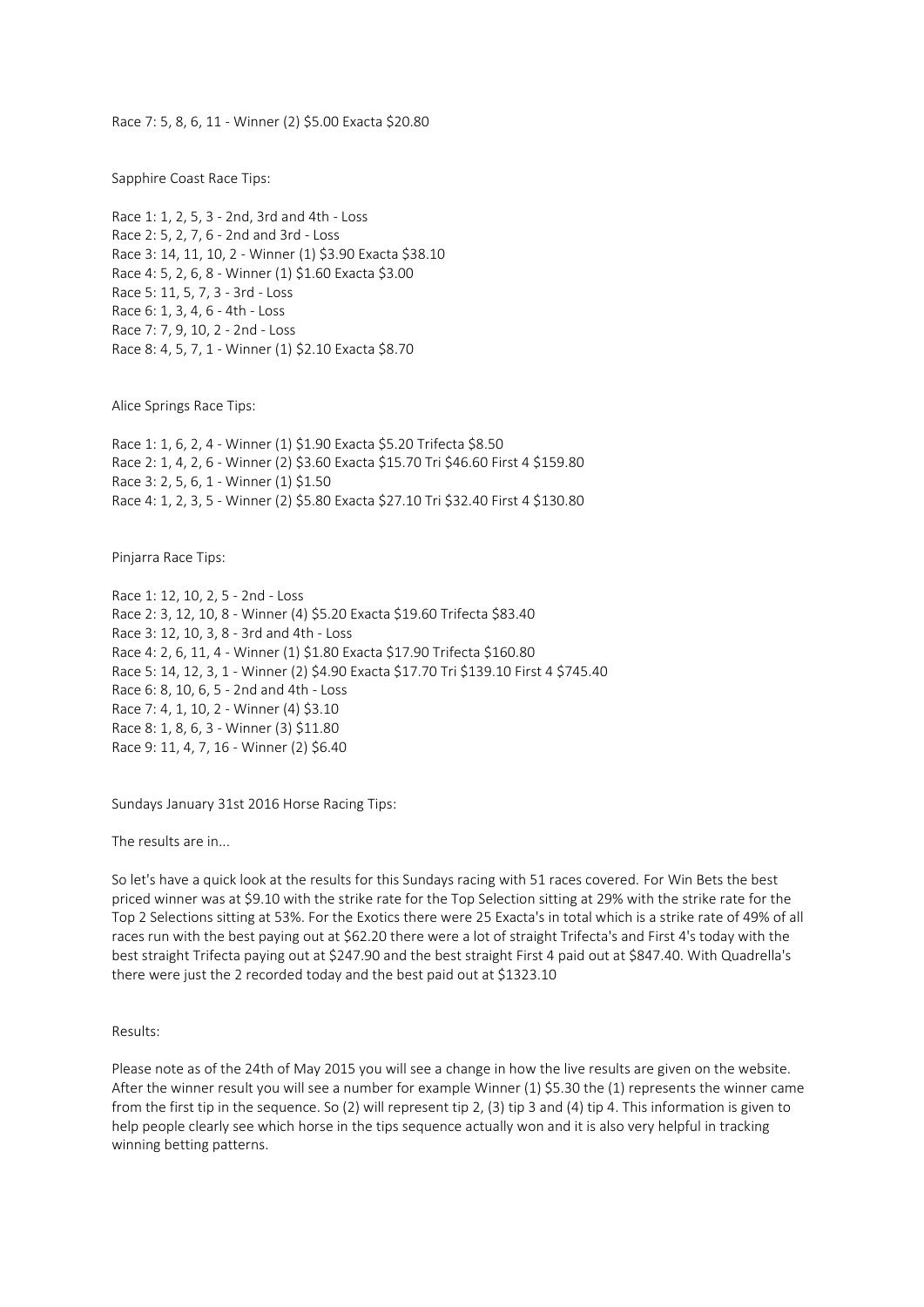The Live Results on the website are very important as you can constantly see at a quick glance how things are going. For example if Exotics are doing well at a certain venue then you may like to play the Exotics there. For example at a certain venue if only Win Bets are doing well then you may like to try that approach, if the Top Selections are doing well at a certain venue then you may like to back the next Top Selection. If the 3rd and 4th selections are only doing well at a certain venue then you may like to even try that approach. And also if a certain venue is not doing well at all results wise it may be wise to avoid betting at that venue altogether. Just use your logic when it comes to this information as PATTERNS are very IMPORTANT!

Special Suggested Bet Of The Day:

Geelong Race 4 Banker Exacta:

7 / 4, 8, 10

So its 7 for 1st and 4, 8, 10 for 2nd.

Total Cost: \$12 = 400% of the dividend.

Where The Money Is: Those runners which stand out as being well supported early.

Nothing to report.

Best Longshot's Of The Day:

None available today.

Best Quaddie Of The Day:

None available today.

Todays Race Tips:

Geelong Race Tips:

Race 1: 7, 2, 10, 6 - 2nd, 3rd and 4th - Loss Race 2: 6, 4, 2, 3 - Winner (1) \$5.00 Exacta \$9.50 Race 3: 5, 3, 11, 10 - Winner (1) \$1.50 Exacta \$5.30 Tri \$12.50 First 4 \$48.20 Race 4: 7, 10, 4, 8 - Winner (2) \$3.00 Race 5: 5, 4, 1, 3 - Winner (3) \$3.80 Exacta \$18.70 Tri \$42.70 First 4 \$116.00 Race 6: 3, 7, 5, 4 - 2nd, 3rd and 4th - Loss Race 7: 5, 2, 4, 7 - Winner (1) \$2.70 Exacta \$8.80 Tri \$20.10 First 4 \$27.40 Race 8: 7, 3, 4, 6 - Winner (3) \$3.40 Race 9: 4, 10, 6, 3 - Winner (4) \$4.40 Exacta \$11.20 Tri \$49.00 First 4 \$112.60

Port Lincoln Race Tips:

Race 1: 5, 3, 2, 9 - Winner (2) \$4.60 Exacta \$17.10 Tri \$68.60 First 4 \$167.20 Race 2: 1, 5, 8 - Winner (1) \$1.30 Exacta \$2.60 Trifecta \$2.10 Race 3: 2, 1, 5, 3 - Winner (4) \$6.50 Race 4: 9, 5, 1, 3 - Winner (2) \$4.90 Exacta \$19.00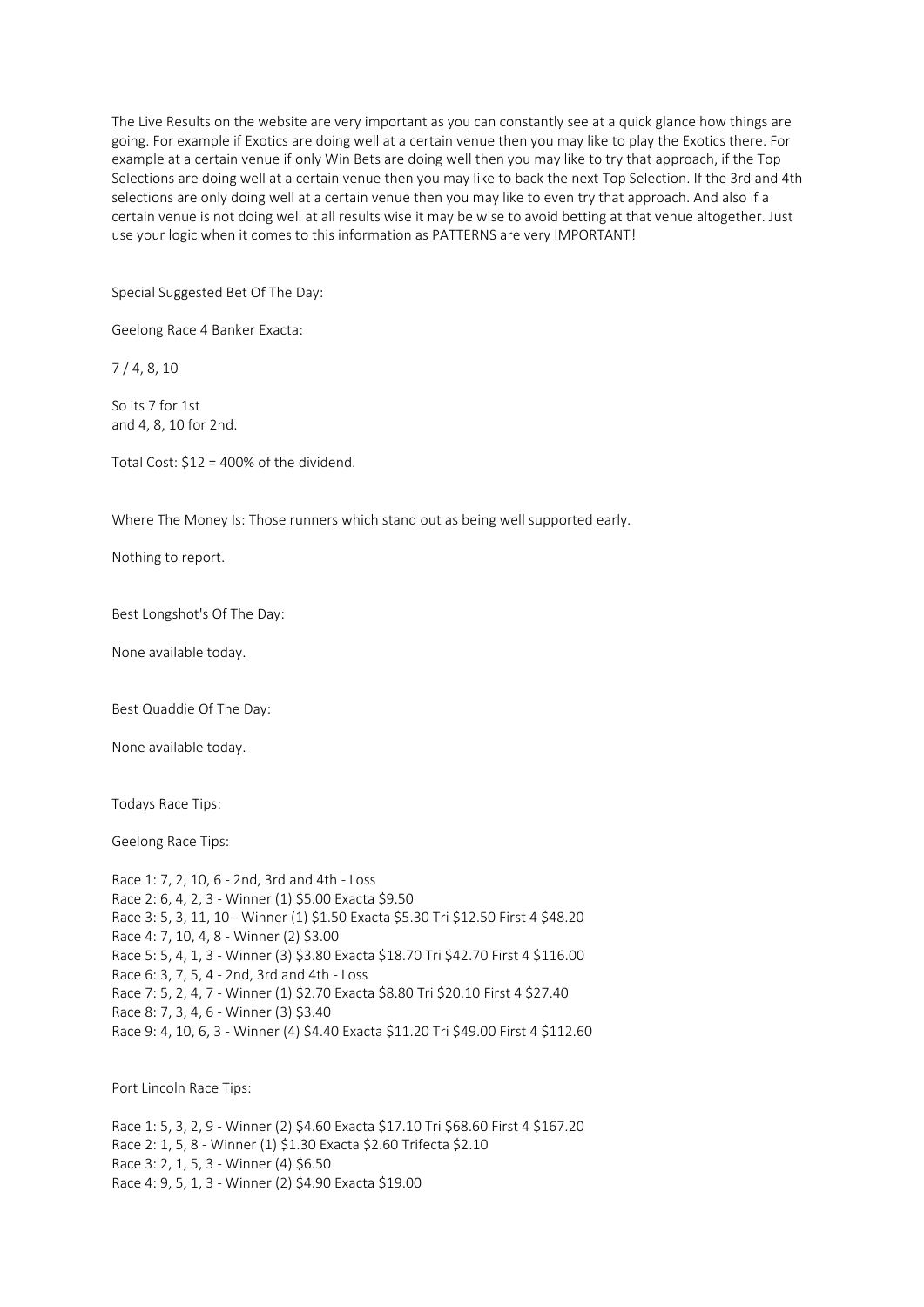Race 5: 2, 5, 10, 4 - Winner (1) \$4.30 Exacta \$10.20 Trifecta \$84.50 Race 6: 6, 7, 1, 3 - 2nd and 3rd - Loss Race 7: 5, 2, 6, 8 - Winner (2) \$4.90 Race 8: 6, 7, 3, 8 - Winner (3) \$4.00 Exacta \$17.30 Race 9: 2, 3, 4, 1 - Winner (2) \$5.40 Exacta \$16.70 Trifecta \$102.40

Albury Race Tips:

Race 1: 13, 16, 2, 12 - 2nd and 3rd - Loss Race 2: 1, 12, 6, 4 - Winner (4) \$7.80 Race 3: 4, 11, 7, 3 - Winner (2) \$3.10 Exacta \$18.20 Race 4: 3, 2, 5, 4 - Winner (1) \$1.60 Exacta \$5.70 Race 5: 1, 2, 9, 4 - Winner (1) \$4.50 Exacta \$9.90 Tri \$68.90 First 4 \$183.20 Race 6: 8, 5, 2, 10 - Winner (4) \$6.40 Ex \$62.20 Tri \$203.70 First 4 \$880.00 Race 7: 5, 7, 6, 10 - Winner (1) \$2.50 Race 8: 3, 4, 17, 9 - Winner (2) \$5.90 Quadrella \$1323.10

Sunshine Coast Race Tips:

Race 1: 10, 14, 7, 5 - 2nd and 4th - Loss Race 2: 11, 8, 1, 13 - Winner (1) \$2.00 Exacta \$3.30 Race 3: 9, 2, 3, 4 - Winner (3) \$6.30 Exacta \$35.60 Tri \$124.80 First 4 \$297.60 Race 4: 4, 2, 3, 11 - 3rd - Loss Race 5: 4, 5, 2, 7 - 3rd and 4th - Loss Race 6: 2, 3, 1, 8 - Winner (1) \$2.40 Exacta \$5.60 Race 7: 3, 8, 9, 5 - Winner (1) \$2.60 Race 8: 5, 6, 7, 9 - Winner (1) \$4.40 Exacta \$43.20 Race 9: 12, 17, 4, 15 - 2nd and 4th - Loss Race 10: 3, 7, 6, 9 - 2nd and 4th - Loss

Dubbo Race Tips:

Race 1: 2, 5, 7, 8 - Winner (3) \$4.00 Exacta \$20.00 Trifecta \$38.50 Race 2: 9, 5, 3, 6 - Winner (2) \$3.00 Race 3: 2, 8, 5, 10 - 2nd, 3rd and 4th - Loss Race 4: 14, 3, 10, 2 - Winner (2) \$3.10 Race 5: 13, 9, 8, 5 - Winner (1) \$2.40 Race 6: 3, 8, 1, 9 - Winner (3) \$8.30 Race 7: 6, 7, 9, 4 - Winner (1) \$2.00 Exacta \$12.60 Quadrella \$319.40

Geraldton Race Tips:

Race 1: 1, 4, 2, 9 - Winner (2) \$5.80 Exacta \$17.20 Race 2: 2, 5, 3, 8 - 2nd and 4th - Loss Race 3: 3, 7, 8, 2 - Winner (3) \$3.00 Exacta \$6.60 Race 4: 2, 9, 12, 7 - Winner (1) \$1.90 Race 5: 5, 2, 1, 3 - Winner (2) \$6.50 Race 6: 2, 8, 12, 5 - Winner (2) \$9.10 Exacta \$66.10 Tri \$247.90 First 4 \$847.40 Race 7: 1, 2, 3, 7 - Winner (4) \$6.10 Exacta \$29.30 Race 8: 7, 3, 5, 4 - 2nd and 4th - Loss

Sundays January 24th 2016 Horse Racing Tips: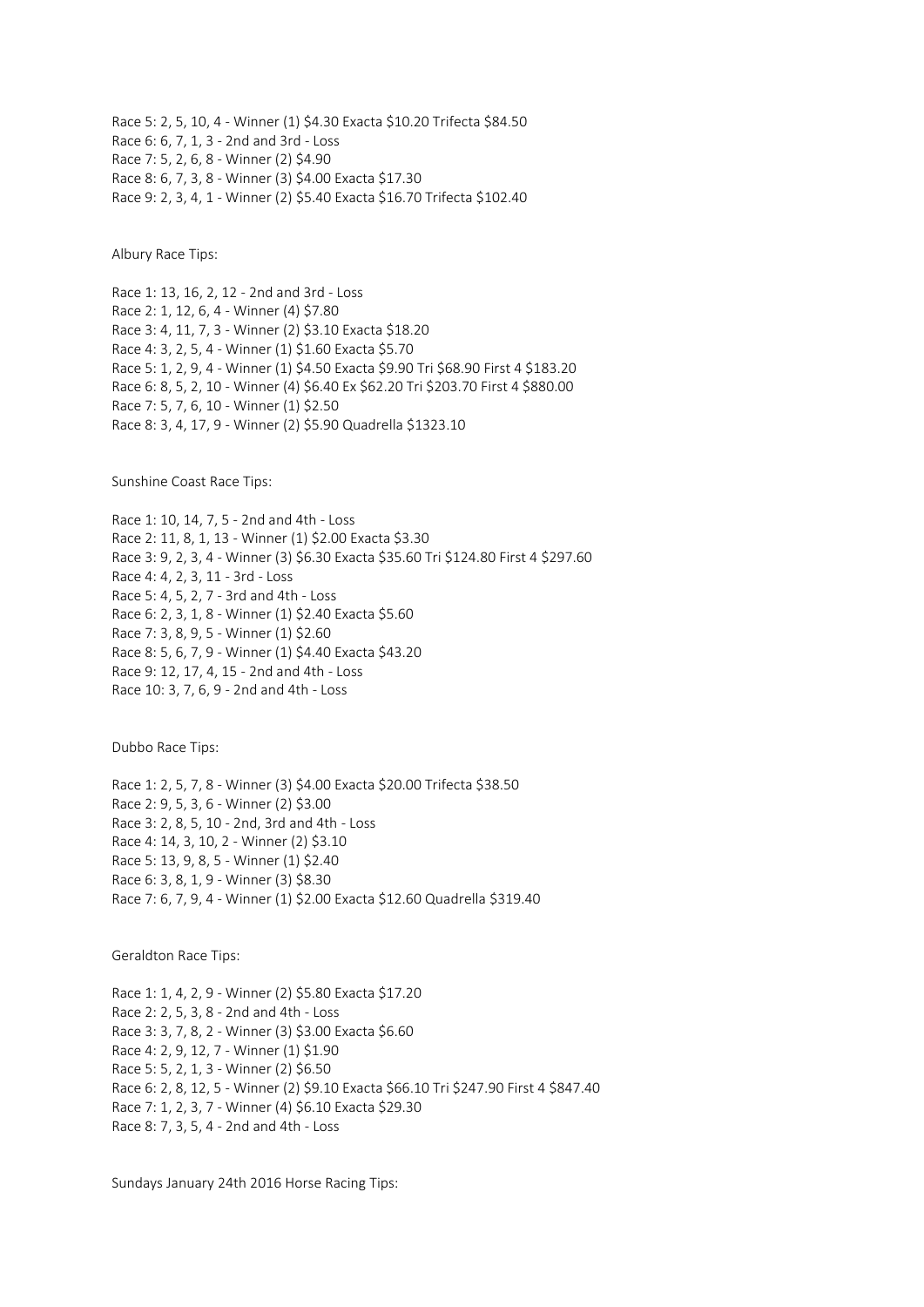The results are in...

So let's have a quick look at the results for this Sundays racing with 62 races covered on the site. For the Exotics there were 30 Exacta's in total which is a strike rate of 48% with the best paying out at \$115.80 with the best tipped straight Trifecta paying out at \$827.60 with the best tipped straight First 4 paying out at \$547.00. For Win Bets the best priced winner was at \$28.60 with the strike rate for the Top Selection sitting at 32% today with the strike rate for the Top 2 Selections sitting at 55%

## Results:

Please note as of the 24th of May 2015 you will see a change in how the live results are given on the website. After the winner result you will see a number for example Winner (1) \$5.30 the (1) represents the winner came from the first tip in the sequence. So (2) will represent tip 2, (3) tip 3 and (4) tip 4. This information is given to help people clearly see which horse in the tips sequence actually won and it is also very helpful in tracking winning betting patterns.

The Live Results on the website are very important as you can constantly see at a quick glance how things are going. For example if Exotics are doing well at a certain venue then you may like to play the Exotics there. For example at a certain venue if only Win Bets are doing well then you may like to try that approach, if the Top Selections are doing well at a certain venue then you may like to back the next Top Selection. If the 3rd and 4th selections are only doing well at a certain venue then you may like to even try that approach. And also if a certain venue is not doing well at all results wise it may be wise to avoid betting at that venue altogether. Just use your logic when it comes to this information as PATTERNS are very IMPORTANT!

Special Suggested Bet Of The Day:

None available today.

Where The Money Is: Those runners which stand out as being well supported early.

Nothing to report.

Best Longshot's Of The Day:

None available today.

Best Quaddie Of The Day:

We should go very close again today.

Sale Quadrella:

Race 5: 4, 7, 2, 5 Race 6: 6, 8, 3, 5 Race 7: 9, 7, 6, 1 Race 8: 2, 5, 8, 4

Total Cost: \$13 buys a 5% share.

Todays Race Tips: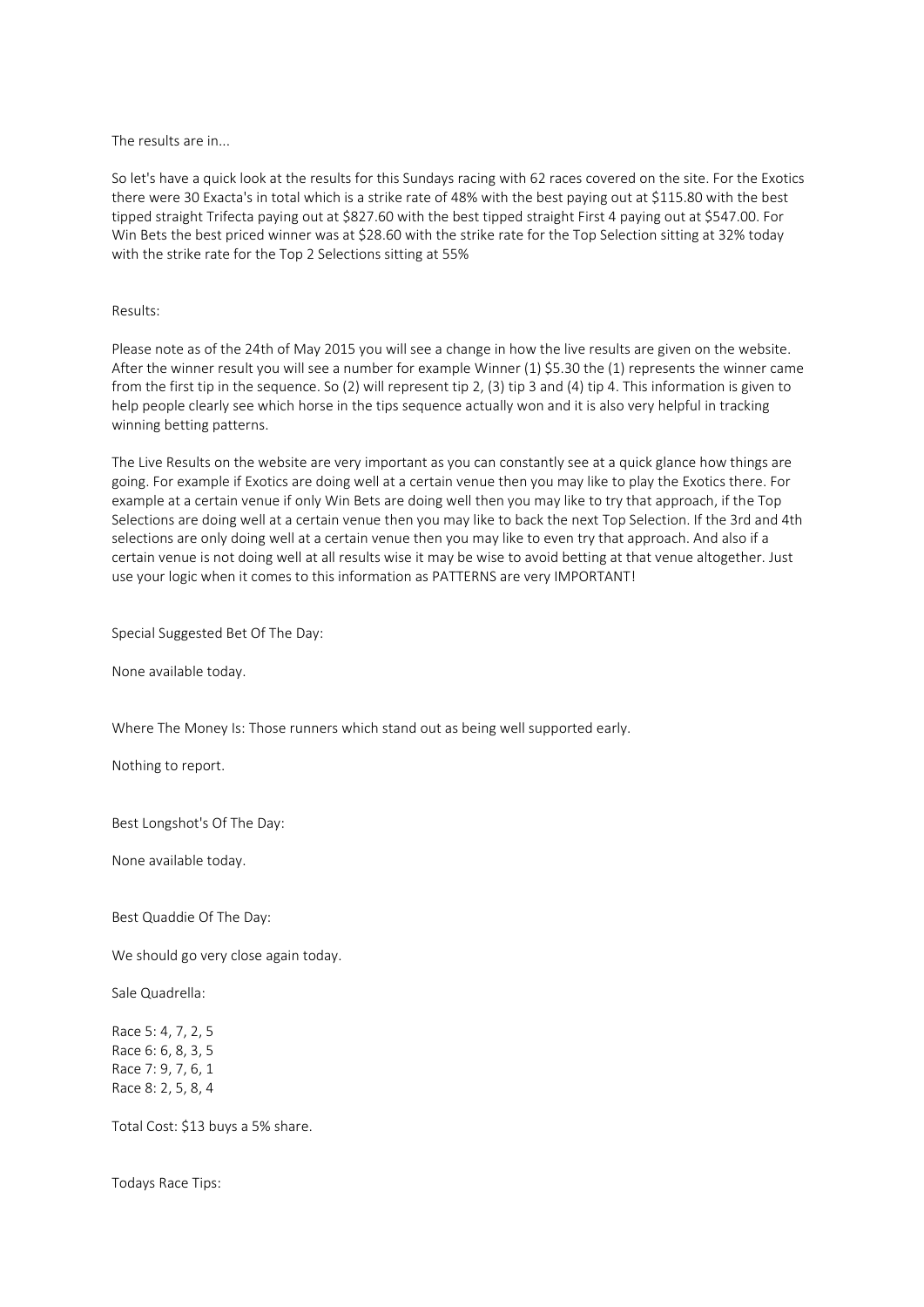Hobart Race Tips:

Race 1: 9, 6, 2, 7 - Winner (3) \$5.20 Exacta \$18.00 - L/S No 9 Race 2: 7, 10, 13, 6 - Winner (1) \$2.40 Race 3: 2, 3, 9, 7 - Winner (1) \$3.20 Race 4: 8, 13, 2, 7 - Winner (4) \$11.80 Race 5: 3, 9, 7, 11 - 3rd and 4th - Loss Race 6: 4, 2, 1, 5 - Winner (1) \$5.20 Exacta \$19.20 Tri \$81.80 First 4 \$99.00 Race 7: 1, 2, 7, 4 - Winner (1) \$2.20 Exacta \$8.30 Trifecta \$54.50 Race 8: 11, 4, 1, 3 - 2nd and 3rd - Loss Race 9: 5, 6, 1, 12 - Winner (1) \$2.60

Wyong Race Tips:

Race 1: 10, 13, 7, 2 - Winner (1) \$5.60 Race 2: 1, 7, 2, 4 - Winner (1) \$2.30 Exacta \$5.30 Trifecta \$19.60 Race 3: 5, 4, 1, 7 - Winner (4) \$8.60 Exacta \$43.30 Tri \$130.10 First 4 \$381.80 Race 4: 15, 9, 8, 1 - Winner (3) \$2.20 Race 5: 3, 13, 11, 9 - Winner (3) \$3.70 Exacta \$18.60 Trifecta \$86.10 Race 6: 14, 7, 16, 9 - 3rd and 4th - Loss Race 7: 2, 4, 9, 7 - 2nd - Loss

Sale Race Tips:

Race 1: 5, 3, 8, 7 - Winner (2) \$2.00 Exacta \$3.50 Race 2: 7, 1, 2, 5 - Winner (1) \$1.80 Exacta \$7.90 Race 3: 3, 7, 9, 4 - Winner (4) \$18.20 Race 4: 7, 8, 1, 6 - Winner (1) \$1.90 Exacta \$12.10 Trifecta \$16.90 First 4 \$26.80 Race 5: 4, 7, 2, 5 - Winner (1) \$2.10 Exacta \$16.80 Trifecta \$43.30 Race 6: 6, 8, 3, 5 - 3rd - Loss Race 7: 9, 7, 6, 1 - Winner (4) \$3.60 Exacta \$25.50 Race 8: 2, 5, 8, 4 - 2nd and 3rd - Loss

Mt Gambier Race Tips:

Race 1: 6, 9, 8, 7 - Winner (2) \$2.20 Race 2: 7, 11, 6, 8 - Winner (1) \$3.00 Exacta \$9.00 Race 3: 2, 6, 5, 3 - 2nd and 3rd - Loss Race 4: 3, 4, 2, 1 - Winner (4) \$2.60 Exacta \$7.40 Trifecta \$20.80 Race 5: 6, 8, 5, 7 - Winner (2) \$5,.80 Exacta \$34.90 Race 6: 12, 3, 9, 2 - 2nd and 3rd - Loss Race 7: 3, 1, 7, 6 - Winner (1) \$3.20 Exacta \$16.80 Tri \$51.30 First 4 \$181.20 Race 8: 8, 16, 10, 5 - Winner (2) \$4.70

Grafton Race Tips:

Race 1: 3, 1, 4, 6 - Winner DH (1) & (2) \$1.00 & \$1.60 Exacta \$1.10 & \$4.10 Race 2: 3, 13, 5, 9 - 4th - Loss Race 3: 1, 9, 7, 15 - Winner (1) \$1.90 Exacta \$6.00 Race 4: 4, 2, 13, 7 - 4th - Loss Race 5: 3, 6, 10, 1 - Winner (1) \$1.50 Exacta \$6.00 Race 6: 4, 8, 6, 5 - Winner (4) \$5.60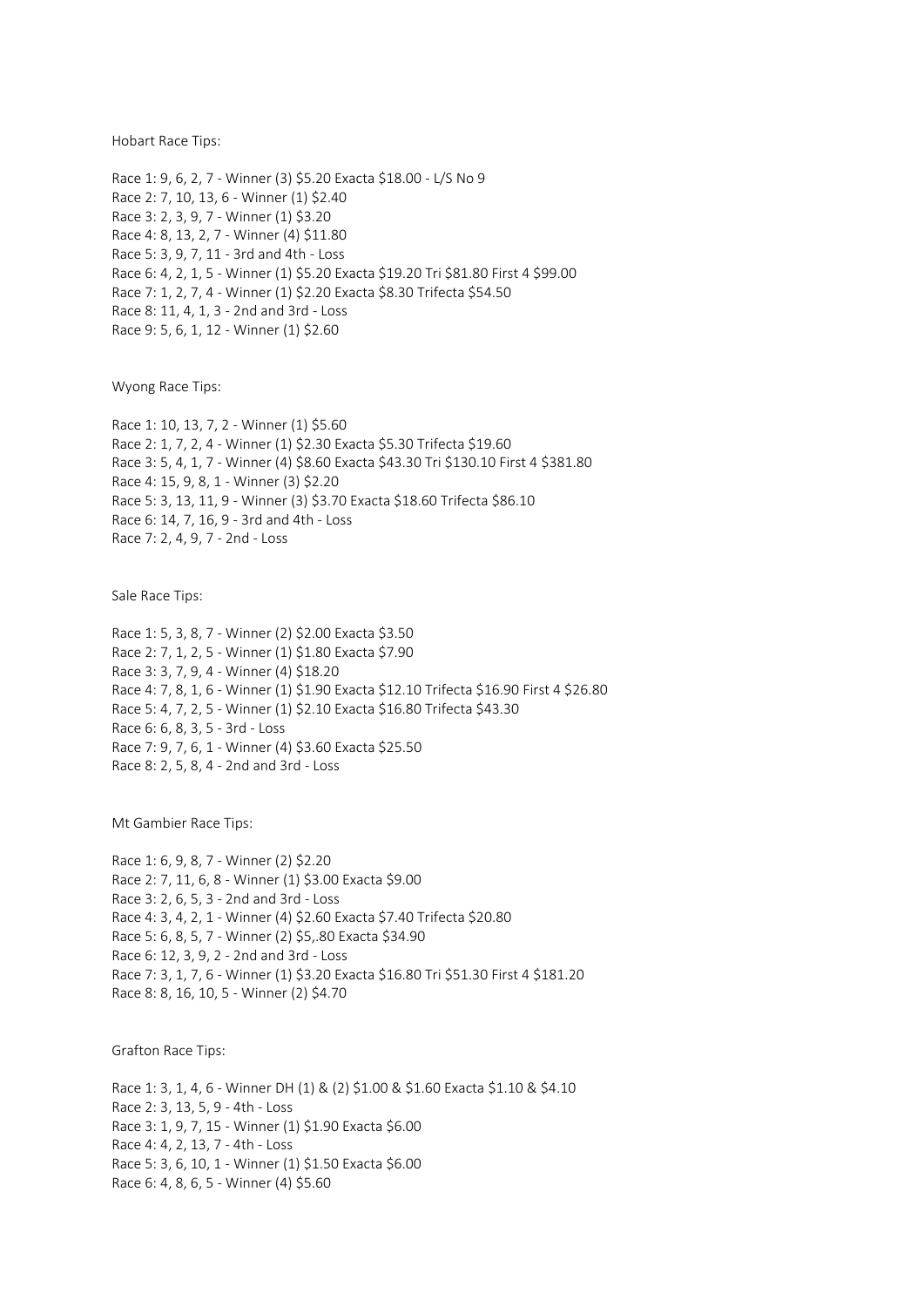Race 7: 10, 12, 14, 6 - Loss

Great Western Race Tips:

Race 1: 2, 3, 5, 1 - Winner (2) \$3.50 Race 2: 6, 2, 8, 3 - Winner (1) \$2.90 Exacta \$6.40 Race 3: 2, 4, 7, 1 - Winner (2) \$3.20 Exacta \$17.60 Trifecta \$36.20 Race 4: 6, 9, 3, 2 - Winner (1) \$3.90 Race 5: 1, 5, 4, 2 - Winner (1) \$3.90 Exacta \$48.80 Trifecta \$119.80 Race 6: 2, 4, 1, 7 - Winner (3) \$5.30 Race 7: 2, 1, 5, 3 - Winner (1) \$1.90 Exacta \$30.80 Tri \$59.20 Quad \$229.10

Beaudesert Race Tips:

Race 1: 2, 4, 8, 9 - Winner (2) \$7.20 Exacta \$38.20 Race 2: 9, 2, 5, 1 - Winner (3) \$6.20 Exacta \$32.80 Tri \$122.90 First 4 \$547.00 Race 3: 3, 7, 5, 6 - 2nd, 3rd and 4th - Loss Race 4: 5, 4, 2, 9 - Winner (2) \$4.20 Exacta \$15.00 Race 5: 5, 7, 3, 10 - 2nd, 3rd and 4th - Loss Race 6: 1, 3, 10, 6 - Winner (4) \$5.60 Race 7: 2, 7, 3, 6 - Winner (2) \$2.60 Race 8: 5, 9, 10, 11 - 4th - Loss

Pinjarra Race Tips:

Race 1: 4, 7, 10, 8 - Winner (2) \$3.10 Race 2: 3, 4, 10, 1 - Winner (4) \$5.00 Exacta \$44.00 Race 3: 4, 2, 3, 9 - Winner (1) \$2.30 Race 4: 7, 3, 4, 6 - Winner (3) \$28.60 Exacta \$115.80 Trifecta \$827.60 Race 5: 8, 2, 4, 6 - Winner (3) \$8.90 Exacta \$36.50 Trifecta \$368.00 Race 6: 3, 7, 6, 9 - Winner (2) \$4.20 Exacta \$20.50 Race 7: 10, 2, 4, 9 - Winner (2) \$4.40 Exacta \$18.00 Race 8: 7, 3, 10, 4 - 2nd - Loss

Sundays January 17th 2016 Horse Racing Tips:

The results are in...

So let's have a quick look at the results for this Sunday with 44 races covered on the site. For Exotics there were 19 Exacta's in total which is a strike rate of 43% with the best paying out at \$131.20 with the best tipped straight Trifecta paying out at \$687.60 and the best tipped straight First 4 paid out at \$1118.00. For Win Bets the best priced winner was at \$11.20 with the strike rate for the Top Selection sitting at 23% with the strike rate for the Top 2 Selections sitting at 41%. There was also just the 1 Quadrella on site today and that paid out at \$1975.20

Results:

Please note as of the 24th of May 2015 you will see a change in how the live results are given on the website. After the winner result you will see a number for example Winner (1) \$5.30 the (1) represents the winner came from the first tip in the sequence. So (2) will represent tip 2, (3) tip 3 and (4) tip 4. This information is given to help people clearly see which horse in the tips sequence actually won and it is also very helpful in tracking winning betting patterns.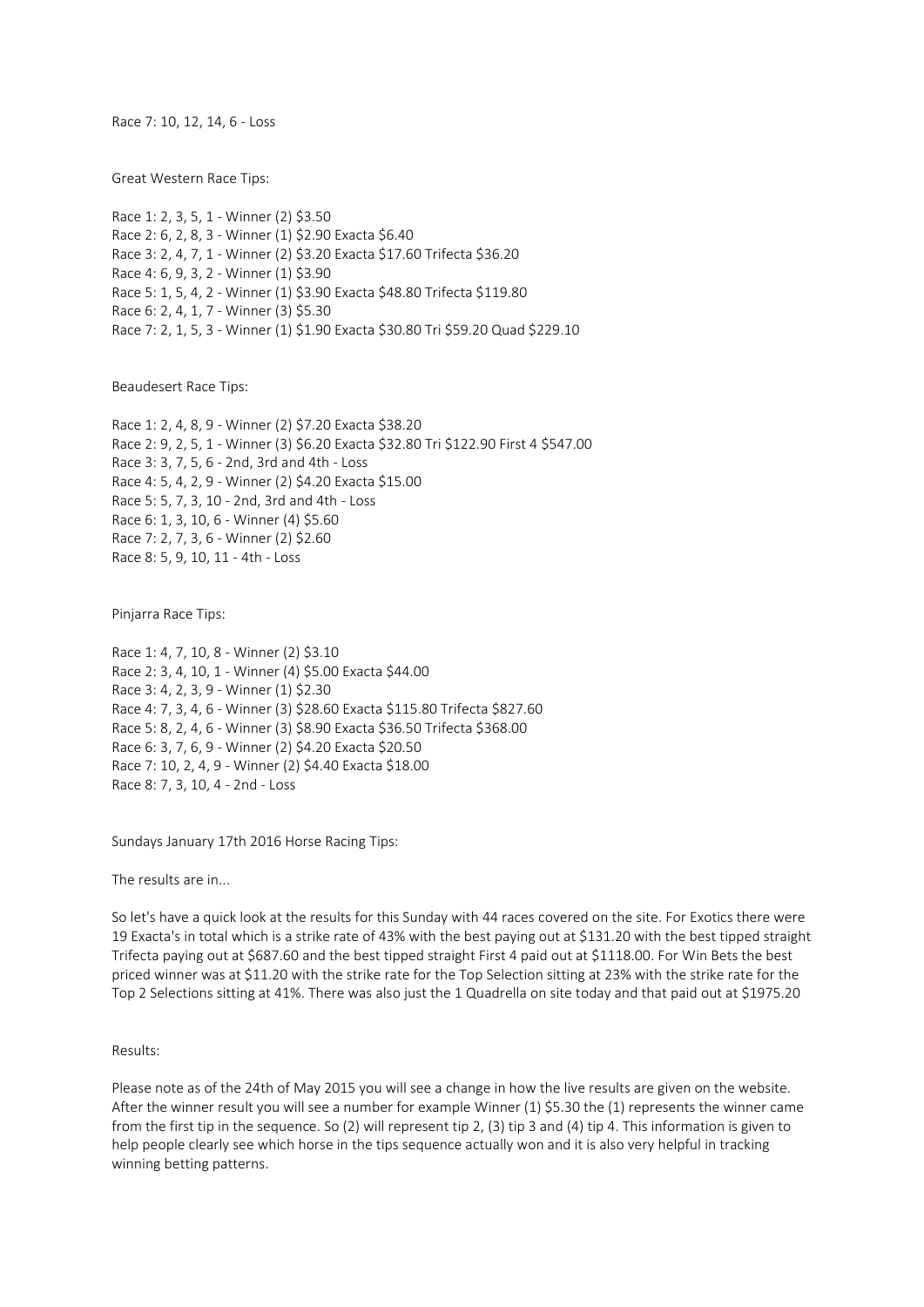The Live Results on the website are very important as you can constantly see at a quick glance how things are going. For example if Exotics are doing well at a certain venue then you may like to play the Exotics there. For example at a certain venue if only Win Bets are doing well then you may like to try that approach, if the Top Selections are doing well at a certain venue then you may like to back the next Top Selection. If the 3rd and 4th selections are only doing well at a certain venue then you may like to even try that approach. And also if a certain venue is not doing well at all results wise it may be wise to avoid betting at that venue altogether. Just use your logic when it comes to this information as PATTERNS are very IMPORTANT!

Special Suggested Bet Of The Day:

Geelong Race 3 Banker Exacta:

4, 6 / 4, 6, 5, 8

So its 4 and 6 for 1st and 4, 6, 5, 8 for 2nd.

Total Cost: \$12 buys a 200% share of the dividend.

Where The Money Is: Those runners which stand out as being well supported early.

Nothing to report.

Best Longshot's Of The Day:

None available today.

Best Quaddie Of The Day:

Here's hoping we can really finish the week on a great note.

Geelong Quadrella:

Race 6: 4, 2, 8, 3 Race 7: 2, 8, 11, 5 Race 8: 4, 10, 3, 11 Race 9: 9, 11, 8, 3

Total Cost: \$13 buys a 5% share of the dividend.

Todays Race Tips:

Geelong Race Tips:

Race 1: 5, 7, 10, 4 - Winner (1) \$1.80 Exacta \$9.30 Trifecta \$16.80 Race 2: 11, 10, 4, 6 - Winner (2) \$4.40 Exacta \$15.80 Race 3: 4, 6, 8, 5 - 2nd and 4th - Loss Race 4: 6, 11, 13, 3 - 4th - Loss Race 5: 2, 6, 7, 3 - Winner (1) \$2.20 Exacta \$13.00 Tri \$15.30 First 4 \$19.40 Race 6: 4, 2, 8, 3 - 2nd, 3rd and 4th - Loss Race 7: 2, 8, 11, 5 - Winner (2) \$3.80 Exacta \$14.40 Race 8: 4, 10, 3, 11 - 2nd - Loss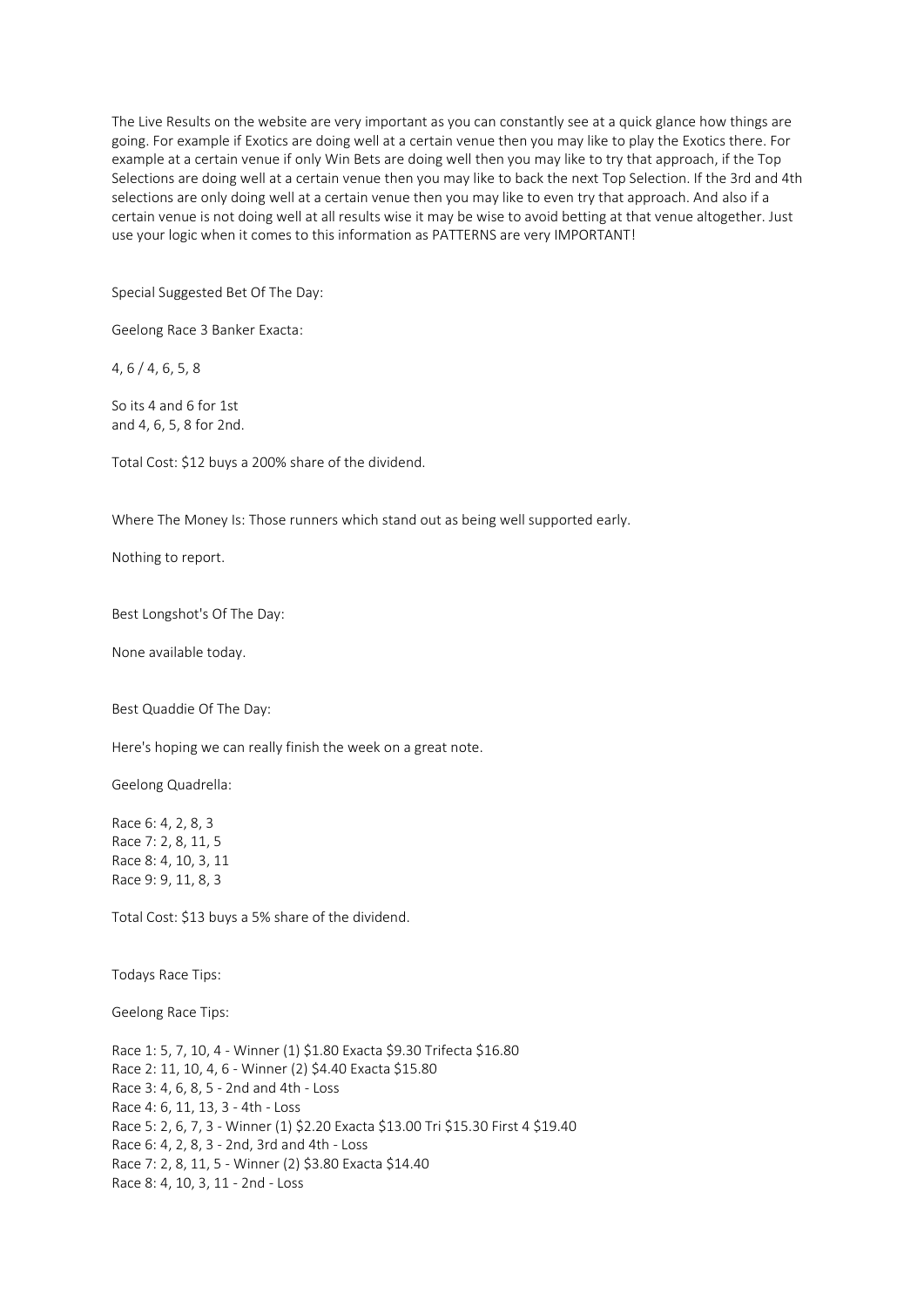Race 9: 9, 11, 8, 3 - Winner (1) \$2.10

Townsville Race Tips:

Race 1: 1, 3, 7, 2 - Winner (2) \$2.60 Exacta \$6.30 Trifecta \$17.30 Race 2: 4, 1, 6, 2 - Winner (1) \$2.90 - L/S No 4 Race 3: 3, 5, 7, 8 - Winner (3) \$9.00 Race 4: 5, 3, 6, 7 - 2nd, 3rd and 4th - Loss Race 5: 7, 6, 3, 1 - Winner (4) \$3.70 Exacta \$31.00 Trifecta \$100.60 Race 6: 5, 8, 10, 1 - Winner (3) \$10.30 Race 7: 5, 8, 2, 6 - Winner (2) \$11.20 Exacta \$95.50 Race 8: 2, 1, 11, 4 - Winner (1) \$4.40 Quadrella \$1975.20

Mt Barker Race Tips:

Race 1: 8, 2, 10, 6 - Winner (1) \$1.80 Exacta \$21.10 Tri \$134.20 First 4 \$1118.00 Race 2: 12, 10, 4, 1 - Loss Race 3: 3, 9, 1, 5 - Winner (1) \$2.70 Exacta \$5.10 Race 4: 4, 5, 6, 8 - Winner (2) \$3.40 Exacta \$16.80 Trifecta \$47.50 Race 5: 7, 6, 11, 3 - Winner (4) \$3.20 Exacta \$58.40 Race 6: 6, 4, 5, 1 - Winner (1) \$3.50 Race 7: 10, 3, 6, 5 - 2nd - Loss Race 8: 1, 9, 2, 3 - Winner (4) \$2.20 Exacta \$37.80 Race 9: 10, 6, 7, 12 - Winner (3) \$3.80 Exacta \$26.80 Trifecta \$149.30

Ballina Race Tips:

Race 1: 1, 13, 11, 5 - Winner (3) \$3.60 Race 2: 4, 6, 9, 2 - Winner (3) \$5.90 Exacta \$15.60 Trifecta \$43.90 Race 3: 10, 4, 1, 12 - Winner (3) \$2.50 Exacta \$16.90 Race 4: 13, 12, 8, 9 - Loss Race 5: 8, 7, 2, 4 - Winner (2) \$2.40 Exacta \$6.40 Race 6: 2, 17, 1, 8 - 2nd and 4th - Loss Race 7: 5, 1, 3, 15 - Winner (3) \$2.20 Exacta \$6.50 Race 8: 11, 4, 9, 10 - Winner (4) \$6.10 Race 9: 12, 4, 1, 9 - 2nd and 3rd - Loss

Strathalbyn Race Tips:

Race 1: 7, 2, 4, 1 - Winner (2) \$5.50 Exacta \$19.40 Race 2: 8, 1, 3, 6 - Winner (1) \$2.50 Race 3: 7, 5, 11, 3 - 2nd - Loss Race 4: 2, 14, 8, 12 - Winner (1) \$6.50 Exacta \$131.20 Trifecta \$687.60 Race 5: 6, 7, 2, 8 - 2nd - Loss Race 6: 7, 5, 3, 6 - Winner (1) \$3.70 Race 7: 6, 7, 3, 1 - 2nd and 3rd - Loss Race 8: 8, 3, 2, 9 - 2nd - Loss

Sundays January 10th 2016 Horse Racing Tips:

The results are in...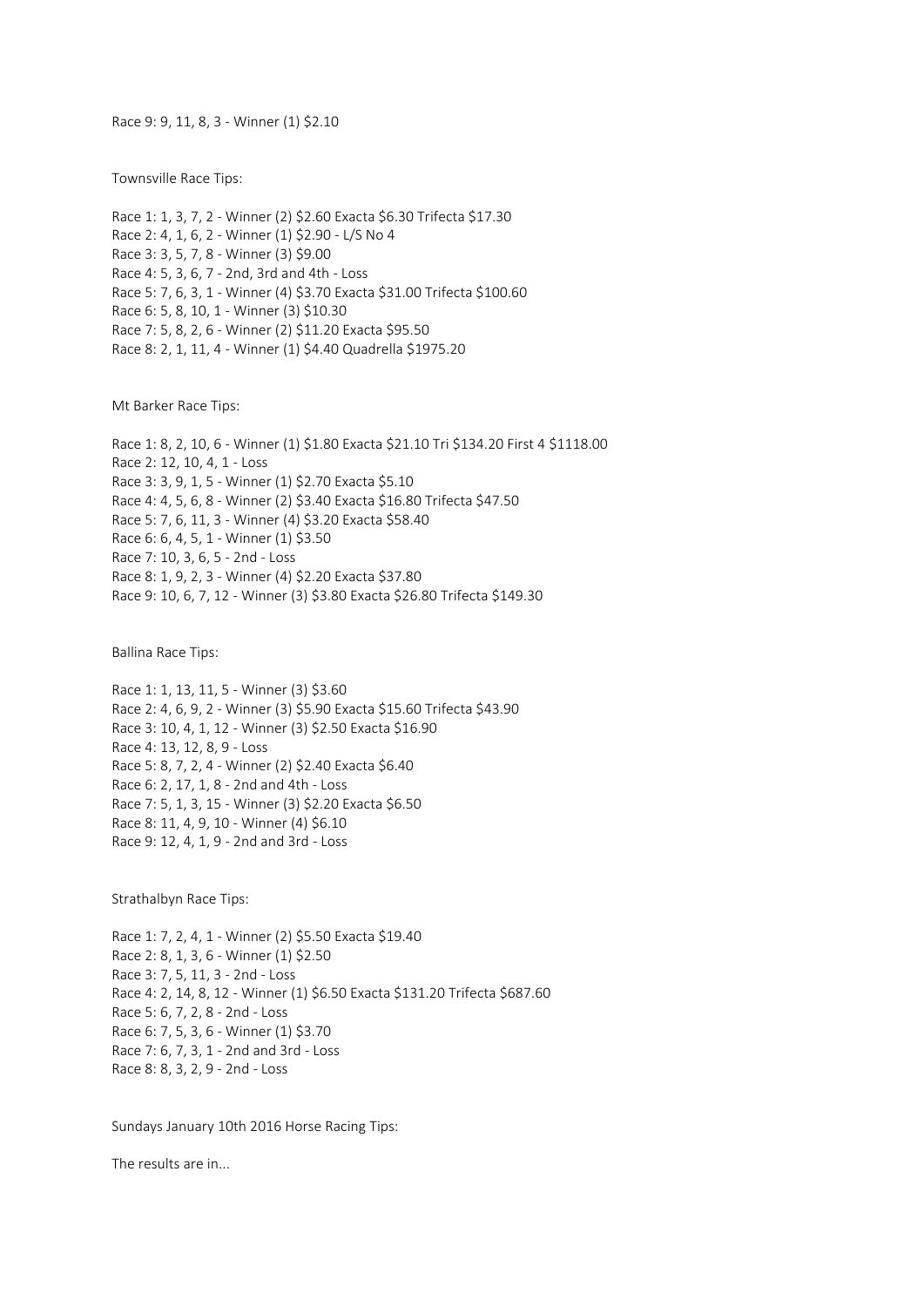So lets have a look at the results with 49 races covered on the site. For Exotics there were 17 Exacta's in total which is a strike rate of 35% with the best paying out at \$103.50 with the best tipped straight Trifecta paying out at \$204.50 and the best tipped straight First 4 paid out at \$129.00. For Win Bets the best priced winner was at \$10.60 with the strike rate for the Top Selection sitting at 31% with the strike rate for the Top 2 Selections sitting at 41%

# Results:

Please note as of the 24th of May 2015 you will see a change in how the live results are given on the website. After the winner result you will see a number for example Winner (1) \$5.30 the (1) represents the winner came from the first tip in the sequence. So (2) will represent tip 2, (3) tip 3 and (4) tip 4. This information is given to help people clearly see which horse in the tips sequence actually won and it is also very helpful in tracking winning betting patterns.

The Live Results on the website are very important as you can constantly see at a quick glance how things are going. For example if Exotics are doing well at a certain venue then you may like to play the Exotics there. For example at a certain venue if only Win Bets are doing well then you may like to try that approach, if the Top Selections are doing well at a certain venue then you may like to back the next Top Selection. If the 3rd and 4th selections are only doing well at a certain venue then you may like to even try that approach. And also if a certain venue is not doing well at all results wise it may be wise to avoid betting at that venue altogether. Just use your logic when it comes to this information as PATTERNS are very IMPORTANT!

## Special Suggested Bet Of The Day:

Sunshine Coast Race 2 Banker Exacta:

Well the favorite in this race has been very well supported early and the ones we have for second are a fair prices so it should pay well.

10 / 8, 9, 13

So its 10 for 1st and 8, 9, 13 for 2nd

Total Cost: \$15 buys a 500% share of the dividend.

Where The Money Is: Those runners which stand out as being well supported early.

- Sunshine Coast Race 2 No 10 Flight Of Angels at \$2.50 very well supported in early betting which is a good sign.

Best Longshot's Of The Day:

- Sunshine Coast Race 5 No 6 Sebring Fling at \$61.00 some money around for this one early and is having its second start today so may show something but in saying that it will need too.

Best Quaddie Of The Day:

Well we only play the victorian quadrella's and there are 2 today so we will try our hand at both.

Mornington Quadrella:

Race 4: 3, 1, 10, 8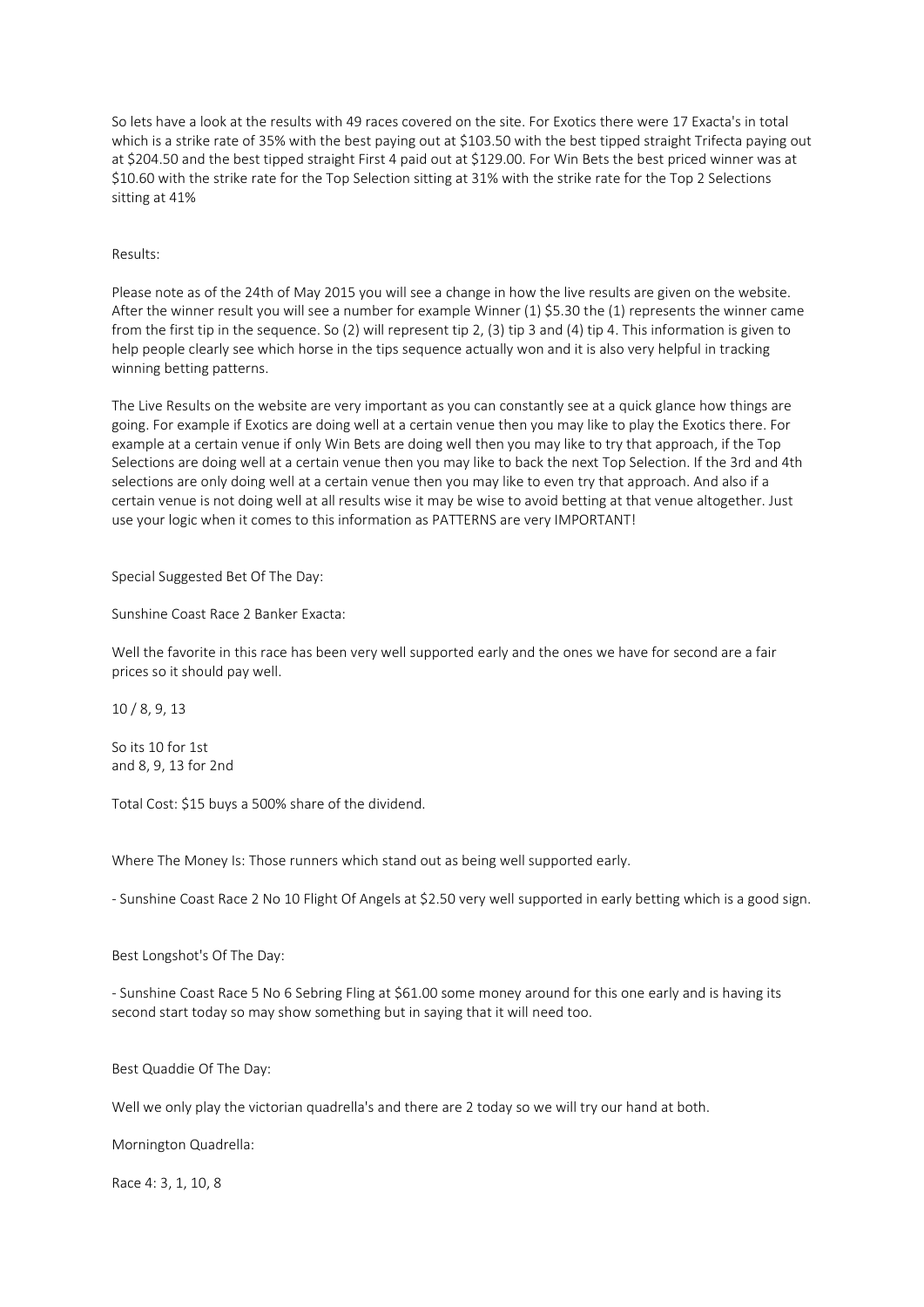Race 5: 1, 9, 4, 8 Race 6: 8, 4, 7, 10 Race 7: 8, 11, 7, 9

Total Cost: \$13 buys a 5% share of the dividend.

Warrnambool Quadrella:

Race 5: 7, 5, 1, 4 Race 6: 8, 2, 7, 9 Race 7: 3, 5, 8, 7 Race 8: 10, 2, 12, 6

Total Cost: \$13 buys a 5% share.

Todays Race Tips:

Cowra Race Tips:

Race 1: 1, 3, 6, 7 - Winner (2) \$2.40 Exacta \$11.10 Trifecta \$19.30 First 4 \$30.80 Race 2: 5, 1, 9, 6 - Winner (1) \$2.90 Race 3: 7, 5, 12, 4 - 2nd and 4th - Loss Race 4: 7, 16, 4, 5 - Winner (1) \$2.60 Exacta \$9.60 Race 5: 2, 5, 1, 4 - Winner (1) \$3.70 Exacta \$41.10 Trifecta \$204.40 Race 6: 1, 2, 9, 4 - Winner (1) \$4.00 Exacta \$24.80 Trifecta \$63.60 Race 7: 4, 2, 9, 12 - Winner (1) \$2.90 Exacta \$13.10 Race 8: 5, 8, 4, 15 - 2nd - Loss

Warrnambool Race Tips:

Race 1: 10, 13, 4, 3 - Winner (2) \$7.30 Exacta \$40.00 Race 2: 5, 4, 9, 8 - 2nd, 3rd and 4th - Loss Race 3: 5, 1, 6, 10 - Winner (1) \$3.50 Race 4: 8, 12, 5, 6 - 2nd and 3rd - Loss Race 5: 7, 5, 1, 4 - Winner (1) \$2.50 Race 6: 8, 2, 7, 9 - Winner (1) \$1.70 Race 7: 3, 5, 8, 7 - Winner (2) \$3.60 Race 8: 10, 2, 12, 6 - Winner (2) \$3.70 Quadrella \$96.80

Mornington Race Tips:

Race 1: 6, 5, 2, 3 - 2nd and 4th - Loss Race 2: 5, 8, 3, 4 - Winner (3) \$5.10 Race 3: 9, 6, 1, 3 - Winner (2) \$4.20 Exacta \$15.70 Race 4: 3, 1, 10, 8 - 2nd and 3rd - Loss Race 5: 1, 9, 4, 8 - Winner (1) \$5.90 Race 6: 8, 4, 7, 10 - Winner (4) \$10.60 Exacta \$103.50 Race 7: 8, 11, 7, 9 - 2nd and 3rd - Loss

Sunshine Coast Race Tips:

Race 1: 11, 2, 13, 3 - Winner (1) \$5.10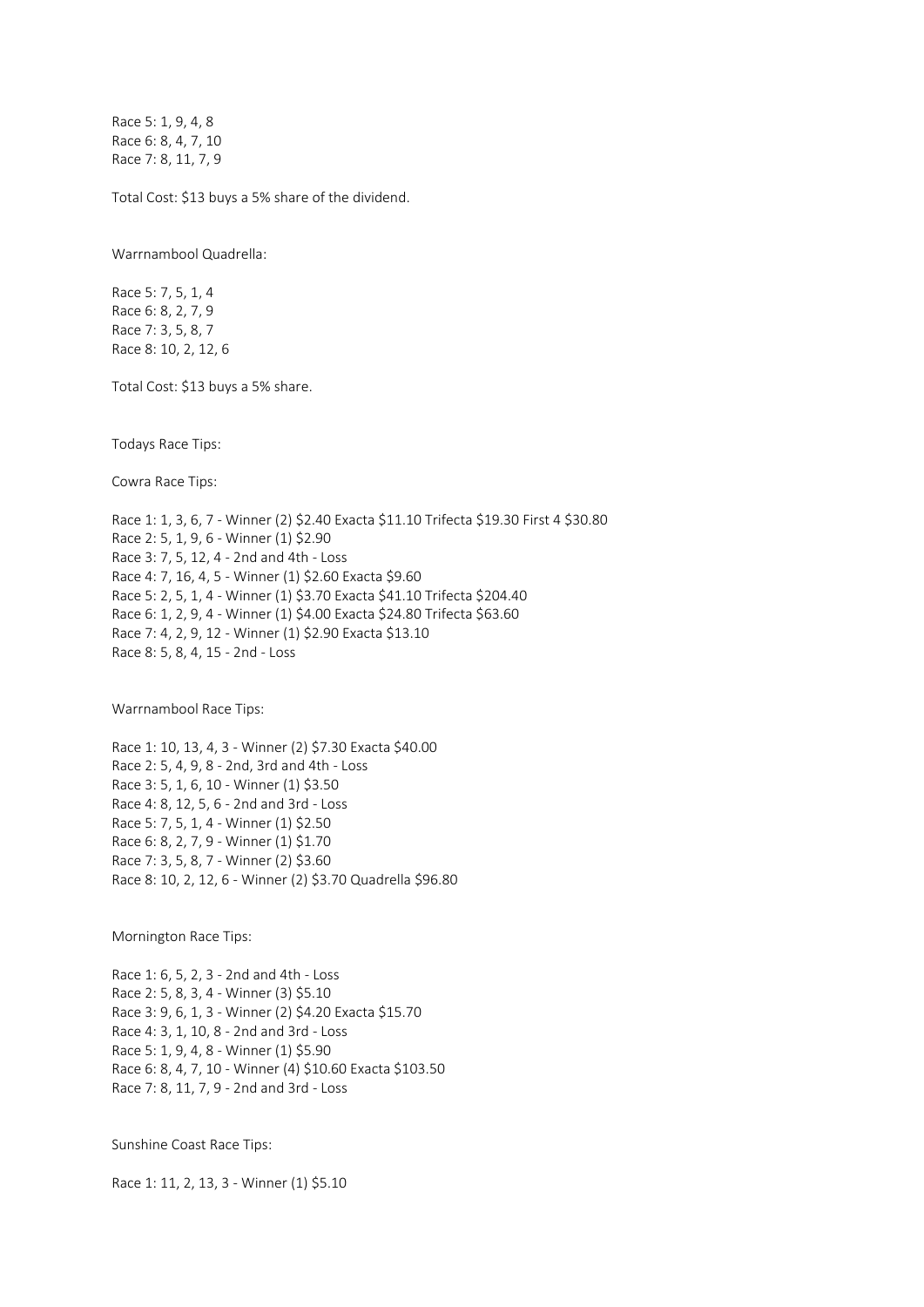Race 2: 10, 8, 9, 13 - 2nd and 3rd - Loss Race 3: 12, 11, 6, 7 - 3rd and 4th - Loss Race 4: 1, 7, 5, 4 - 2nd - Loss Race 5: 14, 5, 6, 13 - Winner (4) \$7.30 Exacta \$25.70 Trifecta \$117.30 Race 6: 1, 5, 4, 3 - 2nd, 3rd and 4th - Loss Race 7: 4, 9, 11, 5 - 2nd - Loss Race 8: 3, 4, 1, 2 - Winner (4) \$3.80 Exacta \$19.20 Tri \$70.40 First 4 \$129.00 Race 9: 3, 6, 9, 5 - 4th - Loss Race 10: 3, 4, 2, 8 - Winner (3) \$3.40 Exacta \$38.70

Coffs Harbour Race Tips:

Race 1: 1, 9, 3, 4 - Winner (1) \$1.80 Exacta \$3.50 Trifecta \$7.00 Race 2: 1, 9, 12, 3 - 2nd and 4th - Loss Race 3: 3, 14, 11, 5 - 2nd and 3rd - Loss Race 4: 5, 6, 8, 2 - 2nd and 3rd - Loss Race 5: 7, 4, 3, 1 - Winner (1) \$5.00 Exacta \$22.50 Race 6: 10, 7, 9, 11 - 3rd and 4th - Loss Race 7: 4, 12, 5, 2 - Winner (3) \$5.00 Exacta \$22.90 Tri \$71.90 First 4 \$92.20

Pinjarra Race Tips:

Race 1: 2, 4, 6, 1 - 2nd - Loss Race 2: 5, 8, 2, 11 - 2nd, 3rd and 4th - Loss Race 3: 4, 1, 10, 2 - 4th - Loss Race 4: 11, 2, 8, 12 - Winner (1) \$2.30 Exacta \$4.50 Race 5: 1, 7, 8, 6 - 2nd, 3rd and 4th - Loss Race 6: 2, 5, 8, 10 - Winner (4) \$3.00 Exacta \$14.20 Race 7: 9, 2, 1, 11 - Winner (1) \$3.70 Race 8: 7, 1, 12, 8 - Loss Race 9: 1, 5, 12, 9 - Winner (1) \$5.40

Sundays January 3rd 2016 Horse Racing Tips:

The results are in...

So let's have a quick look at the numbers for this Sundays racing with 50 races covered on the site. For Exotics there were 17 Exacta's in total which is a strike rate of 34% with the best paying out at \$155.60 with the best tipped straight Trifecta paying out at \$79.00. For Win Bets the best priced winner was at \$19.60 with the strike rate for the Top Selection sitting at 30% with the strike rate for the Top 2 Selections sitting at 42%

Results:

Please note as of the 24th of May 2015 you will see a change in how the live results are given on the website. After the winner result you will see a number for example Winner (1) \$5.30 the (1) represents the winner came from the first tip in the sequence. So (2) will represent tip 2, (3) tip 3 and (4) tip 4. This information is given to help people clearly see which horse in the tips sequence actually won and it is also very helpful in tracking winning betting patterns.

The Live Results on the website are very important as you can constantly see at a quick glance how things are going. For example if Exotics are doing well at a certain venue then you may like to play the Exotics there. For example at a certain venue if only Win Bets are doing well then you may like to try that approach, if the Top Selections are doing well at a certain venue then you may like to back the next Top Selection. If the 3rd and 4th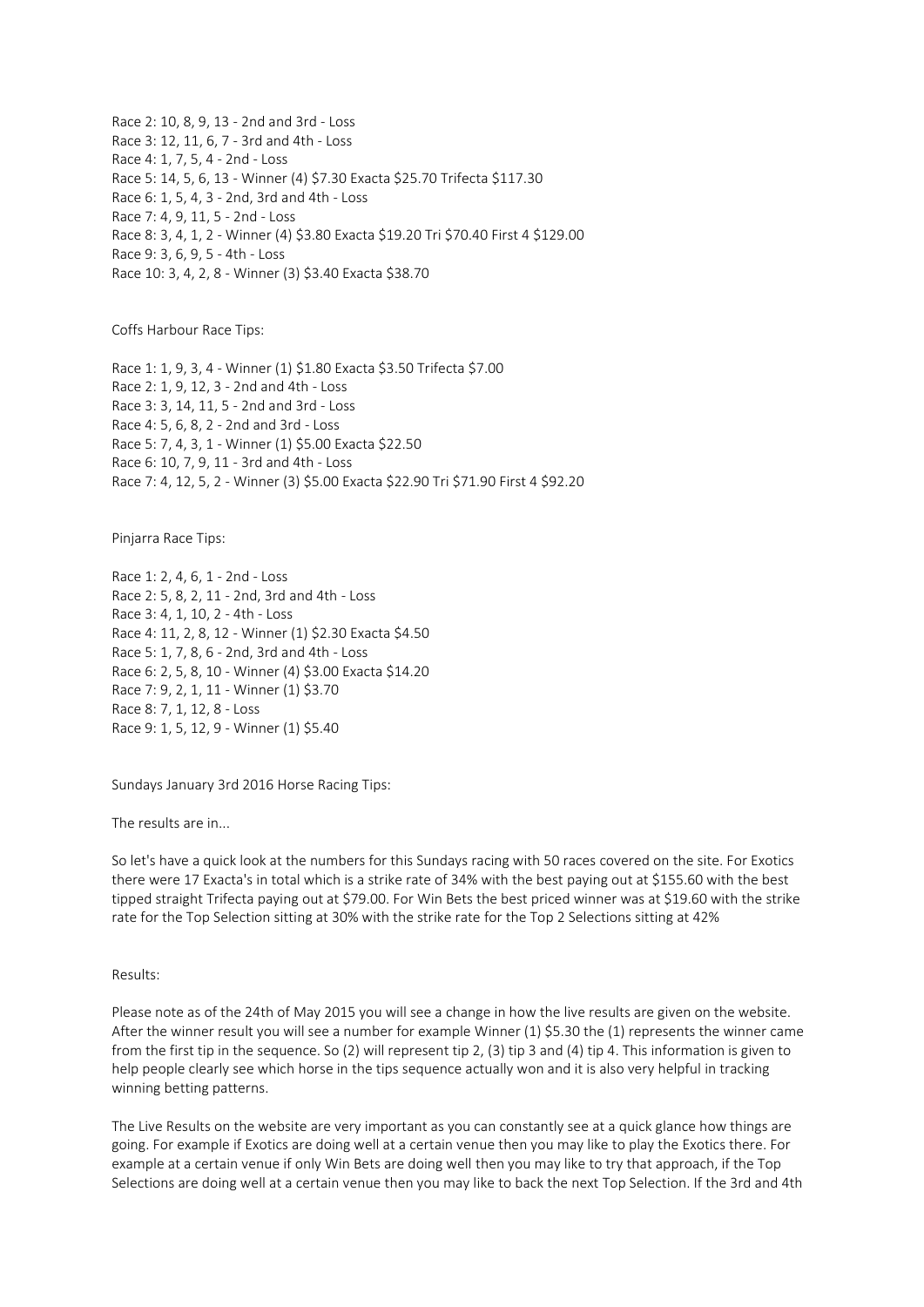selections are only doing well at a certain venue then you may like to even try that approach. And also if a certain venue is not doing well at all results wise it may be wise to avoid betting at that venue altogether. Just use your logic when it comes to this information as PATTERNS are very IMPORTANT!

Special Suggested Bet Of The Day:

Geelong Race 2 Boxed Exacta:

Boxed - 13, 5, 2, 17

Total Cost: \$12 = 100% of the dividend.

Where The Money Is: Those runners which stand out as being well supported early.

- Naracoorte Race 5 No 11 Hurry Home Hugo at \$16.00 some nice money around for this one early.

Best Longshot's Of The Day:

- Pinjarra Race 2 No 6 Fiorita at \$51.00 with a good jockey onboard today there is some money for this one at long odds.

Best Quaddie Of The Day:

Well we have really nice selections in each leg today so we are in with a good show.

Geelong Quadrella:

Race 6: 1, 3, 13, 2 Race 7: 2, 10, 6, 11 Race 8: 9, 15, 11, 4 - Just note one of the original selections in this race No 10 has been scratched and replaced with No 4 Race 9: 4, 11, 9, 14

Total Cost: \$13 buys a 5% share of the dividend.

Todays Race Tips:

Murwillumbah Race Tips:

Race 1: 1, 3, 5, 2 - Winner (4) \$4.10 Exacta \$15.60 Trifecta \$22.70 Race 2: 9, 3, 7, 5 - Winner (2) \$2.80 Exacta \$10.00 Trifecta \$45.80 Race 3: 9, 3, 5, 11 - 2nd and 3rd - Loss Race 4: 9, 11, 10, 6 - Winner (1) \$2.00 Exacta \$10.70 Race 5: 8, 2, 9, 5 - Winner (4) \$7.20 Race 6: 3, 5, 4, 6 - Winner (3) \$3.90 Race 7: 13, 2, 5, 6 - Winner (4) \$19.60 Exacta \$155.60 Race 8: 11, 8, 3, 1 - Winner (1) \$2.90 Exacta \$14.20 Race 9: 1, 9, 5, 11 - Winner (1) \$2.00 Exacta \$10.30 Tri \$71.20 Quad \$821.00

Geelong Race Tips: